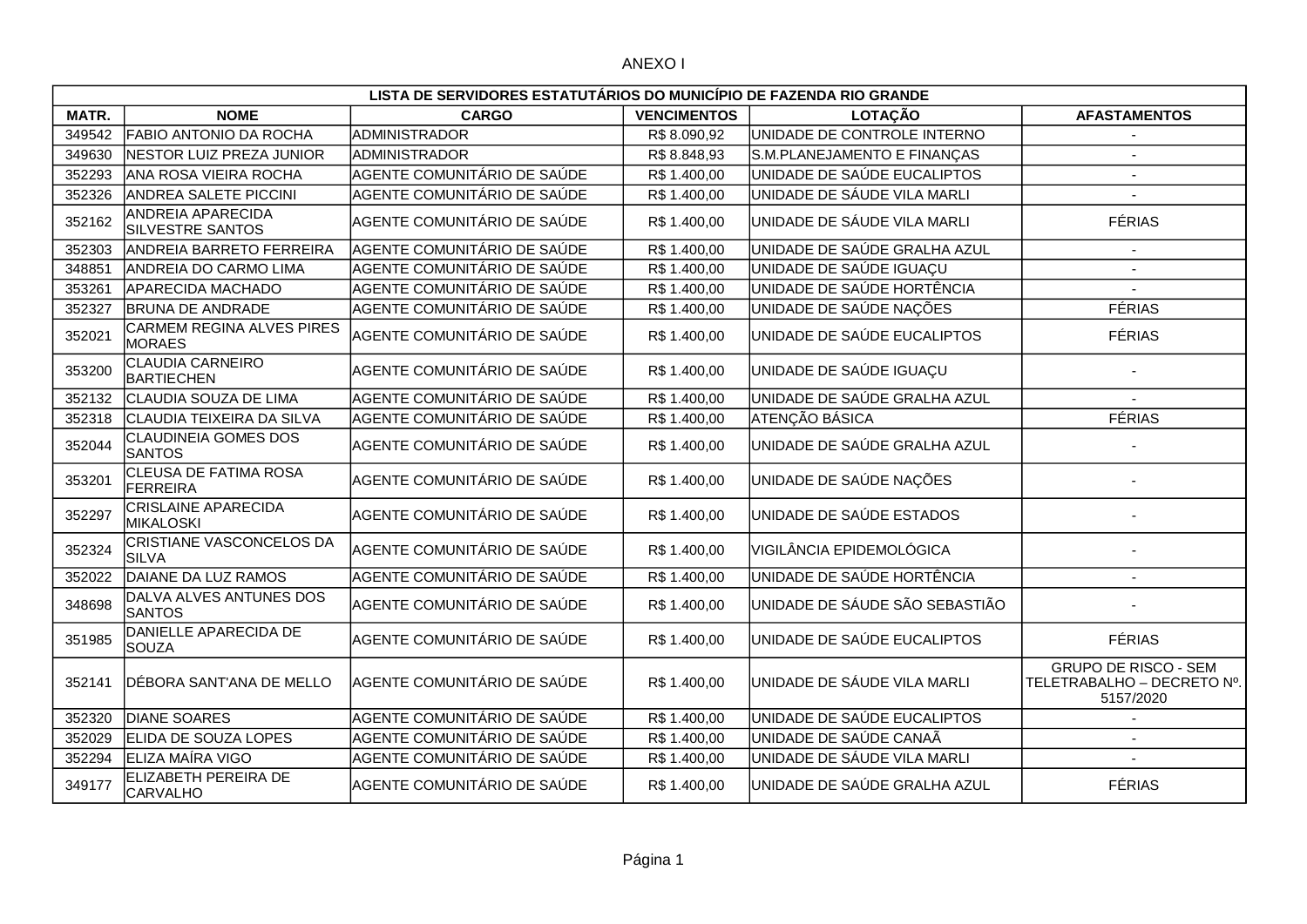| 352048 |                                                        | EMILENE PEREIRA DE OLIVEIRA AGENTE COMUNITÁRIO DE SAÚDE | R\$ 1.400,00 | UNIDADE DE SAÚDE PIONEIROS                 | <b>FÉRIAS</b>              |
|--------|--------------------------------------------------------|---------------------------------------------------------|--------------|--------------------------------------------|----------------------------|
| 352010 | EVA APARECIDA BARBOSA                                  | AGENTE COMUNITÁRIO DE SAÚDE                             | R\$ 1.400,00 | UNIDADE DE SAÚDE SANTA MARIA               |                            |
| 353263 | FABIANA APARECIDA IANCOSKI                             | AGENTE COMUNITÁRIO DE SAÚDE                             | R\$ 1.400,00 | UNIDADE DE SÁUDE SÃO SEBASTIÃO             |                            |
| 352142 | FRANCIANI SAMPAIO CANDIDO<br><b>MORAIS</b>             | AGENTE COMUNITÁRIO DE SAÚDE                             | R\$ 1.400,00 | UNIDADE DE SAÚDE HORTÊNCIA                 | <b>FÉRIAS</b>              |
| 352305 | FRANCIELE CHAGAS FRANCO                                | AGENTE COMUNITÁRIO DE SAÚDE                             | R\$1.400,00  | UNIDADE DE SAÚDE SANTA<br><b>TEREZINHA</b> |                            |
| 352134 | <b>FRANCIELLE PEREIRA CAMILLO</b>                      | AGENTE COMUNITÁRIO DE SAÚDE                             | R\$ 1.400,00 | UNIDADE DE SAÚDE ESTADOS                   | <b>FÉRIAS</b>              |
| 351989 | <b>GASPARINA MERA DE SOUZA</b>                         | AGENTE COMUNITÁRIO DE SAÚDE                             | R\$ 1.400,00 | VIGILÂNCIA EPIDEMOLÓGICA                   | LICENÇA ATIVIDADE POLÍTICA |
| 352309 | <b>GISELE LINS DE CARVALHO</b>                         | AGENTE COMUNITÁRIO DE SAÚDE                             | R\$ 1.400,00 | UNIDADE DE SÁUDE SÃO SEBASTIÃO             |                            |
| 353307 | <b>GLAUCIANE PERPETUA</b><br><b>SCHMIDT</b>            | AGENTE COMUNITÁRIO DE SAÚDE                             | R\$ 1.400,00 | UNIDADE DE SÁUDE SÃO SEBASTIÃO             |                            |
| 348704 | HEVERLY MARIA ROSEIRA<br><b>GOMES</b>                  | AGENTE COMUNITÁRIO DE SAÚDE                             | R\$ 1.400,00 | UNIDADE DE SAÚDE IGUAÇU                    |                            |
| 349671 | <b>IRENE TURCO</b>                                     | AGENTE COMUNITÁRIO DE SAÚDE                             | R\$1.400,00  | UNIDADE DE SAÚDE EUCALIPTOS                |                            |
| 352313 | <b>IZADORA FERNANDA DOS</b><br><b>SANTOS OSWALD</b>    | AGENTE COMUNITÁRIO DE SAÚDE                             | R\$ 1.400,00 | UNIDADE DE SAÚDE PIONEIROS                 |                            |
| 353282 | JANAINE CARMELINDA RIBEIRO<br><b>SOARES</b>            | AGENTE COMUNITÁRIO DE SAÚDE                             | R\$ 1.400,00 | UNIDADE DE SAÚDE SANTA<br><b>TEREZINHA</b> |                            |
| 348697 |                                                        | JANE LUCIA LINHARES MODOLO AGENTE COMUNITÁRIO DE SAÚDE  | R\$ 1.400,00 | UNIDADE DE SAÚDE PIONEIROS                 |                            |
| 352009 | JANETE DE SOUZA LIMA                                   | AGENTE COMUNITÁRIO DE SAÚDE                             | R\$ 1.400,00 | UNIDADE DE SAÚDE SANTA<br><b>TEREZINHA</b> |                            |
| 352301 | JOSIMARA DOS SANTOS DA<br><b>SILVA MOREIRA</b>         | AGENTE COMUNITÁRIO DE SAÚDE                             | R\$ 1.400,00 | UNIDADE DE SAÚDE SANTA MARIA               |                            |
| 352003 | JUDITH DE QUADROS                                      | AGENTE COMUNITÁRIO DE SAÚDE                             | R\$1.400,00  | UNIDADE DE SAÚDE GRALHA AZUL               | $\overline{a}$             |
| 352093 | <b>JUSSARA CRISTINA DOS</b><br><b>SANTOS DE ARAUJO</b> | AGENTE COMUNITÁRIO DE SAÚDE                             | R\$ 1.400,00 | UNIDADE DE SAÚDE GRALHA AZUL               |                            |
| 351979 |                                                        | JUSSARA DOMINGUES DA SILVA AGENTE COMUNITÁRIO DE SAÚDE  | R\$ 1.400,00 | UNIDADE DE SAÚDE HORTÊNCIA                 |                            |
| 352307 | JUSSARA DOS SANTOS<br><b>URBANO</b>                    | AGENTE COMUNITÁRIO DE SAÚDE                             | R\$ 1.400,00 | UNIDADE DE SÁUDE VILA MARLI                |                            |
| 352045 | KAREN REGINA FERMINO DE<br><b>BRITO</b>                | AGENTE COMUNITÁRIO DE SAÚDE                             | R\$ 1.400,00 | <b>ATENÇÃO BÁSICA</b>                      | <b>FÉRIAS</b>              |
| 353264 | KELLEN DE BARROS FRANCO                                | AGENTE COMUNITÁRIO DE SAÚDE                             | R\$ 1.400,00 | UNIDADE DE SAÚDE HORTÊNCIA                 | <b>FÉRIAS</b>              |
| 352333 | <b>KELLEN DE PAULA</b>                                 | AGENTE COMUNITÁRIO DE SAÚDE                             | R\$ 1.400,00 | UNIDADE DE SAÚDE EUCALIPTOS                |                            |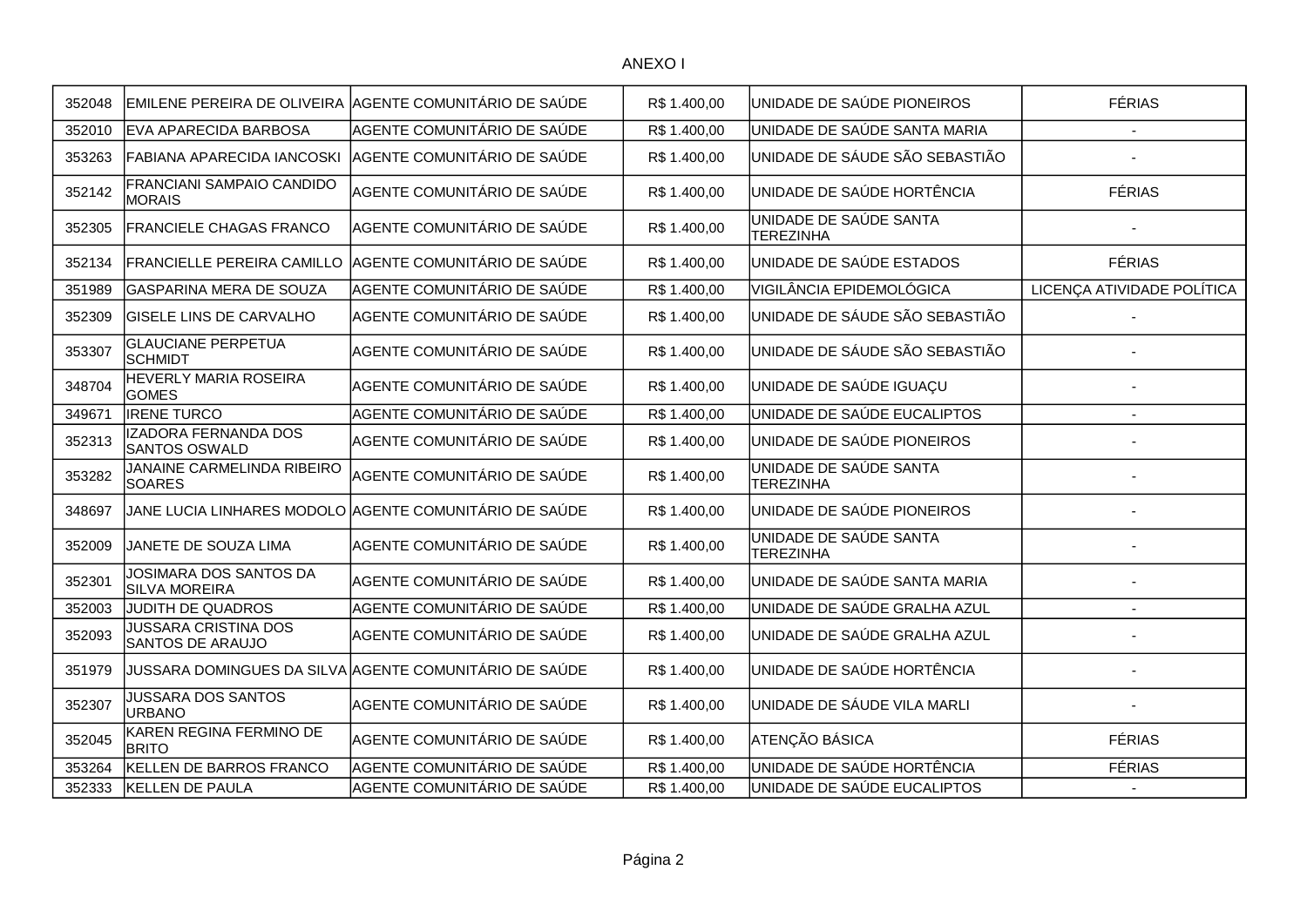| 352074 | LEDA VILMA CAETANO                                   | AGENTE COMUNITÁRIO DE SAÚDE                             | R\$ 1.400,00 | UNIDADE DE SAÚDE PIONEIROS   | <b>GRUPO DE RISCO - SEM</b><br>TELETRABALHO – DECRETO Nº.  <br>5157/2020 |
|--------|------------------------------------------------------|---------------------------------------------------------|--------------|------------------------------|--------------------------------------------------------------------------|
| 352304 | LUANA ZAINE CRUZ PEREIRA                             | AGENTE COMUNITÁRIO DE SAÚDE                             | R\$ 1.400,00 | UNIDADE DE SAÚDE NAÇÕES      |                                                                          |
| 348705 | LUCIANA CAETANO DE<br><b>ANDRADE</b>                 | AGENTE COMUNITÁRIO DE SAÚDE                             | R\$ 1.400,00 | UNIDADE DE SAÚDE IGUAÇU      |                                                                          |
| 348955 | LUCIANE CRISTIANE LANGE                              | AGENTE COMUNITÁRIO DE SAÚDE                             | R\$ 1.400,00 | UNIDADE DE SAÚDE EUCALIPTOS  | <b>FÉRIAS</b>                                                            |
| 352079 | LUZIA CRISTINA RODRIGUES<br><b>SZPERUM</b>           | AGENTE COMUNITÁRIO DE SAÚDE                             | R\$ 1.400,00 | UNIDADE DE SAÚDE PIONEIROS   |                                                                          |
| 353291 | MARA SOLENE DA SILVA<br><b>SOARES</b>                | AGENTE COMUNITÁRIO DE SAÚDE                             | R\$ 1.400,00 | UNIDADE DE SÁUDE VILA MARLI  | <b>GRUPO DE RISCO - SEM</b><br>TELETRABALHO - DECRETO Nº.<br>5157/2020   |
| 352314 |                                                      | MARCELI SANTOS DOS SANTOS AGENTE COMUNITÁRIO DE SAÚDE   | R\$ 1.400,00 | UNIDADE DE SÁUDE VILA MARLI  | AUXÍLIO DOENÇA (APÓS 15<br>DIAS)                                         |
| 352027 | <b>MARCIA MARTINS</b>                                | AGENTE COMUNITÁRIO DE SAÚDE                             | R\$ 1.400,00 | UNIDADE DE SÁUDE VILA MARLI  |                                                                          |
| 349163 | <b>MARIA DE LOURDES DOS</b><br><b>SANTOS ANTUNES</b> | AGENTE COMUNITÁRIO DE SAÚDE                             | R\$ 1.400,00 | UNIDADE DE SAÚDE GRALHA AZUL | <b>GRUPO DE RISCO - SEM</b><br>TELETRABALHO - DECRETO Nº.<br>5157/2020   |
| 349178 | MARIA JOSELIA DOS SANTOS<br><b>DE LIMA</b>           | AGENTE COMUNITÁRIO DE SAÚDE                             | R\$ 1.400,00 | UNIDADE DE SÁUDE VILA MARLI  | <b>GRUPO DE RISCO - SEM</b><br>TELETRABALHO – DECRETO Nº.  <br>5157/2020 |
| 348733 | MARIELY OLIVEIRA MOREIRA DA<br><b>ROSA</b>           | AGENTE COMUNITÁRIO DE SAÚDE                             | R\$ 1.400,00 | UNIDADE DE SAÚDE EUCALIPTOS  |                                                                          |
| 348328 | MARILENE NEVES DE OLIVEIRA                           | AGENTE COMUNITÁRIO DE SAÚDE                             | R\$1.400,00  | UNIDADE DE SÁUDE VILA MARLI  | <b>GRUPO DE RISCO - SEM</b><br>TELETRABALHO – DECRETO Nº.  <br>5157/2020 |
| 348604 | MARISTELA KLEINE TEIXEIRA                            | AGENTE COMUNITÁRIO DE SAÚDE                             | R\$ 1.400,00 | UNIDADE DE SÁUDE VILA MARLI  | <b>GRUPO DE RISCO - SEM</b><br>TELETRABALHO - DECRETO Nº.<br>5157/2020   |
| 352078 | <b>MARLENE SOARES</b>                                | AGENTE COMUNITÁRIO DE SAÚDE                             | R\$ 1.400,00 | UNIDADE DE SÁUDE VILA MARLI  | <b>GRUPO DE RISCO - SEM</b><br>TELETRABALHO – DECRETO №.  <br>5157/2020  |
| 348524 | MELANI VIEIRA GONÇALVES<br><b>NASCIMENTO</b>         | AGENTE COMUNITÁRIO DE SAÚDE                             | R\$ 1.400,00 | UNIDADE DE SAÚDE SANTA MARIA | LICENÇA ATIVIDADE POLÍTICA                                               |
| 353204 | <b>NATALI ALVES MARTINS</b>                          | AGENTE COMUNITÁRIO DE SAÚDE                             | R\$ 1.400,00 | UNIDADE DE SAÚDE HORTÊNCIA   | <b>FÉRIAS</b>                                                            |
| 348605 |                                                      | PATRICIA RODRIGUES DA SILVA AGENTE COMUNITÁRIO DE SAÚDE | R\$ 1.400,00 | UNIDADE DE SAÚDE EUCALIPTOS  |                                                                          |
| 353205 | PAULA EMILIA ROSA                                    | AGENTE COMUNITÁRIO DE SAÚDE                             | R\$ 1.400,00 | UNIDADE DE SAÚDE CANAÃ       | <b>FÉRIAS</b>                                                            |
| 353203 | RAFAELA DE OLIVEIRA ALVES<br><b>DA SILVA</b>         | AGENTE COMUNITÁRIO DE SAÚDE                             | R\$ 1.400,00 | UNIDADE DE SÁUDE VILA MARLI  | <b>FÉRIAS</b>                                                            |
| 352046 | <b>REGIANE RAMOS</b>                                 | AGENTE COMUNITÁRIO DE SAÚDE                             | R\$ 1.400,00 | UNIDADE DE SAÚDE IGUAÇU      | <b>FÉRIAS</b>                                                            |
|        |                                                      |                                                         |              |                              |                                                                          |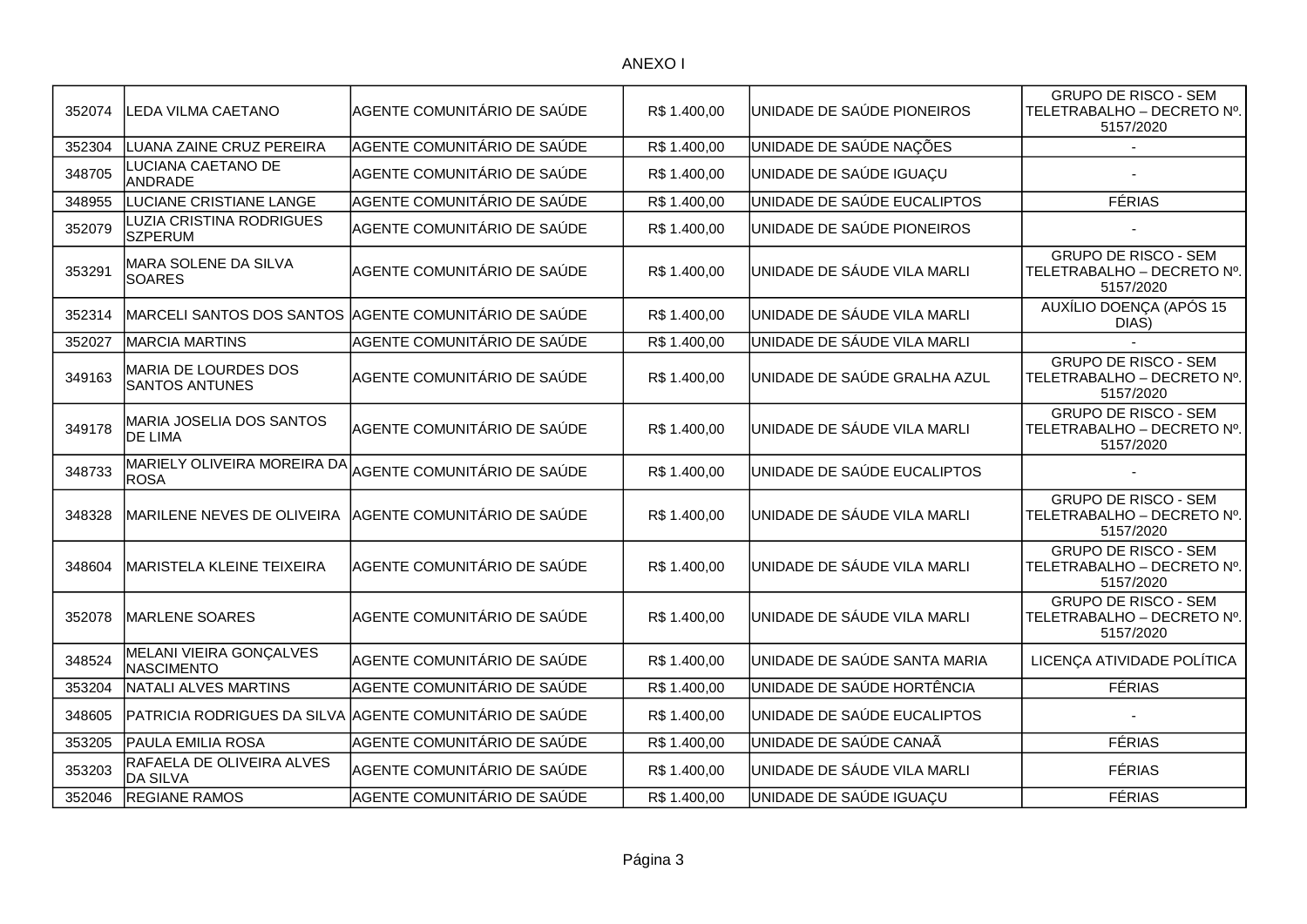| 358344 | REJANE PRISCILA RIBEIRO DA                     | AGENTE COMUNITÁRIO DE SAÚDE  | R\$ 1.400,00 | UNIDADE DE SAÚDE NAÇÕES                    |                                                                        |
|--------|------------------------------------------------|------------------------------|--------------|--------------------------------------------|------------------------------------------------------------------------|
| 352002 | <b>SILVA</b><br>RENATA DE LIMA FAVA            | AGENTE COMUNITÁRIO DE SAÚDE  | R\$ 1.400,00 | UNIDADE DE SAÚDE HORTÊNCIA                 |                                                                        |
|        | CANDIDO                                        |                              |              |                                            |                                                                        |
| 358348 | RHAISEL NATASHA SZYMANSKI                      | AGENTE COMUNITÁRIO DE SAÚDE  | R\$ 1.400,00 | UNIDADE DE SAÚDE SANTA MARIA               |                                                                        |
| 352317 | ROSANA ZACARIAS RUFINO                         | AGENTE COMUNITÁRIO DE SAÚDE  | R\$ 1.400,00 | UNIDADE DE SAÚDE ESTADOS                   |                                                                        |
| 353202 | ROSANGELA CORREA DE<br><b>SIQUEIRA</b>         | AGENTE COMUNITÁRIO DE SAÚDE  | R\$ 1.400,00 | UNIDADE DE SAÚDE PIONEIROS                 | <b>FÉRIAS</b>                                                          |
| 352302 | ROSENILDA MARIA REIS                           | AGENTE COMUNITÁRIO DE SAÚDE  | R\$ 1.400,00 | UNIDADE DE SAÚDE CANAÃ                     | $\overline{\phantom{a}}$                                               |
| 348829 | SANDRA MARA PRUCINIO                           | AGENTE COMUNITÁRIO DE SAÚDE  | R\$ 1.400,00 | UNIDADE DE SAÚDE IGUAÇU                    |                                                                        |
| 352311 | SILVANA LIMA JORDAO                            | AGENTE COMUNITÁRIO DE SAÚDE  | R\$ 1.400,00 | UNIDADE DE SAÚDE SANTA<br><b>TEREZINHA</b> |                                                                        |
| 352031 | SIRLEI GOIS DA SILVA FACHINI                   | AGENTE COMUNITÁRIO DE SAÚDE  | R\$ 1.400,00 | UNIDADE DE SÁUDE VILA MARLI                | <b>GRUPO DE RISCO - SEM</b><br>TELETRABALHO - DECRETO Nº.<br>5157/2020 |
| 348954 | <b>SUELI FERREIRA DE MORAIS</b>                | AGENTE COMUNITÁRIO DE SAÚDE  | R\$ 1.400,00 | UNIDADE DE SAÚDE EUCALIPTOS                | <b>FÉRIAS</b>                                                          |
| 351990 | <b>VANEIDE MARIA DO</b><br>NASCIMENTO FERREIRA | AGENTE COMUNITÁRIO DE SAÚDE  | R\$ 1.400,00 | UNIDADE DE SAÚDE SANTA<br><b>TEREZINHA</b> |                                                                        |
| 341701 | VANILDA DE JESUS LEAL DA<br><b>SILVA</b>       | AGENTE COMUNITÁRIO DE SAÚDE  | R\$ 1.400,00 | UNIDADE DE SÁUDE VILA MARLI                |                                                                        |
| 348956 | VERA LUCIA FERREIRA<br><b>FAGUNDES</b>         | AGENTE COMUNITÁRIO DE SAÚDE  | R\$ 1.400,00 | UNIDADE DE SAÚDE GRALHA AZUL               |                                                                        |
| 352334 | <b>VERA LUCIA GONÇALVES</b>                    | AGENTE COMUNITÁRIO DE SAÚDE  | R\$ 1.400,00 | UNIDADE DE SAÚDE IGUAÇU                    | $\overline{\phantom{a}}$                                               |
| 348703 | VERONICA SALETE LOPES DA<br><b>SILVA</b>       | AGENTE COMUNITÁRIO DE SAÚDE  | R\$ 1.400,00 | UNIDADE DE SAÚDE IGUAÇU                    |                                                                        |
| 358317 | <b>VINÍCIO XAVIER COSTA</b>                    | AGENTE COMUNITÁRIO DE SAÚDE  | R\$ 1.400,00 | UNIDADE DE SAÚDE SANTA<br><b>TEREZINHA</b> |                                                                        |
| 352094 | <b>CARMEN LUCIA ZARANSKI</b>                   | AGENTE DE COMBATE A ENDEMIAS | R\$ 1.400,00 | VIGILÂNCIA EPIDEMOLÓGICA                   | $\overline{\phantom{a}}$                                               |
| 352778 | <b>LARICE BORDIGNON</b>                        | AGENTE DE COMBATE A ENDEMIAS | R\$ 1.400,00 | VIGILÂNCIA EPIDEMOLÓGICA                   | $\blacksquare$                                                         |
| 353083 | THAIS SILVA DE OLIVEIRA                        | AGENTE DE COMBATE A ENDEMIAS | R\$ 1.400,00 | VIGILÂNCIA EPIDEMOLÓGICA                   | $\overline{\phantom{a}}$                                               |
| 348618 | <b>GILBERTO APARECIDO</b><br><b>AMBROSIO</b>   | AGENTE DE SAÚDE              | R\$ 1.446,77 | VIGILÂNCIA EPIDEMOLÓGICA                   |                                                                        |
| 64001  | VALDIRENE GONÇALVES                            | AGENTE DE SAÚDE              | R\$ 1.505,51 | ADMINISTRAÇÃO HOSPITALAR                   | <b>FÉRIAS</b>                                                          |
| 66001  | <b>VILCELIA GONCALVES</b>                      | AGENTE DE SAÚDE              | R\$ 1.505,51 | UNIDADE DE SAÚDE NAÇÕES                    |                                                                        |
| 66201  | VILMARA GONÇALVES                              | AGENTE DE SAÚDE              | R\$ 1.730,55 | ADMINISTRAÇÃO HOSPITALAR                   | <b>GRUPO DE RISCO - SEM</b><br>TELETRABALHO - DECRETO Nº.<br>5157/2020 |
| 352463 | ALEXANDRA DA SILVA OLIVEIRA AGENTE DE TRÂNSITO |                              | R\$ 1.818,84 | FAZTRANS                                   | <b>FÉRIAS</b>                                                          |
| 352461 | ANDRIELI DA SILVA                              | AGENTE DE TRÂNSITO           | R\$1.818,84  | FAZTRANS                                   |                                                                        |
|        |                                                |                              |              |                                            |                                                                        |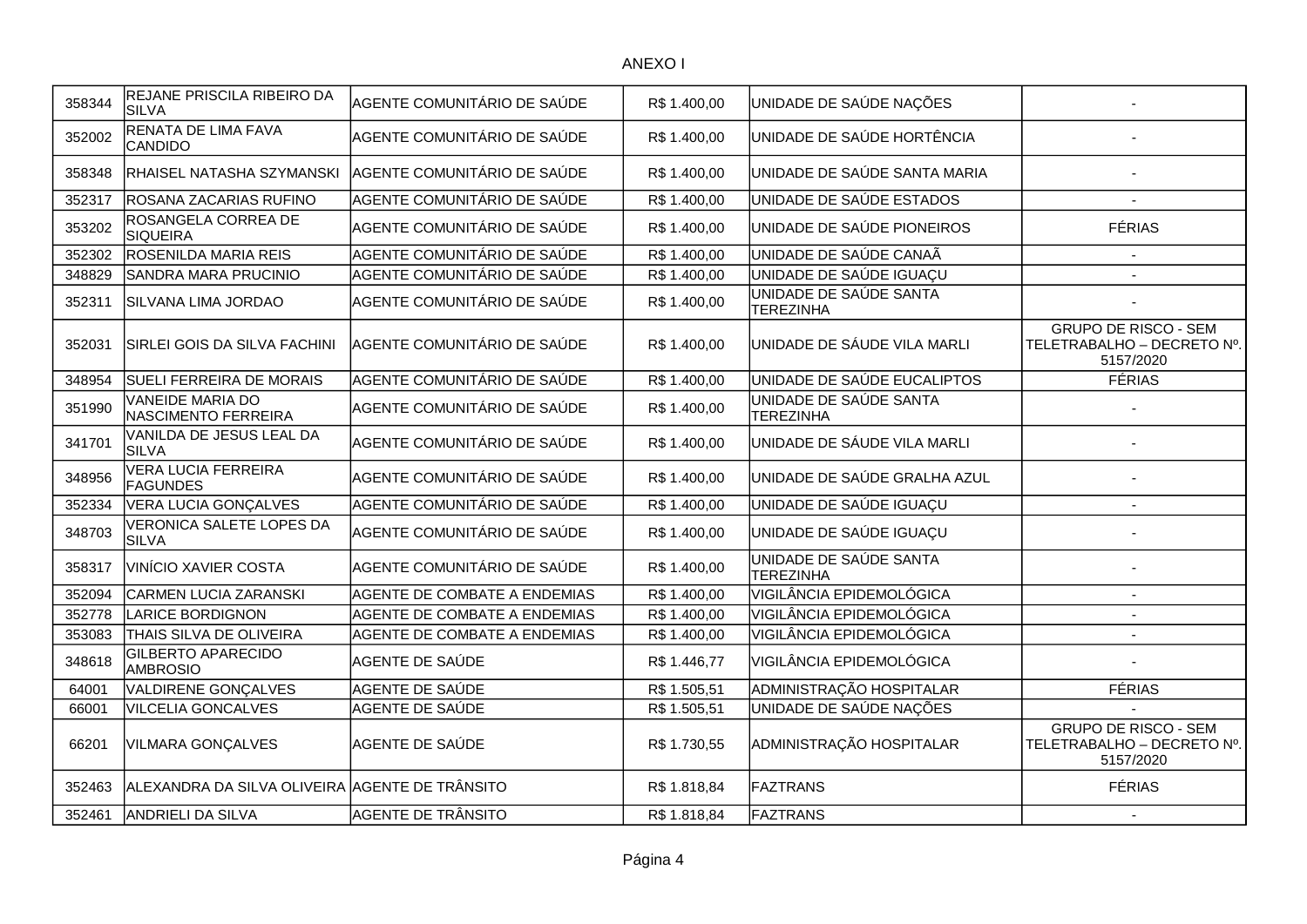| 353119 | ANSELMO RICARDO DA ROSA<br><b>MARTINS</b>          | <b>AGENTE DE TRÂNSITO</b>   | R\$ 1.800,82 | FAZTRANS                 | LICENÇA SEM VENCIMENTOS                                                |
|--------|----------------------------------------------------|-----------------------------|--------------|--------------------------|------------------------------------------------------------------------|
| 352548 | ANTONIO ALVES CRUZ JUNIOR                          | <b>AGENTE DE TRÂNSITO</b>   | R\$ 1.800,82 | FAZTRANS                 | LICENÇA SEM VENCIMENTOS                                                |
| 352465 | <b>CLAUDIOMIRO GARBIN</b>                          | AGENTE DE TRÂNSITO          | R\$ 1.818,84 | FAZTRANS                 | <b>GRUPO DE RISCO - SEM</b><br>TELETRABALHO - DECRETO Nº.<br>5157/2020 |
| 352466 | <b>CRISTIANO DE OLIVEIRA</b><br><b>RODRIGUES</b>   | AGENTE DE TRÂNSITO          | R\$1.818,84  | FAZTRANS                 |                                                                        |
| 353117 | ELIACKIN VELOSO GARCIA                             | AGENTE DE TRÂNSITO          | R\$ 1.800,82 | FAZTRANS                 |                                                                        |
| 350142 | ELIANE BARBOSA DOS SANTOS                          | AGENTE DE TRÂNSITO          | R\$ 1.892,67 | POSTO AVANÇADO DO DETRAN |                                                                        |
| 356129 | IZAILDE TERESINHA ARMIM                            | AGENTE DE TRÂNSITO          | R\$ 1.782,99 | FAZTRANS                 | <b>FÉRIAS</b>                                                          |
| 351627 | JOAO ADEMILSON VAZ                                 | AGENTE DE TRÂNSITO          | R\$ 1.837,01 | FAZTRANS                 |                                                                        |
| 352467 | JOSE LUIZ ALVES DA SILVA                           | AGENTE DE TRÂNSITO          | R\$ 1.818,84 | FAZTRANS                 |                                                                        |
| 353846 | JUCENEIA DE LIMA DOS<br><b>SANTOS</b>              | AGENTE DE TRÂNSITO          | R\$ 1.782,99 | FAZTRANS                 |                                                                        |
| 350854 | LEOMAR EDSON FRANCISCO                             | AGENTE DE TRÂNSITO          | R\$ 1.855,38 | <b>FAZTRANS</b>          |                                                                        |
| 352464 | LUCIANO EDSON THOMAZ                               | AGENTE DE TRÂNSITO          | R\$ 1.818,84 | FAZTRANS                 | <b>GRUPO DE RISCO - SEM</b><br>TELETRABALHO - DECRETO Nº.<br>5157/2020 |
| 351507 | MARCELO DANTAS LEITE                               | <b>AGENTE DE TRÂNSITO</b>   | R\$ 1.837,01 | POSTO AVANÇADO DO DETRAN |                                                                        |
| 352468 | MARIA DO CARMO SOARES DE<br><b>LIMA PEDRO</b>      | <b>AGENTE DE TRÂNSITO</b>   | R\$1.818,84  | <b>FAZTRANS</b>          |                                                                        |
| 353114 | MARIA JOSE FRANCISCO FALK                          | AGENTE DE TRÂNSITO          | R\$ 1.800,82 | POSTO AVANÇADO DO DETRAN |                                                                        |
| 352469 | PATRICIA DA SILVA COSTA                            | <b>AGENTE DE TRÂNSITO</b>   | R\$ 1.818,84 | POSTO AVANÇADO DO DETRAN | $\overline{a}$                                                         |
| 350255 | PAULO KASCZESZEN FILHO                             | <b>AGENTE DE TRÂNSITO</b>   | R\$ 1.892,67 | POSTO AVANÇADO DO DETRAN | $\overline{\phantom{a}}$                                               |
| 352462 | ROMARIO ALMEIDA E SILVA                            | AGENTE DE TRÂNSITO          | R\$ 1.818,84 | FAZTRANS                 | $\overline{\phantom{a}}$                                               |
| 353738 | SILVANA APARECIDA DE LIMA                          | AGENTE DE TRÂNSITO          | R\$ 1.782,99 | FAZTRANS                 | $\blacksquare$                                                         |
| 353118 | <b>VALDIR SCHMIDT</b>                              | AGENTE DE TRÂNSITO          | R\$ 1.800,82 | FAZTRANS                 | $\overline{a}$                                                         |
| 351519 | <b>VANIL LOPES ROSA</b>                            | <b>AGENTE DE TRÂNSITO</b>   | R\$ 2.111,62 | FAZTRANS                 | $\sim$                                                                 |
| 356335 | <b>ENZO SHIGERU ENDO</b>                           | <b>ANALISTA DE SISTEMAS</b> | R\$ 5.826,30 | TECNOLOGIA DA INFORMAÇÃO |                                                                        |
| 351179 | ANDERSON GABRIEL HOSHINO                           | <b>ANALISTA DE SUPORTE</b>  | R\$ 3.507,56 | S.M.EDUCAÇAO             | LICENÇA MANDATO ELETIVO                                                |
| 350179 | <b>HERIVELTO EMILIO MONTOWSKI</b><br><b>JUNIOR</b> | <b>ANALISTA DE SUPORTE</b>  | R\$ 3.507,56 | TECNOLOGIA DA INFORMAÇÃO |                                                                        |
| 351439 | JOISMAR DE OLIVEIRA                                | ANALISTA DE SUPORTE         | R\$ 2.903,33 | TECNOLOGIA DA INFORMAÇÃO |                                                                        |
| 350155 | JOSE CARLOS BUENO                                  | ANALISTA DE SUPORTE         | R\$ 3.438,43 | TECNOLOGIA DA INFORMAÇÃO |                                                                        |
| 350468 | <b>REGIANE RETTKA BORGES</b>                       | <b>ANALISTA DE SUPORTE</b>  | R\$ 3.952,40 | TECNOLOGIA DA INFORMAÇÃO |                                                                        |
| 349480 | <b>ROBINSON FIGUEIREDO LIMA</b>                    | <b>ANALISTA DE SUPORTE</b>  | R\$ 3.507,56 | S.M.ADMINISTRAÇAO        | $\overline{\phantom{a}}$                                               |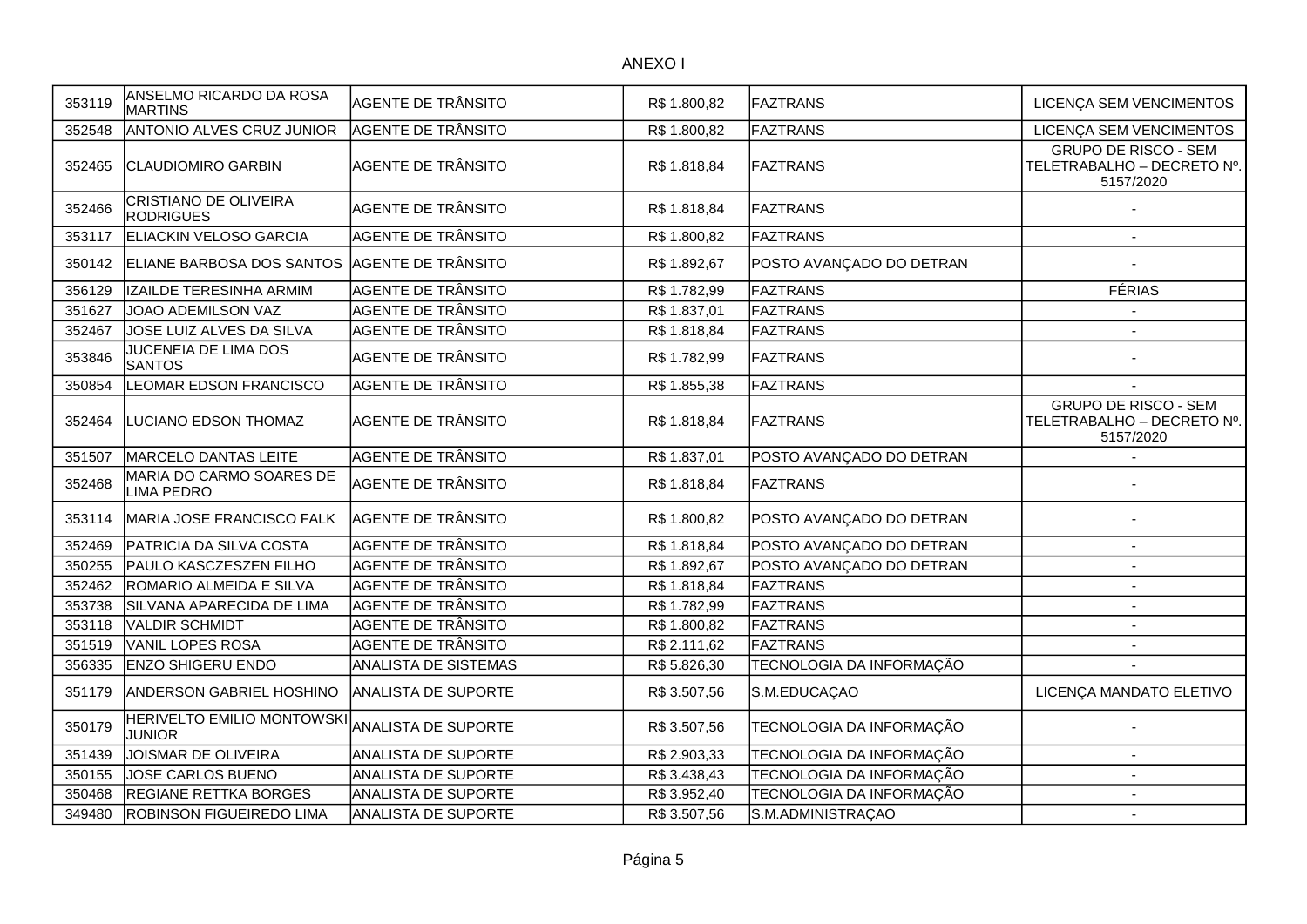| 351348 | SILVIO NICHELE NETO                           | ANALISTA DE SUPORTE          | R\$ 2.932,36 | S.M. DE GOVERNO                 | $\overline{\phantom{a}}$             |
|--------|-----------------------------------------------|------------------------------|--------------|---------------------------------|--------------------------------------|
| 350273 | <b>FABIANO CONSTANTINO</b><br>ASSUMPCAO       | <b>ARQUITETO E URBANISTA</b> | R\$8.010,81  | S.M. DE URBANISMO               |                                      |
| 351605 | LUCIANO SUREK                                 | <b>ARQUITETO E URBANISTA</b> | R\$ 7.775,21 | S.M.PLANEJAMENTO URBANO         |                                      |
| 356227 | MONIQUE KIST                                  | <b>ARQUITETO E URBANISTA</b> | R\$ 5.826,30 | S.M. DE URBANISMO               |                                      |
| 350748 | SIMONE HAJ MUSSI CHELLA DE<br><b>OLIVEIRA</b> | <b>ARQUITETO E URBANISTA</b> | R\$7.109,19  | S.M. DE URBANISMO               |                                      |
| 101    | <b>ADELIA TERESINHA BARAN</b><br>PETRY        | ASSISTENTE ADMINISTRATIVO    | R\$ 2.403,20 | COMISSÃO DISC. MAGISTÉRIO       |                                      |
| 350280 | ADRIANA SOLANGE DA SILVA                      | ASSISTENTE ADMINISTRATIVO    | R\$1.873,96  | UNIDADE DE SAÚDE PIONEIROS      |                                      |
| 354438 | ADRIELI DA CUNHA BATISTA<br><b>CAMPOS</b>     | ASSISTENTE ADMINISTRATIVO    | R\$ 1.535,78 | S.M. DE URBANISMO               |                                      |
| 357929 | ADRIELLE FERNANDA TEOFILO<br><b>DA SILVA</b>  | ASSISTENTE ADMINISTRATIVO    | R\$ 1.535,78 | UNIDADE DE SAÚDE CANAÃ          |                                      |
| 350603 | ALESSANDRA BOMBACHINI DA<br><b>SILVEIRA</b>   | ASSISTENTE ADMINISTRATIVO    | R\$ 2.069,99 | S.M.PLANEJAMENTO E FINANÇAS     | AFAST. MATERNIDADE<br><b>FAZPREV</b> |
| 350597 | ALINE NAJARA FIGUEIRA                         | ASSISTENTE ADMINISTRATIVO    | R\$ 1.855,38 | UNIDADE DE SAÚDE SANTA MARIA    |                                      |
| 358386 | AMANDA ALVES DE ARAUJO<br><b>ORMIANIN</b>     | ASSISTENTE ADMINISTRATIVO    | R\$ 1.535,78 | ADMINISTRAÇÃO HOSPITALAR        |                                      |
| 350596 | AMANDA RAFAELA RAMOS                          | ASSISTENTE ADMINISTRATIVO    | R\$1.855,38  | ADMINISTRAÇÃO HOSPITALAR        | $\overline{a}$                       |
| 355595 | <b>ANA CLAUDIA ALEIKSEIVZ</b>                 | ASSISTENTE ADMINISTRATIVO    | R\$ 1.535,78 | PROCURADORIA GERAL DO MUNICÍPIO |                                      |
| 354207 | ANA PAULA FERREIRA<br>CLAUDINO DA CRUZ        | ASSISTENTE ADMINISTRATIVO    | R\$ 1.535,78 | S.M.MEIO AMBIENTE               |                                      |
| 350700 | ANA PAULA STRUJAK                             | ASSISTENTE ADMINISTRATIVO    | R\$ 1.855,38 | DOCUMENTAÇÃO                    | $\overline{\phantom{a}}$             |
| 351523 | ANDREA VALERIA DA SILVA<br>ZANELLA DE SOUZA   | ASSISTENTE ADMINISTRATIVO    | R\$ 1.582,31 | UNIDADE DE SAÚDE HORTÊNCIA      |                                      |
| 349370 | ANDREIA APARECIDA ALVES                       | ASSISTENTE ADMINISTRATIVO    | R\$ 1.663,04 | UNIDADE DE SAÚDE IGUAÇU         | $\sim$                               |
| 351423 | ANDRÉIA APARECIDA BRANCO<br>CORRÊA DA SILVA   | ASSISTENTE ADMINISTRATIVO    | R\$ 1.582,31 | S.M.PLANEJAMENTO E FINANÇAS     |                                      |
| 358385 | ANDRESSA CAMILO                               | ASSISTENTE ADMINISTRATIVO    | R\$ 1.535,78 | S. M. CULTURA E TURISMO         |                                      |
| 358314 | ANGELICA CAROLINE DE<br><b>OLIVEIRA</b>       | ASSISTENTE ADMINISTRATIVO    | R\$ 1.535,78 | UNIDADE DE SAÚDE GRALHA AZUL    |                                      |
| 351665 | ANGÉLICA VELOSO LINHARES<br>MACHADO           | ASSISTENTE ADMINISTRATIVO    | R\$ 1.818,84 | COMPRAS E LICITAÇÕES            |                                      |
| 351025 | ANNA CLAUDIA SALES DE<br><b>OLIVEIRA</b>      | ASSISTENTE ADMINISTRATIVO    | R\$ 1.598,12 | VIGILÂNCIA SANITÁRIA            |                                      |
| 350629 | APARECIDA FATIMA GONZAGA<br><b>VOICHKI</b>    | ASSISTENTE ADMINISTRATIVO    | R\$ 1.855,38 | UNIDADE DE SAÚDE NAÇÕES         |                                      |
| 351292 | <b>BEATRIZ DE BARROS</b>                      | ASSISTENTE ADMINISTRATIVO    | R\$ 1.598,12 | DOCUMENTAÇÃO                    | <b>FÉRIAS</b>                        |
| 351034 | <b>BERTI SHARA ARBIGAUS</b>                   | ASSISTENTE ADMINISTRATIVO    | R\$ 1.837,01 | SMS- ADMINISTRAÇÃO              |                                      |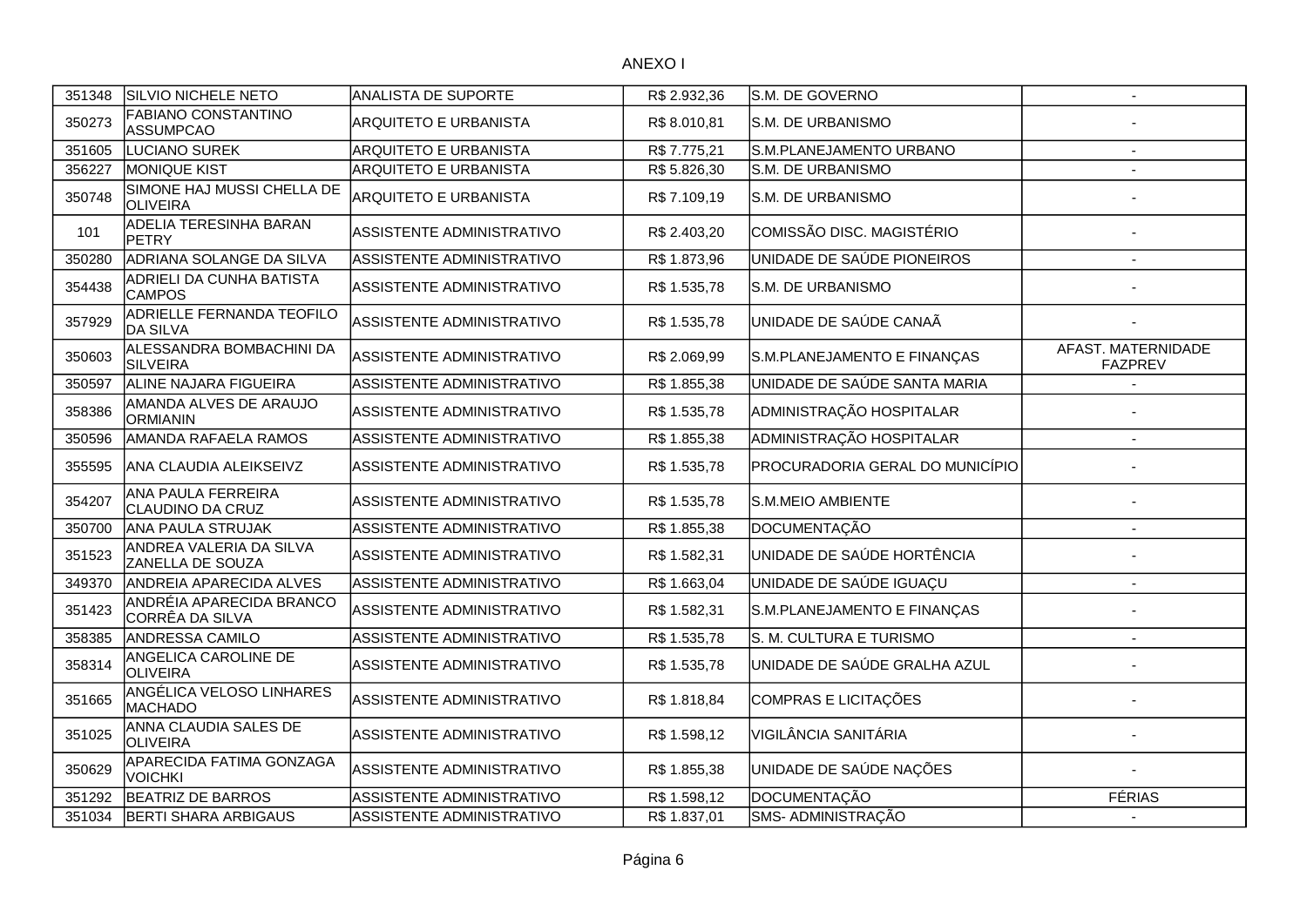| 358389 | <b>BIANCA BAIDA</b>                             | ASSISTENTE ADMINISTRATIVO        | R\$ 1.535,78 | ADMINISTRAÇÃO HOSPITALAR                     |                                                       |
|--------|-------------------------------------------------|----------------------------------|--------------|----------------------------------------------|-------------------------------------------------------|
| 357701 | <b>IBRUNA BALMANT</b>                           | ASSISTENTE ADMINISTRATIVO        | R\$ 1.535,78 | COMPRAS E LICITAÇÕES                         | PRORROGAÇÃO LICENÇA-<br>MATERNIDADE - LEI 11.770/2008 |
| 353855 | <b>BRUNA SANDRIELE SCULKA</b>                   | ASSISTENTE ADMINISTRATIVO        | R\$ 1.535,78 | UPA FARMÁCIA                                 |                                                       |
| 351470 | CAIO DUARTE BORYCA                              | ASSISTENTE ADMINISTRATIVO        | R\$1.818,84  | COMPRAS E LICITAÇÕES                         |                                                       |
| 352554 | CARINA DE FARIA MONDINI                         | ASSISTENTE ADMINISTRATIVO        | R\$ 1.551,14 | <b>GABINETE DO PREFEITO</b>                  |                                                       |
| 103501 | <b>CARLA CRISTIANE PERES</b><br><b>ANTONIO</b>  | ASSISTENTE ADMINISTRATIVO        | R\$ 2.286,57 | <b>S.M. DE URBANISMO</b>                     |                                                       |
| 349320 | CASSIA DE FATIMA PEREIRA                        | ASSISTENTE ADMINISTRATIVO        | R\$1.663,04  | <b>FÓRUM FRG</b>                             | $\overline{a}$                                        |
| 349341 | <b>CELIA MARIA BORGES</b>                       | ASSISTENTE ADMINISTRATIVO        | R\$ 1.663,04 | PATRIMÔNIO                                   |                                                       |
| 351005 | <b>CESAR CHIAMULERA KAEHLER</b>                 | ASSISTENTE ADMINISTRATIVO        | R\$ 1.598,12 | S.M.ASSISTENCIA SOCIAL                       |                                                       |
| 351076 | CHAIANE JUNDIARA FRANÇA DA<br>LUZ               | ASSISTENTE ADMINISTRATIVO        | R\$ 1.598,12 | UPA ADMINISTRATIVO                           |                                                       |
| 355369 | CINTHIA DE PAULA SILVEIRA                       | ASSISTENTE ADMINISTRATIVO        | R\$ 1.535,78 | FAZTRANS                                     | <b>FÉRIAS</b>                                         |
| 353113 | <b>CLAUDENIRA MOREIRA DA</b><br><b>SILVA</b>    | ASSISTENTE ADMINISTRATIVO        | R\$ 1.551,14 | <b>UPA ADMINISTRATIVO</b>                    | <b>FÉRIAS</b>                                         |
| 357050 | <b>CLAUDIA CHRISTIAN ADAO</b><br>PIETROWSKI     | ASSISTENTE ADMINISTRATIVO        | R\$ 1.535,78 | <b>DIVISÃO DE RECURSOS HUMANOS</b>           |                                                       |
| 358042 | CLAUDIA REGINA RIBEIRO                          | ASSISTENTE ADMINISTRATIVO        | R\$ 1.535,78 | <b>UPA FARMÁCIA</b>                          |                                                       |
| 9801   | <b>CLAUDINIR DAS GRACAS</b><br>PEREIRA          | ASSISTENTE ADMINISTRATIVO        | R\$ 1.800,82 | S.M.EDUCAÇAO                                 |                                                       |
| 351724 | <b>CLEBERSON ZEPECHOUKA</b>                     | ASSISTENTE ADMINISTRATIVO        | R\$ 1.582,31 | MICRO EMPREENDEDOR INDIVIDUAL-<br><b>MEI</b> |                                                       |
| 352014 | CRISLAINE DE FATIMA DE<br><b>OLIVEIRA</b>       | ASSISTENTE ADMINISTRATIVO        | R\$ 1.566,65 | UNIDADE DE SÁUDE SÃO SEBASTIÃO               |                                                       |
| 352623 | <b>ICRISTIANE DE CASTRO COSTA</b>               | <b>ASSISTENTE ADMINISTRATIVO</b> | R\$ 1.551,14 | <b>S.M.MEIO AMBIENTE</b>                     |                                                       |
| 11401  | <b>CRISTIANE DUWE NOGUEIRA</b>                  | ASSISTENTE ADMINISTRATIVO        | R\$ 2.090,70 | <b>FÓRUM FRG</b>                             |                                                       |
| 353236 | DANDHARA LUANNA LIMA<br><b>ALVES DOS SANTOS</b> | ASSISTENTE ADMINISTRATIVO        | R\$ 1.535,78 | COMPRAS E LICITAÇÕES                         | LICENÇA SEM VENCIMENTOS                               |
| 358099 | DANIEL RIBEIRO NARDOTO                          | ASSISTENTE ADMINISTRATIVO        | R\$ 1.535,78 | COMPRAS E LICITAÇÕES                         |                                                       |
| 351219 | DANIELE BENTO DE RAMOS                          | ASSISTENTE ADMINISTRATIVO        | R\$1.598,12  | UNIDADE DE SAÚDE ESTADOS                     | <b>FÉRIAS</b>                                         |
| 350994 | DAVID BUENO                                     | ASSISTENTE ADMINISTRATIVO        | R\$1.598,12  | <b>FÓRUM FRG</b>                             |                                                       |
| 352583 | <b>DEBORA APARECIDA JORGE</b>                   | ASSISTENTE ADMINISTRATIVO        | R\$ 1.551,14 | <b>CAPS</b>                                  | $\sim$                                                |
| 350985 | <b>DEISI DA ROCHA RODRIGUES</b>                 | ASSISTENTE ADMINISTRATIVO        | R\$ 1.837,01 | S.M. DE URBANISMO                            | $\blacksquare$                                        |
| 355707 | <b>DEISI NOVELLO BENICIO</b>                    | ASSISTENTE ADMINISTRATIVO        | R\$ 1.535,78 | UNIDADE DE SÁUDE VILA MARLI                  |                                                       |
| 358312 | EDINEIA APARECIDA DE LIMA                       | ASSISTENTE ADMINISTRATIVO        | R\$ 1.535,78 | UPA ADMINISTRATIVO                           | $\blacksquare$                                        |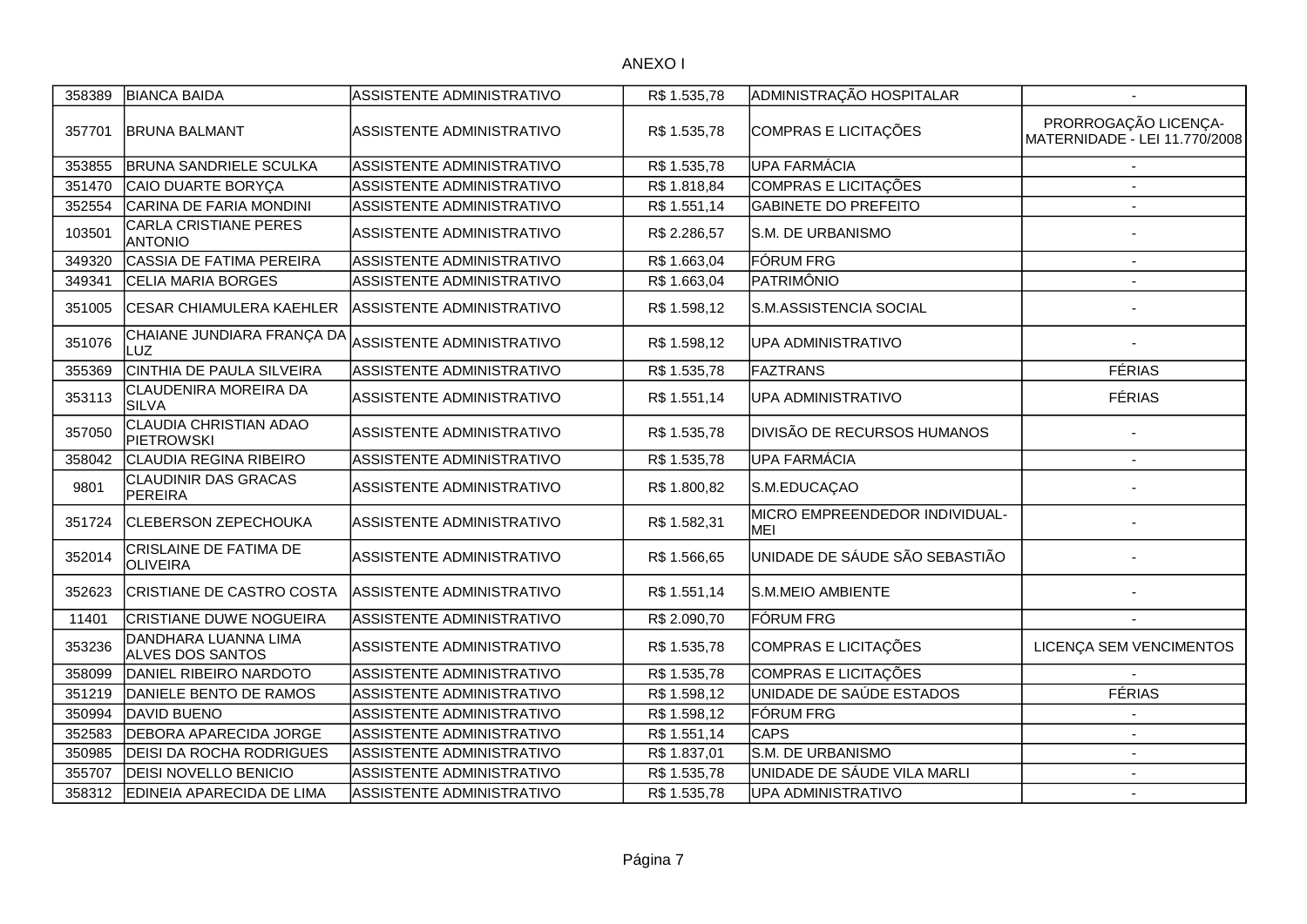| 351713 | EDNA FERREIRA RIAL AMERICO ASSISTENTE ADMINISTRATIVO     |                                  | R\$1.582,31  | <b>UPA FARMÁCIA</b>                            |                                      |
|--------|----------------------------------------------------------|----------------------------------|--------------|------------------------------------------------|--------------------------------------|
| 351771 | EDNA RIBEIRO SANTANA                                     | ASSISTENTE ADMINISTRATIVO        | R\$ 1.582,31 | UPA ADMINISTRATIVO                             |                                      |
| 357679 | <b>EDSON LUIZ FERREIRA XAVIER</b>                        | ASSISTENTE ADMINISTRATIVO        | R\$ 1.535,78 | COMPRAS E LICITAÇÕES                           |                                      |
| 358307 | EDUARDO DEMINSKI<br><b>TASCHETTO</b>                     | ASSISTENTE ADMINISTRATIVO        | R\$ 1.535,78 | CAF - CENTRAL DE ABASTECIMENTO<br>FARMACÊUTICO |                                      |
| 350727 | ELAINE CRISTINA BRANCO DA<br><b>SILVA</b>                | ASSISTENTE ADMINISTRATIVO        | R\$ 2.069,99 | <b>DIVISÃO DE RECURSOS HUMANOS</b>             |                                      |
| 358325 | ELIANE FREITAG DOS SANTOS                                | ASSISTENTE ADMINISTRATIVO        | R\$ 1.535,78 | S.M.PLANEJAMENTO URBANO                        |                                      |
| 351188 | ELIANE OLIVEIRA DA SILVA                                 | ASSISTENTE ADMINISTRATIVO        | R\$ 1.598,12 | PATRIMÔNIO                                     | $\overline{\phantom{a}}$             |
| 350615 | ELIANE OLIVEIRA DA SILVA                                 | ASSISTENTE ADMINISTRATIVO        | R\$ 1.614,10 | S.M.ASSISTENCIA SOCIAL                         |                                      |
| 349765 | ELIANE PACHECO DOS SANTOS ASSISTENTE ADMINISTRATIVO      |                                  | R\$ 1.646,55 | S.M. DE URBANISMO                              |                                      |
| 351711 | <b>ELIETE ERARDT</b>                                     | ASSISTENTE ADMINISTRATIVO        | R\$1.582,31  | S.M.ASSISTENCIA SOCIAL                         | AFAST. MATERNIDADE<br><b>FAZPREV</b> |
| 358303 | ELINE FREITAS PIMENTEL DOS<br><b>SANTOS</b>              | ASSISTENTE ADMINISTRATIVO        | R\$ 1.535,78 | COMPRAS E LICITAÇÕES                           |                                      |
| 351027 | ELIZA DE FATIMA DA ROCHA                                 | ASSISTENTE ADMINISTRATIVO        | R\$ 1.837,01 | UNIDADE DE SAÚDE GRALHA AZUL                   |                                      |
| 350285 | ELIZANE APARECIDA MAIA<br><b>CEMBRANI</b>                | ASSISTENTE ADMINISTRATIVO        | R\$ 2.090,70 | PRESTAÇÃO DE CONTAS                            |                                      |
| 221601 | ERONITA DA APARECIDA ROSA<br><b>FERREIRA</b>             | ASSISTENTE ADMINISTRATIVO        | R\$ 2.111,62 | ADMINISTRAÇÃO HOSPITALAR                       |                                      |
| 358296 | EVELLYN RENATA BEREZA<br><b>BUENO</b>                    | ASSISTENTE ADMINISTRATIVO        | R\$ 1.535,78 | ARRECADAÇÃO                                    |                                      |
| 358337 | EVELYN CRISTINA DOS SANTOS<br><b>ABREU NUNES PEREIRA</b> | ASSISTENTE ADMINISTRATIVO        | R\$ 1.535,78 | S.M.ASSISTENCIA SOCIAL                         |                                      |
| 358299 | EVELYN LARISSA ALVES                                     | ASSISTENTE ADMINISTRATIVO        | R\$ 1.535,78 | UPA FARMÁCIA                                   | $\overline{\phantom{a}}$             |
| 355548 | <b>FABIANE PEREIRA BAROSSI</b>                           | ASSISTENTE ADMINISTRATIVO        | R\$ 1.535,78 | DOCUMENTAÇÃO                                   |                                      |
| 357046 | <b>FELIPE ALLAN SEGURO</b>                               | <b>ASSISTENTE ADMINISTRATIVO</b> | R\$ 1.535,78 | <b>FROTAS</b>                                  | $\blacksquare$                       |
| 357051 | FELIPE WAGNER CORREIA<br><b>OLIVEIRA</b>                 | ASSISTENTE ADMINISTRATIVO        | R\$ 1.535,78 | ARRECADAÇÃO                                    |                                      |
| 351189 | FLAVIA VAZ ALELUIA                                       | ASSISTENTE ADMINISTRATIVO        | R\$ 1.598,12 | <b>DIVISÃO DE RECURSOS HUMANOS</b>             | $\overline{a}$                       |
| 356993 | FLAVIANO NOGUEIRA<br><b>SIEDELISKE</b>                   | ASSISTENTE ADMINISTRATIVO        | R\$ 1.535,78 | COMPRAS E LICITAÇÕES                           |                                      |
| 351008 | GABRIEL OTÁVIO MUREN DOS<br><b>SANTOS</b>                | ASSISTENTE ADMINISTRATIVO        | R\$ 1.837,01 | SMS-DMAC-ADM                                   |                                      |
| 351119 | GEISIANE DE PAULA ROBERTO                                | ASSISTENTE ADMINISTRATIVO        | R\$ 1.837,01 | COMPRAS E LICITAÇÕES                           |                                      |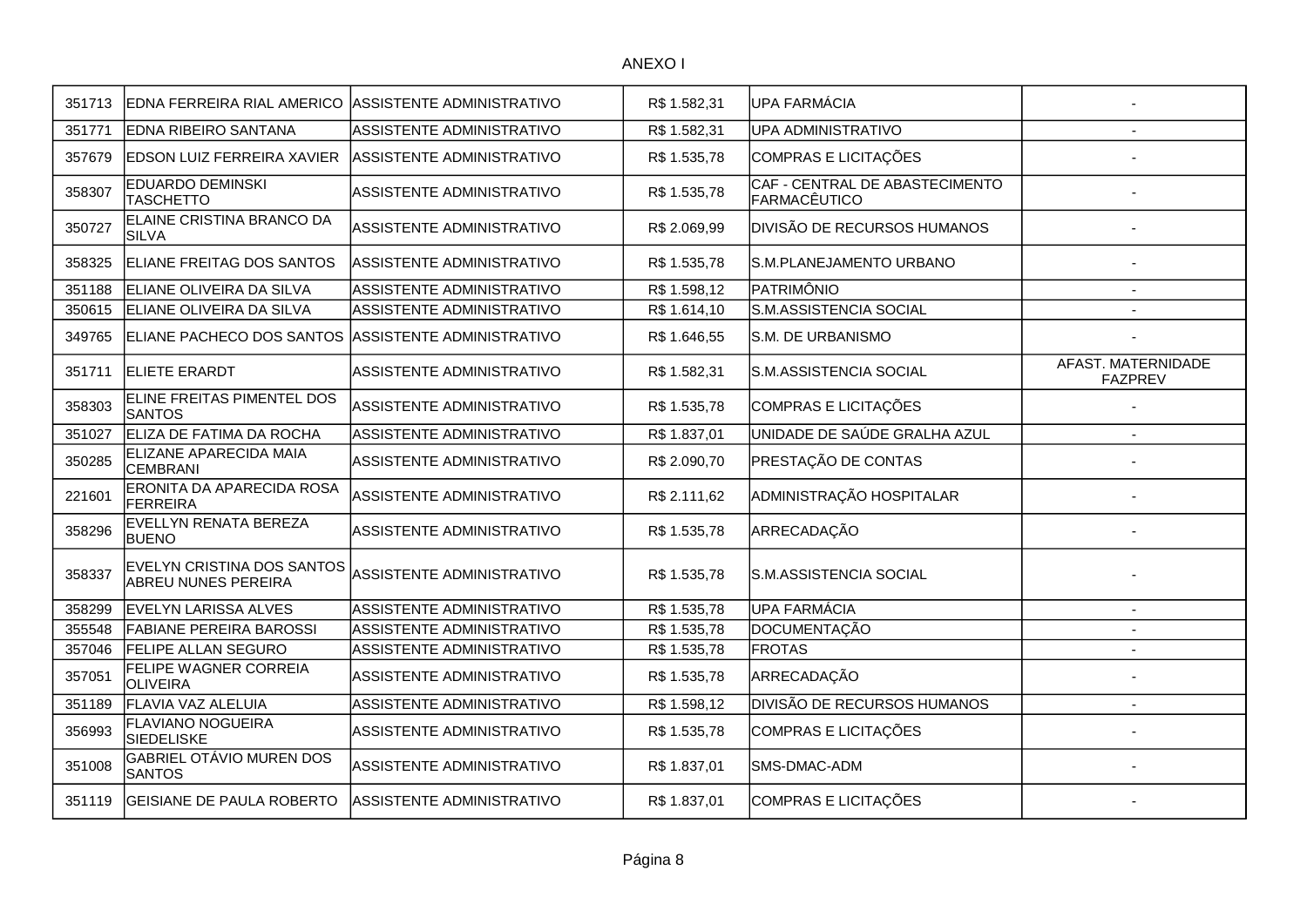| 22001  | <b>GEOVANA MARIA CORDEIRO</b>                                  | ASSISTENTE ADMINISTRATIVO        | R\$ 1.873,96 | AGÊNCIA DO TRABALHO                              | $\mathbf{r}$                                                           |
|--------|----------------------------------------------------------------|----------------------------------|--------------|--------------------------------------------------|------------------------------------------------------------------------|
| 351239 | <b>GILVANA APARECIDA WANDA</b><br><b>BRU DE LIMA</b>           | ASSISTENTE ADMINISTRATIVO        | R\$ 1.598,12 | AGÊNCIA DO TRABALHO                              |                                                                        |
| 350981 | <b>GISELE AILIENE STRESSER DE</b><br>FARIA DOBROWOLSKI SANTANA | ASSISTENTE ADMINISTRATIVO        | R\$ 2.049,50 | <b>CENTRO POP</b>                                |                                                                        |
| 350279 | <b>GISLAINE APARECIDA LEME</b><br>FERRANDO                     | ASSISTENTE ADMINISTRATIVO        | R\$ 1.873,96 | DIVISÃO DE RECURSOS HUMANOS                      |                                                                        |
| 352916 | <b>GISLAINE ERARDT RODRIGUES</b><br><b>DE OLIVEIRA</b>         | ASSISTENTE ADMINISTRATIVO        | R\$ 1.551,14 | FÓRUM FRG                                        |                                                                        |
| 351958 | GIULIANO DA SILVA PASTEGA                                      | ASSISTENTE ADMINISTRATIVO        | R\$1.566,65  | TECNOLOGIA DA INFORMAÇÃO                         | $\sim$                                                                 |
| 352754 | <b>GIZELE LEMES TRINDADE</b>                                   | ASSISTENTE ADMINISTRATIVO        | R\$ 1.551,14 | <b>FAZTRANS</b>                                  | $\blacksquare$                                                         |
| 350631 | <b>ISABEL CRISTINA MARTINS</b><br>ANDREO                       | ASSISTENTE ADMINISTRATIVO        | R\$ 1.614,10 | PROCURADORIA GERAL DO MUNICÍPIO                  |                                                                        |
| 350723 | <b>ISRAEL LUIZ ROSA</b>                                        | ASSISTENTE ADMINISTRATIVO        | R\$1.614,10  | <b>CRAS EUCALIPTOS</b>                           | $\blacksquare$                                                         |
| 349306 | JAIR FERNANDES DE ALMEIDA<br><b>FILHO</b>                      | ASSISTENTE ADMINISTRATIVO        | R\$ 1.911,60 | PATRIMÔNIO                                       |                                                                        |
| 350632 | JANE DE LIMA                                                   | ASSISTENTE ADMINISTRATIVO        | R\$ 1.614,10 | UNIDADE DE SAÚDE ESTADOS                         | $\overline{\phantom{a}}$                                               |
| 355690 | JAQUELINE FRAMKOWICZ<br><b>COUTINHO</b>                        | ASSISTENTE ADMINISTRATIVO        | R\$ 1.535,78 | DIVISÃO DE RECURSOS HUMANOS                      |                                                                        |
| 351758 | JAQUELINE MARTINS DA CRUZ                                      | ASSISTENTE ADMINISTRATIVO        | R\$1.818,84  | PRESTAÇÃO DE CONTAS                              | $\blacksquare$                                                         |
| 350745 | JAQUELINE VAZ CORDEIRO                                         | ASSISTENTE ADMINISTRATIVO        | R\$1.855,38  | CRAS IGUAÇU                                      |                                                                        |
| 351290 | JOANA ROSA GARCIA                                              | ASSISTENTE ADMINISTRATIVO        | R\$ 1.598,12 | <b>DIVISÃO DE PERÍCIAS MÉDICAS</b>               |                                                                        |
| 351318 | JOAO CARLOS DE CARVALHO                                        | <b>ASSISTENTE ADMINISTRATIVO</b> | R\$1.837,01  | AGRICULTURA                                      | $\blacksquare$                                                         |
| 349396 | JOAO GILBERTO SOLANO                                           | ASSISTENTE ADMINISTRATIVO        | R\$ 1.663,04 | JUNTA COMERCIAL FRG                              |                                                                        |
| 96501  | JOAO GRITTEN DE LIMA                                           | <b>ASSISTENTE ADMINISTRATIVO</b> | R\$ 1.782,99 | <b>PROTOCOLO GERAL</b>                           | $\sim$                                                                 |
| 351177 | JOCASTA LOPES GAVAZZONI                                        | ASSISTENTE ADMINISTRATIVO        | R\$1.837,01  | DIVISÃO DE TELEAGENDAMENTO                       | $\mathbf{r}$                                                           |
| 351562 | JOELMA APARECIDA DE JESUS                                      | ASSISTENTE ADMINISTRATIVO        | R\$ 1.582,31 | SMS-DMAC-ADM                                     |                                                                        |
| 351052 | JOSÉ CLÁUDIO GONÇALVES                                         | ASSISTENTE ADMINISTRATIVO        | R\$1.837,01  | AGÊNCIA DO TRABALHO                              |                                                                        |
| 352103 | JOSE GOMES BORGES                                              | ASSISTENTE ADMINISTRATIVO        | R\$ 1.566,65 | S.M.ASSISTENCIA SOCIAL                           | <b>GRUPO DE RISCO - SEM</b><br>TELETRABALHO - DECRETO Nº.<br>5157/2020 |
| 108101 | JOSE VILMAR DA CRUZ                                            | ASSISTENTE ADMINISTRATIVO        | R\$ 2.049,50 | VIGILÂNCIA SANITÁRIA                             |                                                                        |
| 351054 | JOSEMAR MASCARENHAS<br>FLORIANO                                | ASSISTENTE ADMINISTRATIVO        | R\$ 2.049,50 | AGÊNCIA DO TRABALHO                              |                                                                        |
| 349312 | JOSIANE DE CARVALHO DE<br>OLIVEIRA                             | ASSISTENTE ADMINISTRATIVO        | R\$ 2.132,71 | <b>S.M.OBRAS PUBLICAS</b>                        |                                                                        |
| 178901 | <b>JOSIANE RODRIGUES</b>                                       | ASSISTENTE ADMINISTRATIVO        | R\$1.765,34  | POLÍCIA MILITAR 4ª CIA DO 17°<br><b>BATALHÃO</b> |                                                                        |
| 351080 | <b>JOSIMERI VIVIAN NADALIN</b>                                 | ASSISTENTE ADMINISTRATIVO        | R\$ 1.598,12 | POSTO AVANÇADO DO DETRAN                         | $\blacksquare$                                                         |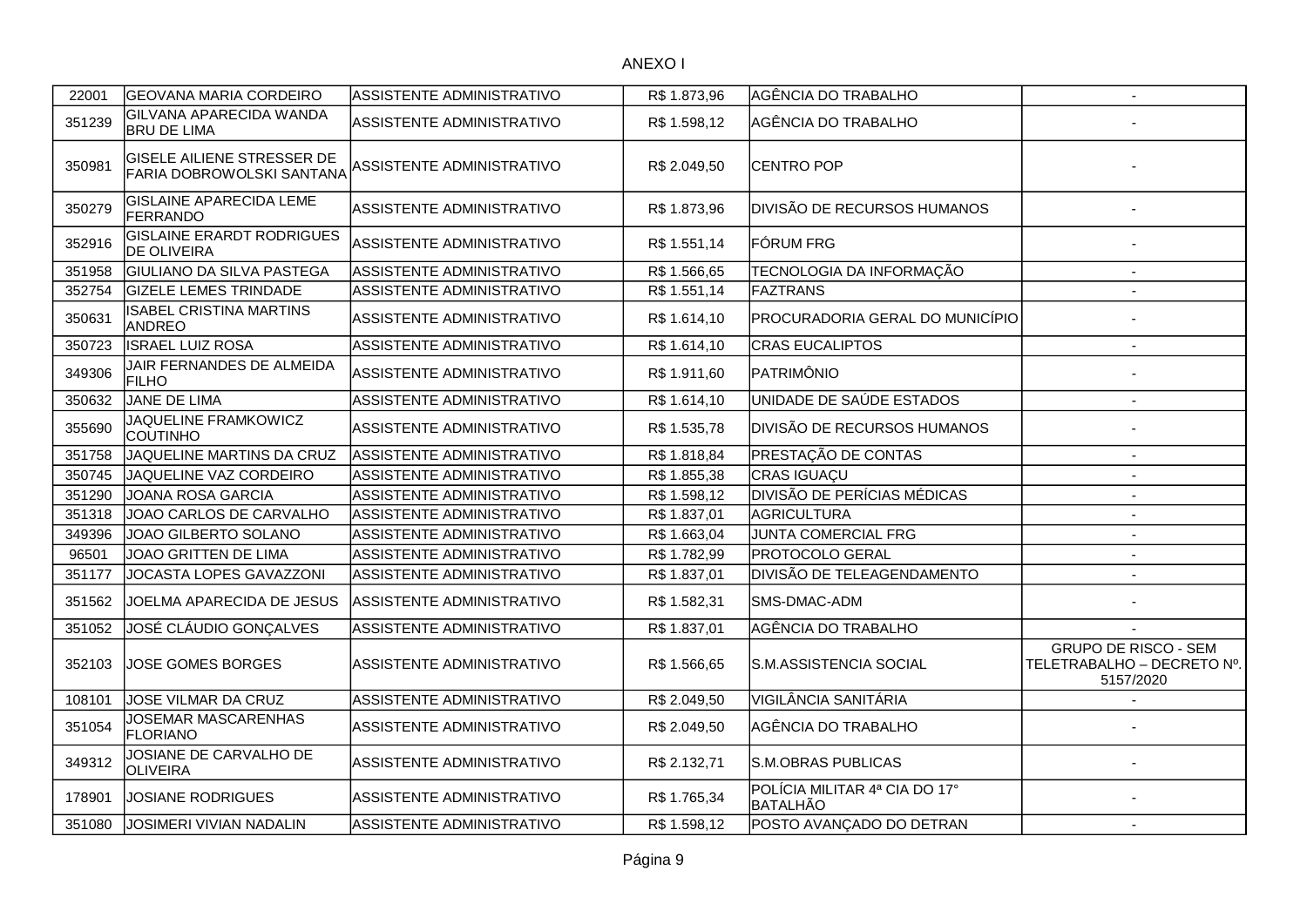| 350239 | JULIANA DA VEIGA SILVA                                   | <b>ASSISTENTE ADMINISTRATIVO</b> | R\$ 1.873,96 | UNIDADE DE SÁUDE VILA MARLI                         | AFASTAMENTO CAUTELAR                                                   |
|--------|----------------------------------------------------------|----------------------------------|--------------|-----------------------------------------------------|------------------------------------------------------------------------|
| 350647 | JULIANA DE LIMA THEODORO                                 | ASSISTENTE ADMINISTRATIVO        | R\$ 1.855,38 | <b>FAZTRANS</b>                                     | LICENÇA MANDATO ELETIVO                                                |
| 352240 | <b>JUSSARA MARIA SIRICHUK</b><br><b>ANTUNES TEIXEIRA</b> | ASSISTENTE ADMINISTRATIVO        | R\$ 1.566,65 | <b>CASA DE PASSAGEM</b>                             |                                                                        |
| 351443 | KARLA PATRÍCIA DE SOUZA<br><b>PEREIRA</b>                | ASSISTENTE ADMINISTRATIVO        | R\$ 2.029,22 | MICRO EMPREENDEDOR INDIVIDUAL-<br><b>MEI</b>        |                                                                        |
| 350721 | <b>KELY STEINHAUS CEZAR</b>                              | ASSISTENTE ADMINISTRATIVO        | R\$ 2.069,99 | ILUMINAÇÃO PÚBLICA                                  | $\blacksquare$                                                         |
| 351253 | LEOCADIO FERNANDES DOS<br><b>REIS</b>                    | ASSISTENTE ADMINISTRATIVO        | R\$ 1.837,01 | PATRIMÔNIO                                          |                                                                        |
| 352273 | LOANA CORDEIRO PACONDES<br><b>DA SILVA</b>               | ASSISTENTE ADMINISTRATIVO        | R\$ 1.566,65 | COM. DO PLANO DE CARGOS,<br>CARREIRAS E REMUNERAÇÃO | LICENÇA ATIVIDADE POLÍTICA                                             |
| 349323 | LUANA DE FATIMA GONCALVES<br><b>BERGAMASCO</b>           | ASSISTENTE ADMINISTRATIVO        | R\$ 1.663,04 | COM. DO PLANO DE CARGOS,<br>CARREIRAS E REMUNERAÇÃO |                                                                        |
| 350799 | LUCIANA DE GOES                                          | <b>ASSISTENTE ADMINISTRATIVO</b> | R\$ 1.855,38 | UNIDADE DE SÁUDE VILA MARLI                         |                                                                        |
| 351898 | LUCIANE BARCELOS                                         | ASSISTENTE ADMINISTRATIVO        | R\$1.582,31  | POLÍCIA MILITAR 4ª CIA DO 17°<br><b>BATALHÃO</b>    |                                                                        |
| 351031 | LUCIANE EVANGELISTA DOS<br><b>SANTOS</b>                 | ASSISTENTE ADMINISTRATIVO        | R\$ 1.598,12 | UPA FARMÁCIA                                        |                                                                        |
| 348599 | LUIZ RAFAEL LOPES                                        | ASSISTENTE ADMINISTRATIVO        | R\$1.679,66  | AGÊNCIA DO TRABALHO                                 |                                                                        |
| 351225 | MAJURIE NOWICKI DE ANDRADE ASSISTENTE ADMINISTRATIVO     |                                  | R\$ 2.049,50 | ARRECADAÇÃO                                         |                                                                        |
| 350115 | <b>MARAISA CRISTINA PERUZZO</b>                          | IASSISTENTE ADMINISTRATIVO       | R\$ 1.873,96 | POSTO AVANÇADO DO DETRAN                            | <b>GRUPO DE RISCO - SEM</b><br>TELETRABALHO - DECRETO Nº.<br>5157/2020 |
| 358395 | MARAIZA PAULA MARIANO                                    | ASSISTENTE ADMINISTRATIVO        | R\$ 1.535,78 | UNIDADE DE SAÚDE CANAÃ                              |                                                                        |
| 358365 | MARCELLA DE CAMPOS CABRAL ASSISTENTE ADMINISTRATIVO      |                                  | R\$ 1.535,78 | UPA ADMINISTRATIVO                                  |                                                                        |
| 350224 | MARCELO ALVES DE OLIVEIRA                                | ASSISTENTE ADMINISTRATIVO        | R\$ 1.630,27 | SMS-DMAC-ADM                                        |                                                                        |
| 358327 | MARCELO JOSE BUENO DA<br><b>SILVA</b>                    | ASSISTENTE ADMINISTRATIVO        | R\$ 1.535,78 | ARRECADAÇÃO                                         | <b>GRUPO DE RISCO - SEM</b><br>TELETRABALHO - DECRETO Nº.<br>5157/2020 |
| 349314 | MARCELO LUIZ MILANI                                      | ASSISTENTE ADMINISTRATIVO        | R\$ 1.911,60 | <b>CREAS</b>                                        |                                                                        |
| 351185 | MARCELO MENDONÇA GASPAR                                  | ASSISTENTE ADMINISTRATIVO        | R\$ 1.837,01 | PATRIMÔNIO                                          |                                                                        |
| 351571 | <b>MARCIO FERNANDES</b>                                  | ASSISTENTE ADMINISTRATIVO        | R\$ 1.582,31 | AGÊNCIA DO TRABALHO                                 | <b>FÉRIAS</b>                                                          |
| 356776 | <b>MARCOS NAZARIO</b>                                    | ASSISTENTE ADMINISTRATIVO        | R\$ 1.535,78 | DIV. DE TREINAMENTO E<br>DESENVOLVIMENTO DE PESSOAL |                                                                        |
| 351664 | MARIA APARECIDA DA SILVA<br><b>VIDAL</b>                 | ASSISTENTE ADMINISTRATIVO        | R\$1.818,84  | SMS- ADMINISTRAÇÃO                                  |                                                                        |
| 352286 | MARIA CAROLINA GOGOLA                                    | ASSISTENTE ADMINISTRATIVO        | R\$ 1.566,65 | UNIDADE DE SAÚDE NAÇÕES                             |                                                                        |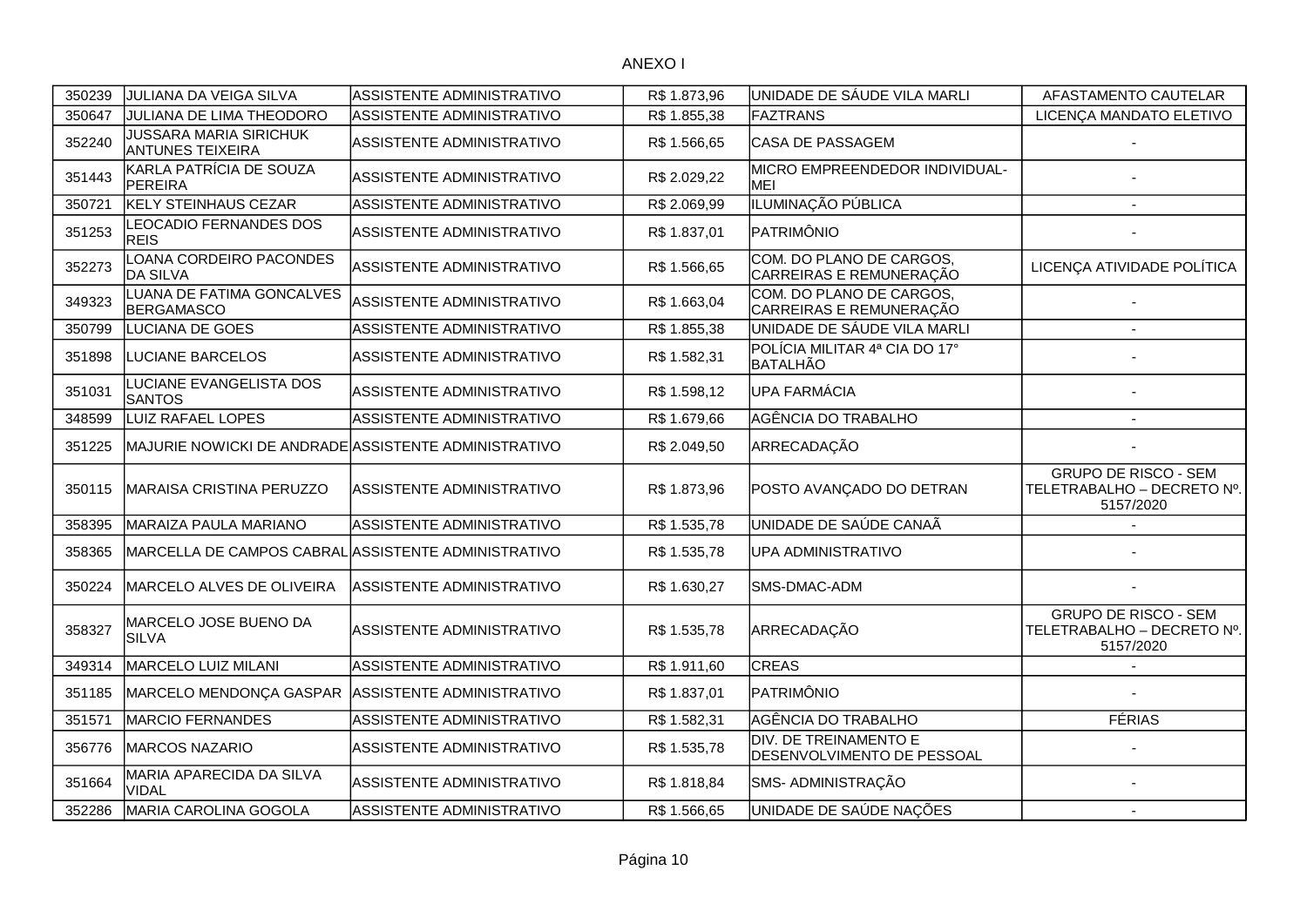| 41701  | <b>MARIA LUCIA DA CRUZ BASTOS</b>                                         | ASSISTENTE ADMINISTRATIVO        | R\$ 2.069,99 | E.M FRANCISCO Q. MACHADO                            | AFASTAMENTO LICENÇA<br>PRÊMIO                                          |
|--------|---------------------------------------------------------------------------|----------------------------------|--------------|-----------------------------------------------------|------------------------------------------------------------------------|
| 353265 | MARIELE DOS SANTOS DE<br><b>CASTRO</b>                                    | ASSISTENTE ADMINISTRATIVO        | R\$ 1.535,78 | CRAS IGUAÇU                                         |                                                                        |
| 353130 | MARILDA ZENIR DE ALMEIDA                                                  | ASSISTENTE ADMINISTRATIVO        | R\$ 1.535,78 | UNIDADE DE SAÚDE IGUAÇU                             | <b>FÉRIAS</b>                                                          |
| 349315 | <b>MARISA GONCALVES VIEIRA</b>                                            | <b>ASSISTENTE ADMINISTRATIVO</b> | R\$1.663,04  | UNIDADE DE SAÚDE GRALHA AZUL                        |                                                                        |
| 352435 | MARLY DE FÁTIMA DOS SANTOS<br><b>CLARO</b>                                | ASSISTENTE ADMINISTRATIVO        | R\$ 1.566,65 | <b>UPA ADMINISTRATIVO</b>                           |                                                                        |
| 355593 | MAYLLA APARECIDA DA SILVA                                                 | ASSISTENTE ADMINISTRATIVO        | R\$ 1.535,78 | PROCURADORIA GERAL DO MUNICIPIO                     |                                                                        |
| 357055 | MAYSA WOLFF DE SOUZA                                                      | ASSISTENTE ADMINISTRATIVO        | R\$ 1.535,78 | COMPRAS E LICITAÇÕES                                |                                                                        |
| 357092 | MELANIE MARY ROCHA LIMA                                                   | ASSISTENTE ADMINISTRATIVO        | R\$ 1.535,78 | <b>CRAS EUCALIPTOS</b>                              |                                                                        |
| 350113 | MICHEL CLEITON ANDERSSON<br><b>DAVERSA</b>                                | ASSISTENTE ADMINISTRATIVO        | R\$ 1.873,96 | DIV. DE TREINAMENTO E<br>DESENVOLVIMENTO DE PESSOAL |                                                                        |
| 350609 | MIRIAN MARTINS RAMOS<br><b>CORREIA</b>                                    | ASSISTENTE ADMINISTRATIVO        | R\$ 1.614,10 | AGÊNCIA DO TRABALHO                                 |                                                                        |
| 351536 | <b>MONICA TEIXEIRA</b>                                                    | ASSISTENTE ADMINISTRATIVO        | R\$ 1.582,31 | FINANCEIRO                                          |                                                                        |
| 351029 | NANNY PEREIRA DIAS                                                        | ASSISTENTE ADMINISTRATIVO        | R\$ 1.837,01 | UNIDADE DE SAÚDE EUCALIPTOS                         | $\overline{a}$                                                         |
| 357703 | NATALIA BARBOSA DA SILVA                                                  | ASSISTENTE ADMINISTRATIVO        | R\$ 1.535,78 | <b>DIVISÃO DE RECURSOS HUMANOS</b>                  |                                                                        |
| 351404 | NEUSA DO ROCIO SKORIE                                                     | <b>ASSISTENTE ADMINISTRATIVO</b> | R\$ 1.582,31 | UNIDADE DE SAÚDE EUCALIPTOS                         |                                                                        |
| 357687 | NICOLAS LANDAL                                                            | ASSISTENTE ADMINISTRATIVO        | R\$ 1.535,78 | <b>DIVISÃO DE RECURSOS HUMANOS</b>                  |                                                                        |
| 353239 | PAMELA CRISTINA RODRIGUES<br><b>DA SILVA</b>                              | ASSISTENTE ADMINISTRATIVO        | R\$ 1.535,78 | UNIDADE DE SAÚDE IGUAÇU                             |                                                                        |
| 353994 | PAOLA KAMYLLE BUBANZ                                                      | ASSISTENTE ADMINISTRATIVO        | R\$ 1.535,78 | <b>FROTAS</b>                                       |                                                                        |
| 351430 | <b>PATRICIA BOCHOSQUI</b>                                                 | ASSISTENTE ADMINISTRATIVO        | R\$ 1.582,31 | ALMOXARIFADO CENTRAL                                |                                                                        |
| 351708 | PATRICIA ELIAS DOS SANTOS<br>ALBUQUERQUE                                  | ASSISTENTE ADMINISTRATIVO        | R\$ 1.582,31 | FAZTRANS                                            |                                                                        |
| 350590 | PAULO ROBERTO DE ANDRADE ASSISTENTE ADMINISTRATIVO                        |                                  | R\$ 1.614,10 | POSTO AVANÇADO DO DETRAN                            | <b>GRUPO DE RISCO - SEM</b><br>TELETRABALHO - DECRETO Nº.<br>5157/2020 |
| 357199 | PEDRO HENRIQUE MAIA BRAGA ASSISTENTE ADMINISTRATIVO                       |                                  | R\$1.535,78  | <b>CONSELHO TUTELAR</b>                             |                                                                        |
| 351815 | PRISCILA ERARDT                                                           | <b>ASSISTENTE ADMINISTRATIVO</b> | R\$ 1.582,31 | <b>ARQUIVO GERAL- SMA</b>                           |                                                                        |
| 351372 | PRISCILA MARCONDES DOS<br><b>SANTOS</b>                                   | ASSISTENTE ADMINISTRATIVO        | R\$ 1.598,12 | <b>FROTAS</b>                                       | <b>FÉRIAS</b>                                                          |
| 357041 | RAFAEL AUGUSTO MARCONDES ASSISTENTE ADMINISTRATIVO<br>RIBAS DE SOUZA LOBO |                                  | R\$ 1.535,78 | lS.M.ASSISTENCIA SOCIAL                             |                                                                        |
| 350592 | RAFAELI TIARA GERARDELI DA<br><b>SILVA</b>                                | ASSISTENTE ADMINISTRATIVO        | R\$ 1.614,10 | <b>DIVISÃO DE RECURSOS HUMANOS</b>                  |                                                                        |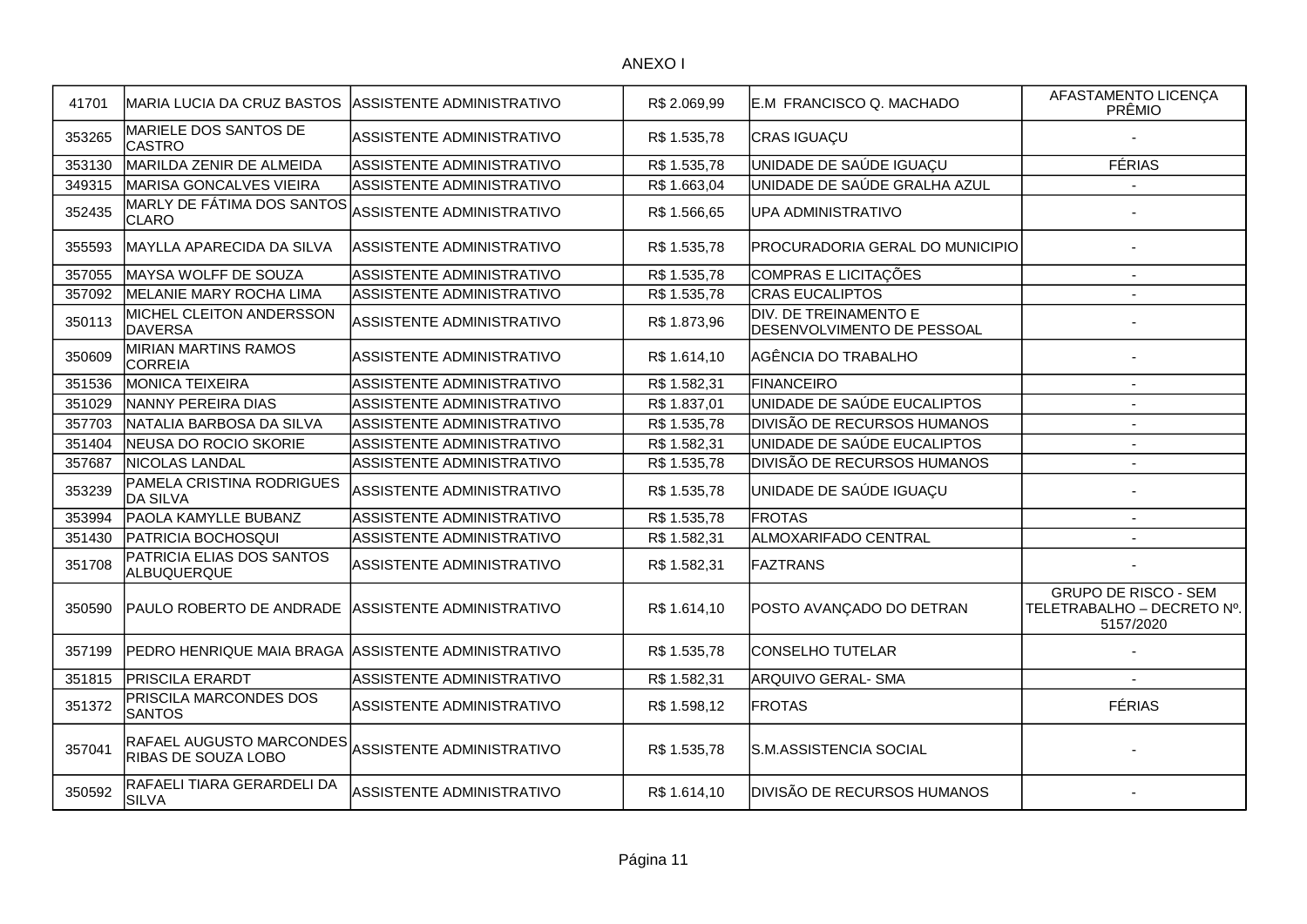| 357650 | RAPHAEL DOS SANTOS ZABEL                                 | ASSISTENTE ADMINISTRATIVO        | R\$ 1.535,78 | ARRECADAÇÃO                                 |                |
|--------|----------------------------------------------------------|----------------------------------|--------------|---------------------------------------------|----------------|
| 357688 | RAVI GANDHI BLUMENTHAL DE<br><b>OLIVEIRA</b>             | ASSISTENTE ADMINISTRATIVO        | R\$ 1.535,78 | S. M. DE HABITAÇÃO                          |                |
| 112701 | REGINA BIBIANA SANTOS<br>MARCOLIN                        | ASSISTENTE ADMINISTRATIVO        | R\$ 2.049,50 | S.M.EDUCAÇAO                                |                |
| 351223 | RENATA MATOS DE OLIVEIRA                                 | ASSISTENTE ADMINISTRATIVO        | R\$ 1.837,01 | S.M.DEFESA SOCIAL                           |                |
| 349381 | RICHARD ALVES DE ARAUJO                                  | ASSISTENTE ADMINISTRATIVO        | R\$ 1.911,60 | <b>UPA FARMÁCIA</b>                         |                |
| 350648 | ROMILDA DOS SANTOS<br>FONSECA                            | ASSISTENTE ADMINISTRATIVO        | R\$ 1.614,10 | <b>CRAS EUCALIPTOS</b>                      |                |
| 353365 | ROSANA DA CRUZ MENDES<br><b>BARBOSA</b>                  | ASSISTENTE ADMINISTRATIVO        | R\$ 1.535,78 | CRAS GRALHA AZUL                            |                |
| 358041 | ROSANE ARAUJO DA SILVA                                   | ASSISTENTE ADMINISTRATIVO        | R\$ 1.535,78 | UNIDADE DE SAÚDE PIONEIROS                  | $\overline{a}$ |
| 349317 | ROSANGELA APARECIDA<br>CORDEIRO                          | ASSISTENTE ADMINISTRATIVO        | R\$ 1.663,04 | UNIDADE DE SAÚDE CANAÃ                      |                |
| 349387 | ROSANGELA ELIANE<br>FRANCISCO                            | ASSISTENTE ADMINISTRATIVO        | R\$ 1.911,60 | CRAS IGUAÇU                                 |                |
| 355714 | <b>ROSILDA DE PAULA MORAES</b>                           | ASSISTENTE ADMINISTRATIVO        | R\$ 1.535,78 | <b>DOCUMENTAÇÃO</b>                         |                |
| 351279 | <b>ROSIMERI RODOLFO DEPETRIS</b>                         | ASSISTENTE ADMINISTRATIVO        | R\$ 1.837,01 | COMISSÃO DISC. DO QUADRO GERAL              |                |
| 351220 | ROZANA APARECIDA DA SILVA                                | <b>ASSISTENTE ADMINISTRATIVO</b> | R\$ 1.837,01 | COMPRAS E LICITAÇÕES                        |                |
| 350814 | <b>SILMARA BURDZINSKI</b>                                | ASSISTENTE ADMINISTRATIVO        | R\$ 1.598,12 | AGÊNCIA DO TRABALHO                         | $\blacksquare$ |
| 352167 | SILVANA DA MATA FREITAS                                  | ASSISTENTE ADMINISTRATIVO        | R\$ 1.566,65 | ADMINISTRAÇÃO HOSPITALAR                    |                |
| 352144 | SIMONE APARECIDA ANÇAY<br><b>RODRIGUES</b>               | ASSISTENTE ADMINISTRATIVO        | R\$ 1.566,65 | COMPRAS E LICITAÇÕES                        |                |
| 351954 | SIMONE APARECIDA TATTI                                   | ASSISTENTE ADMINISTRATIVO        | R\$1.566,65  | <b>UPA ADMINISTRATIVO</b>                   | $\blacksquare$ |
| 352924 | <b>SIMONE PORTES</b>                                     | ASSISTENTE ADMINISTRATIVO        | R\$ 1.551,14 | DIVISÃO DE RECURSOS HUMANOS                 | $\overline{a}$ |
| 351329 | SIMONE REGINA BONFIM<br><b>GADEIA CHIQUELERO</b>         | ASSISTENTE ADMINISTRATIVO        | R\$ 1.837,01 | ACADEMIA DA SAÚDE                           |                |
| 351750 | <b>SOLANGE DE FATIMA DOS</b><br><b>SANTOS OLIVEIRA</b>   | ASSISTENTE ADMINISTRATIVO        | R\$ 1.582,31 | <b>UPA ADMINISTRATIVO</b>                   |                |
| 351769 | <b>SOLANGE DE OLIVEIRA</b><br><b>FLORIANO DOS SANTOS</b> | ASSISTENTE ADMINISTRATIVO        | R\$ 1.582,31 | S.M.MEIO AMBIENTE                           |                |
| 349305 | SOLANGE DOMINGOS DA SILVA<br>PORTO                       | ASSISTENTE ADMINISTRATIVO        | R\$ 1.663,04 | E.M SANTA FÉ                                |                |
| 353359 | SUELLEN CRISTINA TABORDA<br>VIEIRA DE LIMA               | ASSISTENTE ADMINISTRATIVO        | R\$ 1.535,78 | DIVISÃO DE RECURSOS HUMANOS                 |                |
| 350599 | SULEMAR FERREIRA DA SILVA<br><b>RODRIGUES</b>            | ASSISTENTE ADMINISTRATIVO        | R\$ 1.855,38 | SMS- DIVISÃO DE GESTÃO DE<br><b>PESSOAS</b> |                |
| 353367 | SUZANA PEREIRA MACHADO                                   | ASSISTENTE ADMINISTRATIVO        | R\$1.535,78  | AGÊNCIA DO TRABALHO                         |                |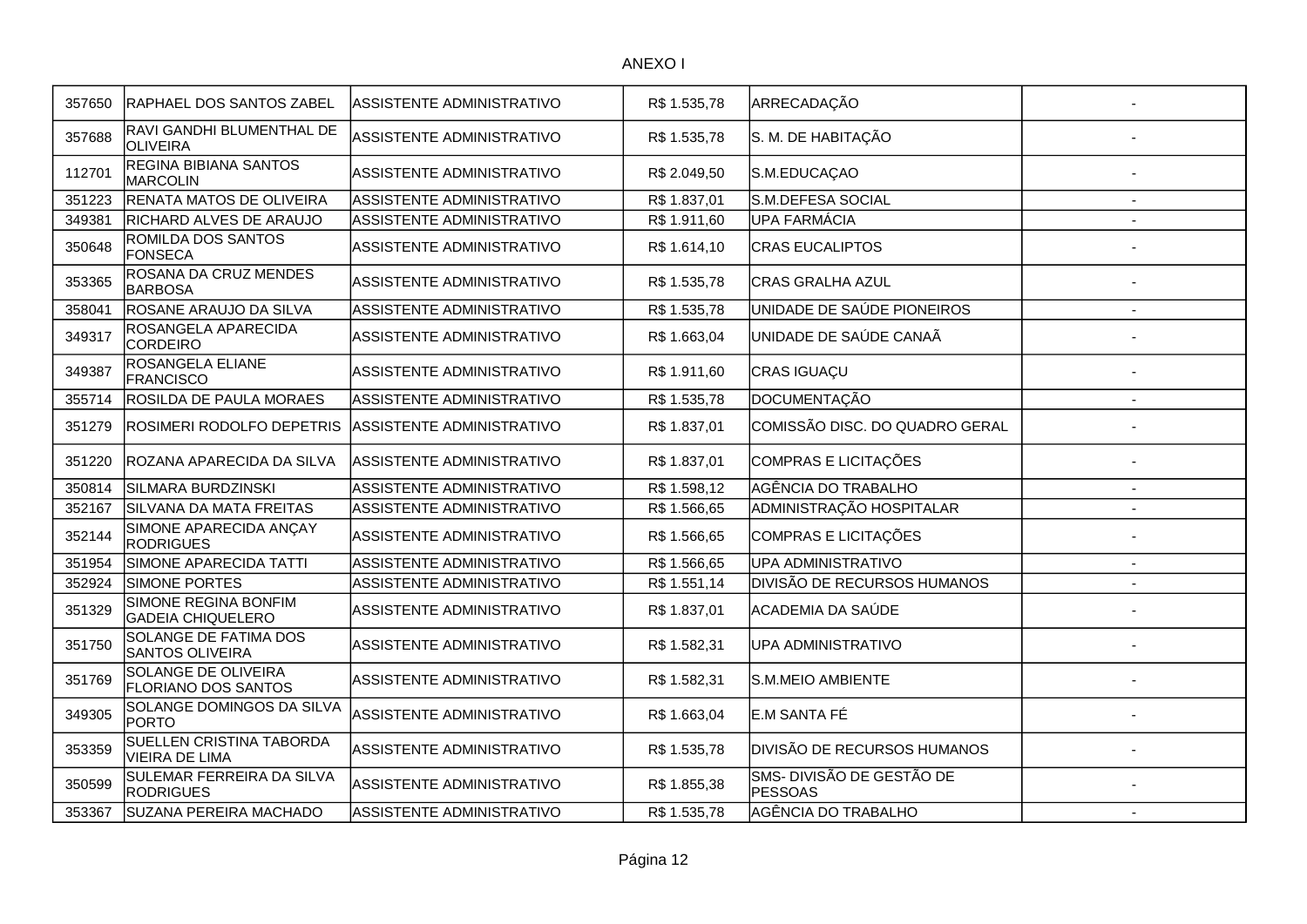| 353393 | TAINÁ DIAS DOS SANTOS                                       | ASSISTENTE ADMINISTRATIVO           | R\$ 1.535,78 | S.M.OBRAS PUBLICAS                 | $\blacksquare$                                                         |
|--------|-------------------------------------------------------------|-------------------------------------|--------------|------------------------------------|------------------------------------------------------------------------|
| 356855 | TATIANA SAYURI GOTO<br><b>FUJIMOTO</b>                      | ASSISTENTE ADMINISTRATIVO           | R\$ 1.535,78 | ARRECADAÇÃO                        |                                                                        |
| 350595 | <b>TATIANE MARTINS</b>                                      | ASSISTENTE ADMINISTRATIVO           | R\$1.614,10  | SMS- ADMINISTRAÇÃO                 |                                                                        |
| 357710 | <b>TEOFILO FRANKLIN DOS</b><br><b>SANTOS DA SILVA</b>       | <b>ASSISTENTE ADMINISTRATIVO</b>    | R\$ 1.535,78 | COMPRAS E LICITAÇÕES               |                                                                        |
| 353158 | TEREZINHA DE FATIMA CIRINO                                  | ASSISTENTE ADMINISTRATIVO           | R\$ 1.535,78 | DOCUMENTAÇÃO                       | LICENÇA INCENTIVADA SEM<br>REMUNERAÇÃO                                 |
| 356995 | THIAGO MARTINS DO VALLE<br><b>VOLTES</b>                    | ASSISTENTE ADMINISTRATIVO           | R\$ 1.535,78 | COMPRAS E LICITAÇÕES               |                                                                        |
| 357672 | ULISSES FERNANDES DE<br><b>OLIVEIRA NETO</b>                | ASSISTENTE ADMINISTRATIVO           | R\$ 1.535,78 | S.M. DE URBANISMO                  |                                                                        |
| 358320 | VANEILA SENA DOS REIS                                       | ASSISTENTE ADMINISTRATIVO           | R\$ 1.535,78 | S.M. DE URBANISMO                  | <b>GRUPO DE RISCO - SEM</b><br>TELETRABALHO - DECRETO Nº.<br>5157/2020 |
| 348493 | VANESSA APARECIDA<br><b>CARVALHO</b>                        | ASSISTENTE ADMINISTRATIVO           | R\$ 1.930,73 | S.M. DE URBANISMO                  |                                                                        |
| 351228 | <b>VANESSA FERREIRA</b>                                     | ASSISTENTE ADMINISTRATIVO           | R\$ 1.598,12 | FARMÁCIA CENTRAL                   | <b>FÉRIAS</b>                                                          |
| 355541 | VANESSA MADALENA DUARTE                                     | ASSISTENTE ADMINISTRATIVO           | R\$ 1.535,78 | <b>DIVISÃO DE RECURSOS HUMANOS</b> |                                                                        |
| 357705 | <b>VERA LUCIA RODRIGUES DA</b><br>SILVA                     | ASSISTENTE ADMINISTRATIVO           | R\$ 1.535,78 | <b>DIVISÃO DE PERÍCIAS MÉDICAS</b> |                                                                        |
| 352546 | <b>VIVIANE DA SILVA LEAO</b>                                | ASSISTENTE ADMINISTRATIVO           | R\$ 1.566,65 | S.M. DE URBANISMO                  | $\sim$                                                                 |
| 358300 | <b>VIVIANE GRENAMAN DE MELO</b>                             | ASSISTENTE ADMINISTRATIVO           | R\$ 1.535,78 | UPA FARMÁCIA                       |                                                                        |
| 358351 | <b>WAGNER FERNANDES NETTO</b>                               | ASSISTENTE ADMINISTRATIVO           | R\$ 1.535,78 | UPA ADMINISTRATIVO                 |                                                                        |
| 357763 | ZENI MAISA DOS SANTOS                                       | ASSISTENTE ADMINISTRATIVO           | R\$ 1.535,78 | ADMINISTRAÇÃO HOSPITALAR           | $\overline{\phantom{a}}$                                               |
| 355886 | <b>ADRIANA DE CARVALHO</b>                                  | <b>ASSISTENTE SOCIAL - 30 HORAS</b> | R\$ 2.476,02 | <b>CREAS</b>                       | $\sim$                                                                 |
| 353190 | <b>ALEXANDRA HERMES</b>                                     | ASSISTENTE SOCIAL - 30 HORAS        | R\$ 2.500,79 | <b>CRAS EUCALIPTOS</b>             | $\blacksquare$                                                         |
| 356777 | AMANDA GABRIELLA CIPRIANO                                   | ASSISTENTE SOCIAL - 30 HORAS        | R\$ 2.476,02 | CRAS IGUAÇU                        |                                                                        |
| 353193 | ANDREZA CRISTINA DA SILVA                                   | ASSISTENTE SOCIAL - 30 HORAS        | R\$ 2.500,79 | <b>DIVISÃO DE PERÍCIAS MÉDICAS</b> |                                                                        |
| 355980 | ANGELICA PERLIN FERREIRA DE<br><b>LIMA KINNO GOMES</b>      | ASSISTENTE SOCIAL - 30 HORAS        | R\$ 2.476,02 | CRAS GRALHA AZUL                   | <b>FÉRIAS</b>                                                          |
| 352181 | CAMILA VIEIRA DE CASTRO                                     | ASSISTENTE SOCIAL - 30 HORAS        | R\$ 2.551,05 | <b>CRAS EUCALIPTOS</b>             | $\overline{\phantom{a}}$                                               |
| 358379 | <b>EMILIANE DO ROCIO RAMOS</b><br><b>BATISTA DOS SANTOS</b> | ASSISTENTE SOCIAL - 30 HORAS        | R\$ 2.476,02 | <b>CREAS</b>                       |                                                                        |
| 352122 | <b>EUNICE KAISER ORTIZ</b>                                  | ASSISTENTE SOCIAL - 30 HORAS        | R\$ 2.551,05 | CRAS GRALHA AZUL                   |                                                                        |
| 358201 | FRANCIELE PAULA DA SILVA<br><b>VIEIRA</b>                   | <b>ASSISTENTE SOCIAL - 30 HORAS</b> | R\$ 2.476,02 | <b>CENTRO POP</b>                  |                                                                        |
| 356748 | JANIKELI ABLEVITZ VIEIRA                                    | ASSISTENTE SOCIAL - 30 HORAS        | R\$ 2.476,02 | CRAS IGUAÇU                        |                                                                        |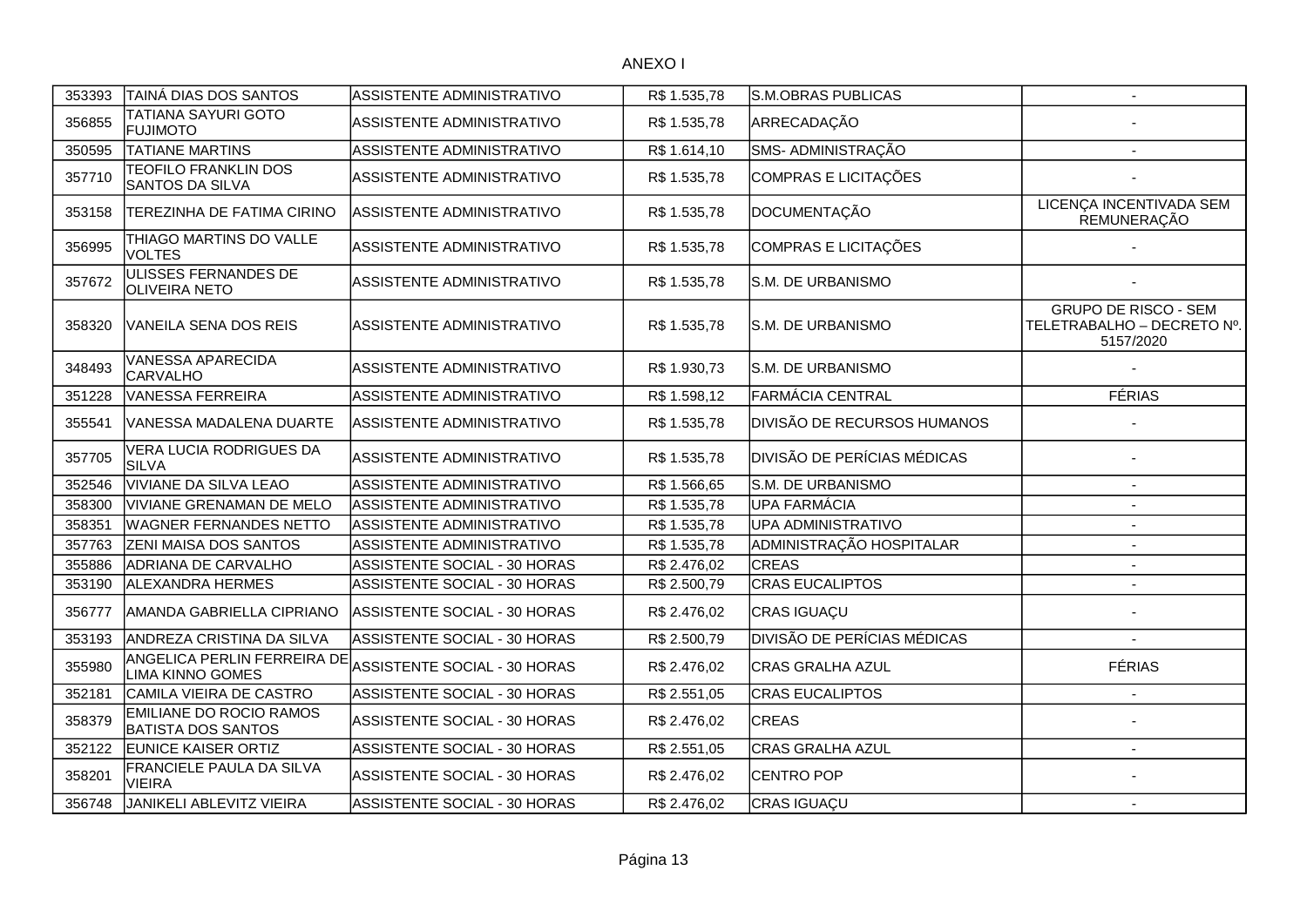| 355728 | JOSIANE ALVES DE ALMEIDA<br><b>CACADOR</b>             | ASSISTENTE SOCIAL - 30 HORAS                             | R\$ 2.476,02 | <b>CREAS</b>                                        |                                  |
|--------|--------------------------------------------------------|----------------------------------------------------------|--------------|-----------------------------------------------------|----------------------------------|
| 353269 |                                                        | JOSILANE CRISTINA DOS ANJOS ASSISTENTE SOCIAL - 30 HORAS | R\$ 2.500,79 | ACADEMIA DA SAÚDE                                   |                                  |
| 354205 | LICÉIA AUERBACH FRANCO                                 | ASSISTENTE SOCIAL - 30 HORAS                             | R\$ 2.476,02 | <b>CRAS EUCALIPTOS</b>                              | $\sim$                           |
| 352188 | LUCIANO PENA DE OLIVEIRA                               | ASSISTENTE SOCIAL - 30 HORAS                             | R\$ 2.551,05 | S.M.ASSISTENCIA SOCIAL                              | $\overline{a}$                   |
| 357048 | PAMELA KAREN DOMINGOS<br><b>MAGALHÃES</b>              | ASSISTENTE SOCIAL - 30 HORAS                             | R\$ 2.476,02 | CRAS GRALHA AZUL                                    |                                  |
| 356749 | PATRICIA DANIELA RIBEIRO DA<br><b>SILVA</b>            | ASSISTENTE SOCIAL - 30 HORAS                             | R\$ 2.476,02 | CRAS IGUAÇU                                         |                                  |
| 355887 | SAMANTA OLIVEIRA DE<br>VASCONCELLOS GARCIA<br>VUJANSKI | ASSISTENTE SOCIAL - 30 HORAS                             | R\$ 2.476,02 | CASA DE PASSAGEM                                    |                                  |
| 352442 | SIDERLY SCHUHLI RODRIGUES<br>OSTROWSKI                 | ASSISTENTE SOCIAL - 30 HORAS                             | R\$ 2.551,05 | <b>CRAS EUCALIPTOS</b>                              |                                  |
| 353320 | TALITA JANAINA STOCCO                                  | ASSISTENTE SOCIAL - 30 HORAS                             | R\$ 2.500,79 | CASA DE PASSAGEM                                    | $\sim$                           |
| 357671 | VANESSA ROMERO FROIS                                   | ASSISTENTE SOCIAL - 30 HORAS                             | R\$ 2.476,02 | <b>CRAS EUCALIPTOS</b>                              |                                  |
| 358306 | VANIA REGINA PACONDES DA<br><b>SILVA</b>               | ASSISTENTE SOCIAL - 30 HORAS                             | R\$ 2.476,02 | <b>CAPS</b>                                         |                                  |
| 358335 | WIVIAN APARECIDA CORREA<br><b>COSTA GRZELKOVSKI</b>    | ASSISTENTE SOCIAL - 30 HORAS                             | R\$ 2.476,02 | <b>CREAS</b>                                        |                                  |
| 351003 |                                                        | ANA LILIAN SENCZUK FONSECA ASSISTENTE SOCIAL - 40 HORAS  | R\$ 3.991,90 | CRAS GRALHA AZUL                                    |                                  |
| 351004 | <b>BERNADETE KOS</b>                                   | ASSISTENTE SOCIAL - 40 HORAS                             | R\$4.453,64  | CRAS IGUAÇU                                         |                                  |
| 349588 | <b>FERNANDA CHARNESKI</b>                              | ASSISTENTE SOCIAL - 40 HORAS                             | R\$4.112,86  | <b>UPA ADMINISTRATIVO</b>                           |                                  |
| 351048 | INDIA MARA DE OLIVEIRA                                 | ASSISTENTE SOCIAL - 40 HORAS                             | R\$ 3.991,90 | <b>CENTRO POP</b>                                   | $\overline{a}$                   |
| 351095 | <b>INES LORES SILVINO</b>                              | ASSISTENTE SOCIAL - 40 HORAS                             | R\$ 3.472,81 | CRAS IGUAÇU                                         |                                  |
| 351016 | LETICIA PELLANDA WEBER DOS<br><b>REIS MIRANDA</b>      | ASSISTENTE SOCIAL - 40 HORAS                             | R\$ 3.472,81 | CRAS IGUAÇU                                         |                                  |
| 350984 | MARIA FERREIRA GARCIA                                  | <b>ASSISTENTE SOCIAL - 40 HORAS</b>                      | R\$3.472,81  | <b>CREAS</b>                                        |                                  |
| 350528 | REGINA CELIA DE OLIVEIRA<br><b>BELO</b>                | ASSISTENTE SOCIAL - 40 HORAS                             | R\$4.498,19  | S. M. DE HABITAÇÃO                                  |                                  |
| 351557 | ROSENILDA JOCELIA LOPES<br>ALÉRICO                     | ASSISTENTE SOCIAL - 40 HORAS                             | R\$ 3.952,40 | CASA DE PASSAGEM                                    |                                  |
| 351280 | SIRLEI DE CASTRO                                       | <b>ASSISTENTE SOCIAL - 40 HORAS</b>                      | R\$3.472,81  | S.M.EDUCAÇAO                                        |                                  |
| 350623 | ZILMA APARECIDA PINTO<br>MARIANO                       | ASSISTENTE SOCIAL - 40 HORAS                             | R\$4.498,19  | <b>CRAS GRALHA AZUL</b>                             | AUXÍLIO DOENÇA (APÓS 15<br>DIAS) |
| 29801  | JULIO CESAR RIBAS NEIVA                                | AUDITOR FISCAL DE TRIBUTOS<br><b>MUNICIPAIS</b>          | R\$ 5.327,22 | COM. DO PLANO DE CARGOS,<br>CARREIRAS E REMUNERAÇÃO |                                  |
| 37101  | MARA LUCIA FISTAROL DE POLI                            | AUDITOR FISCAL DE TRIBUTOS<br><b>MUNICIPAIS</b>          | R\$ 5.327,22 | ARRECADAÇÃO                                         |                                  |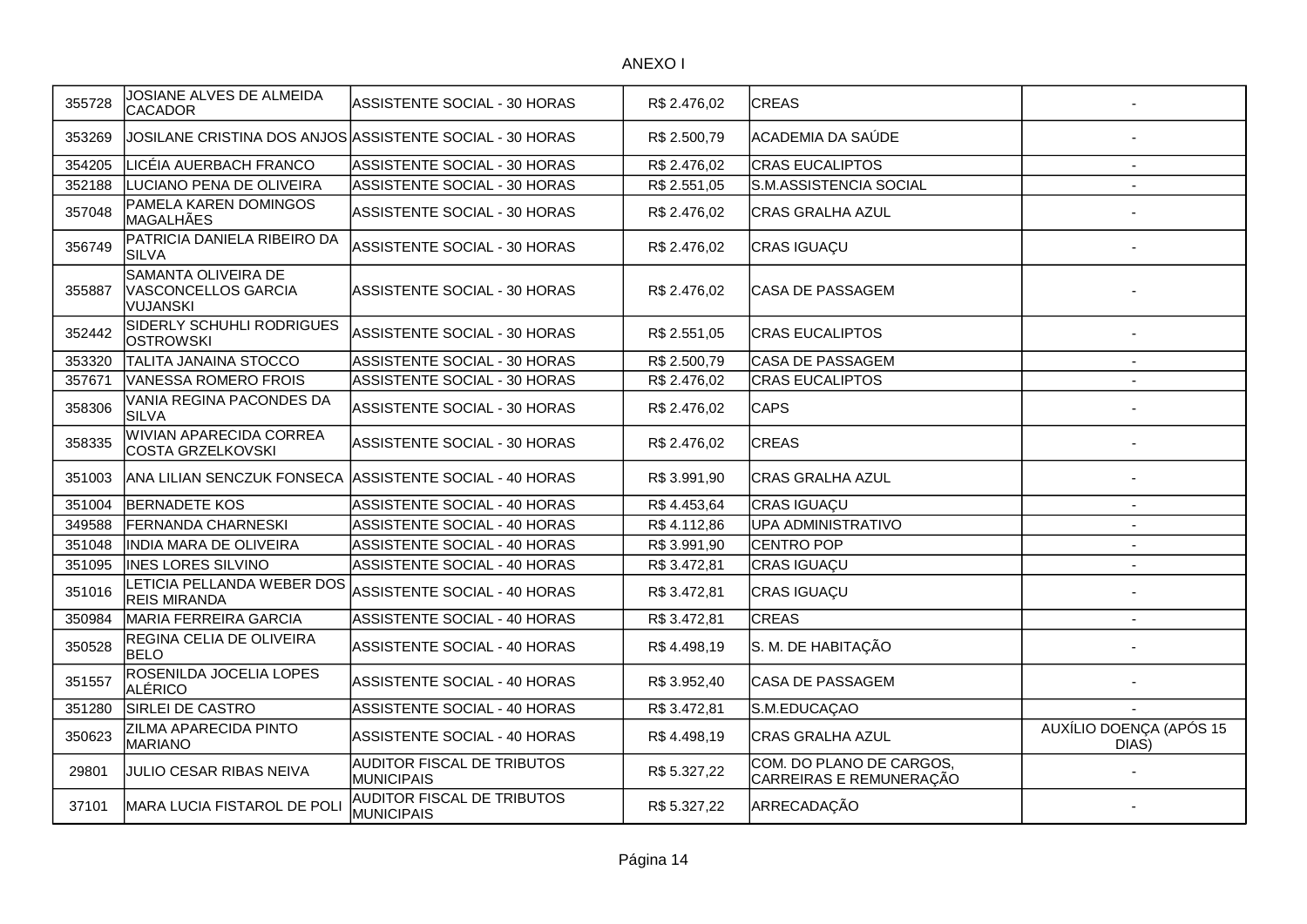| 37301  | MARCELO DOS SANTOS<br><b>BARBOSA</b>              | AUDITOR FISCAL DE TRIBUTOS<br><b>MUNICIPAIS</b>        | R\$ 5.327,22 | ARRECADAÇÃO                                         |                                                                        |
|--------|---------------------------------------------------|--------------------------------------------------------|--------------|-----------------------------------------------------|------------------------------------------------------------------------|
| 106501 | MARCIA REGINA SCHUMAK                             | <b>AUDITOR FISCAL DE TRIBUTOS</b><br>MUNICIPAIS        | R\$ 5.222,26 | ARRECADAÇÃO                                         | <b>FÉRIAS</b>                                                          |
| 114301 | <b>UBIRACI STACHUK</b>                            | <b>AUDITOR FISCAL DE TRIBUTOS</b><br><b>MUNICIPAIS</b> | R\$4.680,83  | ARRECADAÇÃO                                         |                                                                        |
| 106101 | WANDERLEY ANTONIO MARTINS                         | AUDITOR FISCAL DE TRIBUTOS<br>MUNICIPAIS               | R\$4.680,83  | VIGILÂNCIA SANITÁRIA                                |                                                                        |
| 198201 | <b>ADRIANA MINICOVSKI</b>                         | <b>AUXILIAR ADMINISTRATIVO</b>                         | R\$ 2.219,31 | ADMINISTRAÇÃO HOSPITALAR                            |                                                                        |
| 192501 | <b>CRISTIANE ALESSANDRA</b><br><b>MICALOSKI</b>   | <b>AUXILIAR ADMINISTRATIVO</b>                         | R\$ 2.476,02 | UNIDADE DE SÁUDE SÃO SEBASTIÃO                      |                                                                        |
| 12901  | DIRLENE DA LUZ FERREIRA<br><b>NEUDORFF</b>        | <b>AUXILIAR ADMINISTRATIVO</b>                         | R\$ 2.602,32 | E.M PROF. ISABEL CRISTINA<br><b>SCHAWABE BORGES</b> |                                                                        |
| 198001 | FRANCIANE CRISTINA OTTO<br>PINHEIRO               | <b>AUXILIAR ADMINISTRATIVO</b>                         | R\$ 2.476,02 | ARQUIVO GERAL- SMA                                  |                                                                        |
| 22801  | <b>GIULCIANE MUNIZ BORGES</b><br><b>PETRY</b>     | <b>AUXILIAR ADMINISTRATIVO</b>                         | R\$ 2.263,93 | DOCUMENTAÇÃO                                        |                                                                        |
| 98301  | JANETE ALVES                                      | <b>AUXILIAR ADMINISTRATIVO</b>                         | R\$ 2.379,40 | S.M.EDUCAÇAO                                        |                                                                        |
| 33601  | <b>LENI TEREZA ROTA</b>                           | AUXILIAR ADMINISTRATIVO                                | R\$ 2.427,22 | E.M 26 DE JANEIRO                                   |                                                                        |
| 177601 | MARCO ANTONIO MONLEVADE<br><b>COSTA</b>           | <b>AUXILIAR ADMINISTRATIVO</b>                         | R\$ 2.219,31 | UPA FARMÁCIA                                        | <b>GRUPO DE RISCO - SEM</b><br>TELETRABALHO - DECRETO Nº.<br>5157/2020 |
| 223701 | <b>RUTE BENHUKA</b>                               | <b>AUXILIAR ADMINISTRATIVO</b>                         | R\$ 2.197,34 | SMS- ADMINISTRAÇÃO                                  |                                                                        |
| 61901  | SOLANGE SILVEIRA                                  | <b>AUXILIAR ADMINISTRATIVO</b>                         | R\$ 2.090,70 | S.M. TRABALHO                                       | $\overline{\phantom{a}}$                                               |
| 63201  | <b>SUELI APARECIDA DUARTE</b>                     | AUXILIAR ADMINISTRATIVO                                | R\$ 2.427,22 | SMS-DMAC-ADM                                        | $\overline{\phantom{a}}$                                               |
| 351167 | ADRIANA DA LUZ BATISTA<br><b>BUZINHANI</b>        | <b>AUXILIAR DE ENFERMAGEM</b>                          | R\$1.713,42  | UNIDADE DE SAÚDE EUCALIPTOS                         |                                                                        |
| 351374 | ALZIRÉIA BEATRIZ MORAES DA<br><b>VEIGA</b>        | <b>AUXILIAR DE ENFERMAGEM</b>                          | R\$ 1.969,53 | UNIDADE DE SAÚDE GRALHA AZUL                        |                                                                        |
| 349101 | ANA LUCIA PICHORIM ANTUNES AUXILIAR DE ENFERMAGEM |                                                        | R\$ 2.049,50 | UNIDADE DE SAÚDE IGUAÇU                             |                                                                        |
| 351699 | ANDREIA CONCEIÇÃO DA SILVA AUXILIAR DE ENFERMAGEM |                                                        | R\$ 1.950,03 | <b>UPA ENFERMAGEM</b>                               | <b>GRUPO DE RISCO - SEM</b><br>TELETRABALHO - DECRETO Nº.<br>5157/2020 |
| 352166 | <b>ANDREIA RAMOS PRATES</b>                       | <b>AUXILIAR DE ENFERMAGEM</b>                          | R\$ 1.679,66 | UNIDADE DE SÁUDE VILA MARLI                         |                                                                        |
| 188201 | CARLOS ALBERTO DAESKI                             | <b>AUXILIAR DE ENFERMAGEM</b>                          | R\$ 2.403,20 | <b>UPA ENFERMAGEM</b>                               | <b>FÉRIAS</b>                                                          |
| 348625 | CELIA MARIA DA SILVA                              | <b>AUXILIAR DE ENFERMAGEM</b>                          | R\$ 1.800,82 | <b>HOSPITAL ENFERMAGEM</b>                          | <b>FÉRIAS</b>                                                          |
| 351195 | <b>CLODOMAR DOS SANTOS</b>                        | <b>AUXILIAR DE ENFERMAGEM</b>                          | R\$ 1.969,53 | <b>UPA ENFERMAGEM</b>                               | $\overline{\phantom{a}}$                                               |
| 348293 | <b>DIRCE ELIAS DA SILVA</b>                       | <b>AUXILIAR DE ENFERMAGEM</b>                          | R\$ 2.090,70 | UNIDADE DE SAÚDE IGUAÇU                             | $\sim$                                                                 |
| 351959 | ELAINE CRISTINA DE SOUZA                          | <b>AUXILIAR DE ENFERMAGEM</b>                          | R\$ 1.679,66 | <b>HOSPITAL ENFERMAGEM</b>                          | $\blacksquare$                                                         |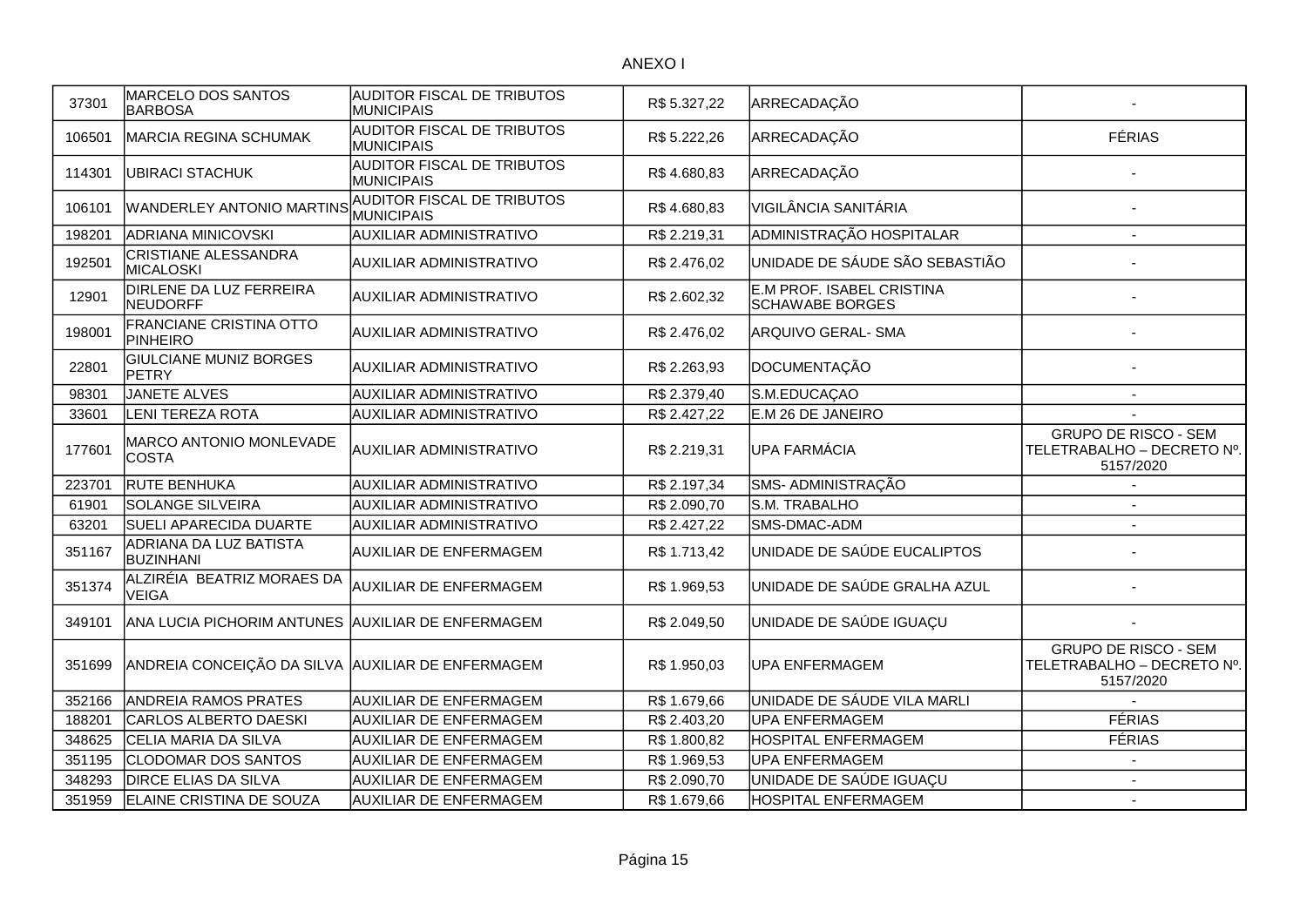| <b>GRUPO DE RISCO - SEM</b><br>UNIDADE DE SAÚDE ESTADOS<br>ELIANE PEREIRA DE CAMPOS<br><b>AUXILIAR DE ENFERMAGEM</b><br>R\$ 2.069,99<br>348897<br>5157/2020<br>ELISETE CLÁUDIA DA ROCHA<br>348898<br>AUXILIAR DE ENFERMAGEM<br>R\$ 2.069,99<br>HOSPITAL ENFERMAGEM<br><b>FERREIRA</b><br>ELIZABETH RODRIGUES DOS<br>186701<br>UNIDADE DE SAÚDE IGUAÇU<br>AUXILIAR DE ENFERMAGEM<br>R\$ 1.873,96<br><b>SANTOS</b><br>ELIZANGELA APARECIDA<br>349278<br><b>AUXILIAR DE ENFERMAGEM</b><br>R\$ 1.782,99<br><b>UPA ENFERMAGEM</b><br><b>BATISTA DE ARAUJO</b><br>ELIZETE APARECIDA RIBEIRO<br>351756<br>AUXILIAR DE ENFERMAGEM<br>HOSPITAL ENFERMAGEM<br>R\$ 1.950,03<br><b>MASSANEIRO</b><br><b>GRUPO DE RISCO - SEM</b><br>349095<br>GISELI APARECIDA ACOSTA<br>AUXILIAR DE ENFERMAGEM<br>R\$ 1.782,99<br>UPA ENFERMAGEM<br>5157/2020<br>UNIDADE DE SÁUDE VILA MARLI<br>351953<br>IVETE SOARES SUERO<br><b>AUXILIAR DE ENFERMAGEM</b><br>R\$1.679,66<br>187401<br><b>IVONETE DEMETRIO</b><br><b>AUXILIAR DE ENFERMAGEM</b><br>R\$1.873,96<br>UNIDADE DE SAÚDE EUCALIPTOS<br>201401<br>IZILDA PEREIRA DE MAGALHAES AUXILIAR DE ENFERMAGEM<br>HOSPITAL ENFERMAGEM<br>R\$ 2.154,04<br>186401<br><b>AUXILIAR DE ENFERMAGEM</b><br><b>SMS-OUVIDORIA</b><br>JACIRA MENDES PEREIRA<br>R\$1.873,96<br>$\overline{\phantom{a}}$<br>JANETE DO ROCIO DOUDAT<br>349099<br>UNIDADE DE SAÚDE NAÇÕES<br>AUXILIAR DE ENFERMAGEM<br>R\$ 2.286,57<br><b>FERREIRA</b><br><b>CAPS</b><br>186501<br>JANICE FEDACZ<br><b>AUXILIAR DE ENFERMAGEM</b><br>R\$ 2.403,20<br>KARINA DE CARVALHO<br>348439<br><b>AUXILIAR DE ENFERMAGEM</b><br>R\$ 1.800,82<br>UPA ENFERMAGEM<br><b>BERNEGOZZI</b><br>KEILA DAYANE DAESKI DE<br>UNIDADE DE SAÚDE GRALHA AZUL<br>351840<br>AUXILIAR DE ENFERMAGEM<br>R\$ 1.696,44<br><b>MATOS</b><br>UNIDADE DE SAÚDE GRALHA AZUL<br>287001<br>LIDIO MENDES DE AZEVEDO<br><b>AUXILIAR DE ENFERMAGEM</b><br>R\$ 2.355,85<br>DIAS)<br>LUCELIA DAS GRACAS DOS<br>280501<br><b>AUXILIAR DE ENFERMAGEM</b><br>R\$ 2.132,71<br>UPA ENFERMAGEM<br><b>SANTOS</b><br>LUCIA MARIA DE ARRUDA<br>UNIDADE DE SAÚDE CANAÃ<br><b>FÉRIAS</b><br>352087<br><b>AUXILIAR DE ENFERMAGEM</b><br>R\$ 1.679,66<br><b>ALVES</b><br>MARCIA ALVES DA SILVA<br>326801<br><b>AUXILIAR DE ENFERMAGEM</b><br>R\$ 2.090,70<br>HOSPITAL ENFERMAGEM<br><b>GRUPO DE RISCO - SEM</b><br>IMARGARETH ANA DE OLIVEIRA<br><b>JAUXILIAR DE ENFERMAGEM</b><br>R\$ 1.892,67<br><b>JPA ENFERMAGEM</b><br>177101<br>5157/2020<br><b>GRUPO DE RISCO - SEM</b><br>348584<br>HOSPITAL ENFERMAGEM<br>IMARIA IVONE SPERUN<br><b>AUXILIAR DE ENFERMAGEM</b><br>R\$ 2.069,99<br>5157/2020<br>292901<br>MARIA NELY DA SILVA<br>AUXILIAR DE ENFERMAGEM<br>R\$ 1.837,01<br><b>UPA ENFERMAGEM</b> | 287101 | ELIANA BARABACH SOARES | AUXILIAR DE ENFERMAGEM | R\$ 2.355,85 | DIVISÃO DE ATENÇÃO A SAÚDE<br>PRIMÁRIA |                            |
|-------------------------------------------------------------------------------------------------------------------------------------------------------------------------------------------------------------------------------------------------------------------------------------------------------------------------------------------------------------------------------------------------------------------------------------------------------------------------------------------------------------------------------------------------------------------------------------------------------------------------------------------------------------------------------------------------------------------------------------------------------------------------------------------------------------------------------------------------------------------------------------------------------------------------------------------------------------------------------------------------------------------------------------------------------------------------------------------------------------------------------------------------------------------------------------------------------------------------------------------------------------------------------------------------------------------------------------------------------------------------------------------------------------------------------------------------------------------------------------------------------------------------------------------------------------------------------------------------------------------------------------------------------------------------------------------------------------------------------------------------------------------------------------------------------------------------------------------------------------------------------------------------------------------------------------------------------------------------------------------------------------------------------------------------------------------------------------------------------------------------------------------------------------------------------------------------------------------------------------------------------------------------------------------------------------------------------------------------------------------------------------------------------------------------------------------------------------------------------------------------------------------------------------------------------------------------------------------------------------------------------------------------------------------------------------------------------------------------------------------|--------|------------------------|------------------------|--------------|----------------------------------------|----------------------------|
|                                                                                                                                                                                                                                                                                                                                                                                                                                                                                                                                                                                                                                                                                                                                                                                                                                                                                                                                                                                                                                                                                                                                                                                                                                                                                                                                                                                                                                                                                                                                                                                                                                                                                                                                                                                                                                                                                                                                                                                                                                                                                                                                                                                                                                                                                                                                                                                                                                                                                                                                                                                                                                                                                                                                           |        |                        |                        |              |                                        | TELETRABALHO - DECRETO Nº. |
|                                                                                                                                                                                                                                                                                                                                                                                                                                                                                                                                                                                                                                                                                                                                                                                                                                                                                                                                                                                                                                                                                                                                                                                                                                                                                                                                                                                                                                                                                                                                                                                                                                                                                                                                                                                                                                                                                                                                                                                                                                                                                                                                                                                                                                                                                                                                                                                                                                                                                                                                                                                                                                                                                                                                           |        |                        |                        |              |                                        |                            |
|                                                                                                                                                                                                                                                                                                                                                                                                                                                                                                                                                                                                                                                                                                                                                                                                                                                                                                                                                                                                                                                                                                                                                                                                                                                                                                                                                                                                                                                                                                                                                                                                                                                                                                                                                                                                                                                                                                                                                                                                                                                                                                                                                                                                                                                                                                                                                                                                                                                                                                                                                                                                                                                                                                                                           |        |                        |                        |              |                                        |                            |
|                                                                                                                                                                                                                                                                                                                                                                                                                                                                                                                                                                                                                                                                                                                                                                                                                                                                                                                                                                                                                                                                                                                                                                                                                                                                                                                                                                                                                                                                                                                                                                                                                                                                                                                                                                                                                                                                                                                                                                                                                                                                                                                                                                                                                                                                                                                                                                                                                                                                                                                                                                                                                                                                                                                                           |        |                        |                        |              |                                        |                            |
|                                                                                                                                                                                                                                                                                                                                                                                                                                                                                                                                                                                                                                                                                                                                                                                                                                                                                                                                                                                                                                                                                                                                                                                                                                                                                                                                                                                                                                                                                                                                                                                                                                                                                                                                                                                                                                                                                                                                                                                                                                                                                                                                                                                                                                                                                                                                                                                                                                                                                                                                                                                                                                                                                                                                           |        |                        |                        |              |                                        |                            |
|                                                                                                                                                                                                                                                                                                                                                                                                                                                                                                                                                                                                                                                                                                                                                                                                                                                                                                                                                                                                                                                                                                                                                                                                                                                                                                                                                                                                                                                                                                                                                                                                                                                                                                                                                                                                                                                                                                                                                                                                                                                                                                                                                                                                                                                                                                                                                                                                                                                                                                                                                                                                                                                                                                                                           |        |                        |                        |              |                                        | TELETRABALHO - DECRETO Nº. |
|                                                                                                                                                                                                                                                                                                                                                                                                                                                                                                                                                                                                                                                                                                                                                                                                                                                                                                                                                                                                                                                                                                                                                                                                                                                                                                                                                                                                                                                                                                                                                                                                                                                                                                                                                                                                                                                                                                                                                                                                                                                                                                                                                                                                                                                                                                                                                                                                                                                                                                                                                                                                                                                                                                                                           |        |                        |                        |              |                                        |                            |
|                                                                                                                                                                                                                                                                                                                                                                                                                                                                                                                                                                                                                                                                                                                                                                                                                                                                                                                                                                                                                                                                                                                                                                                                                                                                                                                                                                                                                                                                                                                                                                                                                                                                                                                                                                                                                                                                                                                                                                                                                                                                                                                                                                                                                                                                                                                                                                                                                                                                                                                                                                                                                                                                                                                                           |        |                        |                        |              |                                        |                            |
|                                                                                                                                                                                                                                                                                                                                                                                                                                                                                                                                                                                                                                                                                                                                                                                                                                                                                                                                                                                                                                                                                                                                                                                                                                                                                                                                                                                                                                                                                                                                                                                                                                                                                                                                                                                                                                                                                                                                                                                                                                                                                                                                                                                                                                                                                                                                                                                                                                                                                                                                                                                                                                                                                                                                           |        |                        |                        |              |                                        |                            |
|                                                                                                                                                                                                                                                                                                                                                                                                                                                                                                                                                                                                                                                                                                                                                                                                                                                                                                                                                                                                                                                                                                                                                                                                                                                                                                                                                                                                                                                                                                                                                                                                                                                                                                                                                                                                                                                                                                                                                                                                                                                                                                                                                                                                                                                                                                                                                                                                                                                                                                                                                                                                                                                                                                                                           |        |                        |                        |              |                                        |                            |
|                                                                                                                                                                                                                                                                                                                                                                                                                                                                                                                                                                                                                                                                                                                                                                                                                                                                                                                                                                                                                                                                                                                                                                                                                                                                                                                                                                                                                                                                                                                                                                                                                                                                                                                                                                                                                                                                                                                                                                                                                                                                                                                                                                                                                                                                                                                                                                                                                                                                                                                                                                                                                                                                                                                                           |        |                        |                        |              |                                        |                            |
|                                                                                                                                                                                                                                                                                                                                                                                                                                                                                                                                                                                                                                                                                                                                                                                                                                                                                                                                                                                                                                                                                                                                                                                                                                                                                                                                                                                                                                                                                                                                                                                                                                                                                                                                                                                                                                                                                                                                                                                                                                                                                                                                                                                                                                                                                                                                                                                                                                                                                                                                                                                                                                                                                                                                           |        |                        |                        |              |                                        |                            |
|                                                                                                                                                                                                                                                                                                                                                                                                                                                                                                                                                                                                                                                                                                                                                                                                                                                                                                                                                                                                                                                                                                                                                                                                                                                                                                                                                                                                                                                                                                                                                                                                                                                                                                                                                                                                                                                                                                                                                                                                                                                                                                                                                                                                                                                                                                                                                                                                                                                                                                                                                                                                                                                                                                                                           |        |                        |                        |              |                                        |                            |
|                                                                                                                                                                                                                                                                                                                                                                                                                                                                                                                                                                                                                                                                                                                                                                                                                                                                                                                                                                                                                                                                                                                                                                                                                                                                                                                                                                                                                                                                                                                                                                                                                                                                                                                                                                                                                                                                                                                                                                                                                                                                                                                                                                                                                                                                                                                                                                                                                                                                                                                                                                                                                                                                                                                                           |        |                        |                        |              |                                        |                            |
|                                                                                                                                                                                                                                                                                                                                                                                                                                                                                                                                                                                                                                                                                                                                                                                                                                                                                                                                                                                                                                                                                                                                                                                                                                                                                                                                                                                                                                                                                                                                                                                                                                                                                                                                                                                                                                                                                                                                                                                                                                                                                                                                                                                                                                                                                                                                                                                                                                                                                                                                                                                                                                                                                                                                           |        |                        |                        |              |                                        | AUXÍLIO DOENÇA (APÓS 15    |
|                                                                                                                                                                                                                                                                                                                                                                                                                                                                                                                                                                                                                                                                                                                                                                                                                                                                                                                                                                                                                                                                                                                                                                                                                                                                                                                                                                                                                                                                                                                                                                                                                                                                                                                                                                                                                                                                                                                                                                                                                                                                                                                                                                                                                                                                                                                                                                                                                                                                                                                                                                                                                                                                                                                                           |        |                        |                        |              |                                        |                            |
|                                                                                                                                                                                                                                                                                                                                                                                                                                                                                                                                                                                                                                                                                                                                                                                                                                                                                                                                                                                                                                                                                                                                                                                                                                                                                                                                                                                                                                                                                                                                                                                                                                                                                                                                                                                                                                                                                                                                                                                                                                                                                                                                                                                                                                                                                                                                                                                                                                                                                                                                                                                                                                                                                                                                           |        |                        |                        |              |                                        |                            |
|                                                                                                                                                                                                                                                                                                                                                                                                                                                                                                                                                                                                                                                                                                                                                                                                                                                                                                                                                                                                                                                                                                                                                                                                                                                                                                                                                                                                                                                                                                                                                                                                                                                                                                                                                                                                                                                                                                                                                                                                                                                                                                                                                                                                                                                                                                                                                                                                                                                                                                                                                                                                                                                                                                                                           |        |                        |                        |              |                                        |                            |
|                                                                                                                                                                                                                                                                                                                                                                                                                                                                                                                                                                                                                                                                                                                                                                                                                                                                                                                                                                                                                                                                                                                                                                                                                                                                                                                                                                                                                                                                                                                                                                                                                                                                                                                                                                                                                                                                                                                                                                                                                                                                                                                                                                                                                                                                                                                                                                                                                                                                                                                                                                                                                                                                                                                                           |        |                        |                        |              |                                        | TELETRABALHO - DECRETO Nº. |
|                                                                                                                                                                                                                                                                                                                                                                                                                                                                                                                                                                                                                                                                                                                                                                                                                                                                                                                                                                                                                                                                                                                                                                                                                                                                                                                                                                                                                                                                                                                                                                                                                                                                                                                                                                                                                                                                                                                                                                                                                                                                                                                                                                                                                                                                                                                                                                                                                                                                                                                                                                                                                                                                                                                                           |        |                        |                        |              |                                        | TELETRABALHO - DECRETO Nº. |
|                                                                                                                                                                                                                                                                                                                                                                                                                                                                                                                                                                                                                                                                                                                                                                                                                                                                                                                                                                                                                                                                                                                                                                                                                                                                                                                                                                                                                                                                                                                                                                                                                                                                                                                                                                                                                                                                                                                                                                                                                                                                                                                                                                                                                                                                                                                                                                                                                                                                                                                                                                                                                                                                                                                                           |        |                        |                        |              |                                        |                            |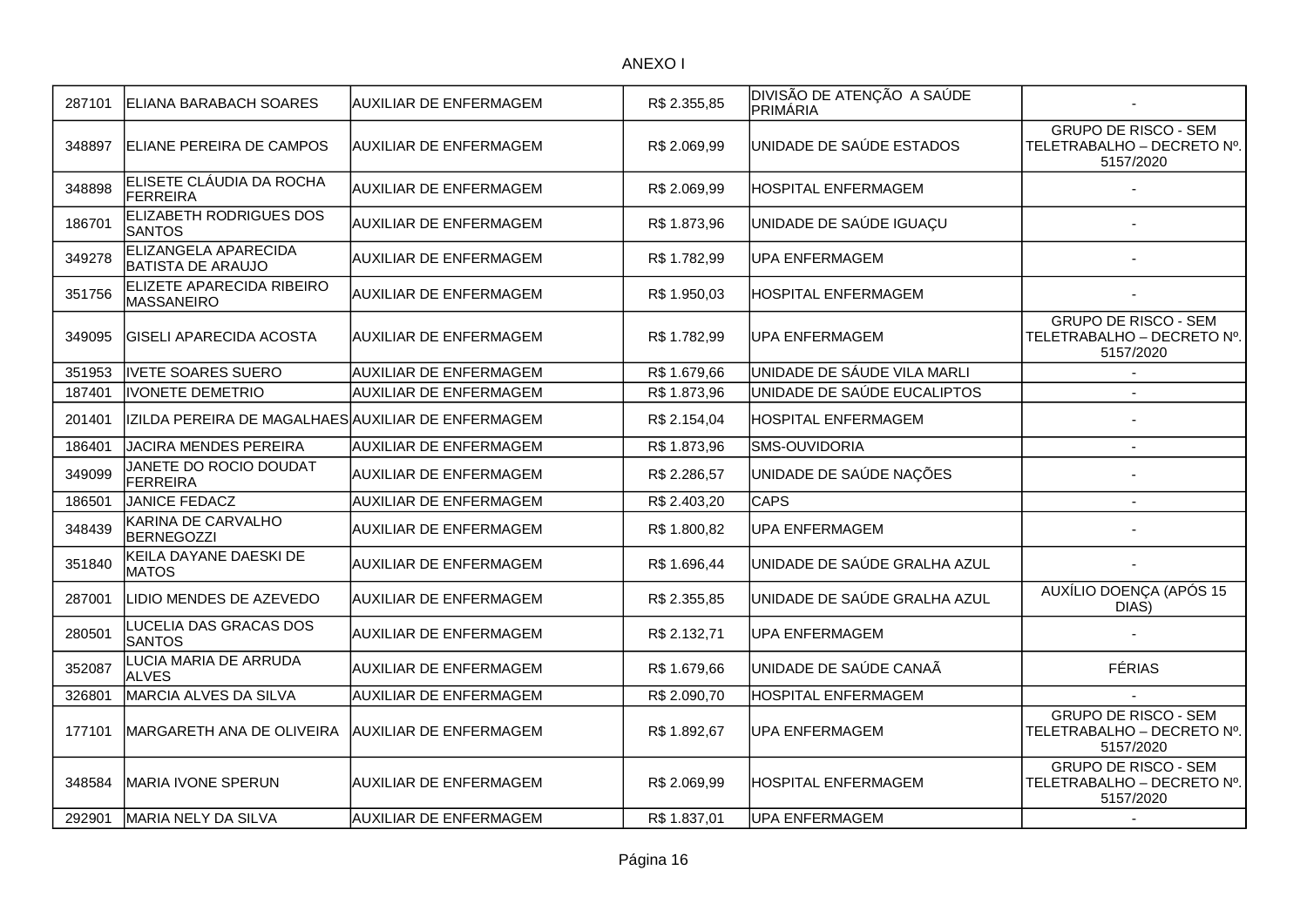| 351461 | MARIA PATRÍCIA PRESTES DE<br><b>MEDEIROS</b>     | <b>AUXILIAR DE ENFERMAGEM</b> | R\$ 1.696,44 | <b>ATENÇÃO BÁSICA</b>                      | AUXÍLIO DOENÇA (APÓS 15<br>DIAS)                                       |
|--------|--------------------------------------------------|-------------------------------|--------------|--------------------------------------------|------------------------------------------------------------------------|
| 92801  | <b>MARLY MARIA LEMES GUEDES</b>                  | <b>AUXILIAR DE ENFERMAGEM</b> | R\$ 2.451,51 | UNIDADE DE SÁUDE VILA MARLI                | <b>GRUPO DE RISCO - SEM</b><br>TELETRABALHO - DECRETO Nº.<br>5157/2020 |
| 351594 | MARTA RODRIGUES DA COSTA                         | <b>AUXILIAR DE ENFERMAGEM</b> | R\$ 1.950,03 | UNIDADE DE SAÚDE PIONEIROS                 | <b>FÉRIAS</b>                                                          |
| 351696 | MICHELE DE ANDRADE                               | <b>AUXILIAR DE ENFERMAGEM</b> | R\$ 1.950,03 | VIGILÂNCIA EPIDEMOLÓGICA                   |                                                                        |
| 348959 | NAILZA APARECIDA DOS<br><b>SANTOS SOUZA</b>      | <b>AUXILIAR DE ENFERMAGEM</b> | R\$ 2.049,50 | HOSPITAL ENFERMAGEM                        |                                                                        |
| 199201 | NAIR DE CAMARGO RODRIGUES AUXILIAR DE ENFERMAGEM |                               | R\$ 1.873,96 | HOSPITAL ENFERMAGEM                        |                                                                        |
| 262801 | NEUSA SILVA DOS SANTOS                           | <b>AUXILIAR DE ENFERMAGEM</b> | R\$ 2.379,40 | HOSPITAL ENFERMAGEM                        |                                                                        |
| 287201 | OLGA MALENA BITENCOURT<br>PEREIRA                | <b>AUXILIAR DE ENFERMAGEM</b> | R\$ 2.355,85 | DIVISÃO DE ATENÇÃO A SAÚDE<br>PRIMÁRIA     | <b>FÉRIAS</b>                                                          |
| 351570 | <b>RAFAEL GRITLET</b>                            | <b>AUXILIAR DE ENFERMAGEM</b> | R\$ 1.696,44 | UNIDADE DE SAÚDE SANTA<br><b>TEREZINHA</b> |                                                                        |
| 349193 | ROSANGELA MARIA DE<br><b>OLIVEIRA</b>            | <b>AUXILIAR DE ENFERMAGEM</b> | R\$ 1.782,99 | UNIDADE DE SAÚDE PIONEIROS                 |                                                                        |
| 348712 | <b>ROSELI DE FATIMA CARVALHO</b>                 | AUXILIAR DE ENFERMAGEM        | R\$ 2.309,44 | HOSPITAL ENFERMAGEM                        |                                                                        |
| 187801 | ROSILDA APARECIDA CABRAL<br><b>SILVEIRA</b>      | <b>AUXILIAR DE ENFERMAGEM</b> | R\$ 2.403,20 | <b>UPA ENFERMAGEM</b>                      |                                                                        |
| 349640 | ROZELI APARECIDA DA ROCHA<br>PONDÉ               | <b>AUXILIAR DE ENFERMAGEM</b> | R\$ 2.286,57 | UPA ENFERMAGEM                             |                                                                        |
| 351505 | <b>RUBENS DA LUZ CORDEIRO</b>                    | <b>AUXILIAR DE ENFERMAGEM</b> | R\$ 1.950,03 | UNIDADE DE SAÚDE IGUAÇU                    | <b>FÉRIAS</b>                                                          |
| 294201 | RUBIA ESTER CASTRO DOS<br><b>SANTOS</b>          | <b>AUXILIAR DE ENFERMAGEM</b> | R\$ 2.355,85 | UNIDADE DE SAÚDE HORTÊNCIA                 |                                                                        |
| 280901 | SILVANA DO ROCIO DE<br>OLIVEIRA ROCHA            | <b>AUXILIAR DE ENFERMAGEM</b> | R\$ 2.379,40 | UNIDADE DE SÁUDE SÃO SEBASTIÃO             |                                                                        |
| 351144 | SONIA DO ROCIO ZARA                              | <b>AUXILIAR DE ENFERMAGEM</b> | R\$ 1.713,42 | UNIDADE DE SAÚDE ESTADOS                   | $\blacksquare$                                                         |
| 348291 | SUELI VICENTE SAMPAIO<br>CAVAGNOLLI              | <b>AUXILIAR DE ENFERMAGEM</b> | R\$ 2.332,53 | HOSPITAL ENFERMAGEM                        | $\overline{\phantom{a}}$                                               |
| 282501 | SUELY CAMARGO TAFFAREL                           | <b>AUXILIAR DE ENFERMAGEM</b> | R\$ 1.855,38 | HOSPITAL ENFERMAGEM                        | $\overline{\phantom{a}}$                                               |
| 348966 | VANDERLI VOIT                                    | <b>AUXILIAR DE ENFERMAGEM</b> | R\$ 2.286,57 | UNIDADE DE SAÚDE HORTÊNCIA                 | $\overline{a}$                                                         |
| 349337 | <b>VANILDA BERNARDINO</b>                        | <b>AUXILIAR DE ENFERMAGEM</b> | R\$ 2.286,57 | <b>HOSPITAL ENFERMAGEM</b>                 | $\sim$                                                                 |
| 352165 | VERA LUCIA FIGUEIREDO LIMA                       | <b>AUXILIAR DE ENFERMAGEM</b> | R\$ 1.679,66 | HOSPITAL ENFERMAGEM                        |                                                                        |
| 348896 | VERIDIANA PAZ DE CAMARGO                         | <b>AUXILIAR DE ENFERMAGEM</b> | R\$ 2.069,99 | UNIDADE DE SAÚDE PIONEIROS                 |                                                                        |
| 338901 | <b>ZULEIDE DE JESUS SILVA</b>                    | <b>AUXILIAR DE ENFERMAGEM</b> | R\$ 1.818,84 | HOSPITAL ENFERMAGEM                        | <b>GRUPO DE RISCO - SEM</b><br>TELETRABALHO - DECRETO Nº.<br>5157/2020 |
|        |                                                  |                               |              |                                            |                                                                        |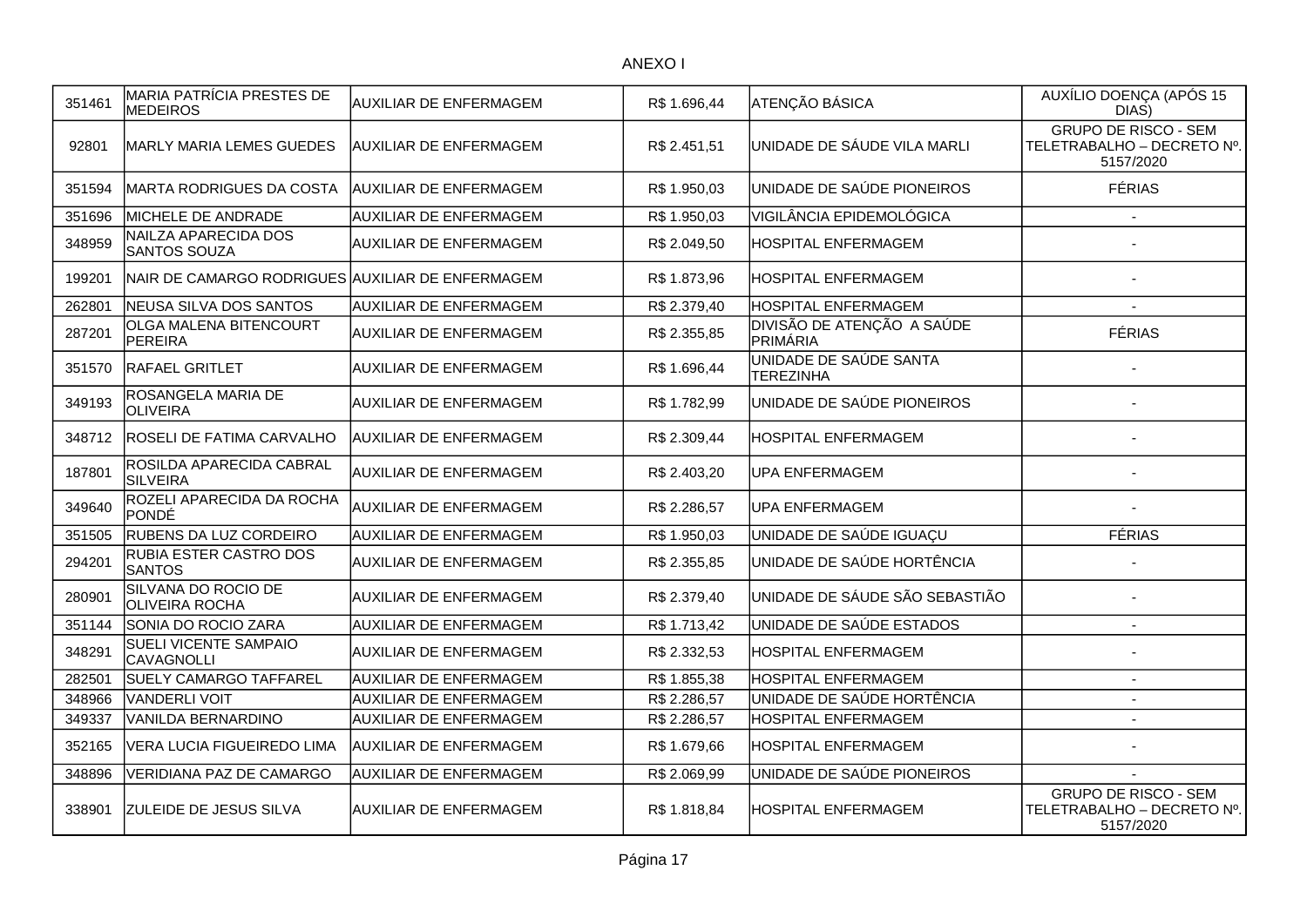| 353156 | ANGELICA PALTE                                      | <b>AUXILIAR DE FARMÁCIA</b>                            | R\$1.139,43  | FARMÁCIA CENTRAL                                                       | $\overline{\phantom{a}}$      |
|--------|-----------------------------------------------------|--------------------------------------------------------|--------------|------------------------------------------------------------------------|-------------------------------|
| 355713 | ELIZABETE DO CARMO DOS<br><b>SANTOS</b>             | <b>AUXILIAR DE FARMÁCIA</b>                            | R\$ 1.139,43 | <b>UPA FARMÁCIA</b>                                                    |                               |
| 352544 | FERNANDO ARAUJO DE<br>OLIVEIRA MACHADO              | <b>AUXILIAR DE FARMÁCIA</b>                            | R\$ 1.162,34 | UNIDADE DE SAÚDE HORTÊNCIA                                             |                               |
| 353301 | <b>INES CRISTINA ALEIXES DA</b><br><b>CUNHA</b>     | <b>AUXILIAR DE FARMÁCIA</b>                            | R\$ 1.139,43 | UNIDADE DE SAÚDE PIONEIROS                                             | <b>FÉRIAS</b>                 |
| 355806 | JENIFER AMANDA DE MORAIS                            | <b>AUXILIAR DE FARMÁCIA</b>                            | R\$ 1.139,43 | SMS- ADMINISTRAÇÃO                                                     |                               |
| 351322 | KARINE SOUZA DIAS                                   | <b>AUXILIAR DE FARMÁCIA</b>                            | R\$ 1.185,70 | SMS- ADMINISTRAÇÃO                                                     |                               |
| 353012 | MARCELO SATORU TANAKA                               | AUXILIAR DE FARMÁCIA                                   | R\$ 1.150,82 | <b>FARMACIA HOSPITALAR</b>                                             |                               |
| 352472 | MARLENE CARVALHO CORREA                             | AUXILIAR DE FARMÁCIA                                   | R\$ 1.162,34 | <b>FARMACIA HOSPITALAR</b>                                             |                               |
| 352473 | ROSEMARY DOS SANTOS<br>PAULINO                      | AUXILIAR DE FARMÁCIA                                   | R\$ 1.162,34 | FARMÁCIA CENTRAL                                                       |                               |
| 352617 | ANDREIA RODRIGUES DE<br><b>SOUZA</b>                | <b>AUXILIAR DE SAUDE BUCAL</b>                         | R\$ 1.150,82 | UNIDADE DE SAÚDE IGUAÇU                                                |                               |
| 350291 | FERNANDA CALISTRO<br>ZAPOTOCZNY GONCHOROVSKI        | <b>AUXILIAR DE SAUDE BUCAL</b>                         | R\$ 1.390,31 | ATENÇÃO BÁSICA                                                         |                               |
| 352001 | <b>FRANCISLAINE ANDRÉ PONTES</b><br><b>OLIVEIRA</b> | AUXILIAR DE SAUDE BUCAL                                | R\$ 1.162,34 | UNIDADE DE SAÚDE GRALHA AZUL                                           | AFASTAMENTO LICENÇA<br>PRÊMIO |
| 352481 | LYSLAENE APARECIDA<br>KORMANN DA SILVA              | <b>AUXILIAR DE SAUDE BUCAL</b>                         | R\$1.162,34  | UNIDADE DE SAÚDE PIONEIROS                                             | AFASTAMENTO LICENÇA<br>PRÊMIO |
| 352600 | ROSANGELA BONFIM DOS<br><b>SANTOS</b>               | <b>AUXILIAR DE SAUDE BUCAL</b>                         | R\$ 1.150,82 | UNIDADE DE SAÚDE PIONEIROS                                             | AFASTAMENTO LICENÇA<br>PRÊMIO |
| 352072 | THELMA DE FATIMA DO<br>NASCIMENTO RINALDI           | AUXILIAR DE SAUDE BUCAL                                | R\$ 1.162,34 | UNIDADE DE SAÚDE CANAÃ                                                 |                               |
| 352828 | <b>ADRIANE DE MELO ABREU</b>                        | AUXILIAR DE SERVIÇOS GERAIS                            | R\$ 1.094,97 | E.M DEP. LUIZ GABRIEL SAMPAIO                                          |                               |
| 352450 | ALESANDRA APARECIDA<br><b>RIBEIRO</b>               | <b>AUXILIAR DE SERVIÇOS GERAIS</b>                     | R\$ 1.105,91 | E.M PROF <sup>a</sup> MARYLE AP <sup>a</sup> SCHETTERT<br><b>FERRI</b> |                               |
| 349331 | ALINE KARIN DE OLIVEIRA                             | AUXILIAR DE SERVIÇOS GERAIS                            | R\$ 1.233,83 | CMEI TIA FANI                                                          | $\overline{\phantom{a}}$      |
| 282601 |                                                     | ANA LUCIA LOURENÇO KMIECIK AUXILIAR DE SERVIÇOS GERAIS | R\$ 1.730,55 | E.M SANTA MARIA                                                        |                               |
| 352237 | ANA LUCIA MARQUES ARAUJO                            | AUXILIAR DE SERVIÇOS GERAIS                            | R\$1.116,99  | E.M ANTONIO BALDAN                                                     |                               |
| 348937 | ANA LUCIA ROCHA DO<br>NASCIMENTO LEITE              | AUXILIAR DE SERVIÇOS GERAIS                            | R\$ 1.432,45 | E.M MARLENE BARBOSA                                                    |                               |
| 88601  | ANA MARIA DE ARAUJO FARIA                           | AUXILIAR DE SERVIÇOS GERAIS                            | R\$ 1.475,86 | TRANSPORTE PÚBLICO ESCOLAR                                             | $\overline{\phantom{a}}$      |
| 354711 | <b>ANA MARIA KATCHANOVSKI</b>                       | <b>AUXILIAR DE SERVIÇOS GERAIS</b>                     | R\$ 1.094,97 | E.M PROF <sup>a</sup> MARYLE AP <sup>a</sup> SCHETTERT<br><b>FERRI</b> |                               |
| 350622 | ANA PAULA DA CRUZ LOPES                             | AUXILIAR DE SERVIÇOS GERAIS                            | R\$ 1.390,31 | CMEI FCO. JOÃO ORSO                                                    | $\overline{\phantom{a}}$      |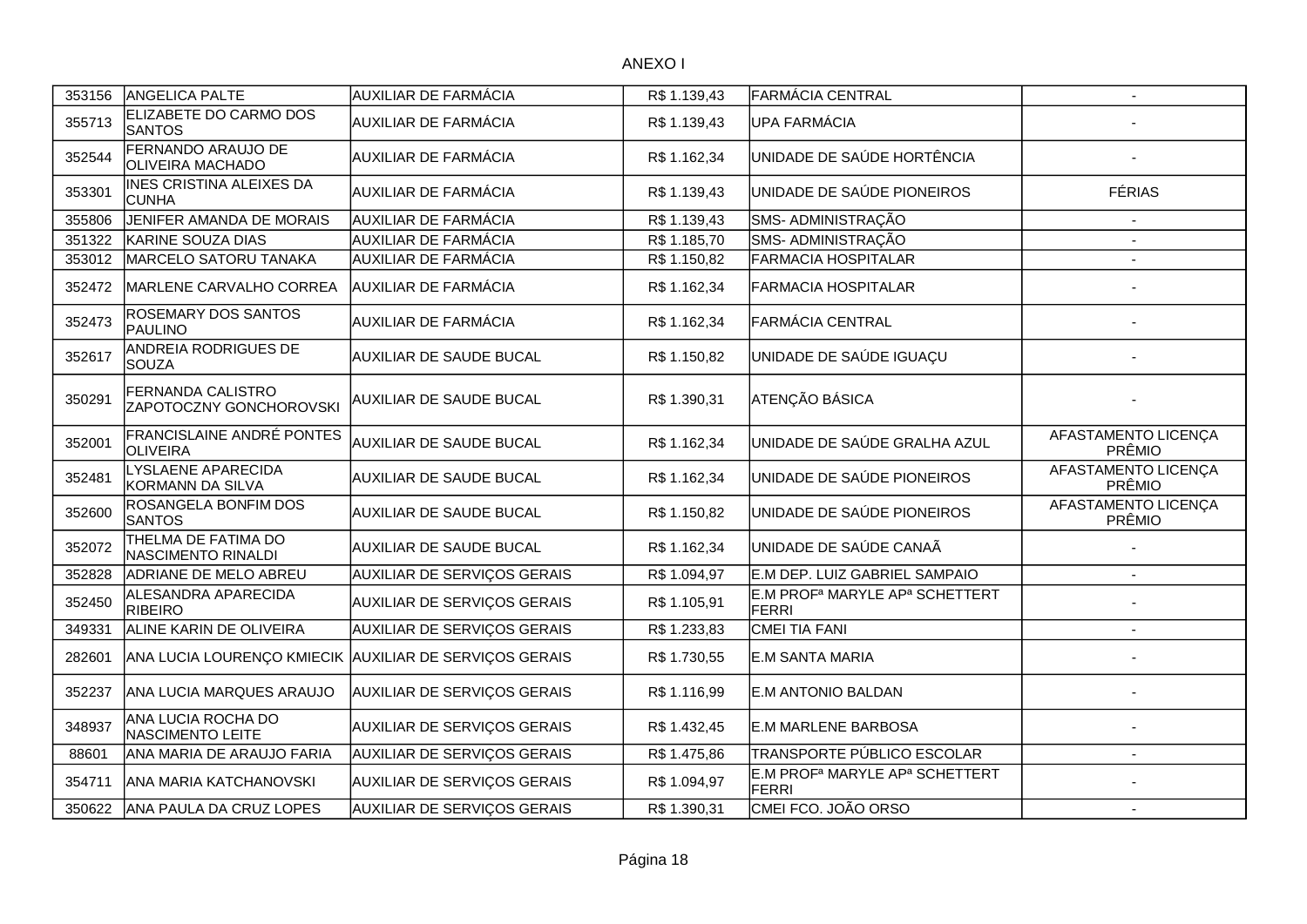| 352717 | ANA PAULA VICENTINI DE SÁ                              | AUXILIAR DE SERVIÇOS GERAIS                            | R\$ 1.105,91 | <b>HOSPITAL CCIH</b>                                                   | $\overline{\phantom{a}}$                                               |
|--------|--------------------------------------------------------|--------------------------------------------------------|--------------|------------------------------------------------------------------------|------------------------------------------------------------------------|
| 354674 | ANDREIA APARECIDA<br>CASTANHEIRA                       | AUXILIAR DE SERVIÇOS GERAIS                            | R\$ 1.094,97 | CMEI PROF. KELLY CAMPOS                                                |                                                                        |
| 352215 | <b>ANDREIA FELIX LEITE</b>                             | AUXILIAR DE SERVIÇOS GERAIS                            | R\$ 1.116,99 | CMEI PROF. KELLY CAMPOS                                                |                                                                        |
| 349944 |                                                        | ANDREIA GONCALVES DA SILVA AUXILIAR DE SERVIÇOS GERAIS | R\$ 1.221,62 | CMEI PROF. ERONILDES DOS SANTOS<br><b>CAMARGO</b>                      |                                                                        |
| 354708 | <b>ANDREIA PIRES VIEIRA</b>                            | AUXILIAR DE SERVIÇOS GERAIS                            | R\$ 1.094,97 | E.M RUBIA MARA DA CRUZ PACHECO                                         |                                                                        |
| 339701 | ANDRESSA DOS SANTOS DE<br>OLIVEIRA                     | AUXILIAR DE SERVIÇOS GERAIS                            | R\$ 1.713,42 | E.M. NOSSA SENHORA DE FÁTIMA                                           |                                                                        |
| 267801 | ANGELA APARECIDA DAS<br>NEVES SPECK                    | AUXILIAR DE SERVIÇOS GERAIS                            | R\$ 1.362,92 | HOSPITAL NUTRIÇÃO                                                      |                                                                        |
| 348537 | ANGELA DOS SANTOS RIBAS<br><b>PINTO</b>                | AUXILIAR DE SERVIÇOS GERAIS                            | R\$ 1.696,44 | <b>HOSPITAL CCIH</b>                                                   |                                                                        |
| 286001 | ANGELA MARIA DE OLIVEIRA<br>FRANCO                     | AUXILIAR DE SERVIÇOS GERAIS                            | R\$ 1.551,14 | HOSPITAL NUTRIÇÃO                                                      |                                                                        |
| 120201 | <b>ANTENOR LENSER DA SILVA</b>                         | AUXILIAR DE SERVIÇOS GERAIS                            | R\$ 1.873,96 | ALMOXARIFADO CENTRAL                                                   |                                                                        |
| 352750 | APARECIDA DE ALMEIDA<br>CONCEICAO                      | AUXILIAR DE SERVIÇOS GERAIS                            | R\$ 1.105,91 | CMEI PROF. LUZIA TOMCHAK                                               |                                                                        |
| 351274 | <b>ARACI ALVES DE LIMA</b>                             | AUXILIAR DE SERVIÇOS GERAIS                            | R\$ 1.296,78 | CMEI PROF. MARCIA GONGORA<br>CLAUDINO                                  |                                                                        |
| 353634 | ARIANE CAROLINE DOS SANTOS<br>FOGACA                   | AUXILIAR DE SERVIÇOS GERAIS                            | R\$ 1.094,97 | E.M JOAQUIM K. MATSUMOTO                                               |                                                                        |
| 349796 | AUREA TERESINHA DAS NEVES<br><b>SPECK</b>              | AUXILIAR DE SERVIÇOS GERAIS                            | R\$ 1.221,62 | SMS- ADMINISTRAÇÃO                                                     |                                                                        |
| 352169 | <b>BEATRIZ APARECIDA</b><br>MASCARENHAS                | AUXILIAR DE SERVIÇOS GERAIS                            | R\$ 1.116,99 | E.M PROF <sup>a</sup> MARYLE AP <sup>a</sup> SCHETTERT<br><b>FERRI</b> |                                                                        |
| 350290 | <b>BEATRIZ TEREZINHA FANTIN</b>                        | AUXILIAR DE SERVIÇOS GERAIS                            | R\$ 1.390,31 | UNIDADE DE SAÚDE IGUAÇU                                                | AUXÍLIO DOENÇA (APÓS 15<br>DIAS)                                       |
| 322101 | <b>BERNADETE KUCHNIR JASKI</b>                         | AUXILIAR DE SERVIÇOS GERAIS                            | R\$ 1.336,07 | UPA SERVIÇOS GERAIS                                                    | <b>GRUPO DE RISCO - SEM</b><br>TELETRABALHO - DECRETO Nº.<br>5157/2020 |
| 354689 | <b>BRUNA GISELI MATHEUS</b><br><b>URBANO</b>           | <b>AUXILIAR DE SERVIÇOS GERAIS</b>                     | R\$ 1.094,97 | E.M SANTA CECÍLIA                                                      |                                                                        |
| 349333 | CARLA PESCHEL DOS SANTOS                               | AUXILIAR DE SERVIÇOS GERAIS                            | R\$ 1.233,83 | E.M JOAQUIM K. MATSUMOTO                                               |                                                                        |
| 266001 | CARME DE ARAUJO DE FREITAS AUXILIAR DE SERVIÇOS GERAIS |                                                        | R\$ 1.566,65 | <b>CMEI TIA FANI</b>                                                   |                                                                        |
| 354699 | CAROLINE DUARTE DA SILVA                               | AUXILIAR DE SERVIÇOS GERAIS                            | R\$ 1.094,97 | E.M PROF <sup>a</sup> MARYLE AP <sup>a</sup> SCHETTERT<br><b>FERRI</b> | PRORROGAÇÃO LICENÇA-<br>MATERNIDADE - LEI 11.770/2008                  |
| 349910 | <b>CASSIA FRANCISCO</b>                                | AUXILIAR DE SERVIÇOS GERAIS                            | R\$ 1.221,62 | E.M JOAQUIM K. MATSUMOTO                                               | $\sim$                                                                 |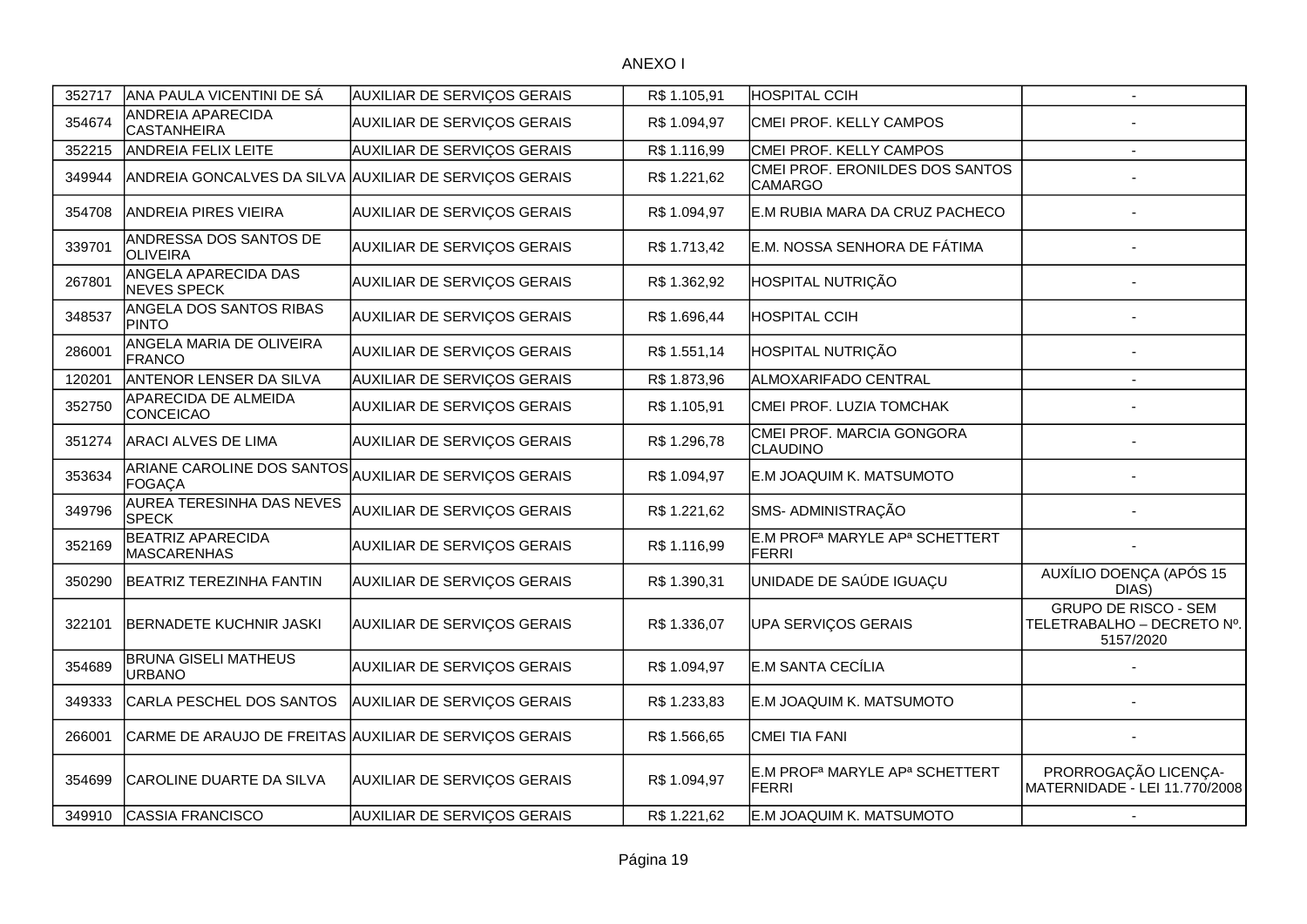| 354709 | CATARINA DE CESARO                                  | <b>AUXILIAR DE SERVIÇOS GERAIS</b> | R\$1.094,97  | E.M PROF. VALDINEIA DOS SANTOS               | $\sim$                                                                 |
|--------|-----------------------------------------------------|------------------------------------|--------------|----------------------------------------------|------------------------------------------------------------------------|
| 352372 | <b>CELIA DE MORAES</b>                              | AUXILIAR DE SERVIÇOS GERAIS        | R\$ 1.105,91 | <b>HOSPITAL CCIH</b>                         |                                                                        |
| 353872 | CELIA KOPETSKI DOS SANTOS                           | <b>AUXILIAR DE SERVIÇOS GERAIS</b> | R\$ 1.094,97 | E.M GENEROSO SALUSTIANO<br><b>BARBOSA</b>    |                                                                        |
| 8301   | CELIA MARIA BORA DOS<br><b>SANTOS</b>               | <b>AUXILIAR DE SERVIÇOS GERAIS</b> | R\$ 1.505,51 | CASA LAR                                     |                                                                        |
| 250501 | CÉLIA MARIA MACHADO SARE                            | <b>AUXILIAR DE SERVIÇOS GERAIS</b> | R\$ 1.362,92 | PATRIMÔNIO                                   |                                                                        |
| 349329 | CIRLEI MARIA DE SOUZA                               | <b>AUXILIAR DE SERVIÇOS GERAIS</b> | R\$ 1.418,26 | E.M PROF. VALDINEIA DOS SANTOS               |                                                                        |
| 9201   | <b>CIRLENE LIMA MACHADO</b>                         | <b>AUXILIAR DE SERVIÇOS GERAIS</b> | R\$ 1.505,51 | E.M PROF. ISABEL CRISTINA<br>SCHAWABE BORGES |                                                                        |
| 350476 | <b>CLAUDEMIRA MARIA FORTE</b>                       | AUXILIAR DE SERVIÇOS GERAIS        | R\$ 1.209,52 | E.M RUBIA MARA DA CRUZ PACHECO               |                                                                        |
| 348495 | <b>CLAUDETE DA SILVA</b><br><b>RODRIGUES CORREA</b> | AUXILIAR DE SERVIÇOS GERAIS        | R\$ 1.322,84 | <b>E.M SANTA MARIA</b>                       |                                                                        |
| 350780 | <b>CLAUDINEIA DOS SANTOS</b>                        | AUXILIAR DE SERVIÇOS GERAIS        | R\$ 1.197,54 | CMEI GRALHA AZUL                             |                                                                        |
| 352814 | <b>CLEDINEIDE APARECIDA KUSS</b>                    | <b>AUXILIAR DE SERVIÇOS GERAIS</b> | R\$ 1.094,97 | E.M ALCIDES MARIO PELANDA                    |                                                                        |
| 352287 | <b>CRISTIANA APARECIDA</b><br><b>MACHADO</b>        | AUXILIAR DE SERVIÇOS GERAIS        | R\$ 1.105,91 | APAE - ESCOLA XVII DE JANEIRO                |                                                                        |
| 350211 | CRISTIANE DO ROCIO DE<br>OLIVEIRA                   | <b>AUXILIAR DE SERVIÇOS GERAIS</b> | R\$ 1.221,62 | E.M PROF. ISABEL CRISTINA<br>SCHAWABE BORGES |                                                                        |
| 352315 | DAIANA DE FATIMA FRANCO                             | AUXILIAR DE SERVIÇOS GERAIS        | R\$ 1.105,91 | E.M GENEROSO SALUSTIANO<br><b>BARBOSA</b>    |                                                                        |
| 352798 | DAIANE RIBEIRO AMERICANO                            | AUXILIAR DE SERVIÇOS GERAIS        | R\$ 1.094,97 | E.M LUIZ NICHELE                             |                                                                        |
| 349994 | DALVA APARECIDA SIQUEIRA                            | <b>AUXILIAR DE SERVIÇOS GERAIS</b> | R\$ 1.221,62 | E.M RUBIA MARA DA CRUZ PACHECO               |                                                                        |
| 350626 | DANIELE APARECIDA DA CRUZ                           | AUXILIAR DE SERVIÇOS GERAIS        | R\$ 1.390,31 | APAE - ESCOLA XVII DE JANEIRO                |                                                                        |
| 352830 | DÉBORA DA SILVA MARTINS                             | AUXILIAR DE SERVIÇOS GERAIS        | R\$ 1.094,97 | E.M ALCIDES MARIO PELANDA                    |                                                                        |
| 352082 | DENIRCE PESSOA NOVELETTO<br><b>DE SOUZA</b>         | <b>AUXILIAR DE SERVIÇOS GERAIS</b> | R\$ 1.116,99 | AGÊNCIA DO TRABALHO                          |                                                                        |
| 350809 | <b>DIRCE MARIA DE JESUS</b>                         | <b>AUXILIAR DE SERVIÇOS GERAIS</b> | R\$ 1.197,54 | S.M.MEIO AMBIENTE                            | <b>GRUPO DE RISCO - SEM</b><br>TELETRABALHO - DECRETO Nº.<br>5157/2020 |
| 351213 | <b>DULCE APARECIDA DE</b><br><b>OLIVEIRA SILVA</b>  | <b>AUXILIAR DE SERVIÇOS GERAIS</b> | R\$ 1.139,43 | <b>CAPS</b>                                  | <b>GRUPO DE RISCO - SEM</b><br>TELETRABALHO - DECRETO Nº.<br>5157/2020 |
| 351504 | DULCINEIA BATISTA DE SOUZA                          | AUXILIAR DE SERVIÇOS GERAIS        | R\$1.296,78  | HOSPITAL CCIH                                |                                                                        |
| 351260 | EDICLÉIA KLEMPOVUS                                  | AUXILIAR DE SERVIÇOS GERAIS        | R\$ 1.128,17 | CASA LAR                                     | <b>FÉRIAS</b>                                                          |
| 348822 | <b>EDITE SIRLEI KRUPNITSKI</b><br><b>DALCOMUNE</b>  | <b>AUXILIAR DE SERVIÇOS GERAIS</b> | R\$ 1.598,12 | <b>HOSPITAL CCIH</b>                         |                                                                        |
|        |                                                     |                                    |              |                                              |                                                                        |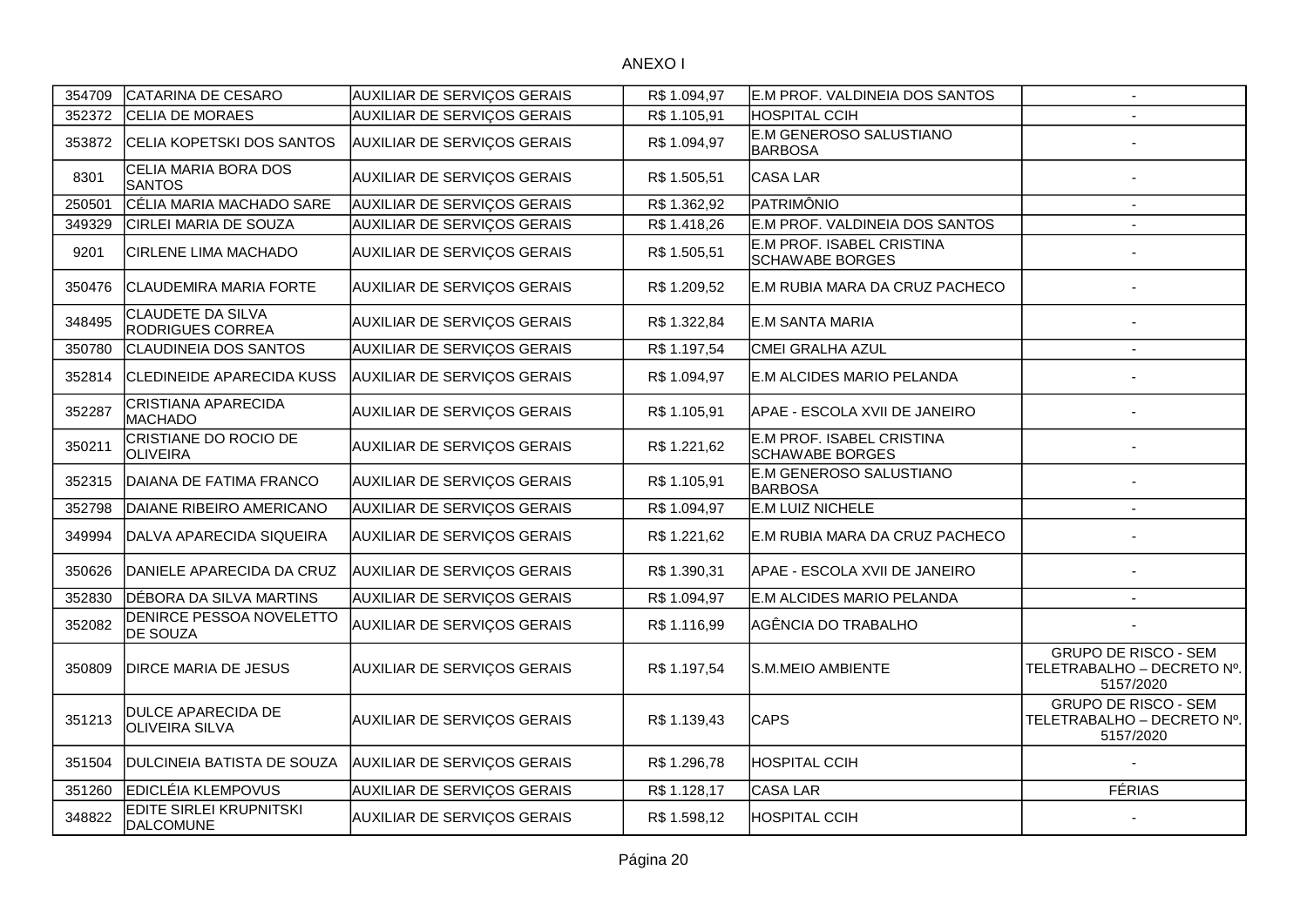| 352219 | <b>ELAINE BILESKI DIDONE</b>                     | <b>AUXILIAR DE SERVIÇOS GERAIS</b>                     | R\$ 1.116,99 | CMEI ZILDA ARNS                                                        |                               |
|--------|--------------------------------------------------|--------------------------------------------------------|--------------|------------------------------------------------------------------------|-------------------------------|
| 352127 | ELAINE DE FATIMA SUMINI<br><b>FAGUNDES</b>       | AUXILIAR DE SERVIÇOS GERAIS                            | R\$ 1.116,99 | E.M SANTA FÉ                                                           |                               |
| 351090 | <b>ELAINE VALERIO</b>                            | <b>AUXILIAR DE SERVIÇOS GERAIS</b>                     | R\$ 1.309,73 | E.M ALCIDES MARIO PELANDA                                              |                               |
| 350589 | <b>ELIANE BORGES DA SILVA</b>                    | AUXILIAR DE SERVIÇOS GERAIS                            | R\$ 1.390,31 | CMEI PROF. KELLY CAMPOS                                                | AFASTAMENTO LICENÇA<br>PRÊMIO |
| 350519 | ELIANE GONÇALVES BARBOSA                         | <b>AUXILIAR DE SERVIÇOS GERAIS</b>                     | R\$ 1.390,31 | E.M LUIZ NICHELE                                                       |                               |
| 350625 | <b>ELIANE LENARTOVICZ</b>                        | AUXILIAR DE SERVIÇOS GERAIS                            | R\$ 1.390,31 | APAE - ESCOLA XVII DE JANEIRO                                          |                               |
| 352389 | <b>ELIANE RODRIGUES ARRUDA</b>                   | <b>AUXILIAR DE SERVIÇOS GERAIS</b>                     | R\$ 1.105,91 | E.M PROF. ISABEL CRISTINA<br>SCHAWABE BORGES                           |                               |
| 352245 | <b>ELISABETE CRISTINA CUBIS</b>                  | <b>AUXILIAR DE SERVIÇOS GERAIS</b>                     | R\$ 1.116,99 | E.M FRANCISCO Q. MACHADO                                               |                               |
| 262601 | ELISABETE DO ROCIO DA LUZ<br>DOS SANTOS          | AUXILIAR DE SERVIÇOS GERAIS                            | R\$ 1.362,92 | <b>HOSPITAL NUTRIÇÃO</b>                                               |                               |
| 349533 |                                                  | ELISANGELA REGINA MONTEIRO AUXILIAR DE SERVIÇOS GERAIS | R\$ 1.233,83 | E.M 26 DE JANEIRO                                                      |                               |
| 218601 | <b>ELISIR TERESINHA FRANCO</b><br><b>ANTUNES</b> | <b>AUXILIAR DE SERVIÇOS GERAIS</b>                     | R\$ 1.376,54 | E.M FRANCISCO Q. MACHADO                                               |                               |
| 267701 | ELIZABETE DA LUZ PEREIRA<br>DOS SANTOS           | <b>AUXILIAR DE SERVIÇOS GERAIS</b>                     | R\$ 1.362,92 | HOSPITAL NUTRIÇÃO                                                      |                               |
| 354712 | ELIZABETE MONALISA PRADO                         | <b>AUXILIAR DE SERVIÇOS GERAIS</b>                     | R\$ 1.094,97 | ADMINISTRAÇÃO HOSPITALAR                                               |                               |
| 245901 | <b>ELIZABETH MIRANDA</b>                         | AUXILIAR DE SERVIÇOS GERAIS                            | R\$ 1.747,87 | E.M CARLOS E. NICHELE                                                  |                               |
| 354703 | <b>ELIZANDRA THAYNE</b><br><b>ZACARCHUKA</b>     | AUXILIAR DE SERVIÇOS GERAIS                            | R\$ 1.094,97 | E.M DEP. LUIZ GABRIEL SAMPAIO                                          |                               |
| 283901 | ELIZANE APARECIDA VIEIRA<br>PADILHA              | <b>AUXILIAR DE SERVIÇOS GERAIS</b>                     | R\$ 1.551,14 | E.M PROF <sup>a</sup> MARYLE AP <sup>a</sup> SCHETTERT<br><b>FERRI</b> |                               |
| 352365 | ELIZANGELA DE SOUZA<br><b>BACELAR</b>            | <b>AUXILIAR DE SERVIÇOS GERAIS</b>                     | R\$ 1.105,91 | S. M. ESPORTE, LAZER E JUVENTUDE                                       |                               |
| 348343 | ELIZETE APARECIDA DE<br><b>ARAUJO</b>            | AUXILIAR DE SERVIÇOS GERAIS                            | R\$ 1.322,84 | SMS- ADMINISTRAÇÃO                                                     |                               |
| 348889 | ELOISA DA LUZ CARDOSO<br><b>SANTOS</b>           | AUXILIAR DE SERVIÇOS GERAIS                            | R\$ 1.432,45 | <b>CASA DE PASSAGEM</b>                                                | <b>FÉRIAS</b>                 |
| 350806 | <b>ELZIRA JAKUSCH</b>                            | AUXILIAR DE SERVIÇOS GERAIS                            | R\$ 1.197,54 | E.M JOAQUIM K. MATSUMOTO                                               |                               |
| 352451 | ERONI DA SILVA LEMES DE<br><b>MORAES</b>         | <b>AUXILIAR DE SERVIÇOS GERAIS</b>                     | R\$ 1.105,91 | E.M 26 DE JANEIRO                                                      |                               |
| 99301  | <b>EUDENIS ALVES VIEIRA</b>                      | AUXILIAR DE SERVIÇOS GERAIS                            | R\$ 1.475,86 | E.M MARLENE BARBOSA                                                    |                               |
| 348357 | <b>EVA EVANILDE ANTUNES</b>                      | AUXILIAR DE SERVIÇOS GERAIS                            | R\$ 1.322,84 | E.M SÃO FRANCISCO DE ASSIS                                             |                               |
| 352368 | EVELYN DE FATIMA OWEIDA<br>GALVÃO                | <b>AUXILIAR DE SERVIÇOS GERAIS</b>                     | R\$ 1.105,91 | E.M PROF. VALDINEIA DOS SANTOS                                         |                               |
| 352366 | FRANCIELE APARECIDA DA<br><b>SILVA</b>           | <b>AUXILIAR DE SERVIÇOS GERAIS</b>                     | R\$ 1.105,91 | <b>HOSPITAL CCIH</b>                                                   | <b>FÉRIAS</b>                 |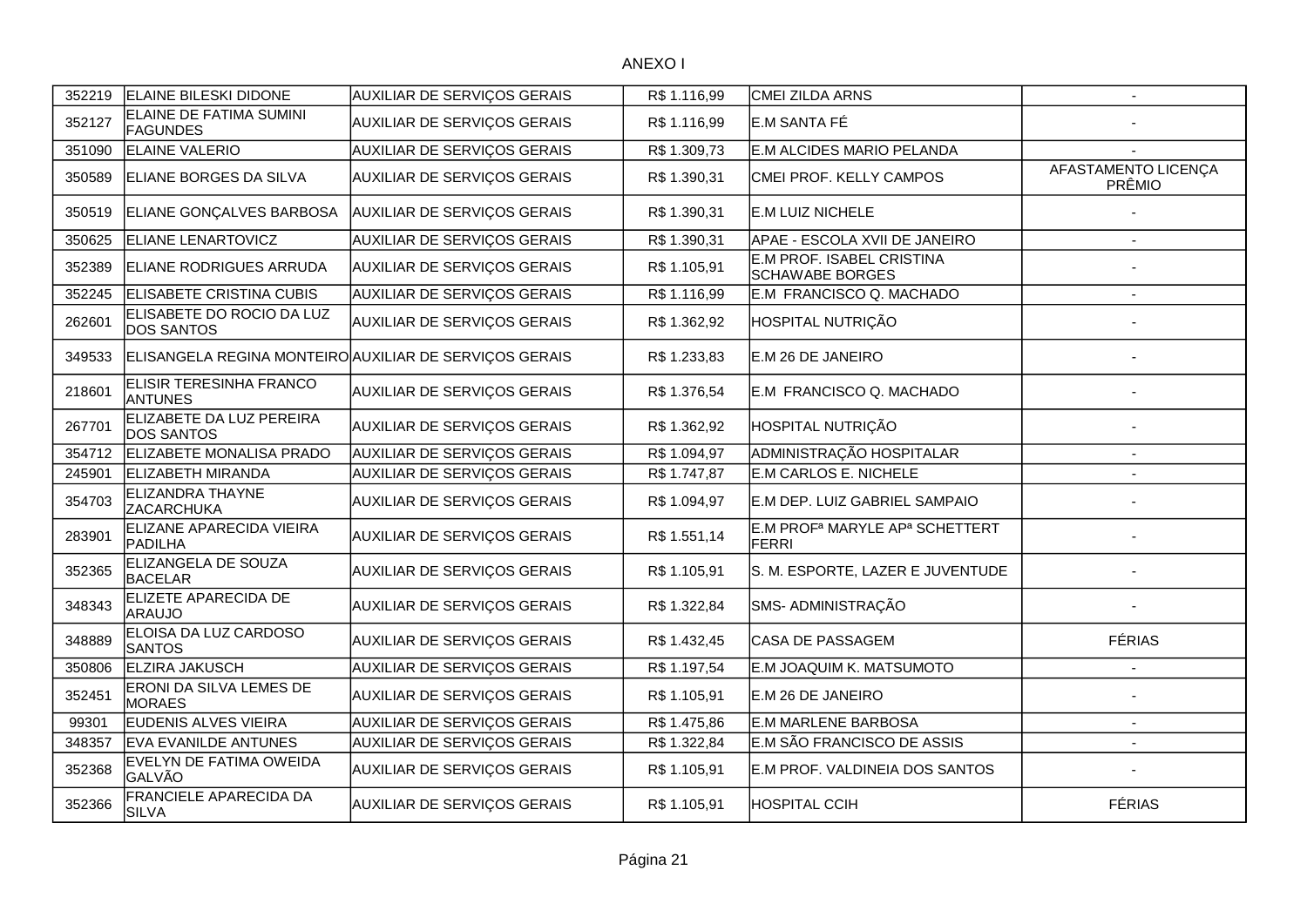| 349262 | <b>FRANCIELI TEREZINHA GODOY</b>                  | <b>AUXILIAR DE SERVIÇOS GERAIS</b>                      | R\$ 1.418,26 | E.M PROF <sup>a</sup> MARYLE AP <sup>a</sup> SCHETTERT<br>FERRI |                                                                        |
|--------|---------------------------------------------------|---------------------------------------------------------|--------------|-----------------------------------------------------------------|------------------------------------------------------------------------|
| 349170 | <b>GERSINA COSTA DA SILVA</b><br><b>GERONIMO</b>  | <b>AUXILIAR DE SERVIÇOS GERAIS</b>                      | R\$ 1.246,18 | E.M ALO GUIMARÃES                                               |                                                                        |
| 109101 | <b>GERVANETE MACEDO RIBAS</b>                     | AUXILIAR DE SERVIÇOS GERAIS                             | R\$ 1.696,44 | E.M SÃO FRANCISCO DE ASSIS                                      | AFASTAMENTO LICENÇA<br>PRÊMIO                                          |
| 349532 | <b>GISELE CRISTINA DE BRITO</b>                   | AUXILIAR DE SERVIÇOS GERAIS                             | R\$ 1.418,26 | E.M 26 DE JANEIRO                                               |                                                                        |
| 349112 | <b>GLACI DE FATIMA DIAS DA</b><br>SILVA DE MELLO  | <b>AUXILIAR DE SERVIÇOS GERAIS</b>                      | R\$ 1.598,12 | E.M PROF. VALDINEIA DOS SANTOS                                  |                                                                        |
| 350240 | HILDA ROSA DE CAMARGO                             | <b>AUXILIAR DE SERVIÇOS GERAIS</b>                      | R\$ 1.404,22 | UNIDADE DE SAÚDE SANTA MARIA                                    | AUXÍLIO DOENÇA (APÓS 15<br>DIAS)                                       |
| 351995 | <b>IDALINA GUEDES DE JESUS</b><br><b>FERREIRA</b> | AUXILIAR DE SERVIÇOS GERAIS                             | R\$ 1.116,99 | E.M DEP. LUIZ GABRIEL SAMPAIO                                   |                                                                        |
| 169301 | ILIANDRA FATIMA FERNANDES                         | <b>AUXILIAR DE SERVIÇOS GERAIS</b>                      | R\$ 1.376,54 | HOSPITAL NUTRIÇÃO                                               |                                                                        |
| 125301 | <b>IRENE TEIXEIRA</b>                             | AUXILIAR DE SERVIÇOS GERAIS                             | R\$ 1.461,24 | E.M ALCIDES MARIO PELANDA                                       |                                                                        |
| 294501 | <b>IRLANE APARECIDA GARCIA</b><br><b>SELZLER</b>  | AUXILIAR DE SERVIÇOS GERAIS                             | R\$ 1.349,41 | CMEI IGUAÇU                                                     |                                                                        |
| 287401 | ISABEL CRISTINA MIQUECHUK<br><b>LOURENCO</b>      | <b>AUXILIAR DE SERVIÇOS GERAIS</b>                      | R\$ 1.551,14 | <b>CMEI TIA FANI</b>                                            | <b>GRUPO DE RISCO - SEM</b><br>TELETRABALHO - DECRETO Nº.<br>5157/2020 |
| 214101 | <b>ISABEL DE FATIMA FERREIRA</b>                  | AUXILIAR DE SERVIÇOS GERAIS                             | R\$ 1.376,54 | CONSELHO TUTELAR                                                |                                                                        |
| 214201 | <b>ISAURA DAS GRACAS</b><br>NASCIMENTO COSTA      | AUXILIAR DE SERVIÇOS GERAIS                             | R\$ 1.765,34 | <b>E.M MARLENE BARBOSA</b>                                      |                                                                        |
| 352947 | <b>ITAMAR DE FATIMA SCHEFFER</b><br><b>GOMES</b>  | <b>AUXILIAR DE SERVIÇOS GERAIS</b>                      | R\$ 1.094,97 | <b>E.M GENEROSO SALUSTIANO</b><br><b>BARBOSA</b>                | AUXÍLIO DOENÇA (APÓS 15<br>DIAS)                                       |
| 350063 | <b>IVANIR ROCHA BALDAIA</b><br><b>BORGES</b>      | <b>AUXILIAR DE SERVIÇOS GERAIS</b>                      | R\$ 1.404,22 | HOSPITAL CCIH                                                   |                                                                        |
| 349907 | <b>IVONETE FURTUOSO</b>                           | <b>AUXILIAR DE SERVIÇOS GERAIS</b>                      | R\$ 1.404,22 | <b>E.M LUIZ NICHELE</b>                                         |                                                                        |
| 352807 |                                                   | IZOLETE CASTANHEIRA DE LIMA AUXILIAR DE SERVIÇOS GERAIS | R\$1.094,97  | E.M. NOSSA SENHORA DE FÁTIMA                                    |                                                                        |
| 255501 | JACIRA ALVES DE MELO                              | AUXILIAR DE SERVIÇOS GERAIS                             | R\$ 1.362,92 | CMEI PROF. LUZIA TOMCHAK                                        | ٠                                                                      |
| 353799 | JACIRA DE SANTANNA DE<br>CARVALHO                 | <b>AUXILIAR DE SERVIÇOS GERAIS</b>                      | R\$ 1.094,97 | E.M SANTA CECÍLIA                                               |                                                                        |
| 26901  | JACIRA VAZ ROSENDO DE<br><b>OLIVEIRA</b>          | AUXILIAR DE SERVIÇOS GERAIS                             | R\$ 1.490,61 | CMEI PROF. MARCIA GONGORA<br><b>CLAUDINO</b>                    |                                                                        |
| 351089 | JAMAR ROSANA GUZIK                                | <b>AUXILIAR DE SERVIÇOS GERAIS</b>                      | R\$ 1.139,43 | E.M PROF. VALDINEIA DOS SANTOS                                  |                                                                        |
| 350807 | JANDIRA DO ROCIO VAZ                              | <b>AUXILIAR DE SERVIÇOS GERAIS</b>                      | R\$ 1.197,54 | <b>CMEI ZILDA ARNS</b>                                          |                                                                        |
| 214401 | JANECI APARECIDA DE LARA                          | AUXILIAR DE SERVIÇOS GERAIS                             | R\$ 1.376,54 | E.M SANTA MARIA                                                 |                                                                        |
| 351432 | JANETE APARECIDA MELO<br><b>PEREIRA</b>           | <b>AUXILIAR DE SERVIÇOS GERAIS</b>                      | R\$ 1.296,78 | S.M.DESENVOLVIMENTO ECONOMICO                                   |                                                                        |
|        |                                                   |                                                         |              |                                                                 |                                                                        |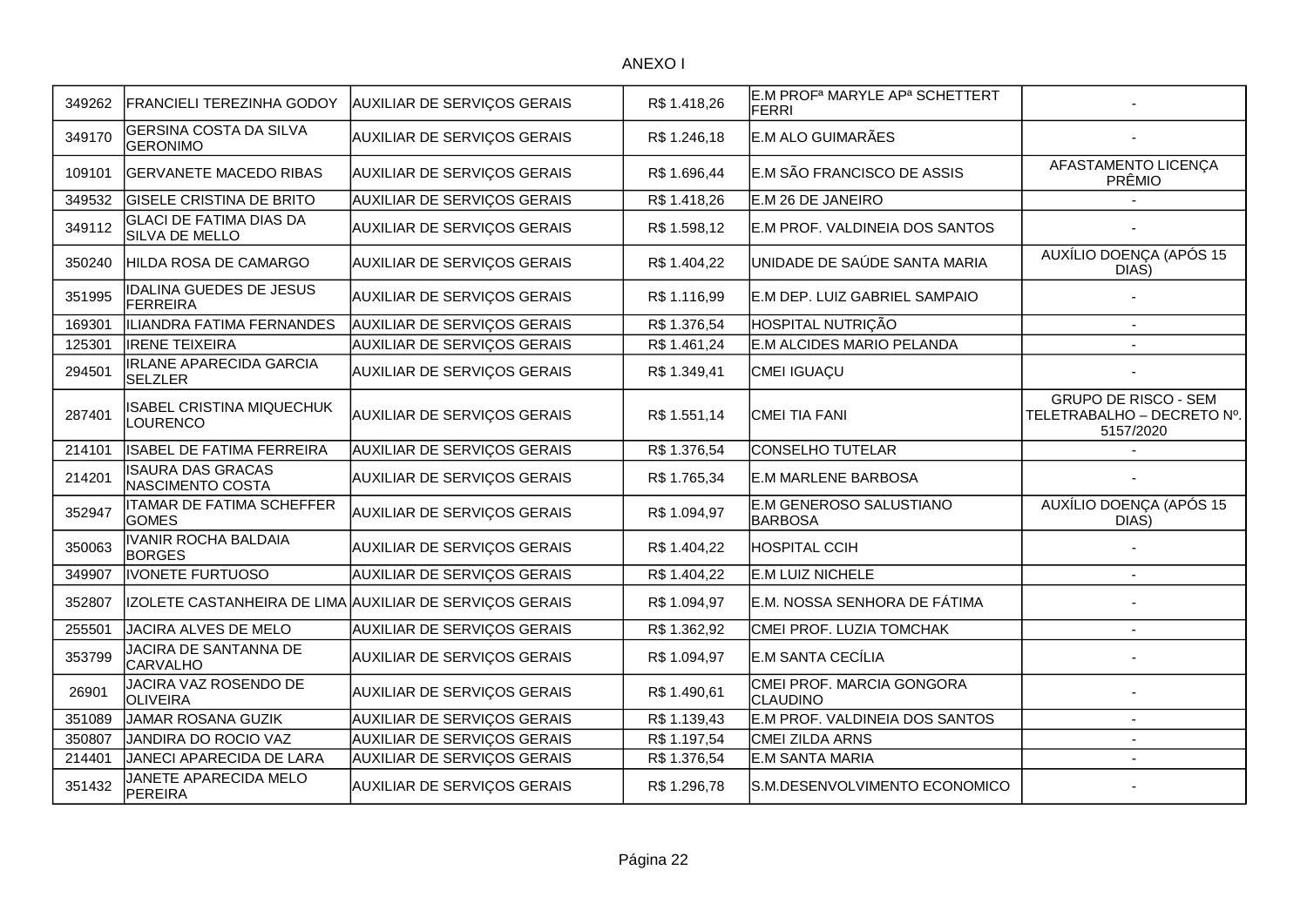| 352452 | JANETE GONÇALVES BATISTA<br><b>FARIAS</b>           | AUXILIAR DE SERVIÇOS GERAIS        | R\$ 1.105,91 | CMEI FCO. JOÃO ORSO                               |                                                                        |
|--------|-----------------------------------------------------|------------------------------------|--------------|---------------------------------------------------|------------------------------------------------------------------------|
| 350475 | JANETE SOARES DE BOMFIM                             | AUXILIAR DE SERVIÇOS GERAIS        | R\$ 1.390,31 | E.M GENEROSO SALUSTIANO<br><b>BARBOSA</b>         | AFASTAMENTO LICENÇA<br>PRÊMIO                                          |
| 351981 | JANETE VENGUE DOMINGUES                             | AUXILIAR DE SERVIÇOS GERAIS        | R\$ 1.116,99 | E.M LUIZ NICHELE                                  |                                                                        |
| 354683 | JAQUELINE ANDREIA RIBEIRO<br>NOGUEIRA               | AUXILIAR DE SERVIÇOS GERAIS        | R\$ 1.094,97 | E.M ALCIDES MARIO PELANDA                         |                                                                        |
| 351006 | <b>JEUSIDE DIOLINDO</b>                             | AUXILIAR DE SERVIÇOS GERAIS        | R\$ 1.535,78 | POLÍCIA MILITAR 4ª CIA DO 17°<br><b>BATALHÃO</b>  |                                                                        |
| 28601  | JOANA PEREIRA FELISBERTO<br>DO PRADO                | AUXILIAR DE SERVIÇOS GERAIS        | R\$ 1.505,51 | E.M SANTA CECÍLIA                                 |                                                                        |
| 354814 | JOANICE APARECIDA SUSKO DE<br><b>MEDEIROS</b>       | AUXILIAR DE SERVIÇOS GERAIS        | R\$ 1.094,97 | E.M. NOSSA SENHORA DE FÁTIMA                      |                                                                        |
| 349279 | JOANICE DO ROCIO RIBAS<br>CORDEIRO PEREIRA          | <b>AUXILIAR DE SERVIÇOS GERAIS</b> | R\$ 1.418,26 | CASA DE PASSAGEM                                  |                                                                        |
| 29701  | JOAO JORDAO NETO                                    | AUXILIAR DE SERVIÇOS GERAIS        | R\$ 1.505,51 | <b>GUARDA MUNICIPAL</b>                           |                                                                        |
| 119301 | JORGE JOEL BARTOLOMEU                               | AUXILIAR DE SERVIÇOS GERAIS        | R\$ 1.679,66 | S.M.OBRAS PUBLICAS                                | <b>GRUPO DE RISCO - SEM</b><br>TELETRABALHO - DECRETO Nº.<br>5157/2020 |
| 218901 | <b>JOSE CARLOS SKORIE</b>                           | AUXILIAR DE SERVIÇOS GERAIS        | R\$ 1.765,34 | S.M.OBRAS PUBLICAS                                |                                                                        |
| 352321 | JOSIANA DA LUZ SILVA                                | AUXILIAR DE SERVIÇOS GERAIS        | R\$ 1.105,91 | CMEI PROF. ERONILDES DOS SANTOS<br><b>CAMARGO</b> |                                                                        |
| 351216 | JOSIANE APARECIDA DA SILVA<br><b>LAZARO PICKLER</b> | AUXILIAR DE SERVIÇOS GERAIS        | R\$ 1.139,43 | <b>CONSELHO TUTELAR</b>                           |                                                                        |
| 349275 | JOSIANE DOS SANTOS MATOS                            | AUXILIAR DE SERVIÇOS GERAIS        | R\$ 1.233,83 | <b>HOSPITAL CCIH</b>                              |                                                                        |
| 353773 | JOSIANE RIBEIRO DA CRUZ                             | AUXILIAR DE SERVIÇOS GERAIS        | R\$ 1.094,97 | E.M PROF. VALDINEIA DOS SANTOS                    |                                                                        |
| 354810 | JOSINEIDE GOMES                                     | AUXILIAR DE SERVIÇOS GERAIS        | R\$ 1.094,97 | <b>CMEI ZILDA ARNS</b>                            |                                                                        |
| 350212 | <b>JUCELI COELHO</b>                                | AUXILIAR DE SERVIÇOS GERAIS        | R\$ 1.404,22 | <b>CASA LAR</b>                                   |                                                                        |
| 350175 | JUCILIANE MESQUITA                                  | AUXILIAR DE SERVIÇOS GERAIS        | R\$ 1.404,22 | E.M ARNALDO BUSATO                                | PRORROGAÇÃO LICENÇA-<br>MATERNIDADE - LEI 11.770/2008                  |
| 352272 | <b>JULIANA CRISTINA STIVE</b><br>RIBEIRO            | <b>AUXILIAR DE SERVIÇOS GERAIS</b> | R\$ 1.116,99 | E.M SANTA FÉ                                      |                                                                        |
| 352289 | <b>JULIANA PESCHEL</b>                              | AUXILIAR DE SERVIÇOS GERAIS        | R\$ 1.105,91 | CMEI FCO. JOÃO ORSO                               |                                                                        |
| 352211 | JULIANE ZANETTI MARTINS                             | AUXILIAR DE SERVIÇOS GERAIS        | R\$ 1.116,99 | CMEI PROF. MARCIA GONGORA<br><b>CLAUDINO</b>      |                                                                        |
| 105001 | <b>JUSSEMARA AGUIRRE</b><br>FONSECA                 | AUXILIAR DE SERVIÇOS GERAIS        | R\$ 1.892,67 | E.M SANTA CECÍLIA                                 |                                                                        |
| 351324 | JUSTINA DE FATIMA DE LIMA                           | AUXILIAR DE SERVIÇOS GERAIS        | R\$ 1.296,78 | POSTO AVANÇADO DO DETRAN                          | <b>GRUPO DE RISCO - SEM</b><br>TELETRABALHO - DECRETO Nº.<br>5157/2020 |
|        |                                                     |                                    |              |                                                   |                                                                        |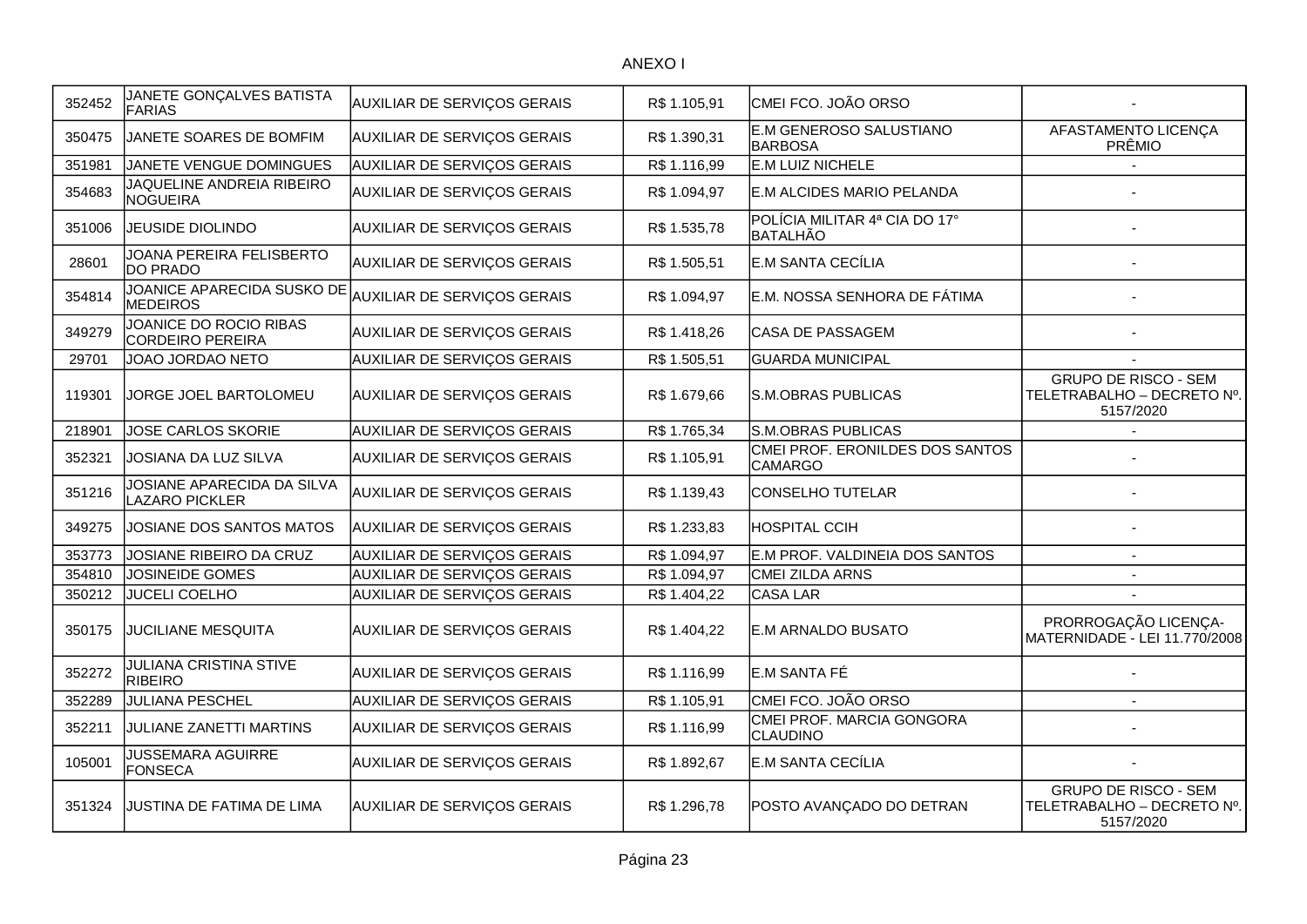| 352802 | KARLA GEANE DA CRUZ<br><b>SILVEIRA</b>                             | <b>AUXILIAR DE SERVIÇOS GERAIS</b>                      | R\$ 1.094,97 | CMEI PROF. KELLY CAMPOS                             |                                      |
|--------|--------------------------------------------------------------------|---------------------------------------------------------|--------------|-----------------------------------------------------|--------------------------------------|
| 351077 | KATIA DO ROCIO PEREIRA DA<br>LUZ                                   | <b>AUXILIAR DE SERVIÇOS GERAIS</b>                      | R\$ 1.139,43 | FAZTRANS                                            |                                      |
| 352563 | KELEN CRISTINA DE BARROS<br><b>ESTOQUEIRO</b>                      | AUXILIAR DE SERVIÇOS GERAIS                             | R\$ 1.105,91 | CMEI SANTA TEREZINHA                                | AFAST. MATERNIDADE<br><b>FAZPREV</b> |
| 350520 | KELLY FERNANDA RICARDO                                             | AUXILIAR DE SERVIÇOS GERAIS                             | R\$ 1.209,52 | CMEI SANTA TEREZINHA                                |                                      |
| 350797 | LARISSA DE MENESES CUBAS<br><b>DA SILVA</b>                        | <b>AUXILIAR DE SERVIÇOS GERAIS</b>                      | R\$ 1.376,54 | TRANSPORTE PÚBLICO ESCOLAR                          |                                      |
| 352370 | LENIR FERNANDES SIEBRE<br><b>NUNES</b>                             | <b>AUXILIAR DE SERVIÇOS GERAIS</b>                      | R\$ 1.105,91 | S. M. CULTURA E TURISMO                             |                                      |
| 351447 | LENITA PEREIRA DE SOUZA DE<br>MELO                                 | AUXILIAR DE SERVIÇOS GERAIS                             | R\$ 1.128,17 | CMEI ZILDA ARNS                                     |                                      |
| 350059 | LEONICE QUEIROZ DOS<br><b>SANTOS</b>                               | AUXILIAR DE SERVIÇOS GERAIS                             | R\$ 1.221,62 | CMEI PROF. KELLY CAMPOS                             |                                      |
| 354697 |                                                                    | LETICIA DE FATIMA RODRIGUES AUXILIAR DE SERVIÇOS GERAIS | R\$ 1.094,97 | E.M ALCIDES MARIO PELANDA                           |                                      |
| 352280 | LILIAN DA CUNHA NUNES                                              | AUXILIAR DE SERVIÇOS GERAIS                             | R\$ 1.105,91 | E.M. NOSSA SENHORA DE FÁTIMA                        |                                      |
| 350474 | LOICI DA LUZ REBELLO                                               | AUXILIAR DE SERVIÇOS GERAIS                             | R\$ 1.390,31 | <b>CMEI ESTADOS</b>                                 |                                      |
| 352729 | LORIZETE DRUM                                                      | <b>AUXILIAR DE SERVIÇOS GERAIS</b>                      | R\$ 1.105,91 | <b>E.M ANTONIO BALDAN</b>                           |                                      |
| 354687 | LOURDES LAURETES BATISTA                                           | <b>AUXILIAR DE SERVIÇOS GERAIS</b>                      | R\$ 1.094,97 | E.M ALCIDES MARIO PELANDA                           |                                      |
| 238801 | LUCIA ANDREIA SOARES DA<br>SILVA                                   | <b>AUXILIAR DE SERVIÇOS GERAIS</b>                      | R\$ 1.566,65 | ABRIGO INSTITUCIONAL PARA<br>PESSOAS ADULTAS        |                                      |
| 349332 | LUCIA ANDREIA VICENTE<br><b>NASCIMENTO</b>                         | AUXILIAR DE SERVIÇOS GERAIS                             | R\$ 1.233,83 | CMEI PROF. LUZIA TOMCHAK                            |                                      |
| 352829 | LUCIA MARIA LUBKE                                                  | AUXILIAR DE SERVIÇOS GERAIS                             | R\$ 1.094,97 | E.M DEP. LUIZ GABRIEL SAMPAIO                       | AFASTAMENTO LICENÇA<br>PRÊMIO        |
| 119101 | <b>LUCIANA FRANCISCA</b><br>MAÇANEIRO DE VIETRO<br><b>TIBURSKI</b> | AUXILIAR DE SERVIÇOS GERAIS                             | R\$ 1.461,24 | E.M 26 DE JANEIRO                                   | AFASTAMENTO LICENÇA<br>PRÊMIO        |
| 349003 | LUCIANA REGINA SILVA DE<br><b>CASTRO</b>                           | <b>AUXILIAR DE SERVIÇOS GERAIS</b>                      | R\$ 1.246,18 | S.M.ASSISTENCIA SOCIAL                              |                                      |
| 350256 | LUCIANE NOVOCHADLE<br><b>SANTANA</b>                               | AUXILIAR DE SERVIÇOS GERAIS                             | R\$ 1.221,62 | HOSPITAL NUTRIÇÃO                                   |                                      |
| 349795 | LUCIANE RIBEIRO DA ROCHA                                           | AUXILIAR DE SERVIÇOS GERAIS                             | R\$ 1.404,22 | E.M ALCIDES MARIO PELANDA                           | $\blacksquare$                       |
| 352133 | LUCIENE MARTA COSTA                                                | <b>AUXILIAR DE SERVIÇOS GERAIS</b>                      | R\$ 1.116,99 | CMEI PROF. LUZIA TOMCHAK                            |                                      |
| 354686 | <b>MAGALI PEREIRA</b>                                              | <b>AUXILIAR DE SERVIÇOS GERAIS</b>                      | R\$ 1.094,97 | E.M PROF. ISABEL CRISTINA<br><b>SCHAWABE BORGES</b> |                                      |
| 351086 | MAILZA GUILHERME GOMES DA<br><b>SILVA</b>                          | <b>AUXILIAR DE SERVIÇOS GERAIS</b>                      | R\$ 1.139,43 | CMEI ZILDA ARNS                                     |                                      |
| 349261 | MARCIA ADRIANA DE OLIVEIRA                                         | <b>AUXILIAR DE SERVIÇOS GERAIS</b>                      | R\$ 1.233,83 | CMEI IGUAÇU                                         |                                      |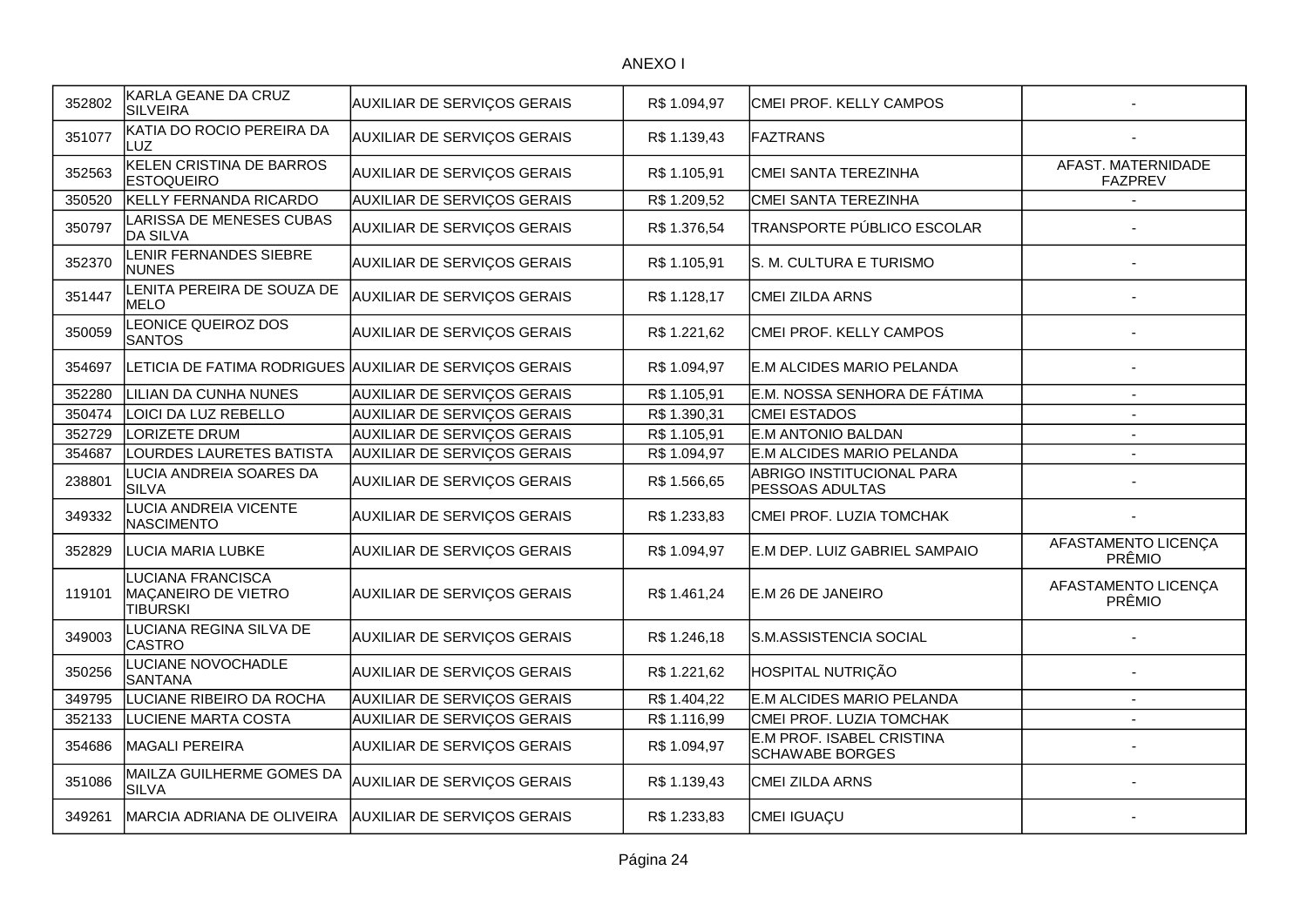| 350980 | MARCIA ANDREIA DANELUZ                                  | <b>AUXILIAR DE SERVIÇOS GERAIS</b> | R\$ 1.197,54 | ALMOXARIFADO CENTRAL                                                   | $\overline{\phantom{a}}$                                               |
|--------|---------------------------------------------------------|------------------------------------|--------------|------------------------------------------------------------------------|------------------------------------------------------------------------|
| 348337 | MARCIA CRISTIANE PEREIRA DE<br>OLIVEIRA                 | AUXILIAR DE SERVIÇOS GERAIS        | R\$ 1.322,84 | E.M 26 DE JANEIRO                                                      |                                                                        |
| 350011 | <b>MARCIA MARIA MARTINS</b><br><b>VICENTE</b>           | AUXILIAR DE SERVIÇOS GERAIS        | R\$ 1.566,65 | <b>HOSPITAL CCIH</b>                                                   |                                                                        |
| 350802 | MARCIA REGINA CUNHA LEAL                                | AUXILIAR DE SERVIÇOS GERAIS        | R\$ 1.197,54 | E.M SANTA CECÍLIA                                                      | $\overline{a}$                                                         |
| 99501  | MARCIA REGINA SOARES                                    | AUXILIAR DE SERVIÇOS GERAIS        | R\$ 1.475,86 | E.M PROF <sup>a</sup> MARYLE AP <sup>a</sup> SCHETTERT<br><b>FERRI</b> |                                                                        |
| 248601 | <b>MARGARETE PEREIRA DOS</b><br><b>SANTOS</b>           | AUXILIAR DE SERVIÇOS GERAIS        | R\$ 1.566,65 | E.M ARNALDO BUSATO                                                     |                                                                        |
| 350781 | MARGARIDA DE FATIMA<br><b>FRANCA</b>                    | AUXILIAR DE SERVIÇOS GERAIS        | R\$ 1.376,54 | CMEI FCO. JOÃO ORSO                                                    |                                                                        |
| 350744 | MARGARIDA DE SOUZA FELIX                                | AUXILIAR DE SERVIÇOS GERAIS        | R\$ 1.197,54 | CMEI PROF <sup>a</sup> DARCY BARBOSA LEAL                              | AFASTAMENTO LICENÇA<br>PRÊMIO                                          |
| 352808 | MARI INEZ CIONEK                                        | AUXILIAR DE SERVIÇOS GERAIS        | R\$ 1.094,97 | E.M. NOSSA SENHORA DE FÁTIMA                                           |                                                                        |
| 132101 | MARIA AMELIA DOS SANTOS<br><b>DOMING</b>                | AUXILIAR DE SERVIÇOS GERAIS        | R\$ 1.461,24 | E.M GUISELA K. RIEKE                                                   |                                                                        |
| 353869 | MARIA APARECIDA DA SILVA                                | AUXILIAR DE SERVIÇOS GERAIS        | R\$ 1.094,97 | <b>UPA SERVIÇOS GERAIS</b>                                             | $\overline{\phantom{a}}$                                               |
| 108801 | MARIA APARECIDA DIAS DOS<br><b>SANTOS</b>               | AUXILIAR DE SERVIÇOS GERAIS        | R\$ 1.696,44 | <b>E.M ANTONIO BALDAN</b>                                              |                                                                        |
| 195101 | MARIA APARECIDA GODINHO<br>KMIECIK                      | AUXILIAR DE SERVIÇOS GERAIS        | R\$ 1.376,54 | E.M SÃO FRANCISCO DE ASSIS                                             |                                                                        |
| 352235 | MARIA APARECIDA GOMES                                   | AUXILIAR DE SERVIÇOS GERAIS        | R\$ 1.116,99 | HOSPITAL NUTRIÇÃO                                                      | $\overline{\phantom{a}}$                                               |
| 350817 | <b>MARIA APARECIDA MARTINS</b><br>LEAL                  | AUXILIAR DE SERVIÇOS GERAIS        | R\$ 1.197,54 | <b>HOSPITAL CCIH</b>                                                   |                                                                        |
| 348958 | MARIA APARECIDA RIBEIRO<br><b>GRITEN</b>                | AUXILIAR DE SERVIÇOS GERAIS        | R\$ 1.432,45 | <b>E.M MARLENE BARBOSA</b>                                             | AFASTAMENTO LICENÇA<br>PRÊMIO                                          |
| 250101 | MARIA AUGUSTINHA DE ARAUJO<br>GONÇALVES                 | AUXILIAR DE SERVIÇOS GERAIS        | R\$ 1.566,65 | E.M PROF. ISABEL CRISTINA<br><b>SCHAWABE BORGES</b>                    |                                                                        |
| 349914 | MARIA BEATRIZ VAZ                                       | AUXILIAR DE SERVIÇOS GERAIS        | R\$ 1.221,62 | CASA DE PASSAGEM                                                       | $\blacksquare$                                                         |
| 351276 | MARIA CRISTINA SUMINI BIAZIN                            | AUXILIAR DE SERVIÇOS GERAIS        | R\$ 1.128,17 | E.M SANTA FÉ                                                           |                                                                        |
| 349974 | <b>MARIA DA CONCEICAO</b><br>CARDOSO CUTAS              | AUXILIAR DE SERVIÇOS GERAIS        | R\$ 1.566,65 | HOSPITAL NUTRIÇÃO                                                      | <b>GRUPO DE RISCO - SEM</b><br>TELETRABALHO - DECRETO Nº.<br>5157/2020 |
| 40501  | MARIA DA CONCEICAO DA SILVA AUXILIAR DE SERVIÇOS GERAIS |                                    | R\$ 1.505,51 | CMEI ZILDA ARNS                                                        |                                                                        |
| 350777 | MARIA DE FATIMA DOS REIS<br><b>SILVA</b>                | AUXILIAR DE SERVIÇOS GERAIS        | R\$ 1.197,54 | E.M JOAQUIM K. MATSUMOTO                                               |                                                                        |
| 339301 | MARIA DE LURDES CHARNESKI                               | <b>AUXILIAR DE SERVIÇOS GERAIS</b> | R\$ 1.535,78 | E.M DEP. LUIZ GABRIEL SAMPAIO                                          |                                                                        |
| 354701 | MARIA DE LURDES ROS                                     | AUXILIAR DE SERVIÇOS GERAIS        | R\$1.094,97  | E.M PROF. VALDINEIA DOS SANTOS                                         | $\sim$                                                                 |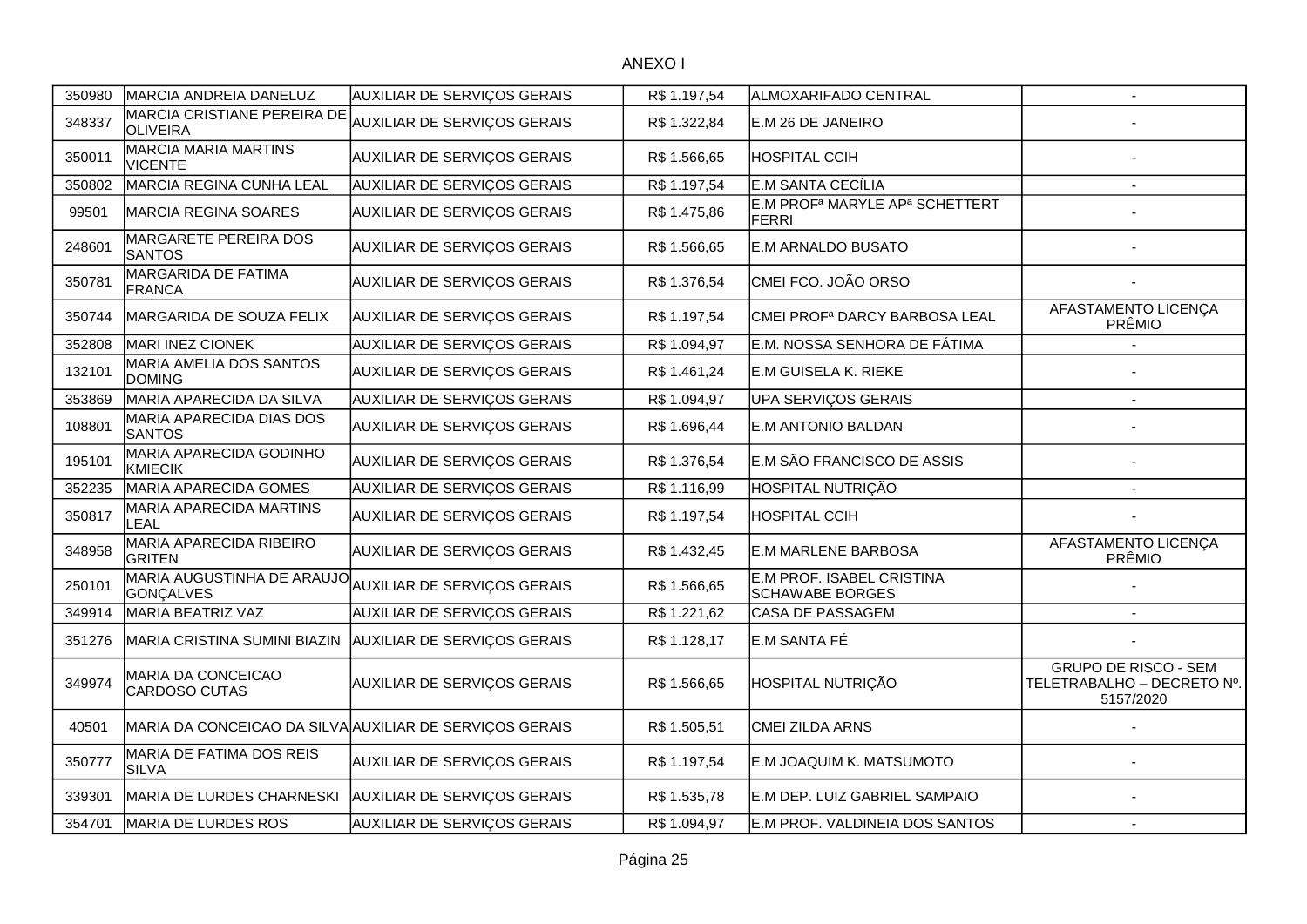| 320901 | MARIA DE LURDES SANTANA<br>MIRANDA           | <b>AUXILIAR DE SERVIÇOS GERAIS</b> | R\$ 1.535,78 | CMEI GRALHA AZUL                                                       |                                                                        |
|--------|----------------------------------------------|------------------------------------|--------------|------------------------------------------------------------------------|------------------------------------------------------------------------|
| 352276 | <b>MARIA ELUINA DA SILVA</b>                 | AUXILIAR DE SERVIÇOS GERAIS        | R\$ 1.116,99 | E.M PROF <sup>a</sup> MARYLE AP <sup>a</sup> SCHETTERT<br><b>FERRI</b> |                                                                        |
| 89601  | <b>MARIA FRANCISCA DO</b><br>NASCIMENTO      | AUXILIAR DE SERVIÇOS GERAIS        | R\$ 1.696,44 | E.M 26 DE JANEIRO                                                      |                                                                        |
| 113201 | MARIA GERTRUDES MACHADO                      | <b>AUXILIAR DE SERVIÇOS GERAIS</b> | R\$ 1.461,24 | CMEI PROF <sup>a</sup> DARCY BARBOSA LEAL                              |                                                                        |
| 124601 | MARIA GILVANA DE SOUZA                       | AUXILIAR DE SERVIÇOS GERAIS        | R\$ 1.461,24 | E.M SÃO FRANCISCO DE ASSIS                                             | $\blacksquare$                                                         |
| 41001  | MARIA IVONE RIBEIRO DA CRUZ                  | <b>AUXILIAR DE SERVIÇOS GERAIS</b> | R\$ 1.679,66 | E.M MARLENE BARBOSA                                                    |                                                                        |
| 353768 | MARIA JOSÉ DE PAULA SILVA                    | <b>AUXILIAR DE SERVIÇOS GERAIS</b> | R\$ 1.094,97 | <b>CMEI TIA FANI</b>                                                   | <b>GRUPO DE RISCO - SEM</b><br>TELETRABALHO - DECRETO Nº.<br>5157/2020 |
| 263101 | MARIA LUCELIA GONÇALVES                      | AUXILIAR DE SERVIÇOS GERAIS        | R\$ 1.566,65 | E.M SÃO FRANCISCO DE ASSIS                                             |                                                                        |
| 350157 | <b>MARIA NERCI MARQUES</b>                   | AUXILIAR DE SERVIÇOS GERAIS        | R\$ 1.221,62 | E.M SANTA CECÍLIA                                                      |                                                                        |
| 349802 | MARIA NEUSA MACEDO                           | AUXILIAR DE SERVIÇOS GERAIS        | R\$ 1.162,34 | E.M SANTA FÉ                                                           | AFASTAMENTO LICENÇA<br>PRÊMIO                                          |
| 350853 | MARIA TEREZINHA FIDELIS DA<br><b>SILVA</b>   | <b>AUXILIAR DE SERVIÇOS GERAIS</b> | R\$ 1.197,54 | UPA SERVIÇOS GERAIS                                                    |                                                                        |
| 107101 | MARIA ZAMBAM TEIXEIRA                        | AUXILIAR DE SERVIÇOS GERAIS        | R\$ 1.696,44 | E.M PROF. ISABEL CRISTINA<br><b>SCHAWABE BORGES</b>                    |                                                                        |
| 352081 | <b>MARILAINE BARROS</b><br><b>ESTOQUEIRO</b> | <b>AUXILIAR DE SERVIÇOS GERAIS</b> | R\$ 1.116,99 | E.M SANTA FÉ                                                           | <b>FÉRIAS</b>                                                          |
| 352203 | MARILDA APARECIDA DO<br>NASCIMENTO FILISBINO | AUXILIAR DE SERVIÇOS GERAIS        | R\$ 1.116,99 | AGÊNCIA DO TRABALHO                                                    |                                                                        |
| 352386 | MARILEIDE JESUS DE SOUZA<br>PAIXÃO           | <b>AUXILIAR DE SERVIÇOS GERAIS</b> | R\$ 1.105,91 | E.M JOAQUIM K. MATSUMOTO                                               |                                                                        |
| 351405 | MARILENE APARECIDA DOS<br><b>SANTOS</b>      | AUXILIAR DE SERVIÇOS GERAIS        | R\$ 1.128,17 | <b>CENTRO POP</b>                                                      |                                                                        |
| 349483 | <b>MARILIA LUCIANO FAGUNDES</b>              | <b>AUXILIAR DE SERVIÇOS GERAIS</b> | R\$ 1.418,26 | E.M. NOSSA SENHORA DE FÁTIMA                                           | $\blacksquare$                                                         |
| 352008 | MARILÚ TEREZINHA VELTER                      | AUXILIAR DE SERVIÇOS GERAIS        | R\$ 1.116,99 | <b>E.M ARNALDO BUSATO</b>                                              |                                                                        |
| 349947 | MARINA DO CARMO DE SOUZA                     | <b>AUXILIAR DE SERVIÇOS GERAIS</b> | R\$ 1.404,22 | E.M JOAQUIM K. MATSUMOTO                                               |                                                                        |
| 352068 | MARINEIS DA ROSA                             | AUXILIAR DE SERVIÇOS GERAIS        | R\$ 1.116,99 | S.M. TRABALHO                                                          | $\blacksquare$                                                         |
| 41301  | MARINETE FERNANDES RIBEIRO<br>DOS SANTOS     | <b>AUXILIAR DE SERVIÇOS GERAIS</b> | R\$ 1.505,51 | E.M ARNALDO BUSATO                                                     |                                                                        |
| 106901 | MARISA COLOMBO PEDRO                         | AUXILIAR DE SERVIÇOS GERAIS        | R\$ 1.475,86 | E.M SÃO FRANCISCO DE ASSIS                                             |                                                                        |
| 352816 | <b>MARISA DA SILVA</b>                       | <b>AUXILIAR DE SERVIÇOS GERAIS</b> | R\$ 1.094,97 | E.M RUBIA MARA DA CRUZ PACHECO                                         |                                                                        |
| 352070 | <b>MARIZA APARECIDA DIAS</b>                 | AUXILIAR DE SERVIÇOS GERAIS        | R\$ 1.116,99 | <b>CMEI ESTADOS</b>                                                    | $\overline{\phantom{a}}$                                               |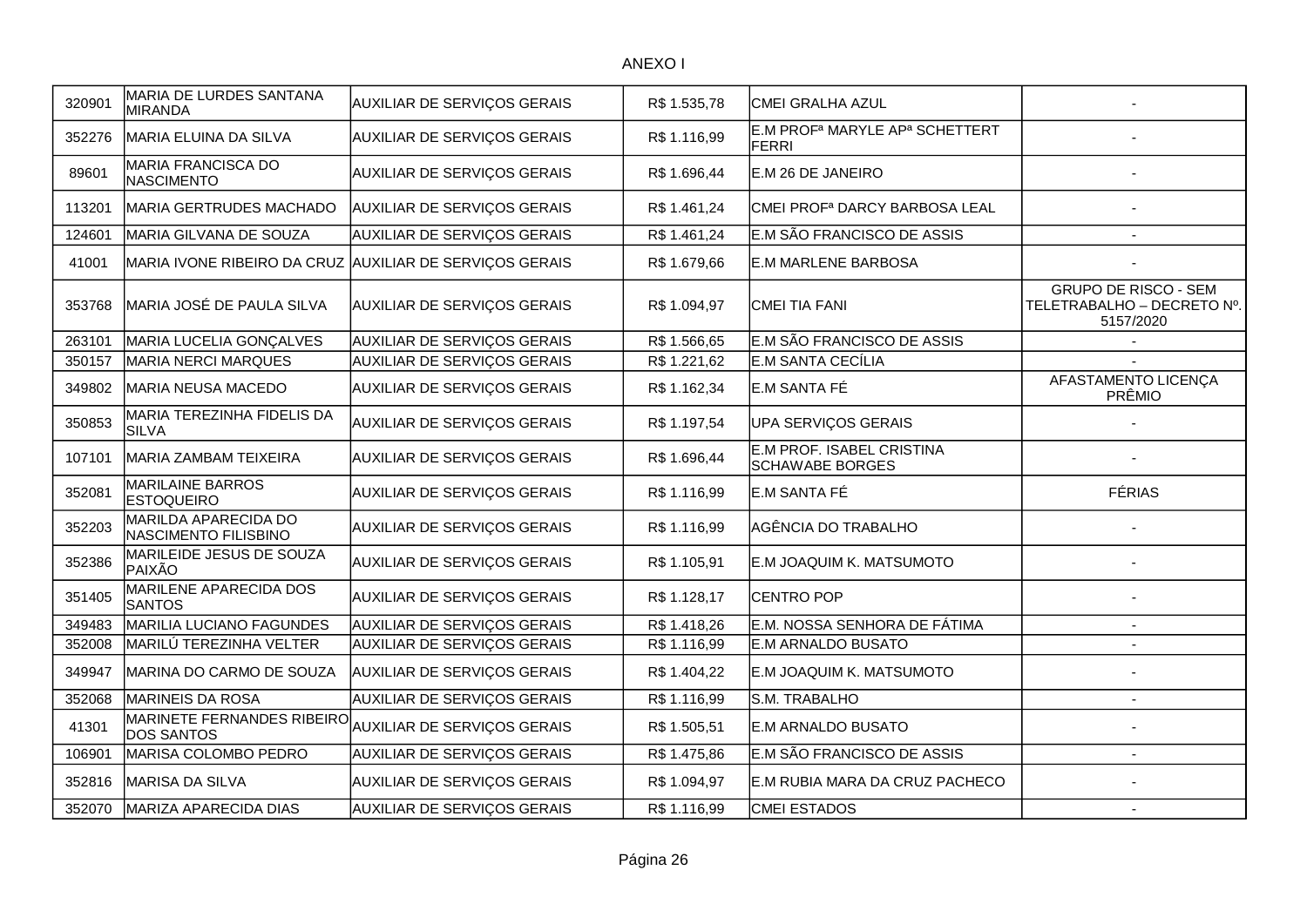| 111801 | MARLENE AP GOMES                                    | <b>AUXILIAR DE SERVIÇOS GERAIS</b>                      | R\$ 1.630,27 | E.M PROF. ISABEL CRISTINA<br><b>SCHAWABE BORGES</b> |                                                                        |
|--------|-----------------------------------------------------|---------------------------------------------------------|--------------|-----------------------------------------------------|------------------------------------------------------------------------|
| 351402 | MARLENE DO BELEM SANTOS<br>DA LUZ                   | <b>AUXILIAR DE SERVIÇOS GERAIS</b>                      | R\$ 1.128,17 | HOSPITAL NUTRIÇÃO                                   | <b>GRUPO DE RISCO - SEM</b><br>TELETRABALHO - DECRETO Nº.<br>5157/2020 |
| 352033 | MARLENE FERNANDES DA<br><b>SILVA</b>                | <b>AUXILIAR DE SERVIÇOS GERAIS</b>                      | R\$ 1.116,99 | <b>CENTRO POP</b>                                   |                                                                        |
| 350784 | MARLY APARECISA BARBOSA<br><b>RAMOS</b>             | AUXILIAR DE SERVIÇOS GERAIS                             | R\$ 1.376,54 | E.M FRANCISCO Q. MACHADO                            |                                                                        |
| 351070 | MAURILIA SILVANA LIMA                               | AUXILIAR DE SERVIÇOS GERAIS                             | R\$ 1.139,43 | TRANSPORTE PÚBLICO ESCOLAR                          | $\overline{a}$                                                         |
| 285101 | MIRIAM CRISTINA DO ROSARIO                          | <b>AUXILIAR DE SERVIÇOS GERAIS</b>                      | R\$ 1.349,41 | UPA SERVIÇOS GERAIS                                 |                                                                        |
| 351281 | MIRIAN TEREZINHA ARNADT<br><b>SEIXAS</b>            | <b>AUXILIAR DE SERVIÇOS GERAIS</b>                      | R\$ 1.128,17 | AMIGOS DA MELHOR IDADE                              | LICENÇA ATIVIDADE POLÍTICA                                             |
| 352363 | MONIQUE DA SILVA SOUZA                              | <b>AUXILIAR DE SERVIÇOS GERAIS</b>                      | R\$ 1.105,91 | E.M SANTA CECÍLIA                                   |                                                                        |
| 249901 | <b>NELCI DE FATIMA GONCALVES</b><br><b>DA SILVA</b> | AUXILIAR DE SERVIÇOS GERAIS                             | R\$ 1.566,65 | CMEI SANTA TEREZINHA                                |                                                                        |
| 44901  | <b>NELCI DOS SANTOS DE</b><br><b>ALMEIDA</b>        | <b>AUXILIAR DE SERVIÇOS GERAIS</b>                      | R\$ 1.730,55 | HOSPITAL NUTRIÇÃO                                   | <b>GRUPO DE RISCO - SEM</b><br>TELETRABALHO - DECRETO Nº.<br>5157/2020 |
| 352214 | NEUNILIA CHANDOHA                                   | <b>AUXILIAR DE SERVIÇOS GERAIS</b>                      | R\$ 1.116,99 | CMEI PROF. ERONILDES DOS SANTOS<br><b>CAMARGO</b>   |                                                                        |
| 351181 | NEUSA DE GODOI                                      | AUXILIAR DE SERVIÇOS GERAIS                             | R\$ 1.139,43 | E.M SANTA FÉ                                        | $\overline{\phantom{a}}$                                               |
| 352827 | NEUZA DE SOUZA                                      | AUXILIAR DE SERVIÇOS GERAIS                             | R\$ 1.094,97 | E.M 26 DE JANEIRO                                   |                                                                        |
| 255901 | NEUZI MARIA NOVOCHADLE                              | AUXILIAR DE SERVIÇOS GERAIS                             | R\$ 1.362,92 | DELEGACIA DE POLÍCIA FRG                            |                                                                        |
| 349493 | NILZA APARECIDA ARAGAO                              | <b>AUXILIAR DE SERVIÇOS GERAIS</b>                      | R\$ 1.233,83 | E.M PROF. ISABEL CRISTINA<br><b>SCHAWABE BORGES</b> |                                                                        |
| 351297 | NIVIA BEATRIZ MOREIRA                               | <b>AUXILIAR DE SERVIÇOS GERAIS</b>                      | R\$1.128,17  | CMEI TIA FANI                                       | <b>GRUPO DE RISCO - SEM</b><br>TELETRABALHO - DECRETO Nº.<br>5157/2020 |
| 352826 |                                                     | NIZENEIDE NOGUEIRA DA SILVA AUXILIAR DE SERVIÇOS GERAIS | R\$ 1.094,97 | E.M JOAQUIM K. MATSUMOTO                            |                                                                        |
| 249801 | NUCILIA MALAQUIAS DA SILVA                          | <b>AUXILIAR DE SERVIÇOS GERAIS</b>                      | R\$ 1.362,92 | E.M SÃO FRANCISCO DE ASSIS                          |                                                                        |
| 350583 | <b>OLGA RODRIGUES</b>                               | AUXILIAR DE SERVIÇOS GERAIS                             | R\$ 1.209,52 | AGÊNCIA DO TRABALHO                                 | $\blacksquare$                                                         |
| 352055 | PATRICIA DO ROCIO DO VALE                           | <b>AUXILIAR DE SERVIÇOS GERAIS</b>                      | R\$ 1.116,99 | <b>E.M GUISELA K. RIEKE</b>                         |                                                                        |
| 348930 | PATRICIA GONCALVES DE<br>SOUZA                      | AUXILIAR DE SERVIÇOS GERAIS                             | R\$ 1.432,45 | E.M DEP. LUIZ GABRIEL SAMPAIO                       |                                                                        |
| 339601 | PRISCILA TATIANE RODRIGUES                          | <b>AUXILIAR DE SERVIÇOS GERAIS</b>                      | R\$ 1.535,78 | <b>CMEI TIA FANI</b>                                |                                                                        |
| 353818 | RAIMONE SOUTO DA SILVA<br><b>NOGUEIRA</b>           | <b>AUXILIAR DE SERVIÇOS GERAIS</b>                      | R\$ 1.094,97 | E.M PROF. VALDINEIA DOS SANTOS                      |                                                                        |
| 352817 | RAQUEL DE JESUS ALVES                               | AUXILIAR DE SERVIÇOS GERAIS                             | R\$ 1.094,97 | E.M SANTA CECÍLIA                                   | $\overline{\phantom{a}}$                                               |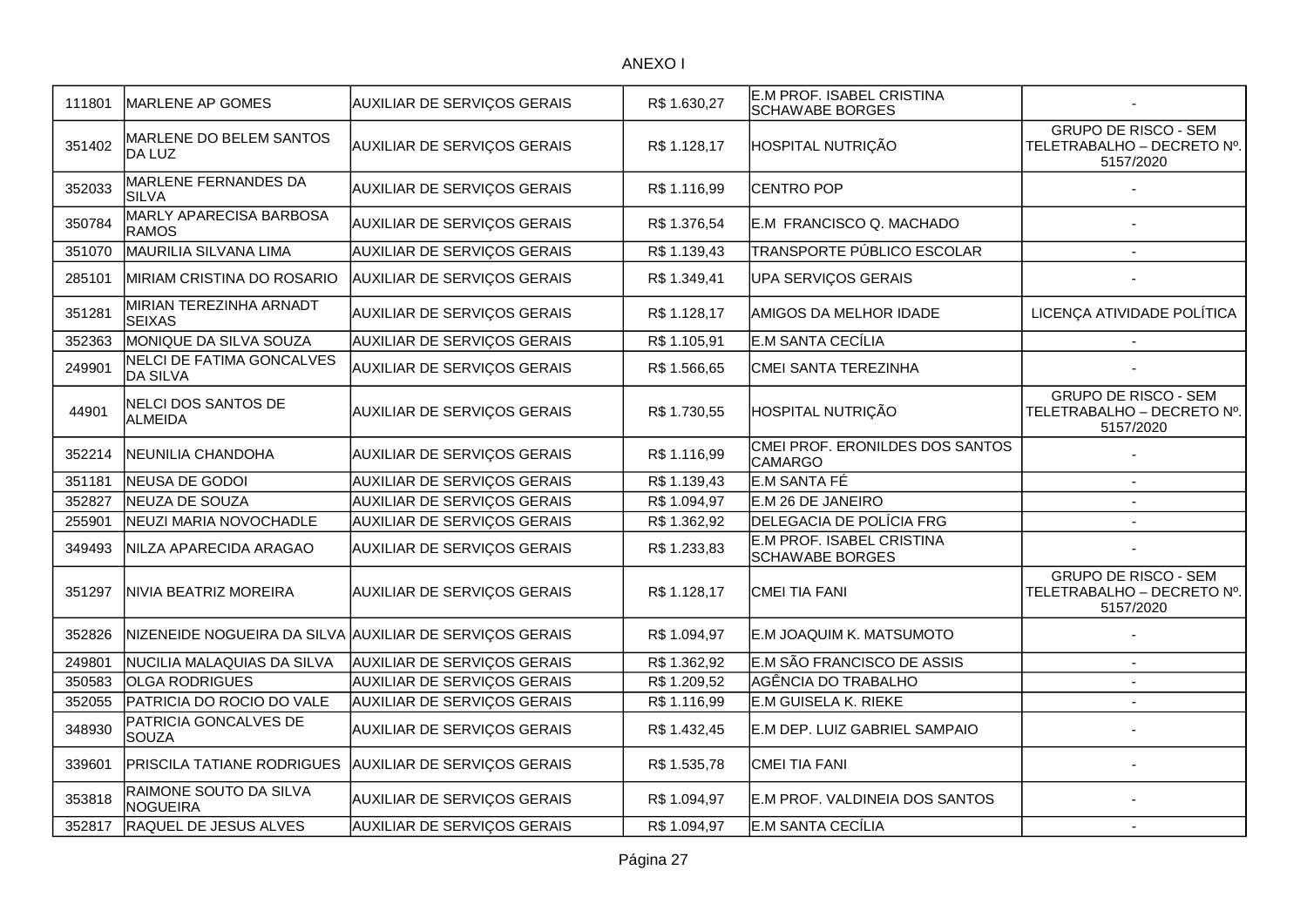| 350459 | <b>REGINA APARECIDA DOS</b><br><b>SANTOS</b>           | <b>AUXILIAR DE SERVIÇOS GERAIS</b> | R\$ 1.209,52 | UPA SERVIÇOS GERAIS                                             |                                                                        |
|--------|--------------------------------------------------------|------------------------------------|--------------|-----------------------------------------------------------------|------------------------------------------------------------------------|
| 354704 | RENATA DE SOUZA                                        | <b>AUXILIAR DE SERVIÇOS GERAIS</b> | R\$1.094,97  | E.M PROF. VALDINEIA DOS SANTOS                                  |                                                                        |
| 352831 | RITA DE CASSIA SILVA                                   | AUXILIAR DE SERVIÇOS GERAIS        | R\$ 1.094,97 | CMEI PROF <sup>a</sup> DARCY BARBOSA LEAL                       |                                                                        |
| 350163 | ROSANE APARECIDA<br><b>ONEVETCH DA SILVA</b>           | <b>AUXILIAR DE SERVIÇOS GERAIS</b> | R\$ 1.404,22 | CASA DE PASSAGEM                                                |                                                                        |
| 258401 | ROSANGELA DA SILVA                                     | AUXILIAR DE SERVIÇOS GERAIS        | R\$ 1.566,65 | CMEI PROF <sup>a</sup> DARCY BARBOSA LEAL                       |                                                                        |
| 286201 | ROSANGELA DE FATIMA DA<br><b>CRUZ</b>                  | <b>AUXILIAR DE SERVIÇOS GERAIS</b> | R\$ 1.551,14 | <b>CMEI ESTADOS</b>                                             |                                                                        |
| 349587 | ROSANGELA HONORATO DOS<br><b>SANTOS</b>                | AUXILIAR DE SERVIÇOS GERAIS        | R\$ 1.582,31 | CMEI ESTADOS                                                    |                                                                        |
| 352721 | ROSANGELA MARIA MENDES DE<br><b>EURIQUES</b>           | AUXILIAR DE SERVIÇOS GERAIS        | R\$ 1.105,91 | CMEI GRALHA AZUL                                                |                                                                        |
| 352804 | <b>ROSELI CRISTINA BATISTA</b><br><b>SOARES</b>        | AUXILIAR DE SERVIÇOS GERAIS        | R\$ 1.094,97 | E.M PROF <sup>a</sup> MARYLE AP <sup>a</sup> SCHETTERT<br>FERRI | AFASTAMENTO LICENÇA<br>PRÊMIO                                          |
| 352274 | <b>ROSELI RODRIGUES DA SILVA</b>                       | AUXILIAR DE SERVIÇOS GERAIS        | R\$ 1.116,99 | HOSPITAL NUTRIÇÃO                                               |                                                                        |
| 352809 | <b>ROSEMAR DA SILVA</b>                                | AUXILIAR DE SERVIÇOS GERAIS        | R\$ 1.094,97 | E.M. NOSSA SENHORA DE FÁTIMA                                    |                                                                        |
| 337201 | ROSEMILDA APARECIDA<br>SILVEIRA DE LIMA                | AUXILIAR DE SERVIÇOS GERAIS        | R\$ 1.336,07 | CMEI PROF <sup>a</sup> DARCY BARBOSA LEAL                       |                                                                        |
| 219101 | <b>ROSENI DE FATIMA CRUZ</b>                           | <b>AUXILIAR DE SERVIÇOS GERAIS</b> | R\$ 1.582,31 | E.M JOAQUIM K. MATSUMOTO                                        |                                                                        |
| 351449 | <b>ROSICLEIA GOMES DE LIMA</b>                         | <b>AUXILIAR DE SERVIÇOS GERAIS</b> | R\$ 1.128,17 | CMEI PROF <sup>a</sup> DARCY BARBOSA LEAL                       |                                                                        |
| 113901 | <b>ROSILENE CARVALHO</b>                               | <b>AUXILIAR DE SERVIÇOS GERAIS</b> | R\$ 1.679,66 | TRANSPORTE PÚBLICO ESCOLAR                                      |                                                                        |
| 354707 | <b>ROSILEY DA SILVA SOAREZ</b><br>VIDAL                | AUXILIAR DE SERVIÇOS GERAIS        | R\$ 1.094,97 | E.M SANTA CECÍLIA                                               |                                                                        |
| 351093 | ROSINEI CLARO DOS SANTOS                               | AUXILIAR DE SERVIÇOS GERAIS        | R\$ 1.309,73 | <b>E.M ANTONIO BALDAN</b>                                       | $\sim$                                                                 |
| 352799 | ROSINEIA DOS SANTOS<br><b>AZEVEDO</b>                  | AUXILIAR DE SERVIÇOS GERAIS        | R\$ 1.094,97 | E.M ARNALDO BUSATO                                              |                                                                        |
| 354693 | <b>ROSY DE FATIMA MACHADO</b><br><b>SKORIE</b>         | AUXILIAR DE SERVIÇOS GERAIS        | R\$ 1.094,97 | DIVISÃO DE RECURSOS HUMANOS                                     |                                                                        |
| 350102 | <b>ROZANE FERREIRA</b>                                 | <b>AUXILIAR DE SERVIÇOS GERAIS</b> | R\$ 1.221,62 | E.M. NOSSA SENHORA DE FÁTIMA                                    | <b>GRUPO DE RISCO - SEM</b><br>TELETRABALHO - DECRETO Nº.<br>5157/2020 |
| 239301 | RUTH DA CRUZ SZYMANSKI                                 | <b>AUXILIAR DE SERVIÇOS GERAIS</b> | R\$ 1.747,87 | S.M.EDUCAÇAO                                                    |                                                                        |
| 351145 | SALETE DAS GRAÇAS PEREIRA AUXILIAR DE SERVIÇOS GERAIS  |                                    | R\$ 1.139,43 | S.M.OBRAS PUBLICAS                                              | <b>GRUPO DE RISCO - SEM</b><br>TELETRABALHO - DECRETO Nº.<br>5157/2020 |
| 350478 | SALETE IZABEL BRZEZINSKI                               | AUXILIAR DE SERVIÇOS GERAIS        | R\$ 1.390,31 | E.M ARNALDO BUSATO                                              |                                                                        |
| 349916 | SANDRA APARECIDA<br><b>FURTUOSO</b>                    | <b>AUXILIAR DE SERVIÇOS GERAIS</b> | R\$ 1.404,22 | <b>E.M LUIZ NICHELE</b>                                         |                                                                        |
| 285201 | SANDRA MARIA LARA DE JESUS AUXILIAR DE SERVIÇOS GERAIS |                                    | R\$ 1.730,55 | CASA LAR                                                        |                                                                        |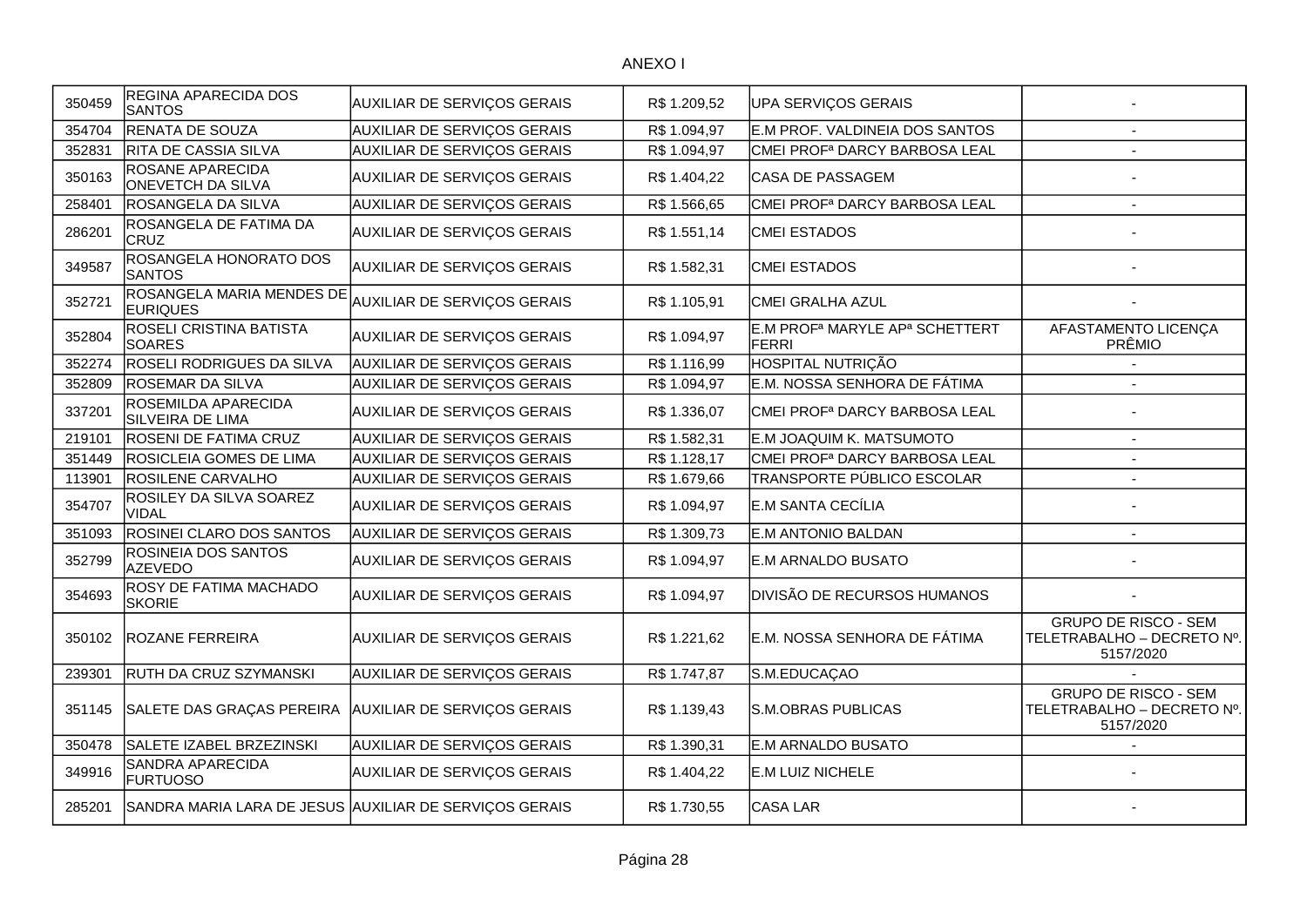| 353811 | SARA MARAFIGO DAS NEVES<br><b>DE SOUSA</b>              | AUXILIAR DE SERVIÇOS GERAIS                            | R\$ 1.094,97 | CMEI ZILDA ARNS                                                        |                                                                        |
|--------|---------------------------------------------------------|--------------------------------------------------------|--------------|------------------------------------------------------------------------|------------------------------------------------------------------------|
| 353848 | <b>SELMA APARECIDA</b><br><b>SEQUINATTO FLORIA</b>      | <b>AUXILIAR DE SERVIÇOS GERAIS</b>                     | R\$ 1.094,97 | E.M JOAQUIM K. MATSUMOTO                                               |                                                                        |
| 351326 | SILMARA DE CASSIA STIVE                                 | <b>AUXILIAR DE SERVIÇOS GERAIS</b>                     | R\$ 1.128,17 | E.M PROF. VALDINEIA DOS SANTOS                                         | $\overline{\phantom{a}}$                                               |
| 350482 | <b>SILMARA LEAL MARTINS</b>                             | <b>AUXILIAR DE SERVIÇOS GERAIS</b>                     | R\$ 1.390,31 | E.M 26 DE JANEIRO                                                      | $\overline{a}$                                                         |
| 348355 | <b>SILMARA VAINARSKI</b>                                | <b>AUXILIAR DE SERVIÇOS GERAIS</b>                     | R\$ 1.322,84 | CMEI SANTA TEREZINHA                                                   | $\overline{\phantom{a}}$                                               |
| 348948 | SILMARA XAVIER DIAS                                     | AUXILIAR DE SERVIÇOS GERAIS                            | R\$ 1.432,45 | E.M MARLENE BARBOSA                                                    |                                                                        |
| 350061 | SILVA CAMPOS MARIA ALCIDES AUXILIAR DE SERVIÇOS GERAIS  |                                                        | R\$ 1.221,62 | HOSPITAL NUTRIÇÃO                                                      |                                                                        |
| 283401 | <b>SILVANIR PIRES PINTO</b>                             | <b>AUXILIAR DE SERVIÇOS GERAIS</b>                     | R\$ 1.551,14 | E.M ARNALDO BUSATO                                                     |                                                                        |
| 239401 | SILVANIRA ALCALDE PINEDA DE<br>OLIVEIRA                 | AUXILIAR DE SERVIÇOS GERAIS                            | R\$ 1.747,87 | <b>CAPS</b>                                                            |                                                                        |
| 348331 | SILVIA CORREA BORGES                                    | AUXILIAR DE SERVIÇOS GERAIS                            | R\$ 1.322,84 | <b>E.M MARLENE BARBOSA</b>                                             |                                                                        |
| 354700 | <b>SILVIA LOPES</b>                                     | <b>AUXILIAR DE SERVIÇOS GERAIS</b>                     | R\$1.094,97  | E.M GENEROSO SALUSTIANO<br><b>BARBOSA</b>                              |                                                                        |
| 348338 | SIRLEI MARIA DA SILVA                                   | <b>AUXILIAR DE SERVIÇOS GERAIS</b>                     | R\$ 1.520,56 | E.M DEP. LUIZ GABRIEL SAMPAIO                                          |                                                                        |
| 352812 | SOLANGE TERESINHA CUNHA                                 | <b>AUXILIAR DE SERVIÇOS GERAIS</b>                     | R\$ 1.094,97 | E.M ANTONIO BALDAN                                                     |                                                                        |
| 285401 | SONIA APARECIDA DE SOUZA<br><b>LEIDENTZ</b>             | AUXILIAR DE SERVIÇOS GERAIS                            | R\$ 1.551,14 | CASA LAR                                                               | <b>FÉRIAS</b>                                                          |
| 349273 | SONIA FRANCISCA DE OLIVEIRA AUXILIAR DE SERVIÇOS GERAIS |                                                        | R\$ 1.418,26 | <b>GUARDA MUNICIPAL</b>                                                |                                                                        |
| 352810 | SONIA PINHEIRO DOS SANTOS                               | <b>AUXILIAR DE SERVIÇOS GERAIS</b>                     | R\$ 1.094,97 | E.M ALCIDES MARIO PELANDA                                              | AFASTAMENTO LICENÇA<br>PRÊMIO                                          |
| 352371 | SONIA REGINA MACHADO DE<br><b>CAMARGO</b>               | <b>AUXILIAR DE SERVIÇOS GERAIS</b>                     | R\$ 1.105,91 | E.M PROF <sup>a</sup> MARYLE AP <sup>a</sup> SCHETTERT<br><b>FERRI</b> | AFASTAMENTO LICENÇA<br>PRÊMIO                                          |
| 351434 | SUELI APARECIDA SANTANA<br><b>BENTO</b>                 | <b>AUXILIAR DE SERVIÇOS GERAIS</b>                     | R\$ 1.128,17 | ABRIGO INSTITUCIONAL PARA<br><b>PESSOAS ADULTAS</b>                    |                                                                        |
| 348352 | SUELI DE SOUZA LOPES                                    | AUXILIAR DE SERVIÇOS GERAIS                            | R\$ 1.520,56 | TRANSPORTE PÚBLICO ESCOLAR                                             | $\sim$                                                                 |
| 284401 | TATIANA CRISTINA DE LARA                                | AUXILIAR DE SERVIÇOS GERAIS                            | R\$ 1.730,55 | E.M SANTA MARIA                                                        | $\overline{\phantom{a}}$                                               |
| 352800 | TATIANE CORIMBABA                                       | AUXILIAR DE SERVIÇOS GERAIS                            | R\$ 1.094,97 | E.M PROF. VALDINEIA DOS SANTOS                                         |                                                                        |
| 354710 |                                                         | TEREZA CRISTINA DOS SANTOS AUXILIAR DE SERVIÇOS GERAIS | R\$ 1.094,97 | E.M ARNALDO BUSATO                                                     |                                                                        |
| 351493 | TEREZA CRISTINA KIATECOSKI<br><b>PIRES</b>              | <b>AUXILIAR DE SERVIÇOS GERAIS</b>                     | R\$ 1.128,17 | E.M. NOSSA SENHORA DE FÁTIMA                                           |                                                                        |
| 169701 | TEREZINHA MARIA DA SILVA                                | <b>AUXILIAR DE SERVIÇOS GERAIS</b>                     | R\$ 1.376,54 | E.M 26 DE JANEIRO                                                      |                                                                        |
| 351394 | <b>VALDEA DE FATIMA ANTUNES</b><br><b>BORGES</b>        | AUXILIAR DE SERVIÇOS GERAIS                            | R\$ 1.128,17 | E.M ARNALDO BUSATO                                                     |                                                                        |
| 348552 | VALDIRENE ALVES DE SOUZA                                | <b>AUXILIAR DE SERVIÇOS GERAIS</b>                     | R\$ 1.696,44 | CMAEE - ATENDIMENTO<br><b>ESPECIALIZADO</b>                            | <b>GRUPO DE RISCO - SEM</b><br>TELETRABALHO - DECRETO Nº.<br>5157/2020 |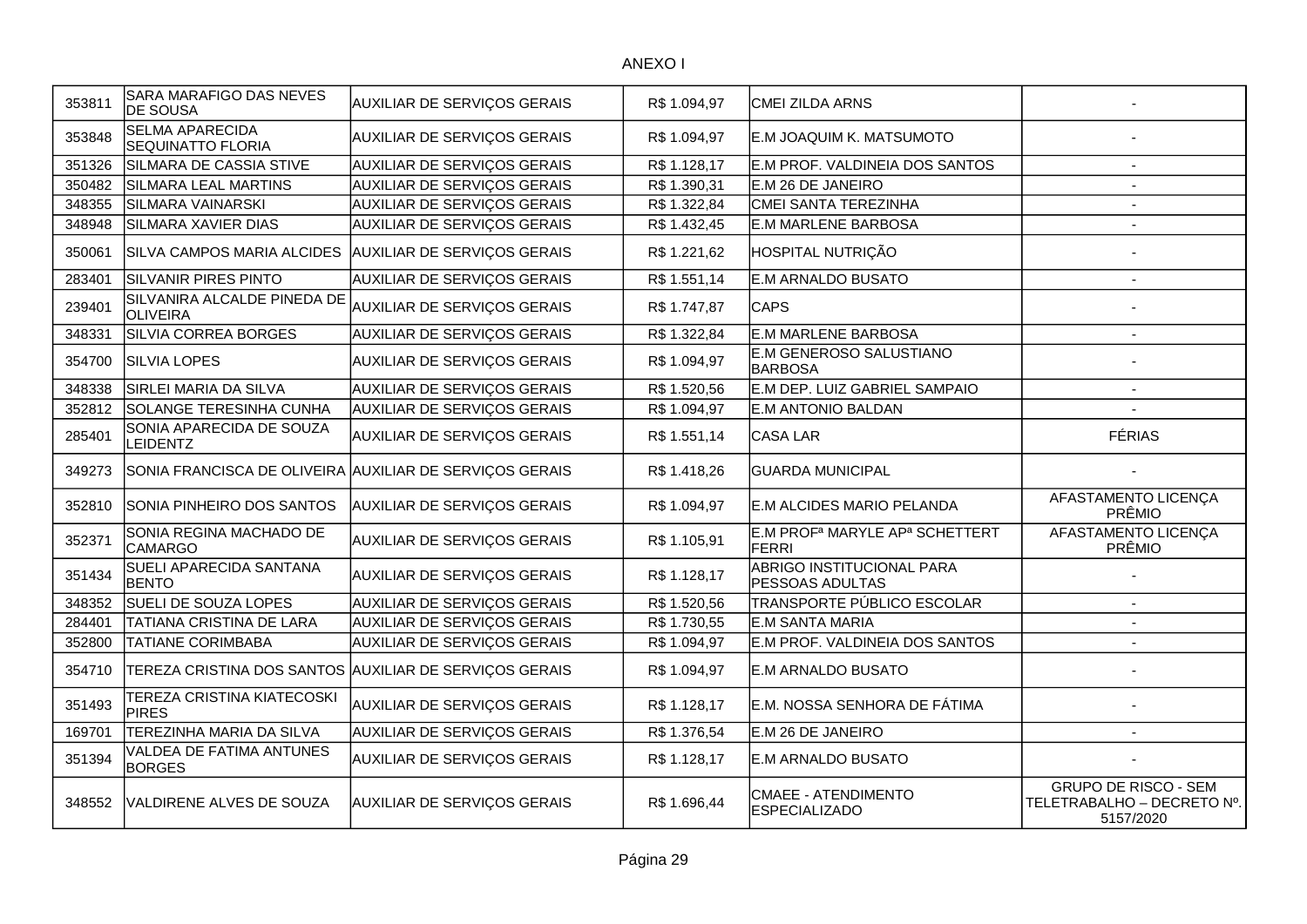| 349945 | <b>VANDERLEIA DOS SANTOS</b>                | AUXILIAR DE SERVIÇOS GERAIS                             | R\$ 1.404,22 | CMEI GRALHA AZUL                                                       |                                                                        |
|--------|---------------------------------------------|---------------------------------------------------------|--------------|------------------------------------------------------------------------|------------------------------------------------------------------------|
| 354713 | IVANESSA PINHEIRO DA SILVA                  | <b>AUXILIAR DE SERVIÇOS GERAIS</b>                      | R\$ 1.094,97 | E.M GENEROSO SALUSTIANO<br><b>BARBOSA</b>                              |                                                                        |
| 350763 | VARLI DO ROCIO LIMA GOMES                   | <b>AUXILIAR DE SERVIÇOS GERAIS</b>                      | R\$ 1.376,54 | E.M CARLOS E. NICHELE                                                  | AFASTAMENTO LICENÇA<br>PRÊMIO                                          |
| 352288 | VERA LUCIA APARECIDA<br>RIBEIRO CARVALHO    | AUXILIAR DE SERVIÇOS GERAIS                             | R\$ 1.105,91 | E.M DEP. LUIZ GABRIEL SAMPAIO                                          |                                                                        |
| 351273 | VERA LUCIA DE SOUZA                         | <b>AUXILIAR DE SERVIÇOS GERAIS</b>                      | R\$ 1.128,17 | CMEI PROF. MARCIA GONGORA<br>CLAUDINO                                  |                                                                        |
| 124501 | VERA LUCIA GONÇALVES DA<br><b>SILVA</b>     | <b>AUXILIAR DE SERVIÇOS GERAIS</b>                      | R\$ 1.461,24 | E.M SANTA CECÍLIA                                                      | AFASTAMENTO LICENÇA<br>PRÊMIO                                          |
| 352751 | VERONICA NOGUEIRA DE LIMA                   | <b>AUXILIAR DE SERVIÇOS GERAIS</b>                      | R\$ 1.105,91 | CMEI IGUAÇU                                                            |                                                                        |
| 348363 | <b>VERONICA SCHIMINOSKI</b>                 | AUXILIAR DE SERVIÇOS GERAIS                             | R\$ 1.322,84 | <b>HOSPITAL NUTRIÇÃO</b>                                               | $\overline{\phantom{a}}$                                               |
| 354685 | <b>VERONICA SULUPESKI</b><br><b>CORDOVA</b> | <b>AUXILIAR DE SERVIÇOS GERAIS</b>                      | R\$ 1.094,97 | CMAEE - ATENDIMENTO<br><b>ESPECIALIZADO</b>                            |                                                                        |
| 219301 | VILMA BENEDITA DA SILVA                     | <b>AUXILIAR DE SERVIÇOS GERAIS</b>                      | R\$ 1.582,31 | <b>DIVISÃO DE PERÍCIAS MÉDICAS</b>                                     |                                                                        |
| 352217 | VILMA DE MORAIS MARINHO<br><b>ANDRADE</b>   | <b>AUXILIAR DE SERVIÇOS GERAIS</b>                      | R\$ 1.116,99 | E.M DEP. LUIZ GABRIEL SAMPAIO                                          |                                                                        |
| 125801 | <b>VILMA PORTES DA ROSA</b>                 | AUXILIAR DE SERVIÇOS GERAIS                             | R\$ 1.679,66 | TRANSPORTE PÚBLICO ESCOLAR                                             | $\overline{\phantom{a}}$                                               |
| 352805 |                                             | VILMA WRUBLESKI DE OLIVEIRA AUXILIAR DE SERVIÇOS GERAIS | R\$ 1.094,97 | E.M GENEROSO SALUSTIANO<br><b>BARBOSA</b>                              |                                                                        |
| 263401 | VIRGINIA DE LOURDES BOSCO<br>SOUZA          | <b>AUXILIAR DE SERVIÇOS GERAIS</b>                      | R\$ 1.362,92 | UPA SERVIÇOS GERAIS                                                    |                                                                        |
| 349973 | <b>VIVIANE VICHINHESKI</b>                  | AUXILIAR DE SERVIÇOS GERAIS                             | R\$ 1.221,62 | S. M. CULTURA E TURISMO                                                | $\blacksquare$                                                         |
| 350801 | <b>ZELI ALVES PIRES</b>                     | AUXILIAR DE SERVIÇOS GERAIS                             | R\$ 1.197,54 | E.M DEP. LUIZ GABRIEL SAMPAIO                                          | $\overline{\phantom{a}}$                                               |
| 354671 | ZENEIDE CASTILHO PAIANA                     | AUXILIAR DE SERVIÇOS GERAIS                             | R\$ 1.094,97 | S.M.ADMINISTRAÇAO                                                      | $\overline{\phantom{a}}$                                               |
| 284701 | ZENEIDE IANCOSKI MARQUES                    | <b>AUXILIAR DE SERVIÇOS GERAIS</b>                      | R\$ 1.349,41 | E.M CARLOS E. NICHELE                                                  | $\overline{a}$                                                         |
| 267101 | ZENILDA DOS SANTOS VELTER                   | <b>AUXILIAR DE SERVIÇOS GERAIS</b>                      | R\$ 1.362,92 | <b>UPA SERVIÇOS GERAIS</b>                                             | <b>GRUPO DE RISCO - SEM</b><br>TELETRABALHO - DECRETO Nº.<br>5157/2020 |
| 353644 | ZENILDA JAVORSKI DA SILVA                   | AUXILIAR DE SERVIÇOS GERAIS                             | R\$ 1.094,97 | S. M. CULTURA E TURISMO                                                |                                                                        |
| 352423 | ZILDA APARECIDA BUENO DOS<br><b>SANTOS</b>  | <b>AUXILIAR DE SERVIÇOS GERAIS</b>                      | R\$ 1.105,91 | E.M PROF <sup>a</sup> MARYLE AP <sup>a</sup> SCHETTERT<br><b>FERRI</b> |                                                                        |
| 321401 | ZORAIDE MADALENA<br><b>DOMINGUES</b>        | <b>AUXILIAR DE SERVIÇOS GERAIS</b>                      | R\$ 1.336,07 | S.M.EDUCAÇAO                                                           |                                                                        |
| 93801  | CELIA APARECIDA DUARTE<br><b>BORYCA</b>     | <b>BABÁ</b>                                             | R\$ 1.475,86 | E.M ANTONIO BALDAN                                                     |                                                                        |
| 117901 | NORIS REGINA DA SILVA<br><b>FERNANDES</b>   | <b>BABÁ</b>                                             | R\$ 1.679,66 | E.M PROF. VALDINEIA DOS SANTOS                                         |                                                                        |
| 93201  | ZENAIDE GOMES COSTA                         | <b>BABÁ</b>                                             | R\$ 1.696,44 | E.M 26 DE JANEIRO                                                      | $\blacksquare$                                                         |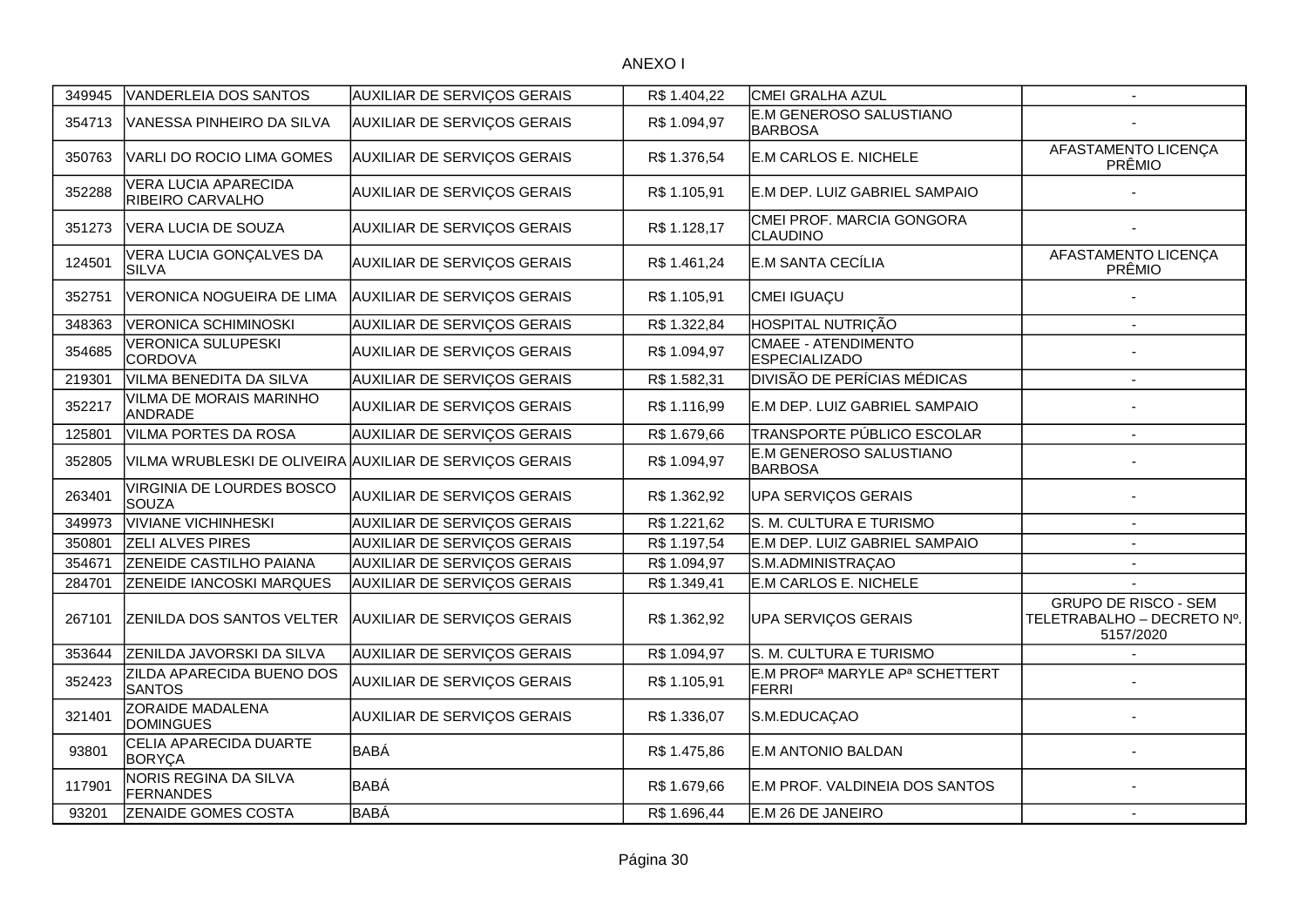| 350144 | <b>IDELMA DA APARECIDA</b><br><b>CORREA</b>     | <b>BIBLIOTECÁRIO</b>            | R\$ 3.507,56  | S. M. CULTURA E TURISMO                         |                                                                        |
|--------|-------------------------------------------------|---------------------------------|---------------|-------------------------------------------------|------------------------------------------------------------------------|
| 352622 | <b>MARCIO IVAN VALEGURSKI</b>                   | <b>CARPINTEIRO</b>              | R\$ 1.582,31  | S.M.ASSISTENCIA SOCIAL                          | <b>GRUPO DE RISCO - SEM</b><br>TELETRABALHO - DECRETO Nº.<br>5157/2020 |
| 358233 | ELOI DE SOUZA FALCAO                            | CHEFE DE GABINETE               | R\$ 14.307,94 | <b>GABINETE DO PREFEITO</b>                     |                                                                        |
| 352471 | <b>CICERO ROMAO DE MORAES</b><br><b>JUNIOR</b>  | CHEFE DO POSTO DE TRÂNSITO - DA | R\$ 1.818,84  | POSTO AVANÇADO DO DETRAN                        |                                                                        |
| 352244 | <b>ERIQUE THEO RIBEIRO</b><br><b>MOREIRA</b>    | <b>CIRURGIAO DENTISTA</b>       | R\$ 6.630,86  | UNIDADE DE SÁUDE SÃO SEBASTIÃO                  |                                                                        |
| 352448 | KARINE THAÍS SECCHI                             | <b>CIRURGIAO DENTISTA</b>       | R\$ 6.630,86  | UNIDADE DE SAÚDE IGUAÇU                         | $\overline{\phantom{a}}$                                               |
| 183101 | LUIZ ANTONIO ALCANTARA<br><b>MADUREIRA</b>      | <b>CIRURGIAO DENTISTA</b>       | R\$ 9.582,13  | ATENÇÃO BÁSICA                                  |                                                                        |
| 348711 | MARCELO MORATO                                  | <b>CIRURGIAO DENTISTA</b>       | R\$ 9.117,04  | UNIDADE DE SAÚDE EUCALIPTOS                     |                                                                        |
| 349061 | MICHELE PIRES FERREIRA<br><b>VINHOTI</b>        | CIRURGIAO DENTISTA              | R\$ 9.026,79  | UNIDADE DE SAÚDE GRALHA AZUL                    | AUXÍLIO DOENÇA (APÓS 15<br>DIAS)                                       |
| 350227 | MIREDE BARBOSA KRAWCZYK                         | <b>CIRURGIAO DENTISTA</b>       | R\$7.931,50   | UNIDADE DE SAÚDE CANAÃ                          |                                                                        |
| 349948 | SARAH SEHN                                      | <b>CIRURGIAO DENTISTA</b>       | R\$8.937,42   | UNIDADE DE SAÚDE PIONEIROS                      | $\overline{\phantom{a}}$                                               |
| 348428 | <b>VANESSA CARRICO LEMES</b>                    | <b>CIRURGIAO DENTISTA</b>       | R\$ 8.253,55  | SMS-DMAC-ADM                                    |                                                                        |
| 351042 | <b>EDSON LUIZ SZYMACIEK</b>                     | <b>CONTADOR</b>                 | R\$7.852,96   | UNIDADE DE CONTROLE INTERNO                     | <b>FÉRIAS</b>                                                          |
| 349543 | <b>GIVANILDO FRANCISCO PEGO</b>                 | <b>CONTADOR</b>                 | R\$8.090,92   | S.M.PLANEJAMENTO E FINANÇAS                     |                                                                        |
| 352960 | <b>LUCIA SOEK</b>                               | <b>CONTADOR</b>                 | R\$ 6.900,10  | COMISSÃO DISC. DO QUADRO GERAL                  |                                                                        |
| 349586 | MAURO ANTONIO PEDROSO                           | <b>CONTADOR</b>                 | R\$8.090,92   | COMPRAS E LICITAÇÕES                            | $\blacksquare$                                                         |
| 353318 | <b>MILTON MITSUO MISUGUCHI</b>                  | <b>CONTADOR</b>                 | R\$ 5.884,56  | S.M.ADMINISTRAÇAO                               | $\blacksquare$                                                         |
| 193001 | <b>CIOMARA ELISABETE SENCHES</b><br>DA SILVA    | <b>COZINHEIRO</b>               | R\$ 1.376,54  | CMEI TIA FANI                                   |                                                                        |
| 15101  | ELENA BUENO DA SILVA<br><b>BATISTA</b>          | <b>COZINHEIRO</b>               | R\$ 1.730,55  | CMEI TIA FANI                                   |                                                                        |
| 353235 | <b>FABIANE LEAL GERVICKAS</b><br><b>MARTINS</b> | <b>COZINHEIRO</b>               | R\$ 1.094,97  | CORPO DE BOMBEIROS                              |                                                                        |
| 350131 | IVONE KOGGEN                                    | <b>COZINHEIRO</b>               | R\$ 1.404,22  | HOSPITAL NUTRIÇÃO                               | $\blacksquare$                                                         |
| 32501  | <b>LUCIA BREK MACIEL</b>                        | <b>COZINHEIRO</b>               | R\$ 1.730,55  | <b>E.M ANTONIO BALDAN</b>                       |                                                                        |
| 202301 | <b>MARIA RITA PEDROSO</b>                       | <b>COZINHEIRO</b>               | R\$ 1.376,54  | <b>CMEI TIA FANI</b>                            | <b>GRUPO DE RISCO - SEM</b><br>TELETRABALHO - DECRETO Nº.<br>5157/2020 |
| 44301  | MARTHA DE PAULA                                 | <b>COZINHEIRO</b>               | R\$ 1.730,55  | CENTRO DE INTEGRAÇÃO<br><b>PROFISSIONAL CIP</b> |                                                                        |
| 192901 | SIBELE CRISTINA ALVES DE<br><b>MELO</b>         | <b>COZINHEIRO</b>               | R\$ 1.582,31  | <b>CMEI ZILDA ARNS</b>                          |                                                                        |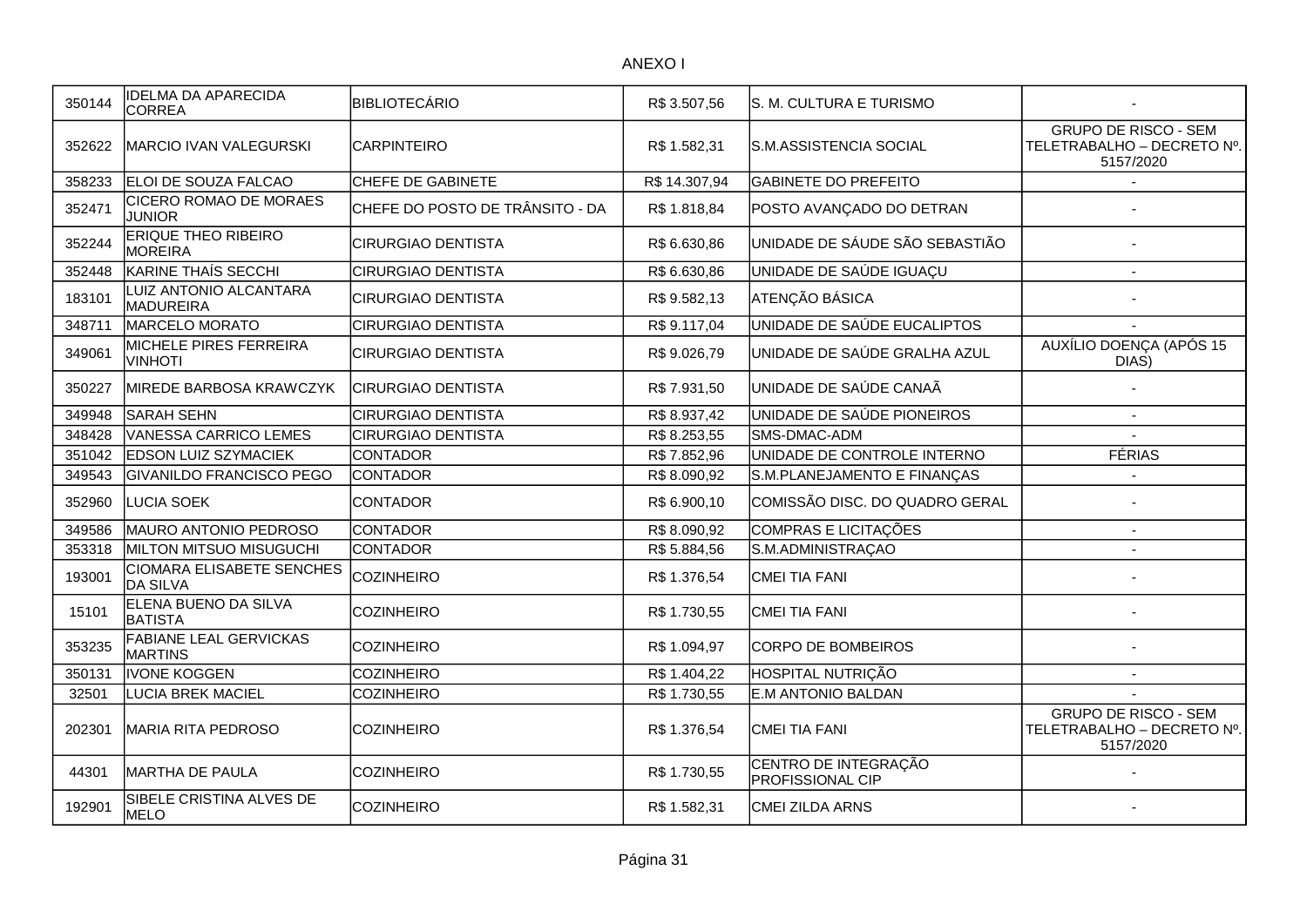| 351459 | SIRLEI APARECIDA SCHULTZ                         | <b>COZINHEIRO</b>      | R\$ 1.296,78 | <b>CMEI GRALHA AZUL</b>                             | $\sim$                   |
|--------|--------------------------------------------------|------------------------|--------------|-----------------------------------------------------|--------------------------|
| 351530 | TERESINHA ROCIO RIBAS<br><b>KEPPE DOS SANTOS</b> | <b>COZINHEIRO</b>      | R\$ 1.128,17 | CMEI GRALHA AZUL                                    |                          |
| 352295 | TEREZINHA PORTELA DE LIMA                        | COZINHEIRO             | R\$ 1.105,91 | E.M ALCIDES MARIO PELANDA                           |                          |
| 351500 | VALDEMIRA BOJARSKI                               | <b>COZINHEIRO</b>      | R\$1.128,17  | <b>CMEI GRALHA AZUL</b>                             |                          |
| 351476 | <b>ZILDA ROSA KUCHNIR</b>                        | <b>COZINHEIRO</b>      | R\$ 1.296,78 | HOSPITAL NUTRIÇÃO                                   | $\overline{a}$           |
| 354821 | <b>ALZELI MARIA DIAS</b>                         | <b>CUIDADOR SOCIAL</b> | R\$ 2.090,70 | ABRIGO INSTITUCIONAL PARA<br><b>PESSOAS ADULTAS</b> |                          |
| 355872 | CARLOS LOPES DE CARVALHO                         | <b>CUIDADOR SOCIAL</b> | R\$ 2.090,70 | CASA DE PASSAGEM                                    |                          |
| 353677 | ELISÂNGELA LEITE DA COSTA<br>LEMOS               | CUIDADOR SOCIAL        | R\$ 2.090,70 | <b>CENTRO POP</b>                                   |                          |
| 353767 | ERICK SANTOS DA SILVA                            | ICUIDADOR SOCIAL       | R\$ 2.090,70 | ABRIGO INSTITUCIONAL PARA<br><b>PESSOAS ADULTAS</b> |                          |
| 353911 | ESTELLAMARIS BATISTA DE<br><b>ARAUJO</b>         | ICUIDADOR SOCIAL       | R\$ 2.090,70 | lCASA LAR                                           |                          |
| 355860 | <b>FABIO BATISTA DA SILVA</b>                    | <b>CUIDADOR SOCIAL</b> | R\$ 2.090,70 | <b>CASA DE PASSAGEM</b>                             | $\overline{\phantom{a}}$ |
| 354817 | FERNANDA MARIA VICHINHESKI CUIDADOR SOCIAL       |                        | R\$ 2.090,70 | CASA DE PASSAGEM                                    |                          |
| 356625 | <b>ILSON DA LUZ AMARAL</b>                       | <b>CUIDADOR SOCIAL</b> | R\$ 2.090,70 | CASA LAR                                            | $\overline{\phantom{a}}$ |
| 354820 | <b>JULIANA CRISTINA PEREIRA</b>                  | <b>CUIDADOR SOCIAL</b> | R\$ 2.090,70 | <b>CASA DE PASSAGEM</b>                             | $\overline{\phantom{a}}$ |
| 354819 | <b>MARCOS AURELIO TRICHES</b>                    | <b>CUIDADOR SOCIAL</b> | R\$ 2.090,70 | ABRIGO INSTITUCIONAL PARA<br><b>PESSOAS ADULTAS</b> |                          |
| 354818 | PATRICIA OLIVEIRA DOS<br><b>SANTOS</b>           | <b>CUIDADOR SOCIAL</b> | R\$ 2.090,70 | ICASA DE PASSAGEM                                   | <b>FÉRIAS</b>            |
| 353748 | <b>PRISCILA KLEMPOVUS</b>                        | <b>CUIDADOR SOCIAL</b> | R\$ 2.090,70 | CASA LAR                                            | $\overline{a}$           |
| 354541 | ADELEUZA CORDEIRO LIMA<br><b>BARBOSA</b>         | DOCUMENTADOR ESCOLAR   | R\$ 1.535,78 | İCMEI TIA FANI                                      |                          |
| 358353 | ADRIANA RIBEIRO DE LIMA                          | DOCUMENTADOR ESCOLAR   | R\$ 1.535,78 | E.M SÃO FRANCISCO DE ASSIS                          | $\sim$                   |
| 353019 | <b>ALISSON ALVES DE CAMPOS</b>                   | DOCUMENTADOR ESCOLAR   | R\$ 1.551,14 | CMAEE - ATENDIMENTO<br><b>ESPECIALIZADO</b>         |                          |
| 353909 | <b>AMABILLLE RIZZARDI</b>                        | DOCUMENTADOR ESCOLAR   | R\$ 1.535,78 | S.M.EDUCAÇAO                                        | $\sim$                   |
| 351999 | ANA CLAUDIA PACIENCIA VOSS                       | DOCUMENTADOR ESCOLAR   | R\$ 1.566,65 | E.M ARNALDO BUSATO                                  |                          |
| 353863 | ANA PAULA DA SILVA                               | DOCUMENTADOR ESCOLAR   | R\$ 1.535,78 | IE.M ANTONIO BALDAN                                 | $\sim$                   |
| 355609 | <b>ANDREIA GOETTERT SANTOS</b>                   | DOCUMENTADOR ESCOLAR   | R\$ 1.535,78 | CMEI PROF <sup>a</sup> DARCY BARBOSA LEAL           | $\overline{\phantom{a}}$ |
| 353128 | <b>ANDREIA LEMOS</b>                             | DOCUMENTADOR ESCOLAR   | R\$ 1.535,78 | CMEI PROF. ERONILDES DOS SANTOS<br><b>CAMARGO</b>   | <b>FÉRIAS</b>            |
| 355617 | ANDRESSA ROSA DO<br>NASCIMENTO DOS SANTOS        | DOCUMENTADOR ESCOLAR   | R\$ 1.535,78 | IE.M LUIZ NICHELE                                   |                          |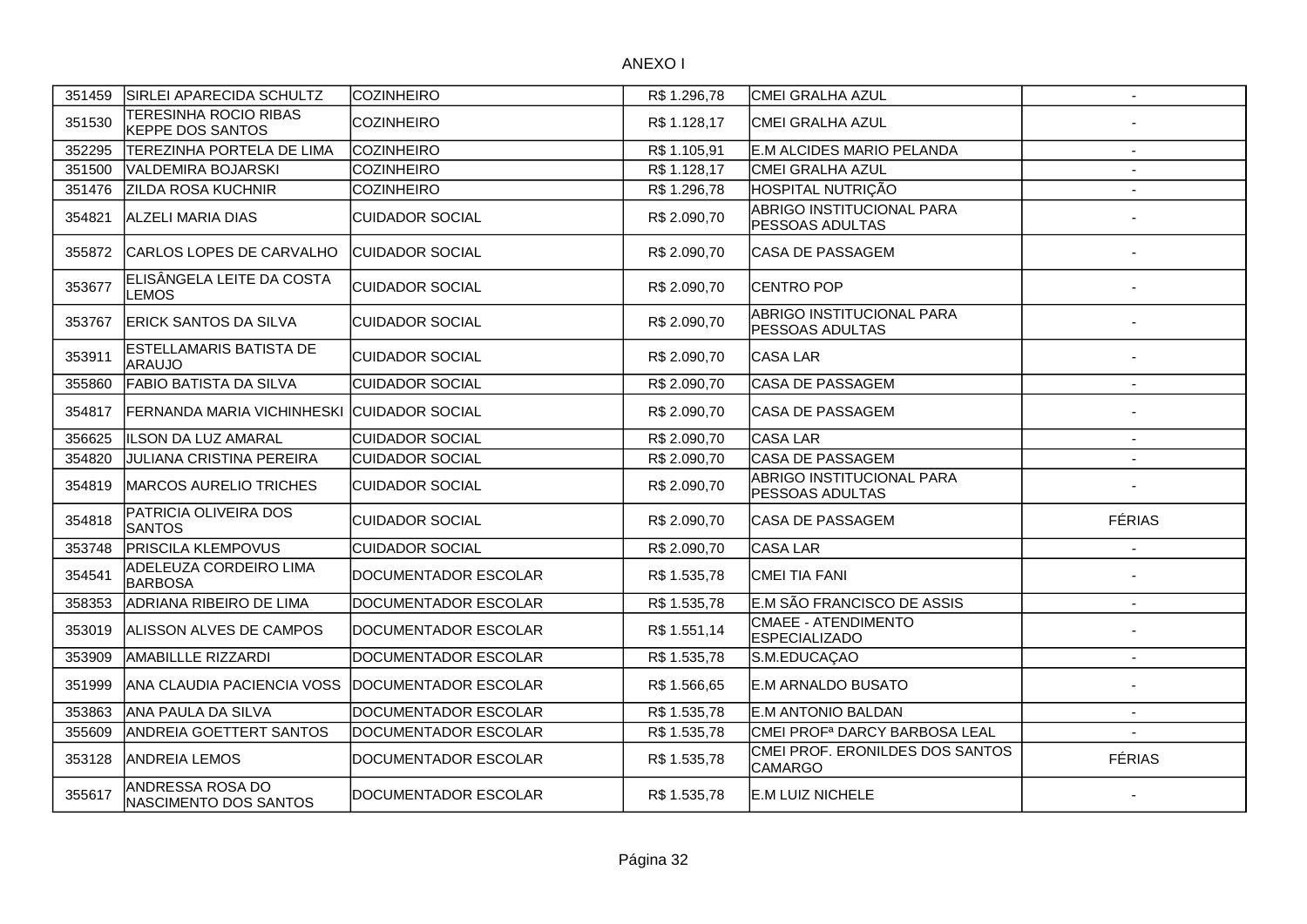| 351752 | <b>APARECIDA MENDES DOS</b><br><b>SANTOS</b>      | DOCUMENTADOR ESCOLAR        | R\$ 1.582,31 | E.M JOAQUIM K. MATSUMOTO                                               |                               |
|--------|---------------------------------------------------|-----------------------------|--------------|------------------------------------------------------------------------|-------------------------------|
| 358040 | ARIANE RODRIGUES DE<br><b>FRANÇA</b>              | DOCUMENTADOR ESCOLAR        | R\$ 1.535,78 | E.M ALCIDES MARIO PELANDA                                              |                               |
| 352620 | <b>CAMILA MAESTRELLI</b>                          | <b>DOCUMENTADOR ESCOLAR</b> | R\$ 1.551,14 | S.M.EDUCAÇAO                                                           | $\blacksquare$                |
| 358100 | CLAUDIA ALZIRA DE SOUZA DA<br>SILVA CORDEIRO      | DOCUMENTADOR ESCOLAR        | R\$ 1.535,78 | E.M RUBIA MARA DA CRUZ PACHECO                                         |                               |
| 353862 | CRISTINA DE FATIMA<br><b>WENDRECOSKI</b>          | DOCUMENTADOR ESCOLAR        | R\$ 1.535,78 | COMISSÃO DISC. DO QUADRO GERAL                                         |                               |
| 355824 | DAIANE SUELYN HOROBINSKI<br><b>SERAFIN</b>        | DOCUMENTADOR ESCOLAR        | R\$ 1.535,78 | E.M DEP. LUIZ GABRIEL SAMPAIO                                          |                               |
| 353285 | ELISABETE ANDRADE RIBEIRO                         | DOCUMENTADOR ESCOLAR        | R\$ 1.535,78 | CMEI PROF. MARCIA GONGORA<br>CLAUDINO                                  | AFASTAMENTO LICENÇA<br>PRÊMIO |
| 358350 | ERICA BASTOS SALESBRAM                            | DOCUMENTADOR ESCOLAR        | R\$ 1.535,78 | E.M GENEROSO SALUSTIANO<br><b>BARBOSA</b>                              |                               |
| 358352 | <b>FELIPE JOSE SANTANA</b>                        | DOCUMENTADOR ESCOLAR        | R\$ 1.535,78 | E.M PROF <sup>a</sup> MARYLE AP <sup>a</sup> SCHETTERT<br><b>FERRI</b> |                               |
| 351345 | FERNANDO LIMA DE SOUZA                            | DOCUMENTADOR ESCOLAR        | R\$ 1.598,12 | S.M.EDUCAÇAO                                                           | LICENÇA ATIVIDADE POLÍTICA    |
| 351539 | <b>FRANCIELI SCHRAIBER AMARAL</b>                 | DOCUMENTADOR ESCOLAR        | R\$ 1.582,31 | CMEI GRALHA AZUL                                                       |                               |
| 358396 | <b>GIBSON CISZEWSKI</b>                           | DOCUMENTADOR ESCOLAR        | R\$ 1.535,78 | E.M PROF <sup>a</sup> MARYLE AP <sup>a</sup> SCHETTERT<br><b>FERRI</b> |                               |
| 350686 | <b>GISELLE ANDREA BONFIM</b><br><b>CAMARGO</b>    | DOCUMENTADOR ESCOLAR        | R\$ 1.855,38 | CMEI PROF. KELLY CAMPOS                                                |                               |
| 355537 | <b>GUILHERME PEDROZO</b><br>DALLAGRANA            | DOCUMENTADOR ESCOLAR        | R\$ 1.535,78 | E.M. NOSSA SENHORA DE FÁTIMA                                           |                               |
| 358039 | JULIANE CREVELIN                                  | DOCUMENTADOR ESCOLAR        | R\$ 1.535,78 | E.M DEP. LUIZ GABRIEL SAMPAIO                                          |                               |
| 358098 | KARINA DOS SANTOS BRENZINK<br><b>MARTINS</b>      | DOCUMENTADOR ESCOLAR        | R\$ 1.535,78 | E.M PROF. VALDINEIA DOS SANTOS                                         |                               |
| 358116 | KEZIA CRISTINA SABINO<br><b>FURQUIN</b>           | DOCUMENTADOR ESCOLAR        | R\$ 1.535,78 | E.M PROF. VALDINEIA DOS SANTOS                                         |                               |
| 351715 | KIANDRA FERNANDA TELES                            | DOCUMENTADOR ESCOLAR        | R\$ 1.582,31 | E.M CARLOS E. NICHELE                                                  | $\overline{a}$                |
| 351647 | <b>EONI JOSEFINA CHICORA DOS</b><br><b>SANTOS</b> | DOCUMENTADOR ESCOLAR        | R\$ 1.582,31 | CMEI VOVO JUCA ROCHA                                                   |                               |
| 352611 | LUIZ FERNANDO PEDROSO                             | DOCUMENTADOR ESCOLAR        | R\$ 1.551,14 | E.M SANTA CECÍLIA                                                      | $\overline{\phantom{a}}$      |
| 355517 | MARA LETICIA DA SILVA<br><b>SANTOS</b>            | DOCUMENTADOR ESCOLAR        | R\$ 1.535,78 | E.M JOAQUIM K. MATSUMOTO                                               |                               |
| 352187 | MARCIA CORREA BARBOSA                             | DOCUMENTADOR ESCOLAR        | R\$ 1.566,65 | CMEI SANTA TEREZINHA                                                   |                               |
| 355639 | MARIA REJANI SCHEUER DE<br><b>SOUZA</b>           | DOCUMENTADOR ESCOLAR        | R\$ 1.535,78 | CMEI FCO. JOÃO ORSO                                                    |                               |
| 351961 | MARYCEL GODO DE CASTRO                            | DOCUMENTADOR ESCOLAR        | R\$ 1.566,65 | E.M ARNALDO BUSATO                                                     | $\overline{a}$                |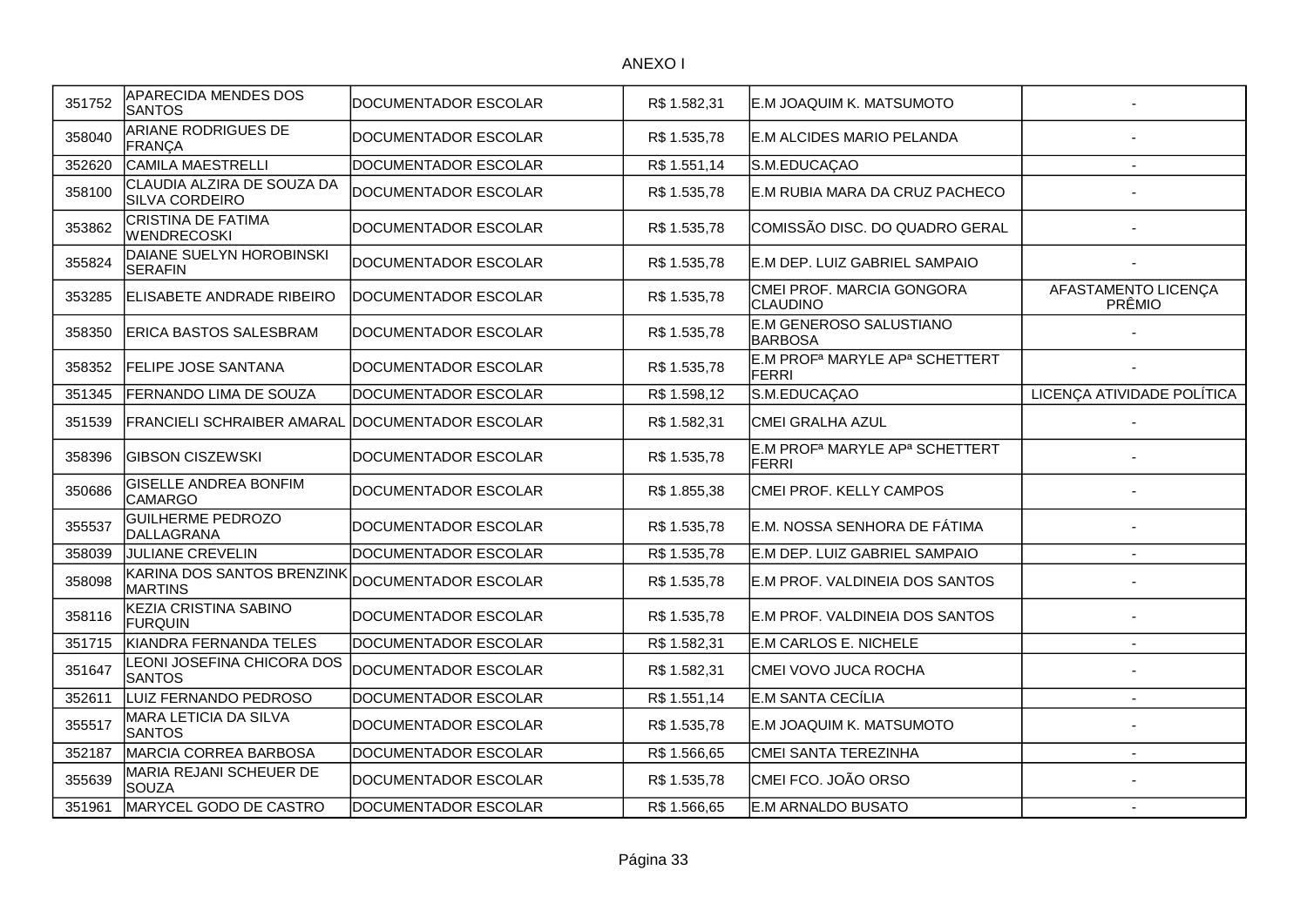| 358103 | MATHEUS AUGUSTO STUBER                            | DOCUMENTADOR ESCOLAR | R\$ 1.535,78 | E.M SANTA MARIA                           | $\overline{\phantom{a}}$                              |
|--------|---------------------------------------------------|----------------------|--------------|-------------------------------------------|-------------------------------------------------------|
| 353875 | MONICA APARECIDA SANTOS<br><b>RODRIGUES</b>       | DOCUMENTADOR ESCOLAR | R\$ 1.535,78 | CMEI IGUAÇU                               |                                                       |
| 358038 | NADYA LUCIAN VALEGURSKI                           | DOCUMENTADOR ESCOLAR | R\$ 1.535,78 | E.M ALCIDES MARIO PELANDA                 | $\mathbf{r}$                                          |
| 358372 | NAIARA FAGUNDES BUSULO                            | DOCUMENTADOR ESCOLAR | R\$ 1.535,78 | <b>E.M GUISELA K. RIEKE</b>               | $\blacksquare$                                        |
| 351346 | NARA REGINA BRESSAN                               | DOCUMENTADOR ESCOLAR | R\$ 1.837,01 | S.M.EDUCAÇAO                              | $\sim$                                                |
| 352249 | NILSETE DE CARVALHO                               | DOCUMENTADOR ESCOLAR | R\$ 1.566,65 | CMEI ZILDA ARNS                           | $\sim$                                                |
| 352582 | RITA GISLAINE FIGUEIRO                            | DOCUMENTADOR ESCOLAR | R\$ 1.551,14 | E.M SÃO FRANCISCO DE ASSIS                |                                                       |
| 353888 | ROSANA SENHUK                                     | DOCUMENTADOR ESCOLAR | R\$ 1.535,78 | <b>CMEI ESTADOS</b>                       | LICENÇA ATIVIDADE POLÍTICA                            |
| 350701 | ROSIMEIRE DE MELLO PENA                           | DOCUMENTADOR ESCOLAR | R\$1.614,10  | CMEI PROF. LUZIA TOMCHAK                  |                                                       |
| 350690 | SERGIO CORREA DE ASSIS                            | DOCUMENTADOR ESCOLAR | R\$ 1.855,38 | E.M 26 DE JANEIRO                         | $\overline{\phantom{a}}$                              |
| 351391 | SOLANGE FERREIRA PEGO                             | DOCUMENTADOR ESCOLAR | R\$ 1.582,31 | E.M. NOSSA SENHORA DE FÁTIMA              | $\blacksquare$                                        |
| 351323 | SONIA REGINA BENATO                               | DOCUMENTADOR ESCOLAR | R\$ 1.837,01 | S.M.EDUCAÇAO                              | $\sim$                                                |
| 351286 | <b>TEREZA APARECIDA DUARTE</b>                    | DOCUMENTADOR ESCOLAR | R\$ 1.598,12 | <b>E.M MARLENE BARBOSA</b>                | $\blacksquare$                                        |
| 358349 | <b>VICTORIA RODRIGUES</b><br><b>ARCANJO</b>       | DOCUMENTADOR ESCOLAR | R\$ 1.535,78 | E.M GENEROSO SALUSTIANO<br><b>BARBOSA</b> |                                                       |
| 351018 | ALESSANDRA BARBOSA<br><b>RODRIGUES</b>            | EDUCADOR DE INFÂNCIA | R\$ 3.636,66 | E.M SANTA FÉ                              |                                                       |
| 350864 | ALINE CRISTIANE BARBOSA<br><b>DOS SANTOS</b>      | EDUCADOR DE INFÂNCIA | R\$ 3.174,85 | E.M FRANCISCO Q. MACHADO                  |                                                       |
| 351229 | ALINI MAGALHÃES DE OLIVEIRA EDUCADOR DE INFÂNCIA  |                      | R\$ 3.636,66 | CMEI ZILDA ARNS                           |                                                       |
| 351418 | AMANDA MACHADO LOPES                              | EDUCADOR DE INFÂNCIA | R\$ 3.636,66 | E.M SÃO FRANCISCO DE ASSIS                | PRORROGAÇÃO LICENÇA-<br>MATERNIDADE - LEI 11.770/2008 |
| 350934 | <b>ANA MARIA KECHEJOSKI</b>                       | EDUCADOR DE INFÂNCIA | R\$ 3.174,85 | CMEI PROF. KELLY CAMPOS                   | $\overline{\phantom{a}}$                              |
| 350901 | ANA PAULA CAZAROTO                                | EDUCADOR DE INFÂNCIA | R\$ 3.174,85 | CMEI IGUAÇU                               | $\overline{\phantom{a}}$                              |
| 350986 | ANA PAULA PORTELA<br><b>LEICHINOSKI</b>           | EDUCADOR DE INFÂNCIA | R\$ 3.809,83 | CMEI IGUAÇU                               |                                                       |
| 351339 | ANA REGINA VOZNHAKI<br><b>MACHADO</b>             | EDUCADOR DE INFÂNCIA | R\$ 3.636,66 | E.M SANTA CECÍLIA                         |                                                       |
| 350857 | ANDRESSA DE FATIMA<br><b>ANDRADE</b>              | EDUCADOR DE INFÂNCIA | R\$4.286,05  | E.M DEP. LUIZ GABRIEL SAMPAIO             |                                                       |
| 351000 | ANGRID VICTORIA DE OLIVEIRA<br><b>MOREIRA</b>     | EDUCADOR DE INFÂNCIA | R\$ 3.636,66 | E.M. NOSSA SENHORA DE FÁTIMA              |                                                       |
| 351512 | <b>BIANCA KOUPAKA DA COSTA</b><br><b>SABATINO</b> | EDUCADOR DE INFÂNCIA | R\$ 3.636,66 | CMEI SANTA TEREZINHA                      |                                                       |
| 350915 | CASTURINA DA APARECIDA<br><b>CORDEIRO GEFFER</b>  | EDUCADOR DE INFÂNCIA | R\$ 3.809,83 | <b>E.M MARLENE BARBOSA</b>                |                                                       |
| 350893 | CELIA BENEDITA DA<br>CONCEIÇÃO                    | EDUCADOR DE INFÂNCIA | R\$ 3.809,83 | CMEI TIA FANI                             |                                                       |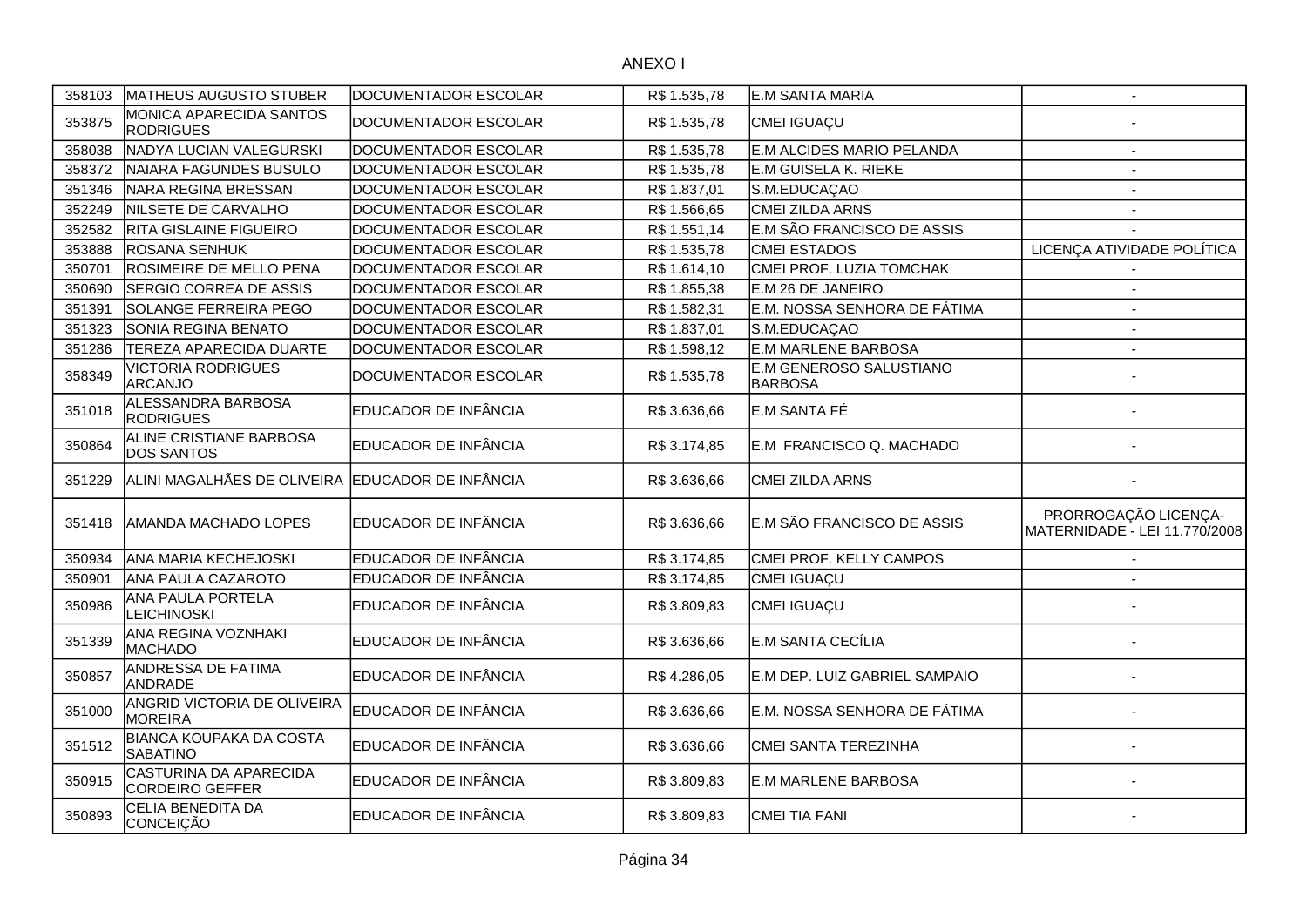| 350990 | <b>CIBELE APARECIDA KUSS</b><br><b>MARTINS</b>  | EDUCADOR DE INFÂNCIA | R\$ 2.886,24 | CMEI VOVO JUCA ROCHA                              |                                                       |
|--------|-------------------------------------------------|----------------------|--------------|---------------------------------------------------|-------------------------------------------------------|
| 351334 | <b>CLARICE IZABEL RIBEIRO</b>                   | EDUCADOR DE INFÂNCIA | R\$ 3.636,66 | <b>IE.M ARNALDO BUSATO</b>                        |                                                       |
| 351231 | CLAUDINEIA SANTANA<br><b>AMARANTE BOSCARDIN</b> | EDUCADOR DE INFÂNCIA | R\$ 3.030,54 | CMEI GRALHA AZUL                                  |                                                       |
| 350989 | CLEUSI DE OLIVEIRA CORDEIRO<br>LOPES            | EDUCADOR DE INFÂNCIA | R\$ 3.174,85 | CMEI PROF <sup>a</sup> DARCY BARBOSA LEAL         |                                                       |
| 350916 | CRISTIANE DINIZ TERRES DE<br><b>MEIRE</b>       | EDUCADOR DE INFÂNCIA | R\$ 3.636,66 | CMEI PROF. MARCIA GONGORA<br><b>CLAUDINO</b>      |                                                       |
| 351046 | <b>CRISTIANE PEREIRA DA SILVA</b>               | EDUCADOR DE INFÂNCIA | R\$ 3.030,54 | CMEI SANTA TEREZINHA                              |                                                       |
| 350991 | DAIANE DE MOURA ANDRE                           | EDUCADOR DE INFÂNCIA | R\$ 3.174,85 | CMEI VOVO JUCA ROCHA                              |                                                       |
| 351336 | DAMARIS BALES                                   | EDUCADOR DE INFÂNCIA | R\$4.091,24  | APAE - ESCOLA XVII DE JANEIRO                     | $\overline{\phantom{a}}$                              |
| 351552 | <b>DANIELLE ALVES</b>                           | EDUCADOR DE INFÂNCIA | R\$4.091,24  | <b>CMEI ZILDA ARNS</b>                            |                                                       |
| 350898 | DODELINA LOUSANO COUTINHO EDUCADOR DE INFÂNCIA  |                      | R\$ 3.174,85 | E.M SÃO FRANCISCO DE ASSIS                        |                                                       |
| 350894 | <b>ELAINE ERARDT MUZI</b>                       | EDUCADOR DE INFÂNCIA | R\$4.286,05  | CMEI PROF. KELLY CAMPOS                           | PRORROGAÇÃO LICENÇA-<br>MATERNIDADE - LEI 11.770/2008 |
| 350891 | <b>ELENICE PRESTES ANTUNES</b><br>RIBEIRO       | EDUCADOR DE INFÂNCIA | R\$ 3.174,85 | CMEI PROF. ERONILDES DOS SANTOS<br><b>CAMARGO</b> |                                                       |
| 351351 | ELIANE APARECIDA STORRER                        | EDUCADOR DE INFÂNCIA | R\$ 3.636,66 | CMEI VOVO JUCA ROCHA                              |                                                       |
| 350963 | ELIANE GARCIA DE GODOY                          | EDUCADOR DE INFÂNCIA | R\$ 3.174,85 | CMEI PROF. MARCIA GONGORA<br><b>CLAUDINO</b>      |                                                       |
| 350929 | ELIANE MARIA FRANCISCO DE<br><b>SOUSA</b>       | EDUCADOR DE INFÂNCIA | R\$ 3.174,85 | E.M JOAQUIM K. MATSUMOTO                          |                                                       |
| 350860 | <b>ELISABETE SANTOS</b>                         | EDUCADOR DE INFÂNCIA | R\$ 2.886,24 | CMEI PROF <sup>a</sup> DARCY BARBOSA LEAL         |                                                       |
| 351489 | ELISANGELA HENRIQUE DE<br><b>MELLO</b>          | EDUCADOR DE INFÂNCIA | R\$ 3.030,54 | E.M SANTA MARIA                                   |                                                       |
| 350956 | <b>ELISANGELA KARULIUS</b>                      | EDUCADOR DE INFÂNCIA | R\$ 3.636,66 | E.M 26 DE JANEIRO                                 | $\overline{\phantom{a}}$                              |
| 350855 | ELLEN CAROLINE DE MORAIS                        | EDUCADOR DE INFÂNCIA | R\$ 3.174,85 | CMEI PROF. KELLY CAMPOS                           |                                                       |
| 350883 | ERICLEIA APARECIDA KARVAT<br>MARIN              | EDUCADOR DE INFÂNCIA | R\$ 3.636,66 | <b>E.M MARLENE BARBOSA</b>                        |                                                       |
| 351409 | ERIKA REGINA FERREIRA<br>LOPES                  | EDUCADOR DE INFÂNCIA | R\$ 3.030,54 | CMEI FCO. JOÃO ORSO                               |                                                       |
| 351067 | <b>ERONDINA FURQUIM</b>                         | EDUCADOR DE INFÂNCIA | R\$ 3.636,66 | CMEI GRALHA AZUL                                  | AFASTAMENTO LICENÇA<br>PRÊMIO                         |
| 350965 | <b>FERNANDA GOSS VELTER</b><br><b>BASTOS</b>    | EDUCADOR DE INFÂNCIA | R\$ 3.174,85 | <b>CMEI ZILDA ARNS</b>                            |                                                       |
| 350954 | <b>FLAVIA VIANA FERREIRA</b>                    | EDUCADOR DE INFÂNCIA | R\$ 3.174,85 | CMEI PROF. MARCIA GONGORA<br><b>CLAUDINO</b>      |                                                       |
|        |                                                 |                      |              |                                                   |                                                       |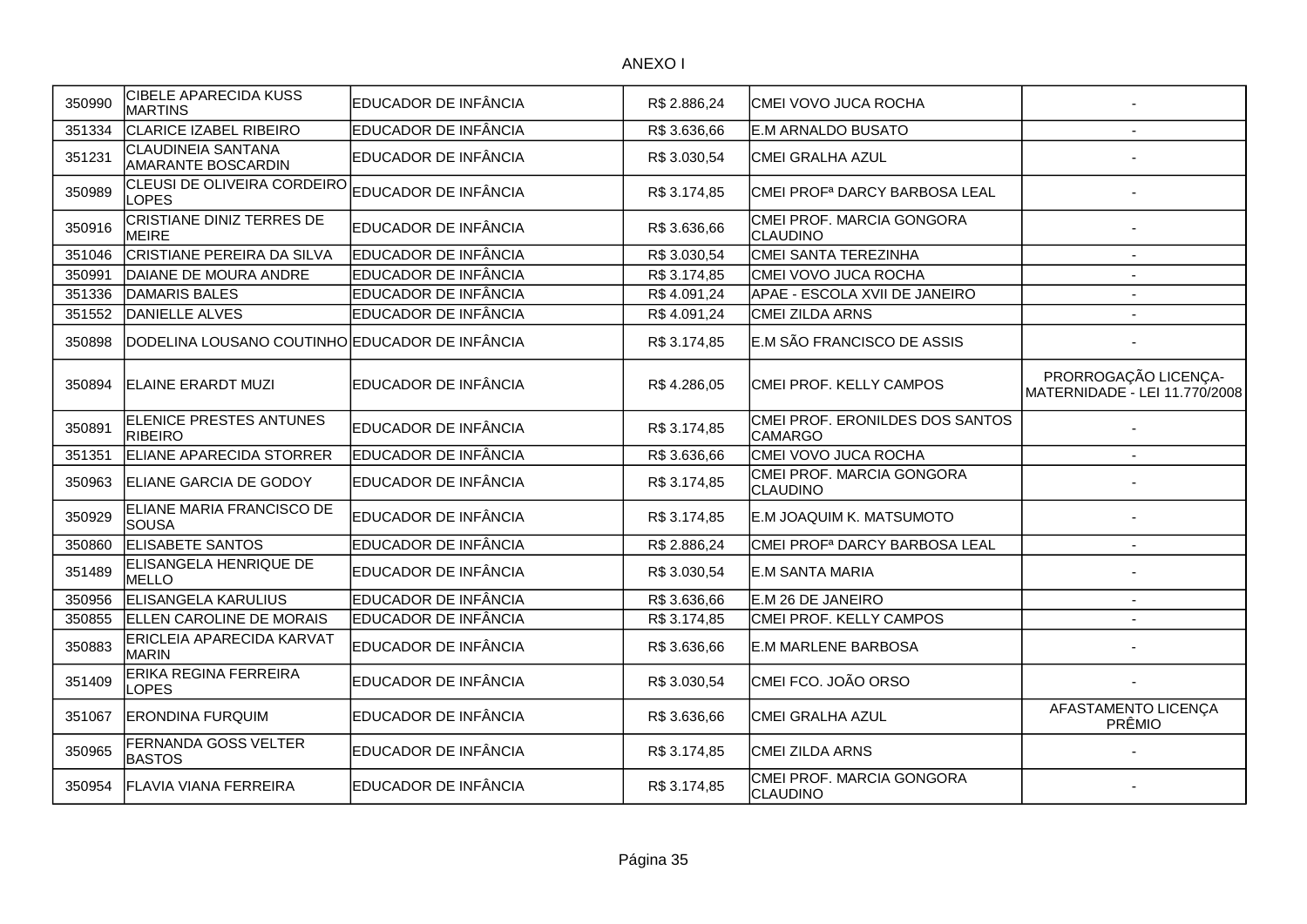| 350977 | FRANCIELE FRANCIS CUSSOLIN EDUCADOR DE INFÂNCIA  |                      | R\$ 3.174,85 | <b>CMEI ESTADOS</b>                                                    |                                                       |
|--------|--------------------------------------------------|----------------------|--------------|------------------------------------------------------------------------|-------------------------------------------------------|
| 350960 | FRANCIELE VICENTE DE<br><b>CAMARGO</b>           | EDUCADOR DE INFÂNCIA | R\$ 3.030,54 | CMEI PROF <sup>a</sup> DARCY BARBOSA LEAL                              |                                                       |
| 350862 | FRANCIELLI SLOTIUK DA CRUZ                       | EDUCADOR DE INFÂNCIA | R\$ 3.809,83 | E.M PROF. VALDINEIA DOS SANTOS                                         |                                                       |
| 350873 | FRANTIERI ZAGONEL DA CRUZ                        | EDUCADOR DE INFÂNCIA | R\$ 3.174,85 | CMEI SANTA TEREZINHA                                                   | PRORROGAÇÃO LICENÇA-<br>MATERNIDADE - LEI 11.770/2008 |
| 350897 | <b>GESLAINE SIQUEIRA DE SOUZA</b>                | EDUCADOR DE INFÂNCIA | R\$4.286,05  | <b>CMAEE - ATENDIMENTO</b><br><b>ESPECIALIZADO</b>                     |                                                       |
| 351463 | GISLAINE CRISTINE PRZEPIURA EDUCADOR DE INFÂNCIA |                      | R\$ 3.030,54 | CMEI TIA FANI                                                          |                                                       |
| 351353 | <b>IZABEL DE ANDRADE</b>                         | EDUCADOR DE INFÂNCIA | R\$ 3.030,54 | CMEI PROF. LUZIA TOMCHAK                                               |                                                       |
| 351473 | JAQUELINE APARECIDA<br><b>FERREIRA NOGUEIRA</b>  | EDUCADOR DE INFÂNCIA | R\$ 3.636,66 | E.M PROF. VALDINEIA DOS SANTOS                                         | AFAST. MATERNIDADE<br><b>FAZPREV</b>                  |
| 351643 | <b>JESSICA MAIER</b>                             | EDUCADOR DE INFÂNCIA | R\$ 3.030,54 | CMEI IGUAÇU                                                            |                                                       |
| 350912 | JUCILENE CRISTINA COSLOSKI                       | EDUCADOR DE INFÂNCIA | R\$ 3.809,83 | E.M GENEROSO SALUSTIANO<br><b>BARBOSA</b>                              |                                                       |
| 350997 | <b>KEILA MORAES</b>                              | EDUCADOR DE INFÂNCIA | R\$ 3.030,54 | <b>E.M MARLENE BARBOSA</b>                                             | LICENÇA ATIVIDADE POLÍTICA                            |
| 350969 | LUCIA DE OLIVEIRA                                | EDUCADOR DE INFÂNCIA | R\$4.286,05  | S.M.EDUCAÇAO                                                           |                                                       |
| 350933 | LUCIANE MARIA JOVANACI                           | EDUCADOR DE INFÂNCIA | R\$ 3.174,85 | CMEI PROF. KELLY CAMPOS                                                | $\overline{a}$                                        |
| 351347 | LUCIENE PIRES DA SILVA                           | EDUCADOR DE INFÂNCIA | R\$ 3.030,54 | E.M PROF <sup>a</sup> MARYLE AP <sup>a</sup> SCHETTERT<br><b>FERRI</b> |                                                       |
| 351340 | MARA LUCIA CARVALHO<br><b>FRANÇA</b>             | EDUCADOR DE INFÂNCIA | R\$ 3.030,54 | E.M PROF. VALDINEIA DOS SANTOS                                         | LICENÇA ATIVIDADE POLÍTICA                            |
| 350879 | <b>MARCIA LEMES FERREIRA</b>                     | EDUCADOR DE INFÂNCIA | R\$ 3.030,54 | E.M SANTA FÉ                                                           |                                                       |
| 350908 | MARCIA TATIANI FAGUNDES DE<br>PAIVA              | EDUCADOR DE INFÂNCIA | R\$ 3.636,66 | CMEI IGUAÇU                                                            |                                                       |
| 351639 | MARIA APARECIDA ROCHA                            | EDUCADOR DE INFÂNCIA | R\$ 3.636,66 | CMEI ZILDA ARNS                                                        |                                                       |
| 350998 | MARIA SOLEDADE RODRIGUES                         | EDUCADOR DE INFÂNCIA | R\$ 3.030,54 | CMEI VOVO JUCA ROCHA                                                   |                                                       |
| 350937 | MARIA SUZANA DE ALMEIDA<br><b>GOMES</b>          | EDUCADOR DE INFÂNCIA | R\$ 3.174,85 | CMEI VOVO JUCA ROCHA                                                   |                                                       |
| 350959 | MARIALI APARECIDA DE<br><b>FREITAS</b>           | EDUCADOR DE INFÂNCIA | R\$ 3.174,85 | CMEI FCO. JOÃO ORSO                                                    |                                                       |
| 350939 | MARIANA CAROLINA DE SOUZA<br><b>RIBEIRO</b>      | EDUCADOR DE INFÂNCIA | R\$ 3.174,85 | E.M PROF. ISABEL CRISTINA<br>SCHAWABE BORGES                           |                                                       |
| 350996 | MARIANA DA SILVA PAULINO                         | EDUCADOR DE INFÂNCIA | R\$ 3.636,66 | E.M PROF. ISABEL CRISTINA<br><b>SCHAWABE BORGES</b>                    |                                                       |
| 350880 | <b>MARISTELA RAMOS</b><br><b>VASCONCELOS</b>     | EDUCADOR DE INFÂNCIA | R\$ 3.174,85 | CMEI IGUAÇU                                                            |                                                       |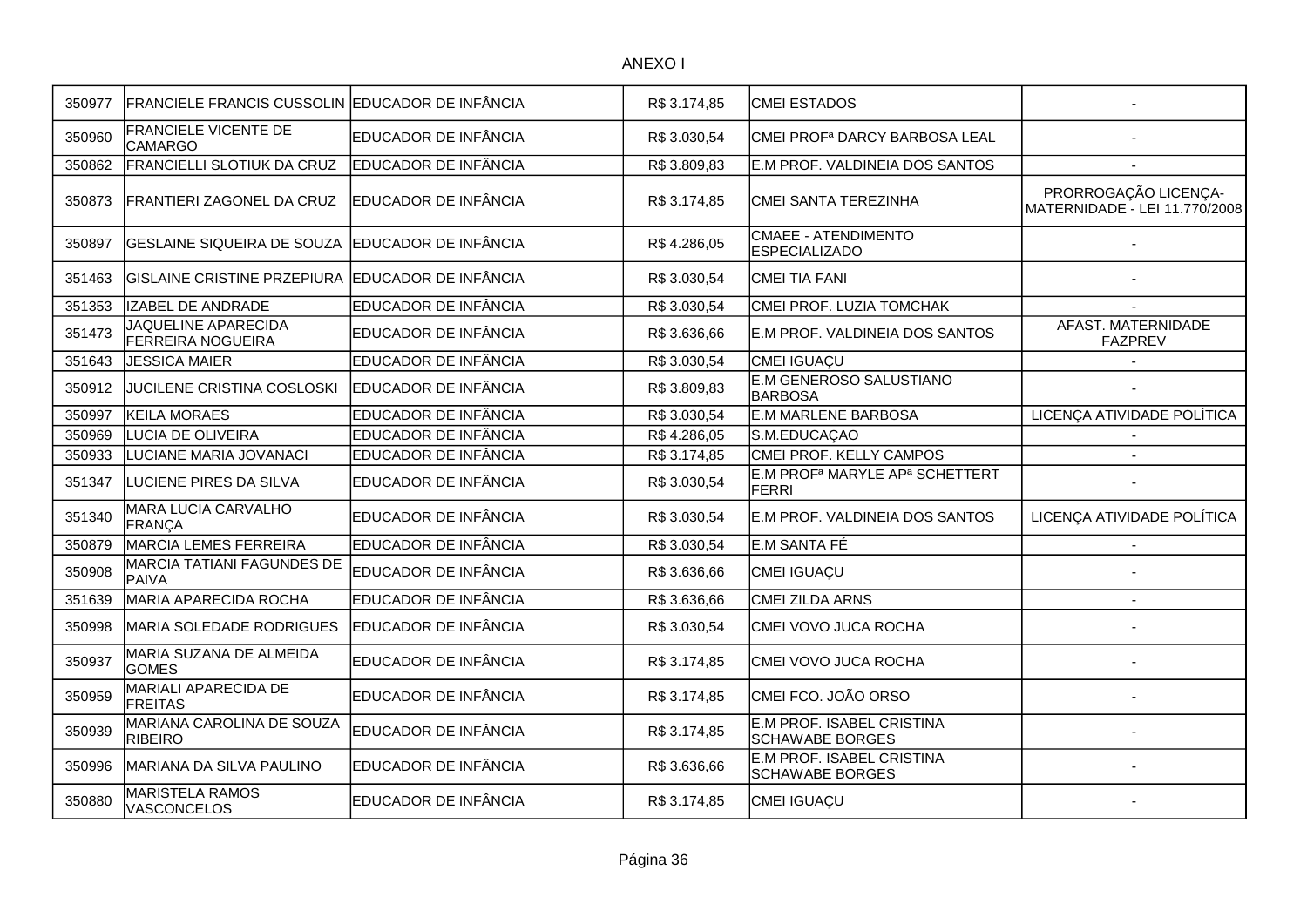| 351342 | MICHELE RIBEIRO DE OLIVEIRA                      | EDUCADOR DE INFÂNCIA     | R\$ 3.636,66 | CMEI PROF. MARCIA GONGORA<br>CLAUDINO       |                               |
|--------|--------------------------------------------------|--------------------------|--------------|---------------------------------------------|-------------------------------|
| 350869 | NOEMI CASSIANA DA SILVA DE<br>SANTANA            | EDUCADOR DE INFÂNCIA     | R\$ 3.174,85 | CMEI GRALHA AZUL                            |                               |
| 351341 | PATRÍCIA FRANCISCO DE<br><b>CASTRO</b>           | EDUCADOR DE INFÂNCIA     | R\$ 3.030,54 | CMEI IGUAÇU                                 |                               |
| 350992 | <b>IRAFAELA RODRIGUES CANEI</b>                  | EDUCADOR DE INFÂNCIA     | R\$ 3.809,83 | CMEI PROF. ERONILDES DOS SANTOS<br>CAMARGO  | AFASTAMENTO LICENÇA<br>PRÊMIO |
| 351191 | <b>REJANE BARBOSA</b>                            | EDUCADOR DE INFÂNCIA     | R\$ 3.030,54 | CMEI TIA FANI                               |                               |
| 351037 | SILVANA FERREIRA DA SILVA                        | EDUCADOR DE INFÂNCIA     | R\$ 3.636,66 | CMEI TIA FANI                               |                               |
| 350987 | SILVANA PACHECO                                  | EDUCADOR DE INFÂNCIA     | R\$ 3.174,85 | E.M SANTA CECÍLIA                           |                               |
| 351554 | SILVIA CRISTINA OLIVEIRA                         | EDUCADOR DE INFÂNCIA     | R\$ 3.030,54 | E.M DEP. LUIZ GABRIEL SAMPAIO               | AFASTAMENTO LICENÇA<br>PRÊMIO |
| 350906 | SIMONE OLIVEIRA DA SILVA                         | EDUCADOR DE INFÂNCIA     | R\$ 3.030,54 | E.M ALCIDES MARIO PELANDA                   |                               |
| 350903 | <b>TATIANE PEREIRA MUNIZ</b>                     | EDUCADOR DE INFÂNCIA     | R\$ 3.174,85 | E.M LUIZ NICHELE                            |                               |
| 351193 | <b>TATIANE RYBA ZUCLINSKI</b>                    | EDUCADOR DE INFÂNCIA     | R\$ 3.030,54 | CMEI TIA FANI                               | $\overline{\phantom{a}}$      |
| 350932 | THAIS ADRIANE FIEDLER                            | EDUCADOR DE INFÂNCIA     | R\$ 3.030,54 | E.M ANTONIO BALDAN                          | $\overline{a}$                |
| 350859 | THAIS FATIMA DE MOURA DOS<br><b>SANTOS</b>       | EDUCADOR DE INFÂNCIA     | R\$ 3.174,85 | CMEI VOVO JUCA ROCHA                        |                               |
| 350943 | <b>TICIANE MARIA FERREIRA</b>                    | EDUCADOR DE INFÂNCIA     | R\$ 3.030,54 | CMEI ZILDA ARNS                             |                               |
| 350958 | VANIELE PEREIRA DE LIMA                          | EDUCADOR DE INFÂNCIA     | R\$ 3.174,85 | <b>E.M ANTONIO BALDAN</b>                   | $\overline{\phantom{a}}$      |
| 351553 | VIVIANE DO ROCIO LANG                            | EDUCADOR DE INFÂNCIA     | R\$ 3.636,66 | E.M ARNALDO BUSATO                          |                               |
| 350967 | VIVIANE OLIVEIRA SANTANA DE<br><b>IMORAES</b>    | EDUCADOR DE INFÂNCIA     | R\$ 3.174,85 | E.M CARLOS E. NICHELE                       |                               |
| 200201 | ANITA ROSANE DE OLIVEIRA                         | <b>EDUCADOR INFANTIL</b> | R\$ 2.337,87 | E.M JOAQUIM K. MATSUMOTO                    |                               |
| 229601 | ANIVALNICE PEREIRA DA SILVA<br>PACHECO           | <b>EDUCADOR INFANTIL</b> | R\$ 2.251,27 | E.M JOAQUIM K. MATSUMOTO                    |                               |
| 200701 | CELIA REGINA FERREIRA DA<br><b>SILVA IANISKI</b> | <b>EDUCADOR INFANTIL</b> | R\$ 2.532,70 | S.M.EDUCAÇAO                                |                               |
| 223501 | EDNELMA RODRIGUES DE<br>SOUZA                    | <b>EDUCADOR INFANTIL</b> | R\$ 2.337,87 | E.M GUISELA K. RIEKE                        |                               |
| 240201 | FABIANA APARECIDA FRANCO<br><b>RODRIGUES</b>     | <b>EDUCADOR INFANTIL</b> | R\$ 2.435,27 | <b>SISMUF</b>                               |                               |
| 230501 | <b>FERNANDA FERREIRA</b>                         | <b>EDUCADOR INFANTIL</b> | R\$1.876,06  | E.M ARNALDO BUSATO                          | $\sim$                        |
| 237801 | <b>FLAVIA ROBERTA FERNANDES</b><br><b>AGNER</b>  | EDUCADOR INFANTIL        | R\$ 2.164,69 | E.M SÃO FRANCISCO DE ASSIS                  |                               |
| 240301 | <b>JANE BIGASKI</b>                              | <b>EDUCADOR INFANTIL</b> | R\$ 2.532,70 | E.M SANTA CECÍLIA                           | $\overline{a}$                |
| 238001 | JOCENEYA APARECIDA RIBAS                         | EDUCADOR INFANTIL        | R\$ 2.532,70 | CMAEE - ATENDIMENTO<br><b>ESPECIALIZADO</b> |                               |
| 232401 | MARIA SIRLEY BLASQUES<br>MALHEIROS               | EDUCADOR INFANTIL        | R\$ 2.164,69 | APAE - ESCOLA XVII DE JANEIRO               |                               |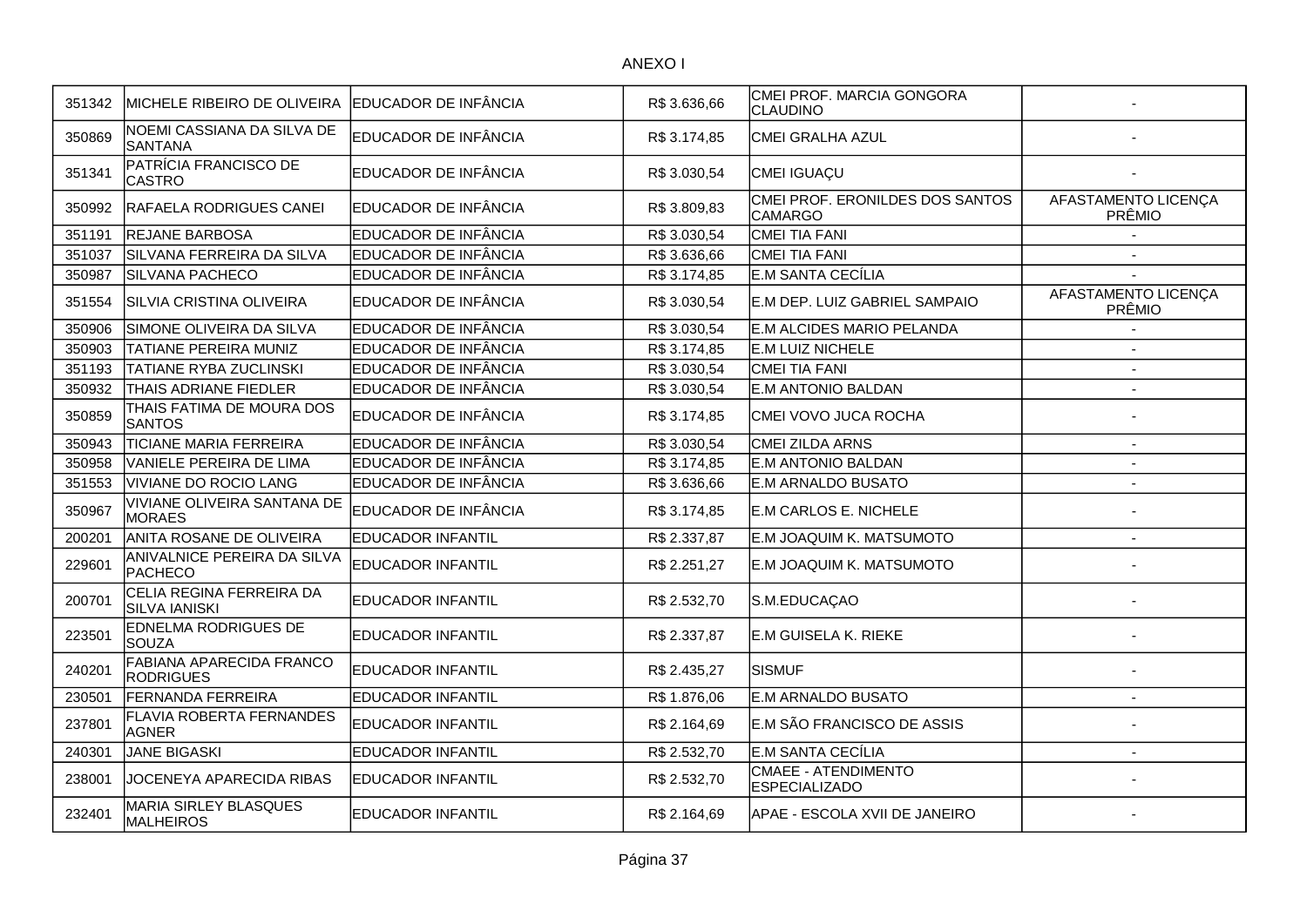| 221801 | <b>NEIDE APARECIDA JESUS</b>                     | <b>EDUCADOR INFANTIL</b> | R\$1.803,90  | E.M ALCIDES MARIO PELANDA                   | $\overline{\phantom{a}}$             |
|--------|--------------------------------------------------|--------------------------|--------------|---------------------------------------------|--------------------------------------|
| 232901 | NEUCI SAMPAIO DA SILVA<br><b>KRUCHLAK</b>        | EDUCADOR INFANTIL        | R\$ 2.532,70 | CMAEE - ATENDIMENTO<br><b>ESPECIALIZADO</b> |                                      |
| 233001 | PATRICIA CRISTIANE RIBAS<br><b>SIQUEIRA</b>      | <b>EDUCADOR INFANTIL</b> | R\$ 2.532,70 | E.M ALCIDES MARIO PELANDA                   |                                      |
| 233601 | VALMEIRA APARECIDA FEITOZA<br><b>DE CARVALHO</b> | <b>EDUCADOR INFANTIL</b> | R\$ 2.078,11 | E.M. NOSSA SENHORA DE FÁTIMA                |                                      |
| 352193 | <b>ALINE MARTINS DOS SANTOS</b>                  | <b>EDUCADOR SOCIAL</b>   | R\$ 1.566,65 | <b>CRAS EUCALIPTOS</b>                      |                                      |
| 357580 | <b>ANDRESSA DE OLIVEIRA</b>                      | <b>EDUCADOR SOCIAL</b>   | R\$ 1.535,78 | CASA LAR                                    |                                      |
| 352777 | BERNARDO ARIEL MACAROFF<br><b>BESCIAK</b>        | EDUCADOR SOCIAL          | R\$ 1.551,14 | <b>CREAS</b>                                |                                      |
| 352752 | <b>CLAUDINEA KAMPA</b>                           | <b>EDUCADOR SOCIAL</b>   | R\$ 1.551,14 | AMIGOS DA MELHOR IDADE                      | $\overline{\phantom{a}}$             |
| 357670 | ELSIMAR CESAR DE OLIVEIRA                        | <b>EDUCADOR SOCIAL</b>   | R\$ 1.535,78 | CASA DE PASSAGEM                            |                                      |
| 352194 | ETELVINA VIEIRA DA SILVA DE<br><b>QUADROS</b>    | EDUCADOR SOCIAL          | R\$ 1.566,65 | CENTRO POP                                  |                                      |
| 352015 | EVELIN SCHENFELD MOREIRA                         | <b>EDUCADOR SOCIAL</b>   | R\$ 1.566,65 | CRAS IGUAÇU                                 |                                      |
| 351997 | FRANCIELLE VANESSA<br><b>CARDOSO TROGUILHO</b>   | EDUCADOR SOCIAL          | R\$ 1.566,65 | CRAS IGUAÇU                                 |                                      |
| 357583 | <b>JULIANO ESTEVAM ALCIATI</b><br><b>BOESE</b>   | <b>EDUCADOR SOCIAL</b>   | R\$ 1.535,78 | <b>CASA DE PASSAGEM</b>                     |                                      |
| 352742 | JUNIOR LUIZ ROSA                                 | <b>EDUCADOR SOCIAL</b>   | R\$ 1.551,14 | <b>CREAS</b>                                | LICENÇA ATIVIDADE POLÍTICA           |
| 357601 | LEILIANE CATARINA RIBAS                          | <b>EDUCADOR SOCIAL</b>   | R\$ 1.535,78 | CASA DE PASSAGEM                            |                                      |
| 352282 | LUCIANA VIDAL DA SILVA                           | EDUCADOR SOCIAL          | R\$ 1.566,65 | CRAS GRALHA AZUL                            |                                      |
| 350962 | <b>MARI DE FATIMA ASSIS</b><br><b>LADERUTZKI</b> | EDUCADOR SOCIAL          | R\$ 1.598,12 | <b>CRAS EUCALIPTOS</b>                      |                                      |
| 357578 | MARTA ALVES DE BRITO                             | EDUCADOR SOCIAL          | R\$ 1.535,78 | CASA LAR                                    |                                      |
| 352204 | MARTIANE FERREIRA DE MELO                        | <b>EDUCADOR SOCIAL</b>   | R\$ 1.566,65 | <b>CREAS</b>                                |                                      |
| 352143 | ODAIR CESAR DE LIMA                              | <b>EDUCADOR SOCIAL</b>   | R\$ 1.566,65 | CRAS IGUAÇU                                 |                                      |
| 352238 | RENATA DE FREITAS<br><b>COPERTINO</b>            | EDUCADOR SOCIAL          | R\$ 1.566,65 | <b>CRAS GRALHA AZUL</b>                     | AFAST. MATERNIDADE<br><b>FAZPREV</b> |
| 351994 | SELMA PIRES DE OLIVEIRA                          | EDUCADOR SOCIAL          | R\$ 1.566,65 | S.M DA MULHER                               |                                      |
| 357579 | THAYANA MARINHO MIKOSZ                           | EDUCADOR SOCIAL          | R\$ 1.535,78 | CRAS GRALHA AZUL                            |                                      |
| 352266 | VALDIRENE APARECIDA LEAL                         | EDUCADOR SOCIAL          | R\$ 1.566,65 | CASA LAR                                    | AFASTAMENTO LICENÇA<br>PRÊMIO        |
| 351510 | <b>EDUARDO SERGIO TIBES</b>                      | <b>ELETRICISTA</b>       | R\$ 2.903,33 | SMS- ADMINISTRAÇÃO                          |                                      |
| 353850 | <b>ISMAR DEBATIN</b>                             | <b>ELETRICISTA</b>       | R\$ 2.451,51 | S. M. CULTURA E TURISMO                     |                                      |
| 351841 | <b>LEONEL MACHADO</b>                            | <b>ELETRICISTA</b>       | R\$ 2.874,58 | S.M.EDUCAÇAO                                | $\sim$                               |
| 351032 | PAULO CESAR PEREIRA                              | <b>ELETRICISTA</b>       | R\$ 2.932,36 | ILUMINAÇÃO PÚBLICA                          | $\overline{\phantom{a}}$             |
| 351254 | RENATO DE JESUS IANZ                             | <b>ELETRICISTA</b>       | R\$ 3.239,15 | SMS- ADMINISTRAÇÃO                          | $\overline{\phantom{a}}$             |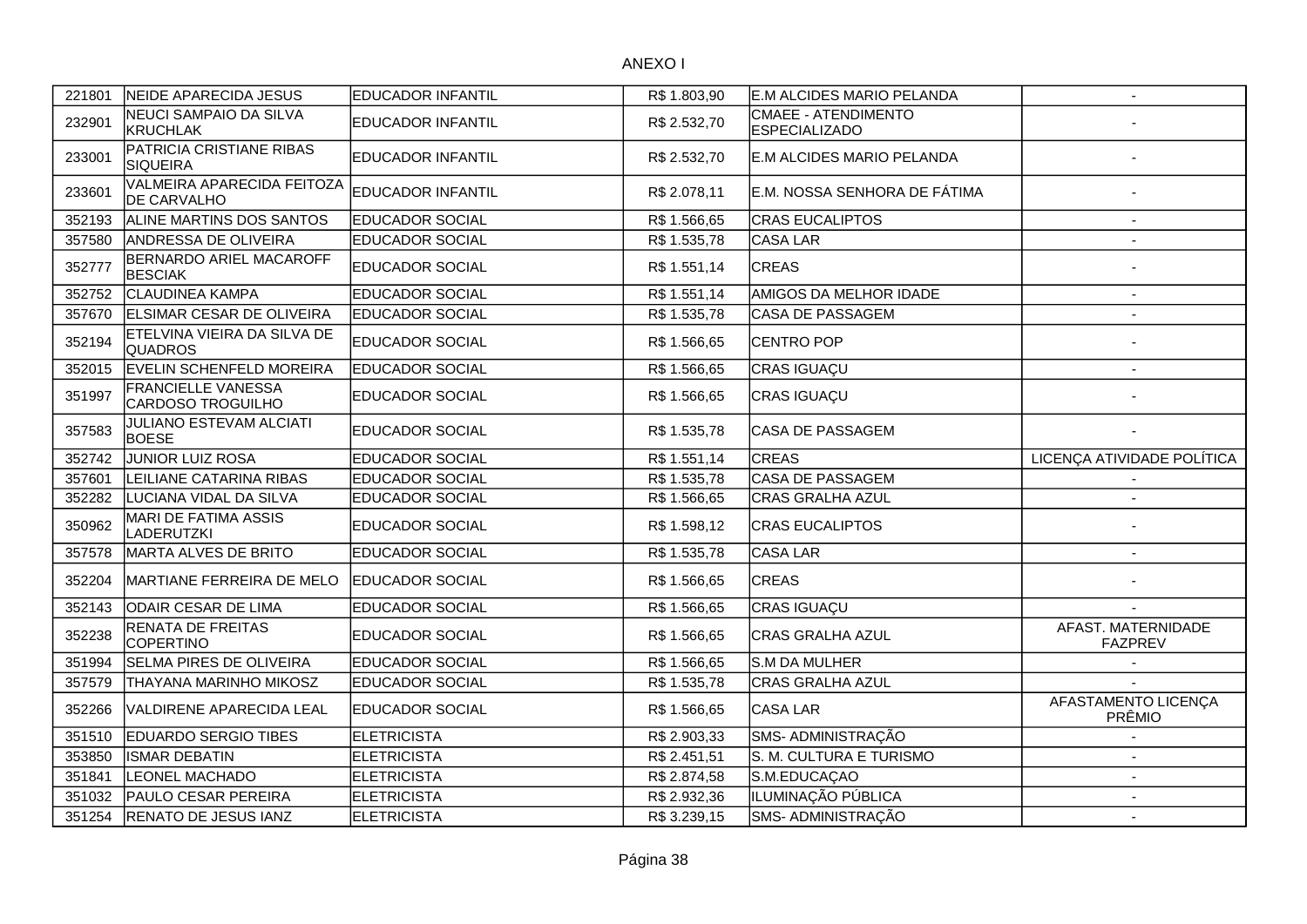| 351210 | ROGERIO MARCIO SANT ANA                          | <b>ELETRICISTA</b> | R\$ 3.271,55 | ILUMINAÇÃO PÚBLICA                            | $\overline{\phantom{a}}$ |
|--------|--------------------------------------------------|--------------------|--------------|-----------------------------------------------|--------------------------|
| 352007 | SEBASTIÃO APARECIDO<br><b>RIBEIRO</b>            | <b>ELETRICISTA</b> | R\$ 2.500,79 | ILUMINAÇÃO PÚBLICA                            |                          |
| 351083 | ANTONIO RUBENS DE AMORIM                         | <b>ENCANADOR</b>   | R\$ 2.090,70 | S.M.EDUCAÇAO                                  |                          |
| 357869 | AGUINALDO PAULINO DE<br><b>OLIVEIRA</b>          | <b>ENFERMEIRO</b>  | R\$ 3.686,46 | UPA ENFERMAGEM                                |                          |
| 349428 | <b>ALINE PEDON PERLIN</b>                        | <b>ENFERMEIRO</b>  | R\$4.634,48  | UNIDADE DE SÁUDE SÃO SEBASTIÃO                |                          |
| 349797 | <b>ANA CAROLINA RICCIO</b>                       | <b>ENFERMEIRO</b>  | R\$5.119,34  | UNIDADE DE SAÚDE PIONEIROS                    | $\sim$                   |
| 358346 | ANA MARIA CLAUDIA TEODORO<br><b>DE MORAES</b>    | <b>ENFERMEIRO</b>  | R\$ 3.686,46 | <b>UPA ENFERMAGEM</b>                         |                          |
| 352075 | ANE JOICE DOS ANJOS                              | <b>ENFERMEIRO</b>  | R\$3.798,17  | UNIDADE DE SAÚDE GRALHA AZUL                  | $\blacksquare$           |
| 351441 | <b>ANGELA MARIA NOS</b>                          | <b>ENFERMEIRO</b>  | R\$4.919,60  | UNIDADE DE SAÚDE GRALHA AZUL                  | $\blacksquare$           |
| 358367 | ANTONIO CEZAR PAES PEREIRA<br>CARRIEL            | <b>ENFERMEIRO</b>  | R\$ 3.686,46 | <b>UPA ENFERMAGEM</b>                         |                          |
| 351992 | ASSUNTA APARECIDA PETTERS<br><b>DE CARVALHO</b>  | <b>ENFERMEIRO</b>  | R\$4.365,88  | <b>HOSPITAL CCIH</b>                          |                          |
| 358339 | BRUNA DA SILVA DE FREITAS                        | <b>ENFERMEIRO</b>  | R\$ 3.686,46 | UNIDADE DE SAÚDE PIONEIROS                    | $\overline{\phantom{a}}$ |
| 351485 | CLEIDE IZABEL MACHADO                            | <b>ENFERMEIRO</b>  | R\$4.409,55  | HOSPITAL ENFERMAGEM                           |                          |
| 358310 | <b>CLEIDIANE APARECIDA DE</b><br><b>OLIVEIRA</b> | <b>ENFERMEIRO</b>  | R\$ 3.686,46 | UNIDADE DE SAÚDE SANTA<br><b>TEREZINHA</b>    |                          |
| 357959 | CRISTIANE APARECIDA RIBEIRO ENFERMEIRO           |                    | R\$3.686,46  | ATENÇÃO BÁSICA                                |                          |
| 349798 | <b>CRISTIANE DE OLIVEIRA</b>                     | <b>ENFERMEIRO</b>  | R\$5.119,34  | UNIDADE DE SAÚDE PIONEIROS                    | $\blacksquare$           |
| 351050 | DANIEL PROCHMANN ROSA                            | <b>ENFERMEIRO</b>  | R\$ 3.874,51 | UNIDADE DE SAÚDE ESTADOS                      | $\overline{\phantom{a}}$ |
| 349807 | DANIELLE MILANI GEHRKE                           | <b>ENFERMEIRO</b>  | R\$5.119,34  | UNIDADE DE SAÚDE NAÇÕES                       | $\overline{\phantom{a}}$ |
| 358412 | <b>DENIVAL BORBA DE MELO</b>                     | <b>ENFERMEIRO</b>  | R\$ 3.686,46 | UPA - UNIDADE DE PRONTO<br><b>ATENDIMENTO</b> | Ĭ.                       |
| 358101 | <b>DOUGLAS KLEMANN</b>                           | <b>ENFERMEIRO</b>  | R\$ 3.686,46 | <b>UPA ENFERMAGEM</b>                         | $\overline{\phantom{a}}$ |
| 353899 | <b>ELENISE SASSO</b>                             | <b>ENFERMEIRO</b>  | R\$3.686,46  | UNIDADE DE SÁUDE VILA MARLI                   |                          |
| 357747 | <b>ESTER LEAL SILVA WAHLERS</b>                  | <b>ENFERMEIRO</b>  | R\$ 3.686,46 | <b>UPA ENFERMAGEM</b>                         | $\blacksquare$           |
| 118601 | <b>GENI ROSCZINIAK</b>                           | <b>ENFERMEIRO</b>  | R\$ 5.543,54 | DIVISÃO DE ATENÇÃO A SAÚDE<br>PRIMÁRIA        |                          |
| 349060 | <b>GISELE BIRKHOLZ TAKII</b>                     | <b>ENFERMEIRO</b>  | R\$5.170,53  | <b>UPA ENFERMAGEM</b>                         | $\overline{\phantom{a}}$ |
| 351224 | <b>GIZELLE ROSANA MUSIAL</b><br>GERHARDT         | <b>ENFERMEIRO</b>  | R\$ 3.874,51 | HOSPITAL ENFERMAGEM                           |                          |
| 357711 | HEVILA RAMALHO SARAIVA<br><b>ARAUJO</b>          | <b>ENFERMEIRO</b>  | R\$ 3.686,46 | HOSPITAL ENFERMAGEM                           |                          |
| 352319 | <b>INAÊ TATIANA DIAS</b>                         | <b>ENFERMEIRO</b>  | R\$ 3.798,17 | <b>UPA ENFERMAGEM</b>                         | $\overline{\phantom{a}}$ |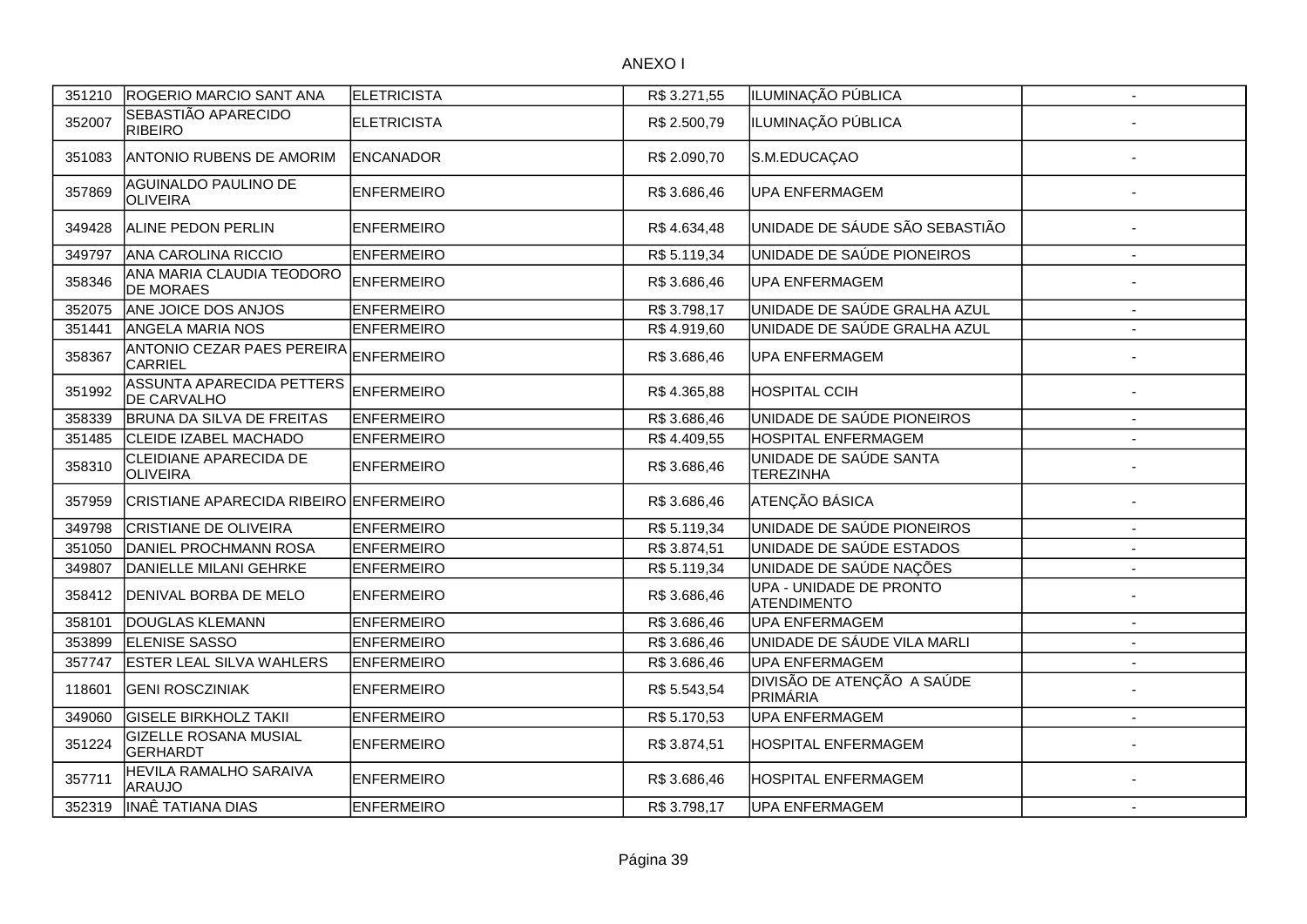| 349901 | <b>IRENE NEPOMUCENO CARDOSO ENFERMEIRO</b>              |                   | R\$5.119,34  | UNIDADE DE SAÚDE ESTADOS                   |                                                                        |
|--------|---------------------------------------------------------|-------------------|--------------|--------------------------------------------|------------------------------------------------------------------------|
| 351436 | JANDIRA DE JESUS CESAR DA<br><b>SILVA TWARDOWSKI</b>    | <b>ENFERMEIRO</b> | R\$4.409,55  | <b>UPA ENFERMAGEM</b>                      |                                                                        |
| 357746 | JESSICA SAMARA CAIS DA<br><b>SILVA RIBEIRO</b>          | ENFERMEIRO        | R\$ 3.686,46 | UNIDADE DE SAÚDE CANAÃ                     |                                                                        |
| 358311 | JESSIKA DA CRUZ SANCHES<br><b>BARBOSA</b>               | <b>ENFERMEIRO</b> | R\$ 3.686,46 | <b>UPA ENFERMAGEM</b>                      |                                                                        |
| 357707 | <b>JESSIKA RODRIGUES ROCHA</b>                          | <b>ENFERMEIRO</b> | R\$3.686,46  | <b>HOSPITAL ENFERMAGEM</b>                 |                                                                        |
| 349084 | JOSE CARLOS BERNARDES                                   | <b>ENFERMEIRO</b> | R\$5.170,53  | SERVIÇO MÓVEL DE URGÊNCIA E<br>EMERGÊNCIA  | LICENÇA ATIVIDADE POLÍTICA                                             |
| 352006 | <b>JOSE COMPARIM</b>                                    | <b>ENFERMEIRO</b> | R\$ 3.798,17 | UNIDADE DE SAÚDE GRALHA AZUL               | $\blacksquare$                                                         |
| 352351 | <b>JUCIARA SANTANA LEMOS</b>                            | <b>ENFERMEIRO</b> | R\$3.798,17  | UNIDADE DE SAÚDE IGUAÇU                    |                                                                        |
| 348288 | KATIA SAKUMA KASHIVAQUI                                 | <b>ENFERMEIRO</b> | R\$4.727,64  | UNIDADE DE SAÚDE SANTA MARIA               |                                                                        |
| 351140 | KATYA RAFAELLA TEIXEIRA<br><b>CARVALHO</b>              | <b>ENFERMEIRO</b> | R\$ 3.874,51 | UNIDADE DE SAÚDE GRALHA AZUL               |                                                                        |
| 358345 | LAIS BATISTA DAVID DE JESUS                             | <b>ENFERMEIRO</b> | R\$ 3.686,46 | <b>UPA ENFERMAGEM</b>                      |                                                                        |
| 348901 | LEONILDA DA SILVA RAMOS                                 | <b>ENFERMEIRO</b> | R\$5.222,26  | UNIDADE DE SAÚDE HORTÊNCIA                 |                                                                        |
| 349793 | LORENICE DOS SANTOS                                     | <b>ENFERMEIRO</b> | R\$5.119,34  | UNIDADE DE SÁUDE SÃO SEBASTIÃO             |                                                                        |
| 349481 | <b>MARA TICIANE DA COSTA</b><br><b>FELTEN FRANCISCO</b> | <b>ENFERMEIRO</b> | R\$ 5.170,53 | UNIDADE DE SAÚDE EUCALIPTOS                |                                                                        |
| 351984 | MARCILENE DE PAULA                                      | <b>ENFERMEIRO</b> | R\$4.365,88  | UNIDADE DE SAÚDE DA MULHER                 | $\overline{\phantom{a}}$                                               |
| 352054 | <b>MARLY SARAGOSSA</b>                                  | <b>ENFERMEIRO</b> | R\$4.365,88  | UNIDADE DE SAÚDE CANAÃ                     |                                                                        |
| 265201 | MARTHA ELENA RIOFRIO<br><b>GUEVARA DIAS</b>             | <b>ENFERMEIRO</b> | R\$4.822,65  | <b>UPA ENFERMAGEM</b>                      | <b>GRUPO DE RISCO - SEM</b><br>TELETRABALHO - DECRETO Nº.<br>5157/2020 |
| 349125 | <b>NELCELI BENTO GARCIA</b><br><b>MARTINS</b>           | <b>ENFERMEIRO</b> | R\$ 5.170,53 | VIGILÂNCIA EPIDEMOLÓGICA                   |                                                                        |
| 357702 | PAULO HENRIQUE PEIXOTO                                  | <b>ENFERMEIRO</b> | R\$3.686,46  | <b>HOSPITAL ENFERMAGEM</b>                 |                                                                        |
| 351133 | REGINA CELIA DA SILVA                                   | <b>ENFERMEIRO</b> | R\$3.874,51  | UPA ENFERMAGEM                             | <b>FÉRIAS</b>                                                          |
| 358336 | RITA DE CASSIA ROCHA DA<br><b>SILVA</b>                 | <b>ENFERMEIRO</b> | R\$ 3.686,46 | UNIDADE DE SAÚDE SANTA<br><b>TEREZINHA</b> | <b>GRUPO DE RISCO - SEM</b><br>TELETRABALHO - DECRETO Nº.<br>5157/2020 |
| 358347 | SABRINA RIBEIRO DOS SANTOS                              | <b>ENFERMEIRO</b> | R\$3.686,46  | UPA ENFERMAGEM                             |                                                                        |
| 162901 | <b>SILEZIA GOMES</b>                                    | ENFERMEIRO        | R\$ 5.488,64 | UNIDADE DE SAÚDE EUCALIPTOS                | <b>GRUPO DE RISCO - SEM</b><br>TELETRABALHO - DECRETO Nº.<br>5157/2020 |
| 322301 | STELLA MARIS BARON BEGGI<br><b>RIBEIRO</b>              | <b>ENFERMEIRO</b> | R\$ 5.327,22 | DIVISÃO DE TELEAGENDAMENTO                 |                                                                        |
|        |                                                         |                   |              |                                            |                                                                        |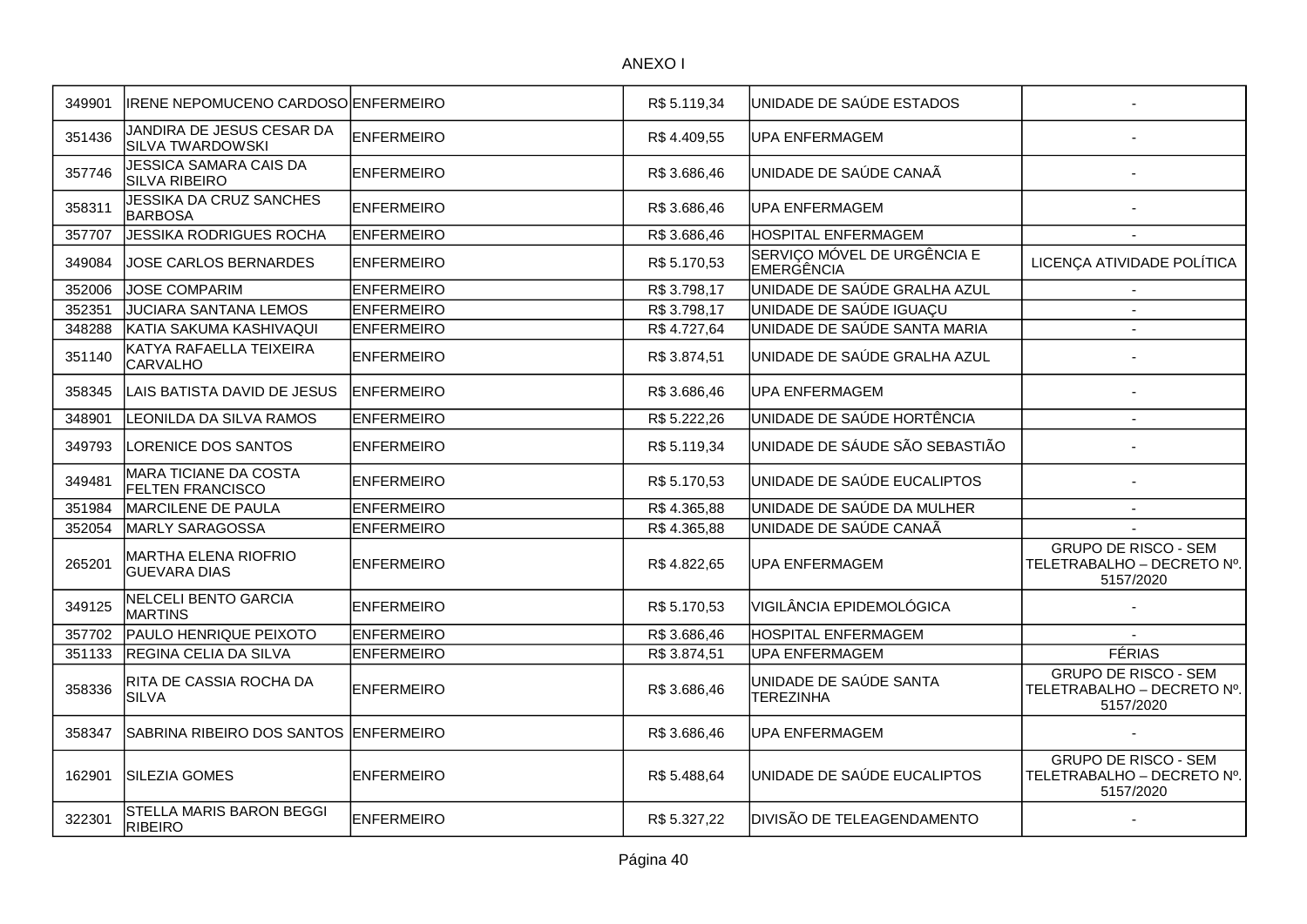| 352352 | TALITA FERNANDA DE FARIAS                        | <b>IENFERMEIRO</b>          | R\$ 3.798,17 | UNIDADE DE SÁUDE VILA MARLI                    | $\overline{\phantom{a}}$         |
|--------|--------------------------------------------------|-----------------------------|--------------|------------------------------------------------|----------------------------------|
| 358371 | TAYANE DOS SANTOS<br><b>CAMARGOS</b>             | <b>ENFERMEIRO</b>           | R\$ 3.686,46 | <b>UPA ENFERMAGEM</b>                          |                                  |
| 358037 | THAMIRES LUNGUINHO<br><b>CAVALCANTE</b>          | <b>ENFERMEIRO</b>           | R\$ 3.686,46 | UNIDADE DE SAÚDE HORTÊNCIA                     |                                  |
| 358096 | THAYS KAROLINE ZEPECHOUKA<br><b>DA SILVA</b>     | <b>ENFERMEIRO</b>           | R\$ 3.686,46 | UNIDADE DE SÁUDE VILA MARLI                    |                                  |
| 358305 | VERA LUCIA ZANARDO                               | <b>ENFERMEIRO</b>           | R\$ 3.686,46 | UPA ENFERMAGEM                                 |                                  |
| 352140 | <b>WILLIAN HENRIQUE DOS</b><br><b>SANTOS</b>     | <b>IENFERMEIRO</b>          | R\$ 3.798,17 | UNIDADE DE SAÚDE IGUAÇU                        |                                  |
| 351506 | LEONARDO KOVALHUK                                | <b>ENGENHEIRO AGRÔNOMO</b>  | R\$4.543,16  | AGRICULTURA                                    | $\sim$                           |
| 354106 | <b>ADELSON LUIZ KLEM</b>                         | <b>ENGENHEIRO CIVIL</b>     | R\$5.826,30  | S.M.PLANEJAMENTO URBANO                        |                                  |
| 352612 | ANDREA CASIMIRO COSTA<br><b>GONÇALVES</b>        | <b>ENGENHEIRO CIVIL</b>     | R\$ 5.943,41 | S.M. DE URBANISMO                              |                                  |
| 352648 | ANGELO SCHIOCHET JUNIOR                          | <b>ENGENHEIRO CIVIL</b>     | R\$5.943,41  | S.M.EDUCAÇAO                                   | $\blacksquare$                   |
| 354116 | <b>CARLOS DANIEL KRAVCHYCHYN</b><br><b>FILHO</b> | <b>ENGENHEIRO CIVIL</b>     | R\$5.826,30  | S. M. DE HABITAÇÃO                             |                                  |
| 350109 | CARLOS ROBERTO DE POLI                           | <b>ENGENHEIRO CIVIL</b>     | R\$ 8.937,42 | S.M. DE URBANISMO                              | <b>FÉRIAS</b>                    |
| 349339 | <b>FABIO MARTINS VALDUGA</b>                     | <b>ENGENHEIRO CIVIL</b>     | R\$ 8.171,84 | S. M. DE HABITAÇÃO                             |                                  |
| 349338 | <b>GUSTAVO GONCALES</b><br><b>QUADROS</b>        | <b>ENGENHEIRO CIVIL</b>     | R\$ 7.324,60 | S.M.OBRAS PUBLICAS                             |                                  |
| 352545 | <b>HIDEKI YANAGITA</b>                           | <b>ENGENHEIRO CIVIL</b>     | R\$ 6.002,84 | S.M. DE URBANISMO                              | $\overline{\phantom{a}}$         |
| 357708 | MATHEUS VASCONCELLOS<br><b>RODRIGUES</b>         | <b>ENGENHEIRO CIVIL</b>     | R\$ 5.826,30 | ARRECADAÇÃO                                    |                                  |
| 353292 | RAPHAEL PUDEULKO JUNIOR                          | <b>ENGENHEIRO CIVIL</b>     | R\$5.884,56  | S.M.OBRAS PUBLICAS                             |                                  |
| 350888 | <b>SANDRO TEIXEIRA RIBEIRO</b>                   | <b>ENGENHEIRO CIVIL</b>     | R\$ 7.852,96 | S.M.PLANEJAMENTO URBANO                        |                                  |
| 352753 | <b>ADRIANA DE BIASSIO</b>                        | <b>ENGENHEIRO FLORESTAL</b> | R\$4.453,64  | S.M.MEIO AMBIENTE                              |                                  |
| 353575 | EDINEIA APARECIDA DA SILVA<br><b>DIAS</b>        | <b>ESTOQUISTA REPOSITOR</b> | R\$ 1.404,22 | <b>CRAS GRALHA AZUL</b>                        | <b>FÉRIAS</b>                    |
| 354029 | ERICA FONTOURA DOS SANTOS<br><b>DALCOMUNE</b>    | <b>ESTOQUISTA REPOSITOR</b> | R\$ 1.404,22 | UPA ADMINISTRATIVO                             |                                  |
| 353319 | FERNANDO HENRIQUE DOS<br><b>SANTOS ANTUNES</b>   | <b>ESTOQUISTA REPOSITOR</b> | R\$ 1.404,22 | CAF - CENTRAL DE ABASTECIMENTO<br>FARMACÊUTICO |                                  |
| 353740 | HERALDO DE MEDEIROS HARO<br><b>JUNIOR</b>        | <b>ESTOQUISTA REPOSITOR</b> | R\$ 1.404,22 | ALMOXARIFADO CENTRAL                           |                                  |
| 353271 | KARLA DE SOUSA OLIVEIRA                          | <b>ESTOQUISTA REPOSITOR</b> | R\$ 1.404,22 | S.M.ASSISTENCIA SOCIAL                         | $\overline{\phantom{a}}$         |
| 354107 | <b>MARCELI AUGUSTA LOPES</b>                     | <b>ESTOQUISTA REPOSITOR</b> | R\$ 1.404,22 | CAF - CENTRAL DE ABASTECIMENTO<br>FARMACÊUTICO |                                  |
| 353208 | MARCO AURÉLIO DE OLIVEIRA<br><b>FRANCO</b>       | <b>ESTOQUISTA REPOSITOR</b> | R\$ 1.404,22 | S.M.EDUCAÇAO                                   | AUXÍLIO DOENÇA (APÓS 15<br>DIAS) |
| 353631 | <b>MARCOS RODRIGUES</b>                          | <b>ESTOQUISTA REPOSITOR</b> | R\$ 1.404,22 | DOCUMENTAÇÃO                                   | <b>FÉRIAS</b>                    |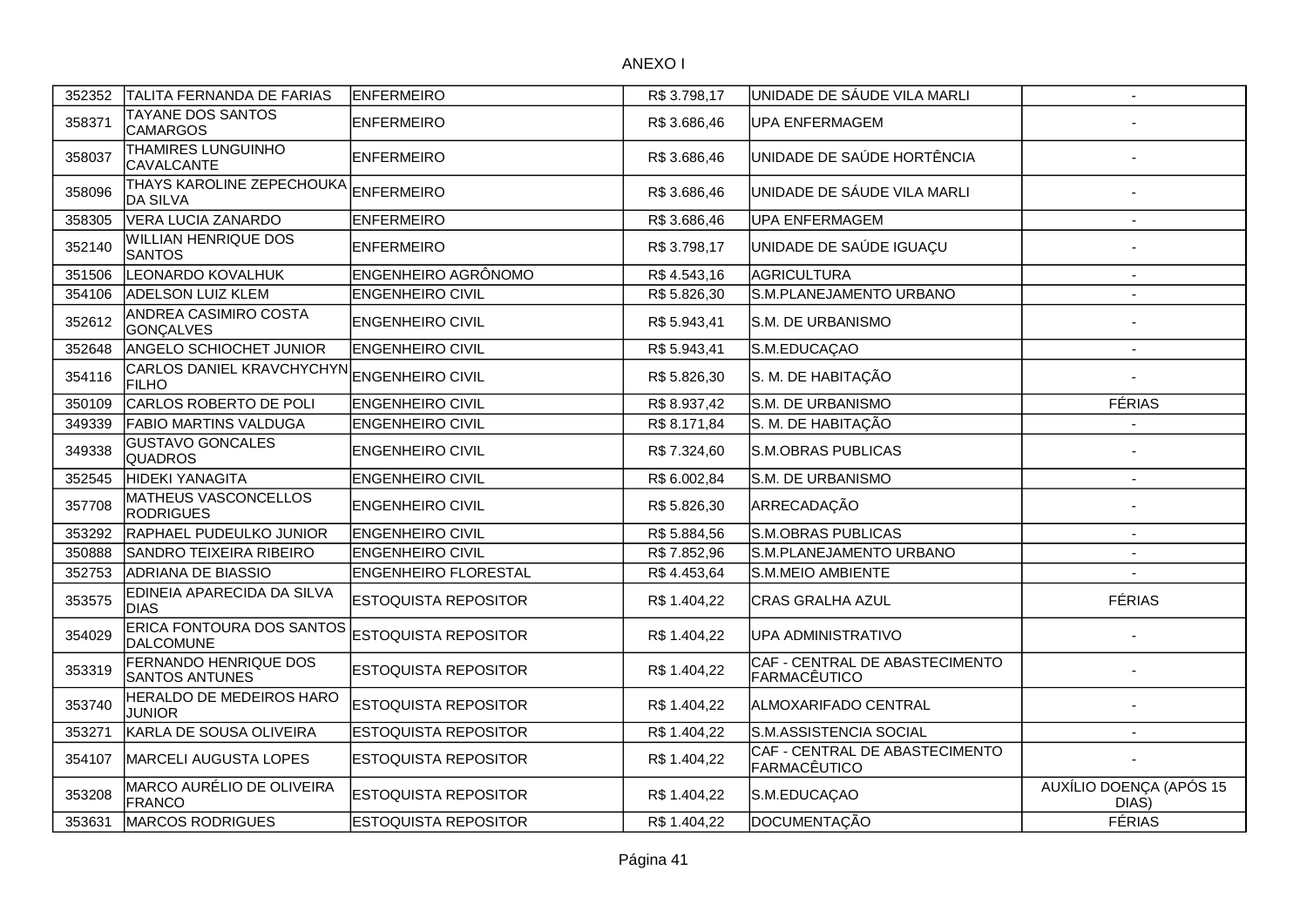| 353724 | UZIAS RODRIGUES FERREIRA                                  | ESTOQUISTA REPOSITOR           | R\$ 1.404,22 | CAF - CENTRAL DE ABASTECIMENTO<br>FARMACÊUTICO |                                                                        |
|--------|-----------------------------------------------------------|--------------------------------|--------------|------------------------------------------------|------------------------------------------------------------------------|
| 358104 | <b>ANA MARIA SULZBACH HUPPES</b>                          | <b>FARMACEUTICO BIOQUIMICO</b> | R\$ 3.271,55 | UPA FARMÁCIA                                   |                                                                        |
| 358434 | <b>BRUNA MAYRA ZONTA</b>                                  | FARMACEUTICO BIOQUIMICO        | R\$ 3.271,55 | FARMÁCIA CENTRAL                               | $\overline{\phantom{a}}$                                               |
| 358301 | <b>DENNY RAFAEL PERUSSO DOS</b><br><b>REIS</b>            | FARMACEUTICO BIOQUIMICO        | R\$ 3.271,55 | <b>UPA FARMÁCIA</b>                            |                                                                        |
| 350566 | <b>GISELE JOSLIN DE ALMEIDA</b><br><b>FERREIRA MENDES</b> | FARMACEUTICO BIOQUIMICO        | R\$4.453,64  | DIVISÃO DE ATENÇÃO A SAÚDE<br>PRIMÁRIA         |                                                                        |
| 353197 | JOSE FARIAS DOS SANTOS<br><b>FILHO</b>                    | FARMACEUTICO BIOQUIMICO        | R\$ 3.304,27 | <b>UPA FARMÁCIA</b>                            |                                                                        |
| 357768 | MELANIE ZIASCH                                            | FARMACEUTICO BIOQUIMICO        | R\$ 3.271,55 | <b>FARMACIA HOSPITALAR</b>                     | $\overline{\phantom{a}}$                                               |
| 349445 | TANIAMARA FALABELLO<br>PALUCH                             | FARMACEUTICO BIOQUIMICO        | R\$4.112,86  | <b>VIGILÂNCIA SANITÁRIA</b>                    |                                                                        |
| 353716 | VANESSA BISPO SOARES                                      | FARMACEUTICO BIOQUIMICO        | R\$ 3.271,55 | CAF - CENTRAL DE ABASTECIMENTO<br>FARMACÊUTICO |                                                                        |
| 351215 | <b>VIVIAM ALICE PORFIRIO</b>                              | FARMACEUTICO BIOQUIMICO        | R\$ 3.952,40 | <b>FARMACIA HOSPITALAR</b>                     | $\overline{\phantom{a}}$                                               |
| 357875 | YASMIN NEIVA TOMAZ DA SILVA FARMACEUTICO BIOQUIMICO       |                                | R\$ 3.271,55 | <b>FARMACIA HOSPITALAR</b>                     |                                                                        |
| 353851 | ANAXÁGORAS DANTAS DE<br>ALMEIDA                           | FISCAL DE OBRAS E POSTURAS     | R\$ 2.332,53 | S.M.OBRAS PUBLICAS                             |                                                                        |
| 349014 | <b>BRUNNEL RENE CORSI LUTFI</b>                           | FISIOTERAPEUTA - 30 HORAS      | R\$ 2.708,00 | S. M. ESPORTE, LAZER E JUVENTUDE               |                                                                        |
| 352709 | SANDRA DIAS DE SOUZA                                      | FISIOTERAPEUTA - 30 HORAS      | R\$ 2.525,80 | ACADEMIA DA SAÚDE                              |                                                                        |
| 355884 | <b>SORAIA KOPPE</b>                                       | FISIOTERAPEUTA - 30 HORAS      | R\$ 2.476,02 | NASF NÚCLEO DE APOIO Á SAÚDE DA<br>FAMÍLIA     |                                                                        |
| 352277 | ISIS GONÇALVES DE OLIVEIRA                                | FONOAUDIOLÓGO                  | R\$ 3.370,68 | CMAEE - ATENDIMENTO<br><b>ESPECIALIZADO</b>    |                                                                        |
| 352090 | PRISCILA CASTRO FERREIRA<br><b>SILVA</b>                  | FONOAUDIOLÓGO                  | R\$ 3.874,51 | NASF NÚCLEO DE APOIO Á SAÚDE DA<br>FAMÍLIA     |                                                                        |
| 355797 | <b>ADRIANO ALVES GODOI</b>                                | <b>GUARDA MUNICIPAL</b>        | R\$ 2.109,21 | <b>GUARDA MUNICIPAL</b>                        |                                                                        |
| 355190 | <b>ADRIANO HAHN DE ANDRADE</b>                            | <b>GUARDA MUNICIPAL</b>        | R\$ 2.109,21 | <b>GUARDA MUNICIPAL</b>                        | <b>FÉRIAS</b>                                                          |
| 355177 | <b>ADRIANO MARTINS BERNARDO</b>                           | GUARDA MUNICIPAL               | R\$ 2.109,21 | <b>GUARDA MUNICIPAL</b>                        |                                                                        |
| 355189 | ALAN DIONE DA SILVA                                       | <b>GUARDA MUNICIPAL</b>        | R\$ 2.109,21 | <b>GUARDA MUNICIPAL</b>                        |                                                                        |
| 268801 | <b>ALCEU CONTADOR JUNIOR</b>                              | <b>GUARDA MUNICIPAL</b>        | R\$ 3.333,52 | <b>GUARDA MUNICIPAL</b>                        | <b>GRUPO DE RISCO - SEM</b><br>TELETRABALHO - DECRETO Nº.<br>5157/2020 |
| 268601 | ALEXANDRE APARECIDO BELINI GUARDA MUNICIPAL               |                                | R\$ 5.537,23 | <b>GUARDA MUNICIPAL</b>                        |                                                                        |
| 355865 | ALISON ANDREI DE ANDRADE<br><b>HIBNER</b>                 | <b>GUARDA MUNICIPAL</b>        | R\$ 2.109,21 | <b>GUARDA MUNICIPAL</b>                        |                                                                        |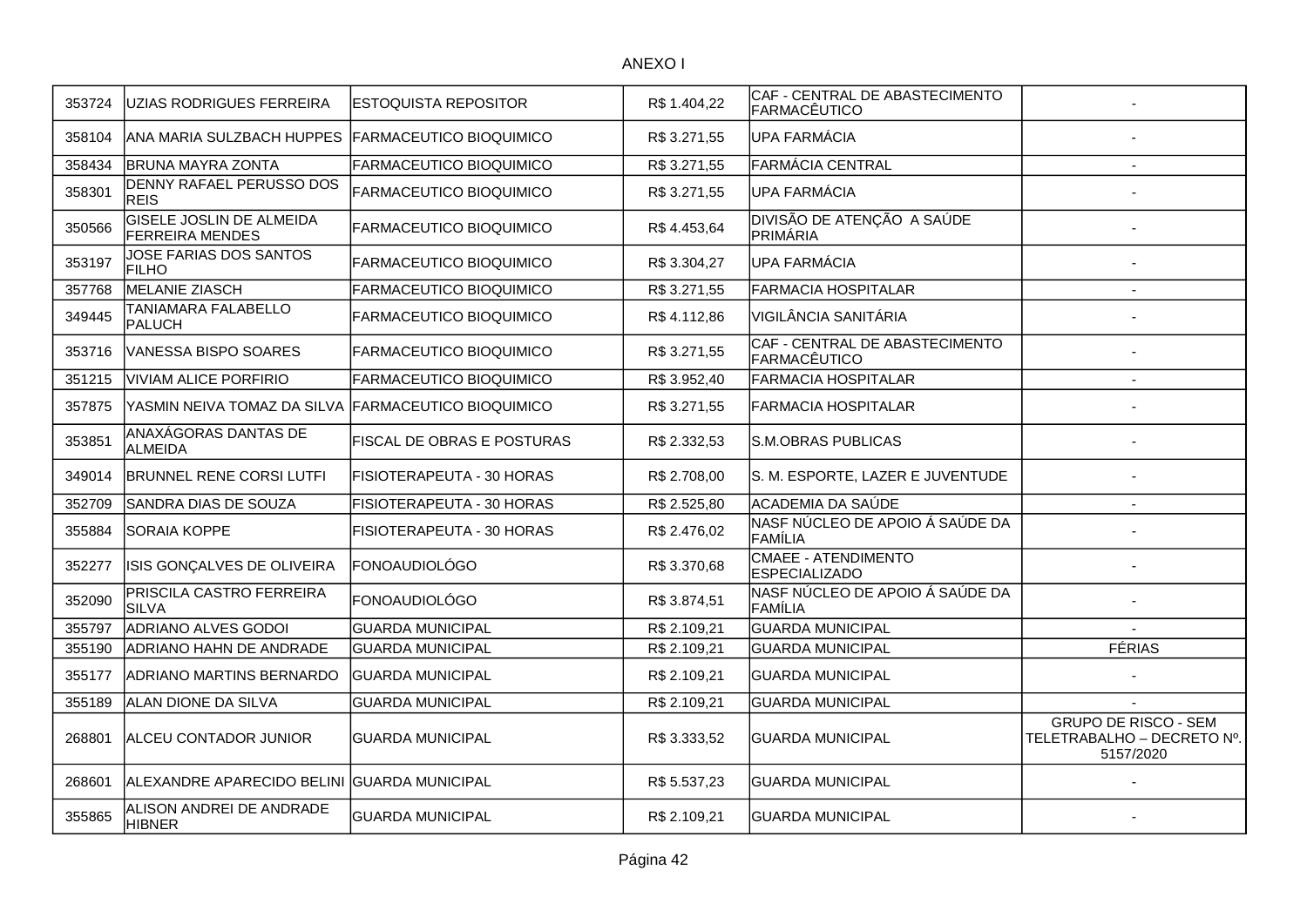| 355186 | ALLAN BRUNO SILVA DE<br><b>OLIVEIRA</b>          | GUARDA MUNICIPAL        | R\$ 2.109,21 | GUARDA MUNICIPAL        | <b>FÉRIAS</b>                    |
|--------|--------------------------------------------------|-------------------------|--------------|-------------------------|----------------------------------|
| 351691 | ANDERSON LUIS RODRIGUES                          | <b>GUARDA MUNICIPAL</b> | R\$ 2.400,48 | <b>GUARDA MUNICIPAL</b> | $\overline{\phantom{a}}$         |
| 172701 | ANDRESSA DE FATIMA<br><b>MAGALHAES</b>           | GUARDA MUNICIPAL        | R\$ 3.333,52 | <b>GUARDA MUNICIPAL</b> |                                  |
| 351690 | ANTONIO DIRCEU PIRES DA<br><b>COSTA</b>          | GUARDA MUNICIPAL        | R\$ 2.173,13 | IGUARDA MUNICIPAL       | <b>FÉRIAS</b>                    |
| 351689 | <b>BRUNO JOSE ZERMIANI SILVA</b>                 | <b>GUARDA MUNICIPAL</b> | R\$ 2.173,13 | <b>GUARDA MUNICIPAL</b> | $\overline{\phantom{a}}$         |
| 355733 | CARLOS EDUARDO BUBOLA                            | <b>GUARDA MUNICIPAL</b> | R\$ 2.109,21 | <b>GUARDA MUNICIPAL</b> |                                  |
| 355179 | <b>CELSO ANTONIO LUBKE</b>                       | <b>GUARDA MUNICIPAL</b> | R\$ 2.109,21 | <b>GUARDA MUNICIPAL</b> | $\overline{\phantom{a}}$         |
| 351688 | CÍCERO ROGERIO DE LIMA                           | <b>GUARDA MUNICIPAL</b> | R\$ 2.173,13 | <b>GUARDA MUNICIPAL</b> | $\overline{\phantom{a}}$         |
| 349245 | CLAUDIO MOYSES ARAUJO DE<br><b>ANDRADE</b>       | <b>GUARDA MUNICIPAL</b> | R\$ 3.908,81 | <b>GUARDA MUNICIPAL</b> |                                  |
| 351687 | <b>CRISTIANA MARQUES</b><br>RODRIGUES DA SILVA   | GUARDA MUNICIPAL        | R\$ 2.400,48 | <b>GUARDA MUNICIPAL</b> |                                  |
| 351686 | <b>CRISTIANO GUERREIRO</b><br><b>DANELLE</b>     | GUARDA MUNICIPAL        | R\$ 2.173,13 | IGUARDA MUNICIPAL       | <b>FÉRIAS</b>                    |
| 355866 | DORIVAL LEITE DE OLIVEIRA                        | <b>GUARDA MUNICIPAL</b> | R\$ 2.109,21 | <b>GUARDA MUNICIPAL</b> |                                  |
| 355867 | EDER FERREIRA BENICIO                            | <b>GUARDA MUNICIPAL</b> | R\$ 2.109,21 | <b>GUARDA MUNICIPAL</b> |                                  |
| 268301 | <b>EDNEY REGIS FERREIRA</b>                      | <b>GUARDA MUNICIPAL</b> | R\$4.067,52  | <b>GUARDA MUNICIPAL</b> | $\sim$                           |
| 355734 | <b>EDSON DE OLIVEIRA CHIMITT</b>                 | <b>GUARDA MUNICIPAL</b> | R\$ 2.109,21 | <b>GUARDA MUNICIPAL</b> | $\overline{\phantom{a}}$         |
| 355732 | ELIZEU DE OLIVEIRA JUNIOR                        | <b>GUARDA MUNICIPAL</b> | R\$ 2.109,21 | <b>GUARDA MUNICIPAL</b> |                                  |
| 351684 | <b>EMERSON FRANCISCO ALVES</b><br><b>DE LIMA</b> | GUARDA MUNICIPAL        | R\$ 2.173,13 | <b>GUARDA MUNICIPAL</b> |                                  |
| 349244 | EUCLIDES BRAGA DE SOUZA<br>FILHO                 | <b>GUARDA MUNICIPAL</b> | R\$ 3.203,45 | <b>GUARDA MUNICIPAL</b> |                                  |
| 355731 | FLAVIO JOSE DUDA                                 | GUARDA MUNICIPAL        | R\$ 2.109,21 | <b>GUARDA MUNICIPAL</b> | AUXÍLIO DOENÇA (APÓS 15<br>DIAS) |
| 355870 | FRANCISCO ADEMIR<br><b>SZYMANSKI</b>             | GUARDA MUNICIPAL        | R\$ 2.109,21 | <b>GUARDA MUNICIPAL</b> |                                  |
| 355182 | <b>GUILHERME MORAES DE</b><br><b>OLIVEIRA</b>    | GUARDA MUNICIPAL        | R\$ 2.109,21 | <b>GUARDA MUNICIPAL</b> |                                  |
| 351695 | <b>GUILHERME ZAMPRONIO</b><br><b>BARIVIERA</b>   | <b>GUARDA MUNICIPAL</b> | R\$ 2.173,13 | IGUARDA MUNICIPAL       |                                  |
| 351683 | HELTON MANOEL LEÃO                               | <b>GUARDA MUNICIPAL</b> | R\$ 2.173,13 | <b>GUARDA MUNICIPAL</b> | $\overline{\phantom{a}}$         |
| 268101 | ILDA SOARES DOS SANTOS                           | GUARDA MUNICIPAL        | R\$ 5.537,23 | <b>GUARDA MUNICIPAL</b> | $\overline{\phantom{a}}$         |
| 268001 | ILTOVANE ANTONIO BATISTA                         | <b>GUARDA MUNICIPAL</b> | R\$4.067,52  | <b>GUARDA MUNICIPAL</b> | $\sim$                           |
| 355868 | JEAN CARLOS DE LIMA                              | <b>GUARDA MUNICIPAL</b> | R\$ 2.109,21 | <b>GUARDA MUNICIPAL</b> | $\overline{\phantom{a}}$         |
| 267901 | JEFFERSON ARAKEN PIRES                           | <b>GUARDA MUNICIPAL</b> | R\$ 2.376,70 | <b>GUARDA MUNICIPAL</b> |                                  |
| 351682 | JEFFERSON CARLOS SANTOS<br><b>PEREIRA</b>        | GUARDA MUNICIPAL        | R\$ 2.173,13 | IGUARDA MUNICIPAL       |                                  |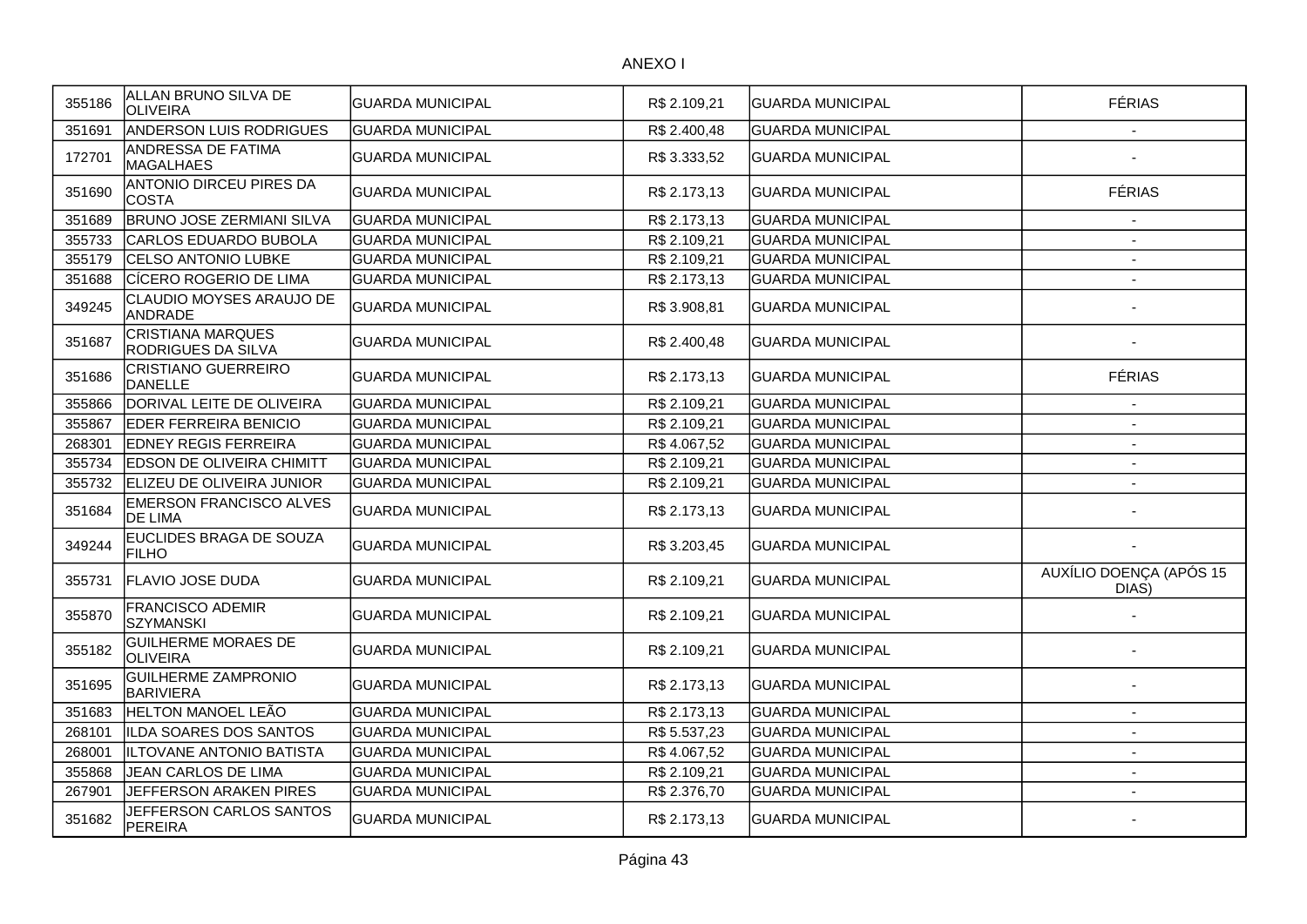| 351681 | JEFFERSON DO NASCIMENTO<br><b>RIBEIRO</b>           | <b>GUARDA MUNICIPAL</b> | R\$ 2.173,13 | <b>GUARDA MUNICIPAL</b>                           | LICENÇA ATIVIDADE POLÍTICA                                             |
|--------|-----------------------------------------------------|-------------------------|--------------|---------------------------------------------------|------------------------------------------------------------------------|
| 351680 | JOÃO NIVALDO MENDES DE<br><b>BASTOS JUNIOR</b>      | <b>GUARDA MUNICIPAL</b> | R\$ 2.651,60 | <b>GUARDA MUNICIPAL</b>                           |                                                                        |
| 355735 | JOEL ALVES DE OLIVEIRA                              | <b>GUARDA MUNICIPAL</b> | R\$ 2.109,21 | <b>GUARDA MUNICIPAL</b>                           |                                                                        |
| 238201 | JOEL CARLOS BUBANZ                                  | <b>GUARDA MUNICIPAL</b> | R\$ 5.537,23 | <b>GUARDA MUNICIPAL</b>                           | $\sim$                                                                 |
| 355610 | JONES ALVES GARCIA                                  | <b>GUARDA MUNICIPAL</b> | R\$ 2.109,21 | <b>GUARDA MUNICIPAL</b>                           | $\sim$                                                                 |
| 355178 | JORGE APARECIDO CRISPIM                             | <b>GUARDA MUNICIPAL</b> | R\$ 2.109,21 | <b>GUARDA MUNICIPAL</b>                           | $\overline{\phantom{a}}$                                               |
| 224301 | JOSE JUAREZ TAVARES                                 | <b>GUARDA MUNICIPAL</b> | R\$ 5.537,23 | <b>GUARDA MUNICIPAL</b>                           | $\overline{\phantom{a}}$                                               |
| 351679 | JOSE SOARES DA SILVA                                | <b>GUARDA MUNICIPAL</b> | R\$ 2.400,48 | <b>GUARDA MUNICIPAL</b>                           | $\overline{\phantom{a}}$                                               |
| 355180 | JUAREZ PIRES MACHADO                                | <b>GUARDA MUNICIPAL</b> | R\$ 2.109,21 | <b>GUARDA MUNICIPAL</b>                           | $\blacksquare$                                                         |
| 355869 | <b>JUAREZ RODRIGUES DE</b><br><b>CAMARGO</b>        | GUARDA MUNICIPAL        | R\$ 2.109,21 | <b>GUARDA MUNICIPAL</b>                           |                                                                        |
| 177001 | JULIANA DA SILVA LEOPOLDINO GUARDA MUNICIPAL        |                         | R\$ 2.376,70 | <b>GUARDA MUNICIPAL</b>                           | AFASTAMENTO LICENÇA<br>PRÊMIO                                          |
| 351678 | JUREMA BISCAIA DE CHAVES                            | GUARDA MUNICIPAL        | R\$ 2.651,60 | <b>GUARDA MUNICIPAL</b>                           |                                                                        |
| 351677 | KATIA CRISTINA DE MELO<br><b>ALVES</b>              | <b>GUARDA MUNICIPAL</b> | R\$ 2.173,13 | <b>GUARDA MUNICIPAL</b>                           | LICENÇA ATIVIDADE POLÍTICA                                             |
| 355183 | LUIZ FRANCELINO VIEIRA                              | <b>GUARDA MUNICIPAL</b> | R\$ 2.109,21 | <b>GUARDA MUNICIPAL</b>                           |                                                                        |
| 355184 | LUIZ MARCELO DE PAULA<br><b>ALMEIDA</b>             | <b>GUARDA MUNICIPAL</b> | R\$ 2.109,21 | <b>GUARDA MUNICIPAL</b>                           |                                                                        |
| 355188 | MARCELO LUIS DOS SANTOS                             | <b>GUARDA MUNICIPAL</b> | R\$ 2.109,21 | <b>GUARDA MUNICIPAL</b>                           |                                                                        |
| 351707 | <b>MARCIO VINICIUS FERREIRA</b>                     | <b>GUARDA MUNICIPAL</b> | R\$ 2.651,60 | <b>GUARDA MUNICIPAL</b>                           | AUXÍLIO DOENÇA (APÓS 15<br>DIAS)                                       |
| 349237 | MARCOS ROBERTO CUBIS                                | <b>GUARDA MUNICIPAL</b> | R\$ 2.786,86 | <b>GUARDA MUNICIPAL</b>                           |                                                                        |
| 269201 | MARIA NATALINA MALAQUIAS                            | <b>GUARDA MUNICIPAL</b> | R\$ 5.537,23 | GABINETE DE GESTÃO INTEGRADA<br>MUNICIPAL - GGI-M |                                                                        |
| 355187 | MATEUS SOARES TRINDADE                              | <b>GUARDA MUNICIPAL</b> | R\$ 2.109,21 | <b>GUARDA MUNICIPAL</b>                           | <b>FÉRIAS</b>                                                          |
| 355181 | PAULO GERALDO ALVES                                 | <b>GUARDA MUNICIPAL</b> | R\$ 2.109,21 | <b>GUARDA MUNICIPAL</b>                           |                                                                        |
| 351674 | <b>PAULO ROBERTO RODRIGUES</b>                      | <b>GUARDA MUNICIPAL</b> | R\$ 2.173,13 | <b>GUARDA MUNICIPAL</b>                           | $\overline{\phantom{a}}$                                               |
| 269101 | PEDRO PAULO NOGUEIRA                                | <b>GUARDA MUNICIPAL</b> | R\$ 2.376,70 | <b>GUARDA MUNICIPAL</b>                           | $\overline{\phantom{a}}$                                               |
| 355175 | <b>RAMON PATRICK FAGUNDES DE</b><br><b>OLIVEIRA</b> | <b>GUARDA MUNICIPAL</b> | R\$ 2.109,21 | <b>GUARDA MUNICIPAL</b>                           |                                                                        |
| 355176 | REGINALDO ALMEIDA DE PAULA GUARDA MUNICIPAL         |                         | R\$ 2.109,21 | <b>GUARDA MUNICIPAL</b>                           |                                                                        |
| 351673 | <b>ROGERIO FARIA SOARES</b>                         | <b>GUARDA MUNICIPAL</b> | R\$ 2.173,13 | <b>GUARDA MUNICIPAL</b>                           | $\overline{\phantom{a}}$                                               |
| 269501 | <b>ROSELI DA LUZ AMARAL</b>                         | <b>GUARDA MUNICIPAL</b> | R\$4.538,01  | <b>GUARDA MUNICIPAL</b>                           |                                                                        |
| 269401 | <b>RUDINALVA MUNIZ NIZER</b>                        | <b>GUARDA MUNICIPAL</b> | R\$4.067,52  | <b>GUARDA MUNICIPAL</b>                           | <b>GRUPO DE RISCO - SEM</b><br>TELETRABALHO - DECRETO Nº.<br>5157/2020 |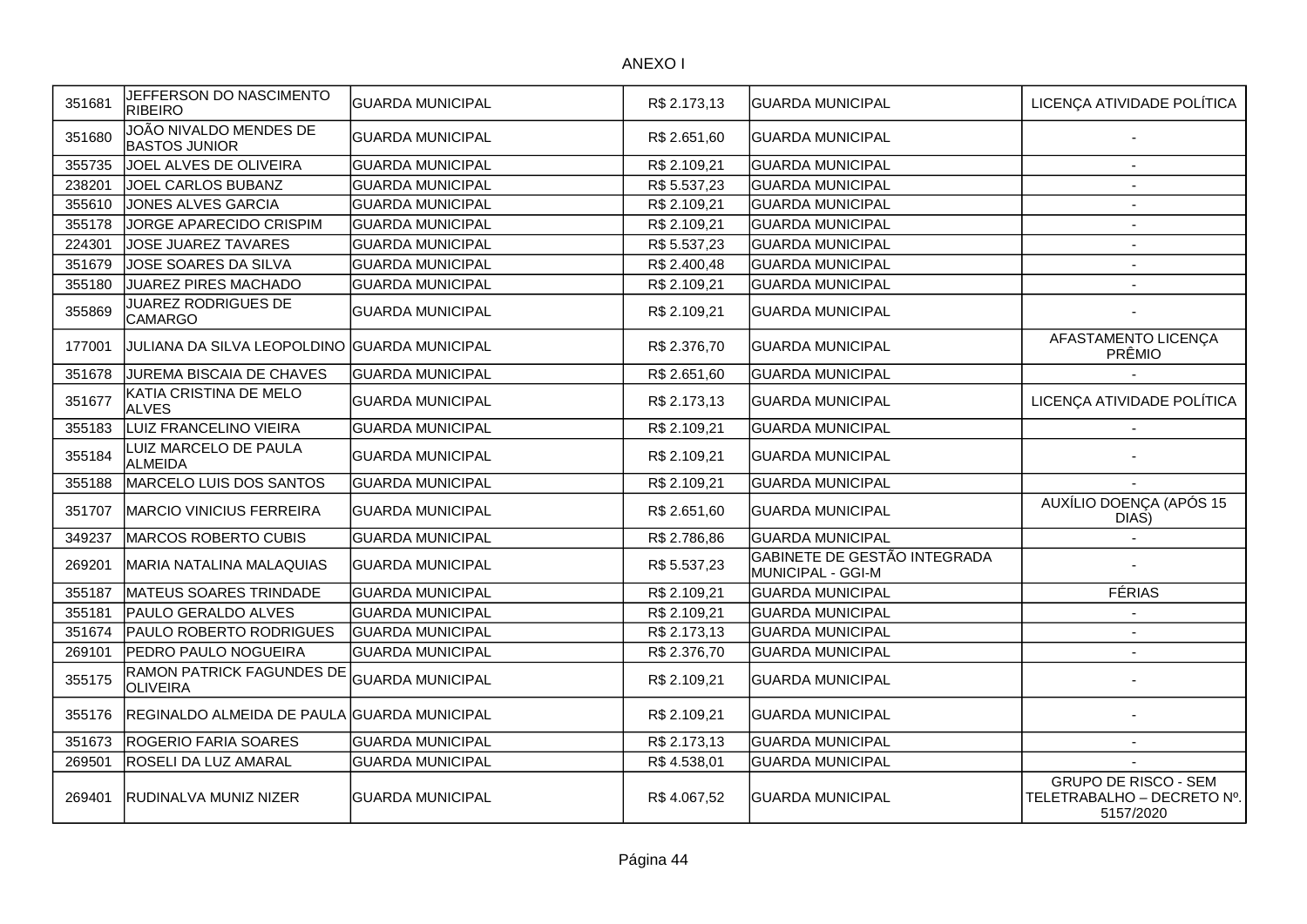| 351671 | SERGIO COSTA DE ARAUJO                        | GUARDA MUNICIPAL         | R\$ 2.173,13 | <b>GUARDA MUNICIPAL</b>                                     | $\mathbf{r}$                                                           |
|--------|-----------------------------------------------|--------------------------|--------------|-------------------------------------------------------------|------------------------------------------------------------------------|
| 351669 | SIMONE FERNANDES TEÓFILO<br><b>MODOLO</b>     | <b>GUARDA MUNICIPAL</b>  | R\$ 2.651,60 | <b>GUARDA MUNICIPAL</b>                                     |                                                                        |
| 269701 | VALCENIR APARECIDA DOS<br><b>SANTOS</b>       | <b>GUARDA MUNICIPAL</b>  | R\$ 2.900,03 | <b>GUARDA MUNICIPAL</b>                                     |                                                                        |
| 269601 | <b>VALDEMAR PIASKOSKI</b>                     | <b>GUARDA MUNICIPAL</b>  | R\$ 3.333,52 | <b>GUARDA MUNICIPAL</b>                                     | <b>FÉRIAS</b>                                                          |
| 355185 | VANILDO MARCOLINO DA SILVA                    | <b>IGUARDA MUNICIPAL</b> | R\$ 2.109,21 | <b>IGUARDA MUNICIPAL</b>                                    |                                                                        |
| 349246 | <b>WANDERLEI DE SOUZA</b>                     | <b>GUARDA MUNICIPAL</b>  | R\$ 2.786,86 | <b>GUARDA MUNICIPAL</b>                                     |                                                                        |
| 199801 | <b>ADELARMO MARTINS VIEIRA</b>                | <b>GUARDIÃO</b>          | R\$ 1.663,04 | <b>CRAS GRALHA AZUL</b>                                     | <b>GRUPO DE RISCO - SEM</b><br>TELETRABALHO - DECRETO Nº.<br>5157/2020 |
| 222101 | <b>ANTONIO EURIDES SCHULTZ</b>                | GUARDIÃO                 | R\$ 1.663,04 | S.M.OBRAS PUBLICAS                                          | <b>GRUPO DE RISCO - SEM</b><br>TELETRABALHO - DECRETO Nº.<br>5157/2020 |
| 5801   | <b>ANTONIO TELMA</b>                          | <b>GUARDIÃO</b>          | R\$ 1.818,84 | <b>TERMINAL RODOVIÁRIO DE</b><br><b>TRANSPORTE COLETIVO</b> |                                                                        |
| 6001   | <b>APARECIDO PEREIRA</b>                      | <b>GUARDIÃO</b>          | R\$ 1.818,84 | ILUMINAÇÃO PÚBLICA                                          | $\mathbf{r}$                                                           |
| 201201 | <b>BENEDITO CAETANO DE</b><br><b>OLIVEIRA</b> | GUARDIÃO                 | R\$ 2.132,71 | E.M 26 DE JANEIRO                                           |                                                                        |
| 197101 | CARLOS HENRIQUE SOARES<br><b>NUNES</b>        | <b>GUARDIÃO</b>          | R\$ 1.911,60 | lS.M.MEIO AMBIENTE                                          | <b>GRUPO DE RISCO - SEM</b><br>TELETRABALHO - DECRETO Nº.<br>5157/2020 |
| 197401 | <b>CLAUDIO FIASCO</b>                         | <b>GUARDIÃO</b>          | R\$ 1.911,60 | S. M. CULTURA E TURISMO                                     | AFASTAMENTO LICENÇA<br>PRÊMIO                                          |
| 11801  | DAVID DE JESUS                                | <b>GUARDIÃO</b>          | R\$ 1.800,82 | S.M.OBRAS PUBLICAS                                          |                                                                        |
| 251201 | FLAVIO DE SOUZA TRIZOTTO                      | GUARDIÃO                 | R\$ 1.646,55 | TRANSPORTE PÚBLICO ESCOLAR                                  |                                                                        |
| 26501  | IRIO ANTONIO BONATO FILHO                     | <b>I</b> GUARDIÃO        | R\$ 1.800,82 | lS.M.MEIO AMBIENTE                                          | <b>GRUPO DE RISCO - SEM</b><br>TELETRABALHO - DECRETO Nº.<br>5157/2020 |
| 29501  | <b>JOAO FREIRE</b>                            | <b>GUARDIÃO</b>          | R\$ 2.069,99 | TRANSPORTE PÚBLICO ESCOLAR                                  |                                                                        |
| 249301 | LEONALDO FERNANDES<br>PIMENTEL                | <b>GUARDIÃO</b>          | R\$ 1.892,67 | ICASA DE PASSAGEM                                           |                                                                        |
| 197201 | LUIS CARLOS SOARES NUNES                      | GUARDIÃO                 | R\$1.663,04  | TRANSPORTE PÚBLICO ESCOLAR                                  | $\sim$                                                                 |
| 36601  | LUIZ FERREIRA DE OLIVEIRA                     | <b>GUARDIÃO</b>          | R\$ 1.950,03 | E.M 26 DE JANEIRO                                           | $\blacksquare$                                                         |
| 37401  | LUIZ JUAREZ GAMBARRA DA<br><b>SILVA</b>       | <b>GUARDIÃO</b>          | R\$ 1.818,84 | TERMINAL RODOVIÁRIO DE<br><b>TRANSPORTE COLETIVO</b>        |                                                                        |
| 249601 | MARCOS FERNANDO DE LIMA                       | GUARDIÃO                 | R\$ 1.646,55 | CRAS GRALHA AZUL                                            | <b>GRUPO DE RISCO - SEM</b><br>TELETRABALHO - DECRETO Nº.<br>5157/2020 |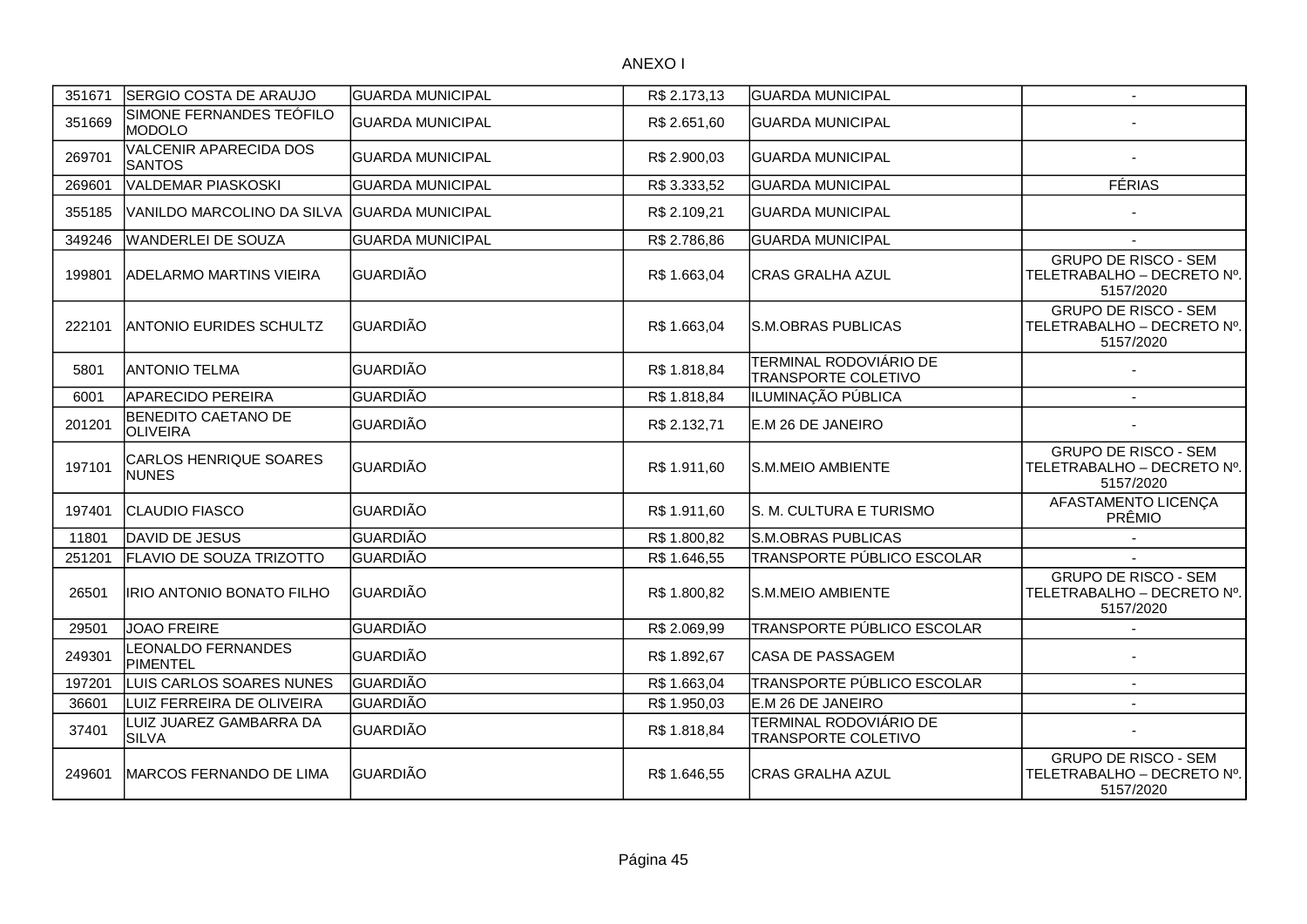| 198401 | MIGUEL CARVALHO DE<br><b>OLIVEIRA</b>       | <b>GUARDIÃO</b>                              | R\$ 1.663,04 | lS.M.ASSISTENCIA SOCIAL                | <b>GRUPO DE RISCO - SEM</b><br>TELETRABALHO - DECRETO Nº.<br>5157/2020 |
|--------|---------------------------------------------|----------------------------------------------|--------------|----------------------------------------|------------------------------------------------------------------------|
| 248101 | NEIRI DA COSTA                              | <b>GUARDIÃO</b>                              | R\$ 1.646,55 | <b>CEMITÉRIO</b>                       |                                                                        |
| 47101  | NIVALDO BAEZ                                | <b>GUARDIÃO</b>                              | R\$ 1.818,84 | TRANSPORTE PÚBLICO ESCOLAR             |                                                                        |
| 48701  | OSVALDO CARDOSO DOS<br><b>SANTOS</b>        | <b>GUARDIÃO</b>                              | R\$ 1.818,84 | DIVISÃO DE ATENÇÃO A SAÚDE<br>PRIMÁRIA |                                                                        |
| 248001 | PEDRO ARAMIS DOS SANTOS                     | <b>GUARDIÃO</b>                              | R\$ 1.646,55 | ILUMINAÇÃO PÚBLICA                     |                                                                        |
| 249701 | RONALDO ADRIANO SILVEIRA                    | <b>GUARDIÃO</b>                              | R\$ 1.646,55 | TRANSPORTE PÚBLICO ESCOLAR             |                                                                        |
| 248801 | <b>SALVADOR CARDOSO PINTO</b>               | <b>GUARDIÃO</b>                              | R\$ 1.646,55 | S.M.EDUCAÇAO                           | <b>GRUPO DE RISCO - SEM</b><br>TELETRABALHO - DECRETO Nº.<br>5157/2020 |
| 197501 | <b>SEBASTIAO FERREIRA FILHO</b>             | GUARDIÃO                                     | R\$1.663,04  | S.M.ASSISTENCIA SOCIAL                 | <b>FÉRIAS</b>                                                          |
| 201801 | SEDINEI JOSÉ ROLIM                          | <b>GUARDIÃO</b>                              | R\$ 1.663,04 | S.M.ADMINISTRAÇAO                      |                                                                        |
| 250601 | VALDECIR APARECIDO<br><b>GUTIERREZ</b>      | <b>GUARDIÃO</b>                              | R\$ 1.892,67 | S.M.ASSISTENCIA SOCIAL                 | <b>FÉRIAS</b>                                                          |
| 66601  | <b>WALDERLEY ANTUNES DA</b><br><b>SILVA</b> | <b>GUARDIÃO</b>                              | R\$ 1.818,84 | SMS- ADMINISTRAÇÃO                     |                                                                        |
| 19001  | <b>ESTANISLAU LEONARDO</b><br>POLANSKI      | <b>INSPETOR DE ALUNOS</b>                    | R\$ 1.475,86 | E.M 26 DE JANEIRO                      |                                                                        |
| 130001 | <b>LEONARDO OPALINSKI</b>                   | <b>INSPETOR DE ALUNOS</b>                    | R\$ 1.461,24 | ALMOXARIFADO CENTRAL                   | <b>GRUPO DE RISCO - SEM</b><br>TELETRABALHO - DECRETO Nº.<br>5157/2020 |
| 355730 | SAULO ARNOR LYSIK                           | <b>JARDINEIRO</b>                            | R\$ 1.116,99 | <b>CEMITÉRIO</b>                       |                                                                        |
| 351515 | <b>IEVALDO RIBEIRO</b>                      | MAESTRO                                      | R\$4.409,55  | S. M. ESPORTE, LAZER E JUVENTUDE       |                                                                        |
| 353303 | <b>CARLOS TOMAS FERNANDES</b><br>FARINHA    | MEDICO ANESTESISTA - PLANTONISTA             | R\$ 1.162,34 | <b>HOSPITAL MÉDICOS</b>                |                                                                        |
| 353234 | SANDERSON DANTAS DE<br><b>SOUZA</b>         | MEDICO ANESTESISTA - PLANTONISTA             | R\$ 1.128,17 | <b>HOSPITAL MÉDICOS</b>                |                                                                        |
| 353632 | SARAH SANTEN VON<br><b>BIVENICZKO</b>       | MEDICO ANESTESISTA - PLANTONISTA             | R\$ 1.128,17 | SMS-DIVISÃO DE SAÚDE MENTAL            |                                                                        |
| 352125 | MARCIA CHRISTINA CORREIA                    | <b>MÉDICO AUDITOR</b>                        | R\$ 6.630,86 | SMS-DMAC-ADM                           | AUXÍLIO DOENÇA (APÓS 15<br>DIAS)                                       |
| 353890 | ANA PAULA BARDUCO ZAMPIERI                  | MÉDICO CLINICO GERAL -<br><b>PLANTONISTA</b> | R\$ 1.116,99 | UPA MÉDICOS                            |                                                                        |
| 355678 | ANA PAULA SCHUSTER                          | MÉDICO CLINICO GERAL -<br><b>PLANTONISTA</b> | R\$ 1.116,99 | UPA MÉDICOS                            |                                                                        |
| 353673 | ANDREA HARTMANN HINOJOSA                    | MÉDICO CLINICO GERAL -<br><b>PLANTONISTA</b> | R\$ 1.116,99 | UPA MÉDICOS                            |                                                                        |
| 352695 | ANIELO ANDRAUS DUMONT<br>PRADO              | MÉDICO CLINICO GERAL -<br><b>PLANTONISTA</b> | R\$1.139,43  | UPA MÉDICOS                            |                                                                        |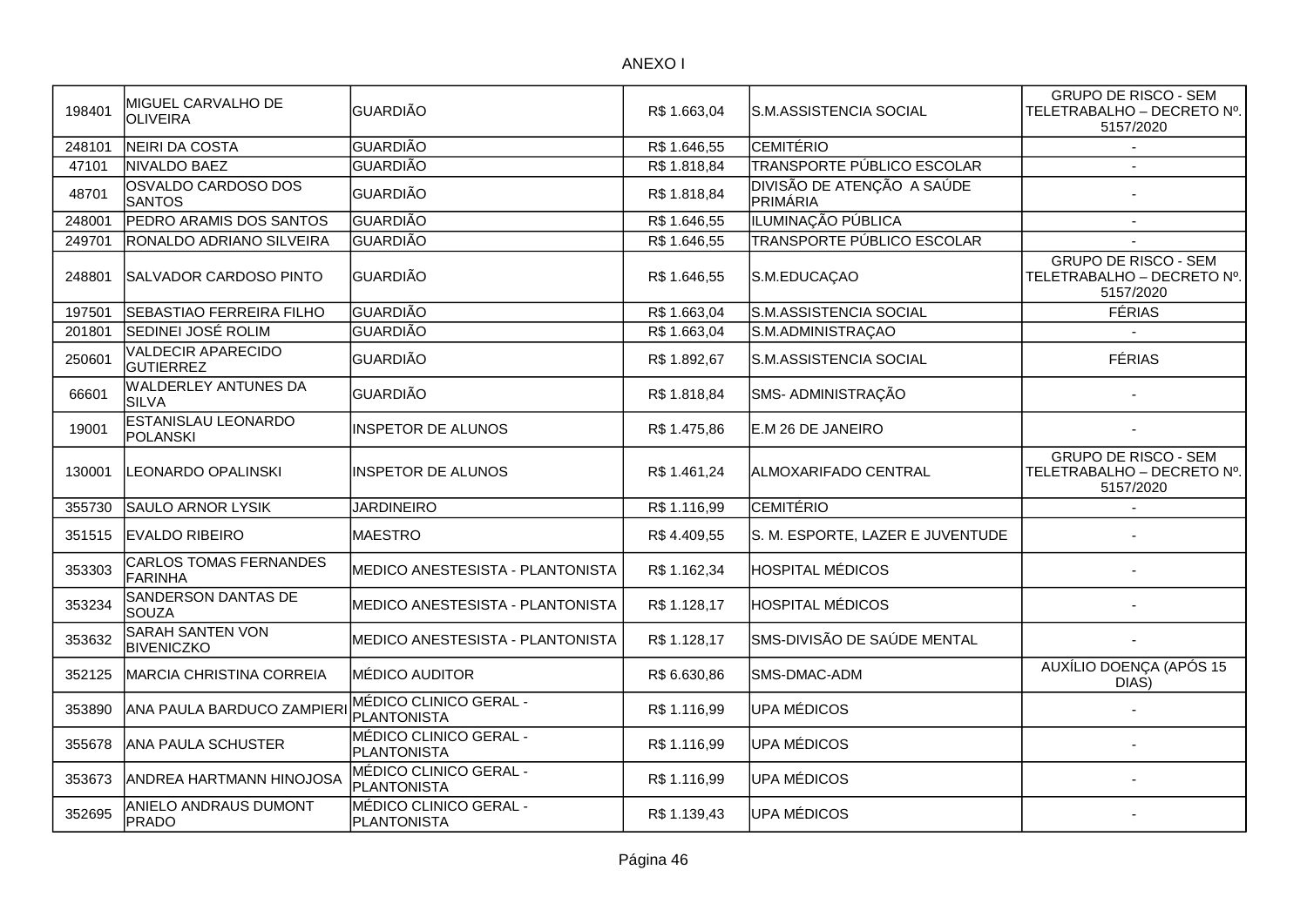| 352696 | <b>ARIOSVALDO LUNARDON</b><br><b>JUNIOR</b>     | IMÉDICO CLINICO GERAL -<br>PLANTONISTA       | R\$1.139,43   | UPA MÉDICOS                                |                                                                        |
|--------|-------------------------------------------------|----------------------------------------------|---------------|--------------------------------------------|------------------------------------------------------------------------|
| 357502 | CHRISTIANO AUGUSTO<br><b>RODRIGUES IAREMA</b>   | MÉDICO CLINICO GERAL -<br>PLANTONISTA        | R\$1.116,99   | UPA MÉDICOS                                |                                                                        |
| 357501 | <b>DEBORA BASTOS TREVISANI</b><br><b>DERBLI</b> | MÉDICO CLINICO GERAL -<br>PLANTONISTA        | R\$1.116,99   | UPA MÉDICOS                                |                                                                        |
| 353870 | <b>EVANDRO LUIS FUSINATTO</b><br>TONATTO        | MÉDICO CLINICO GERAL -<br>PLANTONISTA        | R\$1.116,99   | UPA MÉDICOS                                |                                                                        |
| 355885 | JOSELINE SILVANA MICHELETO                      | MÉDICO CLINICO GERAL -<br>PLANTONISTA        | R\$ 1.116,99  | UPA MÉDICOS                                |                                                                        |
| 353979 | LUIZ NEVES NETO                                 | MÉDICO CLINICO GERAL -<br>PLANTONISTA        | R\$ 1.116,99  | DIVISÃO DE ATENÇÃO A SAÚDE<br>PRIMÁRIA     |                                                                        |
| 355372 | <b>MARCELA SCHIMALESKY</b>                      | MÉDICO CLINICO GERAL -<br>PLANTONISTA        | R\$ 1.116,99  | UPA MÉDICOS                                |                                                                        |
| 353867 | <b>NASSIB KASSEM HAMMAD</b>                     | MÉDICO CLINICO GERAL -<br>PLANTONISTA        | R\$ 1.116,99  | UPA MÉDICOS                                | LICENÇA ATIVIDADE POLÍTICA                                             |
| 356381 | <b>RENAN AZEVEDO BORGES</b>                     | MÉDICO CLINICO GERAL -<br>PLANTONISTA        | R\$ 1.116,99  | UPA MÉDICOS                                |                                                                        |
| 355352 | RODOLFO GENESIO IZAC                            | MÉDICO CLINICO GERAL -<br><b>PLANTONISTA</b> | R\$ 1.116,99  | UPA MÉDICOS                                |                                                                        |
| 356275 | TALITA RIBEIRO DA SILVA                         | MÉDICO CLINICO GERAL -<br>PLANTONISTA        | R\$ 1.116,99  | UPA MÉDICOS                                |                                                                        |
| 353866 | THIAGO HENRIQUE SOARES<br><b>MACHADO</b>        | MÉDICO CLINICO GERAL -<br>PLANTONISTA        | R\$1.116,99   | <b>CAPS</b>                                |                                                                        |
| 353868 | THIAGO MANOEL NASCIMENTO                        | MÉDICO CLINICO GERAL -<br>PLANTONISTA        | R\$ 1.116,99  | UPA MÉDICOS                                |                                                                        |
| 353717 | THIERI DRAGE COSTA                              | MÉDICO CLINICO GERAL -<br><b>PLANTONISTA</b> | R\$ 1.150,82  | UPA MÉDICOS                                |                                                                        |
| 353910 | <b>TOMIKO SHIOKAWA</b>                          | MÉDICO CLINICO GERAL -<br>PLANTONISTA        | R\$ 1.116,99  | UPA MÉDICOS                                | <b>GRUPO DE RISCO - SEM</b><br>TELETRABALHO - DECRETO Nº.<br>5157/2020 |
| 356382 | lWILLIAMS OFORI ADJEI                           | MÉDICO CLINICO GERAL -<br>PLANTONISTA        | R\$ 1.116,99  | UPA MÉDICOS                                |                                                                        |
| 358361 | ANA CLAUDIA DREHER<br><b>CICARELLO</b>          | MÉDICO DA FAMÍLIA                            | R\$13.985,36  | UNIDADE DE SAÚDE EUCALIPTOS                |                                                                        |
| 358397 | ANA PAULA SOARES DE SENNA<br><b>TEIXEIRA</b>    | MÉDICO DA FAMÍLIA                            | R\$13.985,36  | UNIDADE DE SAÚDE SANTA<br><b>TEREZINHA</b> | <b>GRUPO DE RISCO - SEM</b><br>TELETRABALHO - DECRETO Nº.<br>5157/2020 |
| 353675 | ANDRE ALBINO BORGES                             | MÉDICO DA FAMÍLIA                            | R\$13.985,36  | UPA MÉDICOS                                |                                                                        |
| 358409 | ELISA KRYSTYNA KURZAC<br><b>MISSIO</b>          | MÉDICO DA FAMÍLIA                            | R\$13.985,36  | UNIDADE DE SAÚDE CANAÃ                     |                                                                        |
| 352670 | <b>EMERSON DIOGO RIBEIRO</b><br><b>IZUMI</b>    | MÉDICO DA FAMÍLIA                            | R\$ 14.266,48 | UNIDADE DE SAÚDE ESTADOS                   | <b>FÉRIAS</b>                                                          |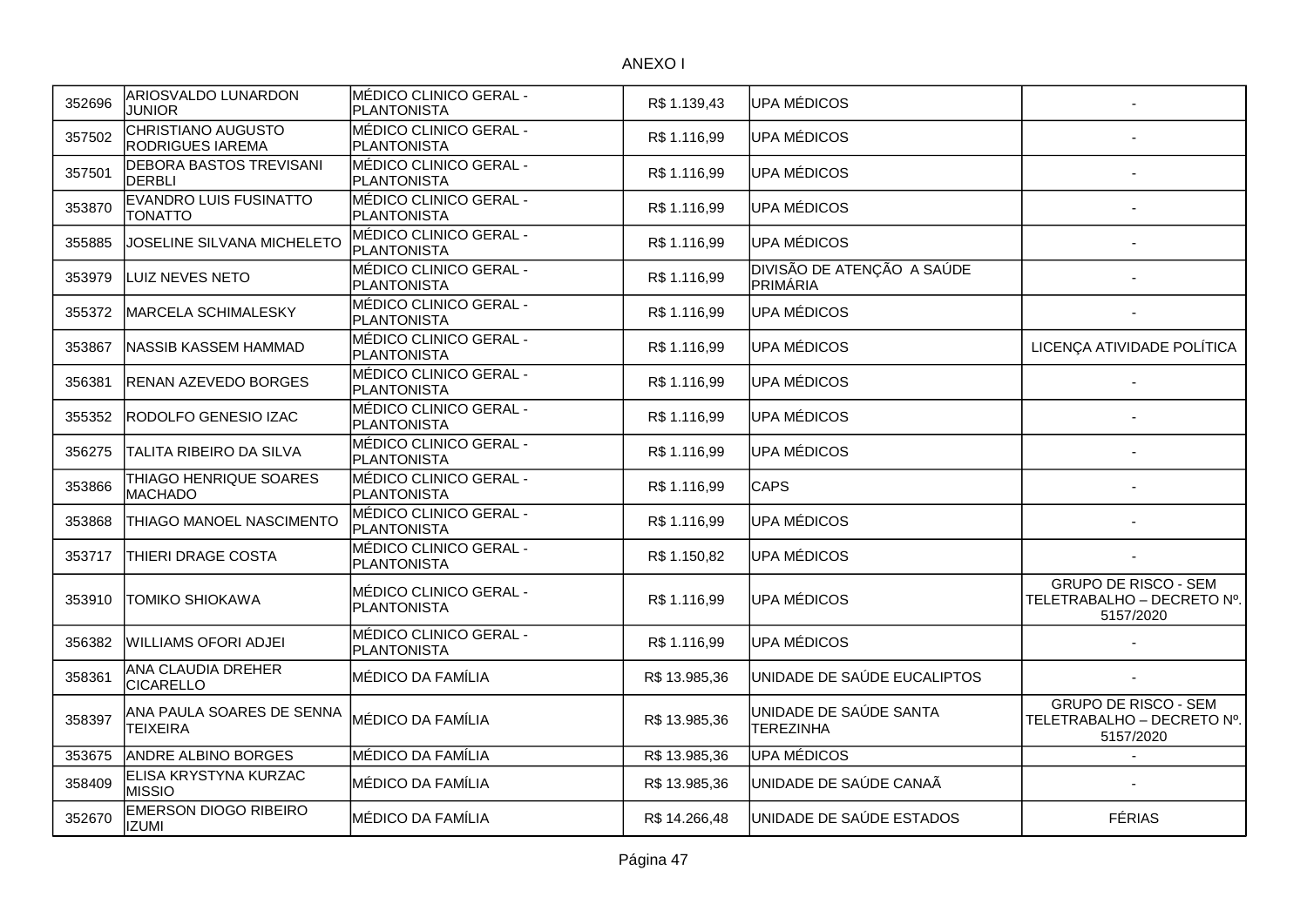| 348900 | FABIO AYABE SONEHARA                                     | MÉDICO DA FAMÍLIA                                                       | R\$19.811,71  | UNIDADE DE SÁUDE SÃO SEBASTIÃO             |                                                                        |
|--------|----------------------------------------------------------|-------------------------------------------------------------------------|---------------|--------------------------------------------|------------------------------------------------------------------------|
| 357487 | FELIPE CHAGAS LIMA<br><b>ZAKSZEWSKI</b>                  | MÉDICO DA FAMÍLIA                                                       | R\$13.985,36  | UNIDADE DE SAÚDE HORTÊNCIA                 | <b>FÉRIAS</b>                                                          |
| 355337 | <b>FELIPE MENDES PONTAROLLA</b>                          | <b>MÉDICO DA FAMÍLIA</b>                                                | R\$13.985,36  | UNIDADE DE SAÚDE NAÇÕES                    |                                                                        |
| 353633 | <b>GILBERTO MINAKI</b>                                   | <b>MÉDICO DA FAMÍLIA</b>                                                | R\$14.125,20  | UNIDADE DE SAÚDE IGUAÇU                    | <b>GRUPO DE RISCO - SEM</b><br>TELETRABALHO - DECRETO Nº.<br>5157/2020 |
| 358416 | JOAO CARLOS GUIMARAES<br><b>LISBOA REIS</b>              | <b>MÉDICO DA FAMÍLIA</b>                                                | R\$13.985,36  | UNIDADE DE SAÚDE EUCALIPTOS                |                                                                        |
| 353718 | <b>JULIANA GRAZIELE NOGUEIRA</b><br>RODRIGUES DOS SANTOS | MÉDICO DA FAMÍLIA                                                       | R\$ 13.985,36 | UNIDADE DE SAÚDE PIONEIROS                 |                                                                        |
| 358387 | LORENA DE SOUZA BUENO<br><b>PEREIRA</b>                  | MÉDICO DA FAMÍLIA                                                       | R\$13.985,36  | UNIDADE DE SAÚDE GRALHA AZUL               |                                                                        |
| 353607 | LUIZ FELIPE BRUSCHI                                      | MÉDICO DA FAMÍLIA                                                       | R\$ 14.125,20 | <b>ATENÇÃO BÁSICA</b>                      | $\overline{\phantom{a}}$                                               |
| 355801 | LUIZ HENRIQUE DE ANDRADE                                 | MÉDICO DA FAMÍLIA                                                       | R\$13.985,36  | UNIDADE DE SAÚDE GRALHA AZUL               | $\overline{\phantom{a}}$                                               |
| 357440 | MARCELE PORTELA ANTORIA                                  | MÉDICO DA FAMÍLIA                                                       | R\$13.985,36  | UNIDADE DE SAÚDE ESTADOS                   |                                                                        |
| 358338 | MAYARA DANILISZYN                                        | MÉDICO DA FAMÍLIA                                                       | R\$13.985,36  | ATENÇÃO BÁSICA                             | AFAST. MATERNIDADE<br><b>FAZPREV</b>                                   |
| 353599 | PAULA APARECIDA RAMOS<br><b>NOGUEIRA</b>                 | MÉDICO DA FAMÍLIA                                                       | R\$ 14.125,20 | UNIDADE DE SÁUDE VILA MARLI                | <b>FÉRIAS</b>                                                          |
| 358369 | <b>PRISCILLA LOURENÇO CARLOS</b>                         | MÉDICO DA FAMÍLIA                                                       | R\$ 13.985,36 | UNIDADE DE SAÚDE SANTA<br><b>TEREZINHA</b> |                                                                        |
| 355355 | RENATA SCHMITZ BOOTH                                     | MÉDICO DA FAMÍLIA                                                       | R\$ 13.985,36 | UNIDADE DE SAÚDE PIONEIROS                 | $\overline{a}$                                                         |
| 356268 | <b>RICHARD AGUIAR NEVES</b>                              | MÉDICO DA FAMÍLIA                                                       | R\$ 13.985,36 | UNIDADE DE SAÚDE PIONEIROS                 | $\overline{a}$                                                         |
| 349545 | SONIA KAZUMI IRAMINA                                     | MÉDICO DA FAMÍLIA                                                       | R\$19.615,55  | UNIDADE DE SAÚDE SANTA MARIA               | $\blacksquare$                                                         |
| 353198 | ALBA RAQUEL SZESZ VARGAS                                 | MEDICO GINECOLOGISTA E OBSTETRA<br><b>PLANTONISTA</b>                   | R\$ 1.128,17  | <b>HOSPITAL MÉDICOS</b>                    |                                                                        |
| 353120 | FERNANDO LEGNANI DE SOUZA                                | MEDICO GINECOLOGISTA E OBSTETRA<br><b>PLANTONISTA</b>                   | R\$ 1.139,43  | <b>HOSPITAL MÉDICOS</b>                    |                                                                        |
| 353185 | LUCAS ROSA REBELO                                        | MEDICO GINECOLOGISTA E OBSTETRA<br><b>PLANTONISTA</b>                   | R\$ 1.128,17  | <b>HOSPITAL MÉDICOS</b>                    |                                                                        |
| 353189 | MARCO AURÉLIO SAMPAIO DE<br>PAULA                        | MEDICO GINECOLOGISTA E OBSTETRA<br><b>PLANTONISTA</b>                   | R\$1.128,17   | <b>HOSPITAL MÉDICOS</b>                    |                                                                        |
| 353315 | RAMIRO FERNANDO MERCADO<br><b>ROMERO</b>                 | MEDICO GINECOLOGISTA E OBSTETRA<br><b>PLANTONISTA</b>                   | R\$1.162,34   | <b>HOSPITAL MÉDICOS</b>                    | <b>FÉRIAS</b>                                                          |
| 353186 | <b>PEREIRA</b>                                           | WALTER MATHEUS FERNANDES MEDICO GINECOLOGISTA E OBSTETRA<br>PLANTONISTA | R\$ 1.128,17  | <b>HOSPITAL MÉDICOS</b>                    | <b>GRUPO DE RISCO - SEM</b><br>TELETRABALHO - DECRETO Nº.<br>5157/2020 |
| 355913 | <b>CLEDER EDUARDO SURIANO</b>                            | MEDICO ORTOPEDISTA - PLANTONISTA                                        | R\$ 1.116,99  | DIVISÃO DE ATENÇÃO A SAÚDE<br>PRIMÁRIA     |                                                                        |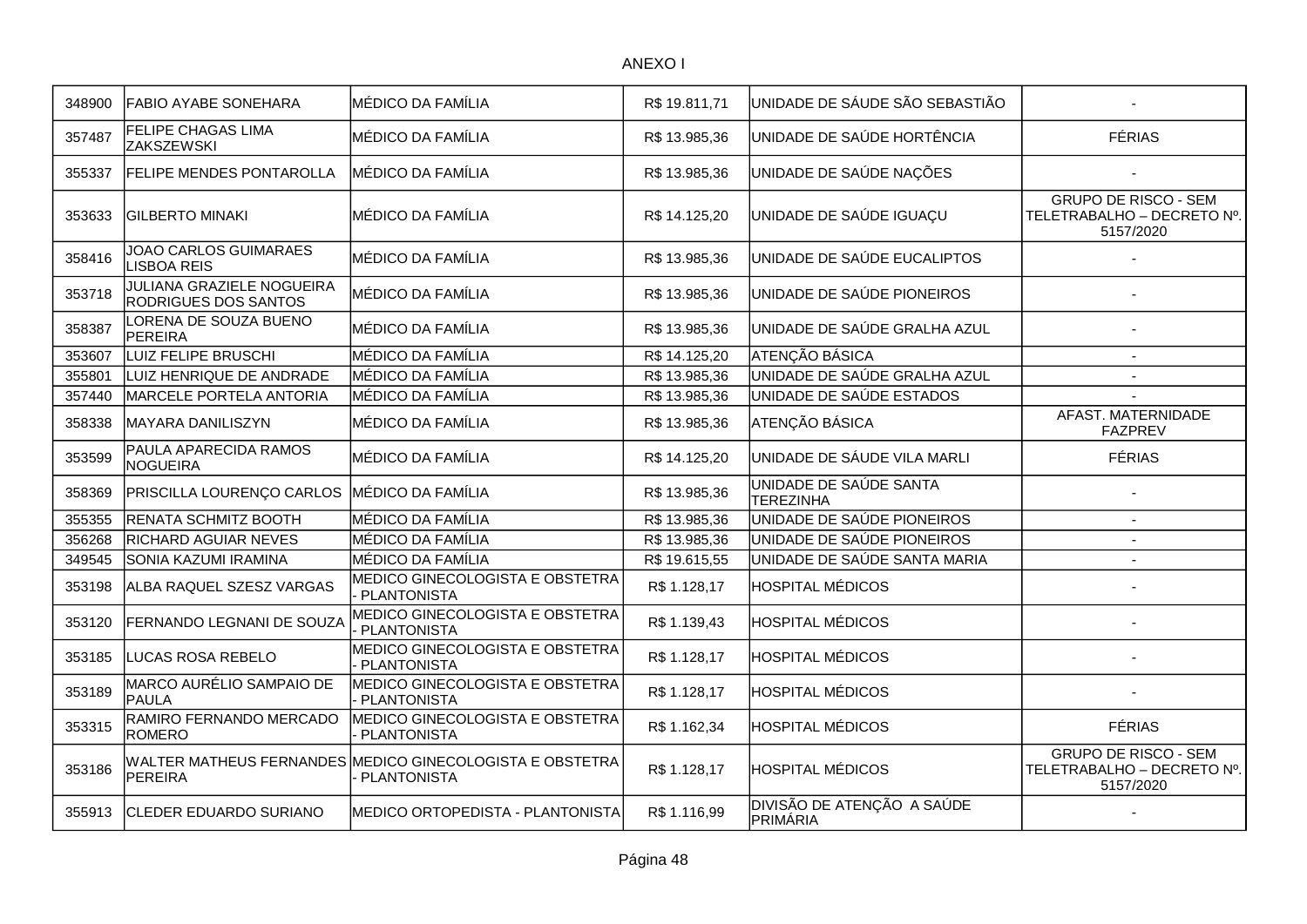| 356412 | FERNANDO BLEY VICENTE DE<br><b>CASTRO FILHO</b> | MEDICO ORTOPEDISTA - PLANTONISTA | R\$ 1.116,99  | <b>DIVISÃO DE ATENÇÃO A SAÚDE</b><br>PRIMÁRIA | <b>FÉRIAS</b>                                                          |
|--------|-------------------------------------------------|----------------------------------|---------------|-----------------------------------------------|------------------------------------------------------------------------|
| 352042 | LETICIA MANZANO BUENO                           | <b>MEDICO PEDIATRA</b>           | R\$ 16.562,93 | <b>HOSPITAL MÉDICOS</b>                       | $\mathbf{r}$                                                           |
| 353129 | MANUELA CRISTINA BUCH<br><b>SOARES</b>          | MEDICO PEDIATRA                  | R\$ 14.125,20 | <b>HOSPITAL MÉDICOS</b>                       | <b>FÉRIAS</b>                                                          |
| 353214 | MARIA TERESA POPP                               | <b>MEDICO PEDIATRA</b>           | R\$ 14.125,20 | <b>HOSPITAL MÉDICOS</b>                       | <b>GRUPO DE RISCO - SEM</b><br>TELETRABALHO - DECRETO Nº.<br>5157/2020 |
| 353199 | MARILU GRAHL SOARES                             | <b>MEDICO PEDIATRA</b>           | R\$ 14.125,20 | <b>HOSPITAL MÉDICOS</b>                       | <b>GRUPO DE RISCO - SEM</b><br>TELETRABALHO - DECRETO Nº.<br>5157/2020 |
| 97401  | <b>ACIR DE PAULA FARIA</b>                      | MOTORISTA - CATEGORIA "D"        | R\$ 2.154,04  | LOGÍSTICA                                     |                                                                        |
| 357624 | ADRIANO ALVES DA SILVA                          | MOTORISTA - CATEGORIA "D"        | R\$ 1.818,84  | CASA DE PASSAGEM                              |                                                                        |
| 357678 | ADRIANO LUIZ GONÇALVES                          | MOTORISTA - CATEGORIA "D"        | R\$1.818,84   | S.M.ASSISTENCIA SOCIAL                        | $\blacksquare$                                                         |
| 278001 | AMARILDO JOSE CARVALHO                          | MOTORISTA - CATEGORIA "D"        | R\$ 2.576,54  | TRANSPORTE PÚBLICO ESCOLAR                    | $\sim$                                                                 |
| 352243 | <b>ANDERSON FARIAS</b>                          | MOTORISTA - CATEGORIA "D"        | R\$ 1.855,38  | LOGÍSTICA                                     | $\overline{\phantom{a}}$                                               |
| 352161 | CARLOS DE JESUS PEREIRA                         | MOTORISTA - CATEGORIA "D"        | R\$ 1.855,38  | LOGÍSTICA                                     |                                                                        |
| 353015 | CLEVERSON ANSELMO BUENO<br><b>CHATAGNIER</b>    | MOTORISTA - CATEGORIA "D"        | R\$ 1.818,84  | LOGÍSTICA                                     |                                                                        |
| 351657 | <b>DEIVID PAIANO</b>                            | <b>MOTORISTA - CATEGORIA "D"</b> | R\$ 1.873,96  | LOGÍSTICA                                     | AFASTAMENTO LICENÇA<br>PRÊMIO                                          |
| 352927 | <b>EDILSON GRUBER</b>                           | MOTORISTA - CATEGORIA "D"        | R\$ 1.818,84  | S.M.EDUCAÇAO                                  |                                                                        |
| 348854 | <b>EDMUNDO DA SILVA</b>                         | MOTORISTA - CATEGORIA "D"        | R\$ 2.654,63  | S.M.OBRAS PUBLICAS                            |                                                                        |
| 353010 | <b>ELISIO MIRANDA TOLENTINO</b>                 | MOTORISTA - CATEGORIA "D"        | R\$ 1.818,84  | <b>LOGÍSTICA</b>                              |                                                                        |
| 351069 | <b>EMERSON RIBEIRO MORAIS</b>                   | MOTORISTA - CATEGORIA "D"        | R\$ 2.175,58  | <b>LOGÍSTICA</b>                              | LICENÇA ATIVIDADE POLÍTICA                                             |
| 96901  | EUCLIDES TENORIO DE ARAUJO<br><b>NETO</b>       | MOTORISTA - CATEGORIA "D"        | R\$ 2.817,95  | LOGÍSTICA                                     | <b>FÉRIAS</b>                                                          |
| 357621 | <b>GEOVANE ALMEIDA DE</b><br>ANDRADE            | MOTORISTA - CATEGORIA "D"        | R\$ 1.818,84  | <b>CONSELHO TUTELAR</b>                       |                                                                        |
| 351490 | <b>GINO MACHADO DE CAMARGO</b>                  | MOTORISTA - CATEGORIA "D"        | R\$ 1.873,96  | LOGÍSTICA                                     |                                                                        |
| 348736 | <b>INACIO LUIZ MILANI</b>                       | MOTORISTA - CATEGORIA "D"        | R\$ 2.069,99  | LOGÍSTICA                                     | AUXÍLIO DOENÇA (APÓS 15<br>DIAS)                                       |
| 352950 | JEFFERSON SOARES DOS<br><b>SANTOS VALENTE</b>   | <b>MOTORISTA - CATEGORIA "D"</b> | R\$1.818,84   | TRANSPORTE PÚBLICO ESCOLAR                    |                                                                        |
| 357667 | <b>JESIEL EMERSON WERLICH</b>                   | MOTORISTA - CATEGORIA "D"        | R\$ 1.818,84  | LOGÍSTICA                                     |                                                                        |
| 351462 | JOSE MONTEIRO NETO                              | MOTORISTA - CATEGORIA "D"        | R\$ 2.154,04  | LOGÍSTICA                                     |                                                                        |
| 349141 | <b>JUCENIR FERREIRA</b>                         | MOTORISTA - CATEGORIA "D"        | R\$ 2.069,99  | <b>LOGÍSTICA</b>                              | $\sim$                                                                 |
| 352775 | JUVENAL GONÇALVES COSTA                         | MOTORISTA - CATEGORIA "D"        | R\$ 1.818,84  | LOGÍSTICA                                     |                                                                        |
| 357668 | LUCIANO DE SOUZA PAIVA                          | MOTORISTA - CATEGORIA "D"        | R\$ 1.818,84  | S.M.ASSISTENCIA SOCIAL                        |                                                                        |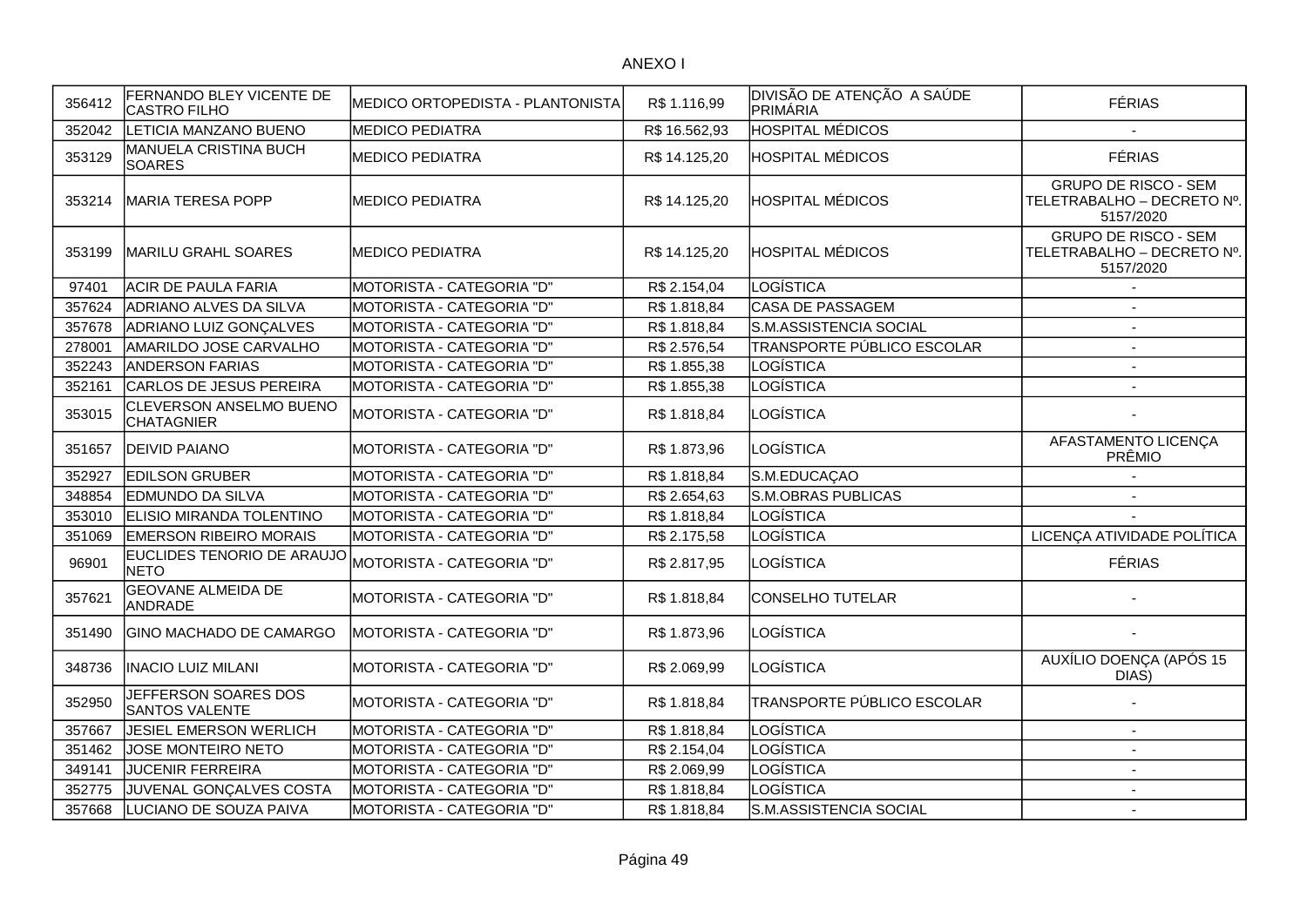| 352005 | LUIZ ALBERTO MICHELINO                  | MOTORISTA - CATEGORIA "D"     | R\$ 1.855,38 | LOGÍSTICA                                  |                                                                        |
|--------|-----------------------------------------|-------------------------------|--------------|--------------------------------------------|------------------------------------------------------------------------|
| 351053 | LUIZ CLAUDIO BARRETO DA<br><b>SILVA</b> | MOTORISTA - CATEGORIA "D"     | R\$ 2.175,58 | S.M.ASSISTENCIA SOCIAL                     | LICENÇA ATIVIDADE POLÍTICA                                             |
| 353305 | MAGNO BATISTA DA SILVA                  | MOTORISTA - CATEGORIA "D"     | R\$ 1.818,84 | LOGÍSTICA                                  |                                                                        |
| 352012 | MARCELO JOSE LEONÇO                     | MOTORISTA - CATEGORIA "D"     | R\$ 1.855,38 | LOGÍSTICA                                  | $\overline{a}$                                                         |
| 352948 | MARCIEL LANGARO                         | MOTORISTA - CATEGORIA "D"     | R\$ 1.818,84 | LOGÍSTICA                                  | $\overline{a}$                                                         |
| 351062 | MAURICIO JORGE MARQUES                  | MOTORISTA - CATEGORIA "D"     | R\$ 2.175,58 | LOGÍSTICA                                  | $\sim$                                                                 |
| 348713 | NERI WUNSCHE                            | MOTORISTA - CATEGORIA "D"     | R\$ 2.379,40 | LOGÍSTICA                                  | $\overline{\phantom{a}}$                                               |
| 107501 | <b>ORLANDO BACILI</b>                   | MOTORISTA - CATEGORIA "D"     | R\$ 3.143,89 | LOGÍSTICA                                  | $\overline{\phantom{a}}$                                               |
| 352025 | PATRICIA DA ROCHA                       | MOTORISTA - CATEGORIA "D"     | R\$ 1.855,38 | LOGÍSTICA                                  |                                                                        |
| 357622 | PAULO CEZAR DE FREITAS<br><b>SILVA</b>  | MOTORISTA - CATEGORIA "D"     | R\$1.818,84  | <b>CREAS</b>                               |                                                                        |
| 51201  | <b>PEDRO CLAUDIO DA SILVA</b>           | MOTORISTA - CATEGORIA "D"     | R\$ 2.476,02 | S.M.OBRAS PUBLICAS                         | <b>GRUPO DE RISCO - SEM</b><br>TELETRABALHO - DECRETO Nº.<br>5157/2020 |
| 352011 | <b>IROBERTO CASTELLO BRANCO</b>         | MOTORISTA - CATEGORIA "D"     | R\$ 1.855,38 | TRANSPORTE PÚBLICO ESCOLAR                 | AFASTAMENTO LICENÇA<br>PRÊMIO                                          |
| 348674 | RONALDO ADRIANO<br>DAMASCENO            | MOTORISTA - CATEGORIA "D"     | R\$ 2.403,20 | LOGÍSTICA                                  |                                                                        |
| 97001  | SEBASTIAO ALFREDO DE<br><b>ARAUJO</b>   | MOTORISTA - CATEGORIA "D"     | R\$ 2.817,95 | LOGÍSTICA                                  |                                                                        |
| 353416 | SERGIO LUIS LEAL DOS SANTOS<br>ASSIS    | MOTORISTA - CATEGORIA "D"     | R\$ 1.818,84 | <b>CREAS</b>                               |                                                                        |
| 351320 | SIDNEY FRANCISCO MENDES                 | MOTORISTA - CATEGORIA "D"     | R\$ 2.403,20 | S.M.OBRAS PUBLICAS                         |                                                                        |
| 352781 | VICENTE MACHADO DA SILVA                | MOTORISTA - CATEGORIA "D"     | R\$1.818,84  | TRANSPORTE PÚBLICO ESCOLAR                 |                                                                        |
| 352547 | <b>WESLEY CARVALHO DA ROCHA</b>         | MOTORISTA - CATEGORIA "D"     | R\$ 1.837,01 | DOCUMENTAÇÃO                               |                                                                        |
| 351382 | <b>ADAO DONATTI</b>                     | MOTORISTA DE VEÍCULOS PESADOS | R\$ 1.765,34 | S.M.OBRAS PUBLICAS                         | <b>GRUPO DE RISCO - SEM</b><br>TELETRABALHO - DECRETO Nº.<br>5157/2020 |
| 223601 | <b>JOSE ITALI MAINARDES</b>             | <b>MOTORISTA</b>              | R\$1.630,27  | S.M.EDUCAÇAO                               |                                                                        |
| 241801 | LUIZ CARLOS DE ALMEIDA                  | <b>MOTORISTA</b>              | R\$ 1.630,27 | S.M.OBRAS PUBLICAS                         |                                                                        |
| 350204 | <b>DEYSI CRISTINA WIELEWSKI</b>         | NUTRICIONISTA                 | R\$4.498,19  | S.M.EDUCAÇAO                               | $\overline{a}$                                                         |
| 351484 | MONICA TERESINHA CHEMPCEK NUTRICIONISTA |                               | R\$4.365,88  | NASF NÚCLEO DE APOIO Á SAÚDE DA<br>FAMÍLIA |                                                                        |
| 353889 | TANICLER COLUSSI HATAKA                 | NUTRICIONISTA                 | R\$ 3.271,55 | HOSPITAL NUTRIÇÃO                          |                                                                        |
| 351986 | <b>VALDIRENE HITNER PADILHA</b>         | NUTRICIONISTA                 | R\$ 3.874,51 | S.M.EDUCAÇAO                               |                                                                        |
| 353248 | JACI DO CANTO SEIFERT                   | OPERADOR DE MÁQUINA PESADA    | R\$ 2.090,70 | S.M.DESENVOLVIMENTO ECONOMICO              |                                                                        |
| 353247 | <b>JOACIR SIQUEIRA</b>                  | OPERADOR DE MÁQUINA PESADA    | R\$ 2.090,70 | S.M.DESENVOLVIMENTO ECONOMICO              |                                                                        |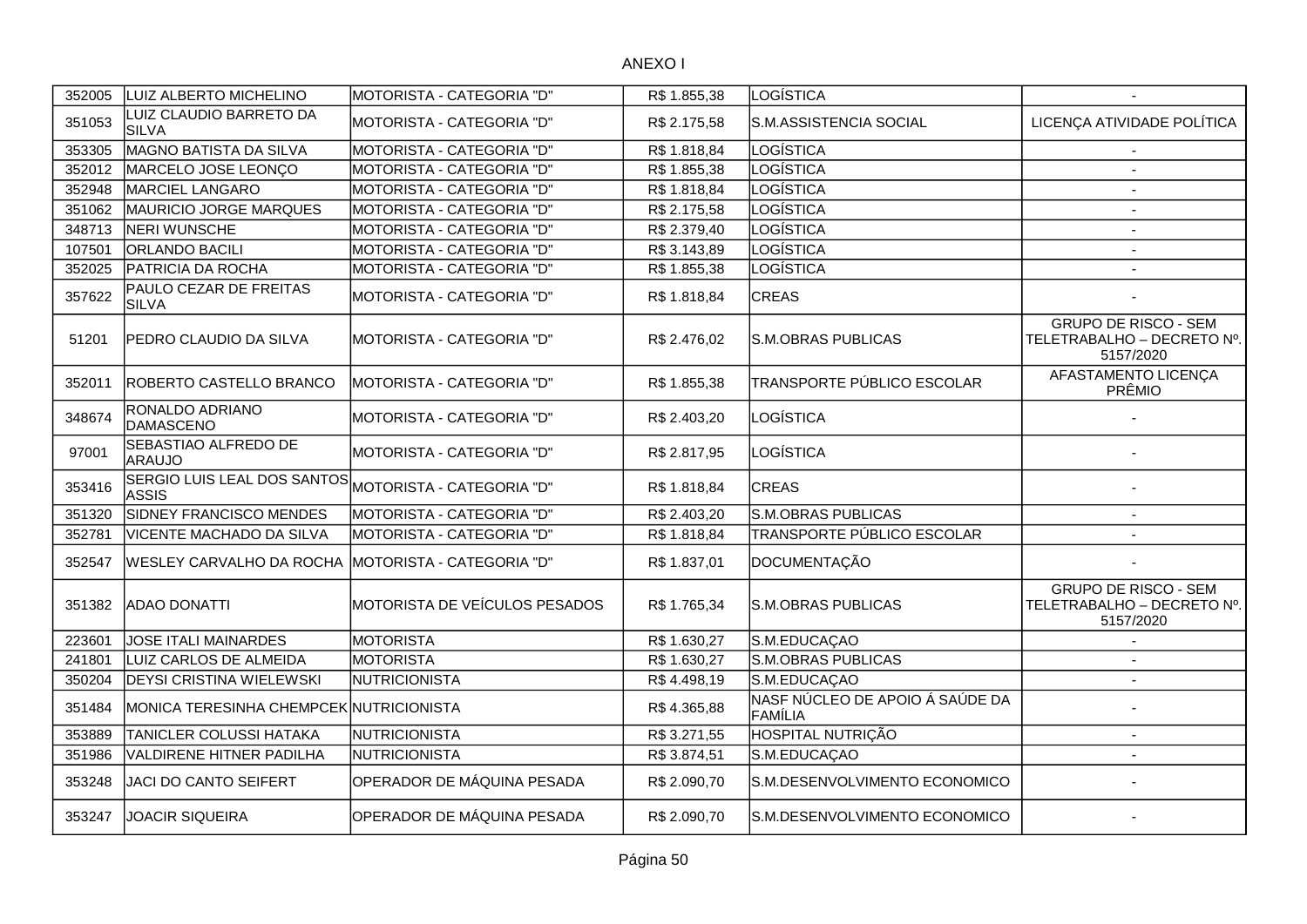| 352292 | JOSE LUIZ VIEIRA DE OLIVEIRA                      | OPERADOR DE MOTONIVELADORA                                   | R\$ 3.021,22  | <b>S.M.OBRAS PUBLICAS</b>       |                                                                        |
|--------|---------------------------------------------------|--------------------------------------------------------------|---------------|---------------------------------|------------------------------------------------------------------------|
| 351068 | <b>AMOS CLAYTON CARNEIRO</b>                      | OPERADOR DE RETROESCAVADEIRA E<br>ESCAVADEIRA HIDRAUL        | R\$ 3.304,27  | <b>S.M.OBRAS PUBLICAS</b>       |                                                                        |
| 351039 | <b>EDERSON RENATO BARBOSA</b>                     | OPERADOR DE RETROESCAVADEIRA E<br><b>ESCAVADEIRA HIDRAUL</b> | R\$ 3.304,27  | <b>S.M.OBRAS PUBLICAS</b>       | <b>FÉRIAS</b>                                                          |
| 352577 | <b>RONALDO LANGNER</b>                            | OPERADOR DE RETROESCAVADEIRA E<br>ESCAVADEIRA HIDRAUL        | R\$ 2.500,79  | S.M.OBRAS PUBLICAS              |                                                                        |
| 175601 | NARZARINO GARCIA DE SOUZA                         | <b>ORIENTADOR EDUCACIONAL</b>                                | R\$4.365,88   | <b>E.M LUIZ NICHELE</b>         |                                                                        |
| 58101  | SANDRA GOSS VELTER<br><b>KUCHNIR</b>              | ORIENTADOR EDUCACIONAL                                       | R\$4.453,64   | S.M.EDUCAÇAO                    |                                                                        |
| 59701  | SILVANA PALERMO                                   | ORIENTADOR EDUCACIONAL                                       | R\$4.453,64   | E.M. NOSSA SENHORA DE FÁTIMA    |                                                                        |
| 352296 | SOLANGE MARQUES DE<br><b>ARRUDA</b>               | PADEIRO / CONFEITEIRO                                        | R\$ 1.128,17  | S.M.ASSISTENCIA SOCIAL          |                                                                        |
| 355370 | MARCIA REJANE CARVALHO DE<br><b>FREITAS TISKI</b> | PEDAGOGO SOCIAL                                              | R\$ 2.197,34  | <b>CREAS</b>                    |                                                                        |
| 351218 | ALCEBÍADES ANTUNES<br><b>TEIXEIRA</b>             | PEDREIRO                                                     | R\$ 2.500,79  | <b>S.M.OBRAS PUBLICAS</b>       | <b>GRUPO DE RISCO - SEM</b><br>TELETRABALHO - DECRETO Nº.<br>5157/2020 |
| 352540 | <b>FAUSTO RODRIGO COSTA</b>                       | <b>PEDREIRO</b>                                              | R\$ 2.111,62  | <b>S.M.OBRAS PUBLICAS</b>       |                                                                        |
| 351211 | JOAO CIRILHO DA LUZ                               | <b>PEDREIRO</b>                                              | R\$ 2.500,79  | <b>S.M.OBRAS PUBLICAS</b>       |                                                                        |
| 351415 | JOAO FRANCISCO DE QUEIROZ                         | <b>IPEDREIRO</b>                                             | R\$ 2.154,04  | <b>S.M.OBRAS PUBLICAS</b>       | <b>FÉRIAS</b>                                                          |
| 352928 | JOSE IDANIL COUTINHO                              | <b>PEDREIRO</b>                                              | R\$ 2.090,70  | S.M.EDUCAÇAO                    |                                                                        |
| 351168 | LEANDRO JOSE RAMOS GOMES                          | PEDREIRO                                                     | R\$ 2.500,79  | <b>CEMITÉRIO</b>                |                                                                        |
| 352539 | ROSANGELO JOSE PEREIRA<br><b>DOS SANTOS</b>       | <b>PEDREIRO</b>                                              | R\$ 2.628,35  | <b>S.M.OBRAS PUBLICAS</b>       | AFASTAMENTO LICENÇA<br>PRÊMIO                                          |
| 352575 | SERGIO RODRIGUES DOS<br><b>SANTOS</b>             | <b>PEDREIRO</b>                                              | R\$ 2.111,62  | <b>S.M.OBRAS PUBLICAS</b>       | <b>FÉRIAS</b>                                                          |
| 351094 | JOSEMAR ANTONIO DE SOUZA                          | <b>IPINTOR</b>                                               | R\$ 2.090,70  | <b>FAZTRANS</b>                 |                                                                        |
| 356671 | MANOEL ALVES DE ABREU                             | <b>PINTOR</b>                                                | R\$ 1.566,65  | S.M.EDUCAÇAO                    | $\blacksquare$                                                         |
| 351656 | MARIVALDO DE MELLO                                | <b>PINTOR</b>                                                | R\$ 1.855,38  | <b>FAZTRANS</b>                 | $\overline{a}$                                                         |
| 352616 | MARCIO CLAUDIO WOZNIACK                           | <b>PREFEITO</b>                                              | R\$ 26.133,89 | <b>GABINETE DO PREFEITO</b>     | $\blacksquare$                                                         |
| 350250 | ALEXANDRE JANKOVSKI BOTTO<br><b>DE BARROS</b>     | <b>PROCURADOR DO MUNICÍPIO</b>                               | R\$ 11.692,01 | PROCURADORIA GERAL DO MUNICÍPIO |                                                                        |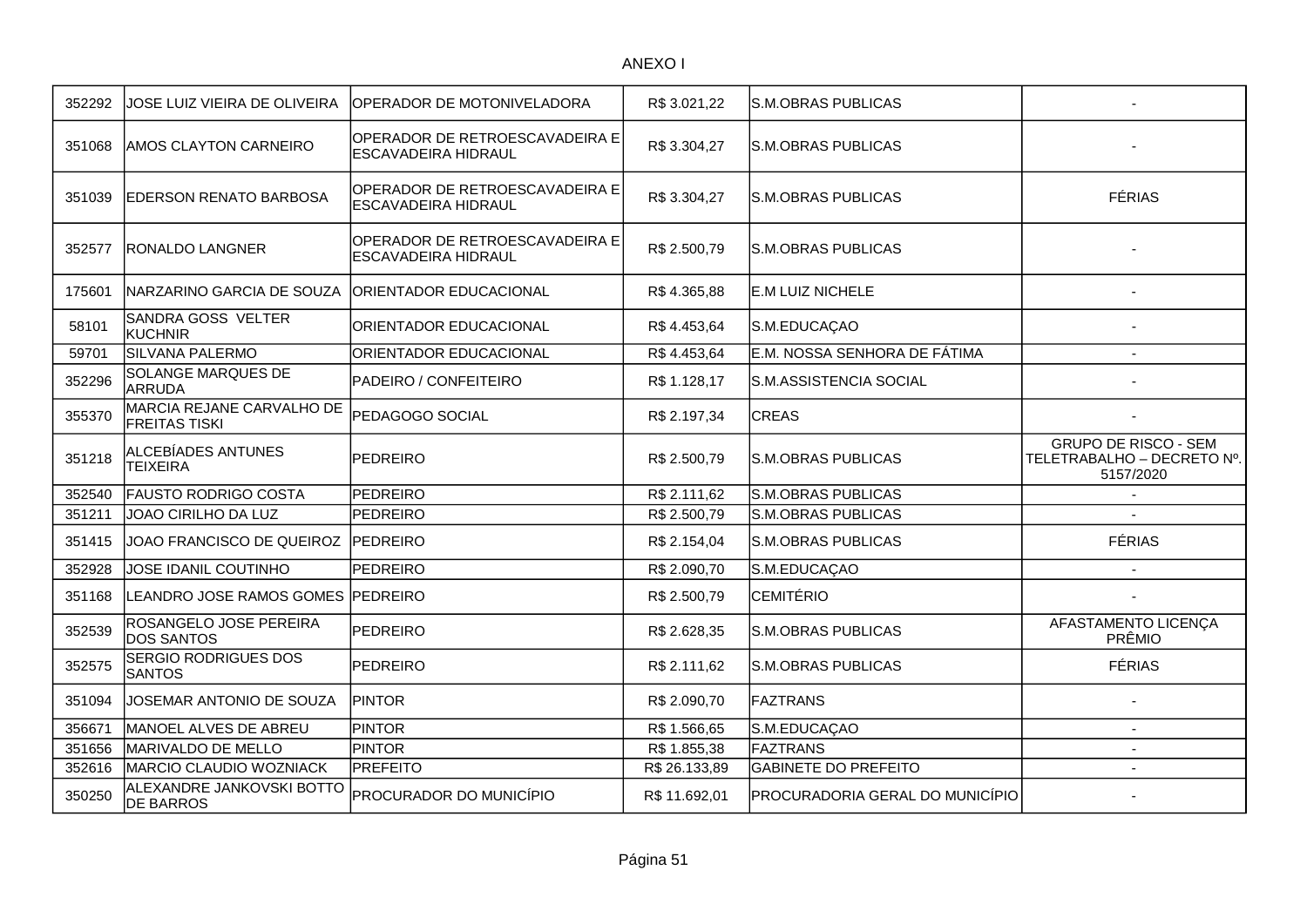| 353684 | EDER EMERSON DA CRUZ<br><b>CAPELLARO</b>              | PROCURADOR DO MUNICÍPIO       | R\$ 8.503.65  | PROCURADORIA GERAL DO MUNICÍPIO |                          |
|--------|-------------------------------------------------------|-------------------------------|---------------|---------------------------------|--------------------------|
| 351014 | <b>FABIANA MARIA FONTES</b>                           | PROCURADOR DO MUNICÍPIO       | R\$ 10.273,34 | COMISSÃO DISC. DO QUADRO GERAL  |                          |
| 350950 | FABIO JULIO NOGARA                                    | PROCURADOR DO MUNICÍPIO       | R\$10.273,34  | PROCURADORIA GERAL DO MUNICÍPIO |                          |
| 351824 | JOÃO PAULO PORTELLA<br><b>TARESKIEWICZ</b>            | PROCURADOR DO MUNICÍPIO       | R\$ 11.348,14 | PROCURADORIA GERAL DO MUNICÍPIO |                          |
| 350949 | PAULA ALEXANDRA SUAVE<br><b>RODRIGUES DE CARVALHO</b> | PROCURADOR DO MUNICÍPIO       | R\$ 11.461,62 | S.M.MEIO AMBIENTE               |                          |
| 350951 | THAIS TITZE SCORSIN GRIPPO                            | PROCURADOR DO MUNICÍPIO       | R\$ 11.461,62 | PROCURADORIA GERAL DO MUNICÍPIO |                          |
| 349614 | <b>FABIANO DIAS DOS REIS</b>                          | PROCURADOR GERAL DO MUNICÍPIO | R\$ 14.307,94 | PROCURADORIA GERAL DO MUNICÍPIO |                          |
| 351120 | <b>ADEMIR RODRIGUES</b>                               | PROFESSOR - 20 HORAS          | R\$ 1.818,32  | E.M LUIZ NICHELE                |                          |
| 349614 | <b>ADEMIR RODRIGUES</b>                               | PROFESSOR - 20 HORAS          | R\$ 2.143,04  | E.M LUIZ NICHELE                |                          |
| 355689 | ADRIANA ABREU BARBOSA<br><b>PEREIRA</b>               | PROFESSOR - 20 HORAS          | R\$ 1.443,12  | E.M ALCIDES MARIO PELANDA       |                          |
| 351648 | ADRIANA ABREU BARBOSA<br>PEREIRA                      | PROFESSOR - 20 HORAS          | R\$ 1.818,32  | E.M 26 DE JANEIRO               |                          |
| 201    | <b>ADRIANA AKIMI ELIBIO</b>                           | PROFESSOR - 20 HORAS          | R\$ 2.532,68  | E.M 26 DE JANEIRO               |                          |
| 348548 | <b>ADRIANA AKIMI ELIBIO</b>                           | PROFESSOR - 20 HORAS          | R\$ 2.143,04  | E.M 26 DE JANEIRO               |                          |
| 3501   | ADRIANA APARECIDA STRUJAK                             | <b>PROFESSOR - 20 HORAS</b>   | R\$ 2.630,09  | <b>E.M MARLENE BARBOSA</b>      |                          |
| 263501 | ADRIANA APARECIDA STRUJAK                             | <b>PROFESSOR - 20 HORAS</b>   | R\$ 2.435,25  | <b>E.M MARLENE BARBOSA</b>      |                          |
| 350567 | <b>ADRIANA CAMPOS SZUK</b>                            | PROFESSOR - 20 HORAS          | R\$ 1.818,32  | CMEI ZILDA ARNS                 | $\overline{\phantom{a}}$ |
| 349821 | <b>ADRIANA CAMPOS SZUK</b>                            | PROFESSOR - 20 HORAS          | R\$ 1.904,90  | <b>CMEI ZILDA ARNS</b>          |                          |
| 348430 | ADRIANA CRISTINA BRANCO<br><b>CUNHA</b>               | PROFESSOR - 20 HORAS          | R\$ 1.659,57  | E.M ARNALDO BUSATO              |                          |
| 353115 | ADRIANA CRISTINA BRANCO<br><b>CUNHA</b>               | PROFESSOR - 20 HORAS          | R\$ 1.443,12  | E.M ARNALDO BUSATO              |                          |
| 348169 | ADRIANA DA SILVA COLAÇO                               | PROFESSOR - 20 HORAS          | R\$ 2.143,04  | E.M ALCIDES MARIO PELANDA       | $\overline{\phantom{0}}$ |
| 349822 | ADRIANA DA SILVA COLAÇO                               | PROFESSOR - 20 HORAS          | R\$ 2.240,43  | E.M ALCIDES MARIO PELANDA       | ÷.                       |
| 3701   | ADRIANA DE OLIVEIRA DA SILVA PROFESSOR - 20 HORAS     |                               | R\$ 2.164,67  | E.M ALCIDES MARIO PELANDA       |                          |
| 3901   | ADRIANA FELIX DA SILVA DE<br><b>SOUZA</b>             | PROFESSOR - 20 HORAS          | R\$ 2.164,67  | E.M ALCIDES MARIO PELANDA       |                          |
| 255801 | ADRIANA MARISA ZITEL DOS<br><b>SANTOS</b>             | PROFESSOR - 20 HORAS          | R\$ 2.164,67  | E.M PROF. VALDINEIA DOS SANTOS  |                          |
|        |                                                       |                               |               |                                 |                          |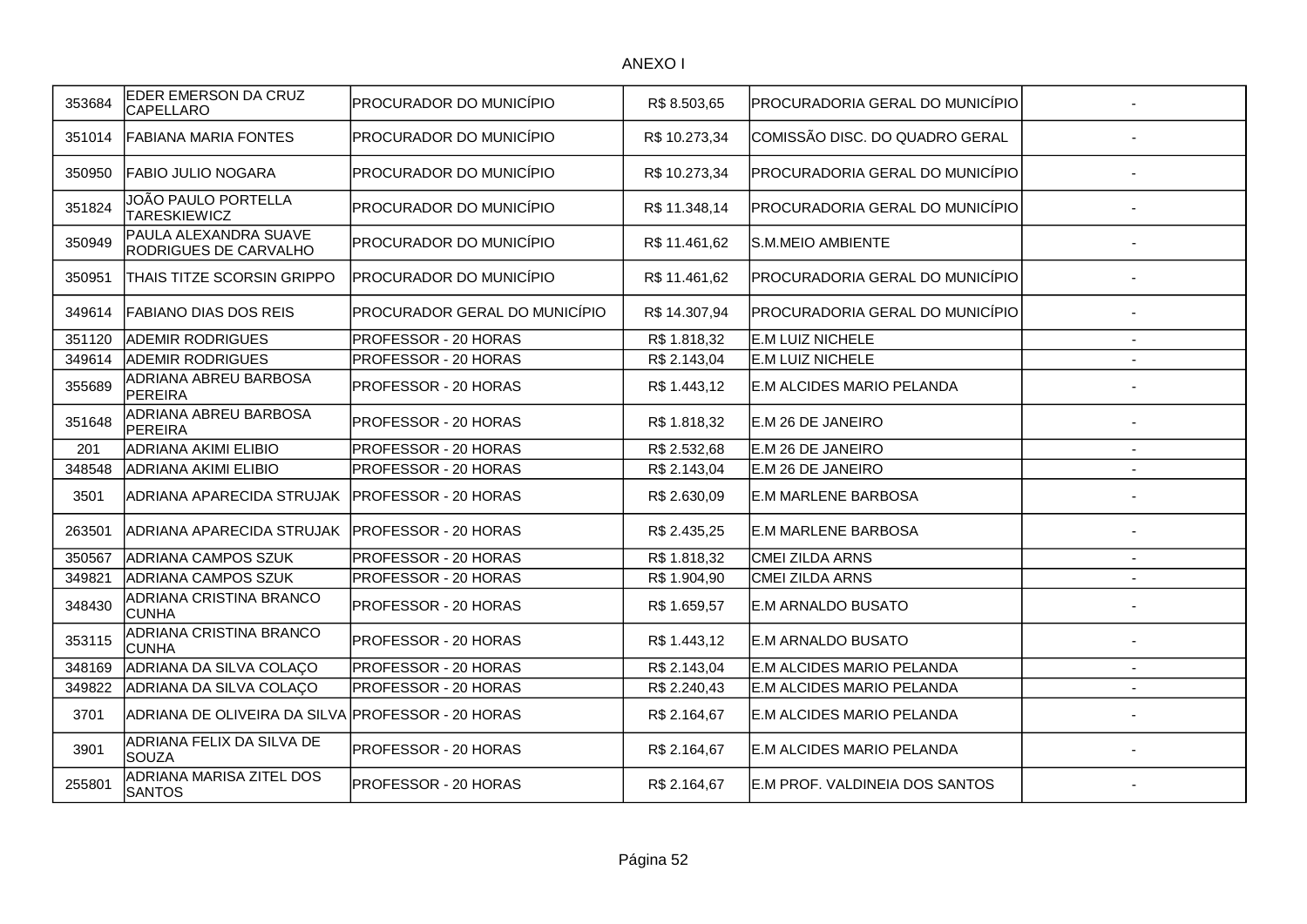| 348129 | ADRIANA MARISA ZITEL DOS<br><b>SANTOS</b>        | PROFESSOR - 20 HORAS        | R\$ 2.078,10 | E.M PROF. VALDINEIA DOS SANTOS                                         |                                      |
|--------|--------------------------------------------------|-----------------------------|--------------|------------------------------------------------------------------------|--------------------------------------|
| 355671 | ADRIANA MARTINS DE PAULA<br><b>CREMON</b>        | PROFESSOR - 20 HORAS        | R\$ 1.443,12 | <b>E.M MARLENE BARBOSA</b>                                             | AFAST. MATERNIDADE<br><b>FAZPREV</b> |
| 352946 | ADRIANA SANTANA ALVES                            | PROFESSOR - 20 HORAS        | R\$ 1.443,12 | E.M ARNALDO BUSATO                                                     | $\overline{\phantom{a}}$             |
| 353043 | ADRIANE DOS SANTOS<br><b>VERNICK</b>             | PROFESSOR - 20 HORAS        | R\$ 1.443,12 | E.M CARLOS E. NICHELE                                                  |                                      |
| 354111 | ADRIANE DOS SANTOS<br><b>VERNICK</b>             | PROFESSOR - 20 HORAS        | R\$ 1.443,12 | <b>E.M CARLOS E. NICHELE</b>                                           |                                      |
| 357772 | <b>ADRIANE FERREIRA</b>                          | PROFESSOR - 20 HORAS        | R\$ 1.443,12 | IE.M SANTA MARIA                                                       | $\sim$                               |
| 353240 | ADRIENNE DE PAULA JUSTINO                        | PROFESSOR - 20 HORAS        | R\$1.443,12  | E.M PROF. VALDINEIA DOS SANTOS                                         | $\sim$                               |
| 358110 | <b>ALCILIANE TORRES MAAS</b>                     | <b>PROFESSOR - 20 HORAS</b> | R\$ 1.443,12 | E.M RUBIA MARA DA CRUZ PACHECO                                         |                                      |
| 349187 | ALCIONE INOCENCIA SOARES                         | <b>PROFESSOR - 20 HORAS</b> | R\$ 2.240,43 | APAE - ESCOLA XVII DE JANEIRO                                          | $\overline{\phantom{a}}$             |
| 102301 | ALESSANDRA BRANCO SUMINI                         | <b>PROFESSOR - 20 HORAS</b> | R\$ 2.630,09 | E.M SANTA FÉ                                                           |                                      |
| 351941 | ALESSANDRA ESQUELBECK<br><b>DIAS</b>             | PROFESSOR - 20 HORAS        | R\$ 1.818,32 | E.M PROF <sup>a</sup> MARYLE AP <sup>a</sup> SCHETTERT<br><b>FERRI</b> |                                      |
| 353049 | <b>IALESSANDRA SANTANA</b>                       | PROFESSOR - 20 HORAS        | R\$ 1.443,12 | <b>E.M CARLOS E. NICHELE</b>                                           |                                      |
| 350569 | <b>IALEXANDRA DE OLIVEIRA</b>                    | PROFESSOR - 20 HORAS        | R\$ 1.991,50 | UPA ADMINISTRATIVO                                                     |                                      |
| 357773 | ALIANE APARECIDA KOVALSKI                        | IPROFESSOR - 20 HORAS       | R\$ 1.443,12 | E.M RUBIA MARA DA CRUZ PACHECO                                         |                                      |
| 245201 | ALINE DE SOUZA CHINCOVIAKI<br><b>DA SILVEIRA</b> | <b>PROFESSOR - 20 HORAS</b> | R\$ 2.337,85 | E.M GUISELA K. RIEKE                                                   |                                      |
| 356766 | ALINE HEINZEN DE ALMEIDA                         | PROFESSOR - 20 HORAS        | R\$ 1.443,12 | E.M PROF. VALDINEIA DOS SANTOS                                         | $\blacksquare$                       |
| 353055 | <b>JALINE MARCIA HARENZA</b>                     | PROFESSOR - 20 HORAS        | R\$1.443,12  | IE.M ALCIDES MARIO PELANDA                                             | $\overline{\phantom{a}}$             |
| 357795 | <b>ALVARO FERNANDES</b><br><b>SOTARELLI</b>      | PROFESSOR - 20 HORAS        | R\$ 1.443,12 | E.M DEP. LUIZ GABRIEL SAMPAIO                                          |                                      |
| 356478 | AMANDA KETLIM SOARES                             | PROFESSOR - 20 HORAS        | R\$ 1.443,12 | E.M PROFª MARYLE APª SCHETTERT<br><b>FERRI</b>                         |                                      |
| 352876 | AMANDA RIBEIRO DA SILVA                          | PROFESSOR - 20 HORAS        | R\$1.443,12  | E.M ARNALDO BUSATO                                                     |                                      |
| 351099 | AMINE RAMALHO DE OLIVEIRA<br><b>SCHNNEIDER</b>   | PROFESSOR - 20 HORAS        | R\$ 2.045,62 | E.M LUIZ NICHELE                                                       |                                      |
| 357842 | <b>ANA CAROLINA TAVARES</b><br><b>TEIXEIRA</b>   | PROFESSOR - 20 HORAS        | R\$ 1.443,12 | E.M ALCIDES MARIO PELANDA                                              |                                      |
| 348141 | ANA CERINO DAL SANTO                             | PROFESSOR - 20 HORAS        | R\$ 2.337,85 | E.M 26 DE JANEIRO                                                      | $\sim$                               |
| 348156 | ANA CLARA BURBELA                                | PROFESSOR - 20 HORAS        | R\$ 2.337,85 | CMAEE - ATENDIMENTO<br><b>ESPECIALIZADO</b>                            |                                      |
| 350219 | <b>ANA CLARA BURBELA</b>                         | PROFESSOR - 20 HORAS        | R\$ 2.143,04 | CMAEE - ATENDIMENTO<br><b>ESPECIALIZADO</b>                            |                                      |
| 348772 | <b>JANA LUCIA AGRELA</b>                         | PROFESSOR - 20 HORAS        | R\$ 2.078,10 | <b>E.M SANTA MARIA</b>                                                 |                                      |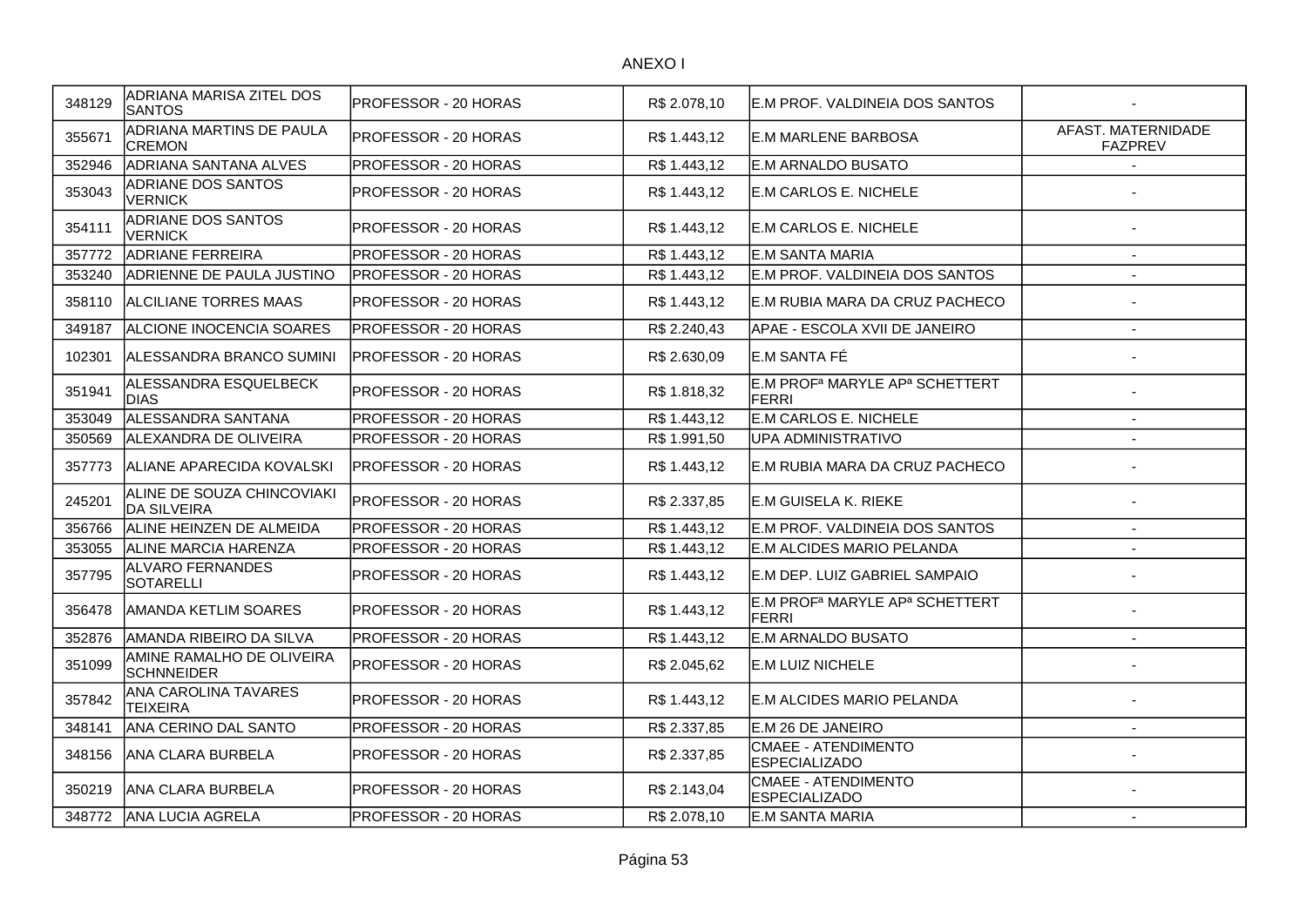| 349484 | ANA LUCIA AGRELA                                     | PROFESSOR - 20 HORAS        | R\$ 1.991,50 | <b>E.M SANTA MARIA</b>         | $\sim$                     |
|--------|------------------------------------------------------|-----------------------------|--------------|--------------------------------|----------------------------|
| 357037 | ANA MARIA FERREIRA DE<br><b>ANDRADE CELONI RIBAS</b> | PROFESSOR - 20 HORAS        | R\$ 1.443,12 | E.M RUBIA MARA DA CRUZ PACHECO |                            |
| 352918 | ANA PAULA DA SILVA BARBOSA                           | <b>PROFESSOR - 20 HORAS</b> | R\$ 1.443,12 | E.M DEP. LUIZ GABRIEL SAMPAIO  |                            |
| 350543 | ANA PAULA DA SILVA BARBOSA                           | <b>PROFESSOR - 20 HORAS</b> | R\$ 1.904,90 | E.M DEP. LUIZ GABRIEL SAMPAIO  |                            |
| 348995 | ANA PAULA FAGUNDES<br><b>INNOCENCIO</b>              | PROFESSOR - 20 HORAS        | R\$ 1.904,90 | E.M RUBIA MARA DA CRUZ PACHECO |                            |
| 351595 | <b>ANA PAULA MODESTO</b>                             | PROFESSOR - 20 HORAS        | R\$ 1.818,32 | E.M RUBIA MARA DA CRUZ PACHECO |                            |
| 351779 | <b>ANALEIXA SORA ULIR</b>                            | PROFESSOR - 20 HORAS        | R\$ 2.045,62 | E.M SÃO FRANCISCO DE ASSIS     |                            |
| 355499 | ANALINE MAQUEA CARDEAL                               | PROFESSOR - 20 HORAS        | R\$1.443,12  | <b>E.M MARLENE BARBOSA</b>     | LICENÇA ATIVIDADE POLÍTICA |
| 335401 | ANDREA APARECIDA<br>NASCIMENTO GAWLAK                | PROFESSOR - 20 HORAS        | R\$ 2.435,25 | <b>E.M MARLENE BARBOSA</b>     |                            |
| 244301 | ANDREA APARECIDA<br>NASCIMENTO GAWLAK                | PROFESSOR - 20 HORAS        | R\$ 2.532,68 | E.M MARLENE BARBOSA            |                            |
| 348123 | <b>ANDREA CRISTINA HAAS</b>                          | PROFESSOR - 20 HORAS        | R\$ 2.337,85 | S.M.EDUCAÇAO                   | $\overline{\phantom{a}}$   |
| 338301 | <b>ANDREA CRISTINA HAAS</b>                          | PROFESSOR - 20 HORAS        | R\$ 2.337,85 | S.M.EDUCAÇAO                   | $\overline{a}$             |
| 356443 | <b>ANDREA JOSLIN</b>                                 | PROFESSOR - 20 HORAS        | R\$ 1.443,12 | E.M FRANCISCO Q. MACHADO       | $\blacksquare$             |
| 349594 | ANDRÉA ROSSA DE ARAUJO                               | PROFESSOR - 20 HORAS        | R\$1.991,50  | E.M 26 DE JANEIRO              | $\blacksquare$             |
| 355560 | ANDREIA EMILIO AMADEU<br><b>SOUZA</b>                | PROFESSOR - 20 HORAS        | R\$ 1.443,12 | E.M ANTONIO BALDAN             |                            |
| 160201 | ANDREIA GUILEN DE OLIVEIRA                           | PROFESSOR - 20 HORAS        | R\$ 2.251,25 | E.M 26 DE JANEIRO              | $\overline{\phantom{a}}$   |
| 4901   | <b>ANDREIA LUCIANE BRANCO</b><br>MARIANO             | PROFESSOR - 20 HORAS        | R\$ 2.424,43 | E.M ARNALDO BUSATO             |                            |
| 115201 | ANDREIA LUCIANE BRANCO<br>MARIANO                    | PROFESSOR - 20 HORAS        | R\$ 2.337,85 | <b>E.M ARNALDO BUSATO</b>      |                            |
| 350795 | ANDREIA REGINA GOMES DOS<br><b>SANTOS</b>            | PROFESSOR - 20 HORAS        | R\$ 2.143,04 | E.M LUIZ NICHELE               |                            |
| 349840 | ANDREZZA SCWEITZER<br><b>PEREIRA</b>                 | PROFESSOR - 20 HORAS        | R\$ 2.143,04 | E.M SÃO FRANCISCO DE ASSIS     |                            |
| 348415 | <b>ANDREZZA SCWEITZER</b><br>PEREIRA                 | PROFESSOR - 20 HORAS        | R\$ 2.337,85 | E.M SÃO FRANCISCO DE ASSIS     |                            |
| 349716 | ANGELA MADALENA ALVES DOS<br><b>SANTOS</b>           | PROFESSOR - 20 HORAS        | R\$ 2.240,43 | E.M JOAQUIM K. MATSUMOTO       |                            |
| 351589 | ANGELA MADALENA ALVES DOS<br><b>SANTOS</b>           | PROFESSOR - 20 HORAS        | R\$ 2.045,62 | E.M JOAQUIM K. MATSUMOTO       |                            |
| 348523 | ANITA ROSANE DE OLIVEIRA                             | PROFESSOR - 20 HORAS        | R\$ 2.240,43 | E.M JOAQUIM K. MATSUMOTO       | $\blacksquare$             |
| 245001 | ANIVALNICE PEREIRA DA SILVA<br><b>PACHECO</b>        | PROFESSOR - 20 HORAS        | R\$ 2.251,25 | E.M JOAQUIM K. MATSUMOTO       |                            |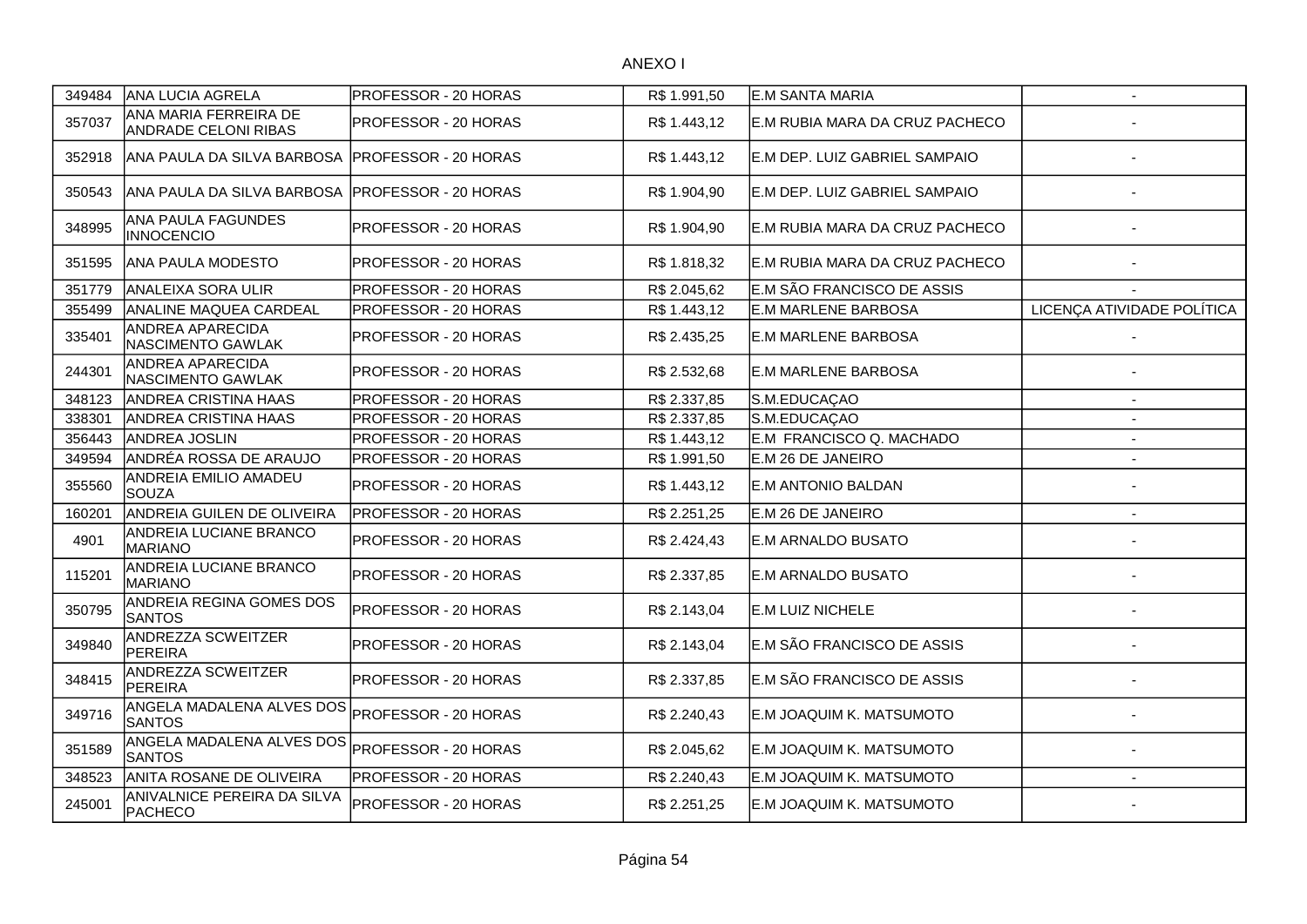| 356469 | ANNE DE KÁSSIA FLECK                                    | PROFESSOR - 20 HORAS | R\$ 1.443.12 | IE.M RUBIA MARA DA CRUZ PACHECO              |                          |
|--------|---------------------------------------------------------|----------------------|--------------|----------------------------------------------|--------------------------|
| 349486 | <b>APARECIDA ADRIANO ALVES</b>                          | PROFESSOR - 20 HORAS | R\$ 1.904,90 | E.M DEP. LUIZ GABRIEL SAMPAIO                |                          |
| 350668 | <b>APARECIDA ADRIANO ALVES</b>                          | PROFESSOR - 20 HORAS | R\$ 1.904,90 | E.M DEP. LUIZ GABRIEL SAMPAIO                |                          |
| 252701 | <b>APARECIDA BENEDITA DOS</b><br><b>SANTOS MEIRELES</b> | PROFESSOR - 20 HORAS | R\$ 2.532,68 | E.M LUIZ NICHELE                             |                          |
| 105701 | APARECIDA BENEDITA DOS<br><b>SANTOS MEIRELES</b>        | PROFESSOR - 20 HORAS | R\$ 2.630,09 | <b>E.M LUIZ NICHELE</b>                      |                          |
| 309101 | APARECIDA DE FATIMA<br><b>PEDROSO</b>                   | PROFESSOR - 20 HORAS | R\$ 2.435,25 | S.M.EDUCAÇAO                                 |                          |
| 276301 | APARECIDA DE FATIMA<br><b>PEDROSO</b>                   | PROFESSOR - 20 HORAS | R\$ 2.435,25 | S.M.EDUCAÇAO                                 |                          |
| 348215 | APARECIDA DO CARMO DIAS DA<br><b>CRUZ</b>               | PROFESSOR - 20 HORAS | R\$ 1.991,50 | E.M. NOSSA SENHORA DE FÁTIMA                 |                          |
| 266401 | APARECIDA DO CARMO DIAS DA<br><b>CRUZ</b>               | PROFESSOR - 20 HORAS | R\$ 2.164,67 | E.M. NOSSA SENHORA DE FÁTIMA                 |                          |
| 351721 | APARECIDA FORNARO DIAS DA<br><b>MOTTA</b>               | PROFESSOR - 20 HORAS | R\$ 2.045,62 | E.M GUISELA K. RIEKE                         |                          |
| 351578 | APARECIDA FORNARO DIAS DA<br><b>MOTTA</b>               | PROFESSOR - 20 HORAS | R\$ 2.045,62 | IE.M GUISELA K. RIEKE                        |                          |
| 354062 | ASIMARA PADILHA OLIVEIRA                                | PROFESSOR - 20 HORAS | R\$1.443,12  | E.M PROF. ISABEL CRISTINA<br>SCHAWABE BORGES |                          |
| 352872 | <b>AUDREA LUANA GRITEN</b><br>FIGUEIRÓ                  | PROFESSOR - 20 HORAS | R\$ 1.443,12 | E.M SANTA CECÍLIA                            |                          |
| 353057 | BEATRIZ DO ROCIO DEMIO<br><b>PEREIRA</b>                | PROFESSOR - 20 HORAS | R\$ 1.443,12 | E.M ALCIDES MARIO PELANDA                    |                          |
| 348171 | <b>BERNADETE ADRIANA</b><br><b>SIEDELISKE</b>           | PROFESSOR - 20 HORAS | R\$ 2.240,43 | E.M SÃO FRANCISCO DE ASSIS                   |                          |
| 355491 | <b>BIANCA ANDREO MARTINS</b><br><b>MULER</b>            | PROFESSOR - 20 HORAS | R\$ 1.443,12 | E.M JOAQUIM K. MATSUMOTO                     |                          |
| 354117 | <b>BIANCA ANDREO MARTINS</b><br><b>MULER</b>            | PROFESSOR - 20 HORAS | R\$ 1.443,12 | E.M JOAQUIM K. MATSUMOTO                     |                          |
| 353061 | <b>BRUNA BARROS SANTOS</b>                              | PROFESSOR - 20 HORAS | R\$ 1.443,12 | E.M FRANCISCO Q. MACHADO                     |                          |
| 352867 | BRUNA BEATRIZ DA SILVA<br>MOURA JORGE                   | PROFESSOR - 20 HORAS | R\$ 1.443,12 | E.M CARLOS E. NICHELE                        |                          |
| 356449 | BRUNA BEATRIZ DA SILVA<br>MOURA JORGE                   | PROFESSOR - 20 HORAS | R\$ 1.443,12 | E.M CARLOS E. NICHELE                        |                          |
| 355564 | <b>BRUNA DA LUZ HEMKEMAIER</b><br><b>GRABOWSKI</b>      | PROFESSOR - 20 HORAS | R\$ 1.443,12 | E.M SANTA CECÍLIA                            |                          |
| 355510 | <b>BRUNA DECONTO GABARDO</b>                            | PROFESSOR - 20 HORAS | R\$1.443,12  | E.M PROF. VALDINEIA DOS SANTOS               |                          |
| 358213 | <b>BRUNA GABRIELE AMARANTE</b>                          | PROFESSOR - 20 HORAS | R\$1.443,12  | <b>E.M SANTA MARIA</b>                       |                          |
| 353668 | <b>BRUNA REGINA MORAES</b>                              | PROFESSOR - 20 HORAS | R\$ 1.443,12 | E.M ALCIDES MARIO PELANDA                    | $\overline{\phantom{a}}$ |
|        |                                                         |                      |              |                                              |                          |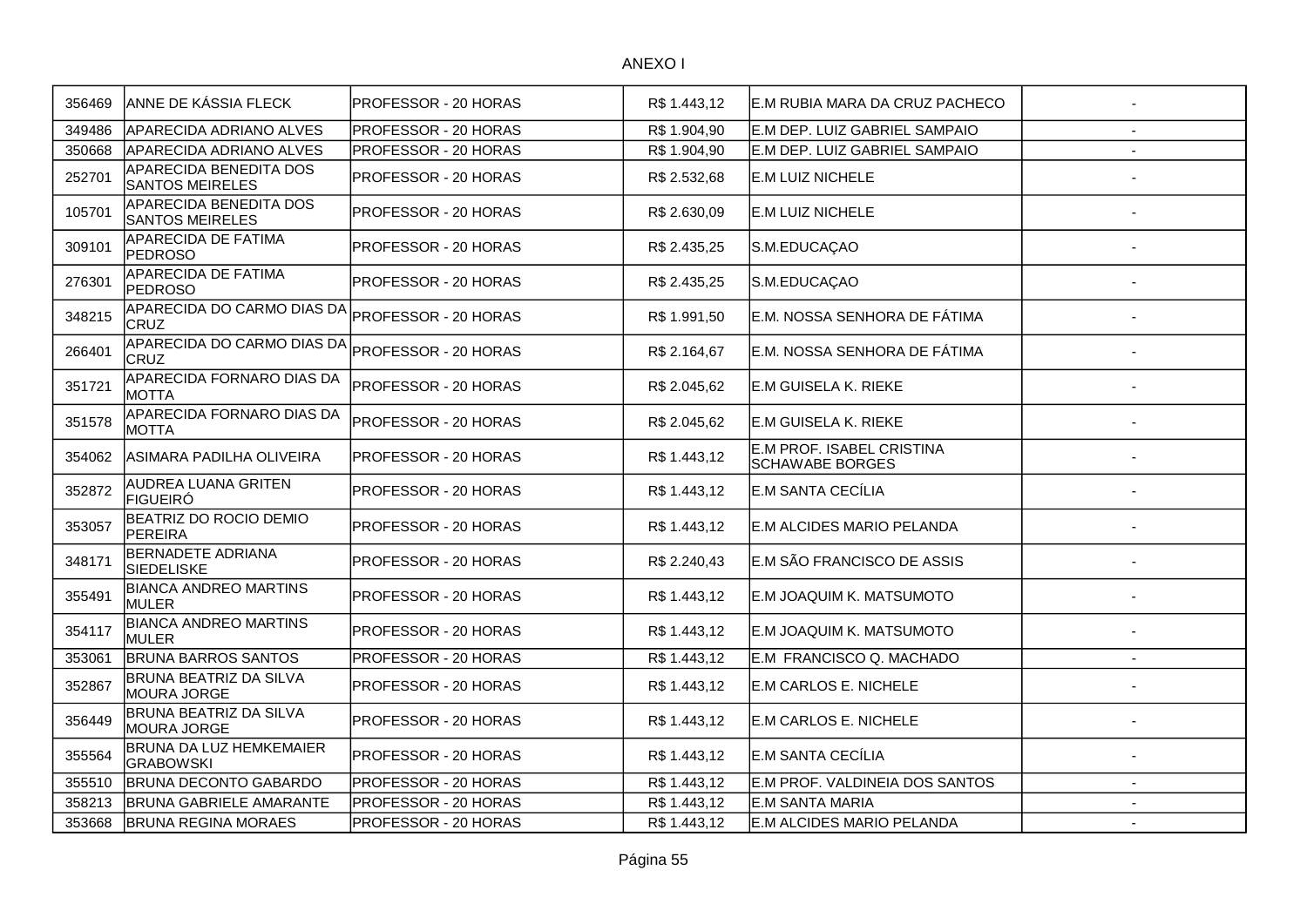| 357803 | <b>BRUNA VICENTINI</b>                           | <b>PROFESSOR - 20 HORAS</b>  | R\$ 1.443,12 | E.M GENEROSO SALUSTIANO<br><b>IBARBOSA</b>                             |                                      |
|--------|--------------------------------------------------|------------------------------|--------------|------------------------------------------------------------------------|--------------------------------------|
| 350758 | <b>BRUNO THIAGO DE MENESES</b>                   | PROFESSOR - 20 HORAS         | R\$ 2.143,04 | E.M SANTA FÉ                                                           |                                      |
| 351387 | CACIANA DE LURDES FRANCO                         | <b>PROFESSOR - 20 HORAS</b>  | R\$ 1.818,32 | E.M ALO GUIMARÃES                                                      |                                      |
| 348218 | CACIANA DE LURDES FRANCO                         | PROFESSOR - 20 HORAS         | R\$ 2.078,10 | E.M ALO GUIMARÃES                                                      |                                      |
| 350571 | CACILDA PRECIDINA DE<br>SIQUEIRA                 | PROFESSOR - 20 HORAS         | R\$ 2.143,04 | E.M ARNALDO BUSATO                                                     |                                      |
| 357776 | CAMILA GARCIA CLEMENTINO                         | PROFESSOR - 20 HORAS         | R\$1.443,12  | E.M DEP. LUIZ GABRIEL SAMPAIO                                          |                                      |
| 355565 | CAMILA MARCOMINI DE BRITO                        | PROFESSOR - 20 HORAS         | R\$ 1.443,12 | E.M ALCIDES MARIO PELANDA                                              | AFAST. MATERNIDADE<br><b>FAZPREV</b> |
| 355520 | CARLA ALESSANDRA FERREIRA PROFESSOR - 20 HORAS   |                              | R\$ 1.443,12 | E.M GENEROSO SALUSTIANO<br><b>BARBOSA</b>                              |                                      |
| 352866 | CARLA DIADIO                                     | PROFESSOR - 20 HORAS         | R\$ 1.443,12 | E.M GENEROSO SALUSTIANO<br><b>BARBOSA</b>                              |                                      |
| 348440 | CARLA MULEK DE GOES<br><b>ENGRAF LEITE</b>       | PROFESSOR - 20 HORAS         | R\$ 2.337,85 | E.M PROF. VALDINEIA DOS SANTOS                                         |                                      |
| 350545 | CARLA MULEK DE GOES<br><b>ENGRAF LEITE</b>       | PROFESSOR - 20 HORAS         | R\$ 2.143,04 | E.M PROF. VALDINEIA DOS SANTOS                                         |                                      |
| 356511 | CAROLINA SALES CRUZ DE<br><b>SOUZA</b>           | <b>PROFESSOR - 20 HORAS</b>  | R\$ 1.443,12 | E.M SANTA FÉ                                                           |                                      |
| 349828 | <b>CAROLINE DE FATIMA</b><br><b>VICHINHESKI</b>  | <b>PROFESSOR - 20 HORAS</b>  | R\$ 1.818,32 | E.M PROF <sup>a</sup> MARYLE AP <sup>a</sup> SCHETTERT<br><b>FERRI</b> |                                      |
| 350096 | <b>CECILIA MARIA BORDIN BRAGA</b>                | <b>IPROFESSOR - 20 HORAS</b> | R\$ 2.143,04 | <b>IE.M MARLENE BARBOSA</b>                                            |                                      |
| 134201 | CELIA MARIA DE LIMA                              | PROFESSOR - 20 HORAS         | R\$ 1.948,20 | E.M 26 DE JANEIRO                                                      | $\overline{a}$                       |
| 76401  | CELIA REGINA FERREIRA DA<br><b>SILVA IANISKI</b> | PROFESSOR - 20 HORAS         | R\$ 2.630,09 | S.M.EDUCAÇAO                                                           |                                      |
| 306901 | <b>CILMARA MARQUES FERREIRA</b>                  | <b>PROFESSOR - 20 HORAS</b>  | R\$ 1.876,05 | E.M ARNALDO BUSATO                                                     | AFASTAMENTO LICENÇA<br>PRÊMIO        |
| 348192 | CILMARA MARQUES FERREIRA                         | <b>PROFESSOR - 20 HORAS</b>  | R\$ 1.731,73 | E.M 26 DE JANEIRO                                                      |                                      |
| 348333 | <b>CIRLENE APARECIDA POLLI</b>                   | PROFESSOR - 20 HORAS         | R\$ 1.904,90 | E.M SÃO FRANCISCO DE ASSIS                                             | $\overline{a}$                       |
| 349199 | <b>CIRLENE APARECIDA POLLI</b>                   | PROFESSOR - 20 HORAS         | R\$ 1.904,90 | E.M SÃO FRANCISCO DE ASSIS                                             |                                      |
| 348237 | <b>CLARICE RIBEIRO VIEIRA</b>                    | PROFESSOR - 20 HORAS         | R\$ 2.337,85 | E.M DEP. LUIZ GABRIEL SAMPAIO                                          | $\sim$                               |
| 356473 | CLAUDETE BONATTI DELAROSA<br><b>MENDES</b>       | PROFESSOR - 20 HORAS         | R\$1.443,12  | E.M SANTA FÉ                                                           |                                      |
| 352920 | CLAUDETE MIRANDA DE SOUZA PROFESSOR - 20 HORAS   |                              | R\$1.443,12  | E.M GUISELA K. RIEKE                                                   |                                      |
| 351912 | CLAUDETE MIRANDA DE SOUZA PROFESSOR - 20 HORAS   |                              | R\$1.818,32  | E.M GUISELA K. RIEKE                                                   |                                      |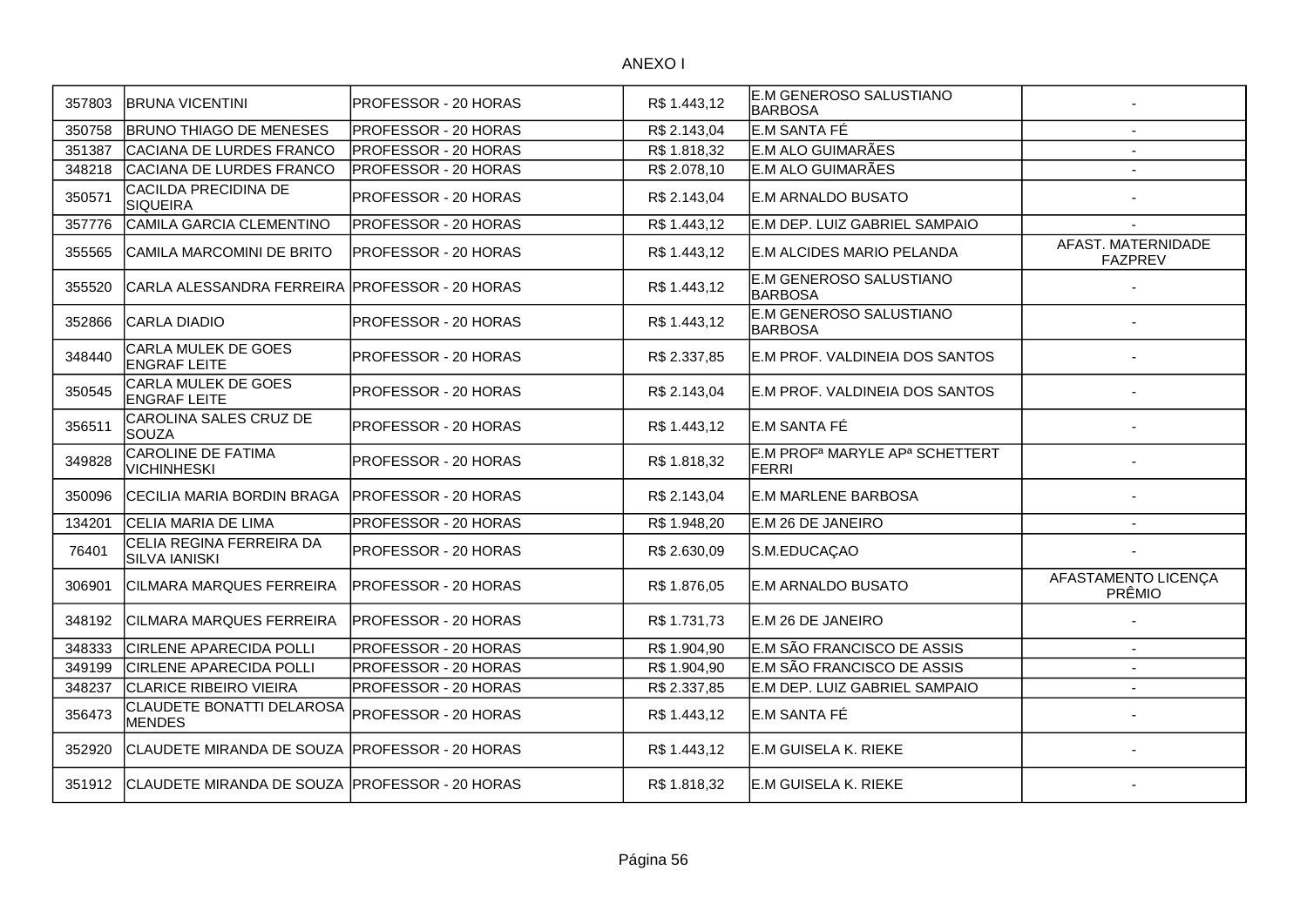| 352860 | <b>CLAUDETE ZAVERUKA</b><br>CARVALHO CORREA         | PROFESSOR - 20 HORAS | R\$ 1.443,12 | E.M PROF. ISABEL CRISTINA<br><b>SCHAWABE BORGES</b> |                                  |
|--------|-----------------------------------------------------|----------------------|--------------|-----------------------------------------------------|----------------------------------|
| 356513 | CLAUDETE ZAVERUKA<br>CARVALHO CORREA                | PROFESSOR - 20 HORAS | R\$ 1.443,12 | E.M PROF. ISABEL CRISTINA<br><b>SCHAWABE BORGES</b> |                                  |
| 352845 | CLAUDIA DE OLIVEIRA DA<br>FONSECA                   | PROFESSOR - 20 HORAS | R\$ 1.443,12 | E.M PROF. VALDINEIA DOS SANTOS                      |                                  |
| 350718 | CLAUDIA DE OLIVEIRA DA<br>FONSECA                   | PROFESSOR - 20 HORAS | R\$ 1.904,90 | E.M PROF. VALDINEIA DOS SANTOS                      |                                  |
| 355542 | CLAUDIA LUIZA DE ALMEIDA                            | PROFESSOR - 20 HORAS | R\$1.443,12  | E.M SANTA CECÍLIA                                   | $\overline{\phantom{a}}$         |
| 350548 | CLAUDIA MARIA MAFRA<br><b>FUKUOKA</b>               | PROFESSOR - 20 HORAS | R\$ 1.818,32 | E.M. NOSSA SENHORA DE FÁTIMA                        |                                  |
| 349644 | CLAUDIA MARIA MAFRA<br>lfukuoka                     | PROFESSOR - 20 HORAS | R\$ 1.904,90 | E.M. NOSSA SENHORA DE FÁTIMA                        |                                  |
| 348236 | CLAUDIA ROSANA ORSO<br><b>CLAUDINO</b>              | PROFESSOR - 20 HORAS | R\$ 2.337,85 | E.M 26 DE JANEIRO                                   |                                  |
| 351480 | CLAUDIA ROSANA ORSO<br>CLAUDINO                     | PROFESSOR - 20 HORAS | R\$ 2.045,62 | E.M 26 DE JANEIRO                                   |                                  |
| 349829 | CLAUDIA STRUGALA                                    | PROFESSOR - 20 HORAS | R\$ 1.991,50 | CMEI PROF. KELLY CAMPOS                             | $\overline{\phantom{a}}$         |
| 348190 | <b>CLAUDIA STRUGALA</b>                             | PROFESSOR - 20 HORAS | R\$ 2.078,10 | CMEI PROF. KELLY CAMPOS                             | $\sim$                           |
| 349663 | CLAUDINEIA CRISTINA DE<br><b>SOUZA RAMOS</b>        | PROFESSOR - 20 HORAS | R\$ 2.240,43 | <b>E.M GUISELA K. RIEKE</b>                         |                                  |
| 350531 | <b>CLAUDINEIA CRISTINA DE</b><br><b>SOUZA RAMOS</b> | PROFESSOR - 20 HORAS | R\$ 2.143,04 | E.M GUISELA K. RIEKE                                |                                  |
| 356468 | CLEIDIANE SANTOS TEIDER<br><b>FAGUNDES</b>          | PROFESSOR - 20 HORAS | R\$ 1.443,12 | E.M ALO GUIMARÃES                                   |                                  |
| 349856 | <b>CLEMAIR DE FATIMA FORTE</b><br><b>PINTO</b>      | PROFESSOR - 20 HORAS | R\$ 1.904,90 | E.M. NOSSA SENHORA DE FÁTIMA                        |                                  |
| 348583 | CLEMAIR DE FATIMA FORTE<br><b>PINTO</b>             | PROFESSOR - 20 HORAS | R\$ 2.078,10 | E.M. NOSSA SENHORA DE FÁTIMA                        |                                  |
| 351136 | CLEUSA APARECIDA VEIGA                              | PROFESSOR - 20 HORAS | R\$ 2.045,62 | E.M SANTA CECÍLIA                                   | $\sim$                           |
| 76901  | CLEUSA MARTINS DE QUEIROZ<br>ANDRADE                | PROFESSOR - 20 HORAS | R\$ 2.251,25 | <b>E.M MARLENE BARBOSA</b>                          |                                  |
| 350756 | CLEUSELI ALVES DA SILVA<br><b>ALVES</b>             | PROFESSOR - 20 HORAS | R\$ 2.045,62 | E.M 26 DE JANEIRO                                   |                                  |
| 353062 | CRISTIANE CONCEICAO DA<br><b>SILVA SAMPAIO</b>      | PROFESSOR - 20 HORAS | R\$ 1.443,12 | E.M SANTA FÉ                                        |                                  |
| 348420 | CRISTIANE DE FATIMA DOS<br><b>SANTOS</b>            | PROFESSOR - 20 HORAS | R\$ 2.078,10 | E.M 26 DE JANEIRO                                   |                                  |
| 275301 | CRISTIANE DE FATIMA DOS<br><b>SANTOS</b>            | PROFESSOR - 20 HORAS | R\$ 2.164,67 | E.M 26 DE JANEIRO                                   |                                  |
| 351836 | <b>CRISTIANE DOS SANTOS</b><br><b>BENTIVOGLIO</b>   | PROFESSOR - 20 HORAS | R\$ 1.818,32 | CMEI PROF. KELLY CAMPOS                             | AUXÍLIO DOENÇA (APÓS 15<br>DIAS) |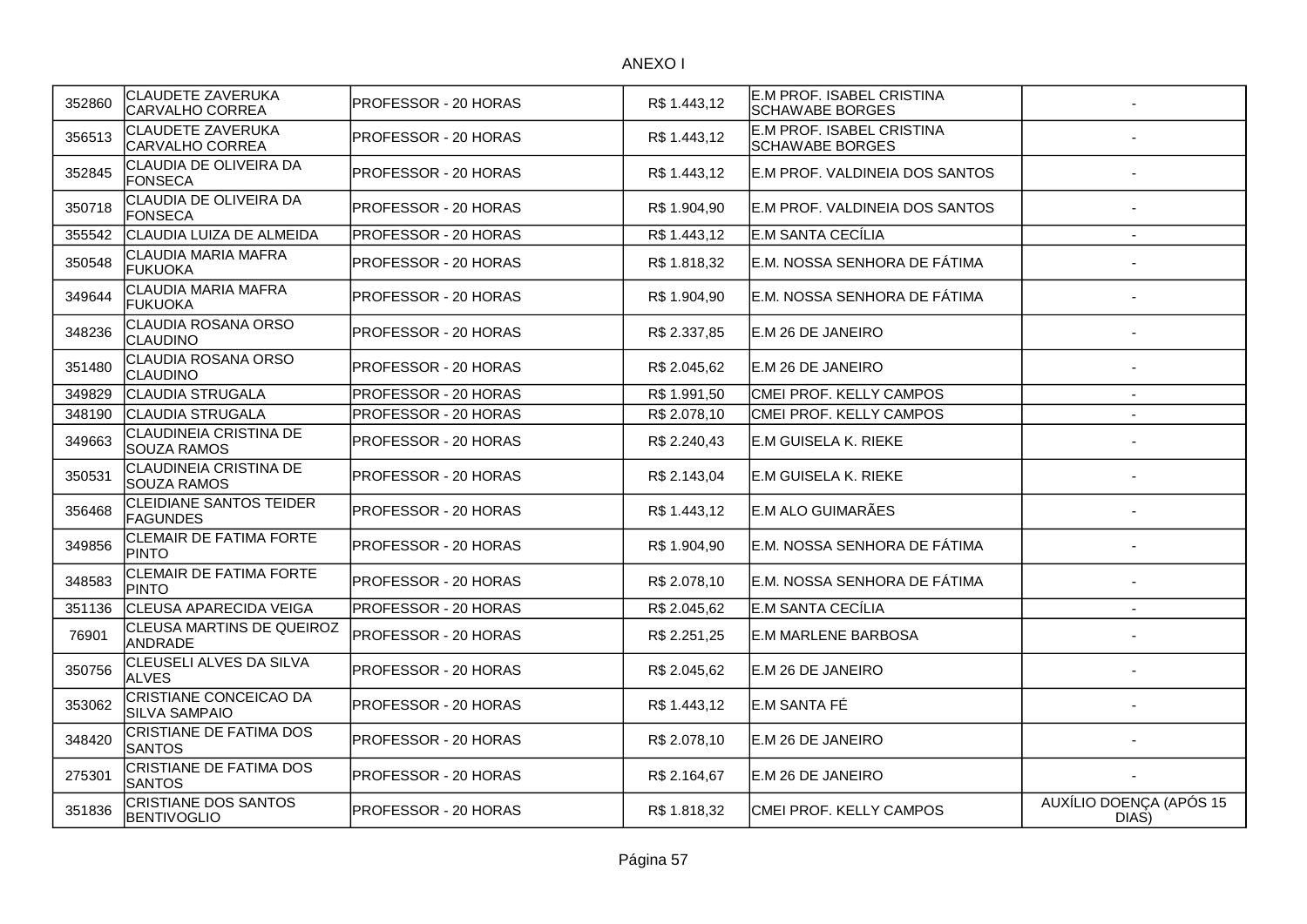| 350811 | <b>CRISTIANE DOS SANTOS</b><br><b>BENTIVOGLIO</b> | PROFESSOR - 20 HORAS        | R\$ 1.904,90 | CMEI PROF. KELLY CAMPOS                                                | AUXÍLIO DOENÇA (APÓS 15<br>DIAS) |
|--------|---------------------------------------------------|-----------------------------|--------------|------------------------------------------------------------------------|----------------------------------|
| 351477 | <b>CRISTIANE MARIA OLIVEIRA</b><br><b>CHAVES</b>  | <b>PROFESSOR - 20 HORAS</b> | R\$ 1.818,32 | MICRO EMPREENDEDOR INDIVIDUAL-<br>MEI                                  |                                  |
| 350546 | CRISTIANE MARIA OLIVEIRA<br><b>CHAVES</b>         | PROFESSOR - 20 HORAS        | R\$ 2.240,43 | MICRO EMPREENDEDOR INDIVIDUAL-<br>MEI                                  |                                  |
| 348250 | <b>CRISTIANE MARIA RAMOS</b><br><b>GOMES</b>      | <b>PROFESSOR - 20 HORAS</b> | R\$ 2.337,85 | E.M LUIZ NICHELE                                                       |                                  |
| 244901 | CRISTIANE MARIA RAMOS<br><b>GOMES</b>             | <b>PROFESSOR - 20 HORAS</b> | R\$ 2.532,68 | E.M LUIZ NICHELE                                                       |                                  |
| 350533 | <b>CRISTIANE SANTANA SALLES</b>                   | <b>PROFESSOR - 20 HORAS</b> | R\$ 1.818,32 | E.M DEP. LUIZ GABRIEL SAMPAIO                                          | $\blacksquare$                   |
| 348418 | <b>CRISTIANE SANTANA SALLES</b>                   | <b>PROFESSOR - 20 HORAS</b> | R\$ 1.904,90 | E.M DEP. LUIZ GABRIEL SAMPAIO                                          | $\overline{a}$                   |
| 217701 | <b>CRISTIANE SANTOS</b>                           | PROFESSOR - 20 HORAS        | R\$ 2.337,85 | <b>E.M CARLOS E. NICHELE</b>                                           | $\overline{a}$                   |
| 356452 | CRISTINA FREITAS GONÇALVES<br><b>BELEM</b>        | PROFESSOR - 20 HORAS        | R\$ 1.443,12 | E.M RUBIA MARA DA CRUZ PACHECO                                         |                                  |
| 77201  | CRISTINA SUELI BERTOZINI                          | <b>PROFESSOR - 20 HORAS</b> | R\$ 2.164,67 | S.M.EDUCAÇAO                                                           | $\blacksquare$                   |
| 348384 | <b>CRISTINA SUELI BERTOZINI</b>                   | <b>PROFESSOR - 20 HORAS</b> | R\$ 1.904,90 | S.M.EDUCAÇAO                                                           | $\blacksquare$                   |
| 354060 | DAIANE BRUNA BRESSAN                              | PROFESSOR - 20 HORAS        | R\$ 1.443,12 | E.M SÃO FRANCISCO DE ASSIS                                             | $\overline{a}$                   |
| 355490 | DAIANE BRUNA BRESSAN                              | PROFESSOR - 20 HORAS        | R\$ 1.443,12 | E.M SÃO FRANCISCO DE ASSIS                                             | $\overline{a}$                   |
| 351819 | DALCILENE FOLONI DOS<br><b>SANTOS</b>             | <b>PROFESSOR - 20 HORAS</b> | R\$ 1.818,32 | E.M. NOSSA SENHORA DE FÁTIMA                                           |                                  |
| 350675 | DALCILENE FOLONI DOS<br><b>SANTOS</b>             | PROFESSOR - 20 HORAS        | R\$ 1.904,90 | E.M. NOSSA SENHORA DE FÁTIMA                                           | AFASTAMENTO LICENÇA<br>PRÊMIO    |
| 351135 | DALILA DA SILVA DOMICIANO                         | <b>PROFESSOR - 20 HORAS</b> | R\$ 1.731,74 | E.M ANTONIO BALDAN                                                     |                                  |
| 351112 | DANIELE ANDRIANCZIK                               | PROFESSOR - 20 HORAS        | R\$ 2.045,62 | E.M PROF. ISABEL CRISTINA<br><b>SCHAWABE BORGES</b>                    |                                  |
| 349611 | DANIELE ANDRIANCZIK                               | PROFESSOR - 20 HORAS        | R\$ 2.240,43 | E.M PROF. ISABEL CRISTINA<br><b>SCHAWABE BORGES</b>                    |                                  |
| 355470 | DANIELE DA ROSA LIMA DOS<br><b>SANTOS</b>         | PROFESSOR - 20 HORAS        | R\$ 1.443,12 | E.M PROF <sup>a</sup> MARYLE AP <sup>a</sup> SCHETTERT<br><b>FERRI</b> |                                  |
| 354110 | DANIELE ELIZE SILVA                               | PROFESSOR - 20 HORAS        | R\$ 1.443,12 | <b>E.M MARLENE BARBOSA</b>                                             |                                  |
| 255601 | DANIELI KONOPKA OLDONI                            | PROFESSOR - 20 HORAS        | R\$ 2.532,68 | S.M.EDUCAÇAO                                                           |                                  |
| 348447 | DANIELI KONOPKA OLDONI                            | PROFESSOR - 20 HORAS        | R\$ 2.337,85 | S.M.EDUCAÇAO                                                           |                                  |
| 350677 | DANIELLE VIEIRA KRESANOVSKI PROFESSOR - 20 HORAS  |                             | R\$ 1.904,90 | E.M ALCIDES MARIO PELANDA                                              |                                  |
| 352870 | DANYELLE SOLYANE DOS<br><b>SANTOS</b>             | PROFESSOR - 20 HORAS        | R\$ 1.443,12 | E.M FRANCISCO Q. MACHADO                                               |                                  |
| 356507 | DAVI CARDOSO DOS SANTOS                           | <b>PROFESSOR - 20 HORAS</b> | R\$1.443,12  | E.M PROF. ISABEL CRISTINA<br><b>SCHAWABE BORGES</b>                    |                                  |
| 355489 | DAYANE PATRICIA DOS SANTOS<br><b>VICENTE</b>      | PROFESSOR - 20 HORAS        | R\$ 1.443,12 | E.M LUIZ NICHELE                                                       |                                  |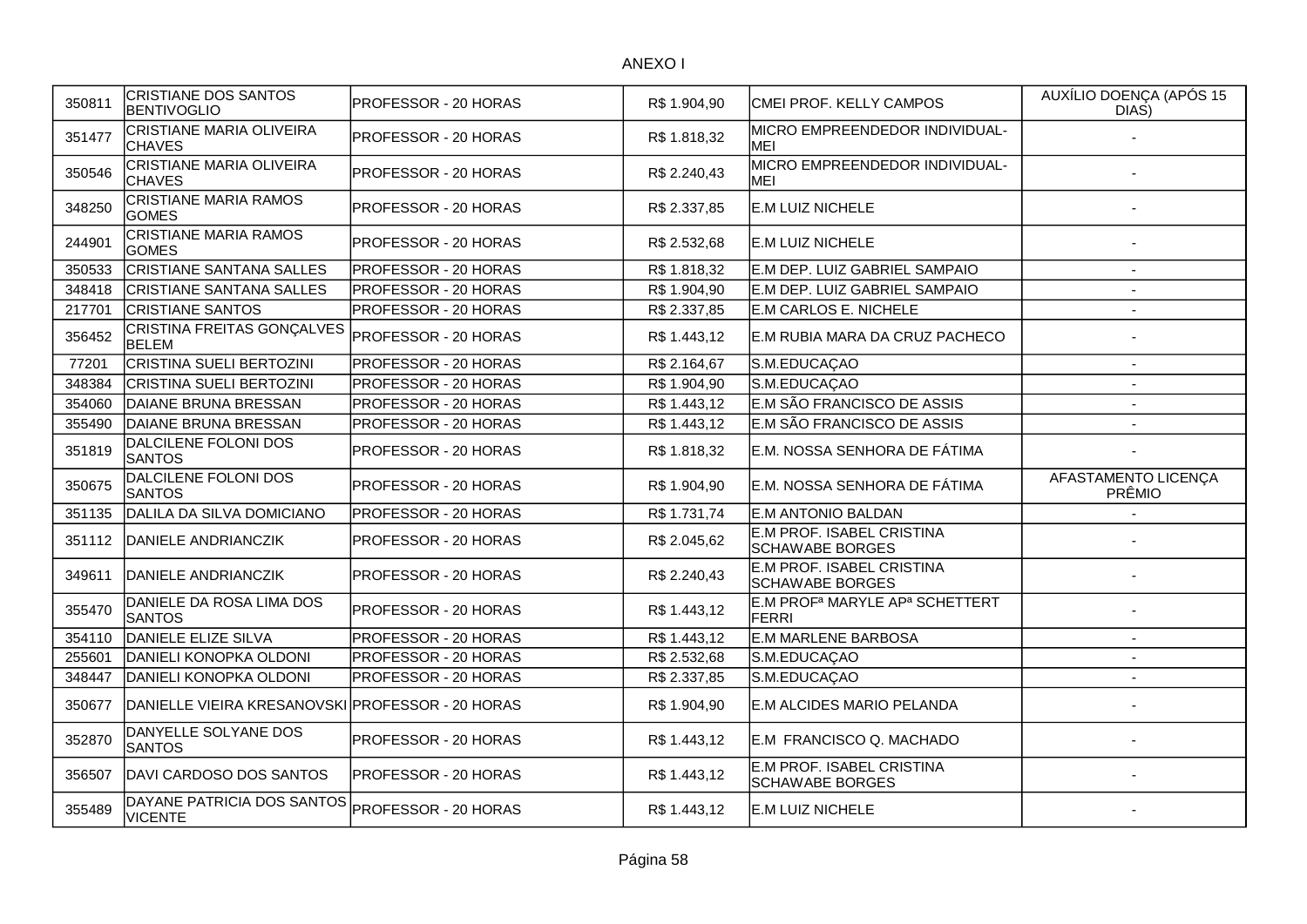| 356475 | DEBORA FRANCISCO DE PAULA<br>SOUZA             | PROFESSOR - 20 HORAS | R\$ 1.443,12 | E.M PROF. ISABEL CRISTINA<br><b>SCHAWABE BORGES</b> |                                      |
|--------|------------------------------------------------|----------------------|--------------|-----------------------------------------------------|--------------------------------------|
| 355566 | DEBORA LUANA DE LIMA                           | PROFESSOR - 20 HORAS | R\$ 1.443,12 | E.M. NOSSA SENHORA DE FÁTIMA                        | AFAST. MATERNIDADE<br><b>FAZPREV</b> |
| 355467 | <b>DEBORA PRISCILA COROL</b>                   | PROFESSOR - 20 HORAS | R\$ 1.443,12 | E.M ALO GUIMARÃES                                   |                                      |
| 351897 | DEBORA REGINA DE RAMOS<br><b>FONSECA</b>       | PROFESSOR - 20 HORAS | R\$ 1.818,32 | E.M DEP. LUIZ GABRIEL SAMPAIO                       |                                      |
| 353098 | <b>DEISI VALERIA MOREIRA RIBAS</b>             | PROFESSOR - 20 HORAS | R\$1.443,12  | E.M PROF. ISABEL CRISTINA<br><b>SCHAWABE BORGES</b> |                                      |
| 12101  | DENISE APARECIDA BARBOSA                       | PROFESSOR - 20 HORAS | R\$ 2.727,48 | <b>CMAEE - ATENDIMENTO</b><br><b>ESPECIALIZADO</b>  |                                      |
| 350666 | <b>IDENISE DE ANDRADE</b>                      | PROFESSOR - 20 HORAS | R\$ 1.904,90 | E.M PROF. ISABEL CRISTINA<br><b>SCHAWABE BORGES</b> |                                      |
| 254901 | <b>DENISE DE FATIMA RIBAS</b><br><b>CAMPOS</b> | PROFESSOR - 20 HORAS | R\$ 2.532,68 | E.M 26 DE JANEIRO                                   |                                      |
| 241501 | DENISE DO ROCIO GREBOS                         | PROFESSOR - 20 HORAS | R\$ 1.876,05 | S.M.ASSISTENCIA SOCIAL                              |                                      |
| 291601 | <b>DENISE FERREIRA GOMES</b>                   | PROFESSOR - 20 HORAS | R\$ 2.435,25 | COMISSÃO DISC. MAGISTÉRIO                           | $\overline{a}$                       |
| 306301 | <b>DENISE FERREIRA GOMES</b>                   | PROFESSOR - 20 HORAS | R\$ 2.435,25 | COMISSÃO DISC. MAGISTÉRIO                           | $\blacksquare$                       |
| 348450 | DENISE KONOPKA DE MELLO                        | PROFESSOR - 20 HORAS | R\$ 2.337,85 | S.M.EDUCAÇAO                                        | $\blacksquare$                       |
| 266701 | DENISE KONOPKA DE MELLO                        | PROFESSOR - 20 HORAS | R\$ 2.435,25 | S.M.EDUCAÇAO                                        | $\blacksquare$                       |
| 12701  | <b>DENIZE WILCZAK</b>                          | PROFESSOR - 20 HORAS | R\$ 2.532,68 | <b>E.M MARLENE BARBOSA</b>                          | $\overline{a}$                       |
| 12601  | <b>DENIZE WILCZAK</b>                          | PROFESSOR - 20 HORAS | R\$ 2.727,48 | <b>E.M MARLENE BARBOSA</b>                          | $\overline{a}$                       |
| 351379 | <b>DEONICE BENTO ALVES</b>                     | PROFESSOR - 20 HORAS | R\$ 1.818,32 | <b>E.M MARLENE BARBOSA</b>                          |                                      |
| 348421 | DEUSDETE APARECIDA<br>SIQUEIRA DE SOUZA        | PROFESSOR - 20 HORAS | R\$ 2.337,85 | E.M SÃO FRANCISCO DE ASSIS                          |                                      |
| 349837 | <b>DEUSDETE APARECIDA</b><br>SIQUEIRA DE SOUZA | PROFESSOR - 20 HORAS | R\$ 2.240,43 | E.M SÃO FRANCISCO DE ASSIS                          |                                      |
| 355487 | DEYSE PRISCILA DOS SANTOS<br>DA SILVA          | PROFESSOR - 20 HORAS | R\$ 1.443,12 | E.M 26 DE JANEIRO                                   |                                      |
| 351848 | DIOMARA DE MORAES DE<br><b>SOUZA</b>           | PROFESSOR - 20 HORAS | R\$ 1.515,27 | E.M JOAQUIM K. MATSUMOTO                            |                                      |
| 352859 | DIONETE CASTRO DOS SANTOS<br><b>PAES</b>       | PROFESSOR - 20 HORAS | R\$ 1.443,12 | E.M ALCIDES MARIO PELANDA                           |                                      |
| 358112 | DIOURY DE ANDRADE BUENO                        | PROFESSOR - 20 HORAS | R\$ 1.443,12 | <b>E.M MARLENE BARBOSA</b>                          | $\sim$                               |
| 354056 | <b>DIRCE FONSECA DE SOUZA</b>                  | PROFESSOR - 20 HORAS | R\$ 1.443,12 | E.M DEP. LUIZ GABRIEL SAMPAIO                       | $\overline{\phantom{0}}$             |
| 133201 | <b>DIRCE FONSECA DE SOUZA</b>                  | PROFESSOR - 20 HORAS | R\$ 1.876,05 | E.M SANTA FÉ                                        |                                      |
| 356752 | DJULYANE DE OLIVEIRA<br><b>FLAUSINO</b>        | PROFESSOR - 20 HORAS | R\$ 1.443,12 | E.M SANTA MARIA                                     |                                      |
| 353368 | DOLIRIA DE JESUS SAIDOCA                       | PROFESSOR - 20 HORAS | R\$ 1.443,12 | E.M DEP. LUIZ GABRIEL SAMPAIO                       |                                      |
| 351895 | DOLIRIA DE JESUS SAIDOCA                       | PROFESSOR - 20 HORAS | R\$ 1.818,32 | E.M DEP. LUIZ GABRIEL SAMPAIO                       | $\overline{\phantom{a}}$             |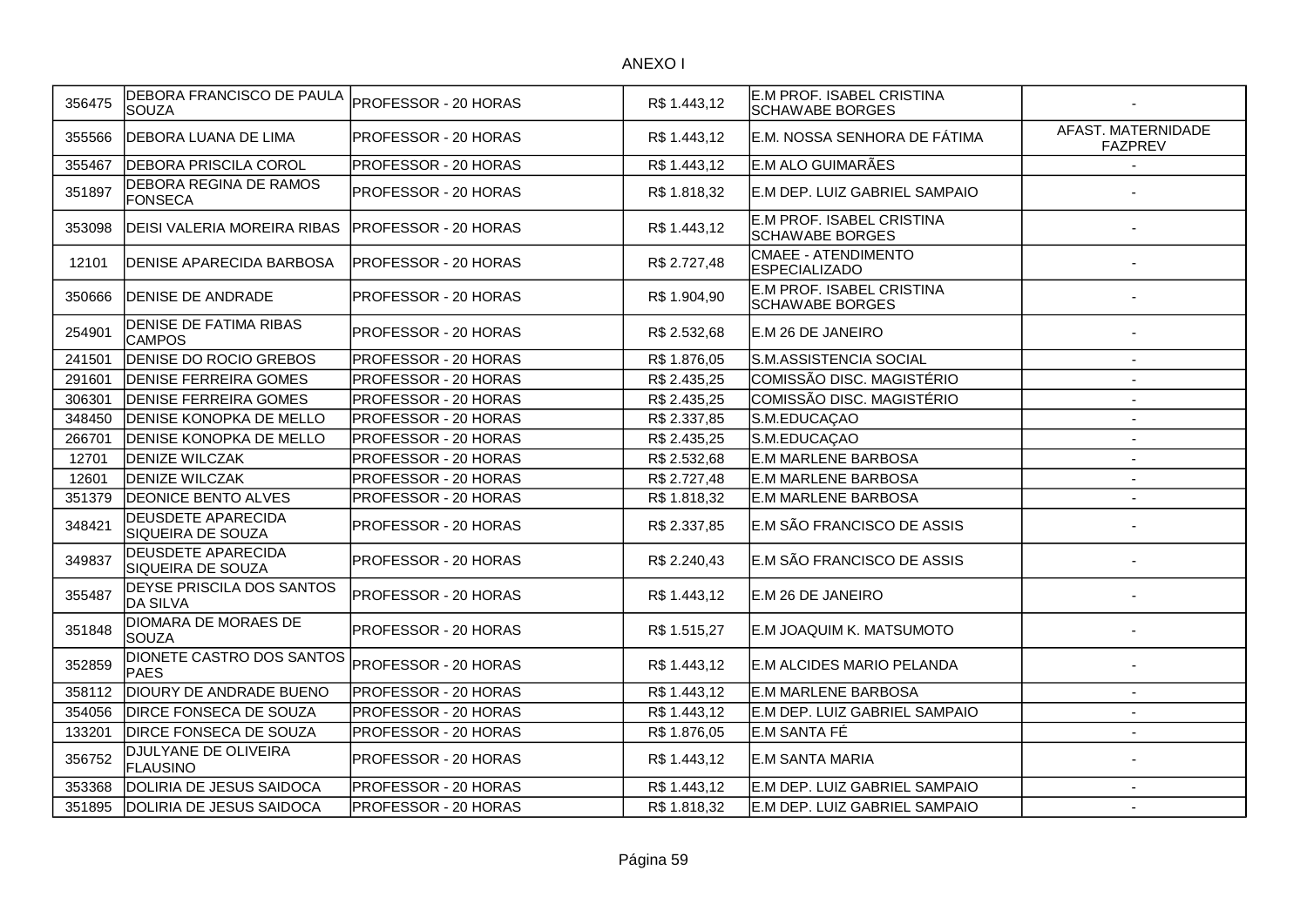| 117801 | <b>EDENILZA FRANCO LIMA</b><br><b>NEUDORFF</b>               | <b>PROFESSOR - 20 HORAS</b> | R\$ 2.164,67 | E.M 26 DE JANEIRO                                 |                               |
|--------|--------------------------------------------------------------|-----------------------------|--------------|---------------------------------------------------|-------------------------------|
| 114901 | EDILENE BRAGA SILVA DA CRUZ PROFESSOR - 20 HORAS             |                             | R\$ 2.251,25 | E.M SANTA MARIA                                   |                               |
| 220001 | EDILENE BRAGA SILVA DA CRUZIPROFESSOR - 20 HORAS             |                             | R\$ 2.251,25 | IE.M SANTA MARIA                                  |                               |
| 102201 | <b>EDILSEIA APARECIDA LIMA</b>                               | <b>PROFESSOR - 20 HORAS</b> | R\$ 2.251,25 | E.M 26 DE JANEIRO                                 | $\overline{a}$                |
| 349853 | <b>EDINEIA DE MOURA</b>                                      | <b>PROFESSOR - 20 HORAS</b> | R\$ 2.143,04 | APAE - ESCOLA XVII DE JANEIRO                     | $\blacksquare$                |
| 348229 | <b>EDINEIA DE MOURA</b>                                      | <b>PROFESSOR - 20 HORAS</b> | R\$ 2.337,85 | E.M PROF. VALDINEIA DOS SANTOS                    | $\overline{\phantom{a}}$      |
| 350660 | EDINÉIA JULIANA PREUSS                                       | PROFESSOR - 20 HORAS        | R\$ 2.143,04 | E.M SÃO FRANCISCO DE ASSIS                        | $\blacksquare$                |
| 351497 | <b>EDINÉIA JULIANA PREUSS</b>                                | <b>PROFESSOR - 20 HORAS</b> | R\$ 2.045,62 | E.M SÃO FRANCISCO DE ASSIS                        | $\blacksquare$                |
| 353048 | <b>EDNA MARIA CAMARGO</b>                                    | PROFESSOR - 20 HORAS        | R\$ 1.443,12 | E.M SANTA CECÍLIA                                 | $\blacksquare$                |
| 348767 | <b>EDNELMA RODRIGUES DE</b><br><b>SOUZA</b>                  | <b>PROFESSOR - 20 HORAS</b> | R\$ 2.143,04 | E.M GUISELA K. RIEKE                              |                               |
| 350247 | <b>ELAINE CAMPOS</b>                                         | PROFESSOR - 20 HORAS        | R\$ 1.904,90 | E.M SANTA CECÍLIA                                 |                               |
| 351482 | <b>ELAINE CAMPOS</b>                                         | <b>PROFESSOR - 20 HORAS</b> | R\$ 1.818,32 | E.M SANTA CECÍLIA                                 |                               |
| 349472 | <b>ELAINE CRISTINA DE ASSIS</b>                              | <b>PROFESSOR - 20 HORAS</b> | R\$ 2.240,43 | E.M SÃO FRANCISCO DE ASSIS                        |                               |
| 98801  | <b>ELAINE DA GUARDA</b><br>SCHELBAUER                        | <b>PROFESSOR - 20 HORAS</b> | R\$ 2.630,09 | E.M SANTA CECÍLIA                                 |                               |
| 15001  | <b>ELAINE DA GUARDA</b><br><b>SCHELBAUER</b>                 | PROFESSOR - 20 HORAS        | R\$ 2.630,09 | E.M DEP. LUIZ GABRIEL SAMPAIO                     |                               |
| 131901 | <b>ELAINE DE AZEVEDO</b>                                     | <b>PROFESSOR - 20 HORAS</b> | R\$ 2.251,25 | E.M 26 DE JANEIRO                                 | $\blacksquare$                |
| 254101 | ELAINE DE CASSIA<br>VASCONCELOS PESATO                       | PROFESSOR - 20 HORAS        | R\$ 2.078,10 | E.M SANTA FÉ                                      |                               |
| 348578 | ELAINE DE CASSIA<br>VASCONCELOS PESATO                       | PROFESSOR - 20 HORAS        | R\$ 1.991,50 | E.M SANTA FÉ                                      |                               |
| 350540 | ELAINE DE FATIMA SILVA<br><b>PAITACH</b>                     | PROFESSOR - 20 HORAS        | R\$ 2.143,04 | E.M PROF. VALDINEIA DOS SANTOS                    |                               |
| 349485 | <b>ELAINE LUCILIA PEREIRA</b><br><b>BORBA</b>                | PROFESSOR - 20 HORAS        | R\$ 2.143,04 | E.M ARNALDO BUSATO                                |                               |
| 355509 | <b>ELANE XAVIER GOMES</b>                                    | PROFESSOR - 20 HORAS        | R\$ 1.443,12 | E.M LUIZ NICHELE                                  | $\overline{\phantom{a}}$      |
| 350754 | <b>IELENI ALVES</b>                                          | PROFESSOR - 20 HORAS        | R\$ 2.143,04 | CMEI PROF. ERONILDES DOS SANTOS<br><b>CAMARGO</b> |                               |
| 351596 | <b>ELENI ALVES</b>                                           | PROFESSOR - 20 HORAS        | R\$ 2.045,62 | CMEI PROF. ERONILDES DOS SANTOS<br><b>CAMARGO</b> |                               |
| 351597 | <b>ELIANA CRISTINA RODRIGUES</b><br><b>DA SILVA SANTUCCI</b> | <b>PROFESSOR - 20 HORAS</b> | R\$ 1.818,32 | E.M ALCIDES MARIO PELANDA                         | AFASTAMENTO LICENÇA<br>PRÊMIO |
| 348508 | <b>ELIANA CRISTINA RODRIGUES</b><br><b>DA SILVA SANTUCCI</b> | <b>PROFESSOR - 20 HORAS</b> | R\$ 1.991,50 | IE.M ALCIDES MARIO PELANDA                        |                               |
| 78701  | ELIANA FATIMA DA SILVA                                       | <b>PROFESSOR - 20 HORAS</b> | R\$ 2.337,85 | E.M 26 DE JANEIRO                                 |                               |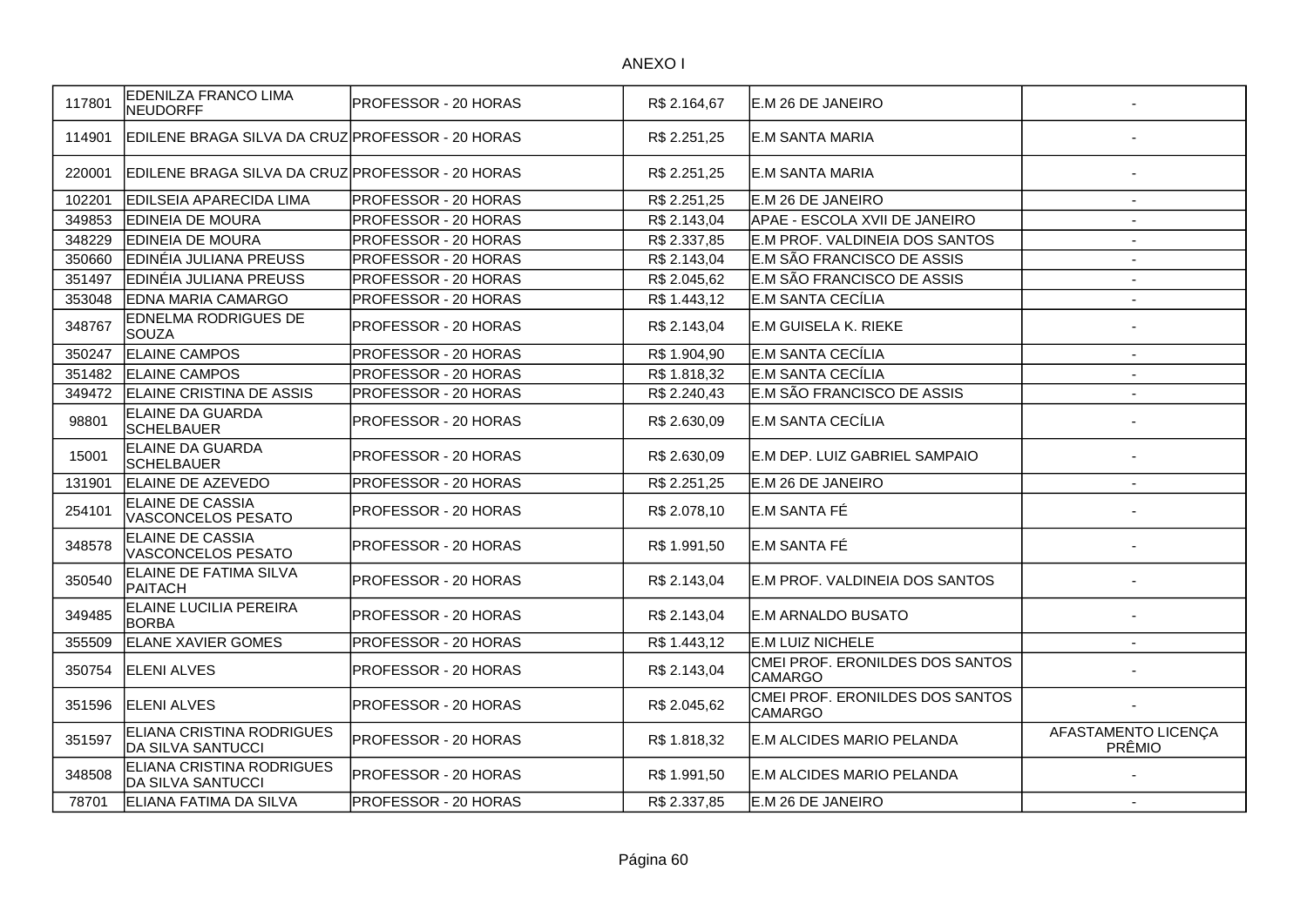| 349603 | ELIANE APARECIDA DA ROCHA                             | PROFESSOR - 20 HORAS        | R\$ 2.240,43 | <b>E.M ANTONIO BALDAN</b>                                              |                                  |
|--------|-------------------------------------------------------|-----------------------------|--------------|------------------------------------------------------------------------|----------------------------------|
| 350532 | ELIANE APARECIDA DA ROCHA                             | <b>PROFESSOR - 20 HORAS</b> | R\$ 2.143,04 | E.M ANTONIO BALDAN                                                     |                                  |
| 220101 | ELIANE DE FATIMA COSLOSKI                             | PROFESSOR - 20 HORAS        | R\$ 2.532,68 | E.M FRANCISCO Q. MACHADO                                               | $\overline{\phantom{a}}$         |
| 348631 | ELIANE DE FATIMA COSLOSKI                             | PROFESSOR - 20 HORAS        | R\$ 2.337,85 | E.M FRANCISCO Q. MACHADO                                               | $\overline{\phantom{a}}$         |
| 356571 | ELIANE DE MELO DA SILVA                               | PROFESSOR - 20 HORAS        | R\$ 1.443,12 | E.M 26 DE JANEIRO                                                      | $\sim$                           |
| 353063 | ELIANE DE MELO DA SILVA                               | PROFESSOR - 20 HORAS        | R\$1.443,12  | E.M 26 DE JANEIRO                                                      | $\overline{a}$                   |
| 275101 | ELIANE DO ROCIO PINHEIRO                              | <b>PROFESSOR - 20 HORAS</b> | R\$ 1.991,50 | E.M PROF <sup>a</sup> MARYLE AP <sup>a</sup> SCHETTERT<br><b>FERRI</b> |                                  |
| 16101  | <b>ELIANE FILTER</b>                                  | PROFESSOR - 20 HORAS        | R\$ 2.251,25 | E.M JOAQUIM K. MATSUMOTO                                               | $\sim$                           |
| 349833 | ELIANE LISCZKOVSKI ALVES<br><b>MACHADO</b>            | PROFESSOR - 20 HORAS        | R\$ 1.818,32 | E.M PROF. VALDINEIA DOS SANTOS                                         | $\overline{\phantom{a}}$         |
| 350263 | ELIANE LISCZKOVSKI ALVES<br>MACHADO                   | PROFESSOR - 20 HORAS        | R\$ 1.904,90 | E.M PROF. VALDINEIA DOS SANTOS                                         |                                  |
| 349857 | ELIANE MARIA DE SOUSA DA<br><b>SILVA</b>              | PROFESSOR - 20 HORAS        | R\$ 2.240,43 | <b>E.M ARNALDO BUSATO</b>                                              |                                  |
| 349848 | <b>ELIANE MARQUES</b>                                 | PROFESSOR - 20 HORAS        | R\$ 1.818,32 | E.M JOAQUIM K. MATSUMOTO                                               | $\overline{\phantom{a}}$         |
| 348491 | <b>ELIANE MARQUES</b>                                 | PROFESSOR - 20 HORAS        | R\$ 1.904,90 | E.M JOAQUIM K. MATSUMOTO                                               | $\blacksquare$                   |
| 348359 | <b>ELIANE VALERIO</b>                                 | PROFESSOR - 20 HORAS        | R\$ 2.337,85 | E.M MARLENE BARBOSA                                                    | $\overline{a}$                   |
| 349487 | <b>ELIANE VALERIO</b>                                 | PROFESSOR - 20 HORAS        | R\$ 2.240,43 | E.M MARLENE BARBOSA                                                    | $\overline{a}$                   |
| 350226 | <b>ELISABETE BATISTA</b>                              | PROFESSOR - 20 HORAS        | R\$ 1.904,90 | E.M ALCIDES MARIO PELANDA                                              | $\overline{\phantom{a}}$         |
| 351735 | <b>ELISABETE BATISTA</b>                              | PROFESSOR - 20 HORAS        | R\$ 1.818,32 | E.M ALCIDES MARIO PELANDA                                              |                                  |
| 355570 | <b>ELISANDRA RIBEIRO CHAVES</b><br><b>DE ASSUNÇÃO</b> | PROFESSOR - 20 HORAS        | R\$ 1.443,12 | E.M 26 DE JANEIRO                                                      | AUXÍLIO DOENÇA (APÓS 15<br>DIAS) |
| 351416 | ELISANE REGINA BARBOSA DA<br><b>ROCHA</b>             | PROFESSOR - 20 HORAS        | R\$ 1.818,32 | E.M SANTA CECÍLIA                                                      |                                  |
| 348140 | ELISANGELA DE OLIVEIRA<br>DELGADO                     | PROFESSOR - 20 HORAS        | R\$ 1.991,50 | CMEI PROF. KELLY CAMPOS                                                |                                  |
| 340401 | ELISANGELA DE OLIVEIRA<br>DELGADO                     | PROFESSOR - 20 HORAS        | R\$ 1.991,50 | CMEI PROF. KELLY CAMPOS                                                |                                  |
| 353052 | <b>ELISANGELA FERREIRA</b><br>BRASILINO VIEIRA        | PROFESSOR - 20 HORAS        | R\$ 1.443,12 | E.M DEP. LUIZ GABRIEL SAMPAIO                                          |                                  |
| 354061 | <b>ELISANGELA ROCHA VALEZI</b>                        | PROFESSOR - 20 HORAS        | R\$ 1.443,12 | E.M PROF <sup>a</sup> MARYLE AP <sup>a</sup> SCHETTERT<br>FERRI        |                                  |
| 348779 | ELISANGELA ROCIO FRANCISCO PROFESSOR - 20 HORAS       |                             | R\$ 1.991,50 | E.M JOAQUIM K. MATSUMOTO                                               |                                  |
| 350228 | <b>ELISIANE DE JESUS KRUL</b>                         | PROFESSOR - 20 HORAS        | R\$ 1.818,32 | E.M SÃO FRANCISCO DE ASSIS                                             | $\blacksquare$                   |
| 348587 | <b>ELISIANE DE JESUS KRUL</b>                         | PROFESSOR - 20 HORAS        | R\$ 1.904,90 | E.M SÃO FRANCISCO DE ASSIS                                             | $\overline{\phantom{a}}$         |
| 356508 | <b>IELISSA PEREIRA RIBEIRO</b>                        | PROFESSOR - 20 HORAS        | R\$ 1.443.12 | E.M PROF. ISABEL CRISTINA<br><b>SCHAWABE BORGES</b>                    |                                  |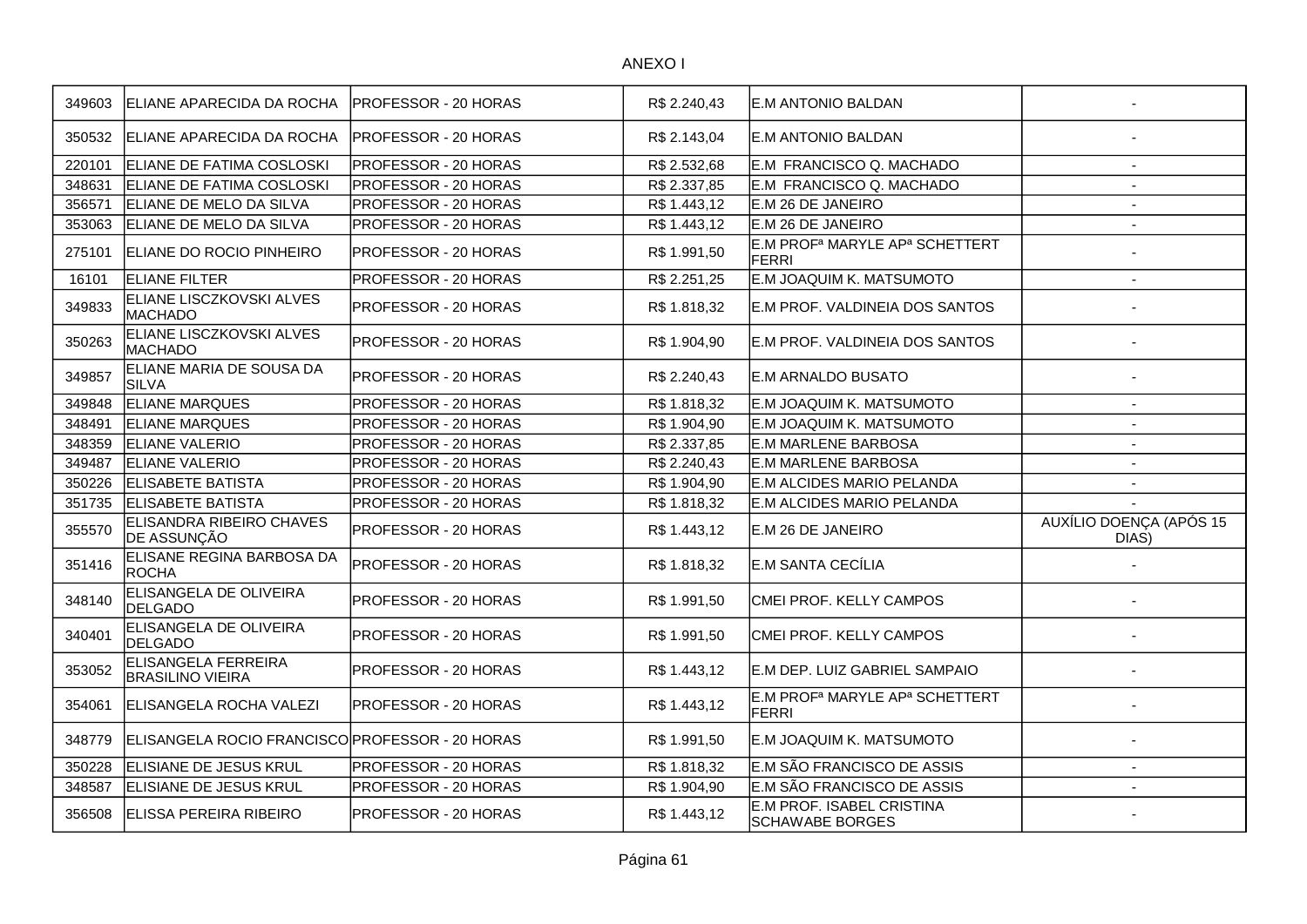| 348446 | ELIZABETE REGINA BARBOSA<br><b>DE SOUZA</b>   | PROFESSOR - 20 HORAS        | R\$ 1.659,57 | CMAEE - ATENDIMENTO<br><b>ESPECIALIZADO</b> |                            |
|--------|-----------------------------------------------|-----------------------------|--------------|---------------------------------------------|----------------------------|
| 211201 | ELIZABETE REGINA BARBOSA<br><b>DE SOUZA</b>   | PROFESSOR - 20 HORAS        | R\$ 1.803,89 | CMAEE - ATENDIMENTO<br><b>ESPECIALIZADO</b> |                            |
| 349226 | ELIZABETH CONSUELO<br><b>FERREIRA PANATTA</b> | PROFESSOR - 20 HORAS        | R\$ 2.078,10 | <b>E.M MARLENE BARBOSA</b>                  | LICENÇA ATIVIDADE POLÍTICA |
| 348144 | ELIZABETH CONSUELO<br><b>FERREIRA PANATTA</b> | PROFESSOR - 20 HORAS        | R\$ 2.164,67 | E.M MARLENE BARBOSA                         | LICENÇA ATIVIDADE POLÍTICA |
| 357792 | <b>ELIZABETH SORRILHA GARCIA</b>              | PROFESSOR - 20 HORAS        | R\$ 1.443,12 | E.M RUBIA MARA DA CRUZ PACHECO              |                            |
| 352865 | ELIZABETH SORRILHA GARCIA                     | PROFESSOR - 20 HORAS        | R\$ 1.443,12 | E.M RUBIA MARA DA CRUZ PACHECO              |                            |
| 348487 | ELIZANGELA SANTOS CAIRES                      | PROFESSOR - 20 HORAS        | R\$ 2.078,10 | E.M. NOSSA SENHORA DE FÁTIMA                |                            |
| 350225 | ELOISA VIANA DOS SANTOS                       | PROFESSOR - 20 HORAS        | R\$ 2.045,62 | SMS-DIVISÃO DE SAÚDE MENTAL                 |                            |
| 348412 | ELOISA VIANA DOS SANTOS                       | PROFESSOR - 20 HORAS        | R\$ 2.337,85 | SMS-DIVISÃO DE SAÚDE MENTAL                 |                            |
| 349711 | <b>ENDIARA MICHELE GULLICH</b>                | PROFESSOR - 20 HORAS        | R\$ 1.991,50 | CMEI VOVO JUCA ROCHA                        |                            |
| 351838 | <b>ENDIARA MICHELE GULLICH</b>                | PROFESSOR - 20 HORAS        | R\$ 1.818,32 | CMEI VOVO JUCA ROCHA                        |                            |
| 336101 | <b>ENILSA FERREIRA COSTA</b>                  | PROFESSOR - 20 HORAS        | R\$ 2.337,85 | E.M GENEROSO SALUSTIANO<br><b>BARBOSA</b>   |                            |
| 220301 | ENIR TERESINHA CAVALHEIRO                     | PROFESSOR - 20 HORAS        | R\$ 2.532,68 | E.M SÃO FRANCISCO DE ASSIS                  |                            |
| 307601 | <b>IENIR TERESINHA CAVALHEIRO</b>             | <b>PROFESSOR - 20 HORAS</b> | R\$ 2.435,25 | E.M SÃO FRANCISCO DE ASSIS                  |                            |
| 350680 | EODITE OLIVEIRA DOS SANTOS<br><b>SOARES</b>   | PROFESSOR - 20 HORAS        | R\$ 2.143,04 | E.M 26 DE JANEIRO                           |                            |
| 353075 | EODITE OLIVEIRA DOS SANTOS<br><b>SOARES</b>   | PROFESSOR - 20 HORAS        | R\$ 1.443,12 | E.M 26 DE JANEIRO                           |                            |
| 352951 | <b>ERONITA JARDIM GOMES</b>                   | PROFESSOR - 20 HORAS        | R\$ 1.443,12 | E.M JOAQUIM K. MATSUMOTO                    | $\overline{\phantom{a}}$   |
| 351508 | <b>ERONITA JARDIM GOMES</b>                   | PROFESSOR - 20 HORAS        | R\$ 1.818,32 | E.M JOAQUIM K. MATSUMOTO                    |                            |
| 356761 | <b>ESTER DE FATIMA KOCHAKI</b>                | PROFESSOR - 20 HORAS        | R\$ 1.443,12 | E.M RUBIA MARA DA CRUZ PACHECO              |                            |
| 353058 | <b>EVA CRISTIANE DE SOUZA</b>                 | PROFESSOR - 20 HORAS        | R\$ 1.443,12 | E.M ALCIDES MARIO PELANDA                   |                            |
| 356690 | <b>IEVELIN CRISTINA PEREIRA</b>               | PROFESSOR - 20 HORAS        | R\$1.443,12  | E.M GENEROSO SALUSTIANO<br>BARBOSA          |                            |
| 114501 | EVERLI APARECIDA DOS<br><b>SANTOS FALCADE</b> | PROFESSOR - 20 HORAS        | R\$ 2.532,68 | <b>E.M MARLENE BARBOSA</b>                  |                            |
| 19501  | EVERLI APARECIDA DOS<br><b>SANTOS FALCADE</b> | PROFESSOR - 20 HORAS        | R\$ 2.630,09 | E.M MARLENE BARBOSA                         |                            |
| 348592 | EZILDA CHRISTIANO MACHADO<br><b>MOLETA</b>    | PROFESSOR - 20 HORAS        | R\$ 2.078,10 | E.M CARLOS E. NICHELE                       |                            |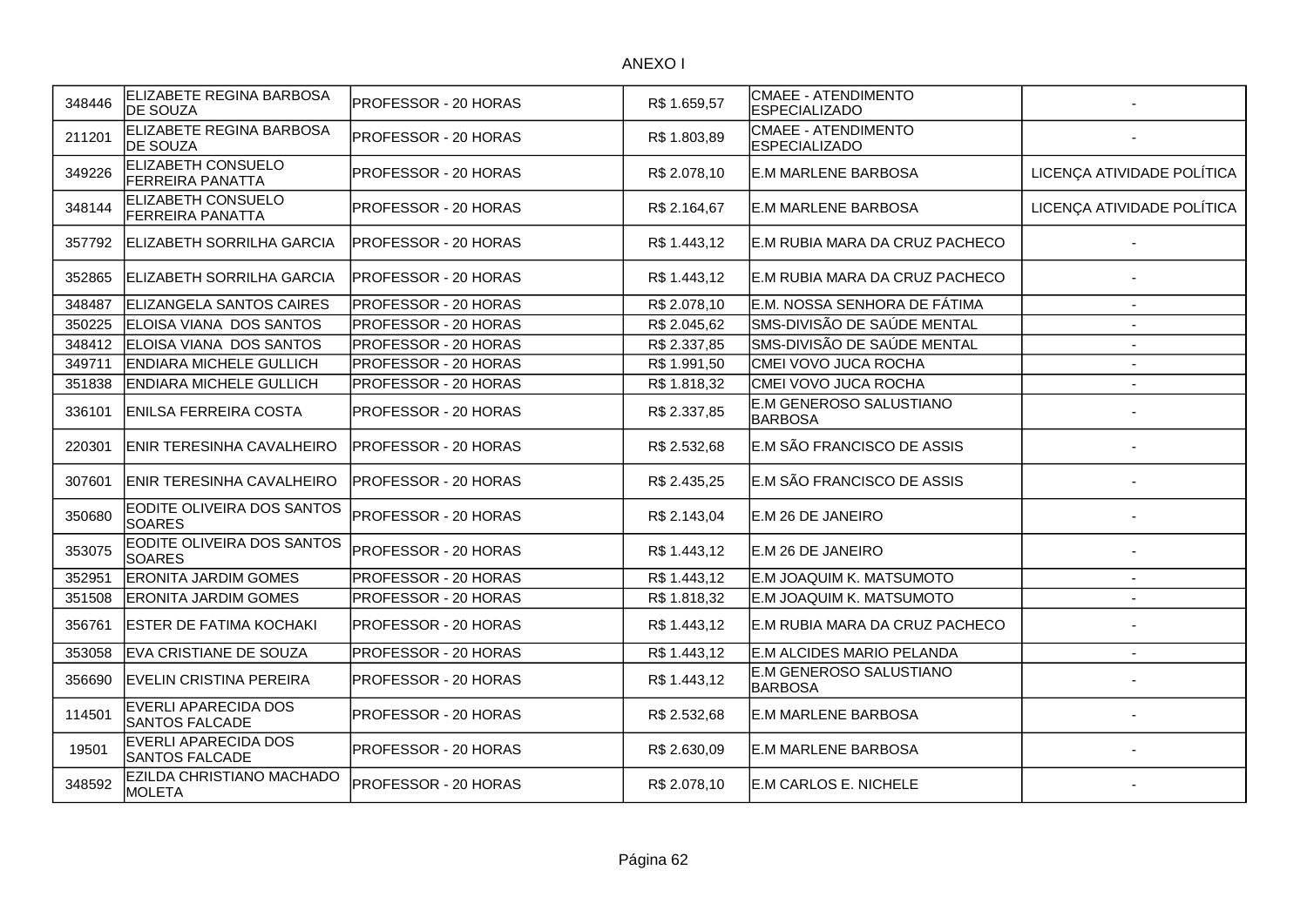| 253701 | <b>EZILDA CHRISTIANO MACHADO</b><br><b>MOLETA</b>  | PROFESSOR - 20 HORAS        | R\$ 2.251,25 | E.M CARLOS E. NICHELE                               |                               |
|--------|----------------------------------------------------|-----------------------------|--------------|-----------------------------------------------------|-------------------------------|
| 274701 | FABIANA APARECIDA FRANCO<br><b>RODRIGUES</b>       | <b>PROFESSOR - 20 HORAS</b> | R\$ 2.435,25 | <b>SISMUF</b>                                       |                               |
| 349488 | FABIANA CUBAS DUTRA<br><b>MACHADO</b>              | PROFESSOR - 20 HORAS        | R\$ 2.240,43 | IE.M ARNALDO BUSATO                                 |                               |
| 348993 | FABIANA CUBAS DUTRA<br>MACHADO                     | <b>PROFESSOR - 20 HORAS</b> | R\$ 2.337,85 | E.M ARNALDO BUSATO                                  |                               |
| 355486 | <b>FABIANA DIOMAR DO AMARAL</b><br><b>PEREZ</b>    | PROFESSOR - 20 HORAS        | R\$ 1.443,12 | E.M ARNALDO BUSATO                                  |                               |
| 357049 | FABIANE DA SILVA KEPS                              | PROFESSOR - 20 HORAS        | R\$ 1.443,12 | E.M RUBIA MARA DA CRUZ PACHECO                      |                               |
| 356512 | <b>FABIELE SANTOS</b>                              | <b>PROFESSOR - 20 HORAS</b> | R\$ 1.443,12 | E.M DEP. LUIZ GABRIEL SAMPAIO                       | $\overline{\phantom{a}}$      |
| 348281 | FATIMA TUZI MARCULINO                              | PROFESSOR - 20 HORAS        | R\$ 2.337,85 | APAE - ESCOLA XVII DE JANEIRO                       | $\overline{a}$                |
| 348781 | FATIMA TUZI MARCULINO                              | PROFESSOR - 20 HORAS        | R\$ 2.337,85 | APAE - ESCOLA XVII DE JANEIRO                       | ÷.                            |
| 354009 | <b>FELIPE KUCI FARIAS</b>                          | PROFESSOR - 20 HORAS        | R\$ 1.443,12 | <b>CMAEE - ATENDIMENTO</b><br><b>ESPECIALIZADO</b>  |                               |
| 19801  | FERNANDA ALVES DOS SANTOS PROFESSOR - 20 HORAS     |                             | R\$ 2.251,25 | E.M 26 DE JANEIRO                                   | AFASTAMENTO LICENÇA<br>PRÊMIO |
| 351853 | FERNANDA DANIELLE DA SILVA<br>LIMA                 | PROFESSOR - 20 HORAS        | R\$ 1.818,32 | E.M PROF. ISABEL CRISTINA<br>SCHAWABE BORGES        |                               |
| 355461 | <b>FERNANDA FAGUNDES</b>                           | PROFESSOR - 20 HORAS        | R\$ 1.443.12 | E.M LUIZ NICHELE                                    | $\sim$                        |
| 354094 | <b>FERNANDA FAGUNDES</b>                           | PROFESSOR - 20 HORAS        | R\$ 1.443,12 | E.M LUIZ NICHELE                                    | $\sim$                        |
| 121601 | <b>FERNANDA FERREIRA</b>                           | PROFESSOR - 20 HORAS        | R\$ 1.948,20 | E.M ARNALDO BUSATO                                  | $\overline{\phantom{a}}$      |
| 355749 | FERNANDA FRANCIELLE BARAN  PROFESSOR - 20 HORAS    |                             | R\$ 1.443,12 | E.M FRANCISCO Q. MACHADO                            |                               |
| 353116 | IFERNANDA RIBEIRO DA SILVA                         | IPROFESSOR - 20 HORAS       | R\$ 1.443,12 | E.M PROF. ISABEL CRISTINA<br><b>SCHAWABE BORGES</b> |                               |
| 357802 | <b>FERNANDA RIBEIRO DOS</b><br><b>SANTOS</b>       | PROFESSOR - 20 HORAS        | R\$ 1.443,12 | E.M RUBIA MARA DA CRUZ PACHECO                      |                               |
| 351872 | <b>FLAVIA APARECIDA BAGGIO DE</b><br>OLIVEIRA      | PROFESSOR - 20 HORAS        | R\$ 1.515,27 | E.M PROF. VALDINEIA DOS SANTOS                      |                               |
| 273801 | <b>FLAVIA ROBERTA FERNANDES</b><br><b>AGNER</b>    | PROFESSOR - 20 HORAS        | R\$ 1.991,50 | E.M SÃO FRANCISCO DE ASSIS                          |                               |
| 355835 | <b>FRANCIELE DA SILVA XAVIER</b><br><b>CORREIA</b> | PROFESSOR - 20 HORAS        | R\$ 1.443,12 | E.M 26 DE JANEIRO                                   |                               |
| 351820 | <b>FRANCIELE DOS SANTOS</b>                        | PROFESSOR - 20 HORAS        | R\$1.731,74  | E.M RUBIA MARA DA CRUZ PACHECO                      |                               |
| 351425 | <b>FRANCIELE PACHECO DA SILVA</b><br>MOSSNER       | PROFESSOR - 20 HORAS        | R\$ 1.818,32 | E.M SANTA FÉ                                        |                               |
| 348347 | FRANCIELE PACHECO DA SILVA<br>MOSSNER              | PROFESSOR - 20 HORAS        | R\$ 2.078,10 | E.M SANTA FÉ                                        |                               |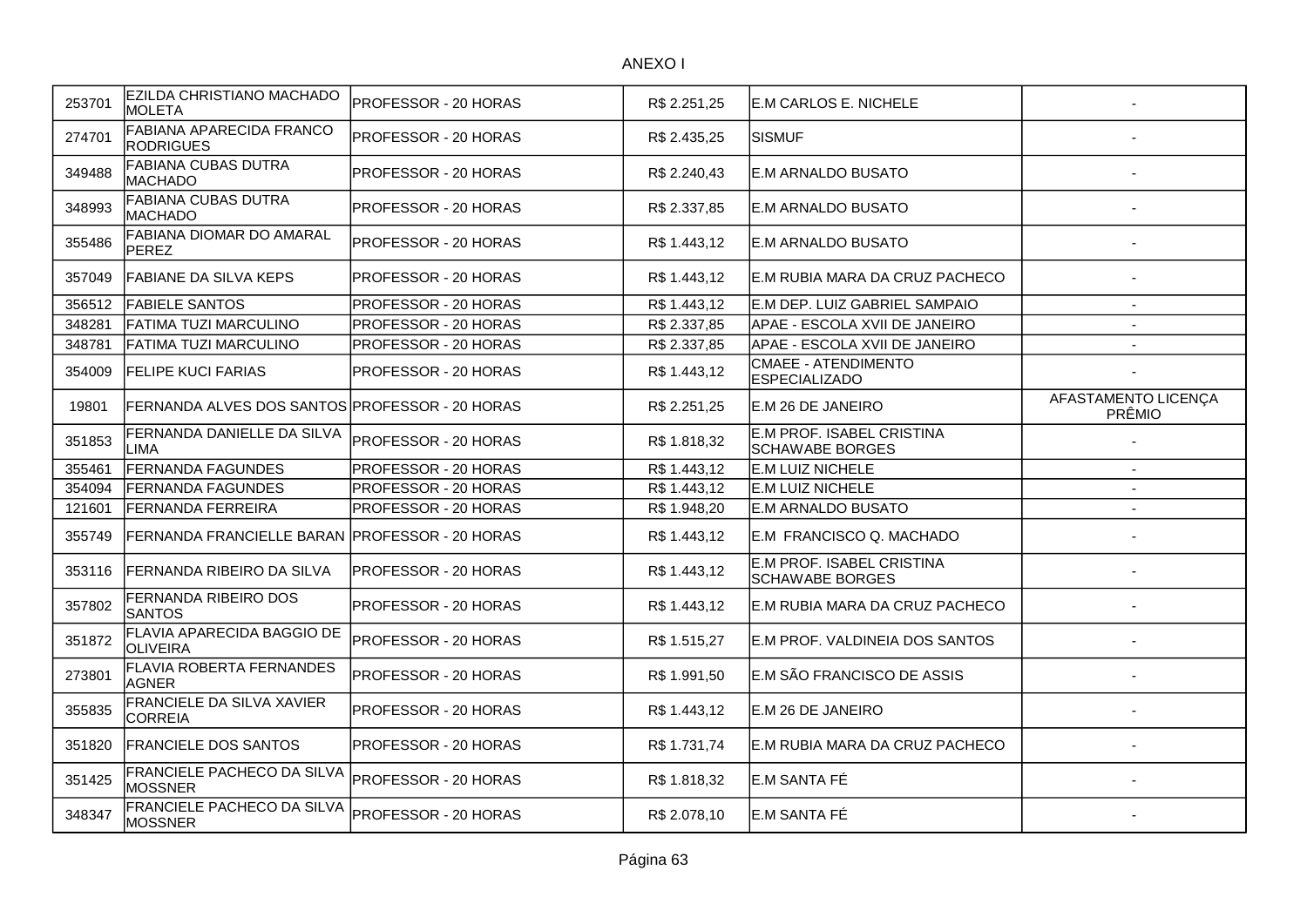| 351598 | <b>FRANCIELI DANUBIA ENGRAF</b><br>LEITE                                    | IPROFESSOR - 20 HORAS       | R\$ 1.818,32 | E.M PROF <sup>a</sup> MARYLE AP <sup>a</sup> SCHETTERT<br><b>FERRI</b> |                                                       |
|--------|-----------------------------------------------------------------------------|-----------------------------|--------------|------------------------------------------------------------------------|-------------------------------------------------------|
| 348572 | <b>FRANCIELI DE FATIMA PINTO</b><br><b>JULIANO</b>                          | <b>PROFESSOR - 20 HORAS</b> | R\$ 2.337,85 | E.M 26 DE JANEIRO                                                      |                                                       |
| 349824 | FRANCIELLI MARIA DA ROCHA                                                   | <b>PROFESSOR - 20 HORAS</b> | R\$ 2.240,43 | S.M.EDUCAÇAO                                                           | $\overline{\phantom{a}}$                              |
| 348492 | FRANCIELLI MARIA DA ROCHA                                                   | <b>PROFESSOR - 20 HORAS</b> | R\$ 2.337,85 | S.M.EDUCAÇAO                                                           | $\overline{\phantom{a}}$                              |
| 349617 | <b>FRANCIELLI SOKOSKI KEPP</b>                                              | <b>PROFESSOR - 20 HORAS</b> | R\$ 2.143,04 | E.M. NOSSA SENHORA DE FÁTIMA                                           | $\overline{\phantom{a}}$                              |
| 348768 | <b>FRANCIELLI SOKOSKI KEPP</b>                                              | PROFESSOR - 20 HORAS        | R\$ 2.143,04 | E.M DEP. LUIZ GABRIEL SAMPAIO                                          | $\overline{\phantom{a}}$                              |
| 355515 | FRANCYELLE CRISTINA SANTOS PROFESSOR - 20 HORAS<br><b>DE OLIVEIRA ABREU</b> |                             | R\$ 1.443,12 | E.M GENEROSO SALUSTIANO<br><b>BARBOSA</b>                              | PRORROGAÇÃO LICENÇA-<br>MATERNIDADE - LEI 11.770/2008 |
| 356442 | <b>GABRIELA RUDOLF KUZMA</b>                                                | <b>PROFESSOR - 20 HORAS</b> | R\$1.443,12  | E.M LUIZ NICHELE                                                       |                                                       |
| 349706 | <b>GENI PIRES WOITKIV</b>                                                   | PROFESSOR - 20 HORAS        | R\$1.904,90  | APAE - ESCOLA XVII DE JANEIRO                                          | $\blacksquare$                                        |
| 351777 | <b>GEONETE FELIX DE GOUVEIA</b>                                             | PROFESSOR - 20 HORAS        | R\$1.731,74  | <b>E.M MARLENE BARBOSA</b>                                             | $\blacksquare$                                        |
| 351896 | <b>GÉSSY RADAELE</b>                                                        | <b>PROFESSOR - 20 HORAS</b> | R\$1.818,32  | E.M 26 DE JANEIRO                                                      | $\blacksquare$                                        |
| 350785 | <b>GICELE SUCHECKI</b>                                                      | PROFESSOR - 20 HORAS        | R\$ 2.143,04 | E.M 26 DE JANEIRO                                                      |                                                       |
| 349046 | <b>GICELE SUCHECKI</b>                                                      | PROFESSOR - 20 HORAS        | R\$ 2.337,85 | E.M 26 DE JANEIRO                                                      | $\overline{a}$                                        |
| 355485 | <b>GISELE DE LIMA TELLES DE</b><br><b>SOUZA</b>                             | PROFESSOR - 20 HORAS        | R\$ 1.443,12 | E.M SÃO FRANCISCO DE ASSIS                                             | $\overline{\phantom{a}}$                              |
| 348214 | <b>GISELE MENDES</b>                                                        | PROFESSOR - 20 HORAS        | R\$ 2.078,10 | E.M. NOSSA SENHORA DE FÁTIMA                                           | $\overline{\phantom{a}}$                              |
| 254801 | <b>GISELE MENDES</b>                                                        | PROFESSOR - 20 HORAS        | R\$ 2.251,25 | E.M. NOSSA SENHORA DE FÁTIMA                                           | $\overline{\phantom{a}}$                              |
| 348240 | <b>GISELI REGINA CHAVES</b><br><b>FRAGOSO</b>                               | PROFESSOR - 20 HORAS        | R\$ 1.659,57 | <b>SISMUF</b>                                                          |                                                       |
| 357034 | <b>GISELI REGINA CHAVES</b><br><b>FRAGOSO</b>                               | <b>PROFESSOR - 20 HORAS</b> | R\$ 1.443,12 | E.M DEP. LUIZ GABRIEL SAMPAIO                                          |                                                       |
| 352841 | <b>GISLAINE BERNADETE CANDEU</b><br><b>DE LIMA RODRIGUES</b>                | <b>PROFESSOR - 20 HORAS</b> | R\$ 1.443,12 | E.M ALO GUIMARÃES                                                      |                                                       |
| 352858 | <b>GISLAINE BRUNA BORYÇA</b>                                                | PROFESSOR - 20 HORAS        | R\$ 1.443,12 | E.M CARLOS E. NICHELE                                                  |                                                       |
| 348233 | <b>GISLAINE BRUNA BORYÇA</b>                                                | PROFESSOR - 20 HORAS        | R\$ 1.731,73 | E.M CARLOS E. NICHELE                                                  | $\overline{\phantom{a}}$                              |
| 353076 | <b>GISLAINE MARQUES</b><br>MADALOSSO                                        | PROFESSOR - 20 HORAS        | R\$ 1.443,12 | E.M ARNALDO BUSATO                                                     |                                                       |
| 356964 | <b>GIUSY DO ROCIO CARRARO</b>                                               | <b>PROFESSOR - 20 HORAS</b> | R\$1.443,12  | E.M RUBIA MARA DA CRUZ PACHECO                                         |                                                       |
| 351380 | <b>GLEICE MARA ALVES LORENTE</b>                                            | <b>PROFESSOR - 20 HORAS</b> | R\$ 2.045,62 | E.M LUIZ NICHELE                                                       |                                                       |
| 356446 | <b>GLEICE OLIVEIRA SILVA</b>                                                | PROFESSOR - 20 HORAS        | R\$ 1.443,12 | E.M SÃO FRANCISCO DE ASSIS                                             | $\blacksquare$                                        |
| 253001 | <b>GLEIDINALDA PAULIV DE</b><br>ARAUJO                                      | PROFESSOR - 20 HORAS        | R\$ 2.532,68 | E.M PROF. VALDINEIA DOS SANTOS                                         |                                                       |
| 307701 | <b>GLEIDINALDA PAULIV DE</b><br>ARAUJO                                      | PROFESSOR - 20 HORAS        | R\$ 2.435,25 | E.M PROF. VALDINEIA DOS SANTOS                                         |                                                       |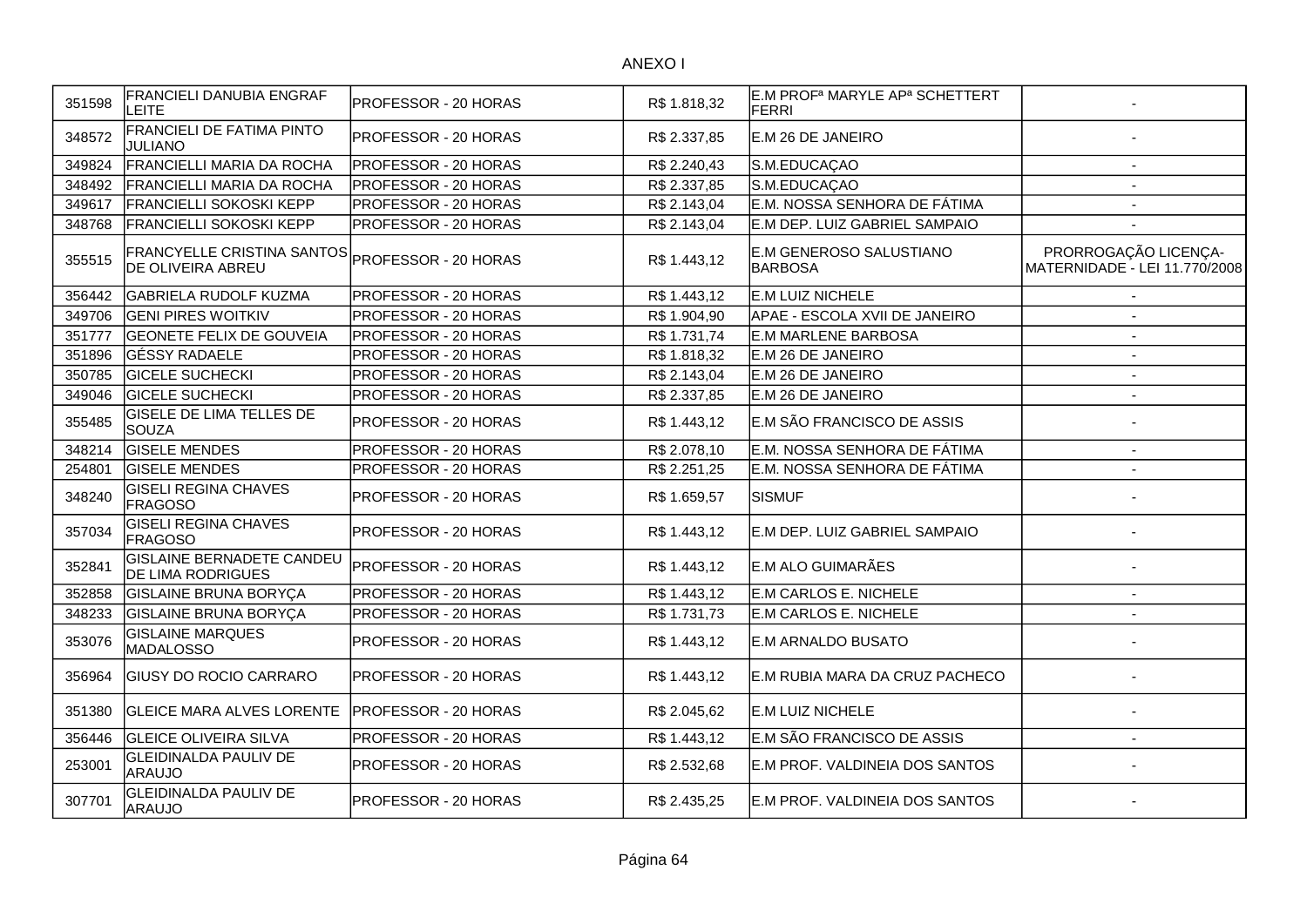| 355484 | <b>GLEYS KELLY MONTEIRO</b><br><b>GALVAO FERNANDES</b> | PROFESSOR - 20 HORAS | R\$ 1.443,12 | E.M PROF. ISABEL CRISTINA<br><b>SCHAWABE BORGES</b>                    |                          |
|--------|--------------------------------------------------------|----------------------|--------------|------------------------------------------------------------------------|--------------------------|
| 349146 | <b>GRAZIELE ORSO ROIK</b>                              | PROFESSOR - 20 HORAS | R\$ 2.240,43 | E.M FRANCISCO Q. MACHADO                                               | $\overline{a}$           |
| 355676 | <b>HELEN ECKILE FERREIRA DOS</b><br><b>SANTOS LUIZ</b> | PROFESSOR - 20 HORAS | R\$ 1.443,12 | E.M. NOSSA SENHORA DE FÁTIMA                                           |                          |
| 351581 | <b>HELENICE FERREIRA SANTOS</b><br>FARIAS              | PROFESSOR - 20 HORAS | R\$ 1.818,32 | APAE - ESCOLA XVII DE JANEIRO                                          |                          |
| 355850 | HULLY THAIS DONA DA SILVA                              | PROFESSOR - 20 HORAS | R\$ 1.443,12 | E.M CARLOS E. NICHELE                                                  | $\overline{\phantom{a}}$ |
| 357780 | <b>INDIANARA GISLAYNE DOS</b><br><b>SANTOS</b>         | PROFESSOR - 20 HORAS | R\$ 1.443,12 | E.M SANTA MARIA                                                        |                          |
| 236501 | IOLANDA PACIENCIA VOSS                                 | PROFESSOR - 20 HORAS | R\$ 2.532,68 | E.M 26 DE JANEIRO                                                      | $\blacksquare$           |
| 348221 | <b>IOLANDA PACIENCIA VOSS</b>                          | PROFESSOR - 20 HORAS | R\$ 2.337,85 | E.M GUISELA K. RIEKE                                                   | $\blacksquare$           |
| 348769 | <b>IRACEMA FAGUNDES BUSULO</b>                         | PROFESSOR - 20 HORAS | R\$ 2.078,10 | E.M ARNALDO BUSATO                                                     | $\sim$                   |
| 236601 | <b>IRACEMA FAGUNDES BUSULO</b>                         | PROFESSOR - 20 HORAS | R\$ 2.251,25 | E.M ARNALDO BUSATO                                                     | $\overline{\phantom{a}}$ |
| 355683 | <b>IRACI MENDES DA SILVA</b>                           | PROFESSOR - 20 HORAS | R\$ 1.443,12 | E.M JOAQUIM K. MATSUMOTO                                               | $\sim$                   |
| 353099 | <b>IRAILDE ALVES DOS SANTOS</b>                        | PROFESSOR - 20 HORAS | R\$ 1.443,12 | E.M PROF <sup>a</sup> MARYLE AP <sup>a</sup> SCHETTERT<br><b>FERRI</b> |                          |
| 350708 | <b>IRAILDE ALVES DOS SANTOS</b>                        | PROFESSOR - 20 HORAS | R\$ 2.045,62 | E.M PROF <sup>a</sup> MARYLE AP <sup>a</sup> SCHETTERT<br><b>FERRI</b> |                          |
| 351481 | <b>IRANILDA BENFICA DA SILVA</b>                       | PROFESSOR - 20 HORAS | R\$ 2.045,62 | E.M 26 DE JANEIRO                                                      | $\blacksquare$           |
| 355508 | <b>ISA MARA FRANCO BELO</b>                            | PROFESSOR - 20 HORAS | R\$ 1.443,12 | E.M SANTA MARIA                                                        | $\overline{\phantom{a}}$ |
| 356472 | <b>ISABELLE AMANDA FRICK</b>                           | PROFESSOR - 20 HORAS | R\$ 1.443,12 | E.M SANTA FÉ                                                           | $\overline{\phantom{a}}$ |
| 357778 | ISADORA MARIA DARGEL DA<br><b>SILVA</b>                | PROFESSOR - 20 HORAS | R\$ 1.443,12 | E.M JOAQUIM K. MATSUMOTO                                               |                          |
| 351843 | IVANI MIRANDA DE SOUZA                                 | PROFESSOR - 20 HORAS | R\$ 1.818,32 | E.M GUISELA K. RIEKE                                                   | $\overline{\phantom{a}}$ |
| 349739 | IVANI MIRANDA DE SOUZA                                 | PROFESSOR - 20 HORAS | R\$ 1.991,50 | <b>E.M GUISELA K. RIEKE</b>                                            | $\overline{\phantom{a}}$ |
| 356627 | IVANILCE MENDES DE OLIVEIRA PROFESSOR - 20 HORAS       |                      | R\$ 1.443,12 | E.M DEP. LUIZ GABRIEL SAMPAIO                                          | ٠                        |
| 336501 | IVETE VIEIRA DE SOUZA SOUTO PROFESSOR - 20 HORAS       |                      | R\$ 2.337,85 | E.M SÃO FRANCISCO DE ASSIS                                             |                          |
| 355685 | <b>IVONE APARECIDA BARBOSA</b>                         | PROFESSOR - 20 HORAS | R\$1.443,12  | E.M PROF. ISABEL CRISTINA<br><b>SCHAWABE BORGES</b>                    |                          |
| 335601 | <b>IVONE DE ALMEIDA DIAS</b>                           | PROFESSOR - 20 HORAS | R\$ 2.337,85 | <b>CMAEE - ATENDIMENTO</b><br><b>ESPECIALIZADO</b>                     |                          |
| 273401 | <b>IVONE DE ALMEIDA DIAS</b>                           | PROFESSOR - 20 HORAS | R\$ 2.435,25 | <b>CMAEE - ATENDIMENTO</b><br><b>ESPECIALIZADO</b>                     |                          |
| 348550 | IVONE MARIA SANTOS DA SILVA PROFESSOR - 20 HORAS       |                      | R\$ 2.240,43 | E.M PROF. ISABEL CRISTINA<br><b>SCHAWABE BORGES</b>                    |                          |
| 350755 | IVONE MARIA SANTOS DA SILVA PROFESSOR - 20 HORAS       |                      | R\$ 2.143,04 | E.M PROF. ISABEL CRISTINA<br><b>SCHAWABE BORGES</b>                    |                          |
| 353080 | <b>IVONETE SZNICER</b>                                 | PROFESSOR - 20 HORAS | R\$1.443,12  | E.M SANTA FÉ                                                           |                          |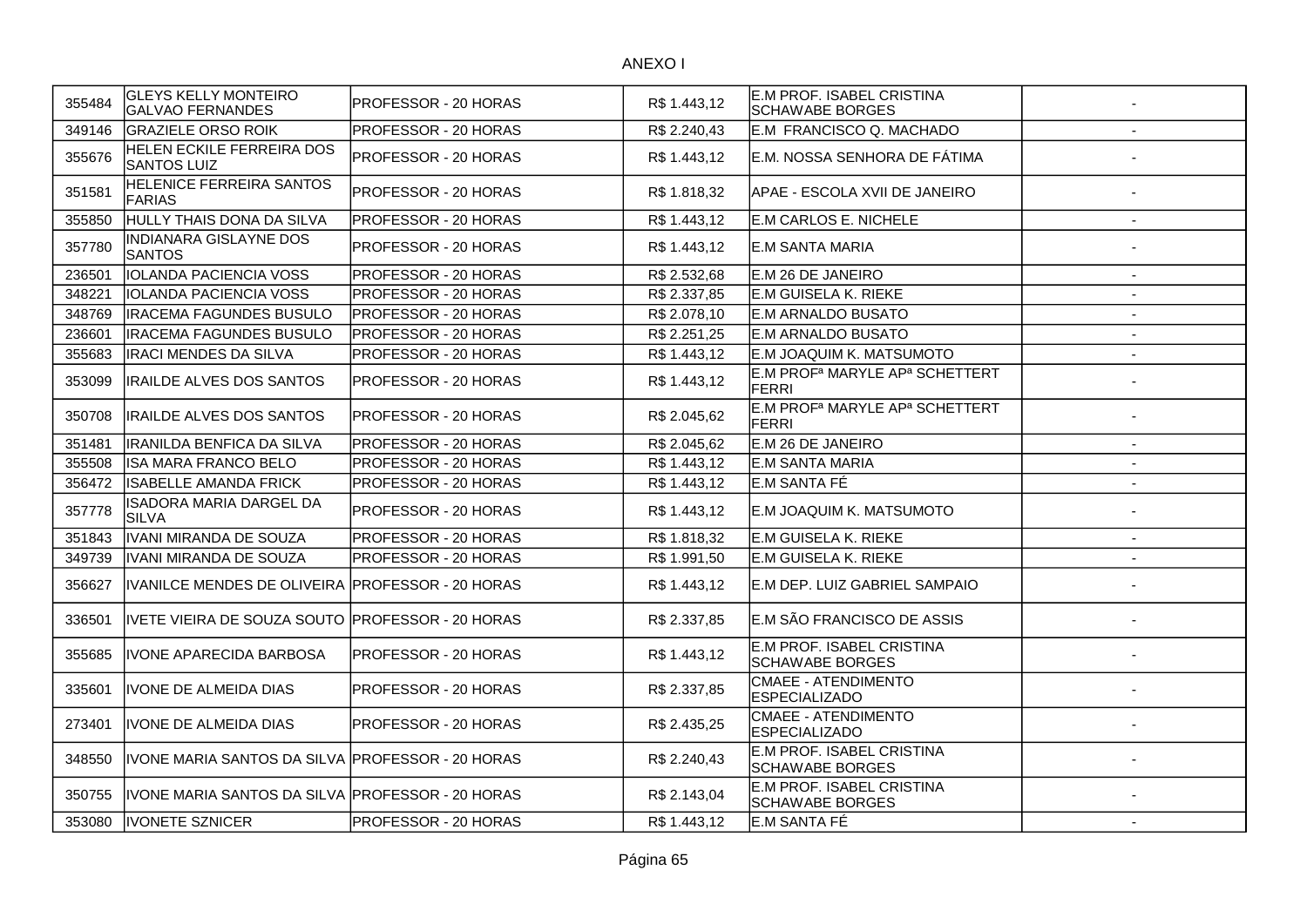| 350671 | <b>IVONETE SZNICER</b>                             | PROFESSOR - 20 HORAS        | R\$1.818,32  | E.M SANTA FÉ                                        | $\overline{\phantom{a}}$ |
|--------|----------------------------------------------------|-----------------------------|--------------|-----------------------------------------------------|--------------------------|
| 291701 | IZABEL APARECIDA CARDOZO                           | PROFESSOR - 20 HORAS        | R\$ 1.991,50 | E.M SANTA FÉ                                        |                          |
| 350621 | IZABEL DOS SANTOS PEREIRA<br><b>FAUSTO</b>         | PROFESSOR - 20 HORAS        | R\$ 2.143,04 | <b>E.M MARLENE BARBOSA</b>                          |                          |
| 349849 | IZABEL DOS SANTOS PEREIRA<br><b>FAUSTO</b>         | PROFESSOR - 20 HORAS        | R\$ 2.240,43 | <b>IE.M MARLENE BARBOSA</b>                         |                          |
| 357801 | JACQUELINE ANDREA DE<br><b>OLIVEIRA</b>            | PROFESSOR - 20 HORAS        | R\$ 1.443,12 | E.M. NOSSA SENHORA DE FÁTIMA                        |                          |
| 355458 | JAIANE APARECIDA DE PAULA E<br><b>SILVA</b>        | PROFESSOR - 20 HORAS        | R\$ 1.443,12 | E.M RUBIA MARA DA CRUZ PACHECO                      |                          |
| 355523 | JAIR ALVES BUENO                                   | PROFESSOR - 20 HORAS        | R\$ 1.443,12 | E.M ALO GUIMARÃES                                   |                          |
| 357785 | <b>JAKCIELI FERREIRA PINTO</b><br><b>GRUBER</b>    | PROFESSOR - 20 HORAS        | R\$ 1.443,12 | E.M SÃO FRANCISCO DE ASSIS                          |                          |
| 351129 | JAKELINE CRISTINA RAMOS                            | PROFESSOR - 20 HORAS        | R\$ 1.818,32 | <b>E.M GENEROSO SALUSTIANO</b><br>BARBOSA           |                          |
| 350550 | JANAINA DE FATIMA BATISTA                          | PROFESSOR - 20 HORAS        | R\$ 1.818,32 | E.M JOAQUIM K. MATSUMOTO                            | $\overline{a}$           |
| 349852 | JANAINA DE FATIMA BATISTA                          | PROFESSOR - 20 HORAS        | R\$ 1.904,90 | E.M JOAQUIM K. MATSUMOTO                            | $\blacksquare$           |
| 355981 | JANAINE PRESTES DE SOUZA<br><b>CHRISTINO</b>       | PROFESSOR - 20 HORAS        | R\$ 1.443,12 | E.M PROF. ISABEL CRISTINA<br><b>SCHAWABE BORGES</b> |                          |
| 217901 | JANDIRA APARECIDA DE SOUZA PROFESSOR - 20 HORAS    |                             | R\$ 2.251,25 | CMAEE - ATENDIMENTO<br><b>ESPECIALIZADO</b>         |                          |
| 5601   | JANDIRA APARECIDA DE SOUZA PROFESSOR - 20 HORAS    |                             | R\$ 1.876,05 | <b>CMAEE - ATENDIMENTO</b><br><b>ESPECIALIZADO</b>  |                          |
| 348576 | JANE APARECIDA MUDREK                              | PROFESSOR - 20 HORAS        | R\$ 1.991,50 | <b>E.M MARLENE BARBOSA</b>                          |                          |
| 273901 | JANE BIGASKI                                       | PROFESSOR - 20 HORAS        | R\$ 2.435,25 | E.M SANTA CECÍLIA                                   |                          |
| 351906 | JANETE DAL PUPO                                    | PROFESSOR - 20 HORAS        | R\$ 1.818,32 | E.M ARNALDO BUSATO                                  |                          |
| 352864 | JANETE DAL PUPO                                    | PROFESSOR - 20 HORAS        | R\$ 1.443,12 | E.M ARNALDO BUSATO                                  | $\overline{a}$           |
| 348498 | JANETE DE FATIMA CORREA<br><b>GRANEMAN DE MELO</b> | <b>PROFESSOR - 20 HORAS</b> | R\$ 2.078,10 | <b>IE.M MARLENE BARBOSA</b>                         |                          |
| 27301  | JANETE DE FATIMA CORREA<br><b>GRANEMAN DE MELO</b> | PROFESSOR - 20 HORAS        | R\$ 2.424,43 | <b>E.M MARLENE BARBOSA</b>                          |                          |
| 351128 | JANETE PADILHA NIZER                               | PROFESSOR - 20 HORAS        | R\$ 1.818,32 | E.M SANTA FÉ                                        |                          |
| 349718 | JAQUELINE APARECIDA<br><b>BALDUINO</b>             | PROFESSOR - 20 HORAS        | R\$ 1.818,32 | <b>E.M ANTONIO BALDAN</b>                           |                          |
| 349197 | JAQUELINE APARECIDA<br>BALDUINO                    | PROFESSOR - 20 HORAS        | R\$ 1.904,90 | E.M ANTONIO BALDAN                                  |                          |
| 348225 | JAQUELINE DE BORBA<br><b>PACHECO</b>               | PROFESSOR - 20 HORAS        | R\$ 1.587,42 | S. M. CULTURA E TURISMO                             |                          |
| 280301 | JAQUELINE DE BORBA<br><b>PACHECO</b>               | PROFESSOR - 20 HORAS        | R\$ 1.659,57 | S. M. CULTURA E TURISMO                             |                          |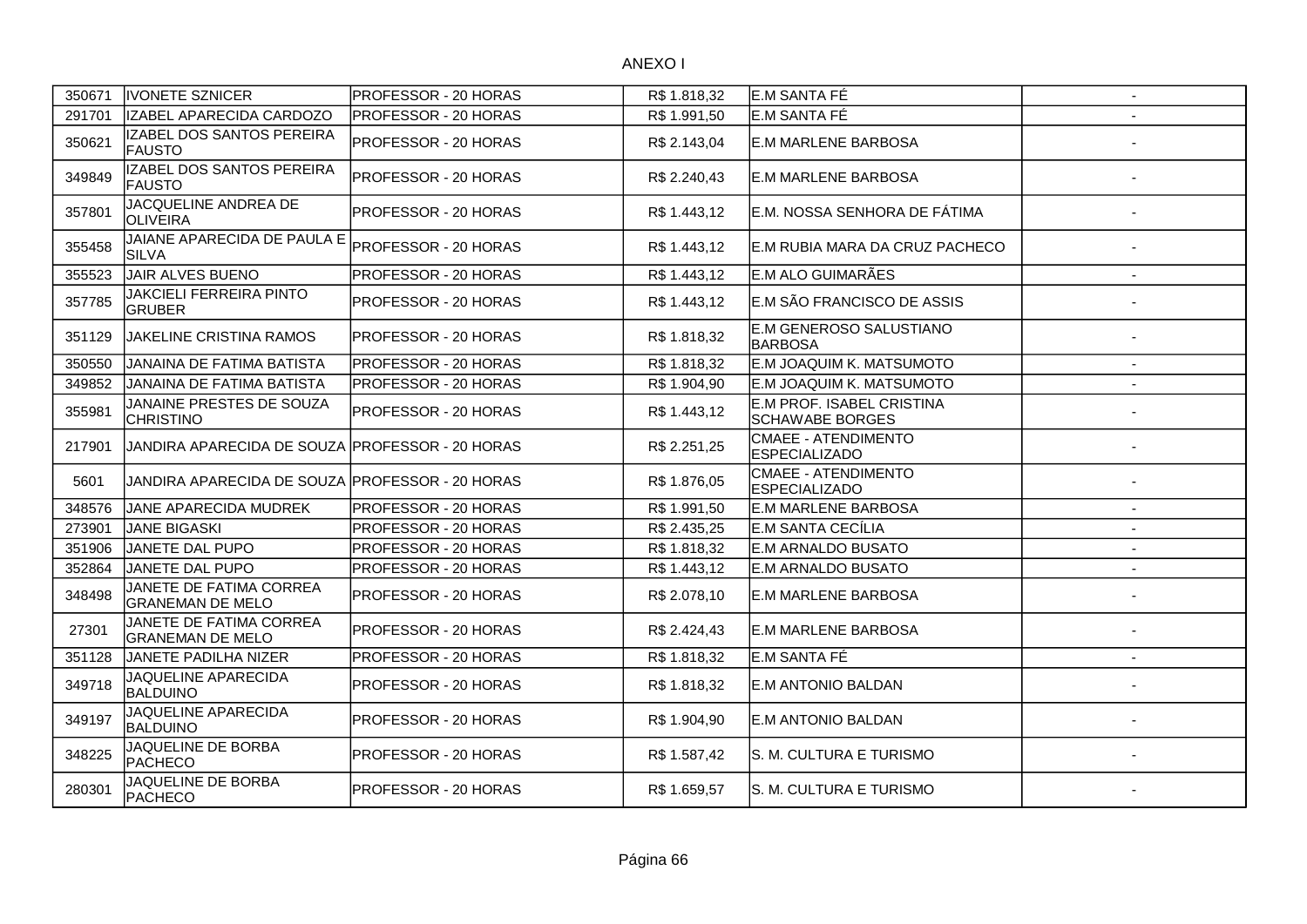| 27701  | JAQUELINE DE FATIMA<br>OLIVEIRA DOS SANTOS             | PROFESSOR - 20 HORAS | R\$ 2.630,09 | E.M SÃO FRANCISCO DE ASSIS                                             |                                      |
|--------|--------------------------------------------------------|----------------------|--------------|------------------------------------------------------------------------|--------------------------------------|
| 27501  | JAQUELINE DE FATIMA<br>OLIVEIRA DOS SANTOS             | PROFESSOR - 20 HORAS | R\$ 2.727,48 | E.M SÃO FRANCISCO DE ASSIS                                             |                                      |
| 353104 | JEICE FURQUIM DA ROSA DE<br><b>SOUZA</b>               | PROFESSOR - 20 HORAS | R\$ 1.443,12 | E.M SÃO FRANCISCO DE ASSIS                                             | AFAST. MATERNIDADE<br><b>FAZPREV</b> |
| 352863 | JENIFFER CAROLINE DE<br><b>OLIVEIRA</b>                | PROFESSOR - 20 HORAS | R\$ 1.443,12 | E.M. NOSSA SENHORA DE FÁTIMA                                           |                                      |
| 348581 | JENNEFER PONTES DA SILVA                               | PROFESSOR - 20 HORAS | R\$ 2.240,43 | <b>E.M ARNALDO BUSATO</b>                                              |                                      |
| 349042 | JENNEFER PONTES DA SILVA                               | PROFESSOR - 20 HORAS | R\$ 2.240,43 | <b>E.M ARNALDO BUSATO</b>                                              |                                      |
| 356456 | <b>JENNIFER HEMKEMAIER</b><br><b>CARNEIRO TEIXEIRA</b> | PROFESSOR - 20 HORAS | R\$ 1.443,12 | <b>E.M ANTONIO BALDAN</b>                                              |                                      |
| 353050 | JÉSSICA CRISTINA DE OLIVEIRA PROFESSOR - 20 HORAS      |                      | R\$ 1.443,12 | E.M PROF. ISABEL CRISTINA<br><b>SCHAWABE BORGES</b>                    |                                      |
| 355453 | JESSICA DA COSTA RICORDI                               | PROFESSOR - 20 HORAS | R\$ 1.443,12 | E.M 26 DE JANEIRO                                                      |                                      |
| 355680 | JESSICA DAGA                                           | PROFESSOR - 20 HORAS | R\$ 1.443,12 | E.M PROF. VALDINEIA DOS SANTOS                                         |                                      |
| 356464 | JESSIKA DO NASCIMENTO                                  | PROFESSOR - 20 HORAS | R\$ 1.443,12 | E.M SANTA MARIA                                                        | $\blacksquare$                       |
| 348209 | JOANA D'ARC MARIA DE SOUZA<br><b>DOS SANTOS</b>        | PROFESSOR - 20 HORAS | R\$ 2.337,85 | E.M JOAQUIM K. MATSUMOTO                                               |                                      |
| 308301 | JOCENEYA APARECIDA RIBAS                               | PROFESSOR - 20 HORAS | R\$ 2.435,25 | CMAEE - ATENDIMENTO<br><b>ESPECIALIZADO</b>                            |                                      |
| 351899 | JOCIANE MARIA DE ANDRADE                               | PROFESSOR - 20 HORAS | R\$1.515,27  | E.M SÃO FRANCISCO DE ASSIS                                             |                                      |
| 355493 | JOCIMARE DO ROCIO MELO DE<br>LIMA                      | PROFESSOR - 20 HORAS | R\$ 1.443,12 | E.M PROF. VALDINEIA DOS SANTOS                                         |                                      |
| 348786 | JOELCI DA SILVA DE OLIVEIRA                            | PROFESSOR - 20 HORAS | R\$ 2.337,85 | S.M.EDUCAÇAO                                                           | $\blacksquare$                       |
| 256101 | JOELCI DA SILVA DE OLIVEIRA                            | PROFESSOR - 20 HORAS | R\$ 2.532,68 | S.M.EDUCAÇAO                                                           | $\overline{a}$                       |
| 352944 | JOELIZE APARECIDA DA SILVA                             | PROFESSOR - 20 HORAS | R\$ 1.443,12 | E.M JOAQUIM K. MATSUMOTO                                               |                                      |
| 352921 | JOELMA MARIA DA CRUZ                                   | PROFESSOR - 20 HORAS | R\$1.443,12  | E.M LUIZ NICHELE                                                       | $\overline{a}$                       |
| 350682 | JOELMA MARIA DA CRUZ                                   | PROFESSOR - 20 HORAS | R\$ 1.904,90 | E.M LUIZ NICHELE                                                       | $\overline{\phantom{a}}$             |
| 353122 | JOICE MARTINS DE SOUZA                                 | PROFESSOR - 20 HORAS | R\$1.443,12  | E.M PROF. VALDINEIA DOS SANTOS                                         |                                      |
| 351652 | JOSÉ APARECIDO SCHMIDT DA<br><b>SILVA</b>              | PROFESSOR - 20 HORAS | R\$ 1.818,32 | E.M PROF <sup>a</sup> MARYLE AP <sup>a</sup> SCHETTERT<br><b>FERRI</b> | AFASTAMENTO LICENÇA<br>PRÊMIO        |
| 354059 | JOSE CARLOS FERREIRA DE<br>JESUZ                       | PROFESSOR - 20 HORAS | R\$ 1.443,12 | E.M PROF. ISABEL CRISTINA<br><b>SCHAWABE BORGES</b>                    |                                      |
| 351943 | <b>JOSE OSMAIR ZILIOTTO</b>                            | PROFESSOR - 20 HORAS | R\$ 1.818,32 | E.M SÃO FRANCISCO DE ASSIS                                             | $\blacksquare$                       |
| 356471 | JOSELENE SANCHES ANTUNES<br><b>GOELDNER</b>            | PROFESSOR - 20 HORAS | R\$ 1.443,12 | E.M PROF <sup>a</sup> MARYLE AP <sup>a</sup> SCHETTERT<br><b>FERRI</b> |                                      |
| 348540 | JOSIANE APARECIDA<br>LAZAROTO                          | PROFESSOR - 20 HORAS | R\$ 2.240,43 | E.M 26 DE JANEIRO                                                      |                                      |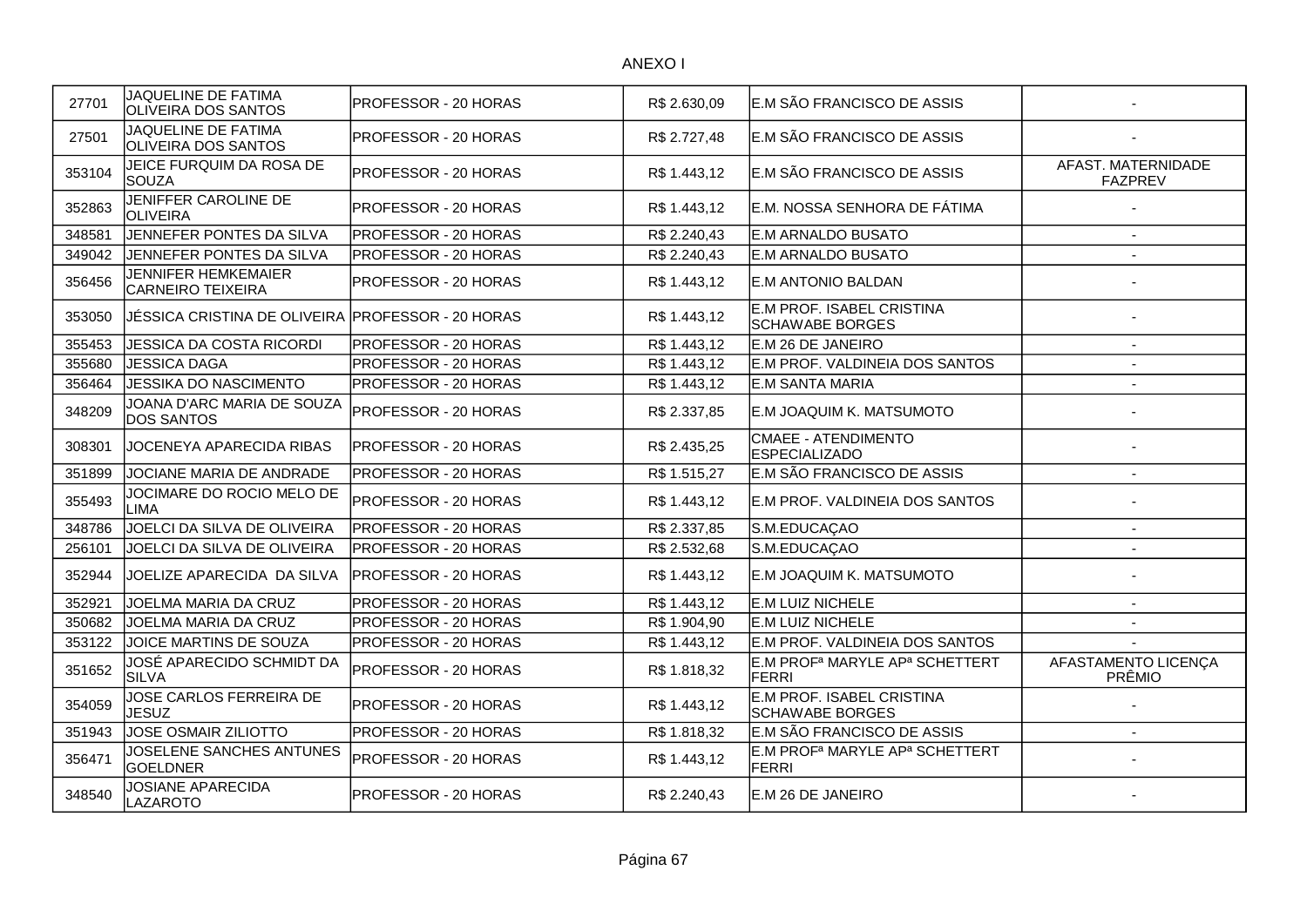| 21501  | <b>JOSIANE APARECIDA</b><br>LAZAROTO            | PROFESSOR - 20 HORAS        | R\$ 2.824,91 | E.M 26 DE JANEIRO                                               |                          |
|--------|-------------------------------------------------|-----------------------------|--------------|-----------------------------------------------------------------|--------------------------|
| 309301 | <b>JOSIANE BRAZ XAVIER</b>                      | <b>PROFESSOR - 20 HORAS</b> | R\$ 1.731,73 | E.M ANTONIO BALDAN                                              |                          |
| 29001  | JOSIANE BRAZ XAVIER                             | PROFESSOR - 20 HORAS        | R\$1.876,05  | E.M ANTONIO BALDAN                                              |                          |
| 350688 | JOSIANE DOS SANTOS<br><b>KWIATKOWISKI</b>       | PROFESSOR - 20 HORAS        | R\$ 2.240,43 | S.M.ASSISTENCIA SOCIAL                                          |                          |
| 355513 | JOSIANE GONÇALVES RIBEIRO                       | PROFESSOR - 20 HORAS        | R\$1.443,12  | E.M GENEROSO SALUSTIANO<br><b>BARBOSA</b>                       |                          |
| 355529 | JOSIANE MACEDO SILVA                            | PROFESSOR - 20 HORAS        | R\$1.443,12  | E.M SÃO FRANCISCO DE ASSIS                                      | $\overline{\phantom{a}}$ |
| 352869 | JOSIANE MACEDO SILVA                            | PROFESSOR - 20 HORAS        | R\$ 1.443,12 | E.M SÃO FRANCISCO DE ASSIS                                      |                          |
| 246801 | <b>JOSIELLY CRISTINA ALVES</b><br><b>AGNER</b>  | PROFESSOR - 20 HORAS        | R\$ 2.164,67 | E.M SÃO FRANCISCO DE ASSIS                                      |                          |
| 348334 | JOSILDA ANA BARBOSA                             | PROFESSOR - 20 HORAS        | R\$ 2.337,85 | APAE - ESCOLA XVII DE JANEIRO                                   | $\blacksquare$           |
| 349426 | <b>JUCELI DOS SANTOS</b>                        | PROFESSOR - 20 HORAS        | R\$ 2.240,43 | E.M ARNALDO BUSATO                                              | $\blacksquare$           |
| 348162 | JUCELI DOS SANTOS                               | PROFESSOR - 20 HORAS        | R\$ 2.337,85 | E.M ARNALDO BUSATO                                              | $\overline{\phantom{a}}$ |
| 356764 | JUCELIA DE FATIMA DOS<br>SANTOS MACHADO         | PROFESSOR - 20 HORAS        | R\$ 1.443,12 | E.M PROF <sup>a</sup> MARYLE AP <sup>a</sup> SCHETTERT<br>FERRI |                          |
| 159301 | JUCEMARA ROCIO DE CASTILHO PROFESSOR - 20 HORAS |                             | R\$ 2.164,67 | E.M 26 DE JANEIRO                                               |                          |
| 244201 | JUCILEA RECH RIBEIRO                            | PROFESSOR - 20 HORAS        | R\$ 2.251,25 | E.M 26 DE JANEIRO                                               | $\overline{a}$           |
| 335701 | JUCILEA RECH RIBEIRO                            | PROFESSOR - 20 HORAS        | R\$ 2.164,67 | E.M 26 DE JANEIRO                                               |                          |
| 351720 | <b>JUCINEIA CARVALHO</b>                        | PROFESSOR - 20 HORAS        | R\$ 1.818,32 | E.M GENEROSO SALUSTIANO<br><b>BARBOSA</b>                       |                          |
| 252501 | JUDISLANNE MEIRELES BRITTO                      | <b>PROFESSOR - 20 HORAS</b> | R\$1.803,89  | E.M 26 DE JANEIRO                                               |                          |
| 132001 | JUDISLANNE MEIRELES BRITTO                      | <b>PROFESSOR - 20 HORAS</b> | R\$1.876,05  | E.M 26 DE JANEIRO                                               |                          |
| 253101 | JULIA NASS DAGA                                 | PROFESSOR - 20 HORAS        | R\$ 2.532,68 | E.M 26 DE JANEIRO                                               |                          |
| 272801 | JULIANA ALVES FERREIRA                          | PROFESSOR - 20 HORAS        | R\$ 2.435,25 | E.M PROF. VALDINEIA DOS SANTOS                                  |                          |
| 349823 | JULIANA ALVES FERREIRA                          | PROFESSOR - 20 HORAS        | R\$ 2.240,43 | E.M PROF. VALDINEIA DOS SANTOS                                  | $\overline{a}$           |
| 348787 | JULIANA ALVES GARCIA DE<br><b>ISOUZA</b>        | PROFESSOR - 20 HORAS        | R\$ 2.337,85 | <b>CMEI GRALHA AZUL</b>                                         |                          |
| 348230 | JULIANA ALVES GARCIA DE<br><b>SOUZA</b>         | PROFESSOR - 20 HORAS        | R\$ 2.337,85 | CMEI GRALHA AZUL                                                |                          |
| 356848 | JULIANA CARDOSO DE PAULA                        | <b>PROFESSOR - 20 HORAS</b> | R\$1.443,12  | E.M RUBIA MARA DA CRUZ PACHECO                                  |                          |
| 348159 | JULIANA DA SILVA SIMOES                         | PROFESSOR - 20 HORAS        | R\$1.904,90  | CMEI PROF. MARCIA GONGORA<br>CLAUDINO                           |                          |
| 348788 | <b>JULIANA DA SILVA SIMOES</b>                  | <b>PROFESSOR - 20 HORAS</b> | R\$ 1.904,90 | CMEI PROF. MARCIA GONGORA<br><b>CLAUDINO</b>                    |                          |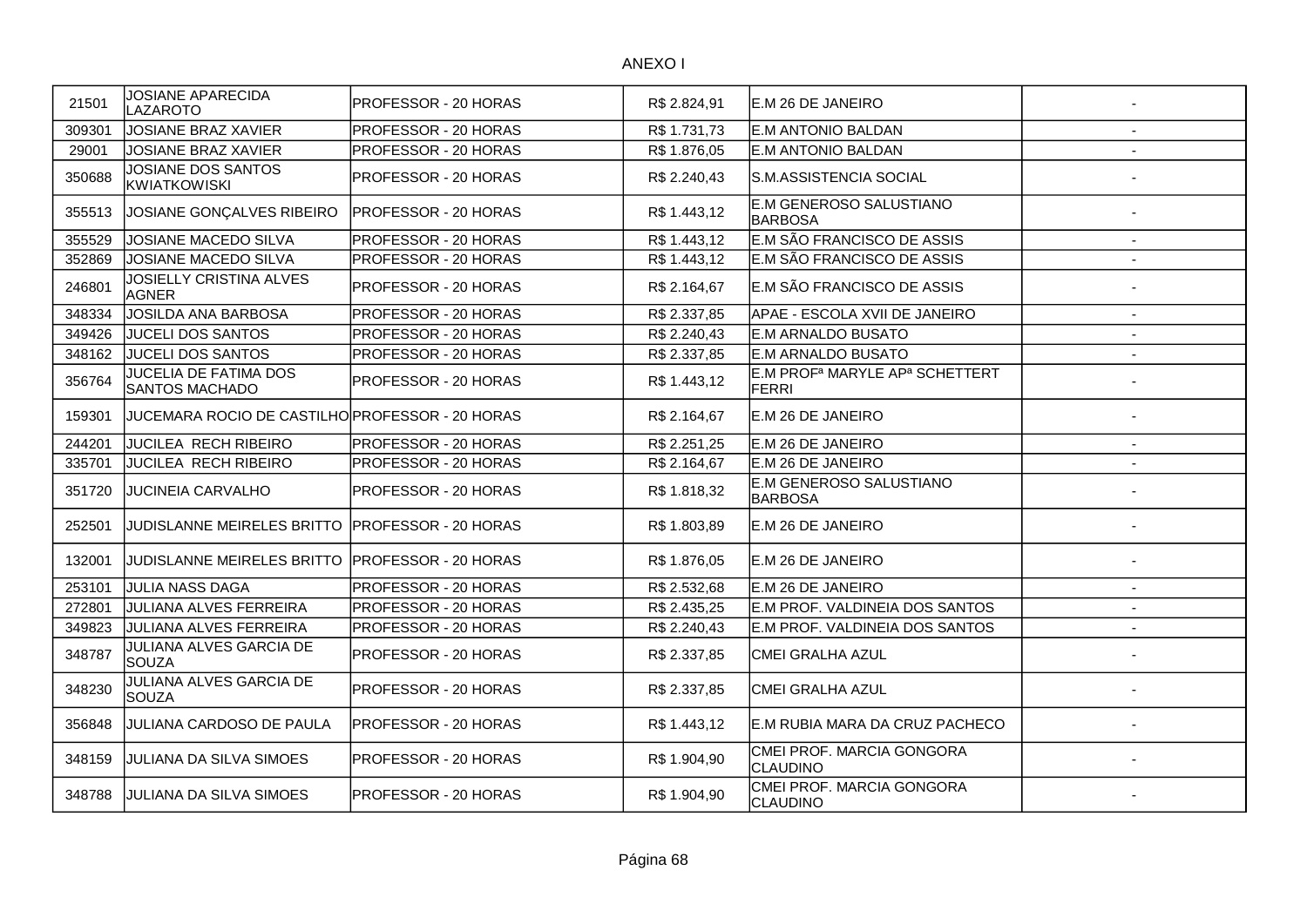| 355452 | JULIANA DE ARAUJO DE<br><b>ANDRADE</b>              | PROFESSOR - 20 HORAS | R\$ 1.443,12 | E.M PROF. ISABEL CRISTINA<br><b>SCHAWABE BORGES</b> |                                                       |
|--------|-----------------------------------------------------|----------------------|--------------|-----------------------------------------------------|-------------------------------------------------------|
| 354102 | JULIANA DE FATIMA DE<br><b>OLIVEIRA SOUZA</b>       | PROFESSOR - 20 HORAS | R\$ 1.443,12 | E.M RUBIA MARA DA CRUZ PACHECO                      |                                                       |
| 348588 | JULIANE APARECIDA NOSSOL<br>DE SOUZA                | PROFESSOR - 20 HORAS | R\$ 2.337,85 | E.M. NOSSA SENHORA DE FÁTIMA                        |                                                       |
| 349825 | JULIANE APARECIDA NOSSOL<br><b>DE SOUZA</b>         | PROFESSOR - 20 HORAS | R\$ 2.240,43 | lE.M. NOSSA SENHORA DE FÁTIMA                       |                                                       |
| 348160 | JULIANE CRISTINA DE OLIVEIRA PROFESSOR - 20 HORAS   |                      | R\$ 1.659,57 | E.M SÃO FRANCISCO DE ASSIS                          |                                                       |
| 353096 | JULIANE CRISTINA DE OLIVEIRA PROFESSOR - 20 HORAS   |                      | R\$ 1.443,12 | E.M GUISELA K. RIEKE                                |                                                       |
| 351775 | JULIANE CRISTINA GUERGOLET<br><b>DA SILVA</b>       | PROFESSOR - 20 HORAS | R\$ 2.045,62 | CMAEE - ATENDIMENTO<br><b>ESPECIALIZADO</b>         | PRORROGAÇÃO LICENÇA-<br>MATERNIDADE - LEI 11.770/2008 |
| 358106 | <b>JULY VEIGA AMARAL</b>                            | PROFESSOR - 20 HORAS | R\$ 1.443,12 | E.M JOAQUIM K. MATSUMOTO                            |                                                       |
| 355451 | <b>JUSSARA APARECIDA DOS</b><br><b>SANTOS ROCHA</b> | PROFESSOR - 20 HORAS | R\$ 1.443,12 | CMAEE - ATENDIMENTO<br><b>ESPECIALIZADO</b>         |                                                       |
| 355483 | JUSSARA FERREIRA COUTINHO                           | PROFESSOR - 20 HORAS | R\$ 1.443,12 | IE.M 26 DE JANEIRO                                  |                                                       |
| 351376 | JUSSEMARA ZAPPE FERREIRA                            | PROFESSOR - 20 HORAS | R\$ 2.045,62 | E.M CARLOS E. NICHELE                               |                                                       |
| 348210 | <b>JUSSIMARA DA SILVA</b>                           | PROFESSOR - 20 HORAS | R\$ 1.587,42 | E.M ALCIDES MARIO PELANDA                           | $\sim$                                                |
| 355558 | KARINA DORNELES DE<br><b>AZEVEDO</b>                | PROFESSOR - 20 HORAS | R\$ 1.443,12 | E.M ANTONIO BALDAN                                  |                                                       |
| 353227 | <b>KARINA GABARDO</b>                               | PROFESSOR - 20 HORAS | R\$1.443,12  | E.M RUBIA MARA DA CRUZ PACHECO                      |                                                       |
| 351499 | KARINA PEREIRA DAMRAT                               | PROFESSOR - 20 HORAS | R\$1.818,32  | E.M. NOSSA SENHORA DE FÁTIMA                        | $\overline{\phantom{a}}$                              |
| 351839 | KARINA SANTOS SILVESTRE<br><b>TOLENTINO</b>         | PROFESSOR - 20 HORAS | R\$ 1.818,32 | lE.M SANTA FÉ                                       |                                                       |
| 352919 | KARINE LUCIANE CHEREMETA                            | PROFESSOR - 20 HORAS | R\$ 1.443,12 | E.M CARLOS E. NICHELE                               |                                                       |
| 348255 | KARINE LUCIANE CHEREMETA                            | PROFESSOR - 20 HORAS | R\$ 2.078,10 | E.M CARLOS E. NICHELE                               | $\sim$                                                |
| 349751 | KARLA LUCIANE TURESSO                               | PROFESSOR - 20 HORAS | R\$ 1.991,50 | E.M 26 DE JANEIRO                                   |                                                       |
| 351157 | KATIA APARECIDA DE OLIVEIRA<br><b>MARTINS</b>       | PROFESSOR - 20 HORAS | R\$ 1.818,32 | E.M SANTA FÉ                                        |                                                       |
| 351717 | KATIA APARECIDA DE OLIVEIRA<br><b>MARTINS</b>       | PROFESSOR - 20 HORAS | R\$ 1.818,32 | E.M SANTA FÉ                                        |                                                       |
| 348790 | KATIA ELAINE KOVALSKI                               | PROFESSOR - 20 HORAS | R\$ 2.078,10 | <b>E.M MARLENE BARBOSA</b>                          | $\overline{\phantom{a}}$                              |
| 350547 | KATIA ELISABETH MAFRA<br>PALHANO                    | PROFESSOR - 20 HORAS | R\$ 1.904,90 | E.M. NOSSA SENHORA DE FÁTIMA                        |                                                       |
| 349858 | KATIA ELISABETH MAFRA<br><b>PALHANO</b>             | PROFESSOR - 20 HORAS | R\$ 1.991.50 | E.M. NOSSA SENHORA DE FÁTIMA                        |                                                       |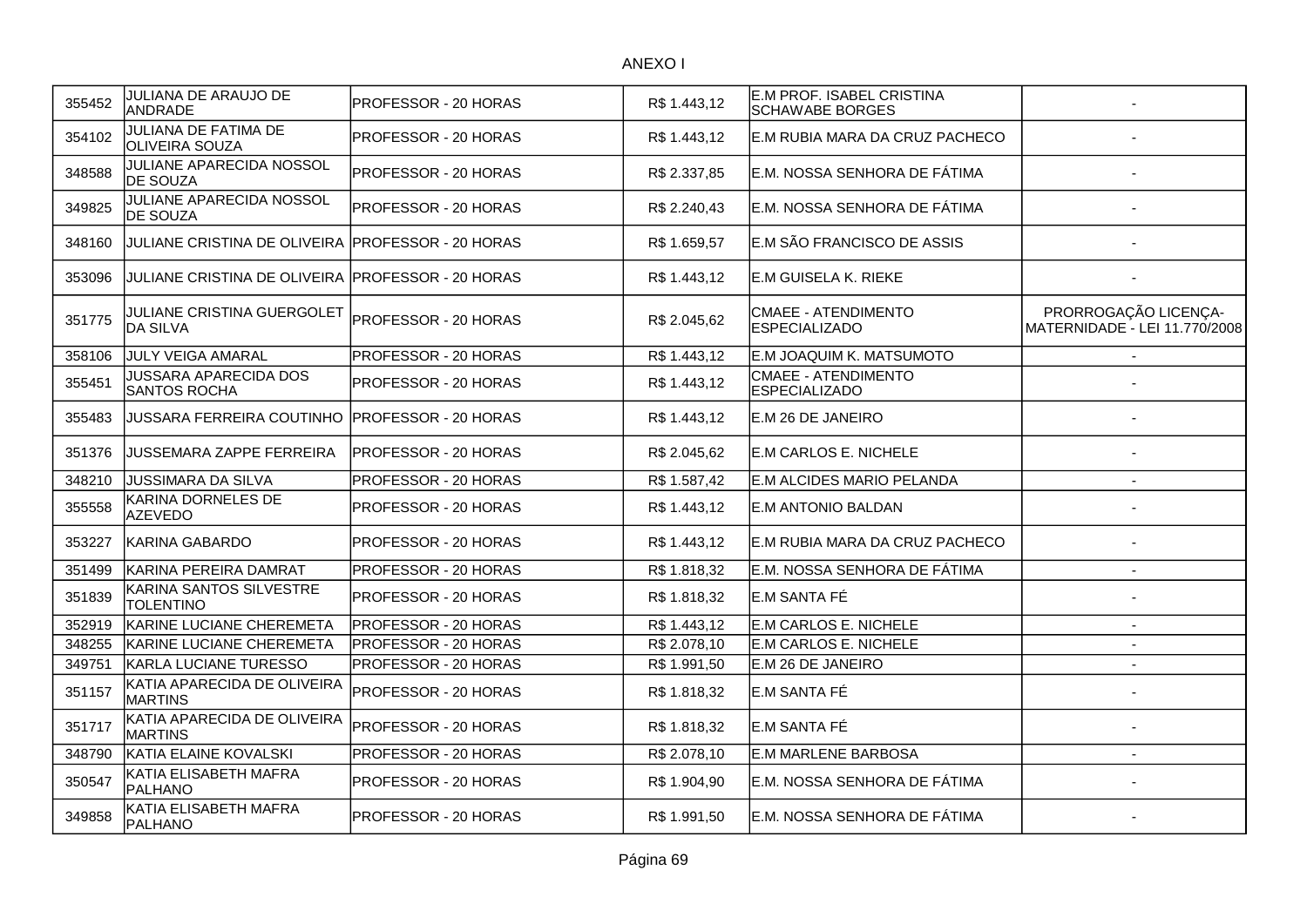| 351718 | KATIA ELIZA BIERNACKI<br>KOVALSKI                    | PROFESSOR - 20 HORAS        | R\$ 1.818,32 | E.M GENEROSO SALUSTIANO<br><b>BARBOSA</b>           |                                      |
|--------|------------------------------------------------------|-----------------------------|--------------|-----------------------------------------------------|--------------------------------------|
| 352843 | KATIA ELIZA BIERNACKI<br><b>KOVALSKI</b>             | PROFESSOR - 20 HORAS        | R\$ 1.443,12 | E.M GENEROSO SALUSTIANO<br><b>BARBOSA</b>           |                                      |
| 348791 | KATIA REGINA STORI DA SILVA                          | PROFESSOR - 20 HORAS        | R\$ 2.337,85 | E.M PROF. VALDINEIA DOS SANTOS                      |                                      |
| 276901 | KATIA REGINA STORI DA SILVA                          | <b>PROFESSOR - 20 HORAS</b> | R\$ 2.435,25 | IE.M PROF. VALDINEIA DOS SANTOS                     |                                      |
| 358212 | KAUANA BEZERRA DE AGUIAR                             | IPROFESSOR - 20 HORAS       | R\$ 1.443,12 | E.M SANTA MARIA                                     |                                      |
| 358429 | KENDRA DOS SANTOS BATISTA                            | <b>PROFESSOR - 20 HORAS</b> | R\$ 1.443,12 | E.M GUISELA K. RIEKE                                |                                      |
| 355497 | KESSELEN DO ROCIO DA<br>ROCHA DE ALMEIDA             | PROFESSOR - 20 HORAS        | R\$ 1.443,12 | E.M MARLENE BARBOSA                                 | AFAST. MATERNIDADE<br><b>FAZPREV</b> |
| 354105 | <b>KETLYN JESSICA MENDES</b>                         | PROFESSOR - 20 HORAS        | R\$ 1.443,12 | E.M JOAQUIM K. MATSUMOTO                            |                                      |
| 352943 | <b>KETLYN JESSICA MENDES</b>                         | PROFESSOR - 20 HORAS        | R\$ 1.443,12 | E.M JOAQUIM K. MATSUMOTO                            |                                      |
| 351876 | LAETI APARECIDA DOS SANTOS PROFESSOR - 20 HORAS      |                             | R\$ 1.515,27 | E.M 26 DE JANEIRO                                   |                                      |
| 357771 | LAIANY SEIFERT                                       | PROFESSOR - 20 HORAS        | R\$ 1.443,12 | E.M PROFª MARYLE APª SCHETTERT<br><b>FERRI</b>      |                                      |
| 355505 | LARISSA CRISTINA DA SILVA                            | PROFESSOR - 20 HORAS        | R\$ 1.443,12 | E.M JOAQUIM K. MATSUMOTO                            | AFAST. MATERNIDADE<br><b>FAZPREV</b> |
| 357056 | LARISSA DOS SANTOS TEIXEIRA PROFESSOR - 20 HORAS     |                             | R\$1.443,12  | E.M RUBIA MARA DA CRUZ PACHECO                      |                                      |
| 349714 | LAURA PRATES DOS SANTOS                              | <b>PROFESSOR - 20 HORAS</b> | R\$ 2.143,04 | E.M ALCIDES MARIO PELANDA                           | $\sim$                               |
| 348360 | LAURA PRATES DOS SANTOS                              | PROFESSOR - 20 HORAS        | R\$ 2.143,04 | E.M ALCIDES MARIO PELANDA                           | $\blacksquare$                       |
| 352862 | LAURITA DO ROCIO BECKER DA<br><b>SILVA HORNELLAS</b> | PROFESSOR - 20 HORAS        | R\$ 1.443,12 | E.M PROF. ISABEL CRISTINA<br><b>SCHAWABE BORGES</b> |                                      |
| 32301  | LEA PRESTES DOS SANTOS                               | PROFESSOR - 20 HORAS        | R\$ 2.164,67 | E.M ARNALDO BUSATO                                  |                                      |
| 121101 | LEA PRESTES DOS SANTOS                               | PROFESSOR - 20 HORAS        | R\$ 2.251,25 | E.M ARNALDO BUSATO                                  |                                      |
| 348138 | LEANDRINA CERINO DE<br><b>OLIVEIRA</b>               | PROFESSOR - 20 HORAS        | R\$ 2.337,85 | E.M PROF. ISABEL CRISTINA<br><b>SCHAWABE BORGES</b> |                                      |
| 353040 | LEIA BARBOSA DA SILVA                                | PROFESSOR - 20 HORAS        | R\$ 1.443,12 | E.M 26 DE JANEIRO                                   | $\overline{\phantom{a}}$             |
| 32601  | LEIA LUCIANA DOS SANTOS<br><b>RESKE</b>              | PROFESSOR - 20 HORAS        | R\$ 2.727,48 | E.M PROF. VALDINEIA DOS SANTOS                      |                                      |
| 131001 | LEIA LUCIANA DOS SANTOS<br><b>RESKE</b>              | PROFESSOR - 20 HORAS        | R\$ 2.630,09 | E.M PROF. VALDINEIA DOS SANTOS                      |                                      |
| 351601 | LEILA MARIA DE OLIVEIRA                              | PROFESSOR - 20 HORAS        | R\$1.818,32  | E.M GENEROSO SALUSTIANO<br><b>BARBOSA</b>           |                                      |
| 352854 | LEILA MARIA DE OLIVEIRA                              | PROFESSOR - 20 HORAS        | R\$1.443,12  | E.M GENEROSO SALUSTIANO<br><b>BARBOSA</b>           |                                      |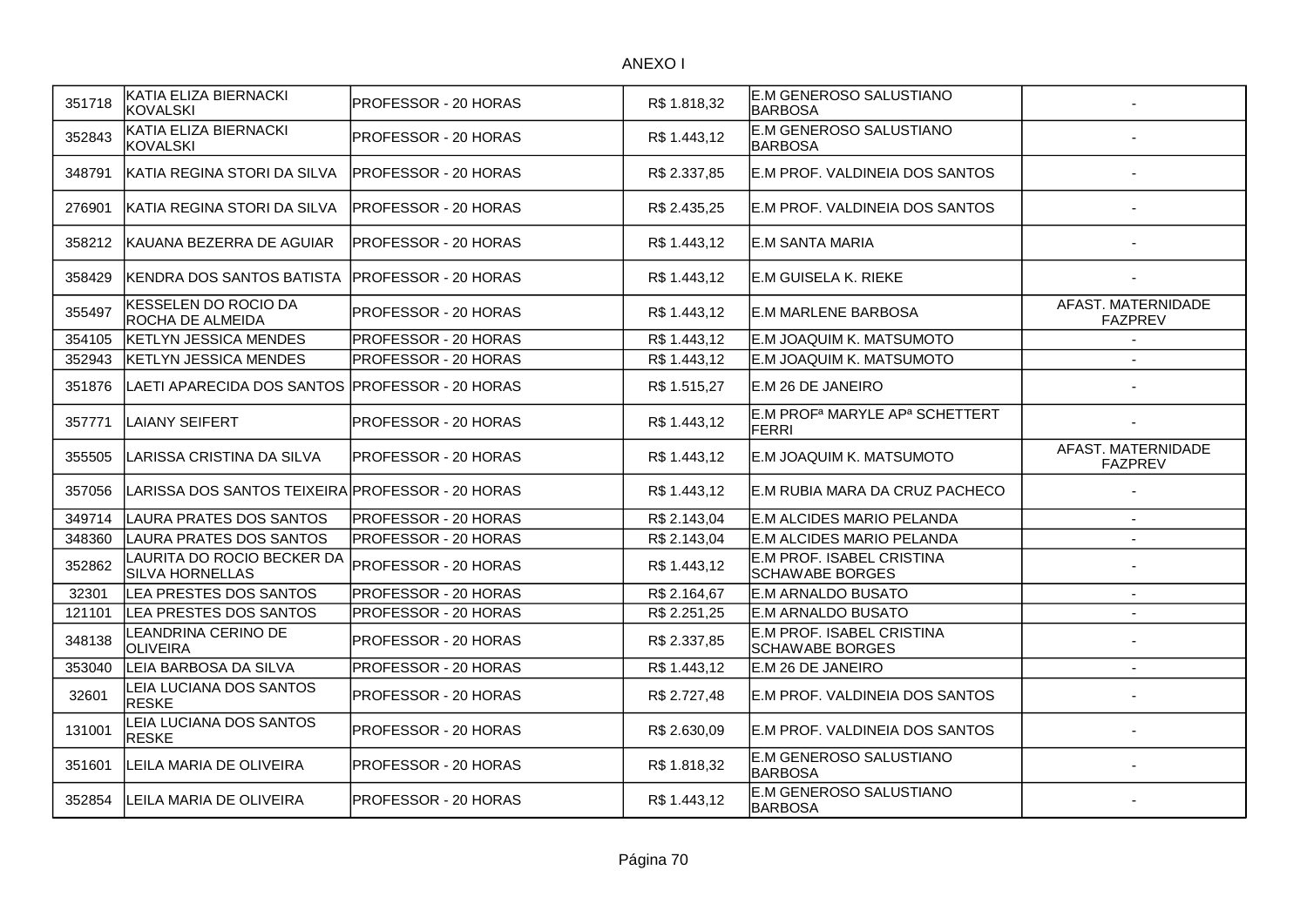| 355679 | LEILA MARIA PACHECO DOS<br><b>SANTOS PEREIRA</b> | <b>PROFESSOR - 20 HORAS</b> | R\$ 1.443,12 | <b>E.M ALCIDES MARIO PELANDA</b>                                       |                |
|--------|--------------------------------------------------|-----------------------------|--------------|------------------------------------------------------------------------|----------------|
| 308901 | ELIA ANDREIA DA SILVA<br><b>GUIMARÂES</b>        | PROFESSOR - 20 HORAS        | R\$ 2.078,10 | E.M SÃO FRANCISCO DE ASSIS                                             |                |
| 169101 | LELIA ANDREIA DA SILVA<br><b>GUIMARÂES</b>       | PROFESSOR - 20 HORAS        | R\$ 2.164,67 | E.M SÃO FRANCISCO DE ASSIS                                             |                |
| 356496 | LEODIDES ANTUNES TEIXEIRA                        | PROFESSOR - 20 HORAS        | R\$ 1.443,12 | E.M GENEROSO SALUSTIANO<br><b>BARBOSA</b>                              |                |
| 355826 | <b>EONI TEREZINHA DOS SANTOS</b><br><b>KRUK</b>  | PROFESSOR - 20 HORAS        | R\$ 1.443,12 | E.M LUIZ NICHELE                                                       |                |
| 353082 | <b>LEONI TEREZINHA HOFFMANN</b>                  | PROFESSOR - 20 HORAS        | R\$1.443,12  | E.M PROF <sup>a</sup> MARYLE AP <sup>a</sup> SCHETTERT<br><b>FERRI</b> |                |
| 351142 | LEONICE BLANCO DE SOUZA                          | PROFESSOR - 20 HORAS        | R\$ 1.818,32 | E.M. NOSSA SENHORA DE FÁTIMA                                           |                |
| 351705 | LEONICE BLANCO DE SOUZA                          | PROFESSOR - 20 HORAS        | R\$ 1.818,32 | E.M. NOSSA SENHORA DE FÁTIMA                                           |                |
| 351592 | LEONICE JUREMA BATISTA                           | PROFESSOR - 20 HORAS        | R\$ 1.818,32 | E.M SANTA CECÍLIA                                                      | $\overline{a}$ |
| 350551 | <b>LEONICE JUREMA BATISTA</b>                    | PROFESSOR - 20 HORAS        | R\$ 1.904,90 | E.M SANTA CECÍLIA                                                      |                |
| 348220 | EONIRA DO ROCIO JAVORSKI<br>LEFFER               | PROFESSOR - 20 HORAS        | R\$ 2.337,85 | E.M SANTA FÉ                                                           |                |
| 338001 | <b>EONIRA DO ROCIO JAVORSKI</b><br>LEFFER        | PROFESSOR - 20 HORAS        | R\$ 2.435,25 | E.M SANTA FÉ                                                           |                |
| 351488 | LETICIA CORDEIRO RIBAS<br><b>ANDRADE</b>         | PROFESSOR - 20 HORAS        | R\$ 1.818,32 | E.M PROF. ISABEL CRISTINA<br><b>SCHAWABE BORGES</b>                    |                |
| 357786 | LETICIA DE PAULA MONTEIRO                        | PROFESSOR - 20 HORAS        | R\$1.443,12  | E.M DEP. LUIZ GABRIEL SAMPAIO                                          |                |
| 357840 | LETICIA MARIANO PORTO                            | PROFESSOR - 20 HORAS        | R\$ 1.443,12 | E.M SÃO FRANCISCO DE ASSIS                                             |                |
| 356470 | ETICIA MICHELLY DA SILVA<br><b>SANTOS</b>        | PROFESSOR - 20 HORAS        | R\$ 1.443,12 | E.M JOAQUIM K. MATSUMOTO                                               |                |
| 350245 | LEZIANE LEOCADIO SANTOS                          | PROFESSOR - 20 HORAS        | R\$ 1.904,90 | E.M ALCIDES MARIO PELANDA                                              | $\overline{a}$ |
| 351816 | LEZIANE LEOCADIO SANTOS                          | PROFESSOR - 20 HORAS        | R\$ 1.818,32 | E.M ALCIDES MARIO PELANDA                                              | $\blacksquare$ |
| 25101  | LIDIANE ARLENE DA CRUZ                           | PROFESSOR - 20 HORAS        | R\$ 2.727,48 | <b>E.M ARNALDO BUSATO</b>                                              | $\overline{a}$ |
| 356760 | LIDIANE TEREZINHA BRUNETTI<br><b>CARDOZO</b>     | PROFESSOR - 20 HORAS        | R\$ 1.443,12 | <b>E.M GENEROSO SALUSTIANO</b><br><b>BARBOSA</b>                       |                |
| 351902 | LILANGE JOSE DE ABREU<br><b>BUSCH</b>            | PROFESSOR - 20 HORAS        | R\$ 1.818,32 | E.M PROF. VALDINEIA DOS SANTOS                                         |                |
| 351122 | LILIA DE JESUS DE LIMA FARIA                     | PROFESSOR - 20 HORAS        | R\$1.818,32  | S.M.EDUCAÇAO                                                           |                |
| 351736 | LILIA DE JESUS DE LIMA FARIA                     | PROFESSOR - 20 HORAS        | R\$ 1.818,32 | S.M.EDUCAÇAO                                                           |                |
| 353100 | LILIAN TOLEDO DA COSTA                           | PROFESSOR - 20 HORAS        | R\$ 1.443,12 | E.M GENEROSO SALUSTIANO<br><b>BARBOSA</b>                              |                |
| 356667 | LINCOLN ALTAIR GONÇALVES                         | PROFESSOR - 20 HORAS        | R\$ 1.443,12 | E.M ALCIDES MARIO PELANDA                                              | $\blacksquare$ |
|        |                                                  |                             |              |                                                                        |                |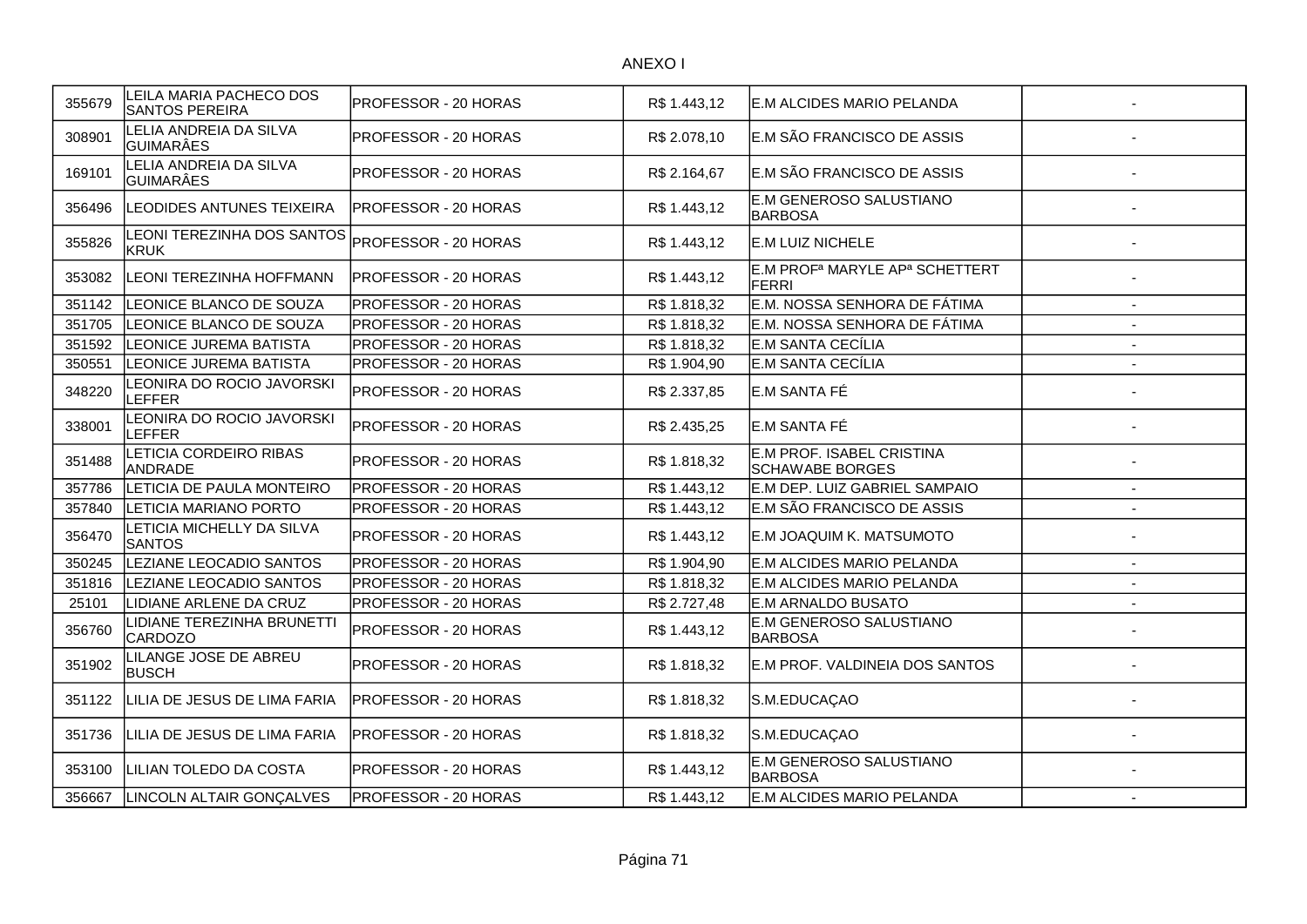| 25001  | LINDALVA GOMES DE SOUZA DA<br><b>SILVA</b> | PROFESSOR - 20 HORAS        | R\$ 2.727,48 | E.M ANTONIO BALDAN                                 |                          |
|--------|--------------------------------------------|-----------------------------|--------------|----------------------------------------------------|--------------------------|
| 115601 | LINDALVA GOMES DE SOUZA DA<br><b>SILVA</b> | PROFESSOR - 20 HORAS        | R\$ 2.532,68 | E.M ANTONIO BALDAN                                 |                          |
| 353384 | <b>LIZIANE FRANCO VEIGA</b>                | PROFESSOR - 20 HORAS        | R\$ 1.443,12 | E.M SÃO FRANCISCO DE ASSIS                         | $\overline{\phantom{a}}$ |
| 351837 | LIZIANE FRANCO VEIGA                       | PROFESSOR - 20 HORAS        | R\$ 2.045,62 | E.M SÃO FRANCISCO DE ASSIS                         | $\overline{\phantom{a}}$ |
| 356463 | LOARA CRISTINA PAULIV DE<br>ARAUJO         | PROFESSOR - 20 HORAS        | R\$ 1.443,12 | E.M PROF. VALDINEIA DOS SANTOS                     |                          |
| 357039 | LORIANNE NEHLS DE FREITAS<br>LOPES         | PROFESSOR - 20 HORAS        | R\$ 1.443,12 | E.M RUBIA MARA DA CRUZ PACHECO                     |                          |
| 356847 | llouise de Godoi Gumm                      | PROFESSOR - 20 HORAS        | R\$ 1.443,12 | E.M RUBIA MARA DA CRUZ PACHECO                     |                          |
| 351130 | LOURDES MARIA VANIN<br><b>CIESLINSKI</b>   | PROFESSOR - 20 HORAS        | R\$ 1.818,32 | E.M PROF. VALDINEIA DOS SANTOS                     |                          |
| 351534 | LOURDES MARIA VANIN<br><b>CIESLINSKI</b>   | PROFESSOR - 20 HORAS        | R\$ 1.818,32 | E.M PROF. VALDINEIA DOS SANTOS                     |                          |
| 355492 | <b>LOURIMAR PIRES</b>                      | PROFESSOR - 20 HORAS        | R\$ 1.443,12 | E.M ALCIDES MARIO PELANDA                          | $\blacksquare$           |
| 353047 | LUANA BARBARA TESCHE                       | PROFESSOR - 20 HORAS        | R\$ 1.443.12 | E.M ALCIDES MARIO PELANDA                          | $\blacksquare$           |
| 352839 | LUANA KARLA DYBAS                          | PROFESSOR - 20 HORAS        | R\$1.443,12  | E.M JOAQUIM K. MATSUMOTO                           | $\blacksquare$           |
| 354104 | LUANA KARLA DYBAS                          | PROFESSOR - 20 HORAS        | R\$1.443,12  | E.M JOAQUIM K. MATSUMOTO                           | $\overline{\phantom{a}}$ |
| 355504 | LUANE CAROLINE TONSE DO<br><b>PRADO</b>    | PROFESSOR - 20 HORAS        | R\$ 1.443,12 | E.M. NOSSA SENHORA DE FÁTIMA                       | $\overline{\phantom{a}}$ |
| 351847 | LUCELENE DE OLIVEIRA ZAPPE                 | <b>PROFESSOR - 20 HORAS</b> | R\$ 1.818,32 | E.M. NOSSA SENHORA DE FÁTIMA                       |                          |
| 267601 | LUCIA DE ARAUJO                            | PROFESSOR - 20 HORAS        | R\$ 2.435,25 | <b>CMAEE - ATENDIMENTO</b><br><b>ESPECIALIZADO</b> |                          |
| 348124 | <b>ILUCIA DE ARAUJO</b>                    | PROFESSOR - 20 HORAS        | R\$ 2.337,85 | <b>CMAEE - ATENDIMENTO</b><br><b>ESPECIALIZADO</b> |                          |
| 32701  | LUCIA PRESTES DOS SANTOS                   | PROFESSOR - 20 HORAS        | R\$ 2.337,85 | E.M ALCIDES MARIO PELANDA                          | $\sim$                   |
| 33201  | ILUCIANA APARECIDA PADILHA                 | PROFESSOR - 20 HORAS        | R\$ 2.337,85 | S.M.EDUCAÇAO                                       | $\overline{\phantom{a}}$ |
| 33101  | LUCIANA APARECIDA PADILHA                  | PROFESSOR - 20 HORAS        | R\$ 2.251,25 | S.M.EDUCAÇAO                                       | $\overline{\phantom{a}}$ |
| 349040 | LUCIANA CONCEICAO DA SILVA                 | <b>PROFESSOR - 20 HORAS</b> | R\$ 2.240,43 | E.M SANTA FÉ                                       |                          |
| 349705 | LUCIANA CONCEICAO DA SILVA                 | PROFESSOR - 20 HORAS        | R\$ 2.240,43 | E.M SANTA FÉ                                       |                          |
| 356476 | LUCIANA PEREIRA DE ABREU                   | PROFESSOR - 20 HORAS        | R\$ 1.443,12 | E.M GENEROSO SALUSTIANO<br><b>BARBOSA</b>          |                          |
| 350761 | LUCIANA SASSAKI DE JESUS                   | PROFESSOR - 20 HORAS        | R\$ 2.143,04 | E.M 26 DE JANEIRO                                  | $\overline{\phantom{a}}$ |
| 348502 | LUCIANA VIRGINIA SAMPAIO                   | PROFESSOR - 20 HORAS        | R\$1.731,73  | E.M. NOSSA SENHORA DE FÁTIMA                       | $\blacksquare$           |
| 349017 | LUCIANA VIRGINIA SAMPAIO                   | PROFESSOR - 20 HORAS        | R\$1.991,50  | E.M. NOSSA SENHORA DE FÁTIMA                       | $\overline{\phantom{a}}$ |
| 355559 | LUCIANE CHEFER BARCARO                     | PROFESSOR - 20 HORAS        | R\$ 1.443,12 | E.M SANTA CECÍLIA                                  | $\overline{\phantom{a}}$ |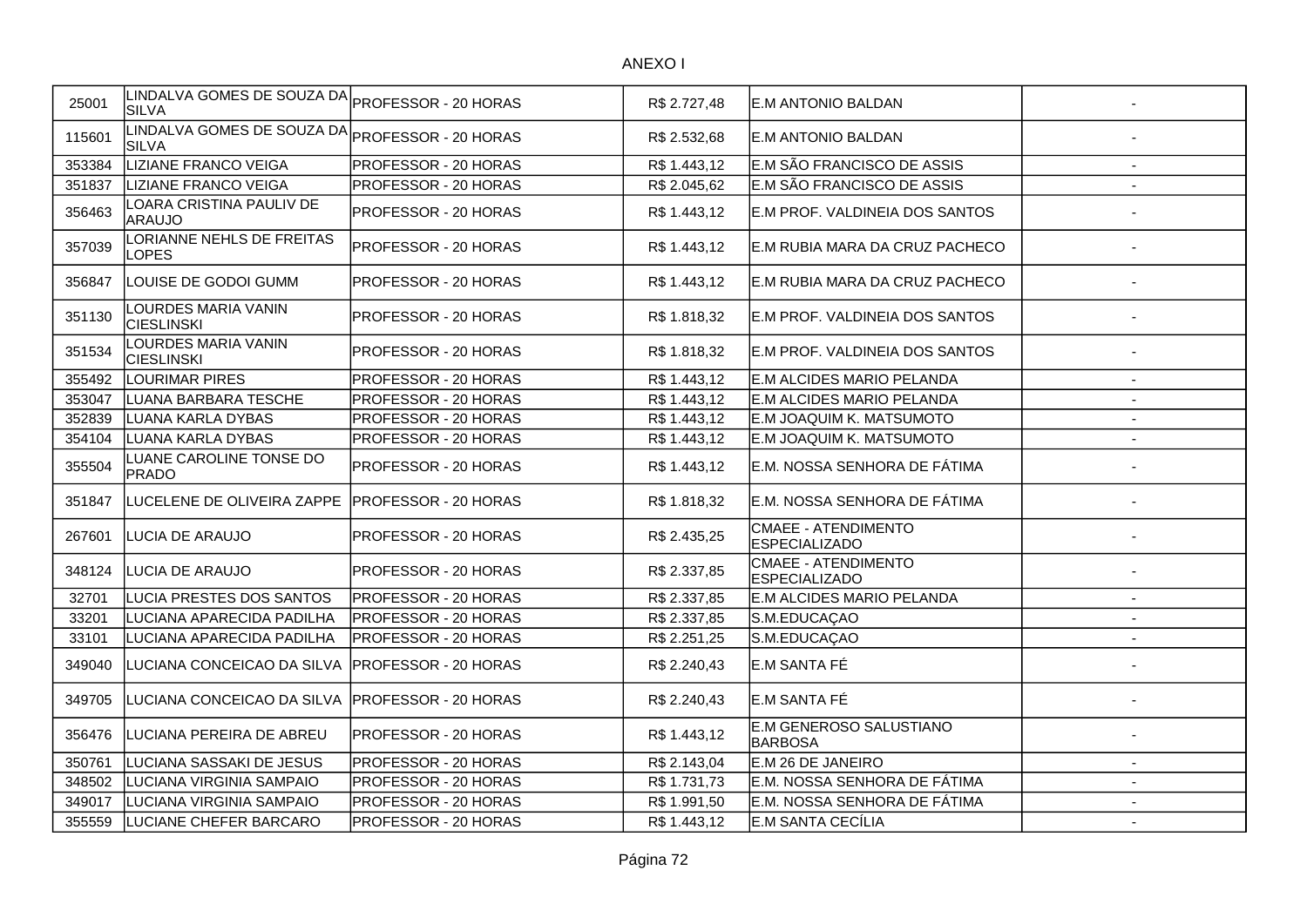| 34401  | LUCIANE CRISTINA RAMOS<br><b>LOPES</b>       | PROFESSOR - 20 HORAS | R\$ 2.630,09 | S.M.EDUCAÇAO                                                           |                               |
|--------|----------------------------------------------|----------------------|--------------|------------------------------------------------------------------------|-------------------------------|
| 274601 | <b>UCIANE CRISTINA RAMOS</b><br><b>LOPES</b> | PROFESSOR - 20 HORAS | R\$ 2.435,25 | S.M.EDUCAÇAO                                                           |                               |
| 348423 | LUCIANE DA SILVA KOSAKOSKI                   | PROFESSOR - 20 HORAS | R\$ 2.078,10 | <b>E.M MARLENE BARBOSA</b>                                             | AFASTAMENTO LICENÇA<br>PRÊMIO |
| 350753 | LUCIANE DA SILVA KOSAKOSKI                   | PROFESSOR - 20 HORAS | R\$ 1.904,90 | <b>E.M MARLENE BARBOSA</b>                                             | AFASTAMENTO LICENÇA<br>PRÊMIO |
| 356444 | LUCIANE DE MELLO MACHADO                     | PROFESSOR - 20 HORAS | R\$ 1.443,12 | <b>E.M LUIZ NICHELE</b>                                                |                               |
| 355741 | LUCIANE GASPAR PEREIRA                       | PROFESSOR - 20 HORAS | R\$1.443,12  | <b>E.M ARNALDO BUSATO</b>                                              | $\sim$                        |
| 354095 | LUCIANE GASPAR PEREIRA                       | PROFESSOR - 20 HORAS | R\$ 1.443,12 | E.M ARNALDO BUSATO                                                     | $\overline{a}$                |
| 253501 | LUCILENE BISCAIA CANDIDO                     | PROFESSOR - 20 HORAS | R\$ 2.532,68 | <b>CMAEE - ATENDIMENTO</b><br><b>ESPECIALIZADO</b>                     |                               |
| 348413 | LUCILENE BISCAIA CANDIDO                     | PROFESSOR - 20 HORAS | R\$ 2.337,85 | <b>CMAEE - ATENDIMENTO</b><br><b>ESPECIALIZADO</b>                     |                               |
| 348198 | LUCIMARI PRESTES DA CRUZ                     | PROFESSOR - 20 HORAS | R\$ 2.078,10 | E.M PROF. VALDINEIA DOS SANTOS                                         | $\blacksquare$                |
| 336001 | LUCIMARI PRESTES DA CRUZ                     | PROFESSOR - 20 HORAS | R\$ 2.164,67 | E.M PROF. VALDINEIA DOS SANTOS                                         |                               |
| 356759 | LUCINEIDE ALMEIDA DE<br>OLIVEIRA             | PROFESSOR - 20 HORAS | R\$ 1.443,12 | E.M RUBIA MARA DA CRUZ PACHECO                                         |                               |
| 353039 | LUCY ELLEN BUENO BUB                         | PROFESSOR - 20 HORAS | R\$ 1.443,12 | E.M PROF <sup>a</sup> MARYLE AP <sup>a</sup> SCHETTERT<br><b>FERRI</b> |                               |
| 254401 | LUIDI FABIO MACHADO                          | PROFESSOR - 20 HORAS | R\$ 2.078,10 | E.M. NOSSA SENHORA DE FÁTIMA                                           |                               |
| 216001 | LUIZ CARLOS DOS SANTOS                       | PROFESSOR - 20 HORAS | R\$ 2.435,25 | E.M PROF <sup>a</sup> MARYLE AP <sup>a</sup> SCHETTERT<br>FERRI        |                               |
| 353132 | LUIZA APARECIDA GOMES                        | PROFESSOR - 20 HORAS | R\$1.443,12  | E.M SANTA FÉ                                                           | $\overline{\phantom{a}}$      |
| 351913 | <b>LUIZA APARECIDA GOMES</b>                 | PROFESSOR - 20 HORAS | R\$ 1.818,32 | E.M SANTA FÉ                                                           | $\blacksquare$                |
| 350570 | <b>LURDES BRENTANO</b>                       | PROFESSOR - 20 HORAS | R\$ 2.143,04 | E.M ARNALDO BUSATO                                                     | $\blacksquare$                |
| 349845 | LURDES GONCALVES DOS<br><b>SANTOS RAMOS</b>  | PROFESSOR - 20 HORAS | R\$ 2.240,43 | E.M 26 DE JANEIRO                                                      |                               |
| 348351 | LURDES GONCALVES DOS<br><b>SANTOS RAMOS</b>  | PROFESSOR - 20 HORAS | R\$ 2.240,43 | <b>IE.M 26 DE JANEIRO</b>                                              |                               |
| 348248 | LUZIMERY DE PAULA VARGAS                     | PROFESSOR - 20 HORAS | R\$ 2.337,85 | E.M 26 DE JANEIRO                                                      | $\overline{a}$                |
| 254001 | LUZIMERY DE PAULA VARGAS                     | PROFESSOR - 20 HORAS | R\$ 2.532,68 | E.M 26 DE JANEIRO                                                      | $\blacksquare$                |
| 348442 | LUZINETI PEREIRA DA SILVA<br>GEHLEN          | PROFESSOR - 20 HORAS | R\$ 2.143,04 | <b>E.M ARNALDO BUSATO</b>                                              |                               |
| 349065 | LUZINETI PEREIRA DA SILVA<br><b>GEHLEN</b>   | PROFESSOR - 20 HORAS | R\$ 2.143,04 | <b>E.M MARLENE BARBOSA</b>                                             |                               |
| 83701  | MAGDA DOS ANJOS SILVA<br><b>GIAROLO</b>      | PROFESSOR - 20 HORAS | R\$ 2.630,09 | S.M.EDUCAÇAO                                                           |                               |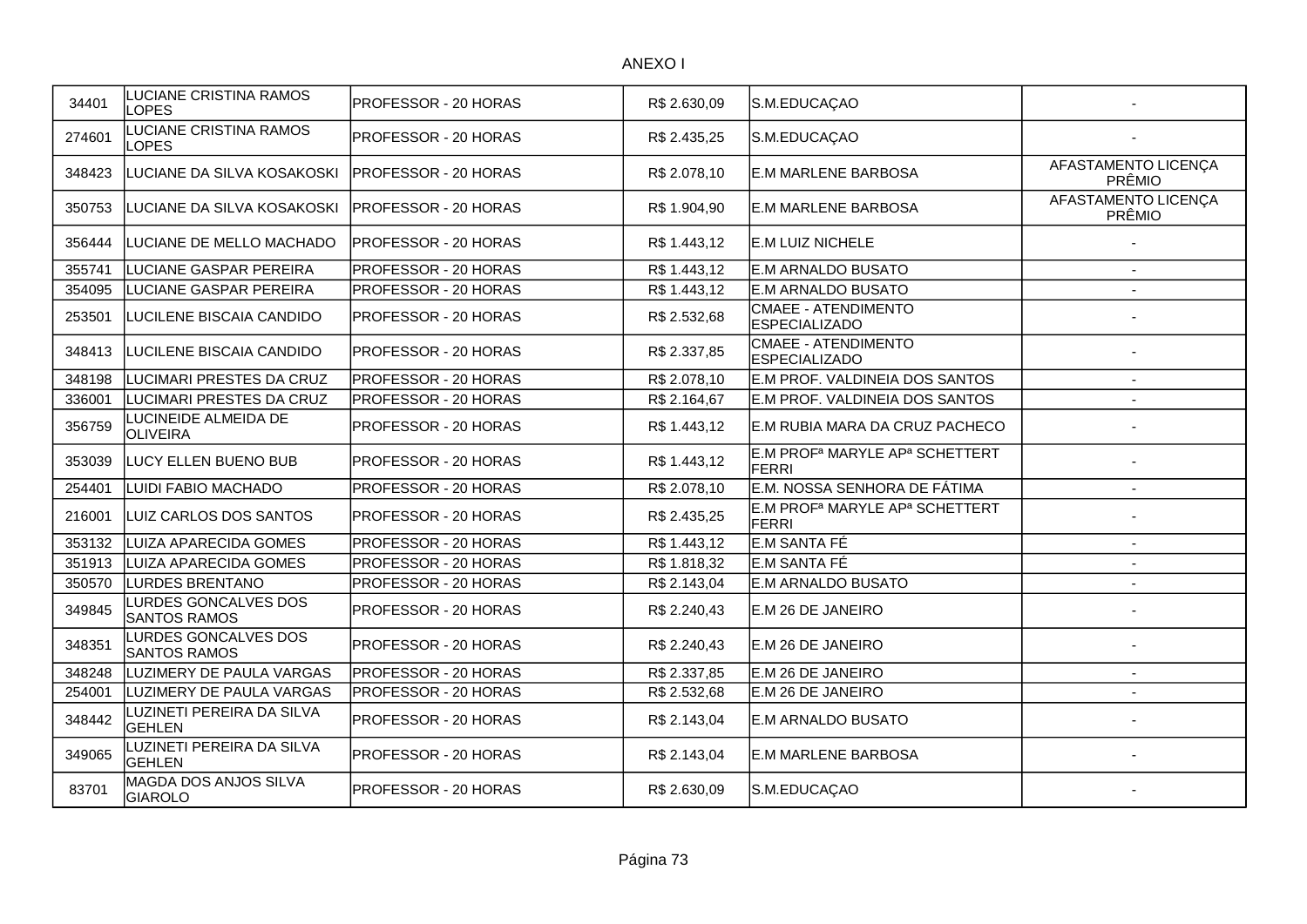| 24601  | MAGDA DOS ANJOS SILVA<br><b>GIAROLO</b>              | PROFESSOR - 20 HORAS         | R\$ 2.727,48 | S.M.EDUCAÇAO                                        |                          |
|--------|------------------------------------------------------|------------------------------|--------------|-----------------------------------------------------|--------------------------|
| 351909 | MAISA MARQUES DE ARRUDA                              | <b>PROFESSOR - 20 HORAS</b>  | R\$ 1.515,27 | CMEI PROF. MARCIA GONGORA<br>CLAUDINO               |                          |
| 351118 | MARA REGINA DA SILVA                                 | PROFESSOR - 20 HORAS         | R\$ 2.045,62 | <b>E.M ARNALDO BUSATO</b>                           | $\sim$                   |
| 349733 | MARA REGINA DA SILVA                                 | PROFESSOR - 20 HORAS         | R\$ 2.240,43 | <b>E.M ARNALDO BUSATO</b>                           | $\overline{\phantom{a}}$ |
| 350786 | MARCELEI HERMES AMARANTE                             | <b>PROFESSOR - 20 HORAS</b>  | R\$ 2.143,04 | E.M DEP. LUIZ GABRIEL SAMPAIO                       |                          |
| 350794 | MARCIA APARECIDA DA MAIA                             | <b>PROFESSOR - 20 HORAS</b>  | R\$ 1.818,32 | E.M 26 DE JANEIRO                                   |                          |
| 351776 | <b>MARCIA DOMINICO</b>                               | <b>PROFESSOR - 20 HORAS</b>  | R\$ 2.045,62 | E.M CARLOS E. NICHELE                               |                          |
| 353110 | <b>MARCIA DOMINICO</b>                               | PROFESSOR - 20 HORAS         | R\$ 1.443,12 | E.M CARLOS E. NICHELE                               |                          |
| 352853 | MÁRCIA FERNANDA LOPES                                | PROFESSOR - 20 HORAS         | R\$ 1.443,12 | E.M ALCIDES MARIO PELANDA                           |                          |
| 355474 | MARCIA FERREIRA GONCALVES<br><b>CARVALHO</b>         | <b>PROFESSOR - 20 HORAS</b>  | R\$ 1.443,12 | E.M ALCIDES MARIO PELANDA                           |                          |
| 353216 | <b>MARCIA MARIA BUENO LUCIO</b>                      | <b>IPROFESSOR - 20 HORAS</b> | R\$ 1.443,12 | E.M PROF. ISABEL CRISTINA<br><b>SCHAWABE BORGES</b> |                          |
| 351408 | <b>MARCIA PEDRICONI</b>                              | PROFESSOR - 20 HORAS         | R\$1.818,32  | E.M JOAQUIM K. MATSUMOTO                            |                          |
| 356455 | MARCIA REGINA DE MELO<br><b>RODRIGUES</b>            | PROFESSOR - 20 HORAS         | R\$ 1.443,12 | E.M LUIZ NICHELE                                    |                          |
| 275401 | MARCIA REGINA DE MELO<br><b>RODRIGUES</b>            | PROFESSOR - 20 HORAS         | R\$ 2.337,85 | E.M LUIZ NICHELE                                    |                          |
| 349730 | <b>MARCIA SILVANA WIGGERS</b>                        | <b>PROFESSOR - 20 HORAS</b>  | R\$ 1.818,32 | <b>E.M MARLENE BARBOSA</b>                          |                          |
| 351123 | <b>MARCIA SILVANA WIGGERS</b>                        | <b>PROFESSOR - 20 HORAS</b>  | R\$ 1.818,32 | <b>E.M MARLENE BARBOSA</b>                          |                          |
| 356459 | <b>MARCIA SIMPLICIO</b>                              | PROFESSOR - 20 HORAS         | R\$1.443,12  | E.M JOAQUIM K. MATSUMOTO                            |                          |
| 348546 | MARCIA TEIXEIRA HORT                                 | PROFESSOR - 20 HORAS         | R\$ 2.240,43 | E.M ARNALDO BUSATO                                  |                          |
| 351556 | <b>MARCIA TEIXEIRA HORT</b>                          | PROFESSOR - 20 HORAS         | R\$ 2.045,62 | E.M ARNALDO BUSATO                                  |                          |
| 24101  | <b>MARCIA TRZASKOS</b>                               | PROFESSOR - 20 HORAS         | R\$ 2.727,48 | E.M PROF. VALDINEIA DOS SANTOS                      |                          |
| 88801  | <b>MARCIA TRZASKOS</b>                               | PROFESSOR - 20 HORAS         | R\$ 2.630,09 | E.M PROF. VALDINEIA DOS SANTOS                      |                          |
| 356762 | <b>MARCIANO DA SILVA MOTA</b>                        | <b>PROFESSOR - 20 HORAS</b>  | R\$ 1.443,12 | E.M ALCIDES MARIO PELANDA                           |                          |
| 349831 | MARIA APARECIDA BORGES<br>LAKONSKI                   | IPROFESSOR - 20 HORAS        | R\$ 1.991,50 | IE.M PROF. VALDINEIA DOS SANTOS                     |                          |
| 351406 | MARIA APARECIDA BORGES<br>LAKONSKI                   | PROFESSOR - 20 HORAS         | R\$ 1.818,32 | E.M PROF. VALDINEIA DOS SANTOS                      |                          |
| 348796 | MARIA APARECIDA DA SILVA                             | <b>PROFESSOR - 20 HORAS</b>  | R\$ 2.337,85 | E.M ARNALDO BUSATO                                  |                          |
| 121401 | MARIA APARECIDA DA SILVA                             | <b>PROFESSOR - 20 HORAS</b>  | R\$ 2.630,09 | IE.M ARNALDO BUSATO                                 |                          |
| 349419 | MARIA APARECIDA DAS DORES<br><b>DE JESUS ALCADIO</b> | PROFESSOR - 20 HORAS         | R\$ 2.143,04 | APAE - ESCOLA XVII DE JANEIRO                       |                          |
| 351164 | MARIA APARECIDA FERREIRA<br>DOS SANTOS NUNES         | PROFESSOR - 20 HORAS         | R\$ 1.818,32 | E.M 26 DE JANEIRO                                   |                          |
| 348239 | <b>MARIA APARECIDA FIGUEIRO</b>                      | <b>PROFESSOR - 20 HORAS</b>  | R\$ 2.240,43 | E.M SÃO FRANCISCO DE ASSIS                          |                          |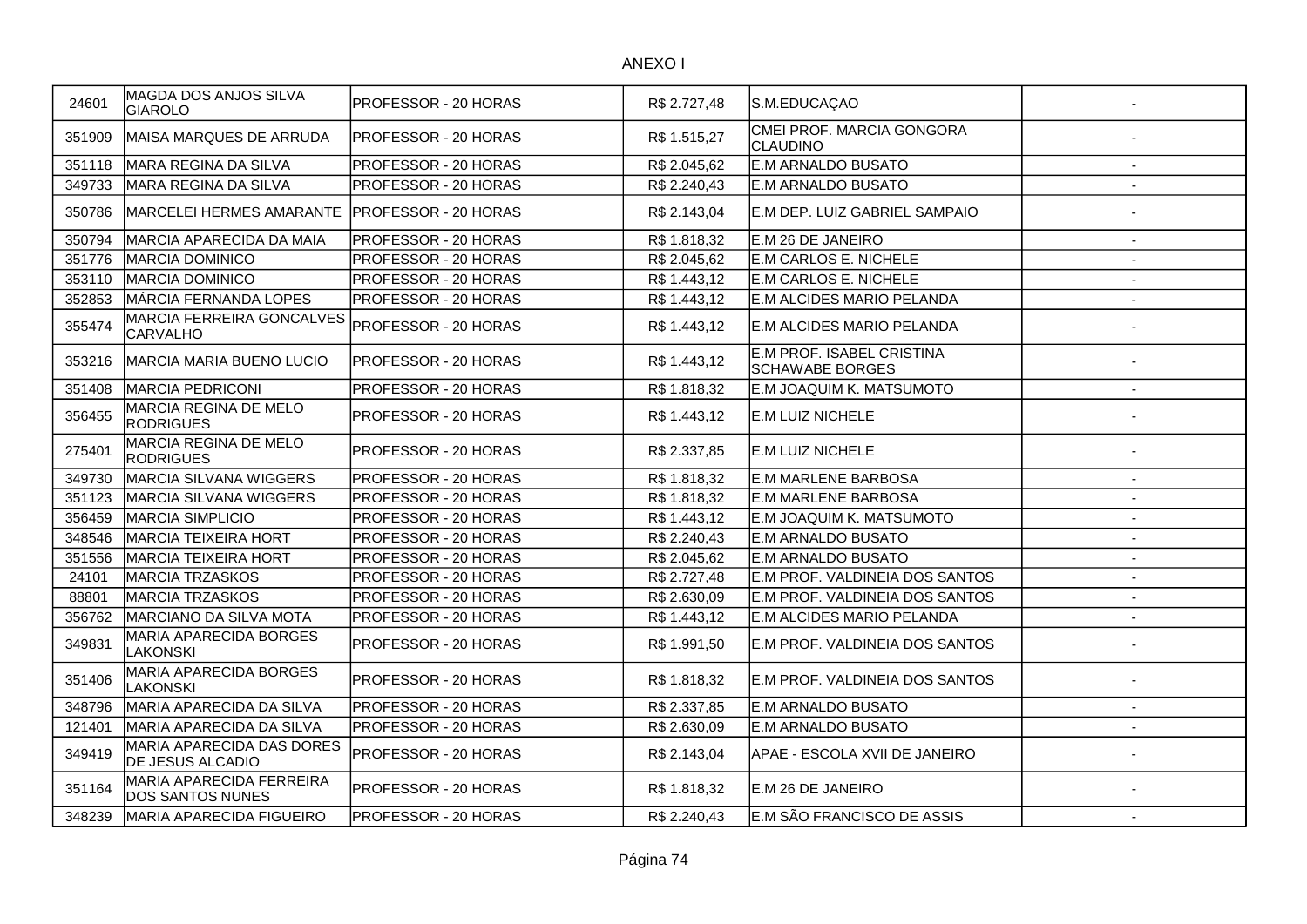| 352852 | MARIA APARECIDA GUERGOLET<br><b>BAPTISTONE</b> | PROFESSOR - 20 HORAS        | R\$ 1.443,12 | E.M JOAQUIM K. MATSUMOTO                                               | LICENÇA ATIVIDADE POLÍTICA       |
|--------|------------------------------------------------|-----------------------------|--------------|------------------------------------------------------------------------|----------------------------------|
| 351577 | MARIA APARECIDA GUERGOLET<br><b>BAPTISTONE</b> | PROFESSOR - 20 HORAS        | R\$ 1.818,32 | E.M JOAQUIM K. MATSUMOTO                                               | LICENÇA ATIVIDADE POLÍTICA       |
| 174101 | MARIA APARECIDA MORAIS DA<br><b>SILVA</b>      | PROFESSOR - 20 HORAS        | R\$ 2.251,25 | APAE - ESCOLA XVII DE JANEIRO                                          |                                  |
| 348204 | MARIA APARECIDA SEMANN                         | PROFESSOR - 20 HORAS        | R\$ 1.991,50 | E.M SANTA CECÍLIA                                                      |                                  |
| 355739 | <b>MARIA CRISTINA PERETO</b>                   | PROFESSOR - 20 HORAS        | R\$ 1.443,12 | E.M SANTA CECÍLIA                                                      |                                  |
| 351131 | MARIA DA CONCEIÇÃO<br><b>LINHARES</b>          | PROFESSOR - 20 HORAS        | R\$ 1.818,32 | E.M PROF. VALDINEIA DOS SANTOS                                         |                                  |
| 350264 | MARIA DA LUZ DE OLIVEIRA<br><b>GOIS</b>        | PROFESSOR - 20 HORAS        | R\$ 1.818,32 | S. M. CULTURA E TURISMO                                                |                                  |
| 348125 | MARIA DA LUZ DE OLIVEIRA<br>GOIS               | PROFESSOR - 20 HORAS        | R\$ 1.904,90 | S. M. CULTURA E TURISMO                                                |                                  |
| 173001 | MARIA DAS DORES DE MORAES                      | <b>PROFESSOR - 20 HORAS</b> | R\$ 2.597,62 | S.M.EDUCAÇAO                                                           |                                  |
| 352857 | MARIA DAS DORES TESQUI                         | PROFESSOR - 20 HORAS        | R\$ 1.443,12 | E.M SÃO FRANCISCO DE ASSIS                                             |                                  |
| 84101  | MARIA DE FATIMA REIS BAHIA                     | PROFESSOR - 20 HORAS        | R\$ 2.630,09 | E.M ARNALDO BUSATO                                                     | AUXÍLIO DOENÇA (APÓS 15<br>DIAS) |
| 356758 | MARIA DO REMEDIO MARTINS<br><b>COSTA</b>       | PROFESSOR - 20 HORAS        | R\$ 1.443,12 | E.M PROF <sup>a</sup> MARYLE AP <sup>a</sup> SCHETTERT<br>FERRI        |                                  |
| 100801 | <b>MARIA EDITE GALESKI</b>                     | PROFESSOR - 20 HORAS        | R\$ 2.251,25 | E.M 26 DE JANEIRO                                                      |                                  |
| 349087 | MARIA ELAINE PADILHA FREIRE                    | <b>PROFESSOR - 20 HORAS</b> | R\$ 1.904,90 | E.M ARNALDO BUSATO                                                     |                                  |
| 348798 | <b>MARIA ELENICE ROBERTO</b>                   | PROFESSOR - 20 HORAS        | R\$ 2.240,43 | E.M SÃO FRANCISCO DE ASSIS                                             | $\overline{\phantom{a}}$         |
| 348150 | MARIA ELENICE ROBERTO                          | PROFESSOR - 20 HORAS        | R\$ 2.337,85 | E.M SÃO FRANCISCO DE ASSIS                                             | $\sim$                           |
| 349710 | <b>MARIA ELI PEREIRA</b>                       | PROFESSOR - 20 HORAS        | R\$ 2.240,43 | APAE - ESCOLA XVII DE JANEIRO                                          |                                  |
| 353077 | MARIA ELIZABETE FOGAÇA<br><b>MARTINI SALES</b> | PROFESSOR - 20 HORAS        | R\$ 1.443,12 | E.M ALCIDES MARIO PELANDA                                              |                                  |
| 351116 | MARIA ELIZABETE FOGAÇA<br><b>MARTINI SALES</b> | PROFESSOR - 20 HORAS        | R\$ 2.045,62 | E.M ALCIDES MARIO PELANDA                                              |                                  |
| 348799 | MARIA ELZA GOMES RIBEIRO                       | PROFESSOR - 20 HORAS        | R\$ 2.337,85 | E.M PROF <sup>a</sup> MARYLE AP <sup>a</sup> SCHETTERT<br>FERRI        | AFASTAMENTO LICENÇA<br>PRÊMIO    |
| 355476 | MARIA EMANOELE RAIMUNDO<br><b>CESNIK</b>       | PROFESSOR - 20 HORAS        | R\$ 1.443,12 | E.M SANTA FÉ                                                           |                                  |
| 350759 | <b>MARIA FERREIRA LAU</b>                      | PROFESSOR - 20 HORAS        | R\$1.948,21  | E.M JOAQUIM K. MATSUMOTO                                               | $\blacksquare$                   |
| 349743 | <b>MARIA FERREIRA LAU</b>                      | PROFESSOR - 20 HORAS        | R\$ 2.045,62 | E.M JOAQUIM K. MATSUMOTO                                               |                                  |
| 350669 | MARIA FLORA TEIXEIRA LOPES                     | PROFESSOR - 20 HORAS        | R\$ 1.904,90 | E.M SANTA CECÍLIA                                                      |                                  |
| 277301 | MARIA INEIDE DE OLIVEIRA<br><b>SEIFERT</b>     | PROFESSOR - 20 HORAS        | R\$ 2.435,25 | E.M PROF <sup>a</sup> MARYLE AP <sup>a</sup> SCHETTERT<br><b>FERRI</b> |                                  |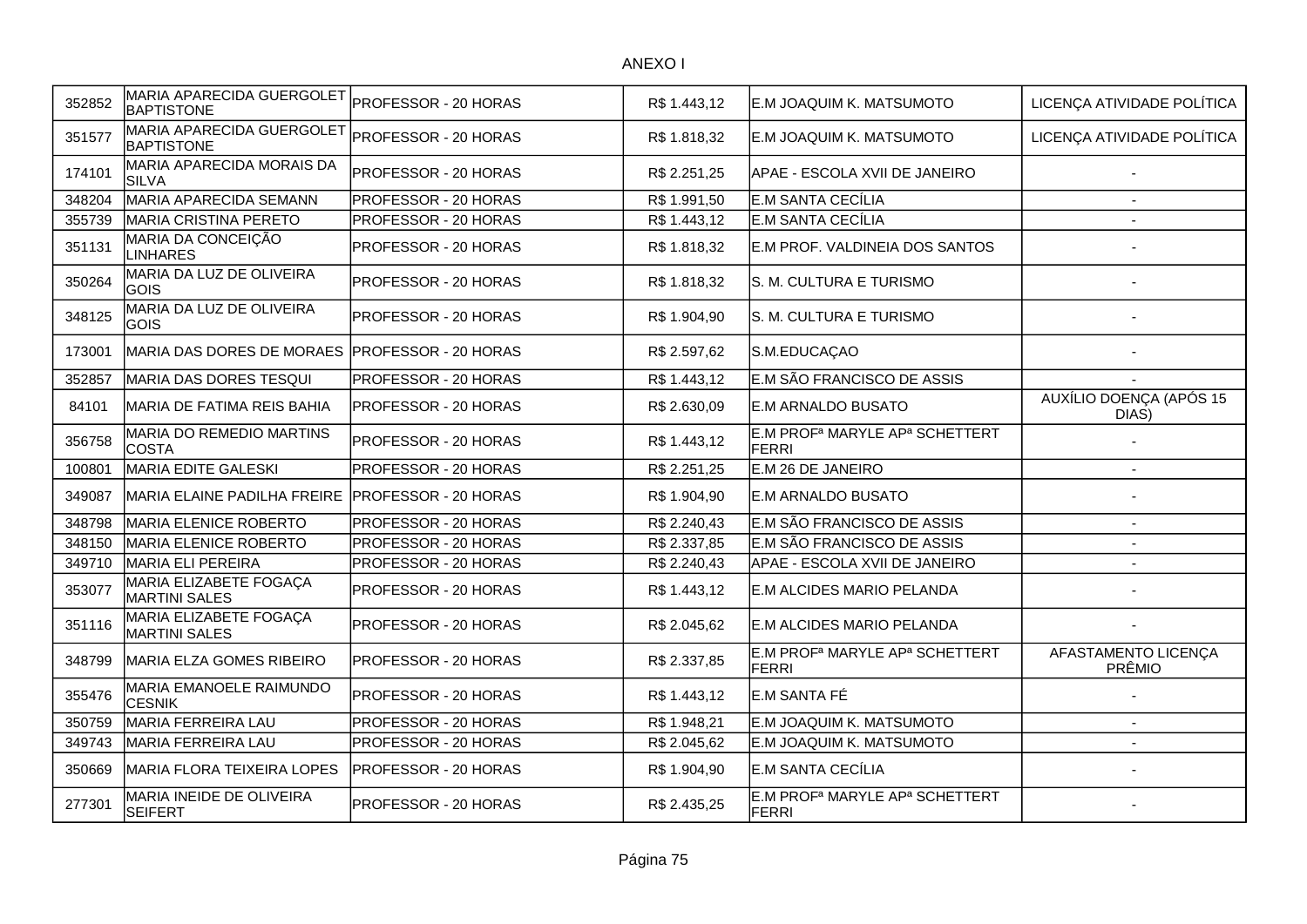| 348246 | MARIA JANE DE ALMEIDA<br><b>REPETCKI</b>           | PROFESSOR - 20 HORAS         | R\$ 1.904,90 | IE.M 26 DE JANEIRO                                              |                               |
|--------|----------------------------------------------------|------------------------------|--------------|-----------------------------------------------------------------|-------------------------------|
| 115901 | MARIA JOSE BARBOZA                                 | <b>PROFESSOR - 20 HORAS</b>  | R\$ 2.251,25 | S. M. CULTURA E TURISMO                                         |                               |
| 350097 | MARIA JOSE DOS SANTOS                              | <b>PROFESSOR - 20 HORAS</b>  | R\$ 1.818,32 | <b>E.M MARLENE BARBOSA</b>                                      |                               |
| 348984 | <b>MARIA JOSE SOARES</b><br>ALMENDANA HOSHINO      | PROFESSOR - 20 HORAS         | R\$ 2.078,10 | E.M SANTA CECÍLIA                                               |                               |
| 353111 | MARIA MARILDA CHAVES                               | PROFESSOR - 20 HORAS         | R\$ 1.443,12 | <b>E.M MARLENE BARBOSA</b>                                      | $\overline{a}$                |
| 351900 | <b>MARIA MARILDA CHAVES</b>                        | PROFESSOR - 20 HORAS         | R\$ 1.818,32 | <b>E.M MARLENE BARBOSA</b>                                      |                               |
| 350563 | MARIA MIRIAN DE AZEVEDO<br><b>NASCIMENTO</b>       | <b>PROFESSOR - 20 HORAS</b>  | R\$ 2.143,04 | E.M DEP. LUIZ GABRIEL SAMPAIO                                   |                               |
| 276401 | MARIA MIRIAN DE AZEVEDO<br>NASCIMENTO              | <b>PROFESSOR - 20 HORAS</b>  | R\$ 2.435,25 | E.M DEP. LUIZ GABRIEL SAMPAIO                                   |                               |
| 350230 | MARIA NATAL DA SILVA                               | PROFESSOR - 20 HORAS         | R\$ 2.143,04 | E.M ALCIDES MARIO PELANDA                                       | $\overline{\phantom{a}}$      |
| 348223 | MARIA NATALINA PEREIRA<br><b>ROSA</b>              | <b>PROFESSOR - 20 HORAS</b>  | R\$ 2.240,43 | E.M 26 DE JANEIRO                                               |                               |
| 102101 | MARIA NEUZA DE JESUS DOS<br>SANTOS VERNICK         | PROFESSOR - 20 HORAS         | R\$ 2.337,85 | <b>E.M CARLOS E. NICHELE</b>                                    |                               |
| 348349 | MARIA REGINA LEMOS C DOS<br><b>SANTOS</b>          | <b>IPROFESSOR - 20 HORAS</b> | R\$ 2.337,85 | <b>IE.M ARNALDO BUSATO</b>                                      | AFASTAMENTO LICENÇA<br>PRÊMIO |
| 348800 | MARIA SOARES DE ANDRADE                            | <b>PROFESSOR - 20 HORAS</b>  | R\$ 2.240,43 | <b>E.M ARNALDO BUSATO</b>                                       |                               |
| 349471 | MARIA SOARES DE ANDRADE                            | <b>PROFESSOR - 20 HORAS</b>  | R\$ 2.143,04 | IE.M ARNALDO BUSATO                                             |                               |
| 358109 | MARIANE APARECIDA DE<br><b>CHAVES</b>              | PROFESSOR - 20 HORAS         | R\$1.443,12  | E.M PROF. VALDINEIA DOS SANTOS                                  |                               |
| 356751 | <b>MARIANE CORDEIRO BENEDITO</b><br>SANTANA        | PROFESSOR - 20 HORAS         | R\$ 1.443,12 | E.M PROF <sup>a</sup> MARYLE AP <sup>a</sup> SCHETTERT<br>FERRI |                               |
| 351138 | IMARILDA DA LUZ DOS SANTOS                         | IPROFESSOR - 20 HORAS        | R\$ 1.818,32 | E.M 26 DE JANEIRO                                               |                               |
| 352952 | MARILDA DA LUZ DOS SANTOS                          | <b>PROFESSOR - 20 HORAS</b>  | R\$ 1.443,12 | E.M 26 DE JANEIRO                                               |                               |
| 253901 | <b>MARILENE ALVES DOS SANTOS</b><br><b>DE LIMA</b> | PROFESSOR - 20 HORAS         | R\$ 2.164,67 | CMEI IGUAÇU                                                     |                               |
| 348254 | MARILENE ALVES DOS SANTOS<br>DE LIMA               | PROFESSOR - 20 HORAS         | R\$ 1.991,50 | CMEI IGUAÇU                                                     |                               |
| 356448 | <b>MARILENE OTILIO DE ALMEIDA</b>                  | PROFESSOR - 20 HORAS         | R\$ 1.443,12 | E.M ANTONIO BALDAN                                              | $\overline{\phantom{a}}$      |
| 356852 | <b>MARILI FERNANDES DA CRUZ</b>                    | <b>PROFESSOR - 20 HORAS</b>  | R\$1.443,12  | E.M RUBIA MARA DA CRUZ PACHECO                                  |                               |
| 348373 | MARILIA VIEIRA DE SOUZA                            | PROFESSOR - 20 HORAS         | R\$ 2.337,85 | E.M ANTONIO BALDAN                                              |                               |
| 272901 | MARILIA VIEIRA DE SOUZA                            | <b>PROFESSOR - 20 HORAS</b>  | R\$ 2.435,25 | E.M ANTONIO BALDAN                                              | $\overline{a}$                |
| 355518 | <b>MARILIS RIBAS AUGUSTO</b><br><b>FIGUEIREDO</b>  | <b>IPROFESSOR - 20 HORAS</b> | R\$1.443,12  | E.M RUBIA MARA DA CRUZ PACHECO                                  |                               |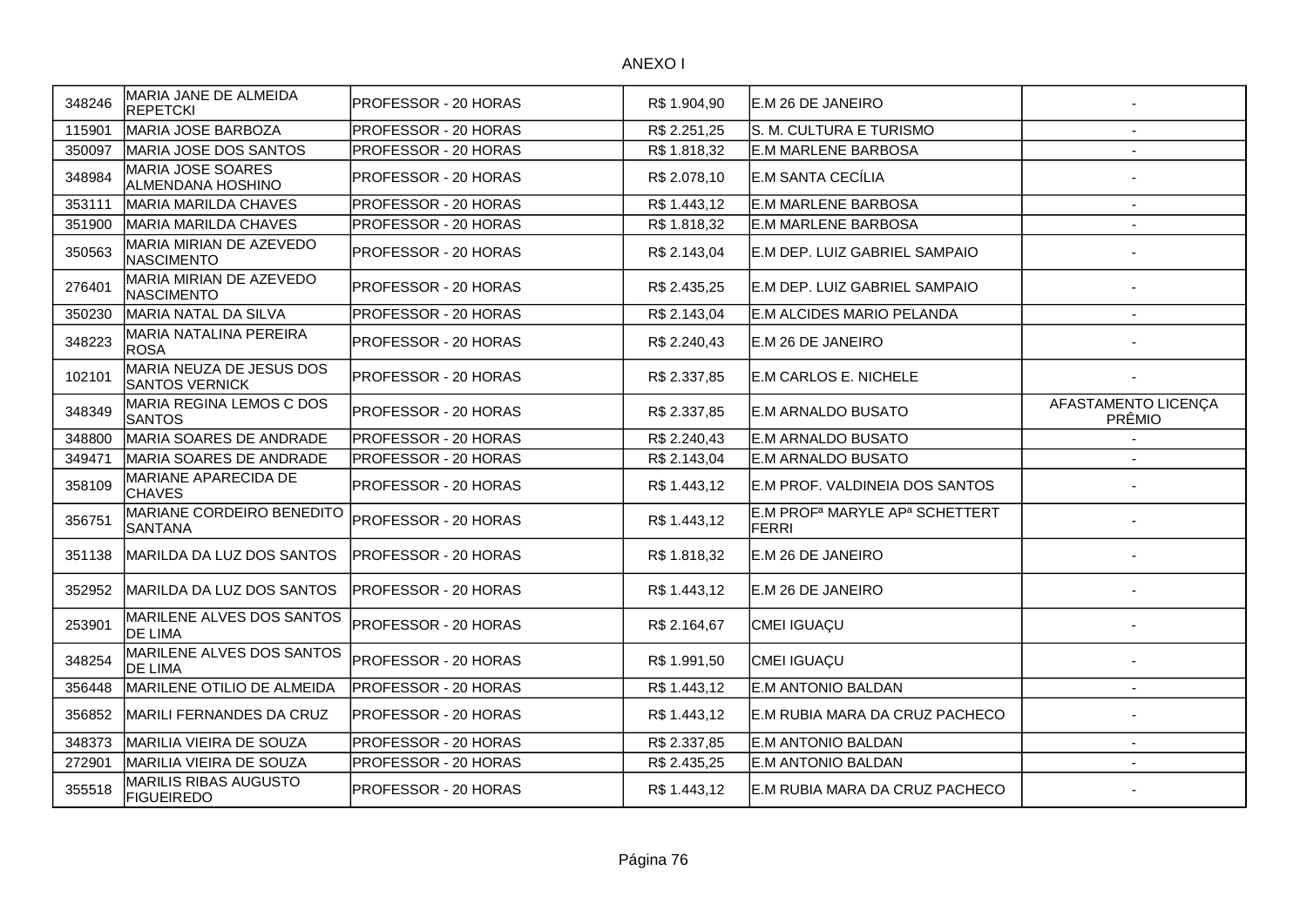| 353097 | MARILZA DA SILVA LIMA<br><b>SANTOS</b>                             | <b>PROFESSOR - 20 HORAS</b> | R\$ 1.443,12 | E.M RUBIA MARA DA CRUZ PACHECO                                         |                                  |
|--------|--------------------------------------------------------------------|-----------------------------|--------------|------------------------------------------------------------------------|----------------------------------|
| 350707 | MARILZA SOARES LIMA                                                | <b>PROFESSOR - 20 HORAS</b> | R\$ 1.904,90 | E.M SANTA MARIA                                                        |                                  |
| 348193 | MARINALDA PAULIV PEREIRA                                           | <b>PROFESSOR - 20 HORAS</b> | R\$ 2.337,85 | S.M.EDUCAÇAO                                                           | <b>FÉRIAS</b>                    |
| 275001 | MARINALDA PAULIV PEREIRA                                           | <b>PROFESSOR - 20 HORAS</b> | R\$ 2.435,25 | S.M.EDUCAÇAO                                                           | <b>FÉRIAS</b>                    |
| 352953 | <b>MARIONILDA APARECIDA</b><br><b>BARBOZA</b>                      | PROFESSOR - 20 HORAS        | R\$ 1.443,12 | APAE - ESCOLA XVII DE JANEIRO                                          |                                  |
| 351117 | MARISA CHIAMULERA KAEHLER PROFESSOR - 20 HORAS                     |                             | R\$ 2.045,62 | <b>E.M MARLENE BARBOSA</b>                                             |                                  |
| 349846 | MARISA CHIAMULERA KAEHLER PROFESSOR - 20 HORAS                     |                             | R\$ 2.240,43 | E.M MARLENE BARBOSA                                                    |                                  |
| 350661 | MARISA DE ARAUJO                                                   | PROFESSOR - 20 HORAS        | R\$ 2.143,04 | <b>CMAEE - ATENDIMENTO</b><br><b>ESPECIALIZADO</b>                     |                                  |
| 351854 | MARISA DE ARAUJO                                                   | PROFESSOR - 20 HORAS        | R\$ 1.818,32 | CMAEE - ATENDIMENTO<br><b>ESPECIALIZADO</b>                            |                                  |
| 348770 | İMARISA LEAL PEIXER                                                | <b>PROFESSOR - 20 HORAS</b> | R\$ 2.337,85 | E.M DEP. LUIZ GABRIEL SAMPAIO                                          | AUXÍLIO DOENÇA (APÓS 15<br>DIAS) |
| 350719 | MARISTELA ACEVEDO                                                  | PROFESSOR - 20 HORAS        | R\$1.818,32  | E.M 26 DE JANEIRO                                                      |                                  |
| 351901 | MARISTELA GONÇALINA CRUZ                                           | PROFESSOR - 20 HORAS        | R\$ 1.818,32 | E.M DEP. LUIZ GABRIEL SAMPAIO                                          |                                  |
| 351139 | MARISTELA GONÇALINA CRUZ                                           | PROFESSOR - 20 HORAS        | R\$ 1.818,32 | E.M DEP. LUIZ GABRIEL SAMPAIO                                          | $\mathbf{r}$                     |
| 265001 | MARISTELA MANCINO FLORES                                           | PROFESSOR - 20 HORAS        | R\$ 2.164,67 | E.M ARNALDO BUSATO                                                     |                                  |
| 273201 | MARLENE KRUPA DO ROSARIO                                           | PROFESSOR - 20 HORAS        | R\$ 2.164,67 | E.M. NOSSA SENHORA DE FÁTIMA                                           |                                  |
| 104801 | MARLENE KRUPA DO ROSARIO                                           | PROFESSOR - 20 HORAS        | R\$ 2.337,85 | E.M. NOSSA SENHORA DE FÁTIMA                                           |                                  |
| 56201  | <b>MARLENI OLDONI LELIS</b>                                        | PROFESSOR - 20 HORAS        | R\$ 2.630,09 | E.M SANTA FÉ                                                           | $\sim$                           |
| 351407 | <b>MARLENI OLDONI LELIS</b>                                        | PROFESSOR - 20 HORAS        | R\$ 2.045,62 | E.M SANTA FÉ                                                           |                                  |
| 348133 | MARLI APARECIDA DOS SANTOS PROFESSOR - 20 HORAS<br>CARVALHO        |                             | R\$ 2.337,85 | E.M ARNALDO BUSATO                                                     |                                  |
| 84901  | MARLI APARECIDA DOS SANTOS PROFESSOR - 20 HORAS<br><b>CARVALHO</b> |                             | R\$ 2.630,09 | E.M. 26 DE JANEIRA - EJA                                               |                                  |
| 348374 | MARLI SPOZITO                                                      | PROFESSOR - 20 HORAS        | R\$ 2.337,85 | APAE - ESCOLA XVII DE JANEIRO                                          |                                  |
| 357777 | MARLI VALENTINA SPERANDIO<br>KAISER                                | <b>PROFESSOR - 20 HORAS</b> | R\$ 1.443,12 | E.M. NOSSA SENHORA DE FÁTIMA                                           |                                  |
| 353046 | MAYARA DOS SANTOS VERNICK<br>AMARANTE                              | PROFESSOR - 20 HORAS        | R\$ 1.443,12 | E.M RUBIA MARA DA CRUZ PACHECO                                         |                                  |
| 353038 | MAYRA MALÚ OSIOWY WITCEL                                           | PROFESSOR - 20 HORAS        | R\$ 1.443,12 | E.M. NOSSA SENHORA DE FÁTIMA                                           |                                  |
| 355562 | MELINA APARECIDA PEREIRA<br><b>DE CASTRO</b>                       | PROFESSOR - 20 HORAS        | R\$ 1.443,12 | E.M PROF <sup>a</sup> MARYLE AP <sup>a</sup> SCHETTERT<br><b>FERRI</b> |                                  |
| 356451 | MICHELE DE PAULA                                                   | PROFESSOR - 20 HORAS        | R\$ 1.443,12 | E.M SANTA CECÍLIA                                                      | $\overline{\phantom{a}}$         |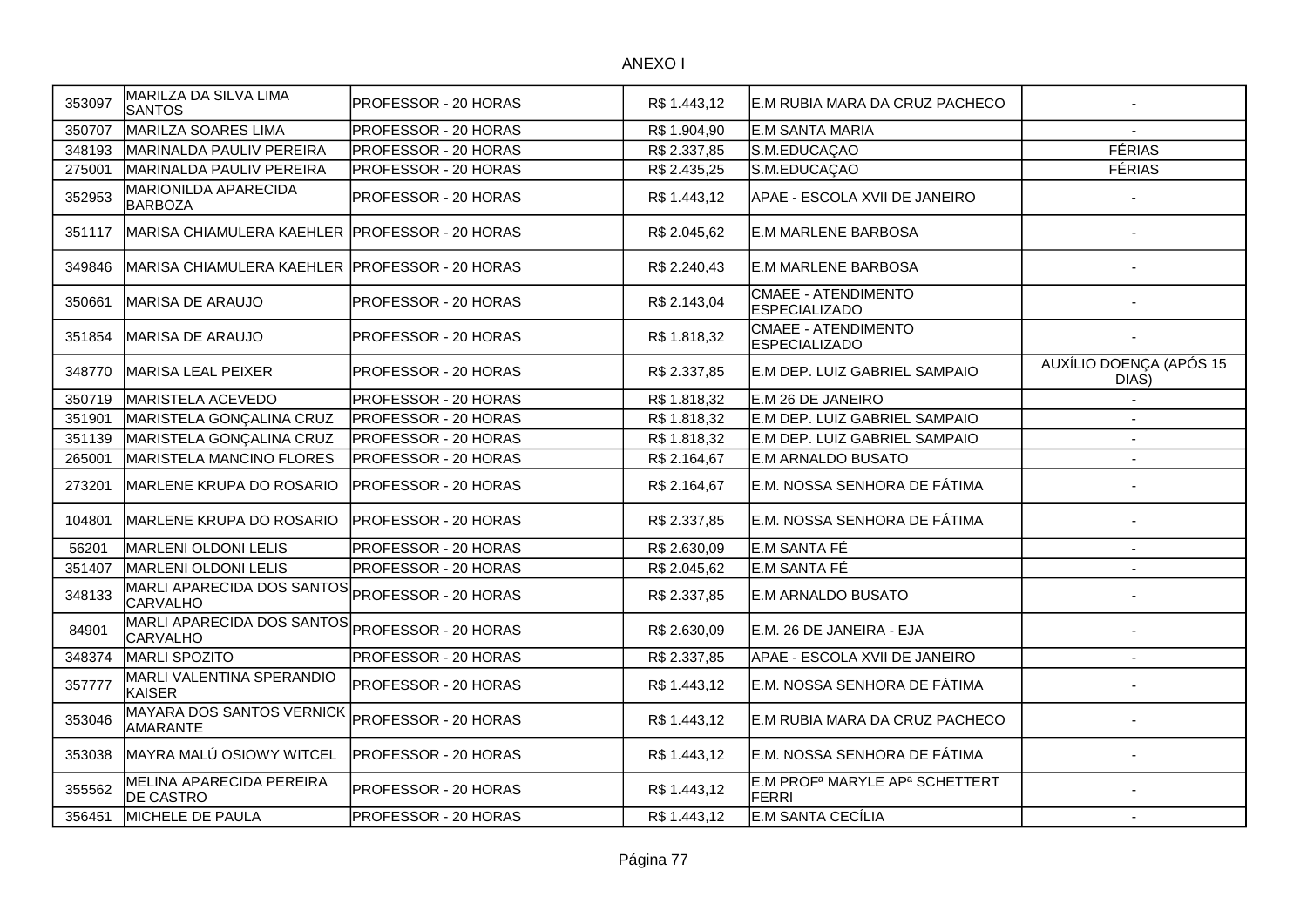| 355502 | MICHELE PARABOCZ                                  | <b>PROFESSOR - 20 HORAS</b>  | R\$ 1.443,12 | <b>E.M SANTA MARIA</b>                                          | $\sim$                               |
|--------|---------------------------------------------------|------------------------------|--------------|-----------------------------------------------------------------|--------------------------------------|
| 349859 | MICHELLE CRISTINE PINHEIRO<br><b>DE OLIVEIRA</b>  | <b>PROFESSOR - 20 HORAS</b>  | R\$ 1.904,90 | <b>CMEI ESTADOS</b>                                             | <b>FÉRIAS</b>                        |
| 351495 | MICHELLE CRISTINE PINHEIRO<br><b>DE OLIVEIRA</b>  | PROFESSOR - 20 HORAS         | R\$ 1.818,32 | <b>CMEI ESTADOS</b>                                             | <b>FÉRIAS</b>                        |
| 355597 | MICHELLY SOARES                                   | PROFESSOR - 20 HORAS         | R\$ 1.443,12 | E.M SANTA MARIA                                                 | $\overline{\phantom{a}}$             |
| 356457 | MILAINE DE JESUS FREITAS<br>MOURA                 | PROFESSOR - 20 HORAS         | R\$ 1.443,12 | E.M FRANCISCO Q. MACHADO                                        |                                      |
| 348994 | MILENE CHAIANA FAGUNDES                           | <b>PROFESSOR - 20 HORAS</b>  | R\$ 2.337,85 | E.M ALCIDES MARIO PELANDA                                       | $\sim$                               |
| 349561 | MILENE CHAIANA FAGUNDES                           | <b>PROFESSOR - 20 HORAS</b>  | R\$ 2.240,43 | E.M ALCIDES MARIO PELANDA                                       | $\overline{a}$                       |
| 57001  | MIRELA CASSIA FERREIRA<br><b>SANTOS</b>           | PROFESSOR - 20 HORAS         | R\$ 2.424,43 | E.M 26 DE JANEIRO                                               |                                      |
| 351388 | MIRIAN LERMES NEIVA DE LIMA                       | <b>PROFESSOR - 20 HORAS</b>  | R\$ 1.818,32 | E.M GENEROSO SALUSTIANO<br><b>IBARBOSA</b>                      |                                      |
| 352856 | MIRIAN LERMES NEIVA DE LIMA                       | <b>IPROFESSOR - 20 HORAS</b> | R\$ 1.443,12 | E.M GENEROSO SALUSTIANO<br><b>BARBOSA</b>                       |                                      |
| 351773 | IMIRIAN RAMALHO SOBREIRA                          | <b>PROFESSOR - 20 HORAS</b>  | R\$ 1.818,32 | E.M SANTA FÉ                                                    | $\sim$                               |
| 46401  | MONICA DOS SANTOS DE<br>SOUZA                     | <b>PROFESSOR - 20 HORAS</b>  | R\$ 2.727,48 | E.M PROF. VALDINEIA DOS SANTOS                                  |                                      |
| 46501  | MONICA DOS SANTOS DE<br>SOUZA                     | PROFESSOR - 20 HORAS         | R\$ 2.630,09 | E.M PROF. VALDINEIA DOS SANTOS                                  |                                      |
| 356827 | NADIA CAROLINA LEMES<br><b>CRISTOFANI</b>         | PROFESSOR - 20 HORAS         | R\$ 1.443,12 | E.M DEP. LUIZ GABRIEL SAMPAIO                                   |                                      |
| 348803 | NADIR FARIA GERALDO<br>CARVALHO                   | PROFESSOR - 20 HORAS         | R\$ 2.337,85 | E.M ANTONIO BALDAN                                              |                                      |
| 348213 | NADIR FARIA GERALDO<br><b>CARVALHO</b>            | <b>PROFESSOR - 20 HORAS</b>  | R\$ 2.337,85 | IE.M ANTONIO BALDAN                                             |                                      |
| 357775 | NAIR TEREZINHA AUZANI LOPES PROFESSOR - 20 HORAS  |                              | R\$ 1.443,12 | E.M GENEROSO SALUSTIANO<br><b>BARBOSA</b>                       |                                      |
| 355498 | NATANAELA FERREIRA DE<br><b>OLIVEIRA DE SOUZA</b> | <b>IPROFESSOR - 20 HORAS</b> | R\$ 1.443,12 | CMAEE - ATENDIMENTO<br><b>ESPECIALIZADO</b>                     |                                      |
| 348294 | NEIDE APARECIDA JESUS                             | <b>PROFESSOR - 20 HORAS</b>  | R\$ 1.659,57 | E.M ALCIDES MARIO PELANDA                                       |                                      |
| 352848 | NEIDE ZANGALLI                                    | PROFESSOR - 20 HORAS         | R\$ 1.443,12 | <b>E.M LUIZ NICHELE</b>                                         | AFAST. MATERNIDADE<br><b>FAZPREV</b> |
| 356753 | INEIDE ZANGALLI                                   | <b>IPROFESSOR - 20 HORAS</b> | R\$ 1.443,12 | <b>E.M LUIZ NICHELE</b>                                         | AFAST. MATERNIDADE<br><b>FAZPREV</b> |
| 124401 | NEIVA SOARES DA SILVA<br><b>BARBOSA</b>           | <b>PROFESSOR - 20 HORAS</b>  | R\$ 2.630,09 | E.M PROF <sup>a</sup> MARYLE AP <sup>a</sup> SCHETTERT<br>FERRI |                                      |
| 262701 | NELDI TEIDER                                      | PROFESSOR - 20 HORAS         | R\$ 2.164,67 | E.M ALCIDES MARIO PELANDA                                       | $\blacksquare$                       |
| 348241 | NELDI TEIDER                                      | PROFESSOR - 20 HORAS         | R\$ 2.078,10 | E.M ALCIDES MARIO PELANDA                                       | $\blacksquare$                       |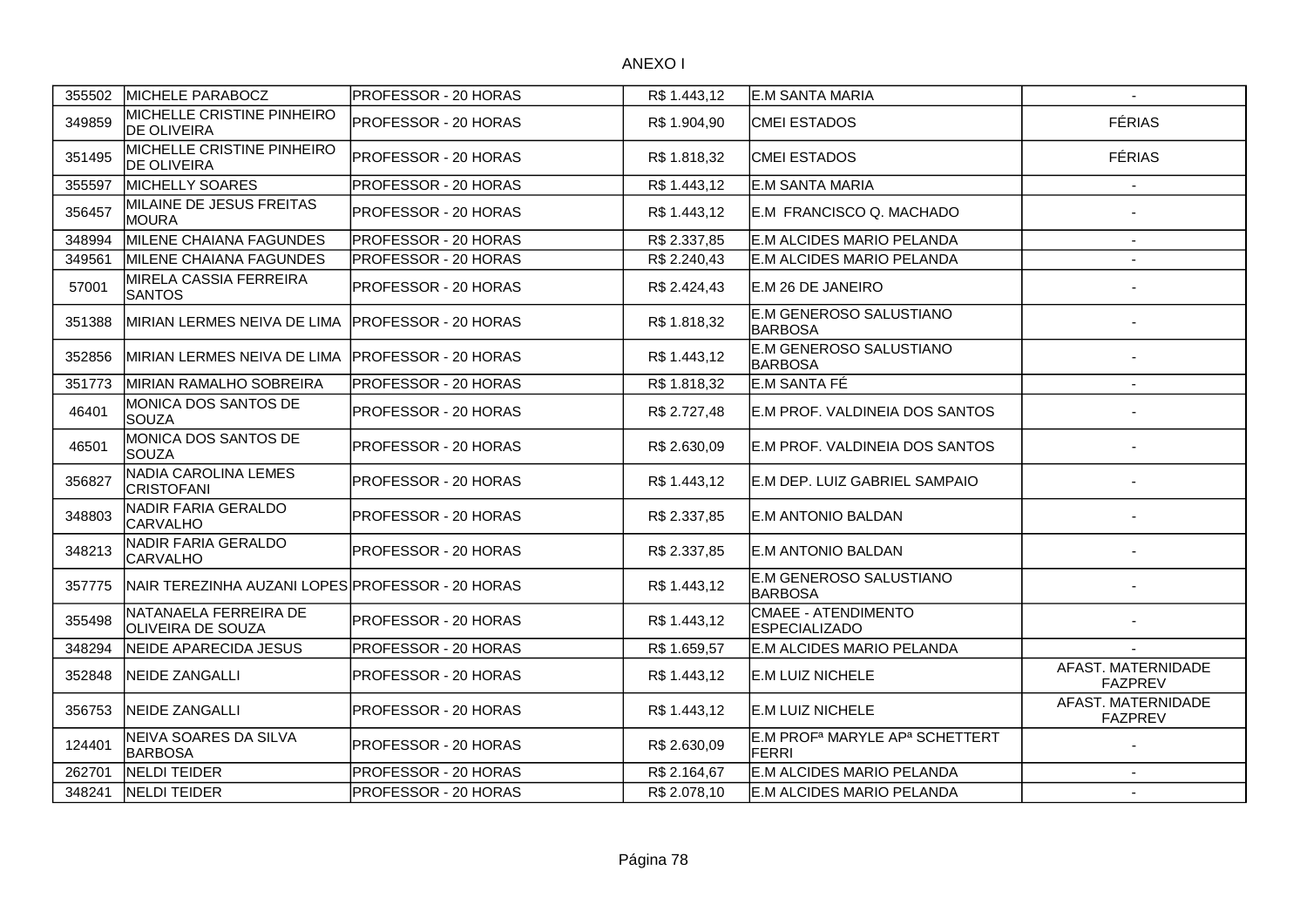| 133601 | NEUCI SAMPAIO DA SILVA<br><b>KRUCHLAK</b>     | PROFESSOR - 20 HORAS        | R\$ 2.630,09 | CMAEE - ATENDIMENTO<br><b>ESPECIALIZADO</b> |                          |
|--------|-----------------------------------------------|-----------------------------|--------------|---------------------------------------------|--------------------------|
| 348996 | NEUZA APARECIDA MAFRA                         | PROFESSOR - 20 HORAS        | R\$ 2.143,04 | APAE - ESCOLA XVII DE JANEIRO               | $\overline{\phantom{a}}$ |
| 349648 | NEUZA APARECIDA MAFRA                         | PROFESSOR - 20 HORAS        | R\$ 2.240,43 | APAE - ESCOLA XVII DE JANEIRO               | $\overline{\phantom{a}}$ |
| 350778 | NEUZA MARTA DUARTE GOMES                      | PROFESSOR - 20 HORAS        | R\$ 2.143,04 | E.M MARLENE BARBOSA                         |                          |
| 264601 | NILCEIA JACOB                                 | PROFESSOR - 20 HORAS        | R\$ 2.435,25 | E.M ALCIDES MARIO PELANDA                   | $\sim$                   |
| 131201 | NILCEIA JACOB                                 | PROFESSOR - 20 HORAS        | R\$ 2.630,09 | E.M ALCIDES MARIO PELANDA                   | $\overline{\phantom{a}}$ |
| 353109 | NILCELI MARCELA CAMARGO DE<br><b>PAULA</b>    | PROFESSOR - 20 HORAS        | R\$ 1.443,12 | E.M SANTA CECÍLIA                           |                          |
| 348804 | NISA DIONE DEECKEN<br><b>RODRIGUES</b>        | PROFESSOR - 20 HORAS        | R\$ 2.078,10 | E.M DEP. LUIZ GABRIEL SAMPAIO               |                          |
| 216201 | NISA DIONE DEECKEN<br><b>RODRIGUES</b>        | PROFESSOR - 20 HORAS        | R\$ 2.251,25 | E.M DEP. LUIZ GABRIEL SAMPAIO               |                          |
| 352847 | <b>NIVEA COELHO</b>                           | PROFESSOR - 20 HORAS        | R\$ 1.443,12 | <b>E.M LUIZ NICHELE</b>                     |                          |
| 350800 | NIVEA COELHO                                  | PROFESSOR - 20 HORAS        | R\$ 1.904,90 | E.M LUIZ NICHELE                            | <b>FÉRIAS</b>            |
| 348805 | <b>NOELI DUDA</b>                             | PROFESSOR - 20 HORAS        | R\$ 2.337,85 | S.M.EDUCAÇAO                                |                          |
| 348157 | NOELI DUDA                                    | PROFESSOR - 20 HORAS        | R\$ 2.337,85 | S.M.EDUCAÇAO                                |                          |
| 349843 | <b>OSENI DE MORAIS SILVA</b>                  | PROFESSOR - 20 HORAS        | R\$ 1.818,32 | E.M 26 DE JANEIRO                           | $\blacksquare$           |
| 348577 | <b>OSENI DE MORAIS SILVA</b>                  | PROFESSOR - 20 HORAS        | R\$ 1.904,90 | E.M ARNALDO BUSATO                          | $\overline{\phantom{a}}$ |
| 356461 | PALOMA VANELI DE LIMA<br>LEANDRO              | PROFESSOR - 20 HORAS        | R\$ 1.443,12 | E.M PROF. VALDINEIA DOS SANTOS              |                          |
| 47901  | PATRICIA APARECIDA BRANCO<br><b>FERREIRA</b>  | PROFESSOR - 20 HORAS        | R\$ 2.337,85 | <b>E.M ARNALDO BUSATO</b>                   |                          |
| 102001 | PATRICIA APARECIDA BRANCO<br>FERREIRA         | PROFESSOR - 20 HORAS        | R\$ 2.337,85 | IE.M ARNALDO BUSATO                         |                          |
| 99101  | PATRICIA CARDOSO PELIM                        | PROFESSOR - 20 HORAS        | R\$ 2.337,85 | E.M MARLENE BARBOSA                         |                          |
| 48101  | PATRICIA CARDOSO PELIM                        | PROFESSOR - 20 HORAS        | R\$ 2.337,85 | E.M MARLENE BARBOSA                         |                          |
| 355598 | PATRICIA CASSIANA MIRANDA<br><b>DE SOUZA</b>  | <b>PROFESSOR - 20 HORAS</b> | R\$ 1.443,12 | E.M GENEROSO SALUSTIANO<br><b>BARBOSA</b>   |                          |
| 274501 | PATRICIA CRISTIANE RIBAS<br><b>SIQUEIRA</b>   | PROFESSOR - 20 HORAS        | R\$ 2.435,25 | E.M ALCIDES MARIO PELANDA                   |                          |
| 353037 | PATRICIA FERREIRA DE<br><b>AZEVEDO MORAIS</b> | PROFESSOR - 20 HORAS        | R\$ 1.443,12 | E.M ARNALDO BUSATO                          |                          |
| 350674 | PATRICIA GABRIELA DE<br><b>OLIVEIRA</b>       | PROFESSOR - 20 HORAS        | R\$ 1.904,90 | E.M PROF. VALDINEIA DOS SANTOS              |                          |
| 350218 | PATRICIA MOREIRA DA COSTA                     | PROFESSOR - 20 HORAS        | R\$ 2.143,04 | E.M GUISELA K. RIEKE                        |                          |
| 349421 | PATRICIA MOREIRA DA COSTA                     | PROFESSOR - 20 HORAS        | R\$ 2.240,43 | E.M GUISELA K. RIEKE                        | $\sim$                   |
| 353105 | PAULA MICHELLE DA SILVA<br><b>CAMPOS</b>      | PROFESSOR - 20 HORAS        | R\$ 1.443,12 | <b>E.M SANTA MARIA</b>                      |                          |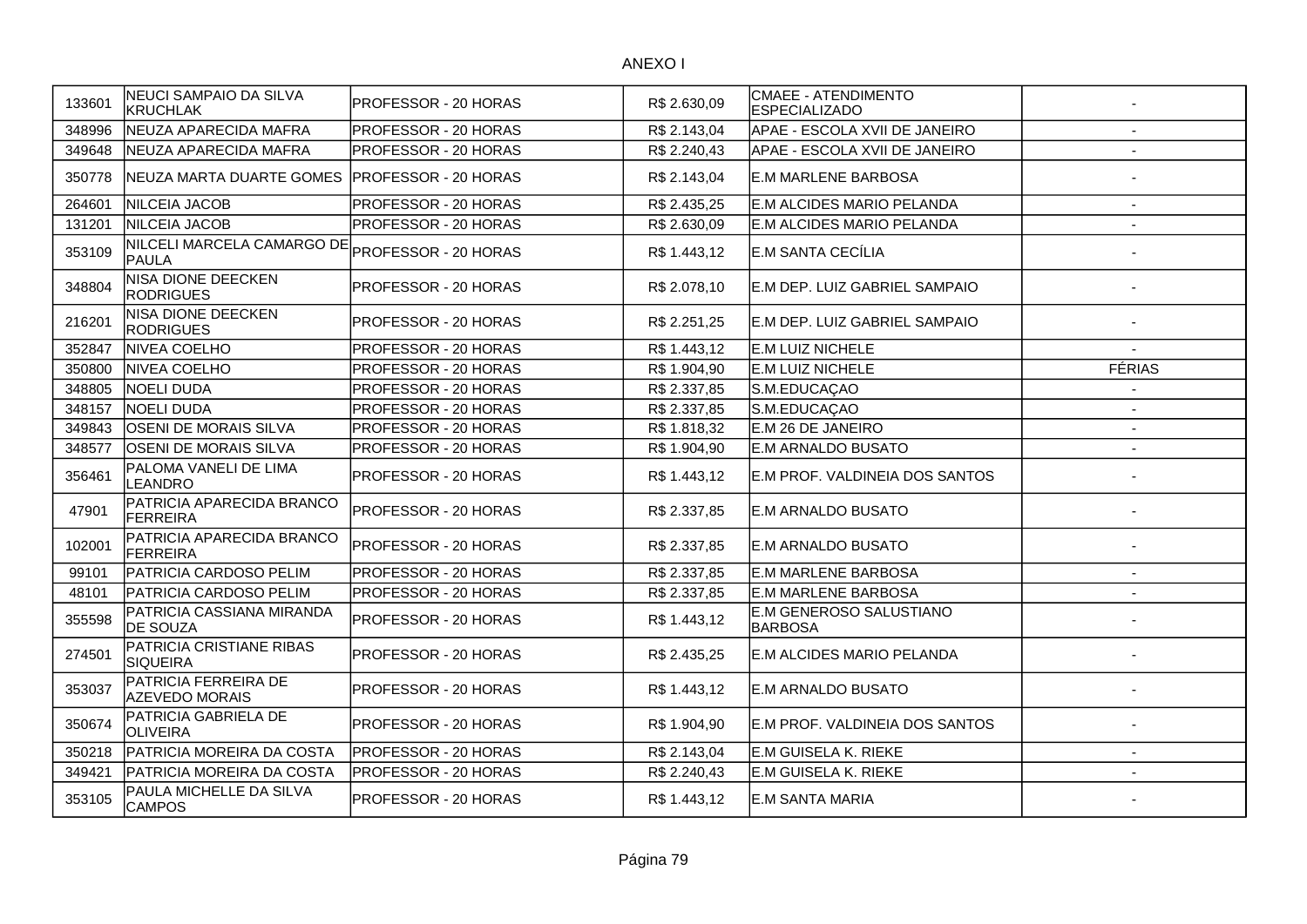| 353107 | PAULA PEREIRA DOS SANTOS<br><b>DE QUADRO</b>   | PROFESSOR - 20 HORAS | R\$ 1.443,12 | E.M SANTA CECÍLIA                                                      |                                                       |
|--------|------------------------------------------------|----------------------|--------------|------------------------------------------------------------------------|-------------------------------------------------------|
| 356851 | PAULA PEREIRA DOS SANTOS<br><b>DE QUADRO</b>   | PROFESSOR - 20 HORAS | R\$ 1.443,12 | E.M SANTA CECÍLIA                                                      |                                                       |
| 353101 | PEDRO ELOI TADAESKI                            | PROFESSOR - 20 HORAS | R\$ 1.443,12 | E.M. NOSSA SENHORA DE FÁTIMA                                           | $\overline{\phantom{a}}$                              |
| 353059 | PRISCILA ALINE BASTOS DE<br>LIMA               | PROFESSOR - 20 HORAS | R\$ 1.443,12 | E.M. NOSSA SENHORA DE FÁTIMA                                           |                                                       |
| 352942 | PRISCILA APARECIDA DUARTE<br><b>DE ALMEIDA</b> | PROFESSOR - 20 HORAS | R\$ 1.443,12 | E.M RUBIA MARA DA CRUZ PACHECO                                         | PRORROGAÇÃO LICENÇA-<br>MATERNIDADE - LEI 11.770/2008 |
| 356763 | PRISCILA AREAS PAROBOCZ                        | PROFESSOR - 20 HORAS | R\$1.443,12  | E.M RUBIA MARA DA CRUZ PACHECO                                         |                                                       |
| 349468 | PRISCILA DE ASSIS FURTUOSO                     | PROFESSOR - 20 HORAS | R\$ 1.904,90 | E.M SÃO FRANCISCO DE ASSIS                                             |                                                       |
| 352877 | PRISCILA LIMA BARBOZA                          | PROFESSOR - 20 HORAS | R\$1.443,12  | E.M ALCIDES MARIO PELANDA                                              | $\overline{\phantom{a}}$                              |
| 356474 | RAFAELA ANDRADE BATISTA                        | PROFESSOR - 20 HORAS | R\$ 1.443,12 | E.M PROF. ISABEL CRISTINA<br><b>SCHAWABE BORGES</b>                    |                                                       |
| 357038 | RAFAELA FRANCO                                 | PROFESSOR - 20 HORAS | R\$ 1.443,12 | E.M PROF <sup>a</sup> MARYLE AP <sup>a</sup> SCHETTERT<br><b>FERRI</b> |                                                       |
| 355577 | <b>RAQUEL RODRIGUES ALVES</b>                  | PROFESSOR - 20 HORAS | R\$ 1.443,12 | E.M ALCIDES MARIO PELANDA                                              | $\overline{\phantom{a}}$                              |
| 355506 | REBECA CRISTINA FORTUNA                        | PROFESSOR - 20 HORAS | R\$1.443,12  | E.M 26 DE JANEIRO                                                      | $\overline{a}$                                        |
| 133101 | REGIANE CLAUDINO DA CUNHA<br><b>KACZMAREK</b>  | PROFESSOR - 20 HORAS | R\$ 2.164,67 | E.M ARNALDO BUSATO                                                     |                                                       |
| 264801 | REGIANE CLAUDINO DA CUNHA<br><b>KACZMAREK</b>  | PROFESSOR - 20 HORAS | R\$ 2.078,10 | E.M ARNALDO BUSATO                                                     |                                                       |
| 353060 | REGIANE DAS GRACAS ALVES<br><b>DA SILVA</b>    | PROFESSOR - 20 HORAS | R\$ 1.443,12 | <b>E.M MARLENE BARBOSA</b>                                             |                                                       |
| 349474 | REGINA MARIA DE SOUZA DA<br><b>SILVA</b>       | PROFESSOR - 20 HORAS | R\$ 2.143,04 | E.M PROF. ISABEL CRISTINA<br>SCHAWABE BORGES                           |                                                       |
| 348808 | REGINA MARIA DE SOUZA DA<br><b>SILVA</b>       | PROFESSOR - 20 HORAS | R\$ 2.337,85 | E.M PROF. ISABEL CRISTINA<br><b>SCHAWABE BORGES</b>                    |                                                       |
| 356462 | RENATA ALBERTON DE CAMPOS<br><b>PROCIV</b>     | PROFESSOR - 20 HORAS | R\$ 1.443,12 | E.M PROF. ISABEL CRISTINA<br><b>SCHAWABE BORGES</b>                    |                                                       |
| 358107 | RENATA APARECIDA DE PAULA<br><b>DE GRANDE</b>  | PROFESSOR - 20 HORAS | R\$ 1.443,12 | E.M PROF <sup>a</sup> MARYLE AP <sup>a</sup> SCHETTERT<br><b>FERRI</b> |                                                       |
| 350704 | <b>RENI SANTINA BATISTA</b>                    | PROFESSOR - 20 HORAS | R\$ 2.143,04 | <b>E.M MARLENE BARBOSA</b>                                             | $\sim$                                                |
| 356756 | RICARDO DA SILVEIRA LIMA                       | PROFESSOR - 20 HORAS | R\$1.443,12  | E.M SANTA MARIA                                                        | $\overline{\phantom{a}}$                              |
| 356765 | ROCHELE SILVERIO LOPES DA<br><b>SILVA</b>      | PROFESSOR - 20 HORAS | R\$ 1.443,12 | E.M FRANCISCO Q. MACHADO                                               |                                                       |
| 353065 | ROCHELE SILVERIO LOPES DA<br><b>SILVA</b>      | PROFESSOR - 20 HORAS | R\$ 1.443,12 | IE.M ANTONIO BALDAN                                                    |                                                       |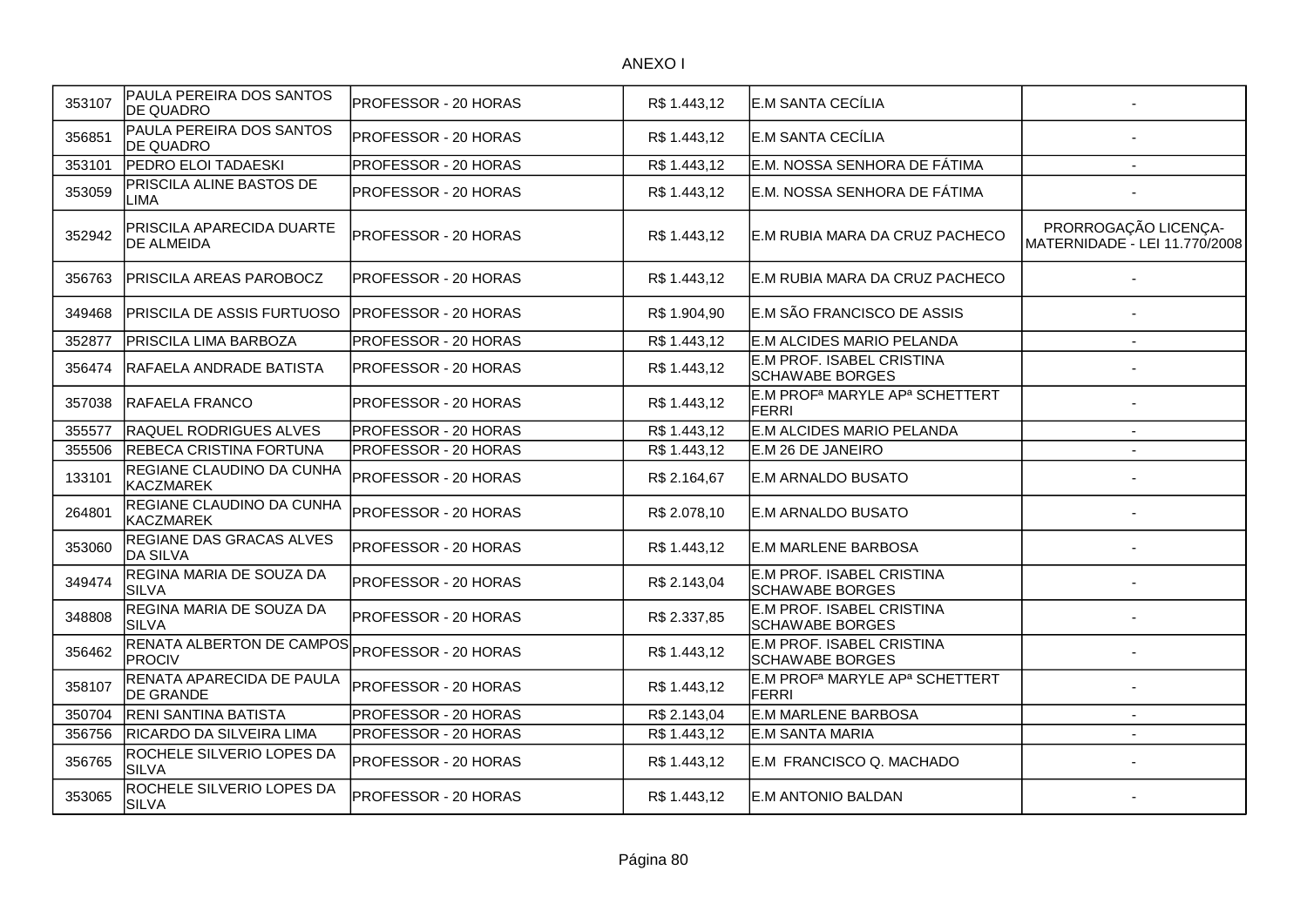| 353045 | <b>ROSANA ANANIAS CORREA</b><br><b>PEDROSO</b>  | <b>PROFESSOR - 20 HORAS</b> | R\$ 1.443,12 | E.M SANTA CECÍLIA                                                      |                               |
|--------|-------------------------------------------------|-----------------------------|--------------|------------------------------------------------------------------------|-------------------------------|
| 353044 | ROSANA DA SILVA ESTEVES                         | <b>PROFESSOR - 20 HORAS</b> | R\$1.443,12  | <b>CMEI ZILDA ARNS</b>                                                 |                               |
| 349827 | <b>ROSANA DA SILVA ESTEVES</b>                  | PROFESSOR - 20 HORAS        | R\$1.991,50  | CMEI ZILDA ARNS                                                        |                               |
| 354108 | ROSANA DOS ANJOS SILVEIRA                       | PROFESSOR - 20 HORAS        | R\$1.443,12  | E.M DEP. LUIZ GABRIEL SAMPAIO                                          |                               |
| 53201  | ROSANE CRISTINA MACHADO<br>DOS SANTOS           | PROFESSOR - 20 HORAS        | R\$ 2.251,25 | E.M JOAQUIM K. MATSUMOTO                                               |                               |
| 348219 | ROSANE CRISTINA MACHADO<br>DOS SANTOS           | PROFESSOR - 20 HORAS        | R\$ 1.587,42 | E.M JOAQUIM K. MATSUMOTO                                               |                               |
| 53401  | <b>ROSANE MARIA PILATO SALIM</b>                | PROFESSOR - 20 HORAS        | R\$ 2.251,25 | E.M ALCIDES MARIO PELANDA                                              | AFASTAMENTO LICENÇA<br>PRÊMIO |
| 353066 | ROSANGELA DA GRAÇAS<br>ZANATTO                  | PROFESSOR - 20 HORAS        | R\$ 1.443,12 | E.M PROF <sup>a</sup> MARYLE AP <sup>a</sup> SCHETTERT<br><b>FERRI</b> |                               |
| 356755 | ROSANGELA DA GRAÇAS<br><b>ZANATTO</b>           | PROFESSOR - 20 HORAS        | R\$1.443,12  | E.M PROF. VALDINEIA DOS SANTOS                                         |                               |
| 351143 | ROSANGELA LUCIO CORREIA<br><b>DE MORAIS</b>     | PROFESSOR - 20 HORAS        | R\$ 1.818,32 | APAE - ESCOLA XVII DE JANEIRO                                          |                               |
| 353078 | ROSANGELA LUCIO CORREIA<br><b>DE MORAIS</b>     | PROFESSOR - 20 HORAS        | R\$ 1.443,12 | APAE - ESCOLA XVII DE JANEIRO                                          |                               |
| 348810 | ROSANI NERCOLINI                                | PROFESSOR - 20 HORAS        | R\$ 1.904,90 | E.M 26 DE JANEIRO                                                      | $\overline{\phantom{a}}$      |
| 356757 | ROSELI APARECIDA ALVES<br><b>CASEIRO</b>        | PROFESSOR - 20 HORAS        | R\$ 1.443,12 | E.M ALCIDES MARIO PELANDA                                              |                               |
| 308701 | <b>ROSELI DE OLIVEIRA FERREIRA</b>              | <b>PROFESSOR - 20 HORAS</b> | R\$ 2.435,25 | <b>E.M GUISELA K. RIEKE</b>                                            |                               |
| 351132 | <b>ROSELI PEREIRA DOS SANTOS</b>                | <b>PROFESSOR - 20 HORAS</b> | R\$ 2.045,62 | E.M DEP. LUIZ GABRIEL SAMPAIO                                          |                               |
| 351817 | <b>ROSELI PEREIRA DOS SANTOS</b>                | <b>PROFESSOR - 20 HORAS</b> | R\$ 2.045,62 | E.M DEP. LUIZ GABRIEL SAMPAIO                                          |                               |
| 53101  | <b>ROSELI TERESINHA RAMOS</b><br>REZENDE        | PROFESSOR - 20 HORAS        | R\$ 2.532,68 | E.M CARLOS E. NICHELE                                                  |                               |
| 348158 | <b>ROSELI TERESINHA RAMOS</b><br><b>REZENDE</b> | PROFESSOR - 20 HORAS        | R\$ 2.240,43 | IE.M CARLOS E. NICHELE                                                 |                               |
| 355607 | <b>ROSELI TEREZINHA BORGES</b>                  | <b>PROFESSOR - 20 HORAS</b> | R\$1.443,12  | E.M LUIZ NICHELE                                                       | $\overline{\phantom{a}}$      |
| 357796 | ROSEMARA STOCO BUBNIAKI                         | PROFESSOR - 20 HORAS        | R\$ 1.443,12 | E.M JOAQUIM K. MATSUMOTO                                               | $\overline{\phantom{a}}$      |
| 356445 | ROSEMARI PALHANO ZANELLA                        | <b>PROFESSOR - 20 HORAS</b> | R\$1.443,12  | E.M CARLOS E. NICHELE                                                  |                               |
| 357800 | ROSEMEIRE VERGILIO DOS<br><b>REIS VITAL</b>     | PROFESSOR - 20 HORAS        | R\$ 1.443,12 | E.M PROF. VALDINEIA DOS SANTOS                                         |                               |
| 352925 | ROSENEIDE FERNANDES                             | PROFESSOR - 20 HORAS        | R\$ 1.443,12 | E.M PROF. VALDINEIA DOS SANTOS                                         | $\blacksquare$                |
| 356669 | <b>ROSENILDA KREGENSKI</b><br>SALESBRAM         | PROFESSOR - 20 HORAS        | R\$ 1.443,12 | E.M JOAQUIM K. MATSUMOTO                                               |                               |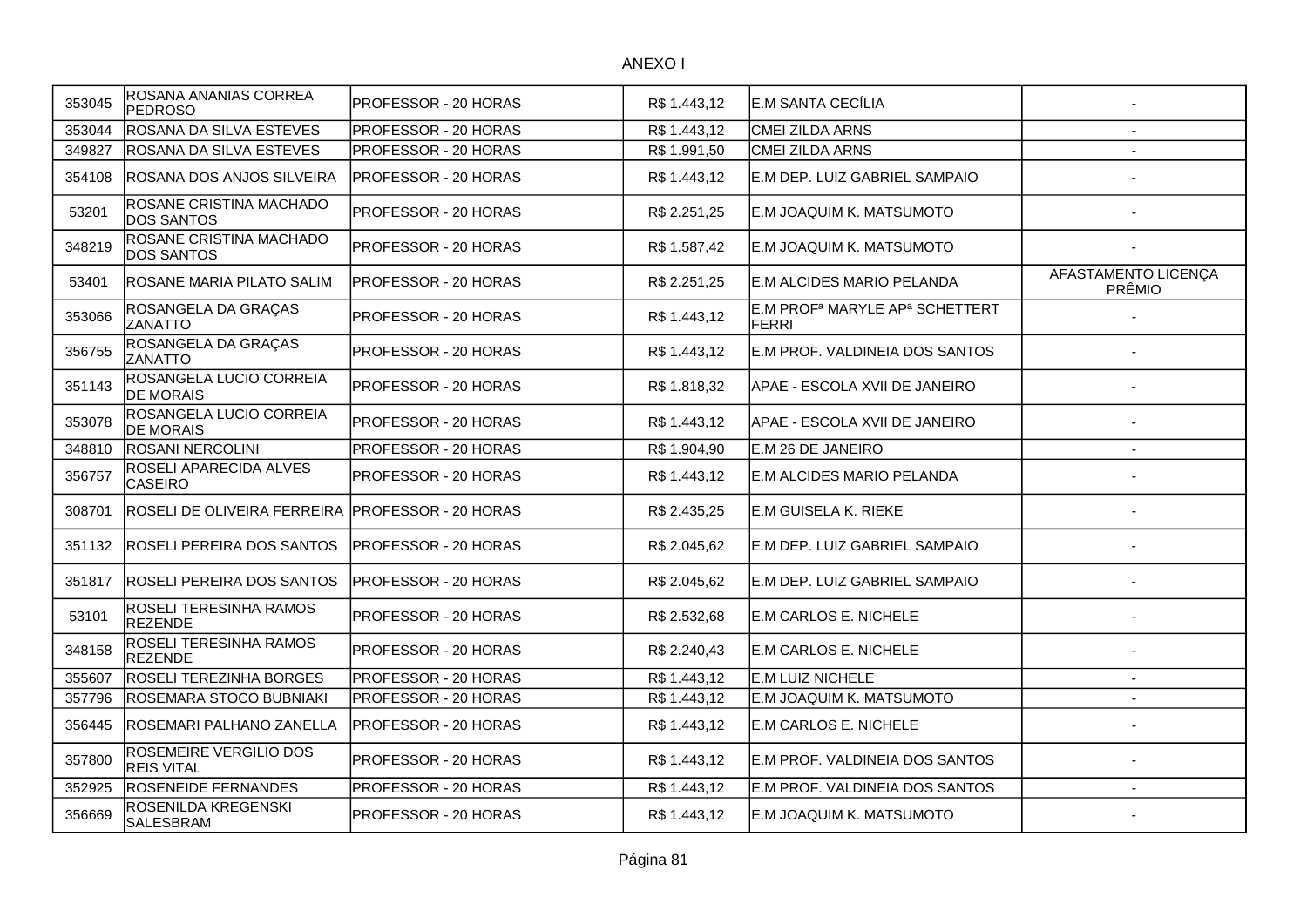| 55001  | <b>ROSICLEIA JUSTI</b>                         | PROFESSOR - 20 HORAS         | R\$ 2.532,68 | E.M SANTA FÉ                                                    | $\sim$                   |
|--------|------------------------------------------------|------------------------------|--------------|-----------------------------------------------------------------|--------------------------|
| 86201  | <b>ROSICLEIA JUSTI</b>                         | PROFESSOR - 20 HORAS         | R\$ 2.435,25 | E.M SANTA FÉ                                                    |                          |
| 351852 | ROSICLEIA QUEIROZ FERREIRA                     | <b>PROFESSOR - 20 HORAS</b>  | R\$ 1.818,32 | E.M GENEROSO SALUSTIANO<br><b>BARBOSA</b>                       |                          |
| 351904 | ROSILDA MATHIAS DE ALMEIDA                     | <b>PROFESSOR - 20 HORAS</b>  | R\$ 1.818,32 | E.M GUISELA K. RIEKE                                            |                          |
| 349830 | ROSILDA MATHIAS DE ALMEIDA                     | <b>IPROFESSOR - 20 HORAS</b> | R\$ 1.991,50 | E.M GUISELA K. RIEKE                                            |                          |
| 55401  | ROSILDA RIBEIRO DE SOUZA                       | <b>PROFESSOR - 20 HORAS</b>  | R\$ 2.630,09 | S.M.EDUCAÇAO                                                    | $\blacksquare$           |
| 55301  | ROSILDA RIBEIRO DE SOUZA                       | PROFESSOR - 20 HORAS         | R\$ 2.727,48 | S.M.EDUCAÇAO                                                    |                          |
| 134001 | <b>ROSILEI PI GARCIA DOS</b><br><b>SANTOS</b>  | PROFESSOR - 20 HORAS         | R\$ 2.337,85 | E.M ARNALDO BUSATO                                              |                          |
| 115701 | ROSIMAR PEREIRA ANJOS<br><b>NUNES</b>          | PROFESSOR - 20 HORAS         | R\$ 2.630,09 | APAE - ESCOLA XVII DE JANEIRO                                   |                          |
| 123801 | ROSIMERY CORADIN                               | PROFESSOR - 20 HORAS         | R\$ 2.532,68 | <b>E.M ARNALDO BUSATO</b>                                       |                          |
| 267301 | <b>ROSIRENE APARECIDA DOS</b><br><b>ANJOS</b>  | PROFESSOR - 20 HORAS         | R\$ 2.337,85 | E.M GUISELA K. RIEKE                                            |                          |
| 350557 | ROZELETE TEREZINHA<br><b>FERREIRA GREGORIO</b> | PROFESSOR - 20 HORAS         | R\$ 1.818,32 | E.M 26 DE JANEIRO                                               |                          |
| 355915 | ROZELETE TEREZINHA<br><b>FERREIRA GREGORIO</b> | PROFESSOR - 20 HORAS         | R\$ 1.443,12 | E.M ALCIDES MARIO PELANDA                                       |                          |
| 137401 | ROZELI OLIVEIRA DE AZEVEDO                     | IPROFESSOR - 20 HORAS        | R\$ 2.435,25 | E.M SÃO FRANCISCO DE ASSIS                                      |                          |
| 348196 | ROZELI OLIVEIRA DE AZEVEDO                     | PROFESSOR - 20 HORAS         | R\$ 2.143,04 | E.M SÃO FRANCISCO DE ASSIS                                      |                          |
| 351611 | ROZIANE SOARES BATISTA DE<br><b>CASTRO</b>     | <b>PROFESSOR - 20 HORAS</b>  | R\$ 2.045,62 | CMEI PROF <sup>a</sup> DARCY BARBOSA LEAL                       |                          |
| 351582 | ROZIANE SOARES BATISTA DE<br><b>CASTRO</b>     | <b>PROFESSOR - 20 HORAS</b>  | R\$ 2.045,62 | CMEI PROF <sup>a</sup> DARCY BARBOSA LEAL                       |                          |
| 356850 | RUBIA MAYRA XAVIER<br><b>CARDOSO</b>           | PROFESSOR - 20 HORAS         | R\$ 1.443,12 | E.M PROF <sup>a</sup> MARYLE AP <sup>a</sup> SCHETTERT<br>FERRI |                          |
| 349048 | SALETE DE QUEIROZ                              | PROFESSOR - 20 HORAS         | R\$ 1.991,50 | E.M JOAQUIM K. MATSUMOTO                                        | $\overline{\phantom{a}}$ |
| 348416 | SALETE DE QUEIROZ                              | PROFESSOR - 20 HORAS         | R\$ 1.904,90 | E.M JOAQUIM K. MATSUMOTO                                        | $\sim$                   |
| 355849 | SANDRA ALCANTARA DE SENA<br>DA CRUZ            | PROFESSOR - 20 HORAS         | R\$ 1.443,12 | E.M ALCIDES MARIO PELANDA                                       |                          |
| 355482 | SANDRA GONÇALVES DA SILVA                      | <b>PROFESSOR - 20 HORAS</b>  | R\$ 1.443,12 | E.M GENEROSO SALUSTIANO<br>BARBOSA                              |                          |
| 348201 | SANDRA MARA MARQUES<br><b>FIEDLER</b>          | PROFESSOR - 20 HORAS         | R\$ 2.337,85 | E.M ANTONIO BALDAN                                              |                          |
| 338201 | SANDRA MARA MARQUES<br><b>FIEDLER</b>          | <b>PROFESSOR - 20 HORAS</b>  | R\$ 2.435,25 | IE.M ANTONIO BALDAN                                             |                          |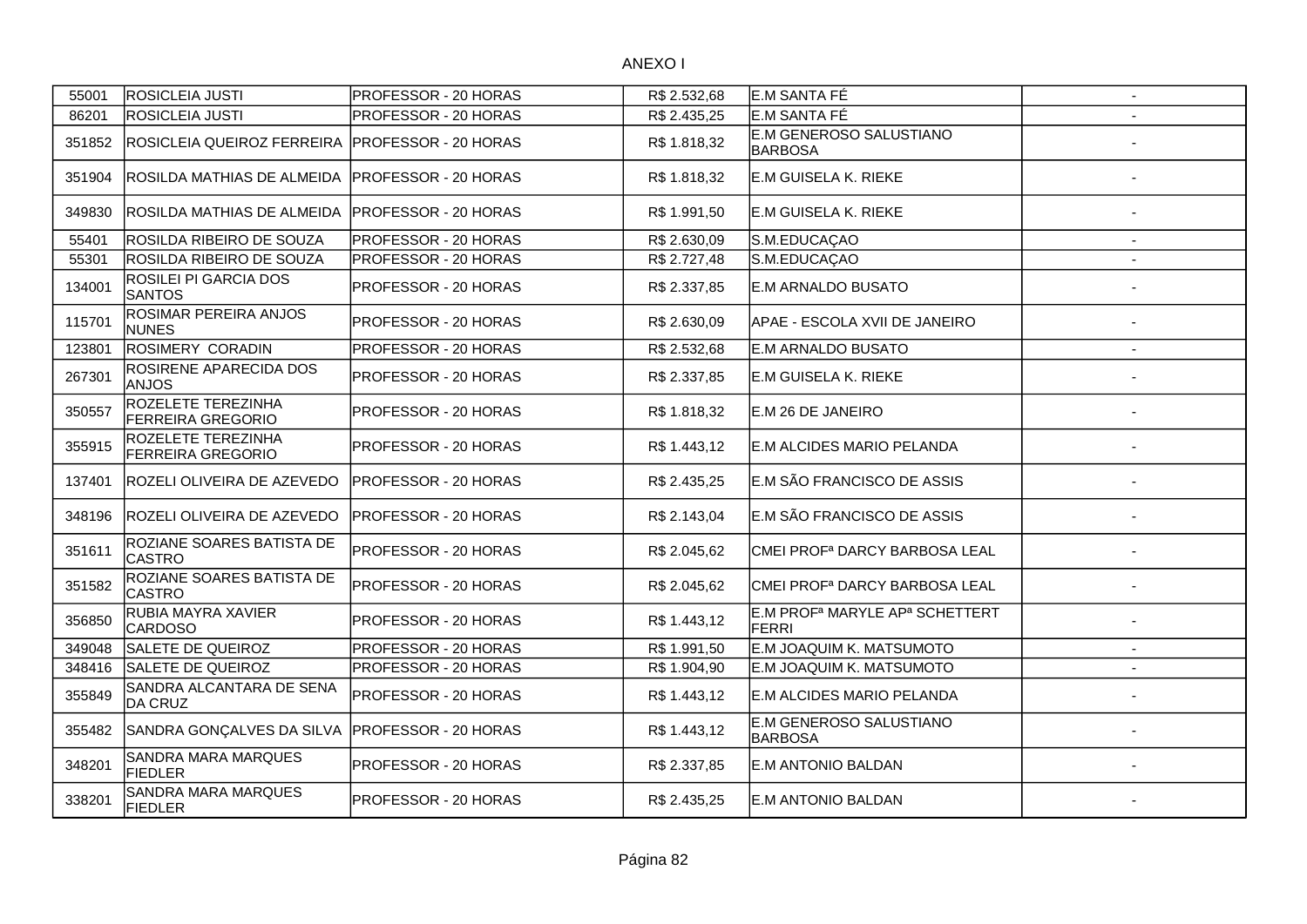| 358111 | SANDRA MARA PACHINSKI<br><b>HOLOVATI</b>     | PROFESSOR - 20 HORAS | R\$ 1.443,12 | <b>E.M GENEROSO SALUSTIANO</b><br><b>BARBOSA</b>                       |                               |
|--------|----------------------------------------------|----------------------|--------------|------------------------------------------------------------------------|-------------------------------|
| 58601  | SANDRA MARA RAMOS DOS<br><b>SANTOS</b>       | PROFESSOR - 20 HORAS | R\$ 2.630,09 | COMISSÃO DISC. MAGISTÉRIO                                              |                               |
| 309001 | SANDRA MARA RAMOS DOS<br><b>SANTOS</b>       | PROFESSOR - 20 HORAS | R\$ 2.435,25 | COMISSÃO DISC. MAGISTÉRIO                                              |                               |
| 355521 | SANDRA NERES ARAUJO DA<br><b>SILVA</b>       | PROFESSOR - 20 HORAS | R\$1.443,12  | E.M PROF. ISABEL CRISTINA<br><b>SCHAWABE BORGES</b>                    |                               |
| 348589 | SANDRA PAULA DA MOTA                         | PROFESSOR - 20 HORAS | R\$ 2.337,85 | <b>CMAEE - ATENDIMENTO</b><br><b>ESPECIALIZADO</b>                     |                               |
| 349844 | SANDRA PAULA DA MOTA                         | PROFESSOR - 20 HORAS | R\$ 2.240,43 | <b>CMAEE - ATENDIMENTO</b><br><b>ESPECIALIZADO</b>                     |                               |
| 267401 | SANDRA REGINA KNAPIK                         | PROFESSOR - 20 HORAS | R\$ 2.435,25 | E.M JOAQUIM K. MATSUMOTO                                               | $\overline{\phantom{a}}$      |
| 348375 | SANDRA REGINA KNAPIK                         | PROFESSOR - 20 HORAS | R\$ 2.240,43 | E.M JOAQUIM K. MATSUMOTO                                               | $\overline{a}$                |
| 355501 | <b>SCARLETH CRISTINE PORTELA</b><br>LAUREANO | PROFESSOR - 20 HORAS | R\$ 1.443,12 | <b>E.M SANTA MARIA</b>                                                 |                               |
| 262501 | SCHIRLEY VIEIRA DE SOUZA                     | PROFESSOR - 20 HORAS | R\$ 2.078,10 | E.M MARLENE BARBOSA                                                    | $\blacksquare$                |
| 348135 | SHEILA PAES DE CAMARGO                       | PROFESSOR - 20 HORAS | R\$ 1.991,50 | <b>CMEI TIA FANI</b>                                                   | $\blacksquare$                |
| 218301 | SHEILA PAES DE CAMARGO                       | PROFESSOR - 20 HORAS | R\$ 2.164,67 | <b>CMEI TIA FANI</b>                                                   | $\blacksquare$                |
| 355480 | SHRISLY OGRODNIK SILVA                       | PROFESSOR - 20 HORAS | R\$ 1.443,12 | E.M JOAQUIM K. MATSUMOTO                                               | Ĭ.                            |
| 349041 | SILMARA ALVES FEITOSA<br><b>NUNES</b>        | PROFESSOR - 20 HORAS | R\$ 2.240,43 | E.M SANTA CECÍLIA                                                      |                               |
| 349613 | SILMARA ALVES FEITOSA<br><b>NUNES</b>        | PROFESSOR - 20 HORAS | R\$ 2.240,43 | E.M SANTA CECÍLIA                                                      |                               |
| 351905 | SILMARA APARECIDA MUCHAU                     | PROFESSOR - 20 HORAS | R\$ 1.515,27 | E.M PROF. VALDINEIA DOS SANTOS                                         |                               |
| 355496 | SILMARA MELLO DA ROCHA                       | PROFESSOR - 20 HORAS | R\$ 1.443,12 | E.M ALCIDES MARIO PELANDA                                              | $\overline{a}$                |
| 351150 | SILVANA FATIMA SERANTOLA                     | PROFESSOR - 20 HORAS | R\$ 2.045,62 | E.M PROF <sup>a</sup> MARYLE AP <sup>a</sup> SCHETTERT<br><b>FERRI</b> |                               |
| 351890 | SILVANA FATIMA SERANTOLA                     | PROFESSOR - 20 HORAS | R\$ 1.515,27 | E.M PROF <sup>a</sup> MARYLE AP <sup>a</sup> SCHETTERT<br><b>FERRI</b> |                               |
| 350810 | SILVANA HONÓRIO DE SOUZA<br><b>JESUS</b>     | PROFESSOR - 20 HORAS | R\$ 2.143,04 | <b>E.M MARLENE BARBOSA</b>                                             |                               |
| 351641 | SILVANA HONÓRIO DE SOUZA<br><b>JESUS</b>     | PROFESSOR - 20 HORAS | R\$ 2.045,62 | <b>E.M MARLENE BARBOSA</b>                                             |                               |
| 350564 | SILVANE APARECIDA DA SILVA                   | PROFESSOR - 20 HORAS | R\$ 2.143,04 | E.M PROF. VALDINEIA DOS SANTOS                                         |                               |
| 348990 | SILVANE APARECIDA DA SILVA                   | PROFESSOR - 20 HORAS | R\$ 2.337,85 | E.M PROF. VALDINEIA DOS SANTOS                                         |                               |
| 351823 | ISILVIA MACIEL MACHADO                       | PROFESSOR - 20 HORAS | R\$ 2.045,62 | IE.M ANTONIO BALDAN                                                    | AFASTAMENTO LICENÇA<br>PRÊMIO |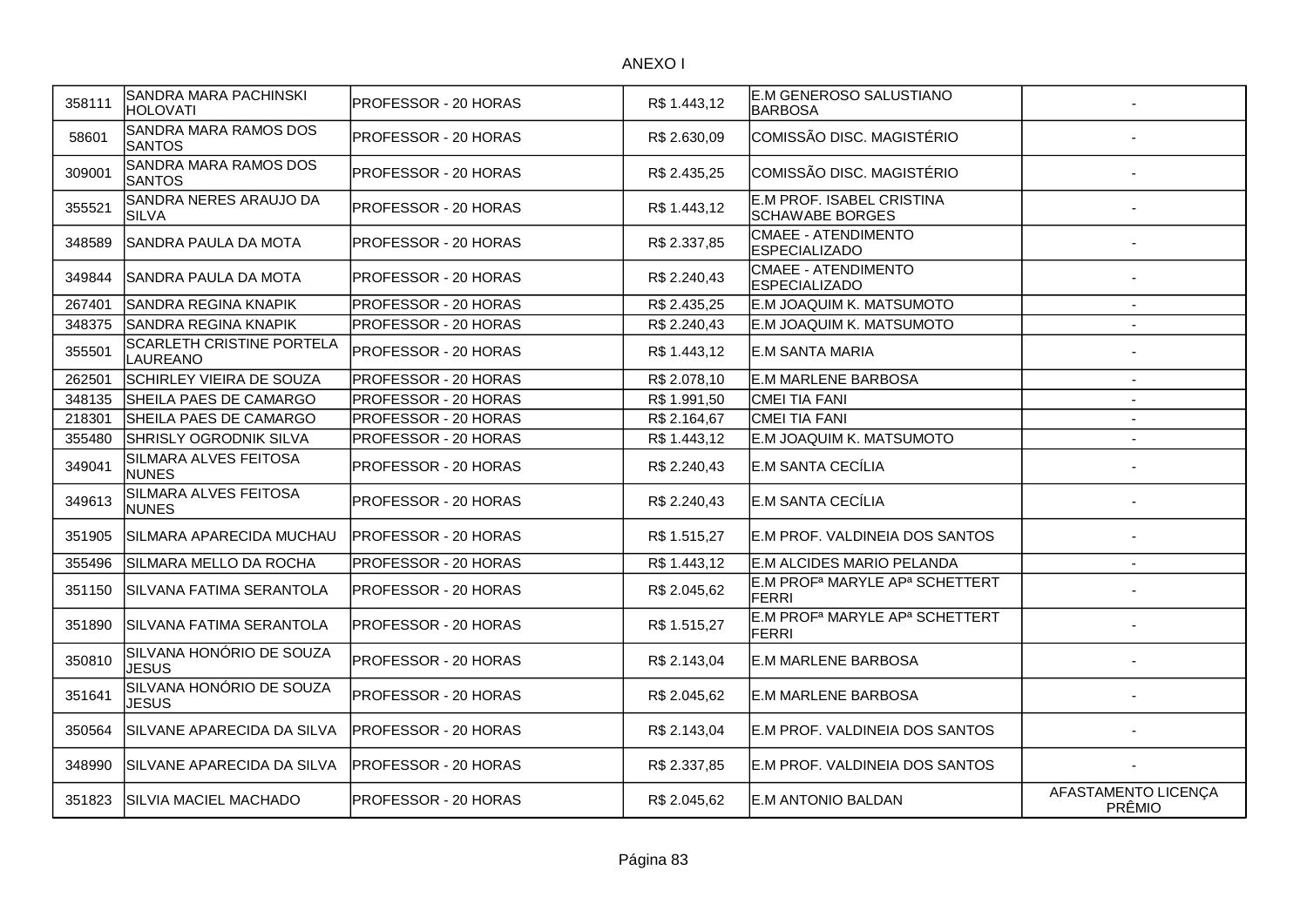| 348127 | SIMONE ALZIRA MARQUES                            | <b>PROFESSOR - 20 HORAS</b> | R\$1.659,57  | E.M. NOSSA SENHORA DE FÁTIMA                                           | $\sim$                               |
|--------|--------------------------------------------------|-----------------------------|--------------|------------------------------------------------------------------------|--------------------------------------|
| 327001 | SIMONE ALZIRA MARQUES                            | <b>PROFESSOR - 20 HORAS</b> | R\$1.659,57  | E.M. NOSSA SENHORA DE FÁTIMA                                           |                                      |
| 86901  | SIMONE CRISTINA DA SILVA<br>OLIVEIRA             | <b>PROFESSOR - 20 HORAS</b> | R\$ 1.948,20 | S.M.ASSISTENCIA SOCIAL                                                 |                                      |
| 352879 | SIMONE DENIZE PADILHA DE<br>ANDRADE              | <b>PROFESSOR - 20 HORAS</b> | R\$ 1.443,12 | <b>E.M ARNALDO BUSATO</b>                                              |                                      |
| 350779 | SIMONE FORBECI                                   | PROFESSOR - 20 HORAS        | R\$ 2.143,04 | E.M. NOSSA SENHORA DE FÁTIMA                                           | AFASTAMENTO LICENÇA<br><b>PRÊMIO</b> |
| 60401  | SIRENE APARECIDA MARTINS                         | <b>PROFESSOR - 20 HORAS</b> | R\$ 1.876,05 | E.M ANTONIO BALDAN                                                     |                                      |
| 98701  | <b>SIRENE APARECIDA MARTINS</b>                  | <b>PROFESSOR - 20 HORAS</b> | R\$ 1.803,89 | E.M ANTONIO BALDAN                                                     |                                      |
| 348128 | SIRLEI APARECIDA DUARTE                          | PROFESSOR - 20 HORAS        | R\$ 1.991,50 | E.M 26 DE JANEIRO                                                      |                                      |
| 118401 | SIRLEI APARECIDA DUARTE                          | PROFESSOR - 20 HORAS        | R\$ 2.251,25 | E.M SÃO FRANCISCO DE ASSIS                                             |                                      |
| 349860 | <b>SOELI APARECIDA SANTOS</b>                    | PROFESSOR - 20 HORAS        | R\$ 2.240,43 | E.M. 26 DE JANEIRA - EJA                                               |                                      |
| 335501 | SOLANGE APARECIDA GAIOSKI<br>PEREIRA             | PROFESSOR - 20 HORAS        | R\$ 2.337,85 | CMEI VOVO JUCA ROCHA                                                   |                                      |
| 158401 | SOLANGE APARECIDA GAIOSKI<br>PEREIRA             | <b>PROFESSOR - 20 HORAS</b> | R\$ 2.435,25 | CMEI VOVO JUCA ROCHA                                                   |                                      |
| 354098 | <b>SOLANGE DICKMANN FARINA</b>                   | PROFESSOR - 20 HORAS        | R\$1.443,12  | E.M GENEROSO SALUSTIANO<br><b>BARBOSA</b>                              |                                      |
| 87201  | SOLANGE TEREZINHA<br>NOGUEIRA DOMICIANO          | PROFESSOR - 20 HORAS        | R\$ 2.630,09 | S.M.EDUCAÇAO                                                           |                                      |
| 62201  | SOLANGE TEREZINHA<br>NOGUEIRA DOMICIANO          | PROFESSOR - 20 HORAS        | R\$ 2.727,48 | S.M.EDUCAÇAO                                                           |                                      |
| 87401  | ISONIA MARIA DE OLIVEIRA                         | PROFESSOR - 20 HORAS        | R\$ 2.630,09 | E.M GENEROSO SALUSTIANO<br><b>BARBOSA</b>                              |                                      |
| 356482 | SUELAYNE BORTOLAZZO<br><b>RODRIGUES DA SILVA</b> | PROFESSOR - 20 HORAS        | R\$ 1.443,12 | E.M PROF. ISABEL CRISTINA<br><b>SCHAWABE BORGES</b>                    |                                      |
| 356849 | SUELEN JAQUELINE DIBAS                           | <b>PROFESSOR - 20 HORAS</b> | R\$ 1.443,12 | E.M RUBIA MARA DA CRUZ PACHECO                                         |                                      |
| 353106 | SUELEN JAQUELINE DIBAS                           | PROFESSOR - 20 HORAS        | R\$ 1.443,12 | E.M RUBIA MARA DA CRUZ PACHECO                                         |                                      |
| 356466 | SUELEN MELIANE MEZZETTE<br><b>CAVALHEIRO</b>     | PROFESSOR - 20 HORAS        | R\$ 1.443,12 | E.M PROF <sup>a</sup> MARYLE AP <sup>a</sup> SCHETTERT<br><b>FERRI</b> |                                      |
| 108001 | SUELI APARECIDA DA SILVA<br>PEREIRA              | PROFESSOR - 20 HORAS        | R\$ 2.532,68 | <b>E.M SANTA MARIA</b>                                                 |                                      |
| 351147 | SUELI RAMOS DE OLIVEIRA<br><b>MATTOS</b>         | PROFESSOR - 20 HORAS        | R\$ 1.818,32 | <b>E.M GUISELA K. RIEKE</b>                                            |                                      |
| 349850 | SUZANA NUNES DA SILVA                            | PROFESSOR - 20 HORAS        | R\$ 2.143,04 | E.M ALCIDES MARIO PELANDA                                              |                                      |
| 348364 | SUZANA NUNES DA SILVA                            | PROFESSOR - 20 HORAS        | R\$ 2.337,85 | E.M ARNALDO BUSATO                                                     | $\blacksquare$                       |
| 348146 | <b>SYLMARA CHRISTINA SANTOS</b>                  | <b>PROFESSOR - 20 HORAS</b> | R\$ 2.078,10 | E.M JOAQUIM K. MATSUMOTO                                               | $\blacksquare$                       |
| 291901 | SYLMARA CHRISTINA SANTOS                         | PROFESSOR - 20 HORAS        | R\$ 2.164,67 | E.M JOAQUIM K. MATSUMOTO                                               | $\overline{\phantom{a}}$             |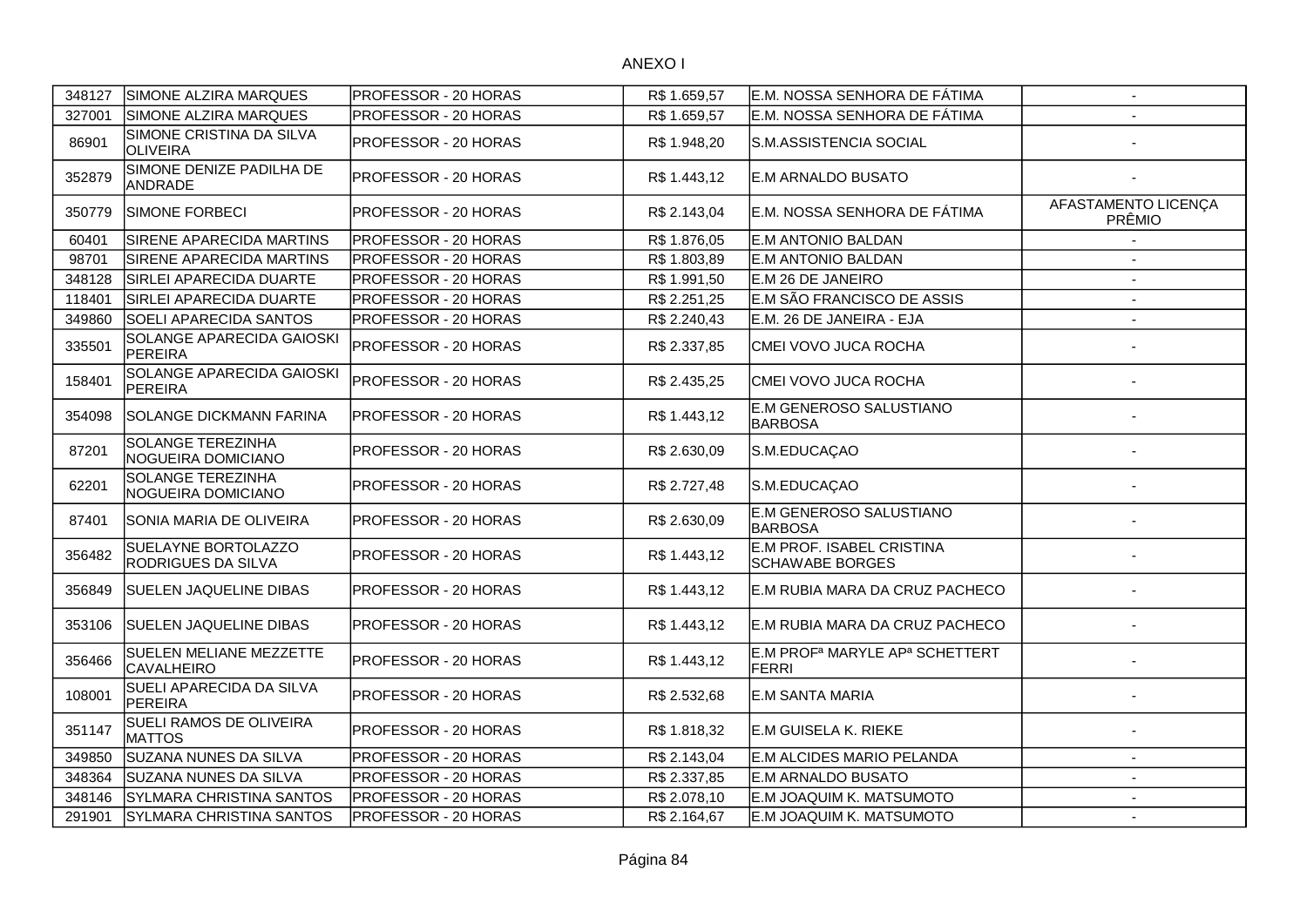| 349713 | TABATTA LAIS PEREIRA<br><b>GUIDORIZZI</b>     | PROFESSOR - 20 HORAS | R\$ 2.143,04 | IE.M SANTA FÉ                                                          |  |
|--------|-----------------------------------------------|----------------------|--------------|------------------------------------------------------------------------|--|
| 274201 | <b>TACIANE APARECIDA JOAY</b>                 | PROFESSOR - 20 HORAS | R\$ 2.164,67 | E.M 26 DE JANEIRO                                                      |  |
| 87601  | <b>TACIANE APARECIDA JOAY</b>                 | PROFESSOR - 20 HORAS | R\$ 2.337,85 | E.M 26 DE JANEIRO                                                      |  |
| 354096 | <b>TACIANE APARECIDA TEIXEIRA</b>             | PROFESSOR - 20 HORAS | R\$ 1.443,12 | E.M GENEROSO SALUSTIANO<br><b>BARBOSA</b>                              |  |
| 355481 | TALITA DE OLIVEIRA VAZ SILVA<br><b>COSTA</b>  | PROFESSOR - 20 HORAS | R\$ 1.443,12 | <b>E.M SANTA MARIA</b>                                                 |  |
| 356651 | TALITA JOSEFA DE OLIVEIRA                     | PROFESSOR - 20 HORAS | R\$ 1.443,12 | E.M PROF <sup>a</sup> MARYLE AP <sup>a</sup> SCHETTERT<br><b>FERRI</b> |  |
| 355563 | TALITA LUCIANA DE ANDRADE<br><b>DEA ALVES</b> | PROFESSOR - 20 HORAS | R\$ 1.443,12 | E.M JOAQUIM K. MATSUMOTO                                               |  |
| 357844 | TAMIRES FELICIANO ANTUNES                     | PROFESSOR - 20 HORAS | R\$ 1.443,12 | E.M PROF <sup>a</sup> MARYLE AP <sup>a</sup> SCHETTERT<br>FERRI        |  |
| 354100 | TASSIANE ALINE DA SILVA                       | PROFESSOR - 20 HORAS | R\$ 1.443,12 | CMEI PROF. ERONILDES DOS SANTOS<br><b>CAMARGO</b>                      |  |
| 352855 | TASSIANE ALINE DA SILVA                       | PROFESSOR - 20 HORAS | R\$ 1.443,12 | CMEI PROF. ERONILDES DOS SANTOS<br><b>CAMARGO</b>                      |  |
| 349540 | <b>TATIANE APARECIDA FRAGOSO</b>              | PROFESSOR - 20 HORAS | R\$ 2.240,43 | IE.M 26 DE JANEIRO                                                     |  |
| 353121 | TATIANE DE CASSIA ALVES DOS<br><b>SANTOS</b>  | PROFESSOR - 20 HORAS | R\$ 1.443,12 | E.M GENEROSO SALUSTIANO<br><b>BARBOSA</b>                              |  |
| 351642 | TATIANE DE FATIMA GILIET DE<br><b>ANDRADE</b> | PROFESSOR - 20 HORAS | R\$ 2.045,62 | APAE - ESCOLA XVII DE JANEIRO                                          |  |
| 349192 | <b>TATIANE ESQUELBECK</b><br><b>RAGONESI</b>  | PROFESSOR - 20 HORAS | R\$ 2.240,43 | E.M PROF <sup>a</sup> MARYLE AP <sup>a</sup> SCHETTERT<br><b>FERRI</b> |  |
| 349560 | <b>TATIANE ESQUELBECK</b><br><b>RAGONESI</b>  | PROFESSOR - 20 HORAS | R\$ 2.240,43 | E.M PROF <sup>a</sup> MARYLE AP <sup>a</sup> SCHETTERT<br><b>FERRI</b> |  |
| 352861 | TELMA GONCALVES DE<br><b>AZEVEDO</b>          | PROFESSOR - 20 HORAS | R\$ 1.443,12 | S.M.EDUCAÇAO                                                           |  |
| 355524 | TELMA GONCALVES DE<br><b>AZEVEDO</b>          | PROFESSOR - 20 HORAS | R\$ 1.443,12 | S.M.EDUCAÇAO                                                           |  |
| 350813 | TEREZINHA APARECIDA DEL<br><b>MOURO</b>       | PROFESSOR - 20 HORAS | R\$ 2.143,04 | E.M 26 DE JANEIRO                                                      |  |
| 350774 | TEREZINHA RANGEL DE<br><b>CARVALHO</b>        | PROFESSOR - 20 HORAS | R\$ 2.143,04 | E.M 26 DE JANEIRO                                                      |  |
| 349866 | <b>TEREZINHA RANGEL DE</b><br><b>CARVALHO</b> | PROFESSOR - 20 HORAS | R\$ 2.143,04 | E.M 26 DE JANEIRO                                                      |  |
| 352880 | THAIS FAGUNDES DOMINGUES<br><b>DA SILVA</b>   | PROFESSOR - 20 HORAS | R\$ 1.443,12 | E.M CARLOS E. NICHELE                                                  |  |
| 348590 | THAIS PRICILA GONÇALVES DE<br><b>SOUZA</b>    | PROFESSOR - 20 HORAS | R\$ 1.904,90 | E.M PROF <sup>a</sup> MARYLE AP <sup>a</sup> SCHETTERT<br>FERRI        |  |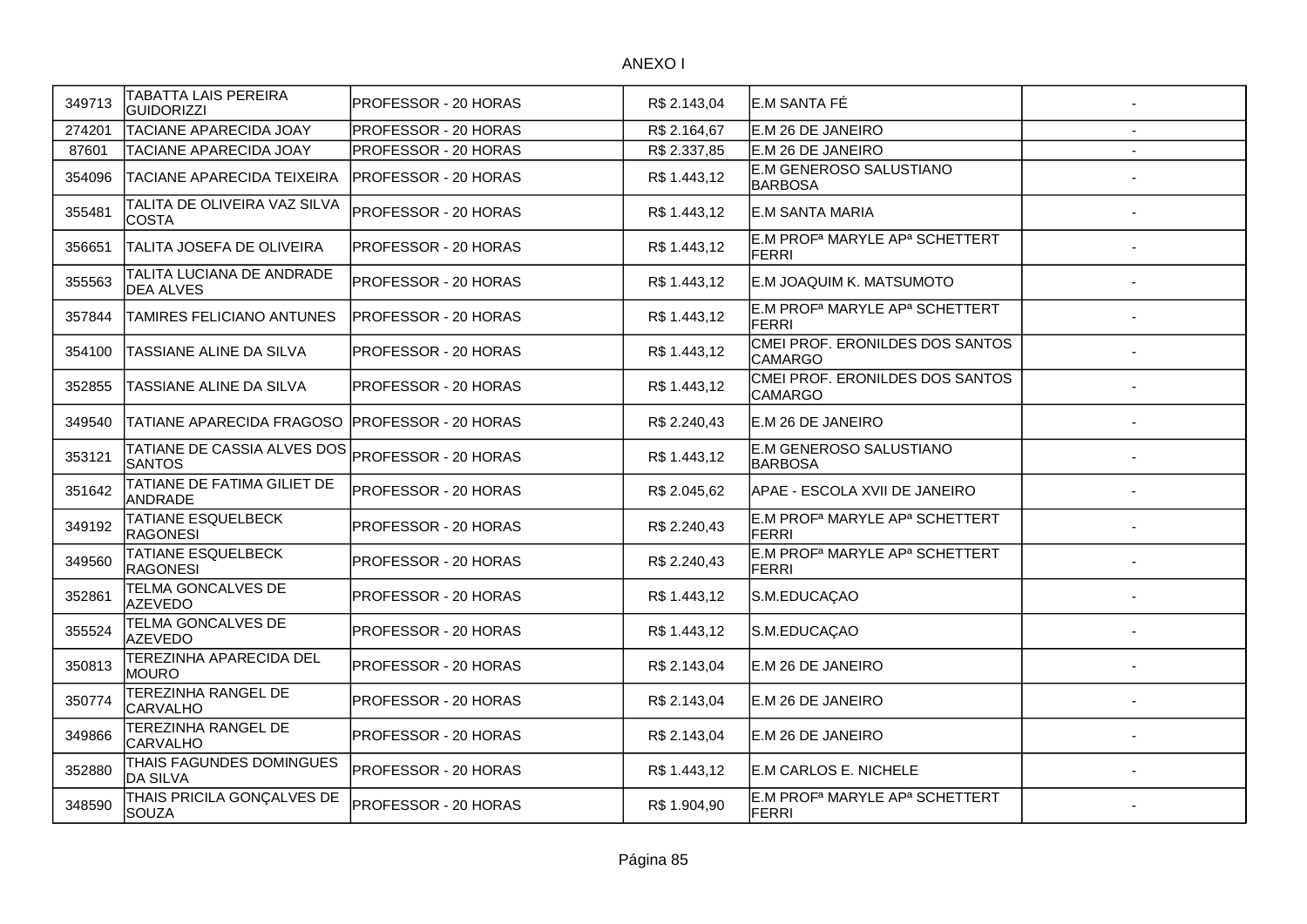| 355599 | <b>THALITA REGINA POTIER</b>                     | <b>PROFESSOR - 20 HORAS</b> | R\$1.443,12  | E.M SANTA CECÍLIA                                               | $\sim$                        |
|--------|--------------------------------------------------|-----------------------------|--------------|-----------------------------------------------------------------|-------------------------------|
| 348448 | <b>VALDELICE MARTINS</b><br>POSSIDONIO           | <b>PROFESSOR - 20 HORAS</b> | R\$ 1.991,50 | E.M ALCIDES MARIO PELANDA                                       |                               |
| 348503 | VALDELICE PEREIRA DE LIMA                        | <b>PROFESSOR - 20 HORAS</b> | R\$ 2.078,10 | E.M. NOSSA SENHORA DE FÁTIMA                                    | AFASTAMENTO LICENÇA<br>PRÊMIO |
| 349568 | VALDENICE DE FATIMA CORREA<br><b>VIEIRA</b>      | PROFESSOR - 20 HORAS        | R\$ 2.240,43 | E.M SANTA FÉ                                                    |                               |
| 350561 | VALDEREZ DO ROCIO WOSNIAK PROFESSOR - 20 HORAS   |                             | R\$ 1.904,90 | E.M CARLOS E. NICHELE                                           |                               |
| 349884 | VALDEREZ DO ROCIO WOSNIAK PROFESSOR - 20 HORAS   |                             | R\$ 1.991,50 | E.M CARLOS E. NICHELE                                           |                               |
| 277001 | VALDETE HORBUCH                                  | <b>PROFESSOR - 20 HORAS</b> | R\$ 1.803,89 | E.M PROF. VALDINEIA DOS SANTOS                                  |                               |
| 353081 | VALDETE HORBUCH                                  | <b>PROFESSOR - 20 HORAS</b> | R\$ 1.443,12 | E.M PROF. VALDINEIA DOS SANTOS                                  |                               |
| 355612 | VALERIA CARLOS FERREIRA                          | <b>PROFESSOR - 20 HORAS</b> | R\$ 1.443,12 | E.M SÃO FRANCISCO DE ASSIS                                      | $\blacksquare$                |
| 352842 | VALERIA RODRIGUES<br>MEDEIROS                    | PROFESSOR - 20 HORAS        | R\$ 1.443,12 | E.M PROF. VALDINEIA DOS SANTOS                                  |                               |
| 352851 | VALÉRIA RODRIGUES PEREIRA                        | <b>PROFESSOR - 20 HORAS</b> | R\$ 1.443,12 | E.M PROF. ISABEL CRISTINA<br><b>SCHAWABE BORGES</b>             |                               |
| 206201 | VALMEIRA APARECIDA FEITOZA<br><b>DE CARVALHO</b> | PROFESSOR - 20 HORAS        | R\$ 2.078,10 | E.M. NOSSA SENHORA DE FÁTIMA                                    |                               |
| 352846 | <b>VANELI DA ROCHA</b>                           | PROFESSOR - 20 HORAS        | R\$1.443,12  | E.M GENEROSO SALUSTIANO<br><b>BARBOSA</b>                       | $\blacksquare$                |
| 354109 | VANELI DA ROCHA                                  | <b>PROFESSOR - 20 HORAS</b> | R\$1.443,12  | E.M RUBIA MARA DA CRUZ PACHECO                                  |                               |
| 350574 | VANESSA BENTO DAMASCENO                          | PROFESSOR - 20 HORAS        | R\$ 1.904,90 | E.M LUIZ NICHELE                                                |                               |
| 348433 | VANESSA BENTO DAMASCENO                          | PROFESSOR - 20 HORAS        | R\$ 2.078,10 | E.M LUIZ NICHELE                                                |                               |
| 356670 | <b>VANESSA BETTINE VIEIRA</b><br>FERREIRA        | PROFESSOR - 20 HORAS        | R\$ 1.443,12 | E.M PROF <sup>a</sup> MARYLE AP <sup>a</sup> SCHETTERT<br>FERRI |                               |
| 356754 | VANESSA DE SOUZA LEITE                           | <b>PROFESSOR - 20 HORAS</b> | R\$ 1.443,12 | E.M PROF. ISABEL CRISTINA<br><b>SCHAWABE BORGES</b>             |                               |
| 356672 | lVANESSA KOHLER                                  | PROFESSOR - 20 HORAS        | R\$ 1.443,12 | E.M GENEROSO SALUSTIANO<br><b>BARBOSA</b>                       |                               |
| 349731 | VANESSA LEMES                                    | PROFESSOR - 20 HORAS        | R\$ 1.818,32 | E.M 26 DE JANEIRO                                               | $\overline{\phantom{a}}$      |
| 350793 | VANESSA LEMES                                    | PROFESSOR - 20 HORAS        | R\$ 1.904,90 | E.M 26 DE JANEIRO                                               | $\blacksquare$                |
| 348819 | VANESSA OLIVEIRA DIAZ                            | PROFESSOR - 20 HORAS        | R\$ 2.337,85 | IE.M ANTONIO BALDAN                                             | $\mathbf{r}$                  |
| 348277 | VANESSA OLIVEIRA DIAZ                            | PROFESSOR - 20 HORAS        | R\$ 2.337,85 | IE.M ANTONIO BALDAN                                             | $\sim$                        |
| 355495 | lVANESSA PIRES VIEIRA                            | PROFESSOR - 20 HORAS        | R\$ 1.443,12 | E.M GENEROSO SALUSTIANO<br><b>IBARBOSA</b>                      |                               |
| 114801 | VANESSA RIBEIRO VALENTIM                         | <b>PROFESSOR - 20 HORAS</b> | R\$ 2.164,67 | S. M. CULTURA E TURISMO                                         |                               |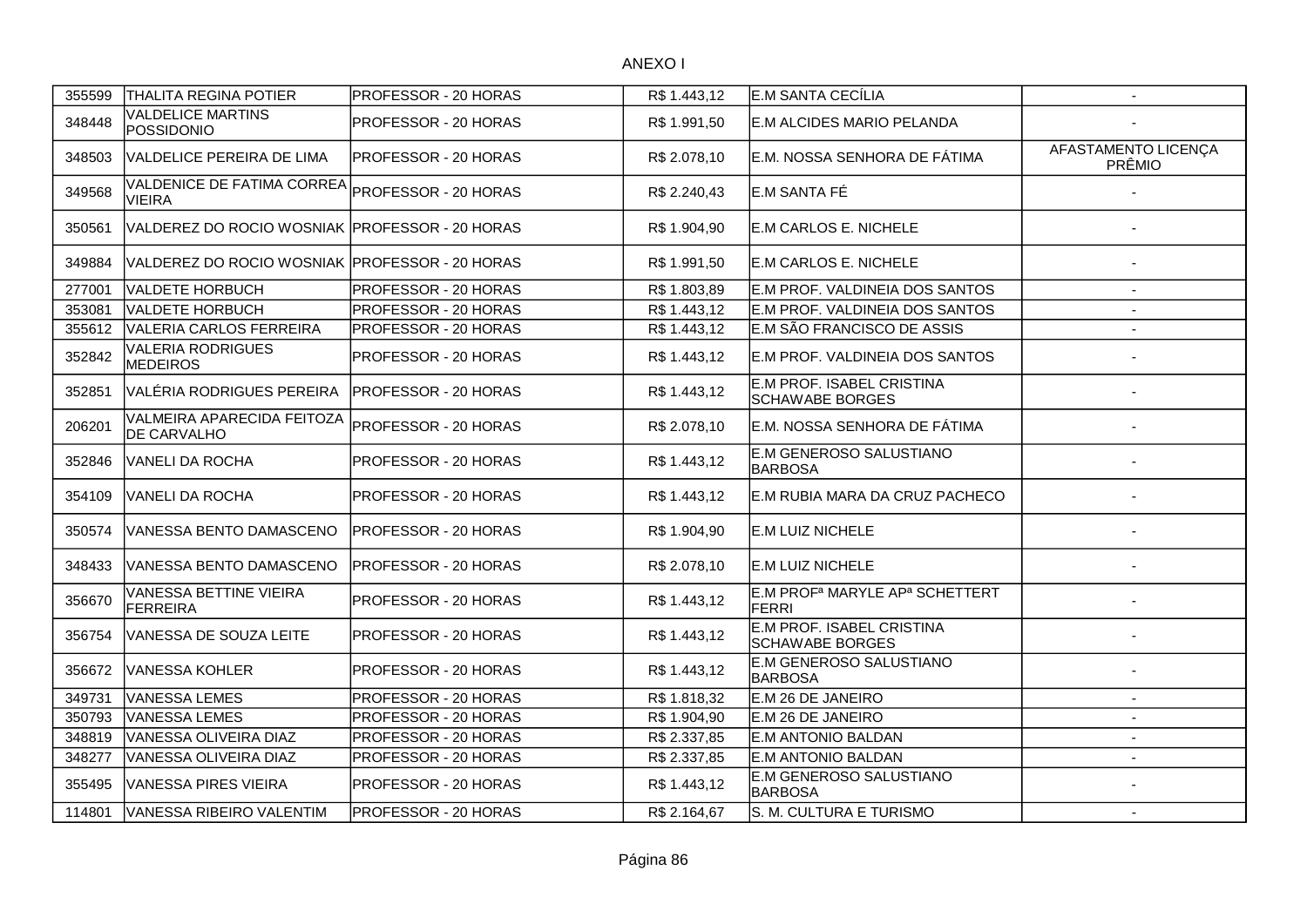| 348154 | <b>VANESSA VIEIRA</b>                            | PROFESSOR - 20 HORAS         | R\$ 2.078,10 | E.M CARLOS E. NICHELE                                                  | $\sim$                               |
|--------|--------------------------------------------------|------------------------------|--------------|------------------------------------------------------------------------|--------------------------------------|
| 349841 | VANIRLEI CRISTINA MOREIRA                        | PROFESSOR - 20 HORAS         | R\$ 1.818,32 | E.M PROF. VALDINEIA DOS SANTOS                                         |                                      |
| 357035 | VANUSA DOS SANTOS SILVA                          | PROFESSOR - 20 HORAS         | R\$1.443,12  | E.M PROF. ISABEL CRISTINA<br><b>SCHAWABE BORGES</b>                    |                                      |
| 356510 | VERA ALICE DA SILVA<br><b>MAGALHAES MILANI</b>   | <b>PROFESSOR - 20 HORAS</b>  | R\$ 1.443.12 | E.M GENEROSO SALUSTIANO<br><b>BARBOSA</b>                              |                                      |
| 348986 | <b>VERA LUCIA ABREU</b>                          | PROFESSOR - 20 HORAS         | R\$ 2.143,04 | E.M 26 DE JANEIRO                                                      |                                      |
| 277201 | VERA LUCIA CRESCENCIO<br><b>MATHIAS</b>          | PROFESSOR - 20 HORAS         | R\$ 2.078,10 | E.M SANTA FÉ                                                           | AFASTAMENTO LICENÇA<br>PRÊMIO        |
| 218401 | VERA LUCIA DA ROSA VIEIRA                        | PROFESSOR - 20 HORAS         | R\$ 2.337,85 | E.M PROF <sup>a</sup> MARYLE AP <sup>a</sup> SCHETTERT<br><b>FERRI</b> |                                      |
| 348166 | VERA LUCIA DA ROSA VIEIRA                        | PROFESSOR - 20 HORAS         | R\$ 2.143,04 | E.M PROF <sup>a</sup> MARYLE AP <sup>a</sup> SCHETTERT<br><b>FERRI</b> |                                      |
| 348345 | VILMA ASSIS DE SOUZA                             | PROFESSOR - 20 HORAS         | R\$ 2.078,10 | <b>E.M ARNALDO BUSATO</b>                                              |                                      |
| 350237 | VILMA ASSIS DE SOUZA                             | PROFESSOR - 20 HORAS         | R\$ 1.904,90 | <b>E.M ARNALDO BUSATO</b>                                              |                                      |
| 353153 | VIRGILINA DE LIMA RAIMUNDO<br><b>CESNIK</b>      | <b>PROFESSOR - 20 HORAS</b>  | R\$1.443,12  | E.M SANTA FÉ                                                           |                                      |
| 351580 | VIRLAINE FRANCISCO ARANTES PROFESSOR - 20 HORAS  |                              | R\$ 1.818,32 | <b>CMAEE - ATENDIMENTO</b><br><b>ESPECIALIZADO</b>                     |                                      |
| 352873 | VIRLAINE FRANCISCO ARANTES IPROFESSOR - 20 HORAS |                              | R\$ 1.443,12 | <b>CMAEE - ATENDIMENTO</b><br><b>ESPECIALIZADO</b>                     |                                      |
| 352838 | <b>VIVIAN KELLY DIDONE</b>                       | PROFESSOR - 20 HORAS         | R\$ 1.443.12 | E.M SÃO FRANCISCO DE ASSIS                                             | $\overline{\phantom{a}}$             |
| 348424 | <b>VIVIAN KELLY DIDONE</b>                       | PROFESSOR - 20 HORAS         | R\$ 1.731,73 | E.M SÃO FRANCISCO DE ASSIS                                             | $\overline{\phantom{a}}$             |
| 351778 | VIVIANE AMORIM DA FONSECA                        | PROFESSOR - 20 HORAS         | R\$ 1.818,32 | E.M PROF <sup>a</sup> MARYLE AP <sup>a</sup> SCHETTERT<br><b>FERRI</b> | AFASTAMENTO LICENÇA<br>PRÊMIO        |
| 355500 | <b>VIVIANE APARECIDA DE</b><br><b>BASTOS</b>     | PROFESSOR - 20 HORAS         | R\$1.443,12  | E.M GENEROSO SALUSTIANO<br><b>BARBOSA</b>                              |                                      |
| 356626 | VIVIANE CHRISTINE DE SOUZA<br><b>MARCANTE</b>    | <b>IPROFESSOR - 20 HORAS</b> | R\$ 1.443,12 | E.M ALCIDES MARIO PELANDA                                              | AFAST. MATERNIDADE<br><b>FAZPREV</b> |
| 356460 | VIVIANE DA SILVA ROCHA DA<br>CRUZ                | PROFESSOR - 20 HORAS         | R\$ 1.443,12 | E.M SANTA CECÍLIA                                                      |                                      |
| 350662 | VIVIANE DE SOUZA RIBAS                           | PROFESSOR - 20 HORAS         | R\$ 1.904,90 | E.M 26 DE JANEIRO                                                      |                                      |
| 66501  | <b>VIVIANE MARIA COGUTE MUNIZ</b>                | <b>IPROFESSOR - 20 HORAS</b> | R\$ 2.630,09 | S. M. CULTURA E TURISMO                                                |                                      |
| 88301  | VIVIANE MARIA COGUTE MUNIZ                       | PROFESSOR - 20 HORAS         | R\$ 2.630,09 | S. M. CULTURA E TURISMO                                                |                                      |
| 355527 | VIVIANI SANTA CRUZ DA SILVA<br><b>FEITOSA</b>    | PROFESSOR - 20 HORAS         | R\$1.443,12  | <b>E.M MARLENE BARBOSA</b>                                             |                                      |
| 356453 | VIVIEN VIRIDIANE VIGNATTI<br><b>MARTINS</b>      | PROFESSOR - 20 HORAS         | R\$ 1.443,12 | E.M LUIZ NICHELE                                                       |                                      |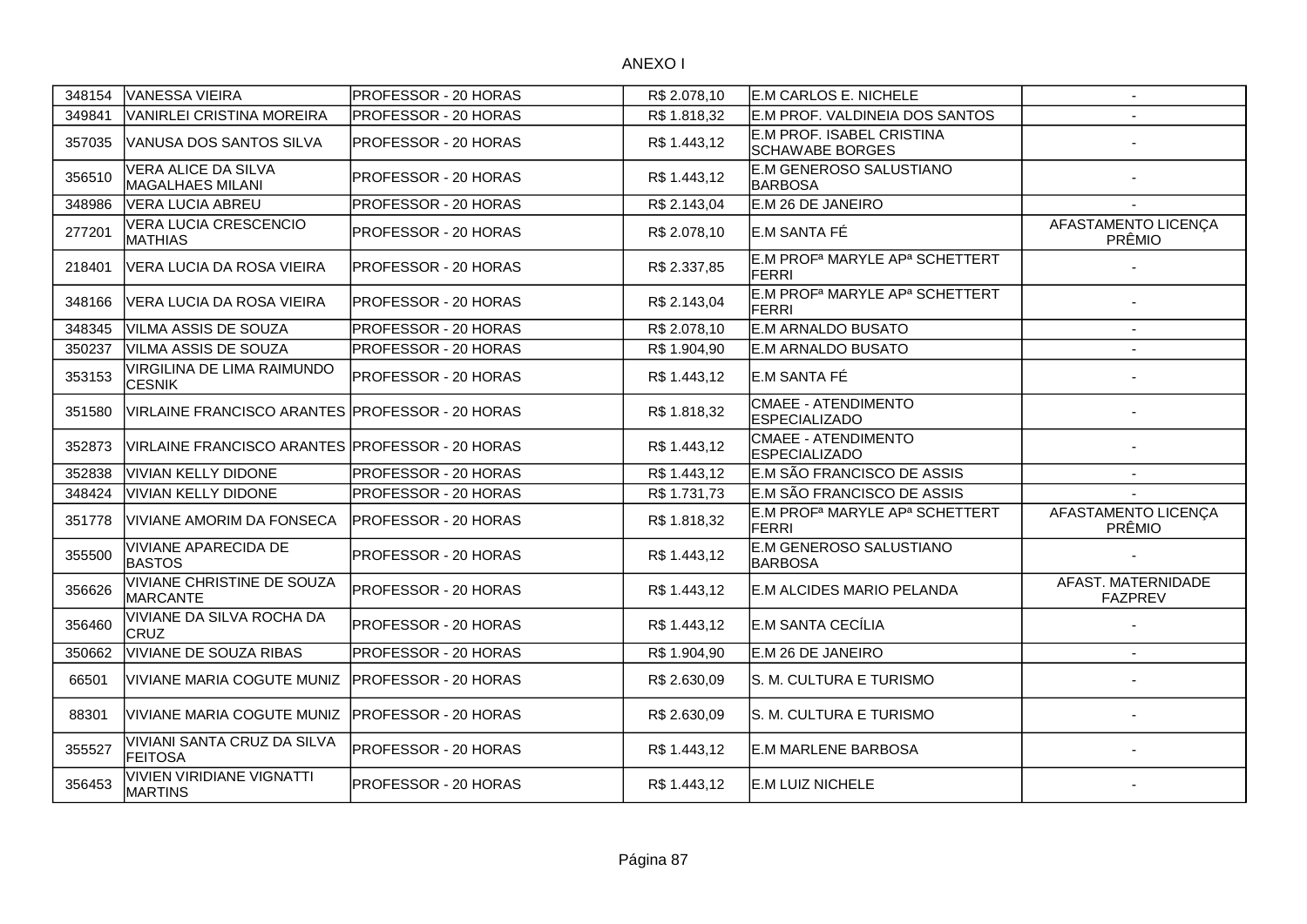| 353011 | VIVIEN VIRIDIANE VIGNATTI<br><b>MARTINS</b>    | PROFESSOR - 20 HORAS        | R\$ 1.443,12 | E.M LUIZ NICHELE                                                       |                          |
|--------|------------------------------------------------|-----------------------------|--------------|------------------------------------------------------------------------|--------------------------|
| 350804 | WILLIAM COELHO DE ARAUJO<br>FAGUNDES           | PROFESSOR - 20 HORAS        | R\$ 2.045,62 | <b>CMAEE - ATENDIMENTO</b><br><b>ESPECIALIZADO</b>                     |                          |
| 335801 | <b>WILLIAN GASPAR</b>                          | PROFESSOR - 20 HORAS        | R\$ 1.659,57 | S.M.EDUCAÇAO                                                           | LICENÇA MANDATO ELETIVO  |
| 91301  | <b>WILLIAN GASPAR</b>                          | <b>PROFESSOR - 20 HORAS</b> | R\$ 1.803.89 | S.M.EDUCAÇAO                                                           | LICENÇA MANDATO ELETIVO  |
| 356458 | YANAJARA DE SOUZA TAVARES<br>DA SILVA BARBOSA  | PROFESSOR - 20 HORAS        | R\$ 1.443,12 | E.M ALCIDES MARIO PELANDA                                              |                          |
| 173701 | <b>ZELINDA OPALINSKI</b>                       | PROFESSOR - 20 HORAS        | R\$ 2.532,68 | E.M 26 DE JANEIRO                                                      |                          |
| 98601  | <b>ZELINDA OPALINSKI</b>                       | PROFESSOR - 20 HORAS        | R\$ 2.630,09 | E.M 26 DE JANEIRO                                                      |                          |
| 356570 | <b>ZENILDA BARBOSA DA SILVA</b>                | PROFESSOR - 20 HORAS        | R\$ 1.443,12 | E.M PROF <sup>a</sup> MARYLE AP <sup>a</sup> SCHETTERT<br><b>FERRI</b> |                          |
| 350672 | <b>ZENITA KRZIZANOVOSKI</b>                    | PROFESSOR - 20 HORAS        | R\$ 2.143,04 | <b>E.M ARNALDO BUSATO</b>                                              | $\mathbf{r}$             |
| 349660 | <b>ZENITA KRZIZANOVOSKI</b>                    | PROFESSOR - 20 HORAS        | R\$ 2.240,43 | <b>E.M ARNALDO BUSATO</b>                                              |                          |
| 348350 | ZILDA APARECIDA DA SILVA DE<br><b>CASTILHO</b> | PROFESSOR - 20 HORAS        | R\$ 2.337,85 | <b>CMAEE - ATENDIMENTO</b><br><b>ESPECIALIZADO</b>                     |                          |
| 350238 | <b>ZULSARA DERBLI BUENO</b>                    | PROFESSOR - 20 HORAS        | R\$ 2.143,04 | <b>E.M ARNALDO BUSATO</b>                                              | $\overline{\phantom{a}}$ |
| 351818 | <b>ZULSARA DERBLI BUENO</b>                    | PROFESSOR - 20 HORAS        | R\$ 1.818,32 | <b>E.M ARNALDO BUSATO</b>                                              | $\blacksquare$           |
| 357767 | ADESEWA KISSY ODARA<br>DUARTE DA CRUZ AWOYEMI  | PROFESSOR - 40 HORAS        | R\$ 2.886,24 | E.M DEP. LUIZ GABRIEL SAMPAIO                                          |                          |
| 355590 | ADRIANA LECHINSKI RIBEIRO                      | PROFESSOR - 40 HORAS        | R\$ 2.886,24 | E.M. NOSSA SENHORA DE FÁTIMA                                           | $\overline{a}$           |
| 355397 | <b>ADRIANA NICOLAIO</b>                        | PROFESSOR - 40 HORAS        | R\$ 2.886,24 | CMEI VOVO JUCA ROCHA                                                   |                          |
| 352906 | <b>ADRIANA SEMANN NATEL</b>                    | PROFESSOR - 40 HORAS        | R\$ 2.886,24 | E.M 26 DE JANEIRO                                                      |                          |
| 352724 | ALESSANDRA MARTINE LEITE<br><b>DA SILVA</b>    | PROFESSOR - 40 HORAS        | R\$ 2.886,24 | CMEI PROF. MARCIA GONGORA<br>CLAUDINO                                  |                          |
| 352192 | ALESSANDRA MENDES CORREA PROFESSOR - 40 HORAS  |                             | R\$ 2.886,24 | CMEI FCO. JOÃO ORSO                                                    |                          |
| 310301 | <b>ALEXANDRA DOS SANTOS</b>                    | PROFESSOR - 40 HORAS        | R\$4.870,52  | E.M SÃO FRANCISCO DE ASSIS                                             | $\overline{\phantom{a}}$ |
| 355466 | <b>ALICE GOMES</b>                             | <b>PROFESSOR - 40 HORAS</b> | R\$ 2.886,24 | E.M LUIZ NICHELE                                                       | $\overline{\phantom{a}}$ |
| 357860 | <b>ALINE NOGIKOVSKI</b>                        | PROFESSOR - 40 HORAS        | R\$ 2.886,24 | E.M DEP. LUIZ GABRIEL SAMPAIO                                          | $\overline{\phantom{a}}$ |
| 355611 | <b>ALINE ROBERTA BUCH</b>                      | PROFESSOR - 40 HORAS        | R\$ 2.886,24 | E.M ANTONIO BALDAN                                                     | $\overline{\phantom{a}}$ |
| 355460 | ANA CAROLINA NIEPECUI                          | PROFESSOR - 40 HORAS        | R\$ 2.886,24 | <b>E.M ANTONIO BALDAN</b>                                              | $\sim$                   |
| 352940 | ANA CAROLINE WILLE<br>MORESCO                  | PROFESSOR - 40 HORAS        | R\$ 2.886,24 | CMEI PROF <sup>a</sup> DARCY BARBOSA LEAL                              |                          |
| 357850 | <b>ANA CLAUDIA PIORUNNECK</b>                  | PROFESSOR - 40 HORAS        | R\$ 2.886,24 | CMEI PROF. LUZIA TOMCHAK                                               | $\blacksquare$           |
| 357811 | IANA LEIA PERES                                | PROFESSOR - 40 HORAS        | R\$ 2.886,24 | E.M RUBIA MARA DA CRUZ PACHECO                                         |                          |
| 355447 | ANA MARIA DA SILVA FRAZAO                      | PROFESSOR - 40 HORAS        | R\$ 2.886,24 | E.M SANTA CECÍLIA                                                      | $\overline{a}$           |
| 355379 | ANA PAULA ALBERGE                              | PROFESSOR - 40 HORAS        | R\$ 2.886,24 | CMEI SANTA TEREZINHA                                                   | $\blacksquare$           |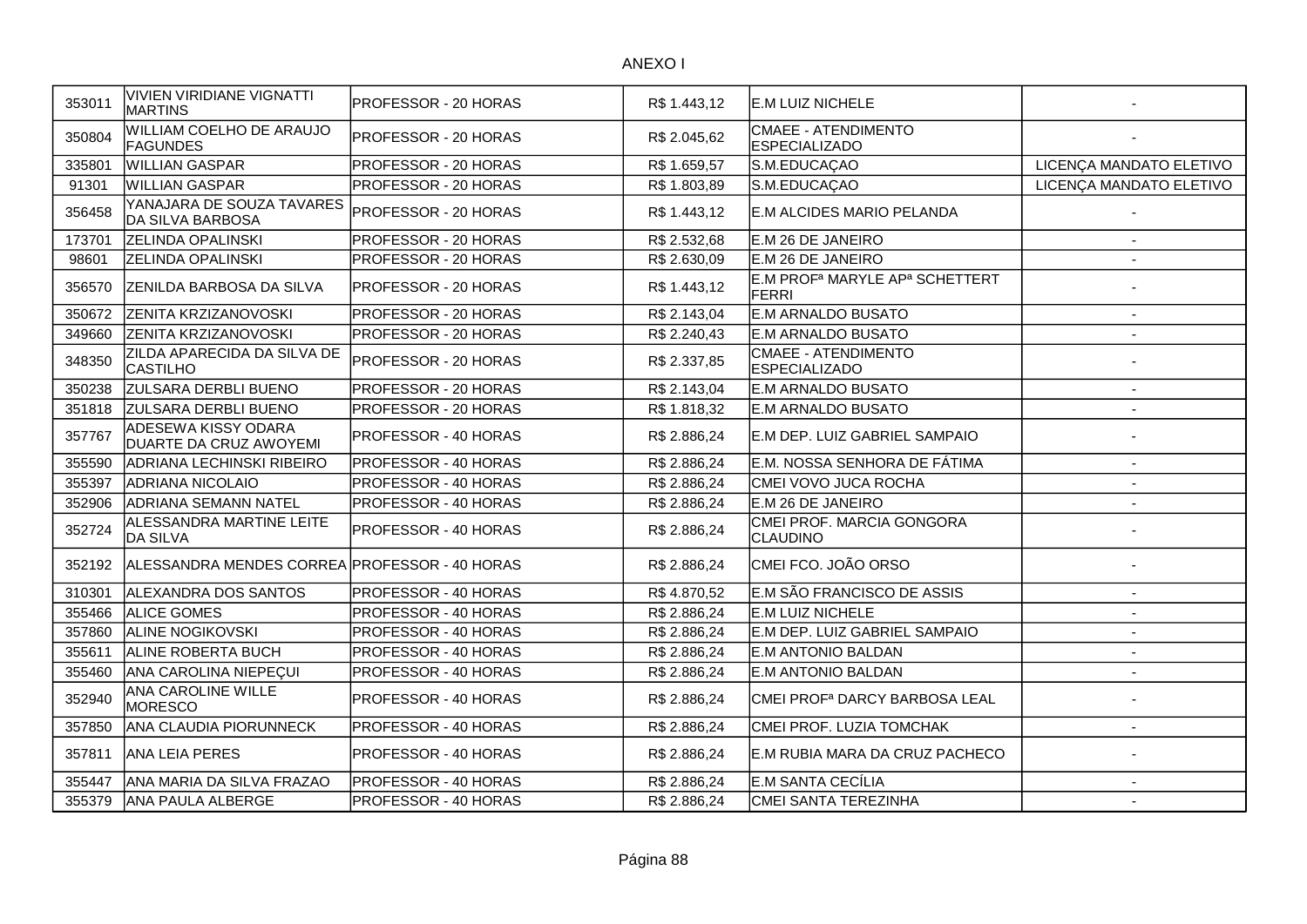| 355432 | ANA PAULA CAMPANER DE<br><b>OLIVEIRA</b>           | PROFESSOR - 40 HORAS        | R\$ 2.886,24 | E.M DEP. LUIZ GABRIEL SAMPAIO                |                |
|--------|----------------------------------------------------|-----------------------------|--------------|----------------------------------------------|----------------|
| 355468 | ANA PAULA CARVALHO DE<br><b>JESUS FERREIRA</b>     | PROFESSOR - 40 HORAS        | R\$ 2.886,24 | CMEI PROF <sup>a</sup> DARCY BARBOSA LEAL    |                |
| 352939 | ANA PAULA CASTILHO<br><b>FERREIRA</b>              | PROFESSOR - 40 HORAS        | R\$ 2.886,24 | <b>CMEI GRALHA AZUL</b>                      |                |
| 349195 | <b>ANA PAULA FERREIRA</b><br><b>CARDOSO</b>        | PROFESSOR - 40 HORAS        | R\$ 3.174,85 | E.M 26 DE JANEIRO                            |                |
| 356441 | <b>ANA PAULA FREIRE BORGO</b>                      | PROFESSOR - 40 HORAS        | R\$ 2.886,24 | CMEI PROF. KELLY CAMPOS                      |                |
| 355425 | <b>ANDREA APARECIDA FARIAS</b>                     | PROFESSOR - 40 HORAS        | R\$ 2.886,24 | E.M. NOSSA SENHORA DE FÁTIMA                 |                |
| 349558 | ANDREA DA SILVEIRA<br>LESNIOVSKI                   | PROFESSOR - 40 HORAS        | R\$ 3.983,00 | CMEI PROF. LUZIA TOMCHAK                     |                |
| 355834 | IANDREA DOS SANTOS CHECON IPROFESSOR - 40 HORAS    |                             | R\$ 2.886,24 | <b>CMEI ESTADOS</b>                          |                |
| 356770 | ANDREA REGINA PEREIRA<br><b>GOMES</b>              | PROFESSOR - 40 HORAS        | R\$ 2.886,24 | CMEI PROF. KELLY CAMPOS                      |                |
| 349593 | ANDREA TAVARES DE OLIVEIRA IPROFESSOR - 40 HORAS   |                             | R\$ 3.809,83 | <b>CMEI TIA FANI</b>                         |                |
| 352119 | ANDREIA APARECIDA MUNIZ<br><b>SOUZA MARROS</b>     | PROFESSOR - 40 HORAS        | R\$ 3.030,54 | CMEI FCO. JOÃO ORSO                          |                |
| 348752 | ANDREIA MOREIRA BATISTA<br><b>PINHO</b>            | PROFESSOR - 40 HORAS        | R\$ 3.319,17 | E.M SÃO FRANCISCO DE ASSIS                   |                |
| 353908 | <b>ANDREIA NASCIMENTO BRAZ</b>                     | PROFESSOR - 40 HORAS        | R\$ 2.886,24 | E.M GENEROSO SALUSTIANO<br><b>BARBOSA</b>    |                |
| 352152 | ANDRESSA DE FATIMA PEREIRA PROFESSOR - 40 HORAS    |                             | R\$ 3.030,54 | CMEI FCO. JOÃO ORSO                          |                |
| 355852 | ANDRESSA DE OLIVEIRA DOS<br><b>SANTOS DA MOTTA</b> | <b>PROFESSOR - 40 HORAS</b> | R\$ 2.886,24 | E.M GENEROSO SALUSTIANO<br><b>BARBOSA</b>    |                |
| 355375 | ANDRESSA NATHASJA HINTZ DE<br><b>OLIVEIRA</b>      | PROFESSOR - 40 HORAS        | R\$ 2.886,24 | E.M LUIZ NICHELE                             |                |
| 353832 | <b>ANGELA DOS SANTOS</b>                           | PROFESSOR - 40 HORAS        | R\$ 2.886,24 | CMEI PROF. MARCIA GONGORA<br><b>CLAUDINO</b> |                |
| 349069 | ANGELA MARIA MOREIRA                               | PROFESSOR - 40 HORAS        | R\$ 3.983,00 | CMEI SANTA TEREZINHA                         | $\blacksquare$ |
| 355391 | ANGELA THALYTA SZYCHVOSKI<br>DE LIMA               | PROFESSOR - 40 HORAS        | R\$ 2.886,24 | <b>CMEI ZILDA ARNS</b>                       |                |
| 352373 | ANGELICA DA SILVA BUENO<br><b>SANTOS</b>           | PROFESSOR - 40 HORAS        | R\$ 2.886,24 | E.M SANTA FÉ                                 |                |
| 353838 | ANGELICA DE ALMEIDA                                | PROFESSOR - 40 HORAS        | R\$ 2.886,24 | E.M 26 DE JANEIRO                            |                |
| 355580 | APARECIDA PADILHA<br>YAMAMOTO                      | PROFESSOR - 40 HORAS        | R\$ 2.886,24 | E.M GENEROSO SALUSTIANO<br><b>BARBOSA</b>    |                |
| 356772 | <b>ARIANE GONSALVES VICENTE</b>                    | <b>PROFESSOR - 40 HORAS</b> | R\$ 2.886,24 | E.M SANTA CECÍLIA                            | $\sim$         |
|        |                                                    |                             |              |                                              |                |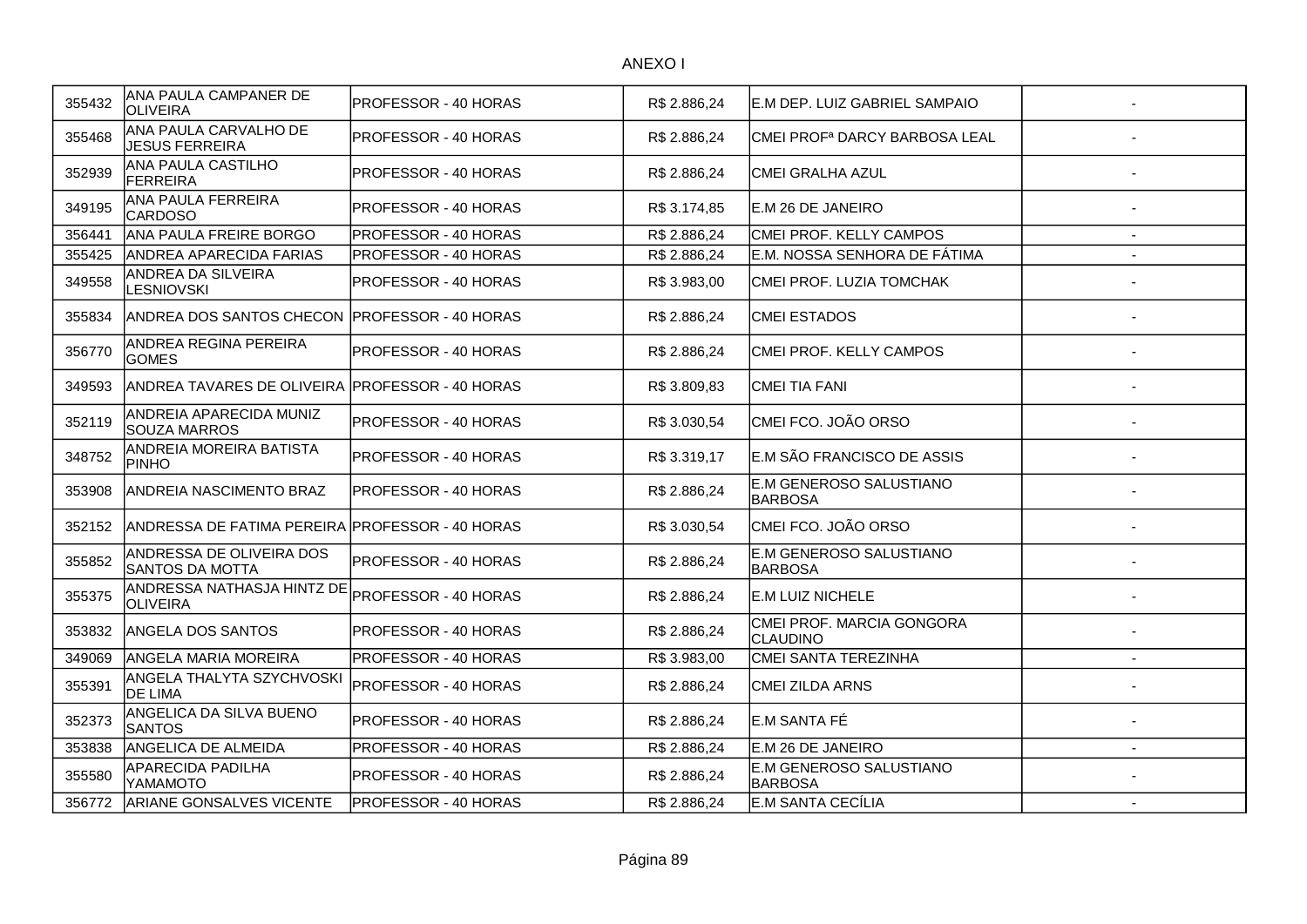| 352480 | ARLETE GONÇALVES DE LIMA<br>FERREIRA              | PROFESSOR - 40 HORAS         | R\$ 2.886,24 | CMEI TIA FANI                                                          |                          |
|--------|---------------------------------------------------|------------------------------|--------------|------------------------------------------------------------------------|--------------------------|
| 355434 | <b>BARBARA CRISTINA DE</b><br><b>ALMEIDA</b>      | PROFESSOR - 40 HORAS         | R\$ 2.886,24 | CMEI FCO. JOÃO ORSO                                                    |                          |
| 352383 | BENEDITA APARECIDA DE<br><b>SOUZA SANTOS</b>      | PROFESSOR - 40 HORAS         | R\$ 2.886,24 | E.M ALCIDES MARIO PELANDA                                              |                          |
| 352900 | BERENICE FERREIRA MACHADO PROFESSOR - 40 HORAS    |                              | R\$ 2.886,24 | CMEI FCO. JOÃO ORSO                                                    |                          |
| 358366 | <b>BIANCA ALVES DA COSTA</b>                      | PROFESSOR - 40 HORAS         | R\$ 2.886,24 | E.M ARNALDO BUSATO                                                     | $\overline{\phantom{a}}$ |
| 357805 | <b>BIANCA DE LIMA DA COSTA</b>                    | PROFESSOR - 40 HORAS         | R\$ 2.886,24 | <b>CMEI GRALHA AZUL</b>                                                |                          |
| 357813 | <b>BRENDA KNIAZEWSKI SCHMIDT</b>                  | <b>IPROFESSOR - 40 HORAS</b> | R\$ 2.886,24 | CMEI SANTA TEREZINHA                                                   |                          |
| 355473 | <b>BRUNA APARECIDA DOS</b><br><b>SANTOS</b>       | PROFESSOR - 40 HORAS         | R\$ 2.886,24 | E.M PROF <sup>a</sup> MARYLE AP <sup>a</sup> SCHETTERT<br><b>FERRI</b> |                          |
| 355535 | <b>BRUNA MARQUES</b>                              | PROFESSOR - 40 HORAS         | R\$ 2.886,24 | E.M DEP. LUIZ GABRIEL SAMPAIO                                          | $\sim$                   |
| 355464 | IBRUNA RAFAELA DE OLIVEIRA                        | PROFESSOR - 40 HORAS         | R\$ 2.886,24 | E.M PROF <sup>a</sup> MARYLE AP <sup>a</sup> SCHETTERT<br>FERRI        |                          |
| 355457 | <b>BRUNIELEN APARECIDA DE</b><br>SOUZA            | PROFESSOR - 40 HORAS         | R\$ 2.886.24 | CMEI VOVO JUCA ROCHA                                                   |                          |
| 355591 | CALIOPPE MELO VIANA                               | PROFESSOR - 40 HORAS         | R\$ 2.886,24 | E.M JOAQUIM K. MATSUMOTO                                               | $\overline{\phantom{a}}$ |
| 355408 | CAMILA NICASTRO<br>LAVANDOVSKI                    | PROFESSOR - 40 HORAS         | R\$ 2.886,24 | E.M ALCIDES MARIO PELANDA                                              |                          |
| 349440 | CAMILA RENATA LOBO                                | PROFESSOR - 40 HORAS         | R\$4.480,86  | E.M ALCIDES MARIO PELANDA                                              |                          |
| 348758 | <b>CARMEN LUCIA WACLAWSKI</b><br>PADILHA RIBEIRO  | PROFESSOR - 40 HORAS         | R\$4.675,70  | E.M SANTA CECÍLIA                                                      |                          |
| 352899 | CÁSSIA CAMILA FORTES                              | PROFESSOR - 40 HORAS         | R\$ 2.886,24 | <b>E.M ANTONIO BALDAN</b>                                              | $\mathbf{r}$             |
| 309501 | CELIA REGINA RODRIGUES                            | PROFESSOR - 40 HORAS         | R\$ 3.319,17 | E.M JOAQUIM K. MATSUMOTO                                               | $\overline{a}$           |
| 355890 | CHAIENY DE ALMEIDA MORAES                         | PROFESSOR - 40 HORAS         | R\$ 2.886,24 | E.M PROF. VALDINEIA DOS SANTOS                                         |                          |
| 355632 | CICLAIR DO ROCIO KUTACHO                          | PROFESSOR - 40 HORAS         | R\$ 2.886,24 | E.M. NOSSA SENHORA DE FÁTIMA                                           |                          |
| 355438 | CINARA DA SILVA                                   | PROFESSOR - 40 HORAS         | R\$ 2.886,24 | CMEI IGUAÇU                                                            |                          |
| 353839 | <b>CLARICE SLOMINSKI</b>                          | PROFESSOR - 40 HORAS         | R\$ 2.886,24 | CMEI PROF. LUZIA TOMCHAK                                               | $\blacksquare$           |
| 352278 | <b>CLAUDETE APARECIDA ALVES</b><br><b>PEREIRA</b> | PROFESSOR - 40 HORAS         | R\$ 2.886,24 | E.M SANTA FÉ                                                           |                          |
| 355409 | CLAUDIA PAWLOWYTSCH                               | PROFESSOR - 40 HORAS         | R\$ 2.886,24 | E.M PROF <sup>a</sup> MARYLE AP <sup>a</sup> SCHETTERT<br><b>FERRI</b> |                          |
| 355431 | CLAUDIA RIBEIRO DROPA                             | PROFESSOR - 40 HORAS         | R\$ 2.886,24 | <b>CMEI ESTADOS</b>                                                    | $\blacksquare$           |
| 348753 | CLAUDINEIA ALVES DO<br>NASCIMENTO MIRANDA         | PROFESSOR - 40 HORAS         | R\$4.480,86  | CMEI TIA FANI                                                          |                          |
| 353841 | CLAUDINEIDE DE SOUZA<br><b>PEREIRA</b>            | PROFESSOR - 40 HORAS         | R\$ 2.886,24 | CMEI GRALHA AZUL                                                       |                          |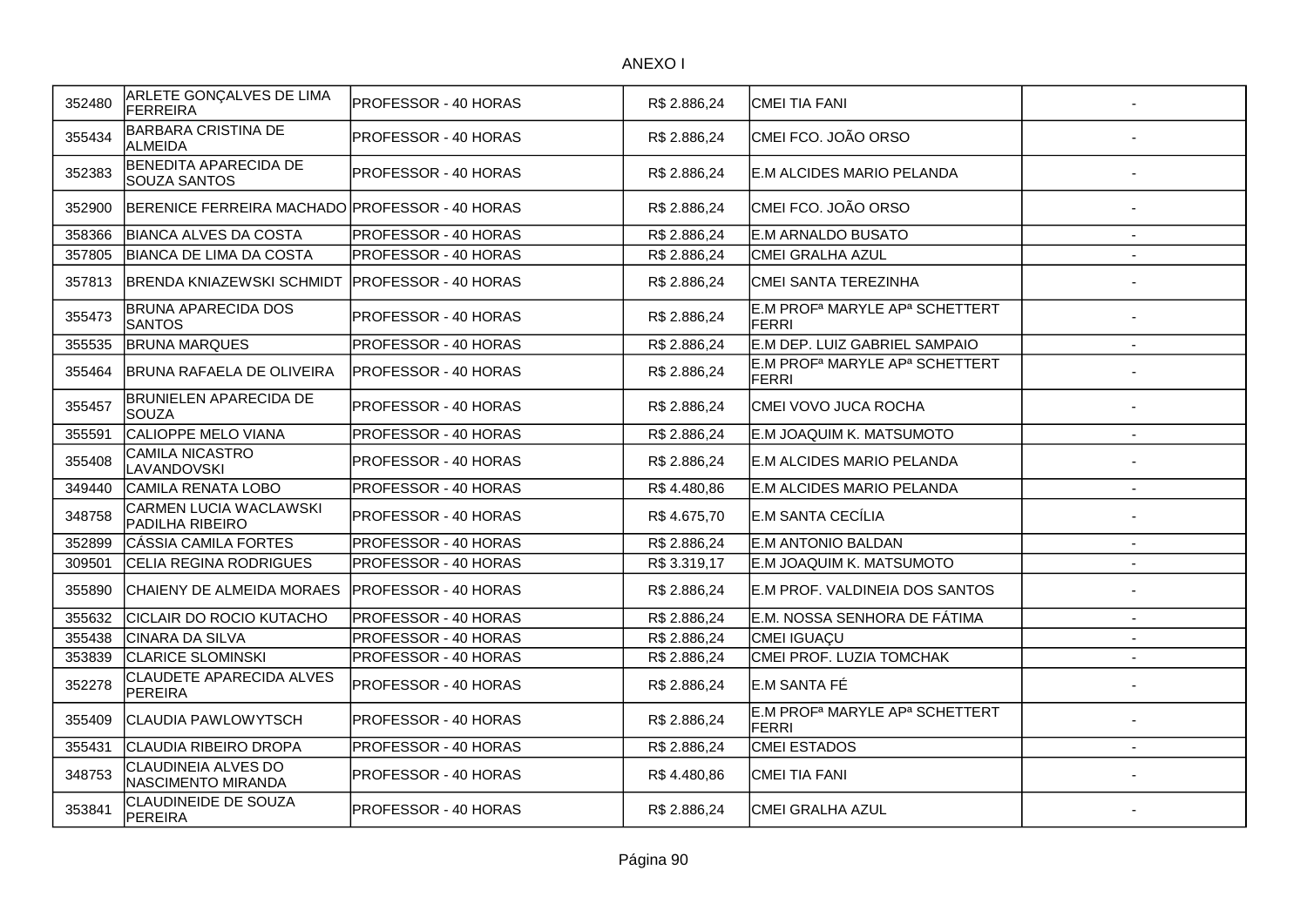| 352922 | CLEIDEMARA DE QUADROS<br>CAVALCANTE             | PROFESSOR - 40 HORAS | R\$ 2.886,24 | <b>CMEI TIA FANI</b>                              |                                      |
|--------|-------------------------------------------------|----------------------|--------------|---------------------------------------------------|--------------------------------------|
| 355371 | CLEONICE ANDRADE DE<br><b>OLIVEIRA</b>          | PROFESSOR - 40 HORAS | R\$ 2.886,24 | CMEI SANTA TEREZINHA                              |                                      |
| 355378 | <b>CLEONICE LUBKE LEFFER</b>                    | PROFESSOR - 40 HORAS | R\$ 2.886,24 | ICMEI VOVO JUCA ROCHA                             | AFAST. MATERNIDADE<br><b>FAZPREV</b> |
| 355536 | <b>CLEUDETE DOS SANTOS</b>                      | PROFESSOR - 40 HORAS | R\$ 2.886,24 | E.M LUIZ NICHELE                                  |                                      |
| 352384 | CLEUSA APARECIDA DA CRUZ<br><b>RIPKA</b>        | PROFESSOR - 40 HORAS | R\$ 2.886,24 | E.M ALCIDES MARIO PELANDA                         |                                      |
| 355752 | CLEUSA VERIDIANA MORO<br>FARIAS                 | PROFESSOR - 40 HORAS | R\$ 2.886,24 | E.M GENEROSO SALUSTIANO<br><b>BARBOSA</b>         |                                      |
| 356514 | CRISTIANE ANGELITA DE<br>OLIVEIRA               | PROFESSOR - 40 HORAS | R\$ 2.886,24 | CMEI PROF <sup>a</sup> DARCY BARBOSA LEAL         |                                      |
| 356454 | <b>CRISTIANE FERREIRA DOS</b><br><b>SANTOS</b>  | PROFESSOR - 40 HORAS | R\$ 2.886,24 | CMEI FCO. JOÃO ORSO                               |                                      |
| 356767 | <b>CRISTIANE KOSLOSKI DOS</b><br><b>SANTOS</b>  | PROFESSOR - 40 HORAS | R\$ 2.886,24 | E.M ALCIDES MARIO PELANDA                         |                                      |
| 352019 | CRISTIANE PORVROZNIK DO<br><b>NASCIMENTO</b>    | PROFESSOR - 40 HORAS | R\$ 3.636,66 | E.M SÃO FRANCISCO DE ASSIS                        |                                      |
| 352937 | ICRISTIANE ROCHA ALVES                          | PROFESSOR - 40 HORAS | R\$ 2.886,24 | İCMEI PROFª DARCY BARBOSA LEAL                    | AFASTAMENTO LICENÇA<br>PRÊMIO        |
| 355859 | CRISTIANE SOARES DA SILVA                       | PROFESSOR - 40 HORAS | R\$ 2.886,24 | E.M PROF. VALDINEIA DOS SANTOS                    |                                      |
| 352149 | <b>CRISTINE SPIEL</b>                           | PROFESSOR - 40 HORAS | R\$ 3.636,66 | CMEI IGUAÇU                                       |                                      |
| 352723 | DAIANE CAROLINE DE ANDRADE PROFESSOR - 40 HORAS |                      | R\$ 2.886,24 | E.M JOAQUIM K. MATSUMOTO                          |                                      |
| 357052 | DAMARIS GONÇALVES DA SILVA PROFESSOR - 40 HORAS |                      | R\$ 2.886,24 | CMEI PROF. KELLY CAMPOS                           |                                      |
| 355589 | DANIELE APARECIDA CARDOSO PROFESSOR - 40 HORAS  |                      | R\$ 2.886,24 | E.M GENEROSO SALUSTIANO<br>BARBOSA                |                                      |
| 355426 | DANIELE KUSS PEREIRA                            | PROFESSOR - 40 HORAS | R\$ 2.886,24 | CMEI PROF. ERONILDES DOS SANTOS<br><b>CAMARGO</b> |                                      |
| 349194 | DANIELLE CRISTINE FERREIRA                      | PROFESSOR - 40 HORAS | R\$ 3.174,85 | E.M SANTA CECÍLIA                                 |                                      |
| 355430 | <b>DEISE LAIZ MARTINS</b><br><b>DZIURKOWSKI</b> | PROFESSOR - 40 HORAS | R\$ 2.886,24 | CMEI VOVO JUCA ROCHA                              |                                      |
| 352904 | <b>DENISE DE FÁTIMA BASTOS</b>                  | PROFESSOR - 40 HORAS | R\$ 2.886,24 | <b>CMEI ESTADOS</b>                               |                                      |
| 352935 | <b>DENISE FÁTIMA DE OLIVEIRA</b>                | PROFESSOR - 40 HORAS | R\$ 2.886,24 | CMEI PROF. LUZIA TOMCHAK                          |                                      |
| 352898 | DENISE MARTINS BASTOS DE<br>LIMA                | PROFESSOR - 40 HORAS | R\$ 2.886,24 | E.M DEP. LUIZ GABRIEL SAMPAIO                     |                                      |
| 355538 | <b>DERLIZE APARECIDA CHELIS</b>                 | PROFESSOR - 40 HORAS | R\$ 2.886,24 | CMEI GRALHA AZUL                                  | $\sim$                               |
| 357848 | <b>DIRCE MACHAKI DE OLIVEIRA</b>                | PROFESSOR - 40 HORAS | R\$ 2.886,24 | CMEI PROF. LUZIA TOMCHAK                          | $\sim$                               |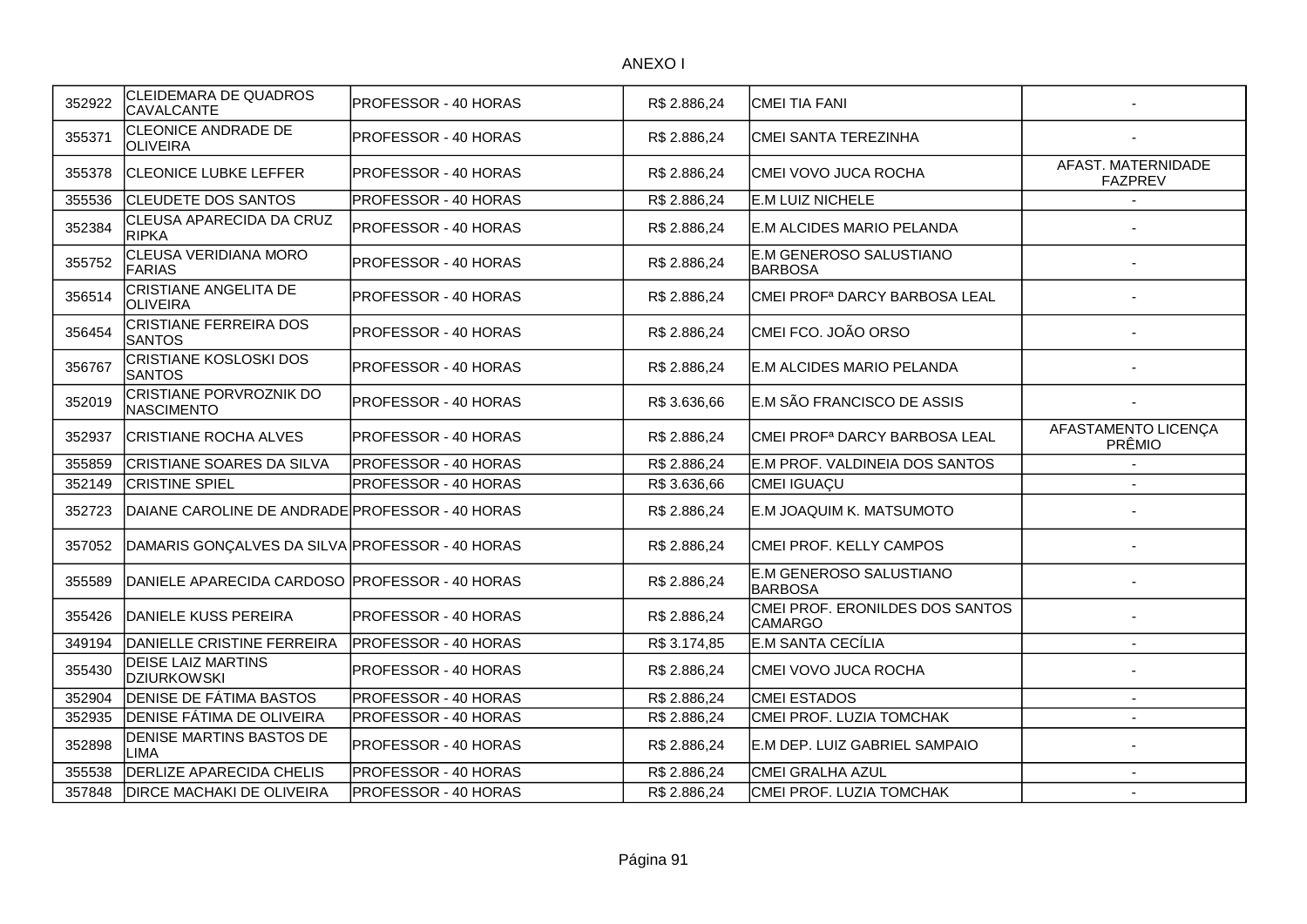| 349570 | <b>DIVANIR DE LURDES</b><br><b>WALKOVIECZ CAMPOS</b>                 | PROFESSOR - 40 HORAS         | R\$4.480,86  | CMEI PROF. LUZIA TOMCHAK                          |                                      |
|--------|----------------------------------------------------------------------|------------------------------|--------------|---------------------------------------------------|--------------------------------------|
| 352903 | <b>IDORCA MATHEUS URBANO</b>                                         | IPROFESSOR - 40 HORAS        | R\$ 2.886,24 | IE.M ANTONIO BALDAN                               |                                      |
| 352168 | <b>EDENICE KARLSON</b>                                               | <b>PROFESSOR - 40 HORAS</b>  | R\$3.030,54  | CMEI VOVO JUCA ROCHA                              |                                      |
| 352936 | IEDERSON DE SOUZA FELIX                                              | PROFESSOR - 40 HORAS         | R\$ 2.886,24 | IE.M RUBIA MARA DA CRUZ PACHECO                   |                                      |
| 352902 | EDINA RIBEIRO DE ALMEIDA                                             | PROFESSOR - 40 HORAS         | R\$ 2.886,24 | CMEI FCO. JOÃO ORSO                               | $\sim$                               |
| 352907 | <b>EDNA DE LOURDES COSTA</b>                                         | PROFESSOR - 40 HORAS         | R\$ 2.886,24 | E.M JOAQUIM K. MATSUMOTO                          | $\overline{\phantom{a}}$             |
| 352145 | ELAINE APARECIDA DOS<br><b>SANTOS</b>                                | <b>PROFESSOR - 40 HORAS</b>  | R\$ 2.886,24 | S.M.EDUCAÇAO                                      |                                      |
| 355399 | IELAINE DE CARVALHO SANTOS                                           | <b>IPROFESSOR - 40 HORAS</b> | R\$ 2.886,24 | CMEI PROF. LUZIA TOMCHAK                          |                                      |
| 352110 | ELAINE DO ROCIO PREMEBIDA<br><b>BOBATO</b>                           | PROFESSOR - 40 HORAS         | R\$ 3.030,54 | CMEI FCO. JOÃO ORSO                               |                                      |
| 356493 | ELAINE GOMES DE SOUZA                                                | PROFESSOR - 40 HORAS         | R\$ 2.886,24 | CMEI PROF. LUZIA TOMCHAK                          | $\overline{\phantom{a}}$             |
| 355619 | <b>ELAINE HELEN DE ABREU</b>                                         | <b>PROFESSOR - 40 HORAS</b>  | R\$ 2.886,24 | E.M. NOSSA SENHORA DE FÁTIMA                      | $\sim$                               |
| 352892 | <b>ELENICE RITZEL</b>                                                | <b>PROFESSOR - 40 HORAS</b>  | R\$ 2.886,24 | CMEI ZILDA ARNS                                   | $\overline{\phantom{a}}$             |
| 356484 | ELIANE APARECIDA PINTO DOS<br>SANTOS DA CRUZ                         | <b>PROFESSOR - 40 HORAS</b>  | R\$ 2.886,24 | CMEI FCO. JOÃO ORSO                               |                                      |
| 355614 | <b>ELIANE CONRADO</b>                                                | PROFESSOR - 40 HORAS         | R\$ 2.886,24 | CMEI FCO. JOÃO ORSO                               |                                      |
| 355424 | <b>ELIANE DA SILVA</b>                                               | PROFESSOR - 40 HORAS         | R\$ 2.886,24 | IE.M ANTONIO BALDAN                               | $\overline{a}$                       |
| 357788 | <b>ELIANE MACIEL DUTRA</b>                                           | PROFESSOR - 40 HORAS         | R\$ 2.886,24 | E.M DEP. LUIZ GABRIEL SAMPAIO                     |                                      |
| 352476 | ELIANE PEREIRA DA CRUZ                                               | PROFESSOR - 40 HORAS         | R\$ 2.886,24 | E.M FRANCISCO Q. MACHADO                          | AFASTAMENTO LICENÇA<br>PRÊMIO        |
| 355687 | <b>ELIENAI FELIP</b>                                                 | <b>PROFESSOR - 40 HORAS</b>  | R\$ 2.886,24 | CMEI PROF. ERONILDES DOS SANTOS<br><b>CAMARGO</b> |                                      |
| 349574 | <b>IELISABETH ALCADIO</b>                                            | <b>PROFESSOR - 40 HORAS</b>  | R\$ 3.983,00 | <b>CMEI TIA FANI</b>                              | AFASTAMENTO LICENÇA<br>PRÊMIO        |
| 355427 | ELISANGELA MARCIA CARREIRA PROFESSOR - 40 HORAS<br><b>DOS SANTOS</b> |                              | R\$ 2.886,24 | E.M SANTA CECÍLIA                                 |                                      |
| 356768 | <b>ELISANGELA MOREIRA</b>                                            | <b>PROFESSOR - 40 HORAS</b>  | R\$ 2.886,24 | <b>E.M ARNALDO BUSATO</b>                         | $\overline{a}$                       |
| 355755 | ELIZANGELA APARECIDA DA<br><b>SILVA</b>                              | PROFESSOR - 40 HORAS         | R\$ 2.886,24 | E.M. NOSSA SENHORA DE FÁTIMA                      |                                      |
| 352955 | ELIZIANE APARECIDA CRUZ<br><b>DOS SANTOS</b>                         | <b>PROFESSOR - 40 HORAS</b>  | R\$ 2.886,24 | CMEI IGUAÇU                                       | AFAST. MATERNIDADE<br><b>FAZPREV</b> |
| 357107 | ELZA JORGE DA SILVA                                                  | PROFESSOR - 40 HORAS         | R\$ 2.886,24 | CMEI PROF. LUZIA TOMCHAK                          | $\overline{\phantom{a}}$             |
| 352734 | ELZI TEREZINHA DE SOUZA                                              | PROFESSOR - 40 HORAS         | R\$ 2.886,24 | E.M FRANCISCO Q. MACHADO                          | $\overline{\phantom{a}}$             |
| 352128 | <b>IEMILIA SCHADECK VAIS</b>                                         | PROFESSOR - 40 HORAS         | R\$ 3.636,66 | E.M PROF. VALDINEIA DOS SANTOS                    | $\overline{\phantom{a}}$             |
| 349627 | ENEMIR MARIA MONTOWSKI<br>BAIL                                       | PROFESSOR - 40 HORAS         | R\$4.480,86  | CMAEE - ATENDIMENTO<br><b>ESPECIALIZADO</b>       |                                      |
| 352885 | <b>ERENIS ORSO MACIEL</b>                                            | PROFESSOR - 40 HORAS         | R\$ 2.886,24 | CMEI TIA FANI                                     |                                      |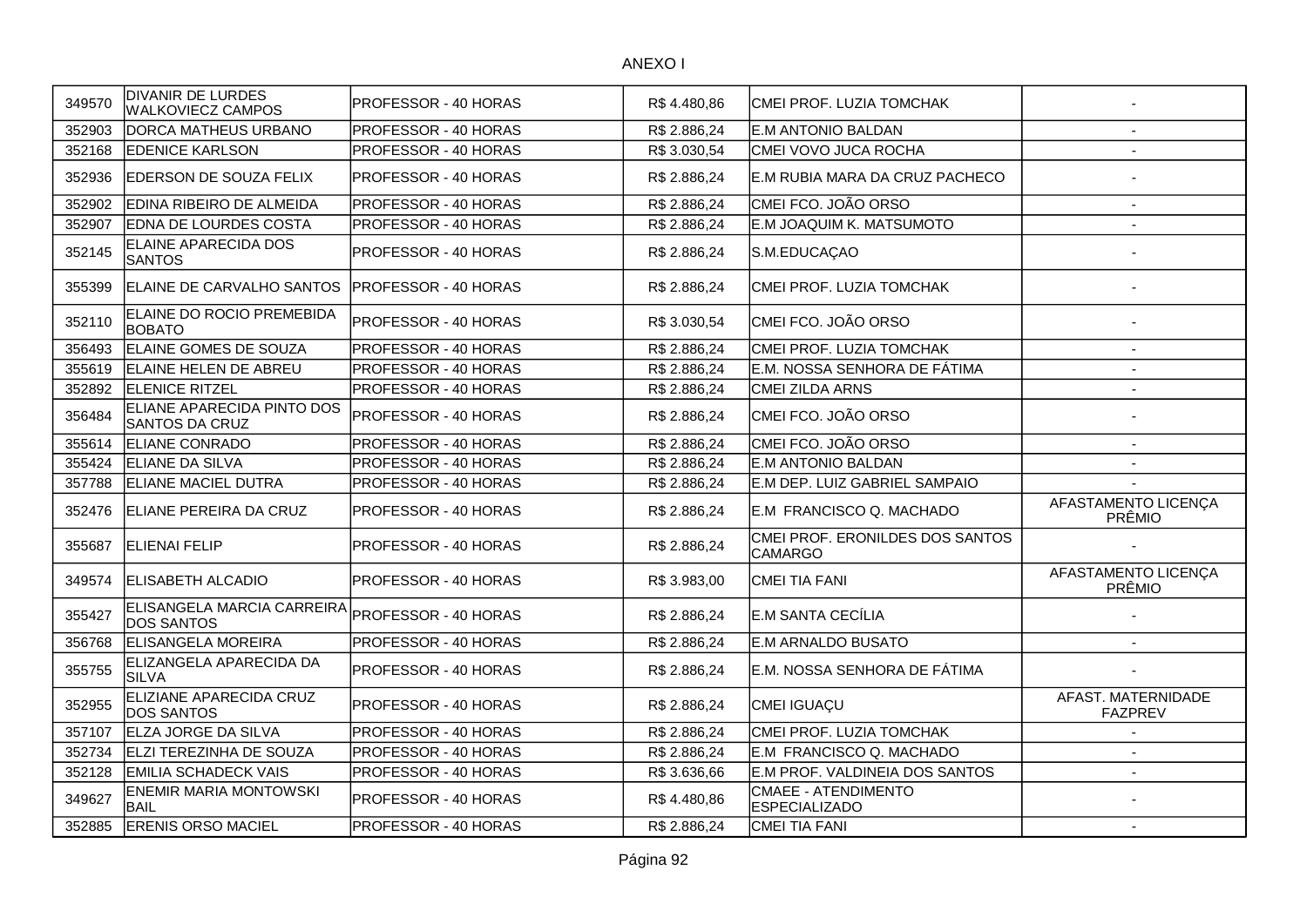| 355442 | ERICA PONTES DA SILVA<br>NOGIKOVSKI                 | IPROFESSOR - 40 HORAS        | R\$ 2.886,24 | E.M MARLENE BARBOSA                                 |                |
|--------|-----------------------------------------------------|------------------------------|--------------|-----------------------------------------------------|----------------|
| 356824 | ESTER CANDIDO MATHEUS DE<br><b>BRITO</b>            | <b>IPROFESSOR - 40 HORAS</b> | R\$ 2.886,24 | <b>IE.M MARLENE BARBOSA</b>                         |                |
| 352171 | ESTHEFANI MAIZE GULLICH                             | PROFESSOR - 40 HORAS         | R\$ 3.030,54 | E.M. NOSSA SENHORA DE FÁTIMA                        | $\overline{a}$ |
| 355587 | <b>EVELIN KARINE MORENO</b>                         | PROFESSOR - 40 HORAS         | R\$ 2.886,24 | E.M ALCIDES MARIO PELANDA                           |                |
| 355512 | EVELLYN IVO GALIETA<br><b>SCHUMACKER</b>            | PROFESSOR - 40 HORAS         | R\$ 2.886,24 | CMEI PROF. ERONILDES DOS SANTOS<br><b>CAMARGO</b>   |                |
| 352884 | EVELLYN THAIS PRADO DA<br><b>SILVA</b>              | PROFESSOR - 40 HORAS         | R\$ 2.886,24 | E.M JOAQUIM K. MATSUMOTO                            |                |
| 352891 | FABIANA APARECIDA DA SILVA<br><b>DE CARVALHO</b>    | PROFESSOR - 40 HORAS         | R\$ 2.886,24 | <b>IE.M ALCIDES MARIO PELANDA</b>                   |                |
| 355585 | FABIOLA YNDYARA MARIA CIT<br><b>DOS SANTOS</b>      | PROFESSOR - 40 HORAS         | R\$ 2.886,24 | E.M JOAQUIM K. MATSUMOTO                            |                |
| 352553 | FATIMA NIZ DA SILVA                                 | <b>PROFESSOR - 40 HORAS</b>  | R\$ 2.886,24 | E.M SANTA FÉ                                        |                |
| 352221 | FEBIANE OLIVEIRA DE SOUZA                           | PROFESSOR - 40 HORAS         | R\$ 3.030,54 | E.M CARLOS E. NICHELE                               |                |
| 355586 | FERNANDA CAMPANER DE<br><b>OLIVEIRA</b>             | PROFESSOR - 40 HORAS         | R\$ 2.886,24 | E.M DEP. LUIZ GABRIEL SAMPAIO                       |                |
| 352934 | <b>IFLAVIA SANTOS CARMO</b>                         | <b>IPROFESSOR - 40 HORAS</b> | R\$ 2.886,24 | CMEI PROF. MARCIA GONGORA<br>CLAUDINO               |                |
| 357855 | FRANCIELE GROSS MARAFIAO<br><b>DIAS</b>             | <b>IPROFESSOR - 40 HORAS</b> | R\$ 2.886.24 | CMEI PROF. KELLY CAMPOS                             |                |
| 357854 | <b>GABRIELA BENTO CORDEIRO</b>                      | <b>PROFESSOR - 40 HORAS</b>  | R\$ 2.886,24 | E.M DEP. LUIZ GABRIEL SAMPAIO                       |                |
| 357806 | <b>GABRIELLE CARVALHO</b>                           | PROFESSOR - 40 HORAS         | R\$ 2.886,24 | E.M JOAQUIM K. MATSUMOTO                            |                |
| 355445 | <b>GESICA LOURDES SABINO</b>                        | PROFESSOR - 40 HORAS         | R\$ 2.886,24 | CMAEE - ATENDIMENTO<br><b>ESPECIALIZADO</b>         |                |
| 352735 | <b>GISELA PANDINI FERNANDES</b><br><b>LEMOS</b>     | PROFESSOR - 40 HORAS         | R\$ 2.886,24 | IE.M. NOSSA SENHORA DE FÁTIMA                       |                |
| 348760 | <b>GISELE APARECIDA FERREIRA</b>                    | <b>IPROFESSOR - 40 HORAS</b> | R\$ 3.319,17 | E.M PROF. ISABEL CRISTINA<br><b>SCHAWABE BORGES</b> |                |
| 349581 | <b>GISLAINE ALVES PEREIRA</b>                       | <b>PROFESSOR - 40 HORAS</b>  | R\$ 3.319,17 | S.M.EDUCAÇAO                                        |                |
| 355400 | <b>GISLAINE VODZINSKI PEREIRA</b>                   | <b>PROFESSOR - 40 HORAS</b>  | R\$ 2.886,24 | CMEI PROF. ERONILDES DOS SANTOS<br><b>CAMARGO</b>   |                |
| 353834 | <b>GISLAYNE HUDZINSKI</b>                           | PROFESSOR - 40 HORAS         | R\$ 2.886,24 | E.M SANTA CECÍLIA                                   |                |
| 357815 | <b>GISLENE VITOR CARRARO</b>                        | <b>PROFESSOR - 40 HORAS</b>  | R\$ 2.886,24 | E.M RUBIA MARA DA CRUZ PACHECO                      |                |
| 357816 | <b>GLEICE ELLEN ALVES DA SILVA</b><br><b>SOARES</b> | <b>IPROFESSOR - 40 HORAS</b> | R\$ 2.886,24 | E.M RUBIA MARA DA CRUZ PACHECO                      |                |
| 355439 | <b>GLINYS CHRESTANI HAUAGGE</b>                     | <b>PROFESSOR - 40 HORAS</b>  | R\$ 2.886,24 | CMEI PROF <sup>a</sup> DARCY BARBOSA LEAL           |                |
|        |                                                     |                              |              |                                                     |                |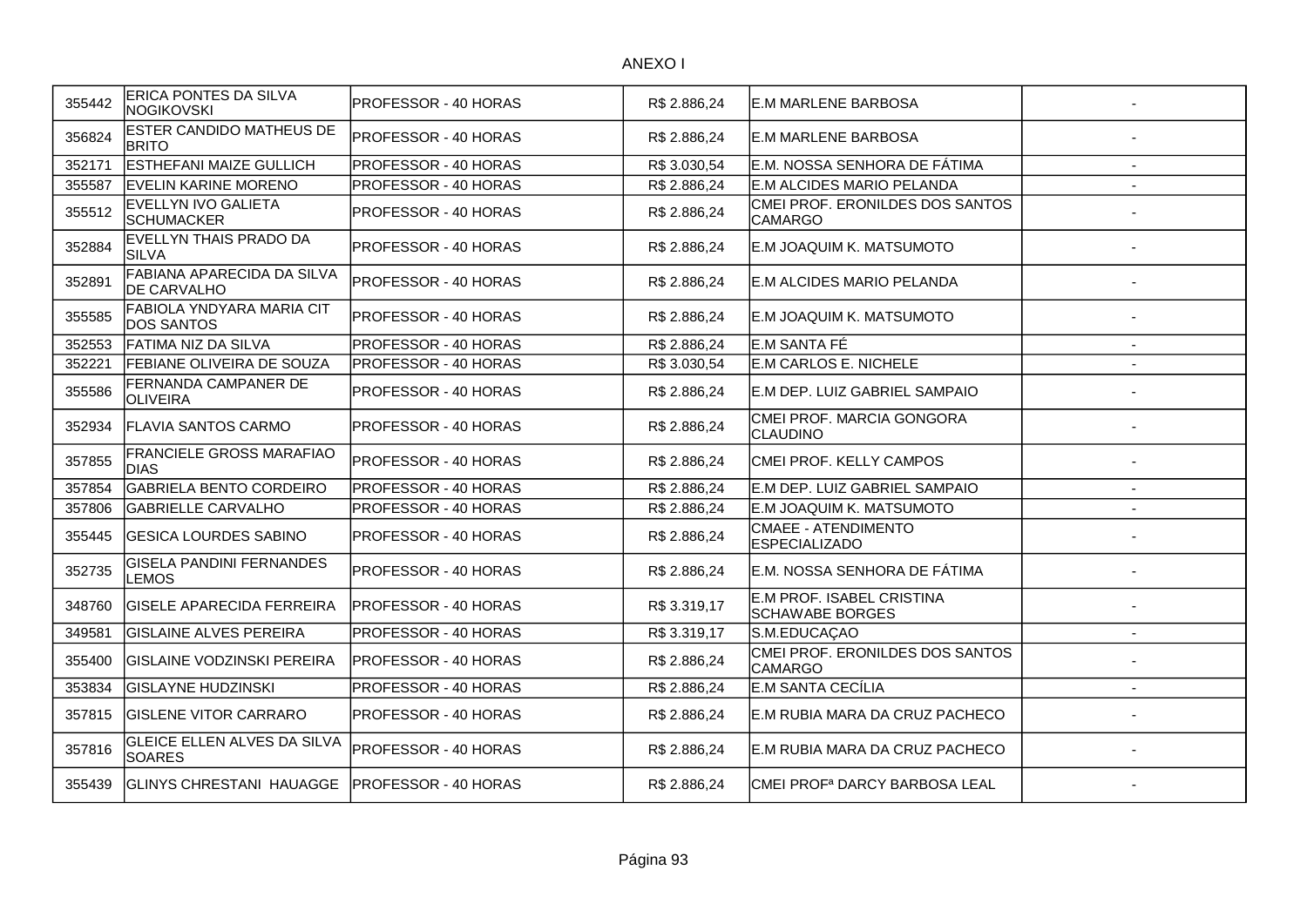| 355751 | <b>GRACIELA CRISTINE DE</b><br><b>OLIVEIRA BUENO</b>    | PROFESSOR - 40 HORAS        | R\$ 2.886,24 | CMEI PROF. KELLY CAMPOS                                                |                |
|--------|---------------------------------------------------------|-----------------------------|--------------|------------------------------------------------------------------------|----------------|
| 355584 | <b>GRAZIELI TATIANA WOLLMANN</b>                        | <b>PROFESSOR - 40 HORAS</b> | R\$ 2.886,24 | E.M GUISELA K. RIEKE                                                   |                |
| 353831 | HELENA CRISTINA NAVARRO DA<br><b>SILVA</b>              | PROFESSOR - 40 HORAS        | R\$ 2.886,24 | E.M FRANCISCO Q. MACHADO                                               |                |
| 355436 | HESTEICE VERNICK VARELA                                 | PROFESSOR - 40 HORAS        | R\$ 2.886,24 | CMEI PROF. LUZIA TOMCHAK                                               | $\overline{a}$ |
| 352913 | HEVELLEN JENIFFER<br><b>MARTINENGHI OBERECK</b>         | PROFESSOR - 40 HORAS        | R\$ 2.886,24 | E.M ARNALDO BUSATO                                                     |                |
| 355754 | HIGOR AFONSO CANDIDO PINTO PROFESSOR - 40 HORAS         |                             | R\$ 2.886,24 | E.M SANTA CECÍLIA                                                      |                |
| 352379 | <b>IARA ROSA DA SILVA</b>                               | PROFESSOR - 40 HORAS        | R\$ 2.886,24 | E.M ALO GUIMARÃES                                                      | $\blacksquare$ |
| 355616 | <b>IRONDINA RODRIGUES DOS</b><br><b>SANTOS</b>          | PROFESSOR - 40 HORAS        | R\$ 2.886,24 | E.M SANTA CECÍLIA                                                      |                |
| 349600 | <b>ISABEL CRISTINA DE MOURA</b><br><b>SILVA</b>         | PROFESSOR - 40 HORAS        | R\$ 3.030,54 | E.M GENEROSO SALUSTIANO<br><b>BARBOSA</b>                              |                |
| 352722 | <b>ISABEL CRISTINA DUARTE</b><br><b>SZOLOPAK AGUIAR</b> | PROFESSOR - 40 HORAS        | R\$ 2.886,24 | E.M PROF <sup>a</sup> MARYLE AP <sup>a</sup> SCHETTERT<br><b>FERRI</b> |                |
| 355403 | ISABEL CRISTINA GOMES DE<br><b>OLIVEIRA</b>             | PROFESSOR - 40 HORAS        | R\$ 2.886,24 | E.M LUIZ NICHELE                                                       |                |
| 355465 | <b>ITALA CARLA FERREIRA REIS</b>                        | PROFESSOR - 40 HORAS        | R\$ 2.886,24 | CMEI SANTA TEREZINHA                                                   |                |
| 355381 | IVONE LOURENÇO DE OLIVEIRA<br><b>KANHESKI</b>           | PROFESSOR - 40 HORAS        | R\$ 2.886,24 | CMEI VOVO JUCA ROCHA                                                   |                |
| 352923 | <b>IVONE PEREIRA DE MATOS</b><br><b>PUPO</b>            | PROFESSOR - 40 HORAS        | R\$ 2.886,24 | CMEI TIA FANI                                                          |                |
| 356485 | JAMILE COSTA                                            | PROFESSOR - 40 HORAS        | R\$ 2.886,24 | CMEI PROF. KELLY CAMPOS                                                |                |
| 352552 | JANAINA CRISTINA DE OLIVEIRA<br>ALEIXES DA CUNHA        | PROFESSOR - 40 HORAS        | R\$ 2.886,24 | CMEI VOVO JUCA ROCHA                                                   |                |
| 355573 | JANAINA DOMINGOS DE SOUZA                               | PROFESSOR - 40 HORAS        | R\$ 2.886,24 | E.M PROF <sup>a</sup> MARYLE AP <sup>a</sup> SCHETTERT<br><b>FERRI</b> |                |
| 352883 | JANE MARIA DE ALMEIDA                                   | PROFESSOR - 40 HORAS        | R\$ 2.886,24 | E.M SÃO FRANCISCO DE ASSIS                                             |                |
| 356774 | JANETE DOS SANTOS SILVA DE<br><b>OLIVEIRA</b>           | PROFESSOR - 40 HORAS        | R\$ 2.886,24 | E.M SANTA CECÍLIA                                                      |                |
| 355571 | JAQUELINE CRISTINA NUNES DA<br>LUZ                      | PROFESSOR - 40 HORAS        | R\$ 2.886,24 | E.M PROF. VALDINEIA DOS SANTOS                                         |                |
| 355463 | JAQUELINE DE JESUS DA SILVA                             | IPROFESSOR - 40 HORAS       | R\$ 2.886,24 | E.M SANTA CECÍLIA                                                      |                |
| 355429 | JAQUELINE DO NASCIMENTO DE<br>PAULA DOS SANTOS          | PROFESSOR - 40 HORAS        | R\$ 2.886,24 | CMEI VOVO JUCA ROCHA                                                   |                |
| 355423 | JESSIANE BACCELLI LASTRA                                | PROFESSOR - 40 HORAS        | R\$ 2.886,24 | CMEI PROF. KELLY CAMPOS                                                |                |
| 357036 | <b>JESSICA CORREA LEAL DE</b><br><b>SOUZA</b>           | PROFESSOR - 40 HORAS        | R\$ 2.886,24 | CMEI PROF. KELLY CAMPOS                                                |                |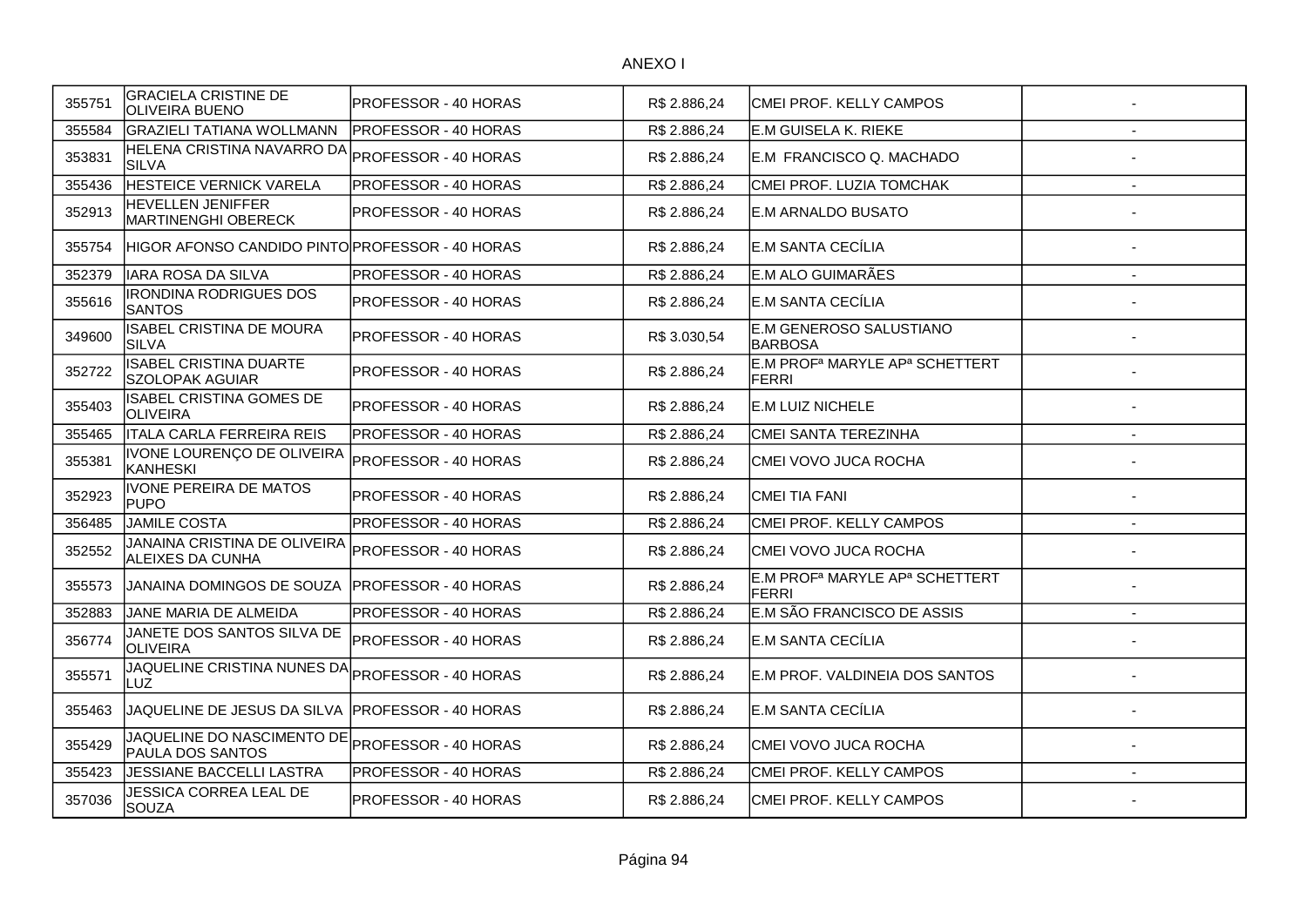| 357807 | JESSICA DE OLIVEIRA JANOLEIS PROFESSOR - 40 HORAS      |                      | R\$ 2.886,24 | E.M RUBIA MARA DA CRUZ PACHECO                                         |                                                       |
|--------|--------------------------------------------------------|----------------------|--------------|------------------------------------------------------------------------|-------------------------------------------------------|
| 355756 | <b>JESSICA HELLEN FRAGOSO</b><br><b>STEFANSKI</b>      | PROFESSOR - 40 HORAS | R\$ 2.886,24 | CMEI SANTA TEREZINHA                                                   |                                                       |
| 355417 | JHESSICA GABRIELLE KUK DA<br><b>SILVA</b>              | PROFESSOR - 40 HORAS | R\$ 2.886,24 | CMEI PROF <sup>a</sup> DARCY BARBOSA LEAL                              |                                                       |
| 348761 | JOELMA DE SOUZA LOPES<br><b>INOCENCIO</b>              | PROFESSOR - 40 HORAS | R\$4.675,70  | CMEI FCO. JOÃO ORSO                                                    |                                                       |
| 352376 | JOSE DE ARIMATEA CORREA                                | PROFESSOR - 40 HORAS | R\$ 2.886,24 | <b>E.M ANTONIO BALDAN</b>                                              | $\overline{\phantom{a}}$                              |
| 355602 | JOSELIA EVANGELISTA DA<br><b>SILVA</b>                 | PROFESSOR - 40 HORAS | R\$ 2.886,24 | E.M ALCIDES MARIO PELANDA                                              |                                                       |
| 352933 | JOSIANE APARECIDA DA SILVA                             | PROFESSOR - 40 HORAS | R\$ 2.886,24 | CMEI PROF. LUZIA TOMCHAK                                               |                                                       |
| 352460 | JOSIANE DAS VIRGENS PORTO                              | PROFESSOR - 40 HORAS | R\$ 2.886,24 | CMEI FCO. JOÃO ORSO                                                    |                                                       |
| 352727 | JOSIANE DE ANDRADE HAUS                                | PROFESSOR - 40 HORAS | R\$ 2.886,24 | E.M ARNALDO BUSATO                                                     | $\blacksquare$                                        |
| 352774 | JOSIANE SOUZA MUNHOZ                                   | PROFESSOR - 40 HORAS | R\$ 2.886,24 | E.M PROF. VALDINEIA DOS SANTOS                                         | $\blacksquare$                                        |
| 355540 | JOSILENE FRANCISCO PINTO                               | PROFESSOR - 40 HORAS | R\$ 2.886,24 | CMEI PROF. KELLY CAMPOS                                                | $\overline{a}$                                        |
| 356477 | JOSIMARIA DA SILVA DE<br><b>AVELAR ROMUALDO</b>        | PROFESSOR - 40 HORAS | R\$ 2.886,24 | <b>CMEI ESTADOS</b>                                                    |                                                       |
| 355588 | JOSINA ELZIRA LANÇONE                                  | PROFESSOR - 40 HORAS | R\$ 2.886,24 | E.M PROF <sup>a</sup> MARYLE AP <sup>a</sup> SCHETTERT<br><b>FERRI</b> |                                                       |
| 349565 | JUCELIA LOPES DOS SANTOS                               | PROFESSOR - 40 HORAS | R\$ 3.174,85 | <b>CMEI ZILDA ARNS</b>                                                 | $\overline{\phantom{a}}$                              |
| 349628 | <b>JUCIMERI ZAVERUKA</b><br><b>CARVALHO</b>            | PROFESSOR - 40 HORAS | R\$4.286,05  | E.M SANTA FÉ                                                           |                                                       |
| 355601 | <b>JULIANA GERING</b>                                  | PROFESSOR - 40 HORAS | R\$ 2.886,24 | E.M ALCIDES MARIO PELANDA                                              | $\blacksquare$                                        |
| 357814 | KAOANA BATISTA HONORIO<br><b>RIBAS</b>                 | PROFESSOR - 40 HORAS | R\$ 2.886,24 | CMEI PROF. KELLY CAMPOS                                                |                                                       |
| 356818 | KARIANE MEIRELLES DE<br>OLIVEIRA                       | PROFESSOR - 40 HORAS | R\$ 2.886,24 | CMEI IGUAÇU                                                            | PRORROGAÇÃO LICENÇA-<br>MATERNIDADE - LEI 11.770/2008 |
| 355398 | KAROLINE MARIANA RIBEIRO<br><b>ERZINGER DOS SANTOS</b> | PROFESSOR - 40 HORAS | R\$ 2.886,24 | E.M JOAQUIM K. MATSUMOTO                                               |                                                       |
| 349556 | KATYUCIA KARINE GRABOSKI<br><b>VIEIRA</b>              | PROFESSOR - 40 HORAS | R\$ 3.809,83 | FAZTRANS                                                               |                                                       |
| 355532 | KAWISY MORDZIN LOURENÇO                                | PROFESSOR - 40 HORAS | R\$ 2.886,24 | E.M SANTA FÉ                                                           | $\overline{\phantom{a}}$                              |
| 355757 | KEILA CRISTINA DA SILVA                                | PROFESSOR - 40 HORAS | R\$ 2.886,24 | <b>E.M GENEROSO SALUSTIANO</b><br><b>BARBOSA</b>                       |                                                       |
| 352890 | KERLES ALVES DE CASSIA                                 | PROFESSOR - 40 HORAS | R\$ 2.886,24 | CMEI ZILDA ARNS                                                        | $\overline{a}$                                        |
| 355836 | KETULEM FAGUNDES COSTA<br><b>SOARES</b>                | PROFESSOR - 40 HORAS | R\$ 2.886,24 | CMEI VOVO JUCA ROCHA                                                   |                                                       |
|        |                                                        |                      |              |                                                                        |                                                       |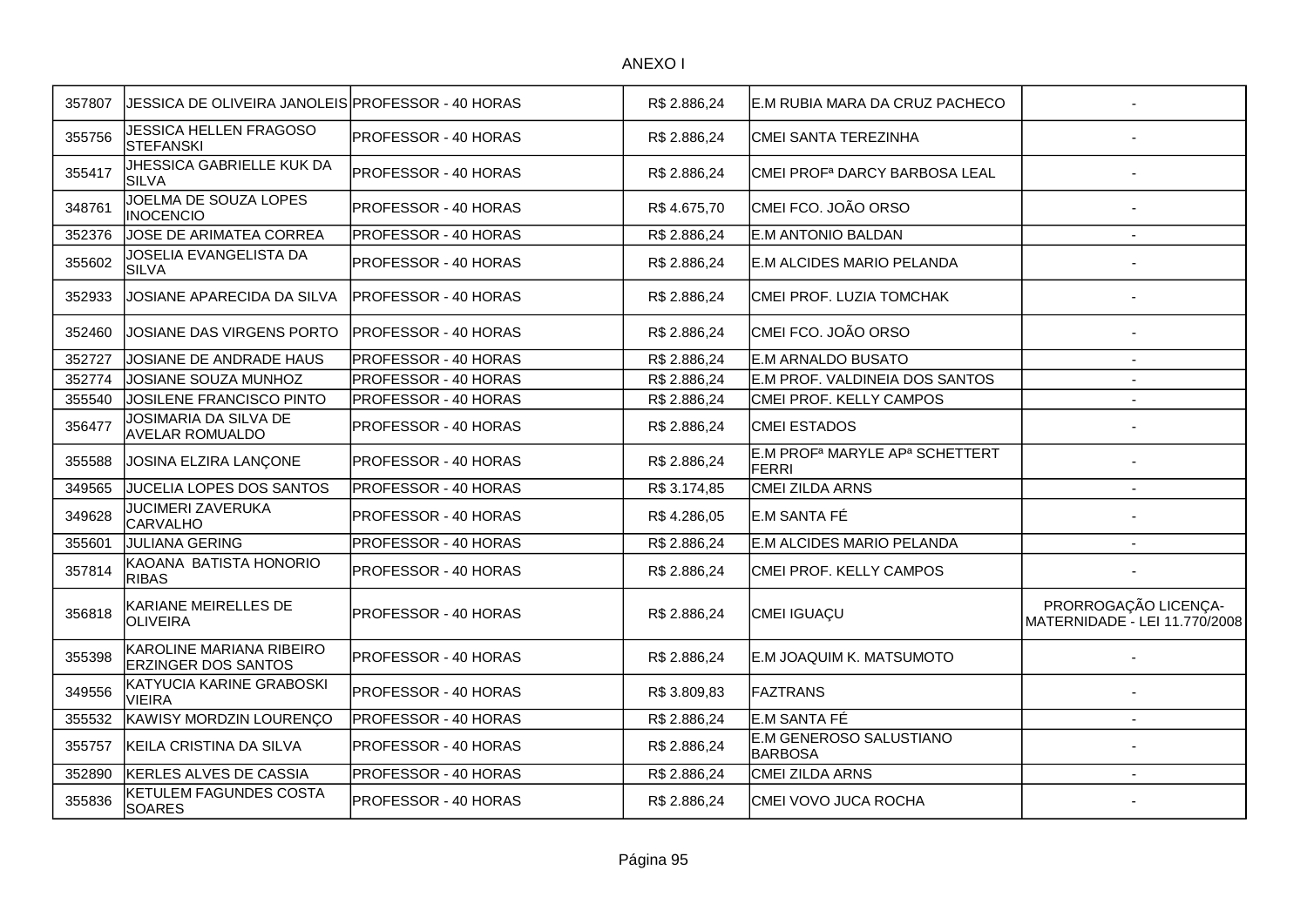| 356807 | LARA LAIS GROSSI GUEDES<br><b>MARCELINO</b>         | <b>PROFESSOR - 40 HORAS</b> | R\$ 2.886,24 | CMEI PROF. LUZIA TOMCHAK                                        |                          |
|--------|-----------------------------------------------------|-----------------------------|--------------|-----------------------------------------------------------------|--------------------------|
| 352550 | LARISSA DE OLIVEIRA                                 | PROFESSOR - 40 HORAS        | R\$ 2.886,24 | CMEI FCO. JOÃO ORSO                                             |                          |
| 355475 | LAURA MARIA DE OLIVEIRA<br><b>JERONIMO</b>          | PROFESSOR - 40 HORAS        | R\$ 2.886,24 | CMEI PROF. ERONILDES DOS SANTOS<br><b>CAMARGO</b>               |                          |
| 355385 | <b>EANDRA ALZEMIRA DO</b><br>PERPETUO DE CALAZ      | PROFESSOR - 40 HORAS        | R\$ 2.886,24 | CMEI PROF <sup>a</sup> DARCY BARBOSA LEAL                       |                          |
| 355377 | LEDUINA DE ALBUQUERQUE<br><b>RODRIGUES</b>          | PROFESSOR - 40 HORAS        | R\$ 2.886.24 | E.M GENEROSO SALUSTIANO<br><b>BARBOSA</b>                       |                          |
| 352172 | LEIA DANIELY KLEMPOVUS DOS<br><b>PASSOS</b>         | PROFESSOR - 40 HORAS        | R\$ 3.636,66 | CMEI FCO. JOÃO ORSO                                             |                          |
| 352551 | LEIDIANA DE SIQUEIRA                                | PROFESSOR - 40 HORAS        | R\$ 2.886,24 | <b>E.M SANTA MARIA</b>                                          |                          |
| 358113 | LEILA RIBEIRO DE SOUZA<br><b>OLIVEIRA</b>           | PROFESSOR - 40 HORAS        | R\$ 2.886,24 | E.M SANTA MARIA                                                 |                          |
| 352223 | <b>ENILCE CORREA FERNANDES</b><br><b>EAL</b>        | PROFESSOR - 40 HORAS        | R\$ 3.030,54 | <b>CMEI TIA FANI</b>                                            |                          |
| 355394 | <b>LEONARDO TREVISAN</b>                            | PROFESSOR - 40 HORAS        | R\$ 2.886,24 | E.M PROF <sup>a</sup> MARYLE AP <sup>a</sup> SCHETTERT<br>FERRI |                          |
| 352881 | ORETE DE FATIMA<br><b>MARCONDES</b>                 | PROFESSOR - 40 HORAS        | R\$ 2.886,24 | APAE - ESCOLA XVII DE JANEIRO                                   |                          |
| 352897 | LORIANE CORREIA DOS<br><b>SANTOS</b>                | PROFESSOR - 40 HORAS        | R\$ 2.886,24 | E.M. NOSSA SENHORA DE FÁTIMA                                    |                          |
| 352901 | ORRAINE EDUARDA DOS<br><b>SANTOS GARCIA</b>         | <b>PROFESSOR - 40 HORAS</b> | R\$ 2.886,24 | CMEI GRALHA AZUL                                                |                          |
| 352382 | LOURDES FATIMA DUTRA                                | PROFESSOR - 40 HORAS        | R\$ 2.886,24 | <b>E.M MARLENE BARBOSA</b>                                      | $\blacksquare$           |
| 349204 | LUCIANA APARECIDA LOPES DE<br>LIMA                  | PROFESSOR - 40 HORAS        | R\$ 3.174,85 | CMEI ZILDA ARNS                                                 |                          |
| 355406 | LUCIANA DE OLIVEIRA CARMO<br><b>RODRIGUES SILVA</b> | PROFESSOR - 40 HORAS        | R\$ 2.886,24 | E.M SANTA CECÍLIA                                               |                          |
| 352121 | LUCIANE ALVES DOS SANTOS                            | PROFESSOR - 40 HORAS        | R\$ 3.636,66 | CMEI GRALHA AZUL                                                | $\overline{\phantom{a}}$ |
| 355435 | <b>LUCIANE CAMARGO DE</b><br><b>OLIVEIRA</b>        | PROFESSOR - 40 HORAS        | R\$ 2.886,24 | E.M PROF <sup>a</sup> MARYLE AP <sup>a</sup> SCHETTERT<br>FERRI |                          |
| 352222 | LUCIANE INACIO MARCELINO DA<br><b>CONCEICAO</b>     | PROFESSOR - 40 HORAS        | R\$ 3.030,54 | <b>E.M GENEROSO SALUSTIANO</b><br><b>BARBOSA</b>                |                          |
| 353865 | LUCIANE MELNIK                                      | PROFESSOR - 40 HORAS        | R\$ 2.886,24 | CMEI ZILDA ARNS                                                 | $\overline{a}$           |
| 355419 | LUCIENE CARVALHO DA SILVA<br><b>OLIVEIRA</b>        | PROFESSOR - 40 HORAS        | R\$ 2.886,24 | CMEI PROF. LUZIA TOMCHAK                                        |                          |
| 355454 | LUCIMAR RODRIGUES<br><b>ZANCHETT</b>                | PROFESSOR - 40 HORAS        | R\$ 2.886,24 | E.M DEP. LUIZ GABRIEL SAMPAIO                                   |                          |
| 349577 | LUZIA DA SILVA FERREIRA                             | PROFESSOR - 40 HORAS        | R\$ 3.030,54 | CMEI PROF. KELLY CAMPOS                                         | $\blacksquare$           |
| 352147 | LUZINETE CAETANO                                    | PROFESSOR - 40 HORAS        | R\$3.030,54  | E.M GENEROSO SALUSTIANO<br><b>BARBOSA</b>                       |                          |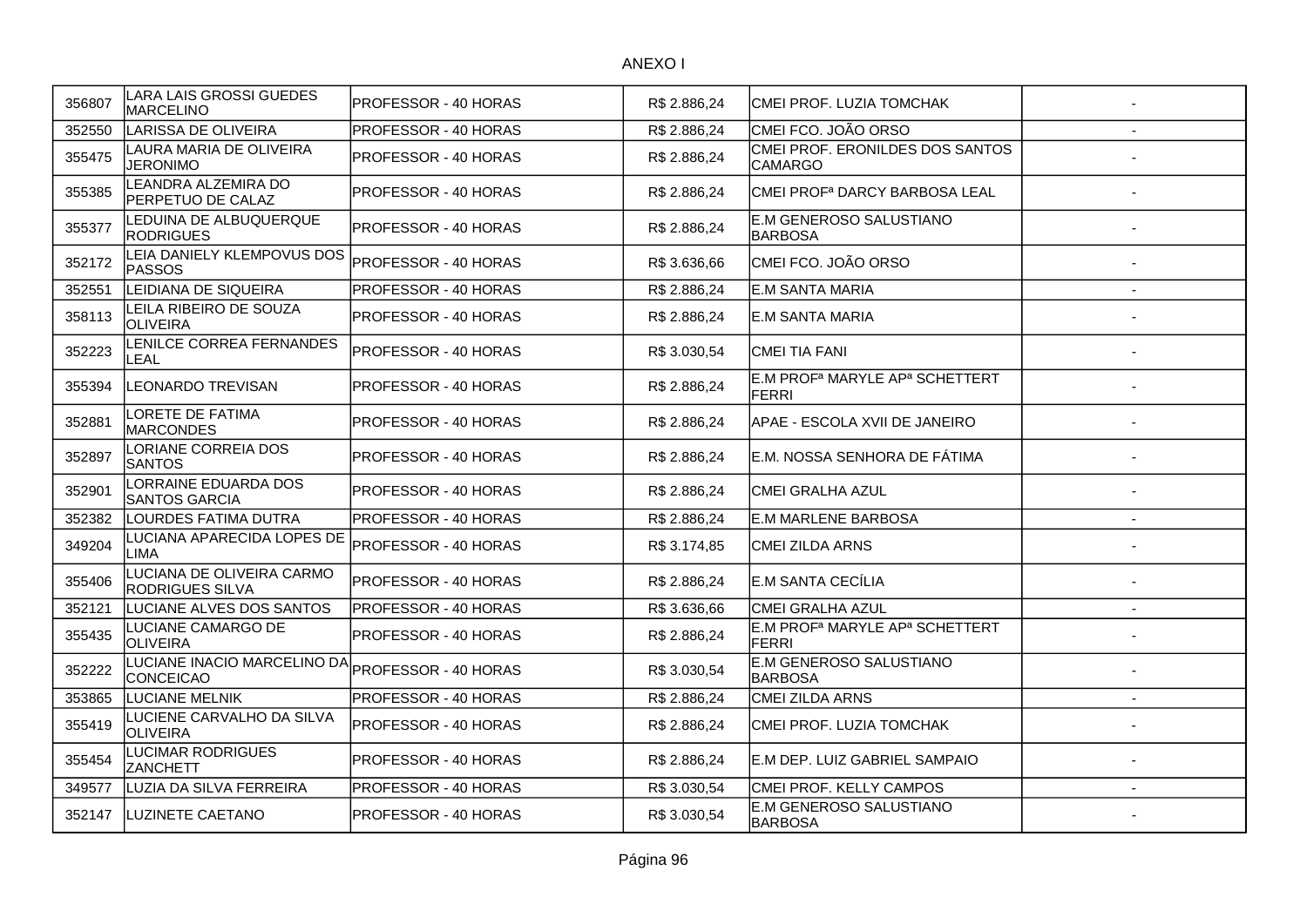| 355533 | LYGIA DOS ANJOS COELLI                                     | <b>PROFESSOR - 40 HORAS</b> | R\$ 2.886,24 | IE.M ALCIDES MARIO PELANDA                                      | $\sim$                        |
|--------|------------------------------------------------------------|-----------------------------|--------------|-----------------------------------------------------------------|-------------------------------|
| 352726 | MARCELA FABIANA DE SOUZA<br>LAURINDO                       | PROFESSOR - 40 HORAS        | R\$ 2.886,24 | CMEI VOVO JUCA ROCHA                                            |                               |
| 355404 | MARCIA DA SILVA SANTOS                                     | PROFESSOR - 40 HORAS        | R\$ 2.886,24 | CMEI ZILDA ARNS                                                 |                               |
| 349181 | MARCIA DE BRITO SOARES                                     | PROFESSOR - 40 HORAS        | R\$4.286,05  | <b>CMEI TIA FANI</b>                                            |                               |
| 349598 | MARIA ANTONIETA DE LENA<br><b>COSTA</b>                    | PROFESSOR - 40 HORAS        | R\$4.286,05  | S.M.EDUCAÇAO                                                    |                               |
| 355582 | <b>MARIA CRISTINA FERNANDES</b><br><b>DE ANDRADE PORTO</b> | PROFESSOR - 40 HORAS        | R\$ 2.886,24 | E.M GENEROSO SALUSTIANO<br><b>BARBOSA</b>                       |                               |
| 349662 | MARIA DAS MERCES PORTO<br><b>BENICIO</b>                   | <b>PROFESSOR - 40 HORAS</b> | R\$ 3.983,00 | CMEI TIA FANI                                                   | AFASTAMENTO LICENÇA<br>PRÊMIO |
| 352931 | MARIA DE FATIMA DA COSTA<br>MACHADO                        | PROFESSOR - 40 HORAS        | R\$ 2.886,24 | E.M GUISELA K. RIEKE                                            |                               |
| 349179 | MARIA ELIDA RIBEIRO DE<br>İCAMPOS KRUL                     | PROFESSOR - 40 HORAS        | R\$4.480,86  | CMEI GRALHA AZUL                                                |                               |
| 352380 | MARIA ELZA PEGO DE ARAUJO                                  | <b>PROFESSOR - 40 HORAS</b> | R\$ 2.886,24 | E.M PROF <sup>a</sup> MARYLE AP <sup>a</sup> SCHETTERT<br>FERRI |                               |
| 352381 | MARIA ISABEL DIAS TRICHES                                  | PROFESSOR - 40 HORAS        | R\$ 2.886,24 | CMEI FCO. JOÃO ORSO                                             |                               |
| 355631 | MARIA JOCELIA RIPKA<br><b>PEDROZO</b>                      | PROFESSOR - 40 HORAS        | R\$ 2.886,24 | E.M SANTA CECÍLIA                                               |                               |
| 353840 | <b>MARIA LUCIA CRUZ</b>                                    | PROFESSOR - 40 HORAS        | R\$ 2.886,24 | CMAEE - ATENDIMENTO<br><b>ESPECIALIZADO</b>                     |                               |
| 352478 | MARIA MADALENA RODRIGUES                                   | PROFESSOR - 40 HORAS        | R\$ 2.886,24 | <b>CMEI TIA FANI</b>                                            | AFASTAMENTO LICENÇA<br>PRÊMIO |
| 352456 | MARIA RAFAELI ALVES PEREIRA<br><b>RAMOS</b>                | PROFESSOR - 40 HORAS        | R\$ 2.886,24 | E.M ARNALDO BUSATO                                              |                               |
| 308001 | MARIA REGINA STADNIK<br><b>IBONATO</b>                     | <b>PROFESSOR - 40 HORAS</b> | R\$ 4.156,16 | CMEI IGUAÇU                                                     |                               |
| 355578 | IMARIA SOCORRO DA SILVA                                    | PROFESSOR - 40 HORAS        | R\$ 2.886,24 | IE.M PROFª MARYLE APª SCHETTERT<br><b>FERRI</b>                 |                               |
| 355572 | MARIA SOLANGE DA SILVA PIZA                                | <b>PROFESSOR - 40 HORAS</b> | R\$ 2.886,24 | E.M SANTA FÉ                                                    |                               |
| 352116 | <b>MARIANA COTRIM RODRIGUES</b><br><b>FERIATO</b>          | PROFESSOR - 40 HORAS        | R\$ 3.030,54 | CMEI PROF. ERONILDES DOS SANTOS<br><b>CAMARGO</b>               |                               |
| 356487 | IMARIANE ZATTA DE MEDEIROS                                 | PROFESSOR - 40 HORAS        | R\$ 2.886,24 | CMEI FCO. JOÃO ORSO                                             |                               |
| 348762 | <b>MARILDA MESSIANO</b><br><b>RODRIGUES</b>                | PROFESSOR - 40 HORAS        | R\$ 3.174,85 | E.M. 26 DE JANEIRA - EJA                                        |                               |
| 356771 | MARILIS PEREIRA DE MELO<br><b>FERREIRA</b>                 | PROFESSOR - 40 HORAS        | R\$ 2.886,24 | <b>CMEI ESTADOS</b>                                             |                               |
| 355440 | <b>IMARLENE ELIANE WOLTMANN</b>                            | IPROFESSOR - 40 HORAS       | R\$ 2.886,24 | CMEI PROF. ERONILDES DOS SANTOS<br><b>CAMARGO</b>               |                               |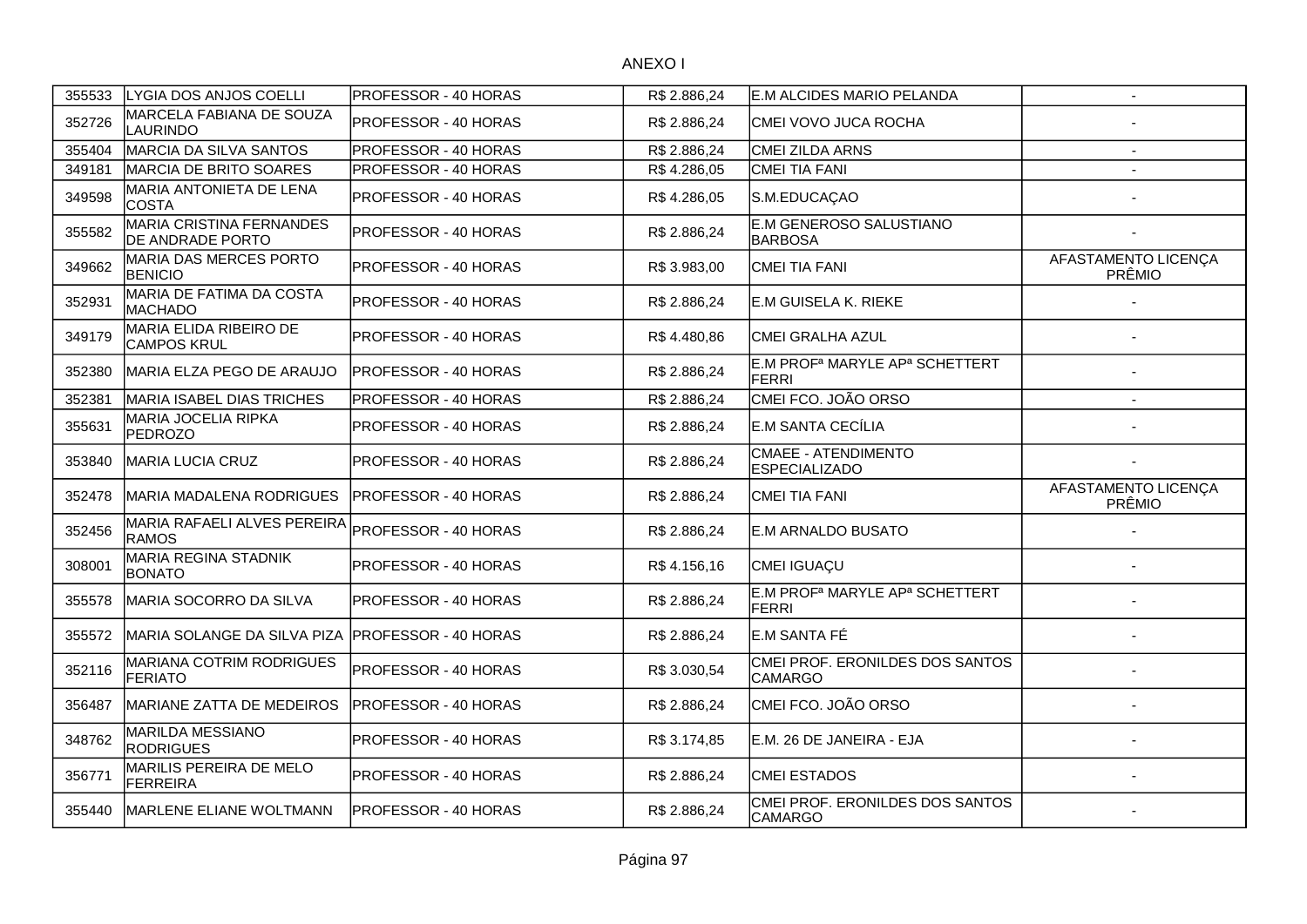| 358114 | MARLI ALVES CARDOSO DE<br>CAMPOS              | PROFESSOR - 40 HORAS        | R\$ 2.886,24 | IE.M SANTA MARIA                                                       |                          |
|--------|-----------------------------------------------|-----------------------------|--------------|------------------------------------------------------------------------|--------------------------|
| 355393 | MARLI COELHO MOREIRA<br><b>RAMOS</b>          | PROFESSOR - 40 HORAS        | R\$ 2.886,24 | E.M PROF <sup>a</sup> MARYLE AP <sup>a</sup> SCHETTERT<br><b>FERRI</b> |                          |
| 352385 | <b>MARLI MILLER</b>                           | PROFESSOR - 40 HORAS        | R\$ 2.886,24 | APAE - ESCOLA XVII DE JANEIRO                                          | $\overline{\phantom{a}}$ |
| 353074 | MARTA BUDNIAK GROSKO                          | PROFESSOR - 40 HORAS        | R\$ 2.886.24 | CMEI VOVO JUCA ROCHA                                                   | $\overline{\phantom{a}}$ |
| 356775 | MAURINA MARIA FERREIRA                        | PROFESSOR - 40 HORAS        | R\$ 2.886.24 | CMEI PROF. KELLY CAMPOS                                                | $\overline{\phantom{a}}$ |
| 356495 | <b>MAYARA BACIL</b>                           | PROFESSOR - 40 HORAS        | R\$ 2.886,24 | <b>CMEI ESTADOS</b>                                                    | $\overline{\phantom{a}}$ |
| 352911 | MAYARA GARCIA DE CAMPOS                       | PROFESSOR - 40 HORAS        | R\$ 2.886,24 | CMEI PROF. LUZIA TOMCHAK                                               | $\blacksquare$           |
| 355420 | MAYARA MACHADO BONFIM DE<br><b>ARRUDA</b>     | <b>PROFESSOR - 40 HORAS</b> | R\$ 2.886,24 | IE.M SANTA CECÍLIA                                                     |                          |
| 353835 | <b>MAYARA MIRANDA</b>                         | PROFESSOR - 40 HORAS        | R\$ 2.886,24 | CMEI TIA FANI                                                          |                          |
| 352915 | MAYARA PIRES MOREIRA                          | <b>PROFESSOR - 40 HORAS</b> | R\$ 2.886,24 | IE.M ANTONIO BALDAN                                                    |                          |
| 352120 | MICHELE ALBERGONI                             | PROFESSOR - 40 HORAS        | R\$ 3.030,54 | <b>E.M SANTA MARIA</b>                                                 |                          |
| 355441 | MICHELE CORREA GONÇALVES                      | IPROFESSOR - 40 HORAS       | R\$ 2.886,24 | CMEI PROF. LUZIA TOMCHAK                                               |                          |
| 356486 | <b>MILENA THAIS CASTILHOS</b>                 | PROFESSOR - 40 HORAS        | R\$ 2.886,24 | CMEI VOVO JUCA ROCHA                                                   | $\sim$                   |
| 352375 | <b>MONICA DE AGUIAR</b><br>RODRIGUES SERAPIAO | PROFESSOR - 40 HORAS        | R\$ 2.886,24 | E.M. NOSSA SENHORA DE FÁTIMA                                           |                          |
| 349583 | MONICA DE FATIMA ANDRETTA                     | <b>PROFESSOR - 40 HORAS</b> | R\$4.480,86  | <b>E.M SANTA MARIA</b>                                                 |                          |
| 355838 | MYLENA ALVES DE ARAUJO DA<br><b>SILVA</b>     | PROFESSOR - 40 HORAS        | R\$ 2.886,24 | IE.M PROF. VALDINEIA DOS SANTOS                                        |                          |
| 355581 | NATALIA MARIA LUCINDO                         | PROFESSOR - 40 HORAS        | R\$ 2.886,24 | <b>E.M SANTA MARIA</b>                                                 |                          |
| 355840 | INATALY RODRIGUES DA SILVA                    | IPROFESSOR - 40 HORAS       | R\$ 2.886,24 | CMEI SANTA TEREZINHA                                                   |                          |
| 355388 | NATHANA PACHECO SOARES<br><b>DE GODOI</b>     | PROFESSOR - 40 HORAS        | R\$ 2.886,24 | E.M DEP. LUIZ GABRIEL SAMPAIO                                          |                          |
| 356491 | NELCI DIAS DA PAZ BARRETO                     | <b>PROFESSOR - 40 HORAS</b> | R\$ 2.886,24 | CMEI IGUAÇU                                                            | $\overline{a}$           |
| 352130 | <b>NEUSA MARIA DE ANDRADE</b>                 | PROFESSOR - 40 HORAS        | R\$ 3.030,54 | E.M ALCIDES MARIO PELANDA                                              | $\overline{a}$           |
| 355641 | NIZETE PAIXÃO CAVALHERI<br><b>BARBOSA</b>     | PROFESSOR - 40 HORAS        | R\$ 2.886,24 | CMEI PROF. LUZIA TOMCHAK                                               |                          |
| 352821 | <b>NUBIA CRISTINA SILVA</b>                   | PROFESSOR - 40 HORAS        | R\$ 2.886,24 | E.M SANTA CECÍLIA                                                      | $\blacksquare$           |
| 353837 | PAMELA DE OLIVEIRA RAMOS                      | <b>PROFESSOR - 40 HORAS</b> | R\$ 2.886,24 | E.M LUIZ NICHELE                                                       | $\overline{\phantom{a}}$ |
| 357865 | PATRICIA ALAMINI ZAMPIERON                    | PROFESSOR - 40 HORAS        | R\$ 2.886,24 | E.M PROF. ISABEL CRISTINA<br><b>SCHAWABE BORGES</b>                    |                          |
| 355401 | PATRICIA DA ROCHA BENTO                       | PROFESSOR - 40 HORAS        | R\$ 2.886,24 | E.M SANTA CECÍLIA                                                      | $\blacksquare$           |
| 356481 | PATRICIA DE FATIMA FRANCO                     | <b>PROFESSOR - 40 HORAS</b> | R\$ 2.886,24 | CMEI FCO. JOÃO ORSO                                                    |                          |
| 352018 | PATRICIA MARTINS AMARAL<br><b>FORBECI</b>     | PROFESSOR - 40 HORAS        | R\$ 3.636,66 | <b>CMEI ZILDA ARNS</b>                                                 |                          |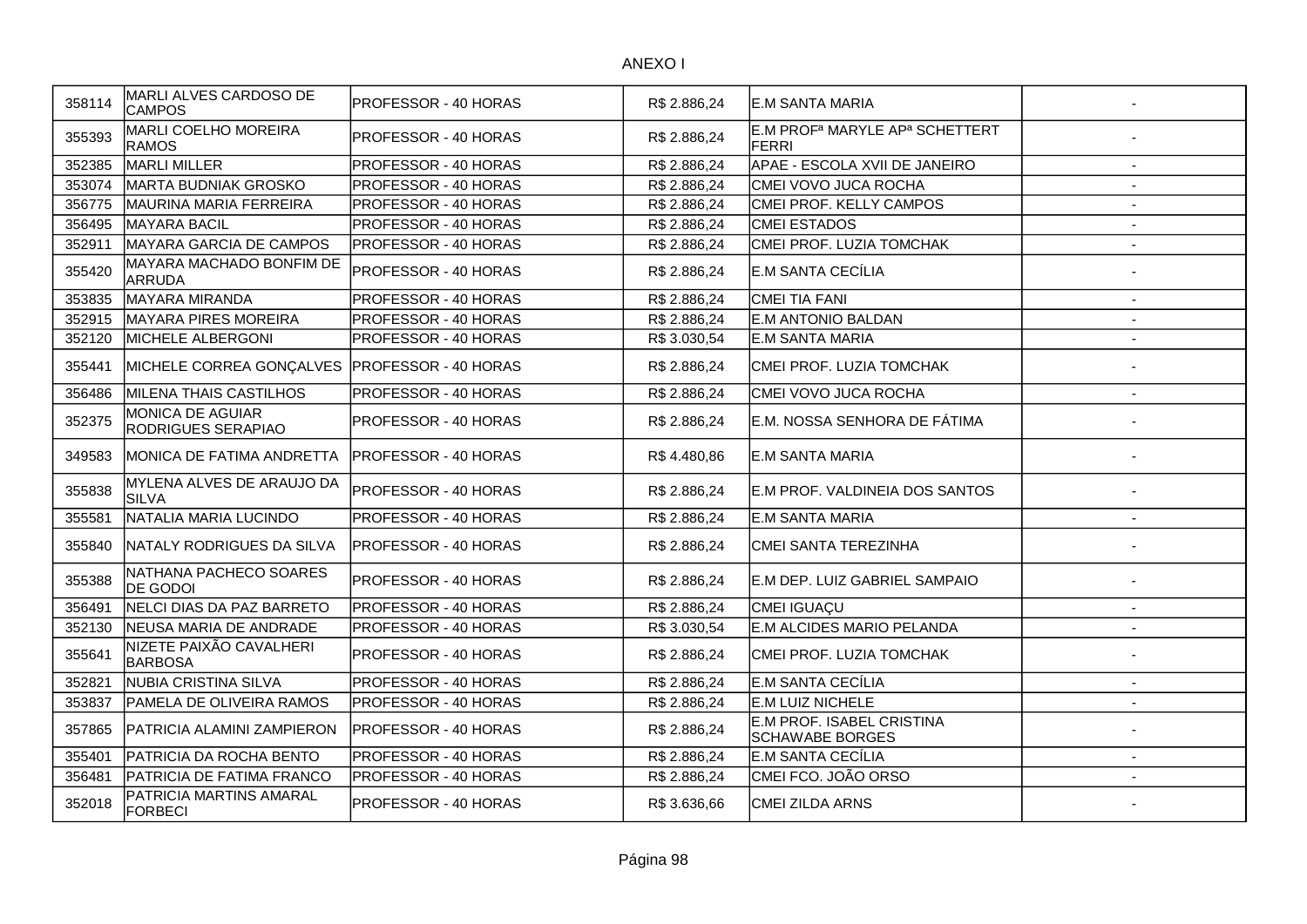| 352477 | PATRICIA OLIVEIRA DA SILVA                       | <b>PROFESSOR - 40 HORAS</b> | R\$ 2.886,24 | ICMEI ZILDA ARNS                                                       | $\overline{\phantom{a}}$             |
|--------|--------------------------------------------------|-----------------------------|--------------|------------------------------------------------------------------------|--------------------------------------|
| 355374 | PATRICIA TAIS LIMA                               | PROFESSOR - 40 HORAS        | R\$ 2.886,24 | <b>CMEI SANTA TEREZINHA</b>                                            |                                      |
| 357810 | PRISCILA BIANCA DOMINGOS<br><b>MOREIRA</b>       | PROFESSOR - 40 HORAS        | R\$ 2.886,24 | E.M DEP. LUIZ GABRIEL SAMPAIO                                          |                                      |
| 352733 | RAFAELA LUANA RIBEIRO                            | PROFESSOR - 40 HORAS        | R\$ 2.886,24 | IE.M PROFª MARYLE APª SCHETTERT<br><b>IFERRI</b>                       |                                      |
| 349578 | RAFAELA NICASTRO RIBEIRO<br>DE ARAUJO NASCIMENTO | PROFESSOR - 40 HORAS        | R\$4.480,86  | E.M JOAQUIM K. MATSUMOTO                                               |                                      |
| 355462 | RAFAELI CLAUDINO DA SILVA                        | PROFESSOR - 40 HORAS        | R\$ 2.886,24 | CMEI PROF <sup>a</sup> DARCY BARBOSA LEAL                              |                                      |
| 356483 | RAISSA LOURDES DA SILVA                          | PROFESSOR - 40 HORAS        | R\$ 2.886,24 | <b>CMEI ESTADOS</b>                                                    |                                      |
| 355592 | RAMILI BEATRIZ DOS SANTOS<br><b>IVANCHECHEN</b>  | PROFESSOR - 40 HORAS        | R\$ 2.886,24 | CMEI PROF <sup>a</sup> DARCY BARBOSA LEAL                              | AFAST. MATERNIDADE<br><b>FAZPREV</b> |
| 352538 | RAQUEL DAS NEVES                                 | PROFESSOR - 40 HORAS        | R\$ 2.886,24 | E.M. NOSSA SENHORA DE FÁTIMA                                           |                                      |
| 349580 | REGIANE DE ALMEIDA ROCHA<br><b>DE MATTOS</b>     | PROFESSOR - 40 HORAS        | R\$ 3.809,83 | <b>E.M LUIZ NICHELE</b>                                                |                                      |
| 356509 | REGINA APARECIDA FERREIRA<br><b>DA ROCHA</b>     | PROFESSOR - 40 HORAS        | R\$ 2.886,24 | CMEI PROF. MARCIA GONGORA<br>CLAUDINO                                  |                                      |
| 355851 | RENATA APARECIDA DA SILVA                        | PROFESSOR - 40 HORAS        | R\$ 2.886,24 | IE.M PROF. VALDINEIA DOS SANTOS                                        |                                      |
| 355600 | RENATA CAROLAINE<br>FERNANDES DA SILVA HOSHINO   | PROFESSOR - 40 HORAS        | R\$ 2.886,24 | E.M SANTA CECÍLIA                                                      |                                      |
| 355469 | RENATA CARVALHO TREVIZAN                         | PROFESSOR - 40 HORAS        | R\$ 2.886,24 | E.M PROF <sup>a</sup> MARYLE AP <sup>a</sup> SCHETTERT<br><b>FERRI</b> |                                      |
| 355373 | RENATA DE CASTRO CHAVES<br><b>MATEUS</b>         | PROFESSOR - 40 HORAS        | R\$ 2.886,24 | E.M SANTA CECÍLIA                                                      |                                      |
| 355383 | RENATA MARIA BARBOSA                             | PROFESSOR - 40 HORAS        | R\$ 2.886,24 | CMEI PROF. ERONILDES DOS SANTOS<br><b>CAMARGO</b>                      |                                      |
| 352889 | RENATA SABRINA DE MELLO                          | PROFESSOR - 40 HORAS        | R\$ 2.886,24 | CMEI PROF. KELLY CAMPOS                                                |                                      |
| 355382 | RENATA SARRI LOPES                               | PROFESSOR - 40 HORAS        | R\$ 2.886,24 | CMEI PROF. ERONILDES DOS SANTOS<br><b>CAMARGO</b>                      |                                      |
| 356539 | RITIELI MARQUES DA SILVA                         | PROFESSOR - 40 HORAS        | R\$ 2.886,24 | <b>CMEI ESTADOS</b>                                                    | $\blacksquare$                       |
| 355914 | ROBSON BATISTA DAMACENA                          | PROFESSOR - 40 HORAS        | R\$ 2.886,24 | E.M PROFª MARYLE APª SCHETTERT<br><b>FERRI</b>                         |                                      |
| 352896 | ROSANA FERNANDES PEREIRA                         | PROFESSOR - 40 HORAS        | R\$ 2.886,24 | CMEI IGUAÇU                                                            |                                      |
| 349184 | ROSANGE DE FATIMA<br><b>PRZEPIURA</b>            | PROFESSOR - 40 HORAS        | R\$4.480,86  | CMEI TIA FANI                                                          |                                      |
| 352360 | ROSEMAURA DOS SANTOS<br><b>COSTA</b>             | PROFESSOR - 40 HORAS        | R\$ 2.886,24 | <b>CMEI ZILDA ARNS</b>                                                 |                                      |
| 357809 | ROSEMEIRE RODRIGUES DA<br><b>SILVA ROSA</b>      | <b>PROFESSOR - 40 HORAS</b> | R\$ 2.886,24 | IE.M PROF. VALDINEIA DOS SANTOS                                        |                                      |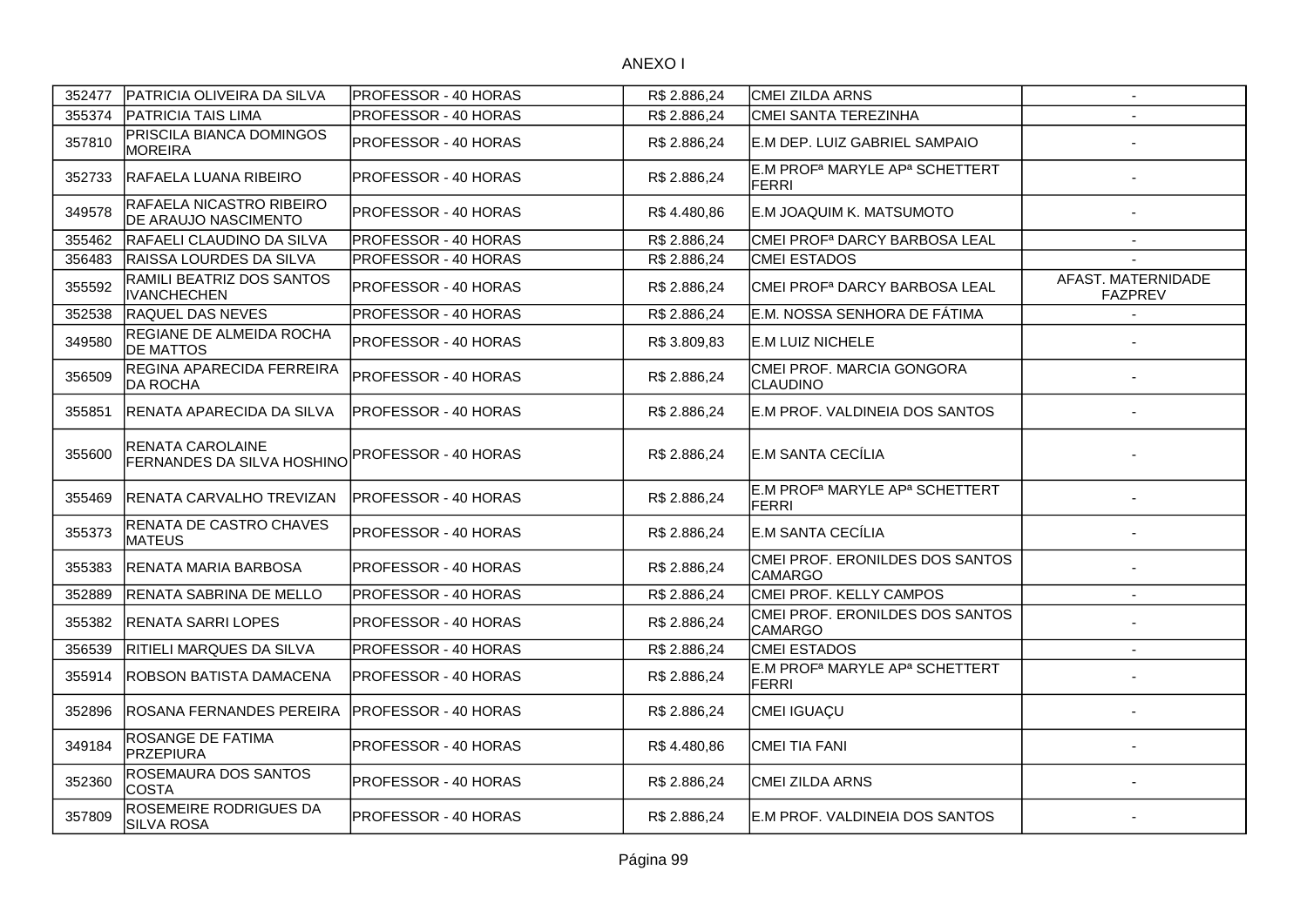| 357804 | <b>ROSEMERI GONÇALVES</b><br><b>SOBRINHO</b>     | PROFESSOR - 40 HORAS         | R\$ 2.886,24 | E.M LUIZ NICHELE                                                |                                                                        |
|--------|--------------------------------------------------|------------------------------|--------------|-----------------------------------------------------------------|------------------------------------------------------------------------|
| 349572 | ROSICLEIA DO CARMO DA SILVA PROFESSOR - 40 HORAS |                              | R\$ 3.030,54 | IS. M. CULTURA E TURISMO                                        | <b>GRUPO DE RISCO - SEM</b><br>TELETRABALHO - DECRETO Nº.<br>5157/2020 |
| 352562 | ROSICLÉIA MARCEINO DOS<br><b>SANTOS</b>          | PROFESSOR - 40 HORAS         | R\$ 2.886,24 | E.M SANTA FÉ                                                    |                                                                        |
| 349607 | IROSIMAR OSORIO DE OLIVEIRA                      | <b>IPROFESSOR - 40 HORAS</b> | R\$ 3.983,00 | E.M CARLOS E. NICHELE                                           |                                                                        |
| 352114 | <b>ROSIMEIRE SENE DA CRUZ</b>                    | <b>PROFESSOR - 40 HORAS</b>  | R\$ 3.636,66 | IE.M 26 DE JANEIRO                                              |                                                                        |
| 356773 | ROSINEIA COUTINHO                                | <b>PROFESSOR - 40 HORAS</b>  | R\$ 2.886,24 | CMEI PROF <sup>a</sup> DARCY BARBOSA LEAL                       |                                                                        |
| 349427 | ROZELI CORREIA DA ROCHA                          | PROFESSOR - 40 HORAS         | R\$4.480,86  | S.M.EDUCAÇAO                                                    |                                                                        |
| 357808 | SABRINA VIEIRA MACHADO                           | PROFESSOR - 40 HORAS         | R\$ 2.886,24 | CMEI PROF <sup>a</sup> DARCY BARBOSA LEAL                       | $\overline{a}$                                                         |
| 352895 | SAMARA LOPES DE ARAÚJO                           | PROFESSOR - 40 HORAS         | R\$ 2.886,24 | <b>CMEI ZILDA ARNS</b>                                          |                                                                        |
| 353842 | SANDRA MARA DA SILVA<br>FERREIRA                 | PROFESSOR - 40 HORAS         | R\$ 2.886,24 | E.M GUISELA K. RIEKE                                            |                                                                        |
| 352378 | ISANDRA ROSA                                     | PROFESSOR - 40 HORAS         | R\$ 2.886,24 | CMEI PROF. MARCIA GONGORA<br><b>ICLAUDINO</b>                   |                                                                        |
| 349576 | SANDRA SILVEIRA                                  | PROFESSOR - 40 HORAS         | R\$3.030,54  | CMEI PROF. KELLY CAMPOS                                         | $\overline{\phantom{a}}$                                               |
| 352914 | SANTINA BATISTA                                  | <b>PROFESSOR - 40 HORAS</b>  | R\$ 2.886,24 | APAE - ESCOLA XVII DE JANEIRO                                   | $\blacksquare$                                                         |
| 352894 | SHEILA CRISTIANE DA SILVA                        | IPROFESSOR - 40 HORAS        | R\$ 2.886,24 | <b>E.M PROF. ISABEL CRISTINA</b><br><b>SCHAWABE BORGES</b>      |                                                                        |
| 355753 | SHIRLEI RIBAS RISTOW                             | PROFESSOR - 40 HORAS         | R\$ 2.886,24 | E.M. NOSSA SENHORA DE FÁTIMA                                    | $\blacksquare$                                                         |
| 352118 | SHIRLEY DE FATIMA DO<br><b>NASCIMENTO</b>        | PROFESSOR - 40 HORAS         | R\$ 3.030,54 | CMEI PROF. MARCIA GONGORA<br><b>ICLAUDINO</b>                   |                                                                        |
| 349629 | SIAMARA PIRES SANTA ANA                          | <b>PROFESSOR - 40 HORAS</b>  | R\$4.091,24  | CMEI GRALHA AZUL                                                | $\blacksquare$                                                         |
| 355574 | SILMARA ABEL DA SILVA                            | PROFESSOR - 40 HORAS         | R\$ 2.886,24 | E.M ALCIDES MARIO PELANDA                                       | $\overline{a}$                                                         |
| 357853 | SILMARA DE FREITAS                               | PROFESSOR - 40 HORAS         | R\$ 2.886,24 | E.M DEP. LUIZ GABRIEL SAMPAIO                                   | $\overline{\phantom{a}}$                                               |
| 352930 | SILMARA JUSTINO RIBAS                            | PROFESSOR - 40 HORAS         | R\$ 2.886,24 | E.M. NOSSA SENHORA DE FÁTIMA                                    |                                                                        |
| 352956 | SILMARA MÁRCIA DE BASTOS<br><b>COSLOSKI</b>      | PROFESSOR - 40 HORAS         | R\$ 2.886,24 | CMEI PROFª DARCY BARBOSA LEAL                                   |                                                                        |
| 352888 | <b>SILVANA RICIELE NUNES</b>                     | PROFESSOR - 40 HORAS         | R\$ 2.886,24 | E.M DEP. LUIZ GABRIEL SAMPAIO                                   |                                                                        |
| 291801 | SILVIA ANDREIA FERREIRA                          | <b>PROFESSOR - 40 HORAS</b>  | R\$4.870,52  | <b>CMAEE - ATENDIMENTO</b><br><b>ESPECIALIZADO</b>              |                                                                        |
| 355583 | SILVIA LETICIA DA SILVA<br>PENKAL                | PROFESSOR - 40 HORAS         | R\$ 2.886,24 | E.M PROF <sup>a</sup> MARYLE AP <sup>a</sup> SCHETTERT<br>FERRI |                                                                        |
| 348748 | SILVIA LUCIANA PEREIRA DE<br><b>OLIVEIRA</b>     | <b>PROFESSOR - 40 HORAS</b>  | R\$4.480,86  | <b>E.M MARLENE BARBOSA</b>                                      |                                                                        |
| 349626 | SIMONE CLEIA DA CRUZ<br><b>OLIVEIRA</b>          | <b>PROFESSOR - 40 HORAS</b>  | R\$ 3.983,00 | E.M CARLOS E. NICHELE                                           |                                                                        |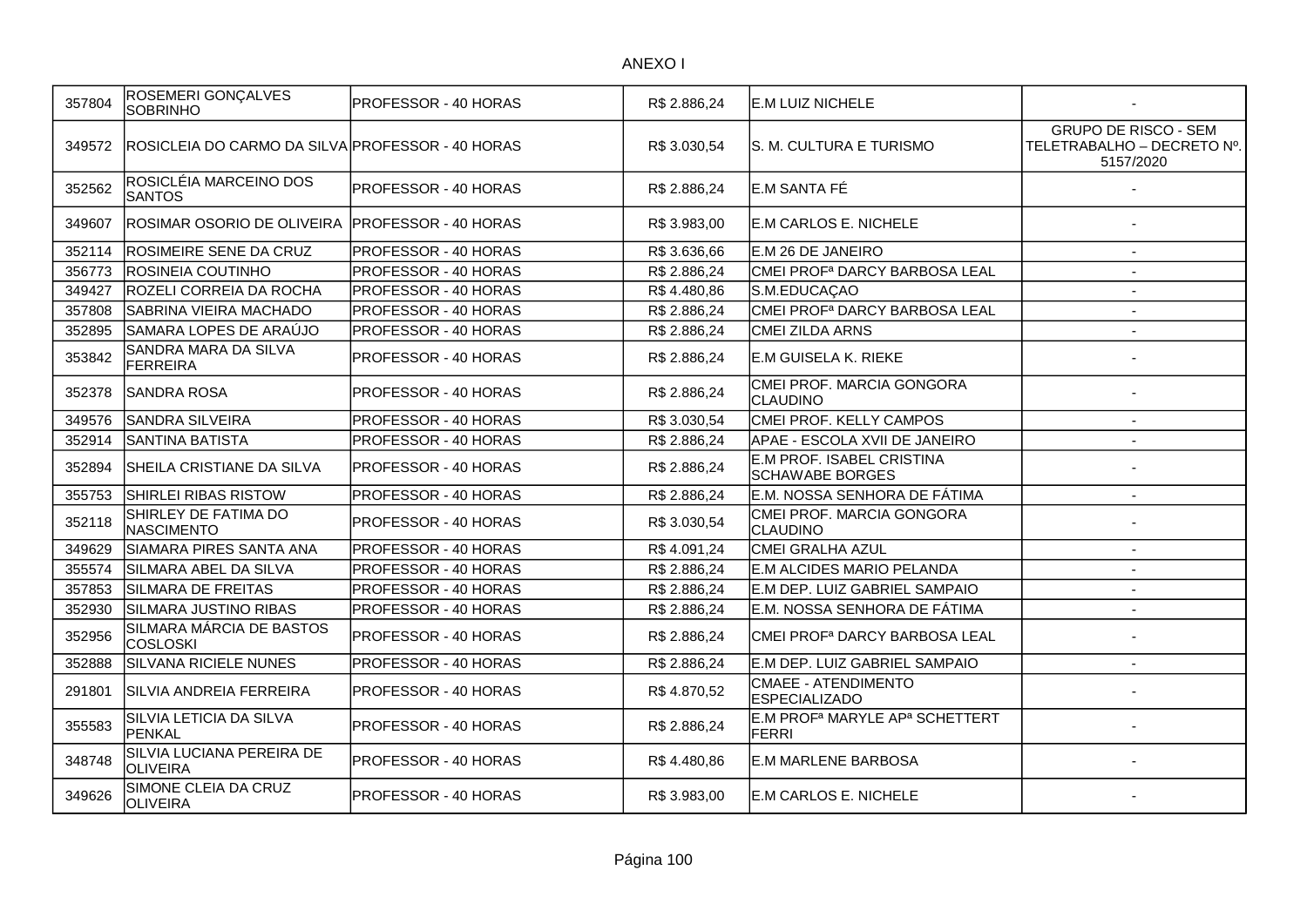| 356600 | SIMONE DOS SANTOS RIBEIRO                              | PROFESSOR - 40 HORAS        | R\$ 2.886,24 | ICMEI PROFª DARCY BARBOSA LEAL                      |                                      |
|--------|--------------------------------------------------------|-----------------------------|--------------|-----------------------------------------------------|--------------------------------------|
| 352910 | SIMONE PAULA BOSING                                    | PROFESSOR - 40 HORAS        | R\$ 2.886,24 | <b>CMEI ESTADOS</b>                                 |                                      |
| 349585 | SIMONE TATIANE DOS SANTOS<br><b>DE ALMEIDA GIRARDI</b> | PROFESSOR - 40 HORAS        | R\$ 3.983,00 | CMEI PROF. LUZIA TOMCHAK                            |                                      |
| 355608 | SIMONE TEIXEIRA DOS SANTOS PROFESSOR - 40 HORAS        |                             | R\$ 2.886,24 | IE.M SANTA MARIA                                    |                                      |
| 349185 | SIMONE TOMÉ DE BARROS                                  | PROFESSOR - 40 HORAS        | R\$ 3.809,83 | E.M 26 DE JANEIRO                                   | $\overline{\phantom{a}}$             |
| 352909 | <b>SIRILENE BATISTA REMIZIO</b>                        | PROFESSOR - 40 HORAS        | R\$ 2.886.24 | CMEI SANTA TEREZINHA                                | $\overline{a}$                       |
| 352929 | <b>SOELI MARQUES VERBANEK</b>                          | PROFESSOR - 40 HORAS        | R\$ 2.886,24 | E.M. NOSSA SENHORA DE FÁTIMA                        | $\blacksquare$                       |
| 349567 | SONIA MARIA BUENO DE<br><b>MATTOS</b>                  | PROFESSOR - 40 HORAS        | R\$4.480,86  | CMEI ZILDA ARNS                                     |                                      |
| 352959 | <b>SUELEN JANINE RIBEIRO</b>                           | PROFESSOR - 40 HORAS        | R\$ 2.886,24 | CMEI PROF. MARCIA GONGORA<br>CLAUDINO               |                                      |
| 352148 | SUELI CANDIDA MATHEUS<br><b>BATISTA</b>                | PROFESSOR - 40 HORAS        | R\$ 3.636,66 | S.M.EDUCAÇAO                                        |                                      |
| 349563 | SUELI DE SOUZA                                         | PROFESSOR - 40 HORAS        | R\$3.174,85  | E.M JOAQUIM K. MATSUMOTO                            |                                      |
| 355575 | <b>SUELLEN TEOFILO DE MORAIS</b><br><b>DE LIMA</b>     | PROFESSOR - 40 HORAS        | R\$ 2.886,24 | E.M JOAQUIM K. MATSUMOTO                            |                                      |
| 352479 | SUZIELE DOS REIS CORREA                                | PROFESSOR - 40 HORAS        | R\$ 2.886,24 | CMEI FCO. JOÃO ORSO                                 | $\overline{\phantom{a}}$             |
| 356489 | TACIANY KAROLINI PINHEIRO                              | PROFESSOR - 40 HORAS        | R\$ 2.886,24 | CMEI PROF. LUZIA TOMCHAK                            |                                      |
| 355428 | TACIELI ADRIANE MACIEL VIDAL                           | <b>PROFESSOR - 40 HORAS</b> | R\$ 2.886,24 | CMEI PROF. ERONILDES DOS SANTOS<br><b>CAMARGO</b>   | AFAST. MATERNIDADE<br><b>FAZPREV</b> |
| 355402 | TAIS TABORDA FERREIRA<br><b>BICOSKI</b>                | PROFESSOR - 40 HORAS        | R\$ 2.886,24 | CMEI PROF. LUZIA TOMCHAK                            |                                      |
| 355576 | TALITA LUIZA DA SILVA FARIA                            | PROFESSOR - 40 HORAS        | R\$ 2.886,24 | CMEI IGUAÇU                                         | $\blacksquare$                       |
| 355437 | <b>TASSIANE SUOTA</b>                                  | PROFESSOR - 40 HORAS        | R\$ 2.886,24 | CMEI PROF <sup>a</sup> DARCY BARBOSA LEAL           |                                      |
| 355471 | TATIANE APARECIDA CORREA<br><b>IZIDORO</b>             | PROFESSOR - 40 HORAS        | R\$ 2.886,24 | E.M SANTA CECÍLIA                                   |                                      |
| 355444 | TATIANE BECKER                                         | PROFESSOR - 40 HORAS        | R\$ 2.886,24 | CMEI PROF. MARCIA GONGORA<br>CLAUDINO               |                                      |
| 356490 | <b>TATIANE DIAS</b>                                    | PROFESSOR - 40 HORAS        | R\$ 2.886,24 | <b>CMEI ESTADOS</b>                                 | $\blacksquare$                       |
| 352483 | <b>TATIANE IVANKIO</b>                                 | PROFESSOR - 40 HORAS        | R\$ 2.886,24 | CMEI FCO. JOÃO ORSO                                 |                                      |
| 355758 | <b>TATIANE PICOUTO</b>                                 | PROFESSOR - 40 HORAS        | R\$ 2.886,24 | E.M PROF. ISABEL CRISTINA<br><b>SCHAWABE BORGES</b> |                                      |
| 355386 | TATIANE SUOTA DE LIMA                                  | PROFESSOR - 40 HORAS        | R\$ 2.886,24 | CMEI PROFª DARCY BARBOSA LEAL                       | $\overline{\phantom{a}}$             |
| 355443 | TATIELE SOELI DE LARA                                  | PROFESSOR - 40 HORAS        | R\$ 2.886,24 | <b>E.M LUIZ NICHELE</b>                             | $\overline{\phantom{a}}$             |
| 356809 | TAYNNA KAROLINE TESTA                                  | PROFESSOR - 40 HORAS        | R\$ 2.886,24 | <b>IE.M SANTA MARIA</b>                             | $\overline{\phantom{a}}$             |
| 352886 | TEREZA MARIA MATUSZAK                                  | PROFESSOR - 40 HORAS        | R\$ 2.886,24 | E.M MARLENE BARBOSA                                 | $\sim$                               |
| 352285 | TEREZINHA DE FATIMA ALVES<br>DA LUZ                    | PROFESSOR - 40 HORAS        | R\$ 2.886,24 | E.M SANTA FÉ                                        |                                      |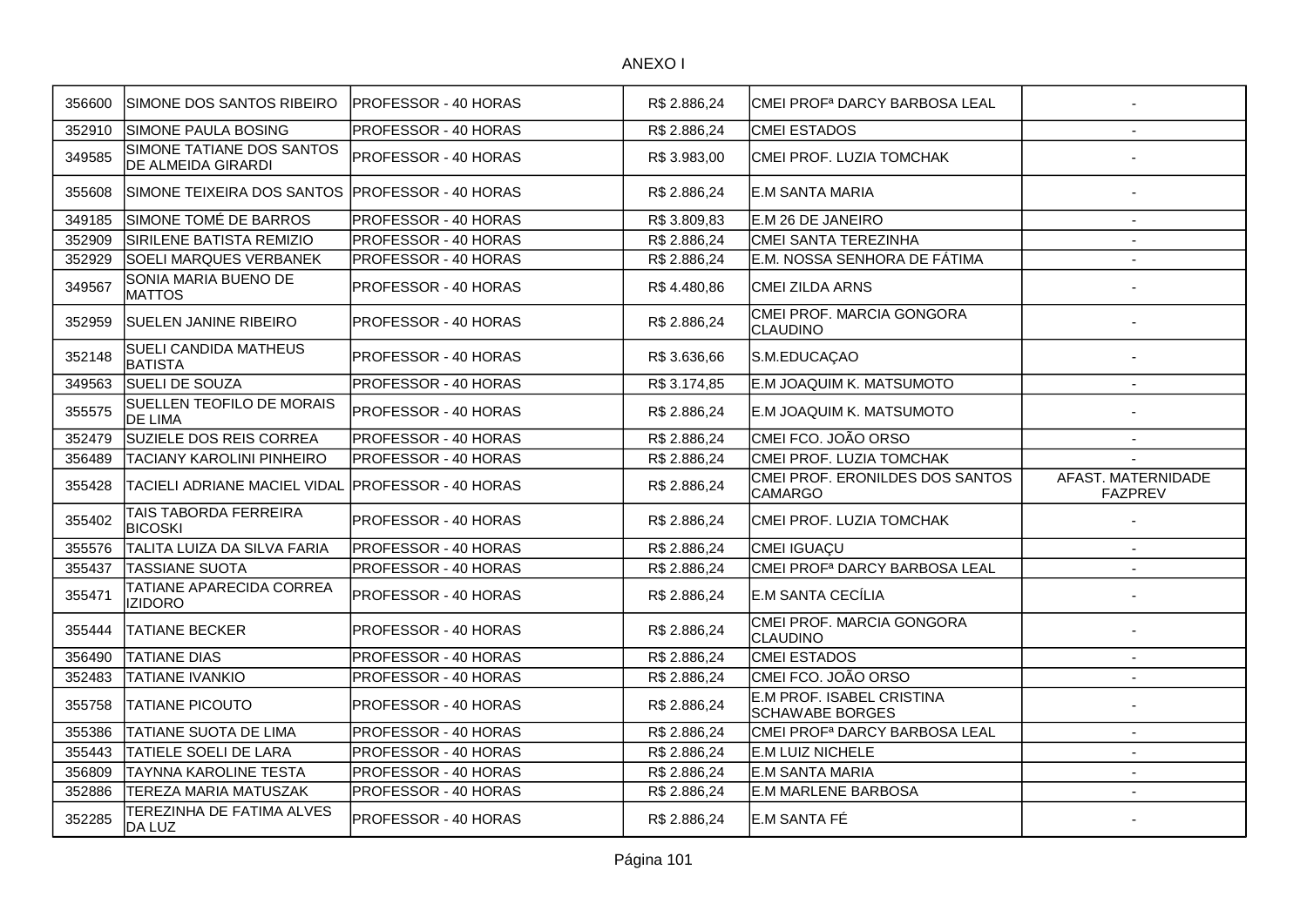| 355825 | TEREZINHA SILVA DE SOUZA                             | PROFESSOR - 40 HORAS         | R\$ 2.886,24 | E.M PROF. VALDINEIA DOS SANTOS                                          | $\sim$                   |
|--------|------------------------------------------------------|------------------------------|--------------|-------------------------------------------------------------------------|--------------------------|
| 355389 | TERUMI PAULA BONFIM<br><b>KAMADA</b>                 | PROFESSOR - 40 HORAS         | R\$ 2.886,24 | E.M CARLOS E. NICHELE                                                   |                          |
| 355407 | THAIS FERNANDA CORREIA                               | <b>PROFESSOR - 40 HORAS</b>  | R\$ 2.886,24 | CMEI VOVO JUCA ROCHA                                                    |                          |
| 349575 | THAIS NUNES DE BARROS                                | <b>PROFESSOR - 40 HORAS</b>  | R\$4.091,24  | CMEI TIA FANI                                                           |                          |
| 355422 | THAYS FERNANDA DA SILVA                              | <b>PROFESSOR - 40 HORAS</b>  | R\$ 2.886,24 | E.M JOAQUIM K. MATSUMOTO                                                | $\overline{\phantom{a}}$ |
| 353833 | THINA MARA DOS REIS DE SENE PROFESSOR - 40 HORAS     |                              | R\$ 2.886,24 | E.M PROF <sup>a</sup> MARYLE AP <sup>a</sup> SCHETTERT<br><b>IFERRI</b> |                          |
| 356813 | <b>VALERIA CRISTINA CAMPOS</b>                       | <b>PROFESSOR - 40 HORAS</b>  | R\$ 2.886,24 | CMEI GRALHA AZUL                                                        | $\overline{\phantom{a}}$ |
| 349183 | VALQUIRIA RODRIGUES DE<br>ALMEIDA                    | PROFESSOR - 40 HORAS         | R\$ 3.809,83 | CMEI PROF. LUZIA TOMCHAK                                                |                          |
| 355395 | VANESSA CRISTINA DE<br>ALMEIDA LIONARDO              | <b>PROFESSOR - 40 HORAS</b>  | R\$ 2.886,24 | E.M DEP. LUIZ GABRIEL SAMPAIO                                           |                          |
| 352621 | VANESSA DE FATIMA FARIA<br><b>SASABUCHI</b>          | <b>PROFESSOR - 40 HORAS</b>  | R\$ 2.886,24 | CMEI ZILDA ARNS                                                         |                          |
| 356480 | VANESSA DOMINGOS BENTO                               | PROFESSOR - 40 HORAS         | R\$ 2.886,24 | <b>CMEI ZILDA ARNS</b>                                                  | $\overline{\phantom{a}}$ |
| 357812 | VANESSA MARIANO TABORDA                              | PROFESSOR - 40 HORAS         | R\$ 2.886,24 | E.M DEP. LUIZ GABRIEL SAMPAIO                                           | $\overline{a}$           |
| 356750 | <b>VANESSA PEREIRA DOS</b><br><b>SANTOS FERREIRA</b> | PROFESSOR - 40 HORAS         | R\$ 2.886,24 | E.M DEP. LUIZ GABRIEL SAMPAIO                                           |                          |
| 352017 | VANESSA SILVA DE ARAUJO                              | <b>PROFESSOR - 40 HORAS</b>  | R\$ 3.636,66 | <b>CMEI ZILDA ARNS</b>                                                  | $\overline{a}$           |
| 352908 | VERA LUCIA DE OLIVEIRA<br><b>CASTANHA</b>            | PROFESSOR - 40 HORAS         | R\$ 2.886,24 | E.M. NOSSA SENHORA DE FÁTIMA                                            |                          |
| 348756 | VERA LUCIA SILVEIRA BARBOSA PROFESSOR - 40 HORAS     |                              | R\$4.675,70  | CMEI IGUAÇU                                                             |                          |
| 353864 | VERIDIANE DE FÁTIMA ARAUJO                           | <b>IPROFESSOR - 40 HORAS</b> | R\$ 2.886,24 | E.M FRANCISCO Q. MACHADO                                                |                          |
| 349573 | VILMA FERREIRA DALCOMUNE                             | PROFESSOR - 40 HORAS         | R\$4.480,86  | CMEI GRALHA AZUL                                                        |                          |
| 355579 | VIRGINIA DA GLÓRIA BISPO                             | PROFESSOR - 40 HORAS         | R\$ 2.886,24 | E.M JOAQUIM K. MATSUMOTO                                                | $\overline{\phantom{a}}$ |
| 349225 | VIVIANE DE OLIVEIRA PETERS                           | PROFESSOR - 40 HORAS         | R\$ 3.809,83 | CMEI TIA FANI                                                           | $\blacksquare$           |
| 355376 | <b>VIVIANE FERNANDES FELITO</b>                      | PROFESSOR - 40 HORAS         | R\$ 2.886,24 | E.M DEP. LUIZ GABRIEL SAMPAIO                                           | $\blacksquare$           |
| 349066 | ZELIA BALISKI GRASSI                                 | PROFESSOR - 40 HORAS         | R\$ 3.983,00 | E.M SANTA FÉ                                                            | $\blacksquare$           |
| 349067 | ZELIA MARIA DE JESUS                                 | PROFESSOR - 40 HORAS         | R\$4.480,86  | APAE - ESCOLA XVII DE JANEIRO                                           | $\blacksquare$           |
| 307901 | ZILDA DOS SANTOS                                     | PROFESSOR - 40 HORAS         | R\$4.870,52  | <b>CMEI ESTADOS</b>                                                     | $\blacksquare$           |
| 355708 | ZOE ANA ANTUNES DE<br><b>OLIVEIRA</b>                | PROFESSOR - 40 HORAS         | R\$ 2.886,24 | E.M JOAQUIM K. MATSUMOTO                                                |                          |
| 353844 | ALEX DANIEL CAJÉ DOS<br><b>SANTOS</b>                | PROFESSOR DE DANÇA - BALLET  | R\$ 1.185,70 | S. M. CULTURA E TURISMO                                                 |                          |
| 352484 | <b>ANDRIELLE COSTA</b>                               | PROFESSOR DE EDUCAÇÃO FÍSICA | R\$ 1.731,74 | E.M ARNALDO BUSATO                                                      |                          |
| 352454 | <b>BRUNO CESAR BRITTES</b>                           | PROFESSOR DE EDUCAÇÃO FÍSICA | R\$ 1.731,74 | E.M PROF. VALDINEIA DOS SANTOS                                          | $\overline{\phantom{a}}$ |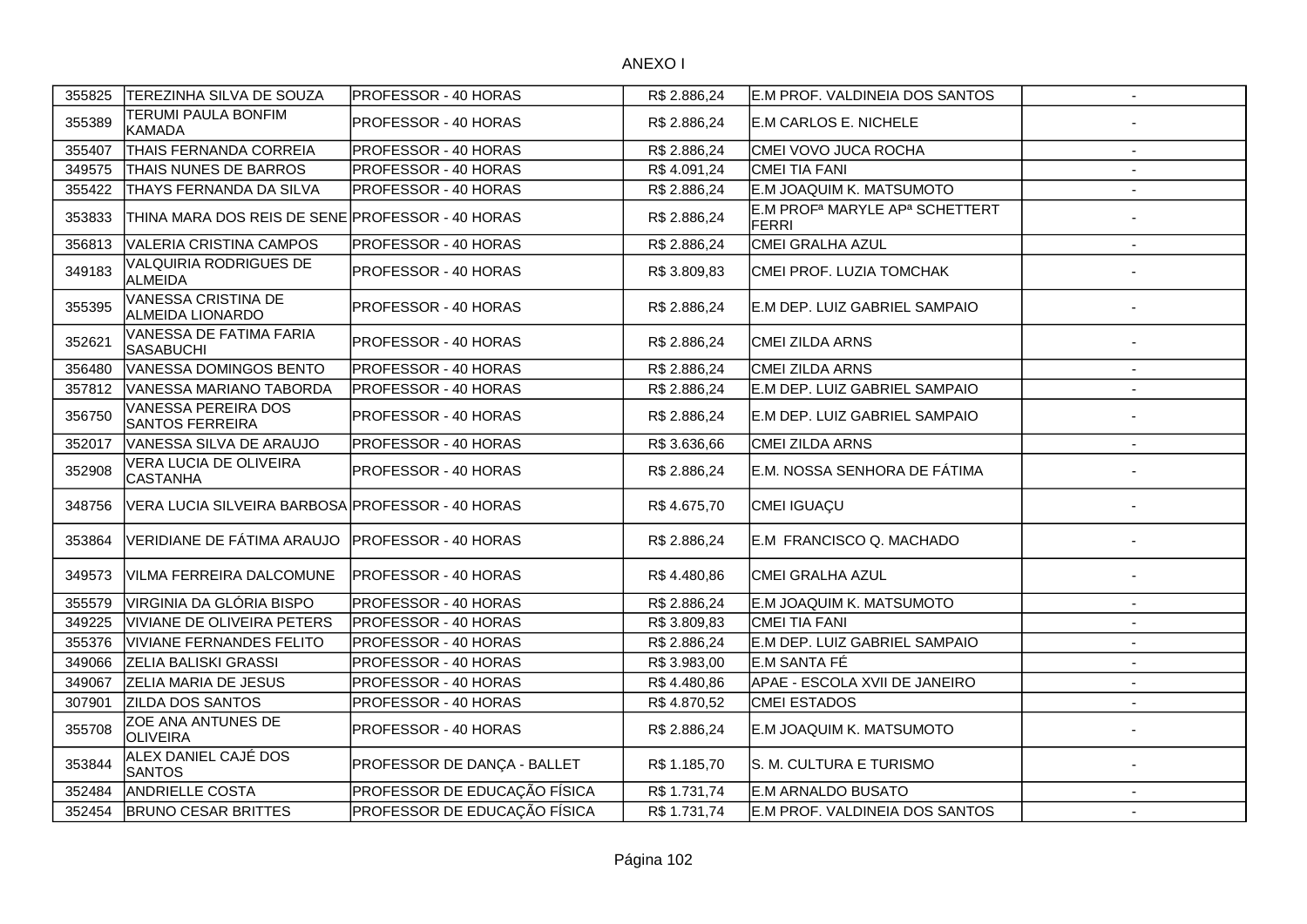| 352579 | <b>BRUNO OLIVEIRA DE ASSIS</b>                | PROFESSOR DE EDUCAÇÃO FÍSICA                             | R\$ 1.731,74 | S. M. ESPORTE, LAZER E JUVENTUDE                                |                          |
|--------|-----------------------------------------------|----------------------------------------------------------|--------------|-----------------------------------------------------------------|--------------------------|
| 352624 | <b>CARLA ADRIANA KEPPEN</b><br>FERREIRA       | PROFESSOR DE EDUCAÇÃO FÍSICA                             | R\$ 1.731,74 | E.M ANTONIO BALDAN                                              |                          |
| 352572 | CAROLINA FERNANDA SCHIMIDT<br><b>DA SILVA</b> | PROFESSOR DE EDUCAÇÃO FÍSICA                             | R\$ 1.731,74 | E.M 26 DE JANEIRO                                               |                          |
| 352388 | <b>CLAUDIO ROBERTO STUBER</b>                 | PROFESSOR DE EDUCAÇÃO FÍSICA                             | R\$ 1.731,74 | S. M. ESPORTE, LAZER E JUVENTUDE                                |                          |
| 352565 | <b>DIEGO SALES MATSUYAMA</b>                  | PROFESSOR DE EDUCAÇÃO FÍSICA                             | R\$ 1.731,74 | E.M. NOSSA SENHORA DE FÁTIMA                                    | $\overline{\phantom{a}}$ |
| 352626 |                                               | GUILHERME SILVA LUIZ CARLOS PROFESSOR DE EDUCAÇÃO FÍSICA | R\$ 1.731,74 | CMAEE - ATENDIMENTO<br><b>ESPECIALIZADO</b>                     |                          |
| 352567 | JOÃO HENRIQUE BRAGA                           | PROFESSOR DE EDUCAÇÃO FÍSICA                             | R\$ 1.731,74 | APAE - ESCOLA XVII DE JANEIRO                                   | $\overline{\phantom{a}}$ |
| 352566 | JOEL TABORDA FERREIRA                         | PROFESSOR DE EDUCAÇÃO FÍSICA                             | R\$ 1.731,74 | E.M PROF <sup>a</sup> MARYLE AP <sup>a</sup> SCHETTERT<br>FERRI |                          |
| 352557 | JULIE SANTOS DE SOUZA                         | PROFESSOR DE EDUCAÇÃO FÍSICA                             | R\$ 1.731,74 | E.M LUIZ NICHELE                                                | $\overline{\phantom{0}}$ |
| 352555 | LEANDRO RAKSA                                 | PROFESSOR DE EDUCAÇÃO FÍSICA                             | R\$ 1.731,74 | S. M. ESPORTE, LAZER E JUVENTUDE                                |                          |
| 352556 | LUIZ HENRIQUE SCHULTZE<br><b>FILHO</b>        | PROFESSOR DE EDUCAÇÃO FÍSICA                             | R\$ 1.731,74 | S. M. ESPORTE, LAZER E JUVENTUDE                                |                          |
| 352541 | PAULO EDUARDO DOS SANTOS                      | PROFESSOR DE EDUCAÇÃO FÍSICA                             | R\$ 1.731,74 | S. M. ESPORTE, LAZER E JUVENTUDE                                |                          |
| 352580 | <b>RENATA DE SOUZA</b>                        | PROFESSOR DE EDUCAÇÃO FÍSICA                             | R\$ 1.731,74 | E.M RUBIA MARA DA CRUZ PACHECO                                  |                          |
| 352357 | SANDRO ROBERTO BARBOSA                        | PROFESSOR DE EDUCAÇÃO FÍSICA                             | R\$ 1.731,74 | E.M PROF. ISABEL CRISTINA<br><b>SCHAWABE BORGES</b>             |                          |
| 352578 | SHIRLEI SOUZA LIMA                            | PROFESSOR DE EDUCAÇÃO FÍSICA                             | R\$ 1.731,74 | E.M DEP. LUIZ GABRIEL SAMPAIO                                   | $\blacksquare$           |
| 352560 | VICTOR HUGO VELLOZO                           | PROFESSOR DE EDUCAÇÃO FÍSICA                             | R\$ 1.731,74 | E.M ALCIDES MARIO PELANDA                                       |                          |
| 352581 | <b>WELLINGTON LUIZ COSTA</b>                  | PROFESSOR DE EDUCAÇÃO FÍSICA                             | R\$1.731,74  | S. M. ESPORTE, LAZER E JUVENTUDE                                |                          |
| 352568 | <b>WILLIAN FERNANDO BATISTA</b>               | PROFESSOR DE EDUCAÇÃO FÍSICA                             | R\$ 1.731,74 | S. M. ESPORTE, LAZER E JUVENTUDE                                |                          |
| 353196 | PAULO SERGIO LEMES DINIZ                      | PROFESSOR DE TEATRO                                      | R\$ 1.197,54 | S. M. CULTURA E TURISMO                                         |                          |
| 351588 | ALTAIR DE JESUS DA LUZ                        | <b>PSICÓLOGO</b>                                         | R\$ 3.404,38 | COMISSÃO DISC. DO QUADRO GERAL                                  |                          |
| 357033 | AMERIA DE VILAS BOAS                          | <b>PSICÓLOGO</b>                                         | R\$ 3.271,55 | CRAS IGUAÇU                                                     |                          |
| 349756 | CAROLINA ALFERES CHUEIRE                      | <b>PSICÓLOGO</b>                                         | R\$4.072,15  | S.M.ASSISTENCIA SOCIAL                                          |                          |
| 351475 | CYNTIA DALAZEN WINIARSKI                      | <b>PSICÓLOGO</b>                                         | R\$ 3.404,38 | CMAEE - ATENDIMENTO<br><b>ESPECIALIZADO</b>                     |                          |
| 351698 | <b>DAISY CRISTINA DIAS</b>                    | <b>PSICÓLOGO</b>                                         | R\$ 3.404,38 | S.M.ASSISTENCIA SOCIAL                                          | $\overline{\phantom{a}}$ |
| 350788 | DANIEL MARTINS DO<br>NASCIMENTO               | <b>PSICÓLOGO</b>                                         | R\$4.453,64  | SMS-DIVISÃO DE SAÚDE MENTAL                                     |                          |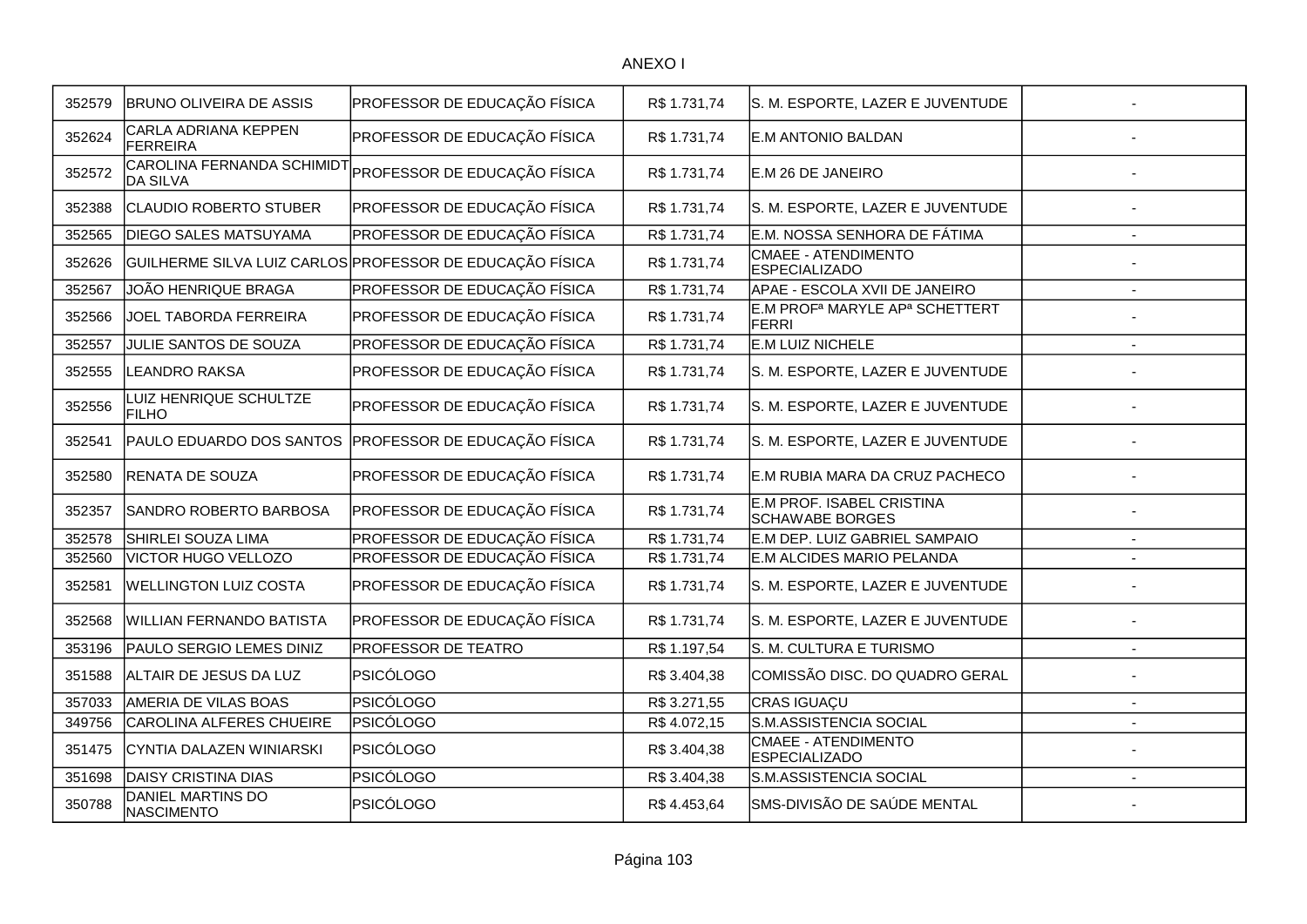| 357966 | <b>ERIKA LEMGRUBER RIBEIRO</b>                | PSICÓLOGO                                                 | R\$ 3.271,55  | <b>CASA DE PASSAGEM</b>          | $\overline{\phantom{a}}$ |
|--------|-----------------------------------------------|-----------------------------------------------------------|---------------|----------------------------------|--------------------------|
| 357960 | <b>EVELIN KALINOSKI</b>                       | PSICÓLOGO                                                 | R\$ 3.271,55  | <b>CREAS</b>                     |                          |
| 358360 | KAREN CALDAS MACHADO                          | PSICÓLOGO                                                 | R\$ 3.271,55  | ADMINISTRAÇÃO HOSPITALAR         | $\overline{\phantom{a}}$ |
| 358394 | LUCAS SANTOS CAVALCANTI                       | PSICÓLOGO                                                 | R\$ 3.271,55  | <b>CENTRO POP</b>                | $\overline{\phantom{a}}$ |
| 358298 | MICHELLI CRISTINA CESARIO                     | PSICÓLOGO                                                 | R\$ 3.271,55  | <b>CREAS</b>                     | $\overline{\phantom{a}}$ |
| 357047 | RHANA PAULA DE ARAUJO<br><b>RIBAS</b>         | PSICÓLOGO                                                 | R\$ 3.271,55  | <b>CRAS GRALHA AZUL</b>          |                          |
| 355596 | SIRLEI SILVERIO DA SILVA                      | PSICÓLOGO                                                 | R\$ 3.271,55  | CASA DE PASSAGEM                 | $\blacksquare$           |
| 358364 | <b>SUELEN CRISTIE MARIANO</b>                 | PSICÓLOGO                                                 | R\$ 3.271,55  | UPA ADMINISTRATIVO               |                          |
| 357430 | JOSE ROBERTO ZANCHI                           | SECRETÁRIO MUN DE ASSIST SOCIAL                           | R\$ 14.307,94 | S.M.ASSISTENCIA SOCIAL           |                          |
| 349872 | <b>BRUNO OLIVEIRA DE ASSIS</b>                | SECRETARIO MUN. DE ESPORTE,<br>LAZER E JUV                | R\$1.731,74   | S. M. ESPORTE, LAZER E JUVENTUDE |                          |
| 356704 | <b>CINTIA REGINA DUTRA</b><br><b>WOZNIACK</b> | SECRETARIO MUNICIPAL DA MULHER                            | R\$ 14.307,94 | S.M DA MULHER                    |                          |
| 357552 | CLAUDEMIR JOSE DE ANDRADE                     | SECRETÁRIO MUNICIPAL DE<br>ADMINISTRAÇÃO                  | R\$ 14.307,94 | S.M.ADMINISTRAÇAO                |                          |
| 358221 | EDUARDO FREYER DE<br><b>AZEVEDO</b>           | SECRETARIO MUNICIPAL DE<br>COMUNICAÇÃO SOCIAL             | R\$ 14.307,94 | SEC. MUN. DE COMUNICAÇÃO SOCIAL  |                          |
| 358355 | JONATHAN ALMIR BARBOSA                        | SECRETARIO MUNICIPAL DE CULTURA<br>E TURISMO              | R\$ 14.307,94 | S. M. CULTURA E TURISMO          |                          |
| 356321 | JOAO RODRIGUES FEITOSA                        | SECRETÁRIO MUNICIPAL DE DEFESA<br><b>SOCIAL</b>           | R\$ 14.307,94 | S.M.DEFESA SOCIAL                |                          |
| 354870 | REJOMAR LOPES DE ANDRADE                      | SECRETÁRIO MUNICIPAL DE<br>DESENVOLVIMENTO ECONOMICO      | R\$ 14.307,94 | S.M.DESENVOLVIMENTO ECONOMICO    |                          |
| 351249 | EDNELSON QUEIROZ SOBRAL                       | SECRETÁRIO MUNICIPAL DE<br><b>EDUCAÇÃO</b>                | R\$ 14.307,94 | S.M.EDUCAÇAO                     |                          |
| 358454 | ANA ELISA PEIXOTO DO<br>AMARAL                | SECRETÁRIO MUNICIPAL DE GOVERNO                           | R\$ 14.307,94 | S.M. DE GOVERNO                  |                          |
| 358392 | <b>CLEITON MOREIRA HAMM</b>                   | SECRETARIO MUNICIPAL DE<br><b>HABITAÇÃO</b>               | R\$ 14.307,94 | S. M. DE HABITAÇÃO               |                          |
| 358380 | <b>DIOGENES MOREIRA MENON</b>                 | SECRETÁRIO MUNICIPAL DE MEIO<br>AMBIENTE                  | R\$ 14.307,94 | S.M.MEIO AMBIENTE                |                          |
| 352832 | PEDRO FERNANDES<br><b>CAVICHIOLO</b>          | SECRETÁRIO MUNICIPAL DE OBRAS<br><b>PUBLICAS</b>          | R\$ 14.307,94 | S.M.OBRAS PUBLICAS               | AFASTAMENTO CAUTELAR     |
| 350964 | CASSIA CRISTINA DE SOUZA<br>ALMEIDA           | SECRETÁRIO MUNICIPAL DE<br>PLANEJAMENTO E FINANÇAS        | R\$5.222,26   | <b>FINANCEIRO</b>                |                          |
| 354836 |                                               | IRANI APARECIDA DOS SANTOS SSECRETÁRIO MUNICIPAL DE SAÚDE | R\$ 14.307,94 | S.M.SAUDE                        |                          |
| 358223 | <b>FRANCISCO ROBERTO</b><br><b>BARBOSA</b>    | SECRETARIO MUNICIPAL DO<br><b>TRABALHO</b>                | R\$ 14.307,94 | S.M. TRABALHO                    |                          |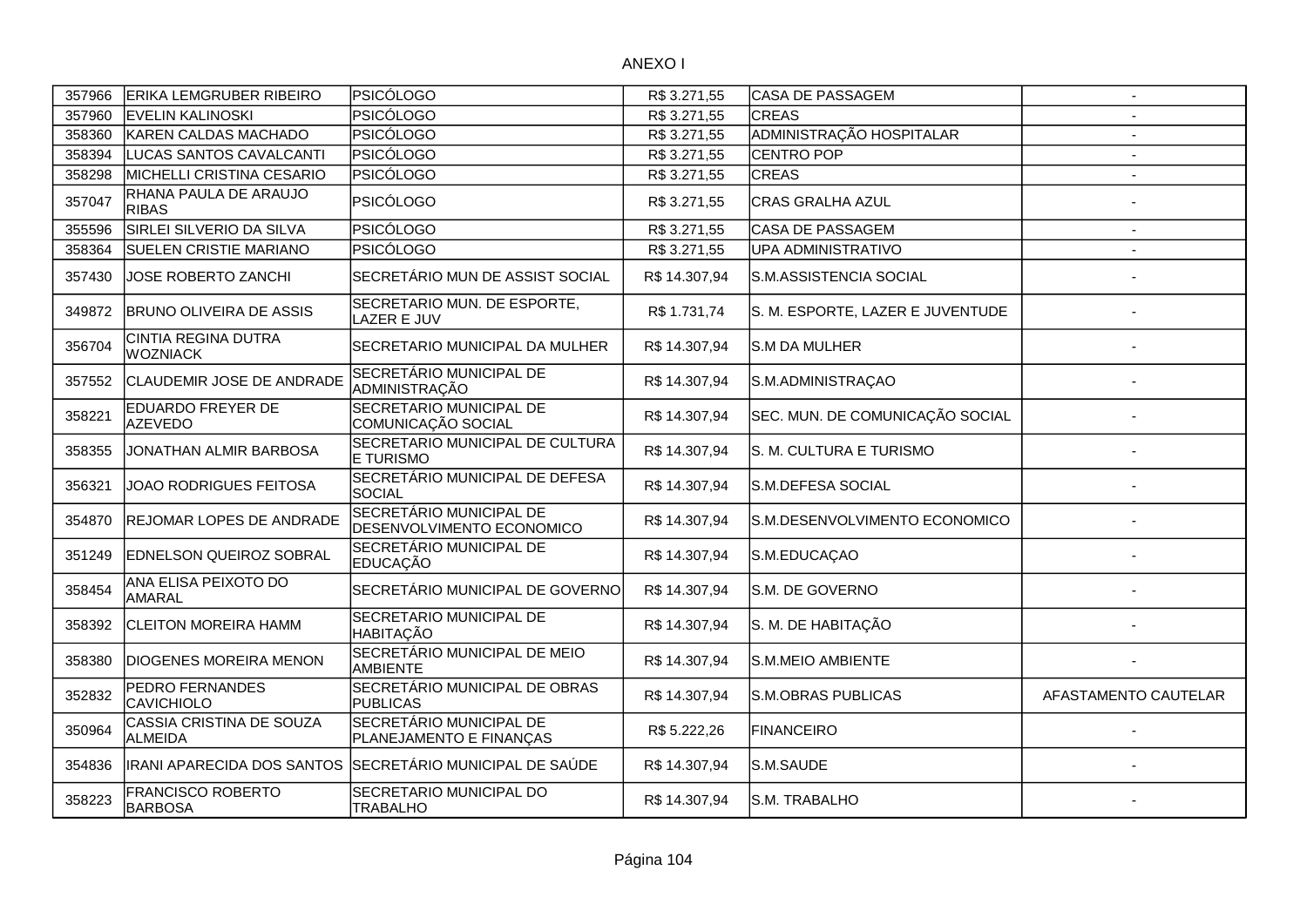| 351047 | <b>ARLEI CLARO</b>                          | <b>SERVENTE DE PEDREIRO</b>                  | R\$1.679,66  | S.M.OBRAS PUBLICAS                          | $\overline{\phantom{a}}$                                               |
|--------|---------------------------------------------|----------------------------------------------|--------------|---------------------------------------------|------------------------------------------------------------------------|
| 352957 | ANA APARECIDA DE LIMA                       | <b>SERVENTE</b>                              | R\$ 1.404,22 | S.M.EDUCAÇAO                                |                                                                        |
| 101201 | CELSO SARE                                  | <b>SERVENTE</b>                              | R\$ 1.892,67 | S.M.OBRAS PUBLICAS                          | <b>GRUPO DE RISCO - SEM</b><br>TELETRABALHO - DECRETO Nº.<br>5157/2020 |
| 352355 | DANIEL LOPES                                | <b>SERVENTE</b>                              | R\$ 1.418,26 | S.M.EDUCAÇAO                                |                                                                        |
| 353084 | ÉDER AUGUSTO RODRIGUES                      | <b>SERVENTE</b>                              | R\$ 1.404,22 | S.M.OBRAS PUBLICAS                          |                                                                        |
| 93101  | EDIMAR PEREIRA DE SOUZA                     | <b>SERVENTE</b>                              | R\$ 1.892,67 | <b>CEMITÉRIO</b>                            |                                                                        |
| 355742 | <b>ELSON SCHMIDT COSTA</b>                  | SERVENTE                                     | R\$ 1.404,22 | S.M.EDUCAÇAO                                | $\overline{\phantom{a}}$                                               |
| 95901  | ERIQUIEL DOS SANTOS                         | <b>SERVENTE</b>                              | R\$ 1.892,67 | E.M. NOSSA SENHORA DE FÁTIMA                |                                                                        |
| 25401  | <b>HAMILTON CASTILHO</b>                    | <b>SERVENTE</b>                              | R\$ 1.930,73 | S.M.MEIO AMBIENTE                           | AFASTAMENTO LICENÇA<br>PRÊMIO                                          |
| 355743 | <b>ITAMAR ROSA DOS SANTOS</b>               | <b>SERVENTE</b>                              | R\$ 1.404,22 | S.M.EDUCAÇAO                                |                                                                        |
| 27101  | <b>JAIR FERREIRA SANTOS</b>                 | <b>SERVENTE</b>                              | R\$ 1.911,60 | S. M. ESPORTE, LAZER E JUVENTUDE            |                                                                        |
| 355747 | <b>JANE CORREIA</b>                         | <b>SERVENTE</b>                              | R\$ 1.404,22 | S.M.EDUCAÇAO                                |                                                                        |
| 352354 | JOÃO CARLOS DA ROSA                         | <b>SERVENTE</b>                              | R\$ 1.418,26 | S.M.EDUCAÇAO                                | <b>FÉRIAS</b>                                                          |
| 29301  | JOAO CARLOS DA SILVA                        | <b>SERVENTE</b>                              | R\$ 2.197,34 | <b>S.M.OBRAS PUBLICAS</b>                   |                                                                        |
| 30601  | JORGE ANGELO DA CRUZ                        | <b>SERVENTE</b>                              | R\$ 1.911,60 | ALMOXARIFADO CENTRAL                        | <b>GRUPO DE RISCO - SEM</b><br>TELETRABALHO - DECRETO Nº.<br>5157/2020 |
| 96301  | MARCELO LUIZ FIRMINO                        | <b>SERVENTE</b>                              | R\$ 1.892,67 | <b>CEMITÉRIO</b>                            |                                                                        |
| 355744 | NIVALDO GOMES                               | <b>SERVENTE</b>                              | R\$ 1.404,22 | S.M.EDUCAÇAO                                |                                                                        |
| 353847 | PAULO ANTONIO ANGELO                        | <b>SERVENTE</b>                              | R\$ 1.404,22 | S.M.EDUCAÇAO                                |                                                                        |
| 355807 | PAULO MANOEL DA SILVA                       | <b>SERVENTE</b>                              | R\$ 1.404,22 | S.M.EDUCAÇAO                                |                                                                        |
| 355748 | REGINALDO RIBEIRO DO<br><b>NASCIMENTO</b>   | <b>SERVENTE</b>                              | R\$ 1.404,22 | S.M.EDUCAÇAO                                |                                                                        |
| 352996 | ROSANE APARECIDA GOCKS                      | <b>SERVENTE</b>                              | R\$ 1.404,22 | S.M.EDUCAÇAO                                | AFASTAMENTO LICENÇA<br>PRÊMIO                                          |
| 353915 | ROSIMARI SCHMIDT COSTA                      | <b>SERVENTE</b>                              | R\$ 1.404,22 | S.M.EDUCAÇAO                                |                                                                        |
| 355736 | <b>TIAGO OLIVEIRA CHAVES</b>                | <b>SERVENTE</b>                              | R\$1.404,22  | <b>S.M.OBRAS PUBLICAS</b>                   |                                                                        |
| 228401 | <b>GEIZA GODOI OLIVEIRA</b>                 | SUPERVISOR ESCOLAR                           | R\$4.322,65  | S.M.ASSISTENCIA SOCIAL                      | LICENÇA INCENTIVADA SEM<br>REMUNERAÇÃO                                 |
| 350270 | ALINY SILVA DOS SANTOS<br><b>BALTOKOSKI</b> | <b>TÉCNICO EM CONTROLE</b><br>ADMINISTRATIVO | R\$ 3.836,13 | LOGÍSTICA                                   |                                                                        |
| 349430 | <b>CLOVIS PANIZZI</b>                       | TÉCNICO EM CONTROLE<br>ADMINISTRATIVO        | R\$ 3.507,56 | S.M.ASSISTENCIA SOCIAL                      |                                                                        |
| 350158 | <b>EVELY RODRIGUES DA CRUZ</b>              | <b>TÉCNICO EM CONTROLE</b><br>ADMINISTRATIVO | R\$ 3.836,13 | SMS- DIVISÃO DE GESTÃO DE<br><b>PESSOAS</b> |                                                                        |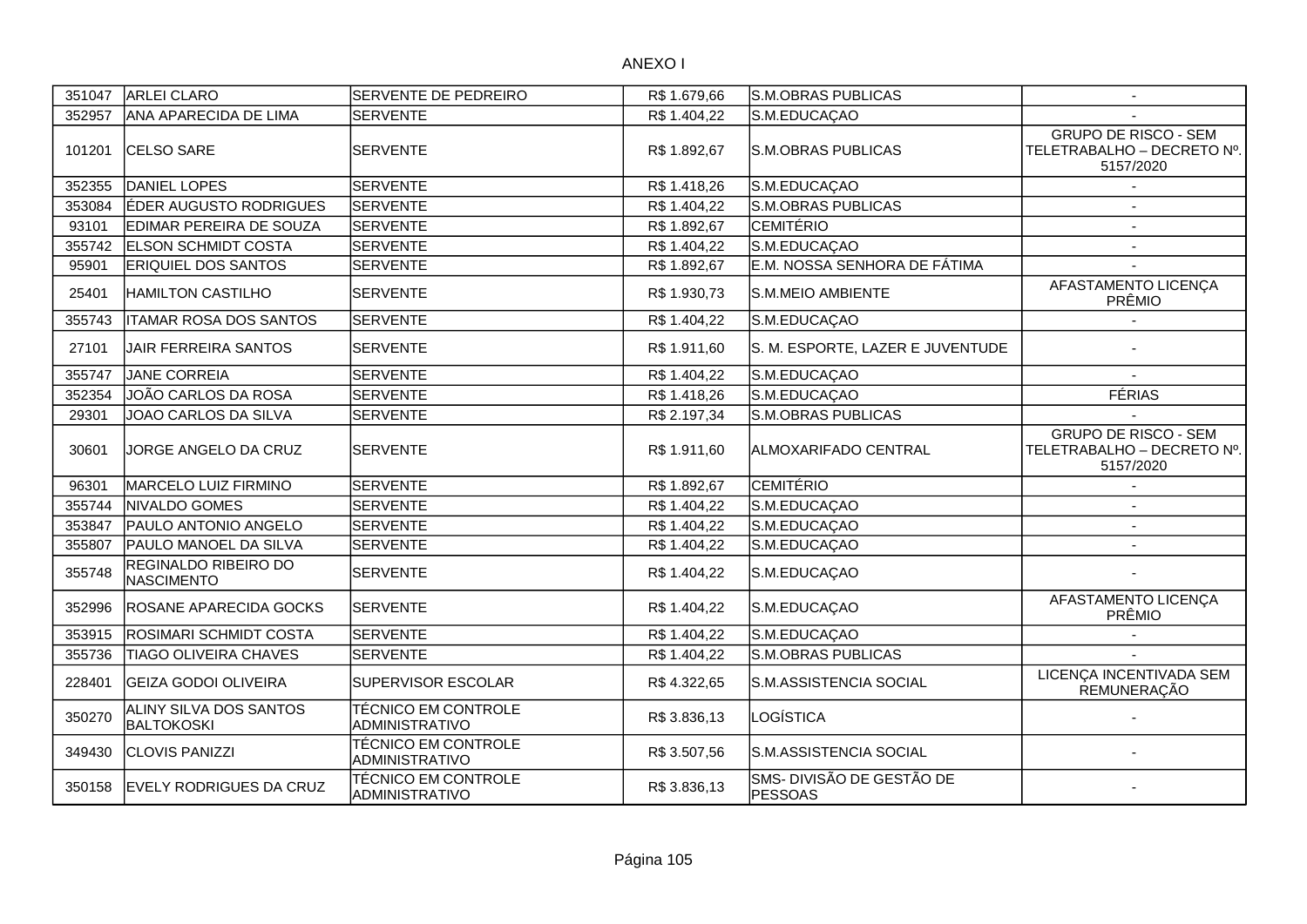| 349351 | <b>FABIANO PEDROLLI NEVES</b>                    | TÉCNICO EM CONTROLE<br><b>ADMINISTRATIVO</b>          | R\$ 3.507,56 | S.M.MEIO AMBIENTE                                   |                |
|--------|--------------------------------------------------|-------------------------------------------------------|--------------|-----------------------------------------------------|----------------|
| 350251 | <b>MARY CRISTINA WOZHIAK</b>                     | TÉCNICO EM CONTROLE<br><b>ADMINISTRATIVO</b>          | R\$ 3.913,25 | <b>DIVISÃO DE PERÍCIAS MÉDICAS</b>                  |                |
| 350693 | NEUSA SALETE BRIZOLLA ROSA                       | <b>TÉCNICO EM CONTROLE</b><br><b>ADMINISTRATIVO</b>   | R\$ 3.798,17 | DIVISÃO DE CONCURSOS PÚBLICOS                       |                |
| 350187 | SIMONE APARECIDA CAMARGO<br><b>PETRY</b>         | <b>TÉCNICO EM CONTROLE</b><br>ADMINISTRATIVO          | R\$4.409,55  | <b>FINANCEIRO</b>                                   |                |
| 349104 | CLAUDIA DE AZEVEDO<br><b>BARCELAR</b>            | TÉCNICO EM CONTROLE AMBIENTAL                         | R\$ 2.932,36 | S.M.MEIO AMBIENTE                                   |                |
| 350213 | <b>EDUARDO TADEU NARLOCH</b>                     | TÉCNICO EM CONTROLE CONTÁBIL                          | R\$4.774,91  | PATRIMÔNIO                                          |                |
| 349297 | <b>EVA SOEK ACORDES</b>                          | TÉCNICO EM CONTROLE CONTÁBIL                          | R\$4.870,88  | FINANCEIRO                                          |                |
| 349123 | FRANCISCO EXPEDITO DAMAS<br><b>SOARES JUNIOR</b> | TÉCNICO EM CONTROLE CONTÁBIL                          | R\$4.870,88  | COM. DO PLANO DE CARGOS,<br>CARREIRAS E REMUNERAÇÃO |                |
| 350110 | <b>MARIO ALTAIR MACHADO</b>                      | TÉCNICO EM CONTROLE CONTÁBIL                          | R\$3.798,17  | PRESTAÇÃO DE CONTAS                                 | $\sim$         |
| 349296 | ROSANGELA DOS SANTOS                             | TÉCNICO EM CONTROLE CONTÁBIL                          | R\$4.870,88  | UNIDADE DE CONTROLE INTERNO                         | $\blacksquare$ |
| 351296 | ROSILENE APARECIDA<br>CARDOSO BARANKIEWICZ       | TÉCNICO EM CONTROLE CONTÁBIL                          | R\$4.822,65  | <b>SMS-ASSESSORIAS</b>                              |                |
| 349442 | <b>SILVIO LUIZ BUENO</b>                         | TÉCNICO EM CONTROLE CONTÁBIL                          | R\$4.365,88  | DIVISÃO DE RECURSOS HUMANOS                         |                |
| 349401 | TATIANE BERDUSCO DE SOUZA<br><b>QUADROS</b>      | TÉCNICO EM CONTROLE CONTÁBIL                          | R\$4.870,88  | SMS-DMAC-ADM                                        |                |
| 355615 | EDUARDO ABILIO REOLON                            | TÉCNICO EM CONTROLE DE OBRAS<br>ORÇAMENTOS E PROJETOS | R\$ 2.332,53 | <b>S.M.OBRAS PUBLICAS</b>                           |                |
| 354112 | ELENIZE ROSANA GABARDO                           | TÉCNICO EM CONTROLE DE OBRAS<br>ORÇAMENTOS E PROJETOS | R\$ 2.332,53 | S.M.OBRAS PUBLICAS                                  |                |
| 357765 | <b>ADRIANA DONATO</b>                            | TÉCNICO EM ENFERMAGEM                                 | R\$ 2.332,53 | HOSPITAL ENFERMAGEM                                 | $\overline{a}$ |
| 351021 | ALEXSANDRA APARECIDA<br><b>BISPO</b>             | TÉCNICO EM ENFERMAGEM                                 | R\$ 2.451,51 | VIGILÂNCIA EPIDEMOLÓGICA                            |                |
| 358309 | IAMANDA STEFANNI RODRIGUES                       | <b>ITÉCNICO EM ENFERMAGEM</b>                         | R\$ 2.332,53 | UNIDADE DE SAÚDE ESTADOS                            |                |
| 358097 | ANA CLAUDIA BALASSA<br><b>OLIVEIRA DE RAMOS</b>  | TÉCNICO EM ENFERMAGEM                                 | R\$ 2.332,53 | UNIDADE DE SAÚDE GRALHA AZUL                        |                |
| 358308 | ANA CLAUDIA MAIA E SILVA                         | TÉCNICO EM ENFERMAGEM                                 | R\$ 2.332,53 | <b>UPA ENFERMAGEM</b>                               |                |
| 358302 | ANA MARIA SZYMANSKI<br><b>PINHEIRO</b>           | TÉCNICO EM ENFERMAGEM                                 | R\$ 2.332,53 | <b>UPA ENFERMAGEM</b>                               |                |
| 357749 | ANA PAULA MACHADO RIBEIRO                        | TÉCNICO EM ENFERMAGEM                                 | R\$ 2.332,53 | <b>UPA ENFERMAGEM</b>                               |                |
| 358373 | ANDRIELLI CRISTINE DE<br><b>MATTOS</b>           | TÉCNICO EM ENFERMAGEM                                 | R\$ 2.332,53 | <b>UPA ENFERMAGEM</b>                               |                |
| 351712 | ANELISE DA CRUZ GERALDO                          | TÉCNICO EM ENFERMAGEM                                 | R\$ 2.427,22 | UNIDADE DE SAÚDE EUCALIPTOS                         |                |
| 357868 | <b>ANGELA MARIA VIANTE</b>                       | TÉCNICO EM ENFERMAGEM                                 | R\$ 2.332,53 | <b>UPA ENFERMAGEM</b>                               | $\blacksquare$ |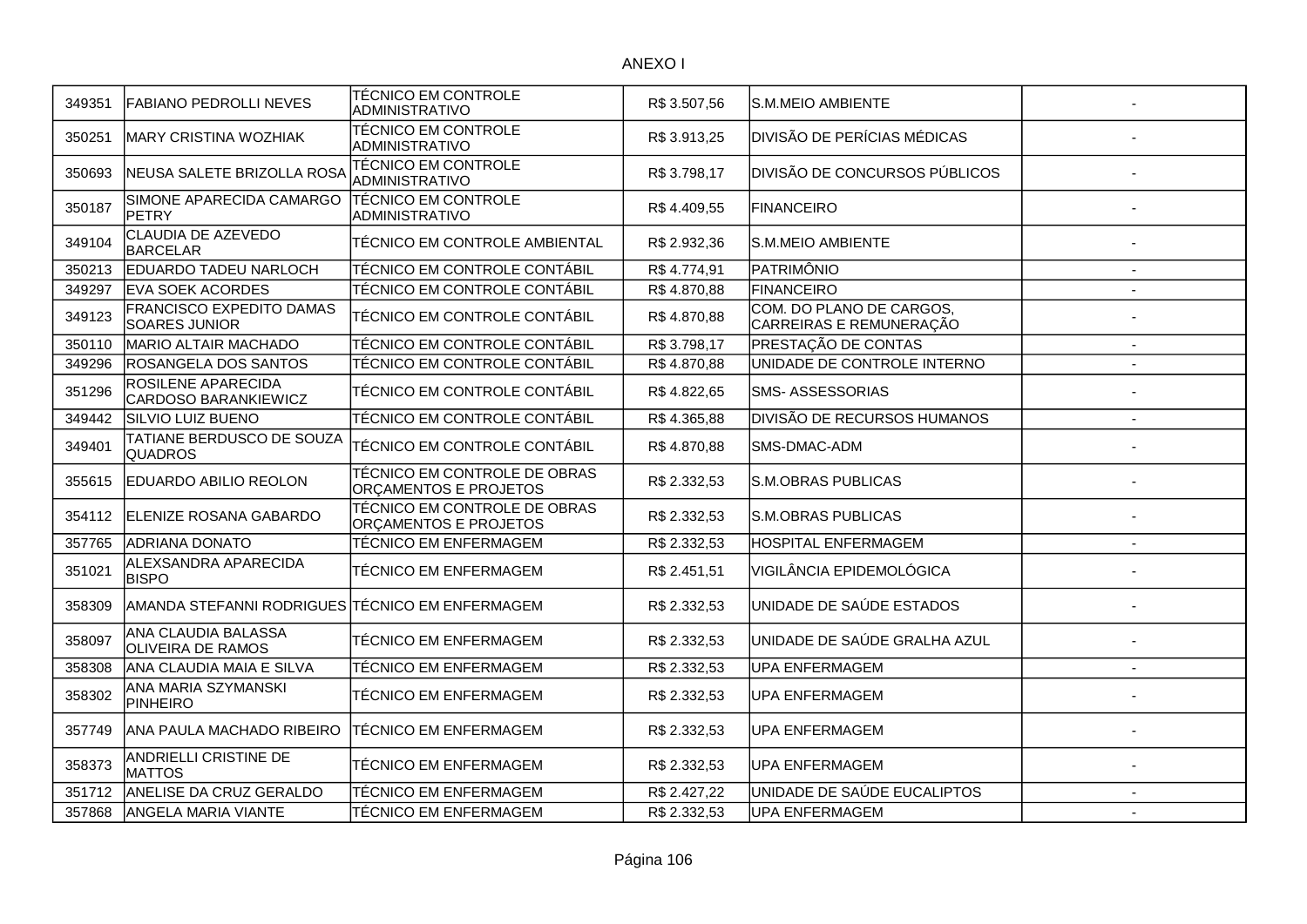| 357770 | ANTONIA MARIA HALUCH DO<br>NASCIMENTO            | TÉCNICO EM ENFERMAGEM        | R\$ 2.332,53 | UNIDADE DE SÁUDE SÃO SEBASTIÃO             |                                                                        |
|--------|--------------------------------------------------|------------------------------|--------------|--------------------------------------------|------------------------------------------------------------------------|
| 349890 | APARECIDA GOMES DE BRITO<br><b>DE OLIVEIRA</b>   | TÉCNICO EM ENFERMAGEM        | R\$ 2.525,80 | SERVIÇO MÓVEL DE URGÊNCIA E<br>EMERGÊNCIA  |                                                                        |
| 357867 | ARTHUR LEON MENDONÇA DO<br><b>ESPIRITO SANTO</b> | TÉCNICO EM ENFERMAGEM        | R\$ 2.332,53 | UNIDADE DE SAÚDE SANTA<br><b>TEREZINHA</b> |                                                                        |
| 355677 | AURORA EMIDIO PADILHA<br><b>ROCHA</b>            | TÉCNICO EM ENFERMAGEM        | R\$ 2.332,53 | HOSPITAL ENFERMAGEM                        |                                                                        |
| 357870 | CAMILA PATRICIA GRACIANO                         | TÉCNICO EM ENFERMAGEM        | R\$ 2.332,53 | <b>UPA ENFERMAGEM</b>                      | $\sim$                                                                 |
| 352083 | CATIA ARAUJO DE MORAIS                           | TÉCNICO EM ENFERMAGEM        | R\$ 2.403,20 | UNIDADE DE SAÚDE GRALHA AZUL               | $\overline{\phantom{a}}$                                               |
| 351593 | CELINA DIAS SILVA                                | TÉCNICO EM ENFERMAGEM        | R\$ 2.427,22 | <b>UPA ENFERMAGEM</b>                      | $\blacksquare$                                                         |
| 351710 | <b>CLARINDA LOPES CAMPOS</b><br><b>JORGE</b>     | <b>TÉCNICO EM ENFERMAGEM</b> | R\$ 2.525,80 | <b>UPA ENFERMAGEM</b>                      |                                                                        |
| 352170 | CLAUDIA ZENEIDE DA ROCHA<br>PAULINO              | TÉCNICO EM ENFERMAGEM        | R\$ 2.403,20 | UPA ENFERMAGEM                             |                                                                        |
| 351433 | <b>CLAUDINEIA FERREIRA</b><br><b>GONCALVES</b>   | <b>TÉCNICO EM ENFERMAGEM</b> | R\$ 2.427,22 | VIGILÂNCIA EPIDEMOLÓGICA                   |                                                                        |
| 351659 | <b>CLEIDE MARIA DA ROSA</b><br><b>FELISBERTO</b> | TÉCNICO EM ENFERMAGEM        | R\$ 2.427,22 | UNIDADE DE SÁUDE VILA MARLI                | <b>GRUPO DE RISCO - SEM</b><br>TELETRABALHO - DECRETO Nº.<br>5157/2020 |
| 357698 | <b>CLEUDIMAR CAMPELO CASTRO</b><br><b>BARROS</b> | TÉCNICO EM ENFERMAGEM        | R\$ 2.332,53 | UPA ENFERMAGEM                             |                                                                        |
| 349813 | DAGUIMARA DA SILVA                               | <b>TÉCNICO EM ENFERMAGEM</b> | R\$ 2.525,80 | <b>UPA ENFERMAGEM</b>                      |                                                                        |
| 358340 | DANIELA LOPES LEÃO DE<br>OLIVEIRA                | TÉCNICO EM ENFERMAGEM        | R\$ 2.332,53 | UPA ENFERMAGEM                             |                                                                        |
| 349817 | DEUZI MARGARIDA MACHADO<br>FRANCO                | TÉCNICO EM ENFERMAGEM        | R\$ 3.081,93 | UPA ENFERMAGEM                             |                                                                        |
| 352271 | <b>DILCELIA DOMINGUES GALLO</b>                  | <b>TÉCNICO EM ENFERMAGEM</b> | R\$ 2.403,20 | <b>UPA ENFERMAGEM</b>                      | $\blacksquare$                                                         |
| 358304 | <b>EDILSON BARBOSA</b>                           | TÉCNICO EM ENFERMAGEM        | R\$ 2.332,53 | <b>UPA ENFERMAGEM</b>                      | $\overline{\phantom{a}}$                                               |
| 353013 | ELAIR MARCELINO DE CASTRO<br>DA SILVA            | TÉCNICO EM ENFERMAGEM        | R\$ 2.379,40 | <b>UPA ENFERMAGEM</b>                      |                                                                        |
| 350196 | ELCIO CORREA FRANCO                              | TÉCNICO EM ENFERMAGEM        | R\$ 2.500,79 | <b>UPA ENFERMAGEM</b>                      | $\overline{\phantom{a}}$                                               |
| 357704 | ELIANE BLANCO DE SOUZA                           | TÉCNICO EM ENFERMAGEM        | R\$ 2.332,53 | UNIDADE DE SAÚDE SANTA<br><b>TEREZINHA</b> |                                                                        |
| 351923 | ELIANE FARIAS DE OLIVEIRA DA<br><b>SILVA</b>     | TÉCNICO EM ENFERMAGEM        | R\$ 2.762,41 | VIGILÂNCIA EPIDEMOLÓGICA                   |                                                                        |
| 352058 | ELISA RODRIGUES GOMES DA<br><b>SILVA</b>         | TÉCNICO EM ENFERMAGEM        | R\$ 2.403,20 | UNIDADE DE SAÚDE NAÇÕES                    |                                                                        |
| 351754 | ELIZANGELA SILVEIRA<br><b>BROCHETTO</b>          | TÉCNICO EM ENFERMAGEM        | R\$ 2.427,22 | <b>HOSPITAL ENFERMAGEM</b>                 |                                                                        |
| 350236 | <b>ERLEIA SILMARA DE OLIVEIRA</b>                | TÉCNICO EM ENFERMAGEM        | R\$ 2.500,79 | UNIDADE DE SAÚDE SANTA<br><b>TEREZINHA</b> |                                                                        |
|        |                                                  |                              |              |                                            |                                                                        |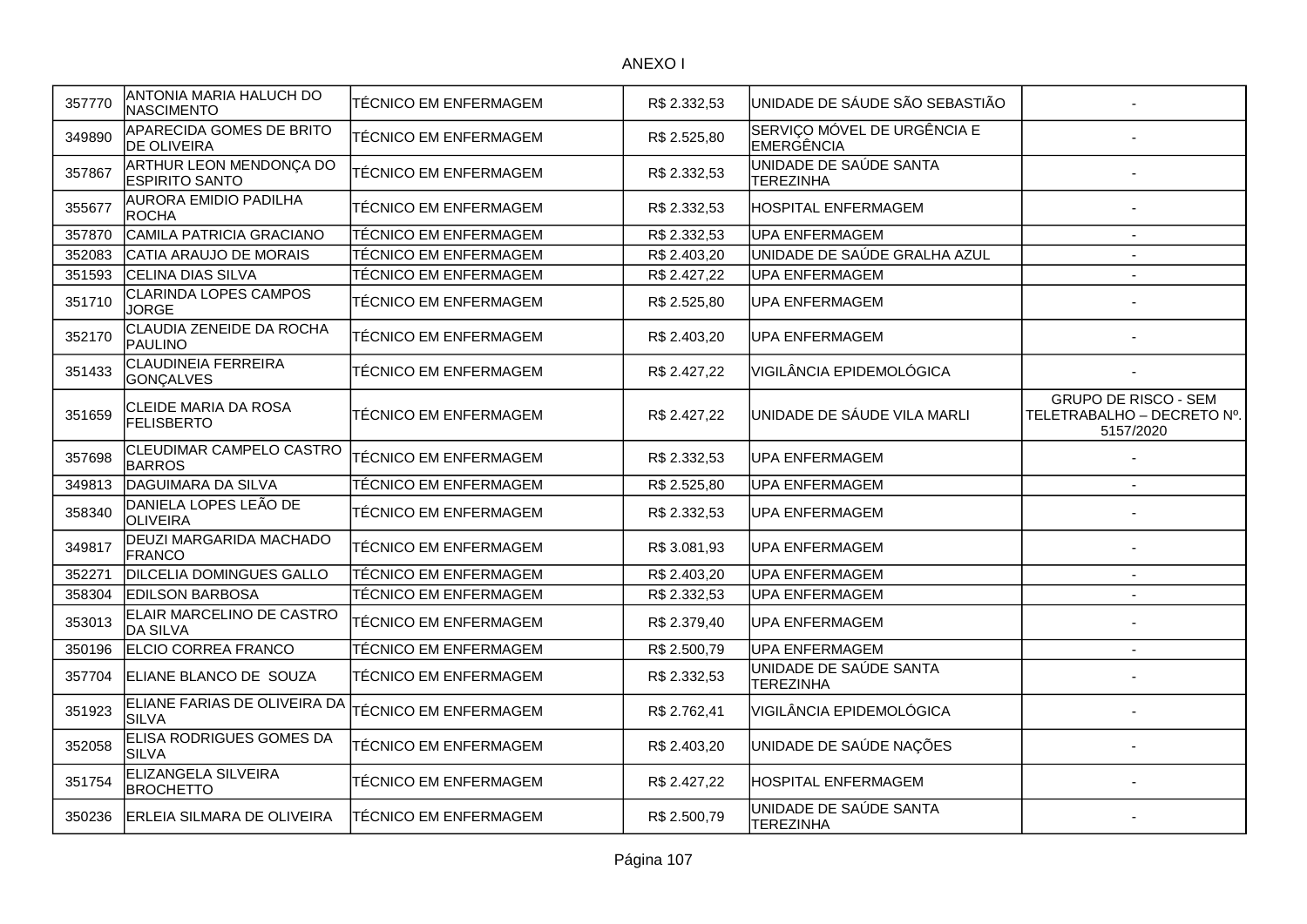| 351761 | <b>ESTER DE FATIMA SILVEIRA</b><br>PIETRZAKI         | TÉCNICO EM ENFERMAGEM        | R\$ 2.427,22 | DIVISÃO DE TELEAGENDAMENTO                 |                            |
|--------|------------------------------------------------------|------------------------------|--------------|--------------------------------------------|----------------------------|
| 351702 | EVANIRA DALILA DA SILVA<br><b>PARADELA FERNANDES</b> | <b>TÉCNICO EM ENFERMAGEM</b> | R\$ 2.427,22 | SERVIÇO MÓVEL DE URGÊNCIA E<br>EMERGÊNCIA  |                            |
| 358354 | <b>FABIO APARECIDO GASPAR</b>                        | <b>TÉCNICO EM ENFERMAGEM</b> | R\$ 2.332,53 | <b>UPA ENFERMAGEM</b>                      |                            |
| 358334 | FERNANDA DOS SANTOS<br>ROCHA                         | TÉCNICO EM ENFERMAGEM        | R\$ 2.332,53 | UNIDADE DE SAÚDE SANTA<br><b>TEREZINHA</b> |                            |
| 357676 | FERNANDA MIQUELASSO                                  | TÉCNICO EM ENFERMAGEM        | R\$ 2.332,53 | <b>UPA ENFERMAGEM</b>                      | $\overline{\phantom{a}}$   |
| 350242 | <b>GISLAINE CRISTINA ALMEIDA</b>                     | TÉCNICO EM ENFERMAGEM        | R\$ 2.500,79 | <b>UPA ENFERMAGEM</b>                      | $\overline{\phantom{a}}$   |
| 349778 | <b>GISLANE MAURICIO</b>                              | TÉCNICO EM ENFERMAGEM        | R\$ 2.525,80 | UNIDADE DE SAÚDE SANTA MARIA               | $\overline{\phantom{a}}$   |
| 351385 | <b>GRACIELE BATISTA</b>                              | TÉCNICO EM ENFERMAGEM        | R\$ 2.451,51 | VIGILÂNCIA EPIDEMOLÓGICA                   | $\blacksquare$             |
| 353188 | HELEN DAYANE DE MELO<br>FERREIRA                     | TÉCNICO EM ENFERMAGEM        | R\$ 2.355,85 | UPA ENFERMAGEM                             |                            |
| 357669 | <b>IRES MARILEI SCHMIDT</b>                          | <b>TÉCNICO EM ENFERMAGEM</b> | R\$ 2.332,53 | <b>UPA ENFERMAGEM</b>                      | $\blacksquare$             |
| 353127 | IVONETE DE FRANÇA DOS<br><b>SANTOS</b>               | TÉCNICO EM ENFERMAGEM        | R\$ 2.379,40 | <b>HOSPITAL ENFERMAGEM</b>                 |                            |
| 352737 | JANE MARTINS SIMÕES                                  | TÉCNICO EM ENFERMAGEM        | R\$ 2.379,40 | <b>UPA ENFERMAGEM</b>                      |                            |
| 353230 | <b>JESSICA SOARES ZMOZINSKI</b>                      | <b>TÉCNICO EM ENFERMAGEM</b> | R\$ 2.355,85 | UNIDADE DE SAÚDE NAÇÕES                    |                            |
| 352275 | JOSELISA CARDOSO LIMA                                | <b>TÉCNICO EM ENFERMAGEM</b> | R\$ 2.403,20 | <b>UPA ENFERMAGEM</b>                      | $\overline{\phantom{a}}$   |
| 351472 | <b>JUCELI ALTMANN FERREIRA</b>                       | TÉCNICO EM ENFERMAGEM        | R\$ 2.427,22 | UNIDADE DE SAÚDE GRALHA AZUL               |                            |
| 353069 | <b>JUCILENE BERNADETE</b><br>CORDEIRO FRAGOSO        | TÉCNICO EM ENFERMAGEM        | R\$ 2.379,40 | <b>UPA ENFERMAGEM</b>                      |                            |
| 357963 | JULIANE DA ASSUNÇÃO FROIS                            | TÉCNICO EM ENFERMAGEM        | R\$ 2.332,53 | UNIDADE DE SAÚDE EUCALIPTOS                |                            |
| 353262 | <b>JULIANO MOTA VOLINGER</b>                         | <b>TÉCNICO EM ENFERMAGEM</b> | R\$ 2.355,85 | UNIDADE DE SAÚDE SANTA MARIA               | LICENÇA SEM VENCIMENTOS    |
| 358363 | KARIANE RAKSA DA SILVA                               | <b>TÉCNICO EM ENFERMAGEM</b> | R\$ 2.332,53 | UNIDADE DE SAÚDE IGUAÇU                    |                            |
| 353302 | KEILA CRISTINA BARBOSA DA<br><b>SILVA CAMARA</b>     | TÉCNICO EM ENFERMAGEM        | R\$ 2.355,85 | UNIDADE DE SÁUDE SÃO SEBASTIÃO             |                            |
| 358388 | KELLY REGINA RIBAS DE LIMA                           | <b>TÉCNICO EM ENFERMAGEM</b> | R\$ 2.332,53 | <b>UPA ENFERMAGEM</b>                      | $\overline{a}$             |
| 357874 | KYMBERLYN ALVES DE SOUZA                             | TÉCNICO EM ENFERMAGEM        | R\$ 2.332,53 | <b>UPA ENFERMAGEM</b>                      |                            |
| 358297 | LARISSA PORTELA RIBEIRO                              | TÉCNICO EM ENFERMAGEM        | R\$ 2.332,53 | UNIDADE DE SAÚDE HORTÊNCIA                 | $\overline{\phantom{a}}$   |
| 357774 | LEANDRO DE OLIVEIRA MENDES TÉCNICO EM ENFERMAGEM     |                              | R\$ 2.332,53 | <b>UPA ENFERMAGEM</b>                      |                            |
| 353017 | LEONI SILVEIRA PIETRZAKI                             | TÉCNICO EM ENFERMAGEM        | R\$ 2.551,05 | HOSPITAL ENFERMAGEM                        | LICENÇA ATIVIDADE POLÍTICA |
| 352756 | LILIAN CALARGA DE ARRUDA                             | TÉCNICO EM ENFERMAGEM        | R\$ 2.379,40 | <b>UPA ENFERMAGEM</b>                      |                            |
| 353258 | LUCIANE DA SILVA                                     | TÉCNICO EM ENFERMAGEM        | R\$ 2.355,85 | HOSPITAL ENFERMAGEM                        |                            |
| 353014 | LUCILENE BERNARDA DE<br><b>ALENCAR</b>               | TÉCNICO EM ENFERMAGEM        | R\$ 2.379,40 | <b>HOSPITAL ENFERMAGEM</b>                 |                            |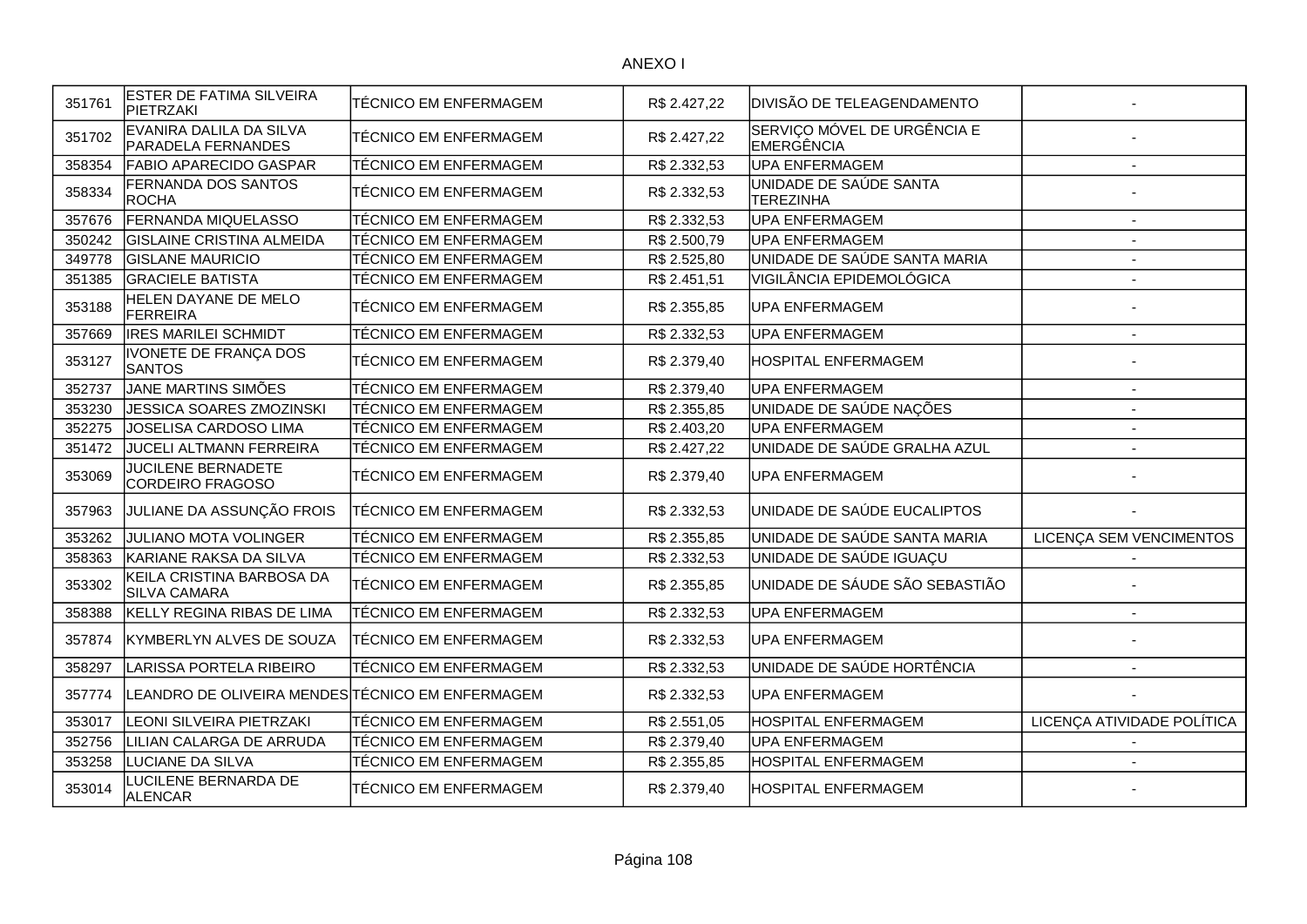ANEXO I

| 353226 | MARCIA ALVES BORGES<br><b>GRUBER</b>                  | TÉCNICO EM ENFERMAGEM        | R\$ 2.355,85 | <b>UPA ENFERMAGEM</b>                     |                                                                        |
|--------|-------------------------------------------------------|------------------------------|--------------|-------------------------------------------|------------------------------------------------------------------------|
| 353283 | MARCIELE CERINO                                       | <b>TÉCNICO EM ENFERMAGEM</b> | R\$ 2.551,05 | VIGILÂNCIA EPIDEMOLÓGICA                  |                                                                        |
| 353245 | MARESSA MARTINS                                       | TÉCNICO EM ENFERMAGEM        | R\$ 2.355,85 | UNIDADE DE SAÚDE HORTÊNCIA                |                                                                        |
| 358102 | <b>MARIA CELITA FLARON</b>                            | TÉCNICO EM ENFERMAGEM        | R\$ 2.332,53 | UPA ENFERMAGEM                            |                                                                        |
| 351035 | MARIA INES GHISI                                      | TÉCNICO EM ENFERMAGEM        | R\$ 2.451,51 | UNIDADE DE SAÚDE HORTÊNCIA                | <b>FÉRIAS</b>                                                          |
| 349801 | MARIA JOSE MEDEIROS                                   | TÉCNICO EM ENFERMAGEM        | R\$ 2.525,80 | UPA ENFERMAGEM                            |                                                                        |
| 353322 | MARILZA GONÇALVES DA<br>CONCEIÇÃO                     | TÉCNICO EM ENFERMAGEM        | R\$ 2.355,85 | UNIDADE DE SAÚDE PIONEIROS                |                                                                        |
| 353194 | MARINO DOS SANTOS<br><b>RODRIGUES</b>                 | TÉCNICO EM ENFERMAGEM        | R\$ 2.355,85 | UPA ENFERMAGEM                            |                                                                        |
| 353004 | <b>MARLI FATIMA MOREIRA NERIS</b>                     | TÉCNICO EM ENFERMAGEM        | R\$ 2.379,40 | UNIDADE DE SÁUDE VILA MARLI               |                                                                        |
| 353244 | NEIDE CORDEIRO DE OLIVEIRA<br><b>MARINS</b>           | TÉCNICO EM ENFERMAGEM        | R\$ 2.355,85 | UPA ENFERMAGEM                            |                                                                        |
| 352741 | İNERILZA MIKA DE OLIVEIRA                             | TÉCNICO EM ENFERMAGEM        | R\$ 2.379,40 | IHOSPITAL ENFERMAGEM                      | <b>GRUPO DE RISCO - SEM</b><br>TELETRABALHO - DECRETO Nº.<br>5157/2020 |
| 357764 | NEUZA VIEIRA DE LARA                                  | TÉCNICO EM ENFERMAGEM        | R\$ 2.332,53 | UPA ENFERMAGEM                            |                                                                        |
| 353016 | NILCÉIA GOMES DE SOUZA                                | TÉCNICO EM ENFERMAGEM        | R\$ 2.379,40 | UPA ENFERMAGEM                            | <b>FÉRIAS</b>                                                          |
| 353317 | PEDRINA PEREIRA DOS SANTOS<br>MELO                    | TÉCNICO EM ENFERMAGEM        | R\$ 2.355,85 | IHOSPITAL ENFERMAGEM                      |                                                                        |
| 350286 | <b>PEDRO APARECIDO DA COSTA</b>                       | TÉCNICO EM ENFERMAGEM        | R\$ 2.735,07 | UPA ENFERMAGEM                            |                                                                        |
| 352260 | QUEZIA DE SOUSA PORTO                                 | TÉCNICO EM ENFERMAGEM        | R\$ 2.403,20 | UNIDADE DE SAÚDE ESTADOS                  |                                                                        |
| 358115 | <b>RAPHAEL CHRISTOPHER</b><br><b>KENNEDY DA SILVA</b> | TÉCNICO EM ENFERMAGEM        | R\$ 2.332,53 | UPA ENFERMAGEM                            |                                                                        |
| 353187 | <b>RENATO ALVES CANUTO</b>                            | TÉCNICO EM ENFERMAGEM        | R\$ 2.576,54 | UNIDADE DE SAÚDE CANAÃ                    |                                                                        |
| 241301 | ROBERTA SANTIAGO DE SOUZA                             | ITÉCNICO EM ENFERMAGEM       | R\$ 3.438,43 | ATENÇÃO BÁSICA                            |                                                                        |
| 357784 | <b>ROSANA APARECIDA MARTINS</b>                       | TÉCNICO EM ENFERMAGEM        | R\$ 2.332,53 | UPA ENFERMAGEM                            |                                                                        |
| 352059 | ROSANA BRANDÃO GARCIA                                 | TÉCNICO EM ENFERMAGEM        | R\$ 2.403,20 | SERVIÇO MÓVEL DE URGÊNCIA E<br>EMERGÊNCIA |                                                                        |
| 351020 | <b>ROSELI DE FATIMA GALVAO</b>                        | TÉCNICO EM ENFERMAGEM        | R\$ 2.451,51 | UNIDADE DE SAÚDE SANTA MARIA              | <b>FÉRIAS</b>                                                          |
| 357766 | SABRINA BATISTA PEREIRA                               | <b>TÉCNICO EM ENFERMAGEM</b> | R\$ 2.332,53 | <b>HOSPITAL ENFERMAGEM</b>                |                                                                        |
| 357673 | SAMANTHA CORT DE ALMEIDA                              | TÉCNICO EM ENFERMAGEM        | R\$ 2.332,53 | UPA ENFERMAGEM                            |                                                                        |
| 353195 | SANDRA MARIA DOMINGUES<br><b>DOS SANTOS OLIVEIRA</b>  | TÉCNICO EM ENFERMAGEM        | R\$ 2.355,85 | UNIDADE DE SAÚDE EUCALIPTOS               |                                                                        |
| 357706 | SIMONE NOVAES DA SILVA                                | <b>TÉCNICO EM ENFERMAGEM</b> | R\$ 2.332,53 | <b>HOSPITAL ENFERMAGEM</b>                | $\sim$                                                                 |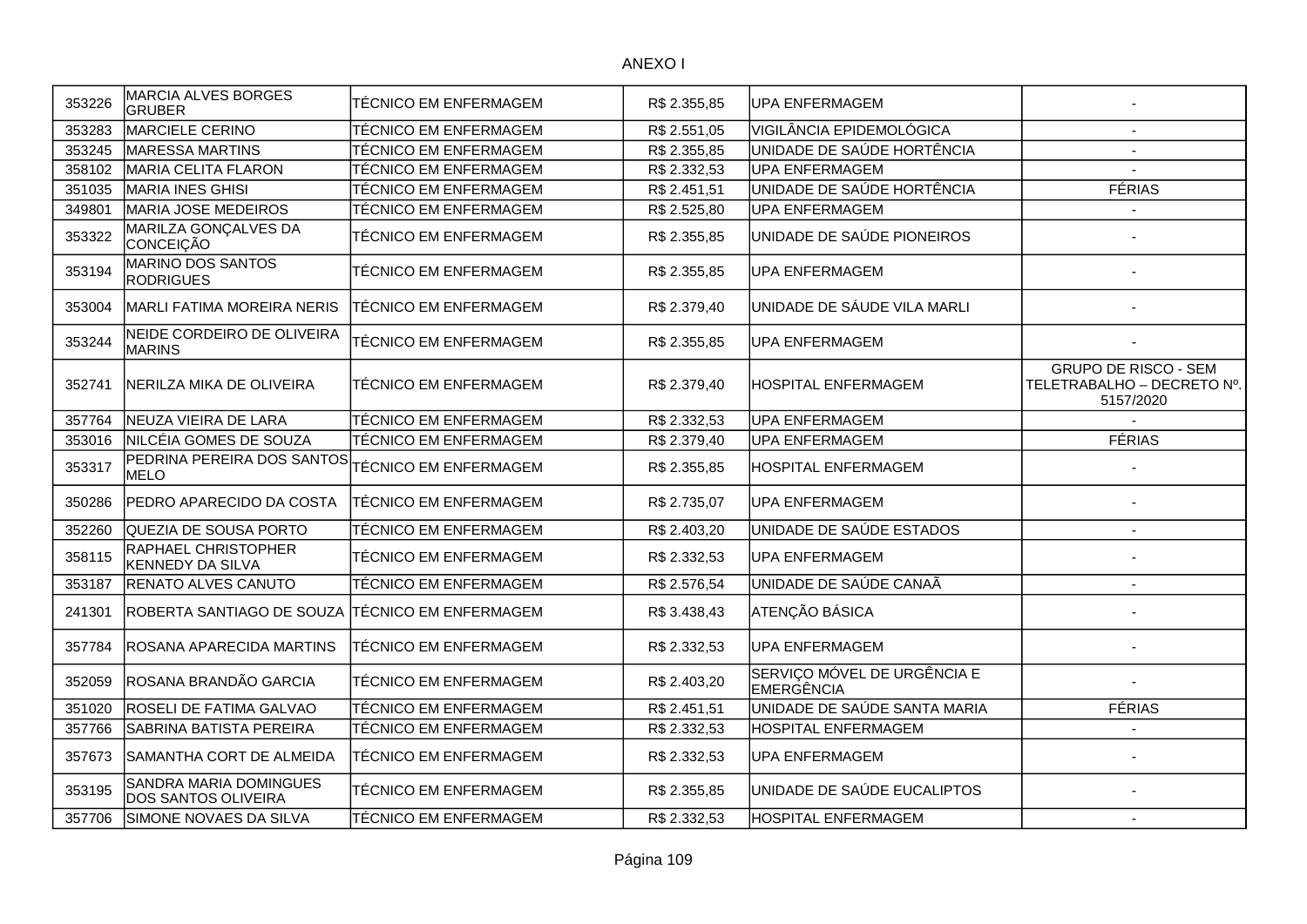## ANEXO I

| 358258 | <b>SOLANGE DE PAULA</b>                              | TÉCNICO EM ENFERMAGEM        | R\$ 2.332,53 | <b>UPA ENFERMAGEM</b>                            | $\overline{\phantom{a}}$                                               |
|--------|------------------------------------------------------|------------------------------|--------------|--------------------------------------------------|------------------------------------------------------------------------|
| 357685 | <b>SOLANGE FERREIRA</b><br><b>BOHENKEM CAMARGO</b>   | <b>TÉCNICO EM ENFERMAGEM</b> | R\$ 2.332,53 | UPA ENFERMAGEM                                   |                                                                        |
| 352529 | SOLISMAR GONÇALVES DE<br><b>OLIVEIRA</b>             | TÉCNICO EM ENFERMAGEM        | R\$ 2.403,20 | <b>UPA ENFERMAGEM</b>                            |                                                                        |
| 351765 | SORAYA JAOUHARI                                      | TÉCNICO EM ENFERMAGEM        | R\$ 2.427,22 | <b>UPA ENFERMAGEM</b>                            | <b>FÉRIAS</b>                                                          |
| 355746 | <b>STEPHANY DRYELY CUBAS</b><br><b>TAMARU</b>        | TÉCNICO EM ENFERMAGEM        | R\$ 2.332,53 | UNIDADE DE SAÚDE NAÇÕES                          | <b>GRUPO DE RISCO - SEM</b><br>TELETRABALHO - DECRETO Nº.<br>5157/2020 |
| 357859 | TAINAH MIKAELA DE CARVALHO<br><b>DA CRUZ</b>         | <b>TÉCNICO EM ENFERMAGEM</b> | R\$ 2.332,53 | HOSPITAL ENFERMAGEM                              | <b>GRUPO DE RISCO - SEM</b><br>TELETRABALHO - DECRETO Nº.<br>5157/2020 |
| 358362 | TANI DAIANE DE SOUZA                                 | TÉCNICO EM ENFERMAGEM        | R\$ 2.332,53 | <b>UPA ENFERMAGEM</b>                            |                                                                        |
| 357748 | TATYANE COSTA DA SILVA<br><b>KOPPE</b>               | TÉCNICO EM ENFERMAGEM        | R\$ 2.332,53 | HOSPITAL ENFERMAGEM                              |                                                                        |
| 352261 | TEREZINHA NUNES GARCIA                               | TÉCNICO EM ENFERMAGEM        | R\$ 2.403,20 | HOSPITAL ENFERMAGEM                              | <b>GRUPO DE RISCO - SEM</b><br>TELETRABALHO - DECRETO Nº.<br>5157/2020 |
| 351667 | THAMARA GIULIANA DE<br><b>CARVALHO</b>               | TÉCNICO EM ENFERMAGEM        | R\$ 3.112,76 | SERVIÇO MÓVEL DE URGÊNCIA E<br><b>EMERGÊNCIA</b> |                                                                        |
| 357699 | VALMIRA DE MELO CORREA                               | <b>TÉCNICO EM ENFERMAGEM</b> | R\$ 2.332,53 | HOSPITAL ENFERMAGEM                              |                                                                        |
| 358393 | VICTORIA MARIA DE OLIVEIRA<br><b>ZADURKI</b>         | <b>TÉCNICO EM ENFERMAGEM</b> | R\$ 2.332,53 | <b>CAPS</b>                                      |                                                                        |
| 353020 | <b>VIVIANE BORGES DE SOUZA</b><br><b>CHAVES</b>      | TÉCNICO EM ENFERMAGEM        | R\$ 2.379,40 | HOSPITAL ENFERMAGEM                              |                                                                        |
| 353070 | VIVIANE CORREA FRANCO                                | TÉCNICO EM ENFERMAGEM        | R\$ 2.379,40 | UNIDADE DE SÁUDE VILA MARLI                      | <b>GRUPO DE RISCO - SEM</b><br>TELETRABALHO - DECRETO Nº.<br>5157/2020 |
| 352092 | ANA LUCIA BARBOSA                                    | TÉCNICO EM RADIOLOGIA        | R\$ 2.403,20 | <b>UPA RADIOLOGIA</b>                            |                                                                        |
| 358407 | <b>CRISTIANO TROJACK</b>                             | TÉCNICO EM RADIOLOGIA        | R\$ 2.332,53 | <b>UPA RADIOLOGIA</b>                            |                                                                        |
| 352069 | <b>DHIONES CLAYTON DOS</b><br><b>SANTOS BANDEIRA</b> | TÉCNICO EM RADIOLOGIA        | R\$ 2.403,20 | <b>UPA RADIOLOGIA</b>                            |                                                                        |
| 351232 | <b>EZEQUIEL FERREIRA</b>                             | TÉCNICO EM RADIOLOGIA        | R\$ 2.817,95 | <b>UPA RADIOLOGIA</b>                            | $\sim$                                                                 |
| 280201 | <b>JAIR ANTONIO ZANIN</b>                            | TÉCNICO EM RADIOLOGIA        | R\$ 2.654,63 | UPA RADIOLOGIA                                   | $\sim$                                                                 |
| 353268 | <b>JOICE MICKUS</b>                                  | TÉCNICO EM RADIOLOGIA        | R\$ 2.355,85 | <b>UPA RADIOLOGIA</b>                            | $\blacksquare$                                                         |
| 355686 | PABLO OLIVEIRA DOS SANTOS                            | <b>TÉCNICO EM RADIOLOGIA</b> | R\$ 2.332,53 | UPA RADIOLOGIA                                   |                                                                        |
| 351386 | DEBORA DE PAULA REHBEIN                              | TÉCNICO EM SAUDE BUCAL       | R\$ 2.451,51 | UNIDADE DE SAÚDE EUCALIPTOS                      |                                                                        |
| 351393 | ROSANGELA APARECIDA<br><b>CERINO MACIEL</b>          | TÉCNICO EM SAUDE BUCAL       | R\$ 3.081,93 | UNIDADE DE SAÚDE PIONEIROS                       | <b>FÉRIAS</b>                                                          |